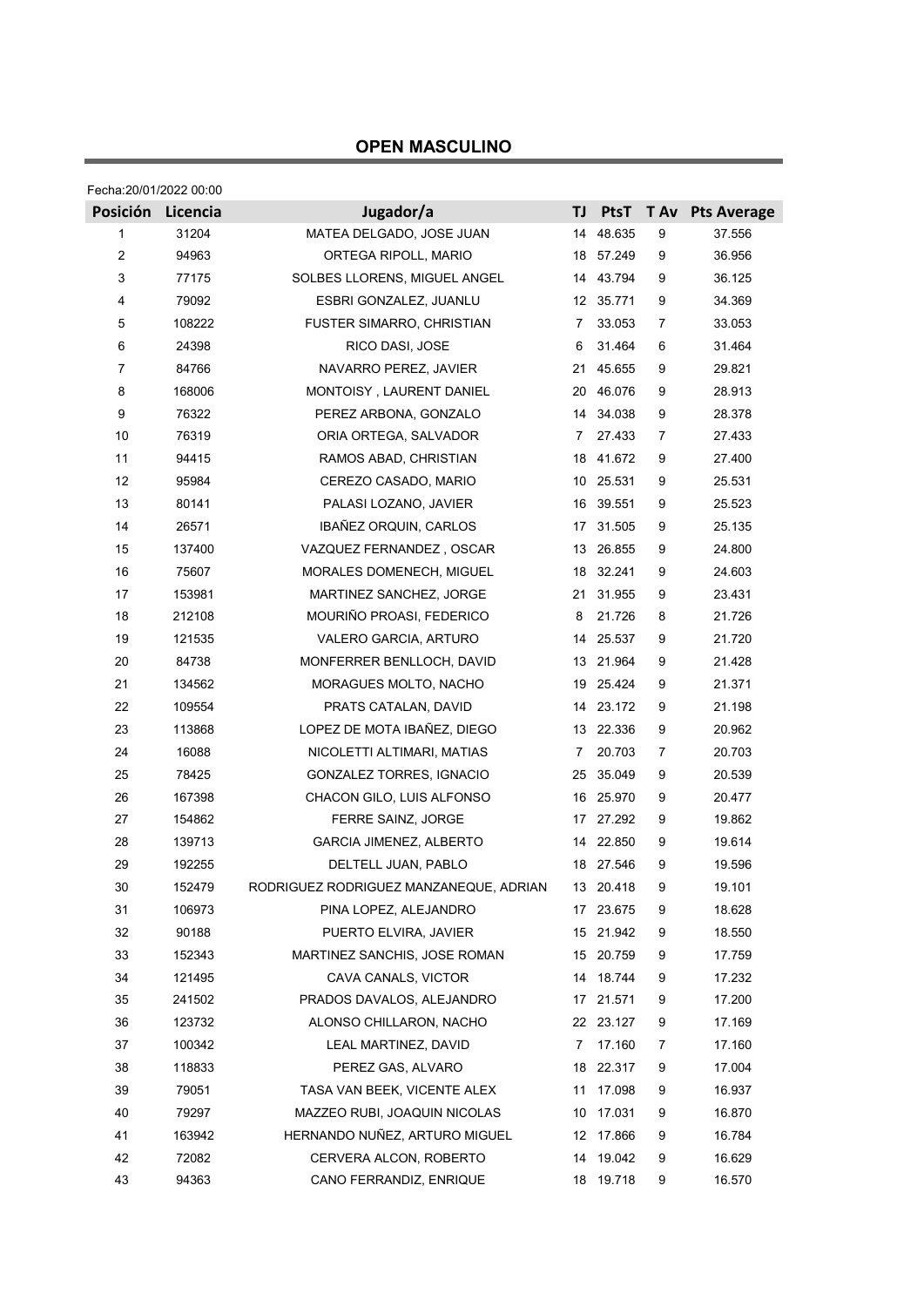| 44 | 84953  | ALONSO CHILLARON, EDUARDO     | 5                 | 16.493    | 5              | 16.493 |
|----|--------|-------------------------------|-------------------|-----------|----------------|--------|
| 45 | 134715 | FERNANDEZ SANSANO, RUBEN      | 20                | 19.242    | 9              | 16.368 |
| 46 | 134714 | PERALTA CORREDOR, RAUL        | 21                | 25.990    | 9              | 16.136 |
| 47 | 127276 | FRANCH USO, VICENTE           | 10                | 15.837    | 9              | 15.511 |
| 48 | 122993 | MARTI VAÑO, CARLOS            | 7                 | 15.268    | 7              | 15.268 |
| 49 | 169489 | VINADER COLOMINA, OSCAR       | 19                | 20.057    | 9              | 15.105 |
| 50 | 136560 | GARRIDO CARRASCO, MANUEL      | 15                | 16.536    | 9              | 14.829 |
| 51 | 137634 | SIRVENT GONZALEZ, CARLOS      | 26                | 24.237    | 9              | 14.690 |
| 52 | 84956  | ARROYO ALBERT, ALEX           | 3                 | 13.315    | 3              | 13.315 |
| 53 | 167598 | MARTINEZ CUQUERELLA, ANDRES   | 14                | 15.497    | 9              | 13.214 |
| 54 | 34102  | VILLAGORDO RICO, JOSE ANTONIO | 10                | 13.550    | 9              | 13.120 |
| 55 | 81708  | MOYANO TOLEDO, RAMIRO         | 2                 | 13.056    | $\overline{c}$ | 13.056 |
| 56 | 154252 | ROMERO ALEGRE, ALEX           | 24                | 20.978    | 9              | 13.001 |
| 57 | 195592 | TEJEDOR ESPINOSA, EDUARDO     | 16                | 14.293    | 9              | 12.693 |
| 58 | 177886 | CALPE PALMER, NESTOR          | 13                | 13.791    | 9              | 12.652 |
| 59 | 77632  | ANDREU AGUIRRE, IGNACIO       | 6                 | 12.558    | 6              | 12.558 |
| 60 | 137814 | JUAREZ ELVIRA, RAUL           | 18                | 14.753    | 9              | 12.533 |
| 61 | 161729 | LOPEZ GUIXOT, MARCOS          | 17                | 15.664    | 9              | 12.283 |
| 62 | 137838 | CAÑIZARES ILLESCAS, DAVID     | 14                | 13.532    | 9              | 12.110 |
| 63 | 166163 | ASENSIO TORRECILLA, JAVIER    | 17                | 13.864    | 9              | 11.894 |
| 64 | 81897  | SUCH PEREZ, JUAN MIGUEL       | 5                 | 11.890    | 5              | 11.890 |
| 65 | 34462  | MOYA SOS, JESUS               | 4                 | 11.578    | 4              | 11.578 |
| 66 | 192519 | MARTINEZ ESPI, ALVARO         | 24                | 18.019    | 9              | 11.417 |
| 67 | 74681  | DE LUCAS ROMERO, FERNANDO     | $\overline{7}$    | 11.226    | 7              | 11.226 |
| 68 | 190374 | RIVERO, CHRISTIAN NICOLAS     | 20                | 14.876    | 9              | 11.183 |
| 69 | 226679 | ZARAGOZA TERUEL, JAIME        |                   | 22 16.610 | 9              | 11.158 |
| 70 | 176396 | MACIA HERRERA, JOSE ANTONIO   | 9                 | 11.130    | 9              | 11.130 |
| 71 | 81312  | SAGER, NORBERTO               | 6                 | 10.524    | 6              | 10.524 |
| 72 | 23928  | IBAÑEZ VAZQUEZ, JAVIER        | 8                 | 10.492    | 8              | 10.492 |
| 73 | 135535 | ARRIZABALAGA EUGENIO, MANUEL  | $12 \overline{ }$ | 12.211    | 9              | 10.469 |
| 74 | 100362 | RODRIGUEZ MARTINEZ, JAVIER    | 8                 | 10.411    | 8              | 10.411 |
| 75 | 179559 | ANDREU GARCIA, JULIAN         | 10                | 10.335    | 9              | 10.335 |
| 76 | 129514 | SANCHEZ CAÑETE, MARCO ANDRES  | 15                | 11.606    | 9              | 10.288 |
| 77 | 85171  | SANCHEZ SERRANO, JOSE DAVID   | 3                 | 10.169    | 3              | 10.169 |
| 78 | 79366  | <b>MESTRES TORRELLA, MARC</b> | 9                 | 9.833     | 9              | 9.833  |
| 79 | 119539 | GIL MORALES, FRANCISCO MANUEL | 2                 | 9.720     | $\overline{c}$ | 9.720  |
| 79 | 91370  | ALBA SANCHEZ, SERGIO          | 2                 | 9.720     | 2              | 9.720  |
| 81 | 24310  | MUÑOZ BAIXAS, JORDI           | 3                 | 9.670     | 3              | 9.670  |
| 82 | 24657  | TERCERO BLAZQUEZ, AURELIO     | 6                 | 9.358     | 6              | 9.358  |
| 83 | 28214  | MADRIGAL MEZQUIDA, IVAN       | 4                 | 9.274     | 4              | 9.274  |
| 84 | 103531 | GARCIA BASSAS, AITOR          | 3                 | 9.000     | 3              | 9.000  |
| 85 | 137825 | ARIAS AZNAR, SERGIO           | 6                 | 8.920     | 6              | 8.920  |
| 86 | 91983  | CUENCA NAVARRO, CARLOS        | 4                 | 8.808     | 4              | 8.808  |
| 87 | 82345  | MOULIAA LOPEZ, JOSE MARIA     | 5                 | 8.790     | 5              | 8.790  |
| 88 | 80038  | VILLANUEVA PEREZ, DAVID       | 4                 | 8.697     | 4              | 8.697  |
| 89 | 15603  | MONTILLA CARRERA, JOSE DANIEL | 6                 | 8.696     | 6              | 8.696  |
| 90 | 94632  | AGUILELLA CORTES, CARLOS      | 8                 | 8.682     | 8              | 8.682  |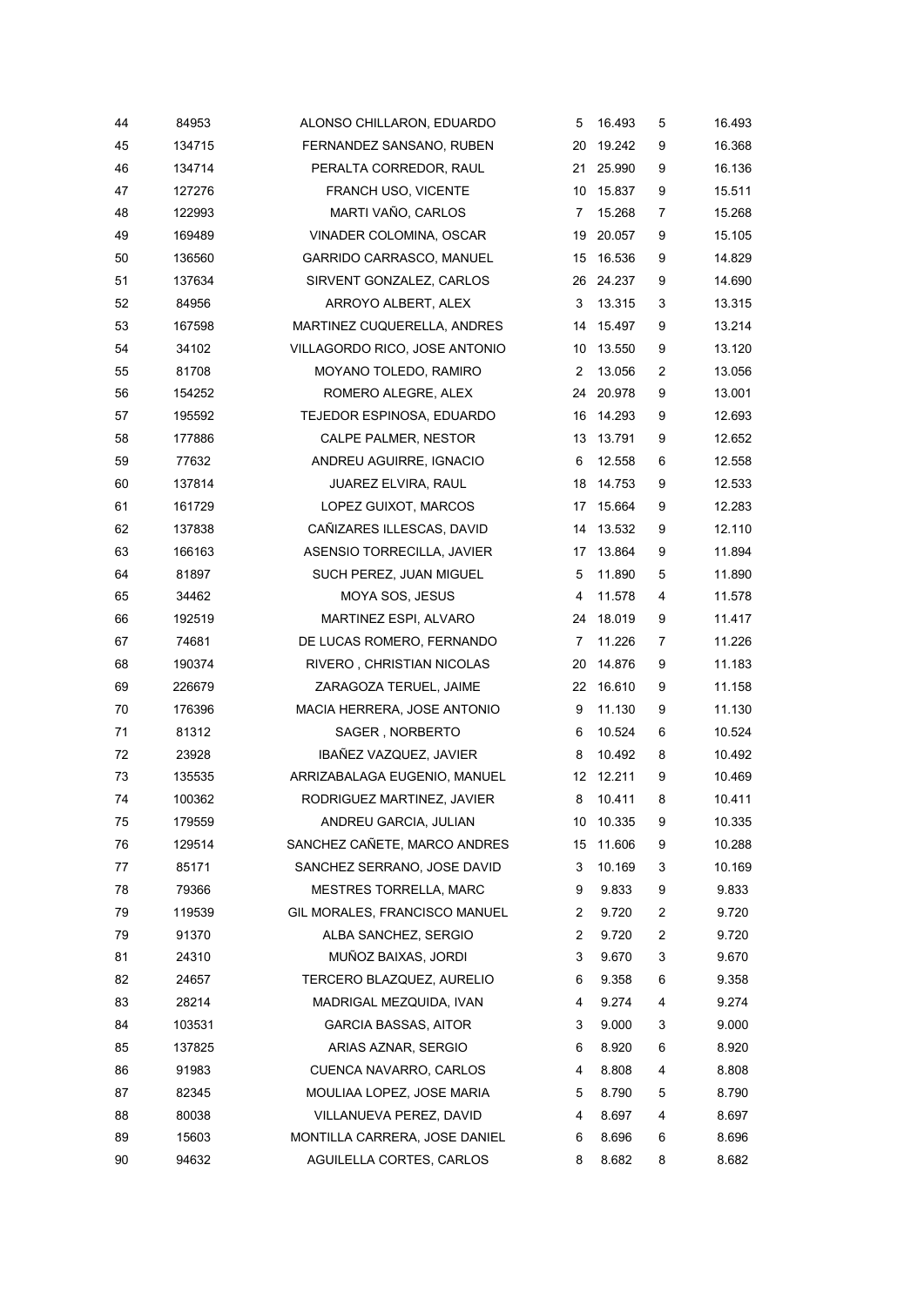| 91  | 37762  | GONZALEZ GADEA, IGNACIO              | 3              | 8.595  | 3              | 8.595 |
|-----|--------|--------------------------------------|----------------|--------|----------------|-------|
| 92  | 81896  | <b>BROOKS RUIZ, RICHARD</b>          | 5              | 8.474  | 5              | 8.474 |
| 93  | 120873 | BELTRA PRUÑONOSA, PABLO              | 10             | 8.635  | 9              | 8.413 |
| 94  | 121747 | CALVO DE LA TORRE, JOSE MARIA        | 10             | 8.452  | 9              | 8.356 |
| 95  | 226363 | IÑIGUEZ IÑIGUEZ, ROLANDO JAVIER      | 20             | 11.435 | 9              | 8.320 |
| 96  | 139822 | CALZADA FELICI, ANDRES               | 12             | 8.451  | 9              | 8.171 |
| 97  | 71212  | RUIZ REMEDIOS, VICTOR                | $\overline{2}$ | 8.165  | $\overline{c}$ | 8.165 |
| 97  | 72940  | RUIZ GUTIERREZ, JORGE                | 2              | 8.165  | $\overline{c}$ | 8.165 |
| 99  | 24715  | ICARDO ALCORISA, SERGIO              | 3              | 8.156  | 3              | 8.156 |
| 100 | 150485 | ANTON ROMERO, SAMUEL                 | 28             | 13.787 | 9              | 7.986 |
| 101 | 99547  | BERNAT NINOT, VICTOR                 | 8              | 7.977  | 8              | 7.977 |
| 102 | 192107 | VALCARCEL SANCHEZ, MANUEL            | 6              | 7.880  | 6              | 7.880 |
| 103 | 149014 | PICO ORTEGA, AARON                   | 12             | 7.929  | 9              | 7.877 |
| 104 | 22195  | LILLO PELLUS, SERGIO                 | 11             | 8.320  | 9              | 7.876 |
| 105 | 143264 | ASENSIO PAYA, MIGUEL ANGEL           | 5              | 7.735  | 5              | 7.735 |
| 106 | 190022 | <b>GIMENO TRAVER, MIGUEL</b>         | 13             | 8.363  | 9              | 7.602 |
| 107 | 170400 | RIVAS SANCHO, MANEL                  | 18             | 8.282  | 9              | 7.508 |
| 108 | 107461 | VERA CASTILLO, PEDRO                 | 4              | 7.465  | 4              | 7.465 |
| 109 | 191255 | VALDES GONZALEZ, JAVIER IGNACIO      | 2              | 7.404  | $\overline{c}$ | 7.404 |
| 110 | 276547 | ISMAEL ALEGRE, LUCAS                 | 8              | 7.184  | 8              | 7.184 |
| 111 | 151990 | SAGER NAGEL, IGNACIO                 | 6              | 7.050  | 6              | 7.050 |
| 112 | 132236 | MARTINEZ AZORIN, JUAN JOSE           | 5              | 6.886  | 5              | 6.886 |
| 113 | 128176 | BERNA MARIN, VICENTE                 | 5              | 6.834  | 5              | 6.834 |
| 114 | 91998  | OÑATE GOMEZ, CARLOS JOSE             | 15             | 7.662  | 9              | 6.821 |
| 115 | 200083 | CAPARROS BASTERRA, HUGO              | 21             | 8.927  | 9              | 6.809 |
| 116 | 94670  | MORAL CAMINO, DAVID                  | 15             | 9.203  | 9              | 6.769 |
| 117 | 94573  | MICHILOT VARA, IVAN                  | 18             | 7.468  | 9              | 6.744 |
| 118 | 161629 | MARTINEZ SANCHEZ, SERGIO             | 14             | 7.415  | 9              | 6.707 |
| 119 | 198344 | CAPDEPON RODRIGUEZ, ALBERTO          | 6              | 6.705  | 6              | 6.705 |
| 120 | 16078  | GRABIEL MARTINEZ, MAXIMILIANO SERGIO | 2              | 6.670  | $\overline{c}$ | 6.670 |
| 120 | 82987  | BLANCO ANTELO, ADRIAN                | 2              | 6.670  | 2              | 6.670 |
| 122 | 112095 | LUCENDO MILLAN, JULEN HUGO           | 11             | 6.664  | 9              | 6.664 |
| 123 | 152271 | JORQUERA SANTOS, HUGO                | 9              | 6.662  | 9              | 6.662 |
| 124 | 212107 | MOURIÑO PROASI, DIEGO EXEQUIEL       | 4              | 6.636  | 4              | 6.636 |
| 125 | 137055 | BLASCO NUÑEZ DE CELA, CARLOS         | 10             | 6.548  | 9              | 6.548 |
| 126 | 80146  | CASTELLO, DAVID                      | 7              | 6.546  | 7              | 6.546 |
| 127 | 137104 | ORDUÑA DEJOZ, LUCAS                  | 22             | 8.850  | 9              | 6.534 |
| 128 | 110699 | PEREZ BERNABEU, ALBERTO              | 7              | 6.520  | 7              | 6.520 |
| 129 | 87074  | LOPEZ DE MOTA SIMON, DAVID           | 7              | 6.512  | 7              | 6.512 |
| 130 | 195969 | LOPEZ PEREZ-FUSTER, JORGE            | 6              | 6.466  | 6              | 6.466 |
| 131 | 111730 | MARTINEZ DIAZ, RAFAEL                | 8              | 6.390  | 8              | 6.390 |
| 132 | 93240  | PRIETO BABILONI, PABLO               | 8              | 6.273  | 8              | 6.273 |
| 133 | 137495 | OLTRA DIAZ, IVAN                     | 12             | 6.931  | 9              | 6.241 |
| 134 | 192893 | DESCALS CARBONELL, JOSEP             | 12             | 6.238  | 9              | 6.238 |
| 135 | 21545  | MARTINEZ SANCHEZ, RICARDO            | 3              | 6.236  | 3              | 6.236 |
| 135 | 71833  | MENDEZ RUIZ DE VILLEGAS, RAFAEL      | 3              | 6.236  | 3              | 6.236 |
| 137 | 99172  | PIEDECAUSA NAREJO, FRANCISCO MANUEL  | 18             | 6.652  | 9              | 6.181 |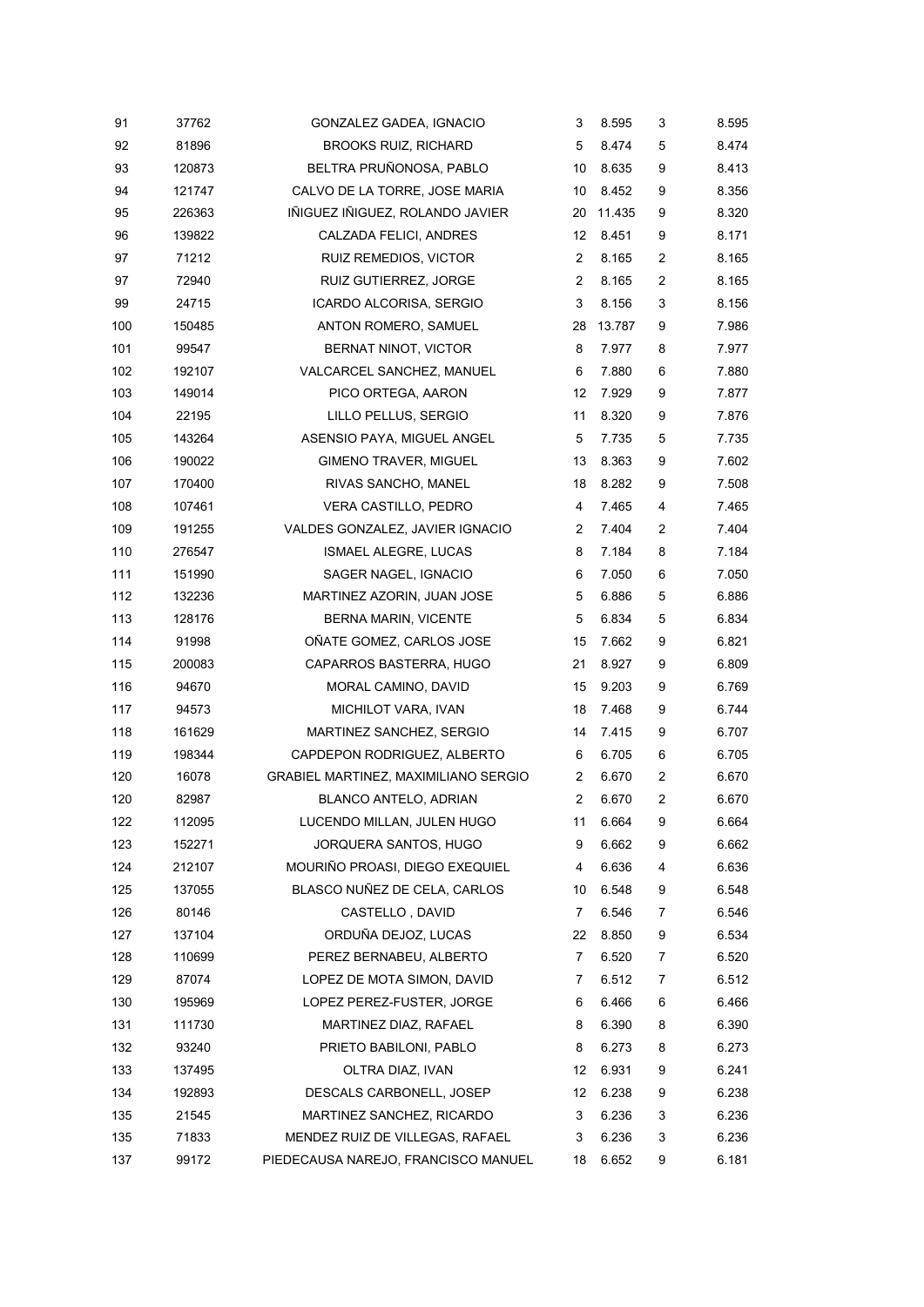| 138 | 113195 | FALCO ROMERO, JORGE                 | 3              | 6.144 | 3              | 6.144 |
|-----|--------|-------------------------------------|----------------|-------|----------------|-------|
| 139 | 139821 | CALZADA FELICI, ARTURO              | 8              | 6.140 | 8              | 6.140 |
| 140 | 94860  | LUNA PEINADO, DANIEL                | $\overline{2}$ | 6.126 | 2              | 6.126 |
| 140 | 118297 | MARQUES BERDONCE, ADRIAN            | 2              | 6.126 | 2              | 6.126 |
| 142 | 92885  | CASTELLO, LUCAS                     | 7              | 6.097 | $\overline{7}$ | 6.097 |
| 143 | 156536 | MEDINA MATEU, MIGUEL ANGEL          | 16             | 7.926 | 9              | 6.058 |
| 144 | 92179  | FELIP PALLARES, ALBERTO             | 6              | 6.016 | 6              | 6.016 |
| 145 | 135050 | CESPEDES GARCIA-FORTE, ALVARO       | 10             | 6.051 | 9              | 6.011 |
| 146 | 136970 | QUINTANA PALMER, FRANCISCO          | 9              | 5.994 | 9              | 5.994 |
| 147 | 41831  | DEL VALLE GONZALEZ, IKER            | 3              | 5.976 | 3              | 5.976 |
| 147 | 93751  | <b>GOENAGA GARCIA, ENRIQUE</b>      | 3              | 5.976 | 3              | 5.976 |
| 149 | 91228  | HURTADO PIERNAS, MANUEL             | 7              | 5.952 | 7              | 5.952 |
| 150 | 143351 | SANCHEZ BALLESTER, ISMAEL           | 9              | 5.936 | 9              | 5.936 |
| 151 | 128774 | DOMENE LORENTE, ABRAHAM             | 13             | 6.240 | 9              | 5.837 |
| 152 | 90413  | COELLO MANSO, ARTURO                | $\overline{2}$ | 5.830 | 2              | 5.830 |
| 153 | 70224  | GARCIA GALLEGO, ALVARO              | 4              | 5.700 | 4              | 5.700 |
| 154 | 92946  | TORRES PALACIOS, JUAN               | 4              | 5.655 | 4              | 5.655 |
| 155 | 78845  | CONDE GUARDINO, CARLOS              | 7              | 5.615 | 7              | 5.615 |
| 156 | 84715  | AGUT VEGA, ALEJANDRO                | 6              | 5.590 | 6              | 5.590 |
| 157 | 84716  | AGUT VEGA, ALONSO                   | 3              | 5.582 | 3              | 5.582 |
| 158 | 91354  | LEAL PEREZ, FRANCISCO JAVIER        | 2              | 5.484 | 2              | 5.484 |
| 158 | 208498 | SEMMLER ARRANZ, MIGUEL              | $\overline{2}$ | 5.484 | 2              | 5.484 |
| 160 | 139065 | FUENTES MATUTANO, DAVID             | 8              | 5.403 | 8              | 5.403 |
| 161 | 20418  | CEPERO RODRIGUEZ, ALVARO            | 1              | 5.400 | 1              | 5.400 |
| 162 | 168309 | REIMONDO CAMBLOR, PELAYO            | 12             | 6.045 | 9              | 5.392 |
| 163 | 158384 | MARTINEZ PEREZ, MARTIN              | 14             | 6.492 | 9              | 5.370 |
| 164 | 138527 | SAURA PADILLA, JOAQUIN              | 6              | 5.345 | 6              | 5.345 |
| 165 | 225307 | GOMIS BLASCO, ALEJANDRO             | 8              | 5.285 | 8              | 5.285 |
| 166 | 121560 | AMOROS VELASCO, FRANCISCO           | 7              | 5.272 | $\overline{7}$ | 5.272 |
| 167 | 127756 | TORMOS CARRASCOSA, ISIDRO           | 5              | 5.220 | 5              | 5.220 |
| 168 | 132877 | JEREZ MIRANDA, RAUL                 | 4              | 5.218 | 4              | 5.218 |
| 169 | 152012 | GARCIA LOPEZ, MARCO                 | 13             | 5.896 | 9              | 5.193 |
| 170 | 94310  | <b>BRUÑO TIO, VICENTE</b>           | 11             | 5.295 | 9              | 5.190 |
| 171 | 200475 | RICO RICO, RAFAEL                   | 6              | 5.176 | 6              | 5.176 |
| 172 | 108099 | <b>MORANT FERRER, JESUS</b>         | 3              | 5.171 | 3              | 5.171 |
| 173 | 166639 | ANDREU GUILABERT, ALEJANDRO         | 12             | 5.295 | 9              | 5.153 |
| 174 | 92176  | RODRIGUEZ NAVARRO, FRANCISCO JAVIER | 3              | 5.148 | 3              | 5.148 |
| 174 | 84943  | ROIG GARRIGUES, JAUME               | 2              | 5.148 | 2              | 5.148 |
| 174 | 128835 | CASANOVA BATALLER, JORDI            | 2              | 5.148 | 2              | 5.148 |
| 177 | 168128 | BRUNA CORRALES, RAUL                | 16             | 6.485 | 9              | 5.133 |
| 178 | 41352  | GONZALEZ BARAHONA, JAVIER           | $\overline{2}$ | 5.115 | 2              | 5.115 |
| 179 | 78426  | GONZALEZ TORRES, RAUL               | 5              | 5.108 | 5              | 5.108 |
| 180 | 227857 | COSIN AGUILAR, VICTOR               | 16             | 6.126 | 9              | 5.074 |
| 181 | 156705 | JIMENEZ SANCHIS, DIEGO              | 6              | 5.049 | 6              | 5.049 |
| 182 | 110785 | SALVADOR LLANA, JUAN                | 6              | 5.045 | 6              | 5.045 |
| 183 | 229397 | PORTERO MOLTO, RUBEN                | 18             | 6.146 | 9              | 4.971 |
| 184 | 76212  | GARCIA BARCELO, MANUEL              | 6              | 4.938 | 6              | 4.938 |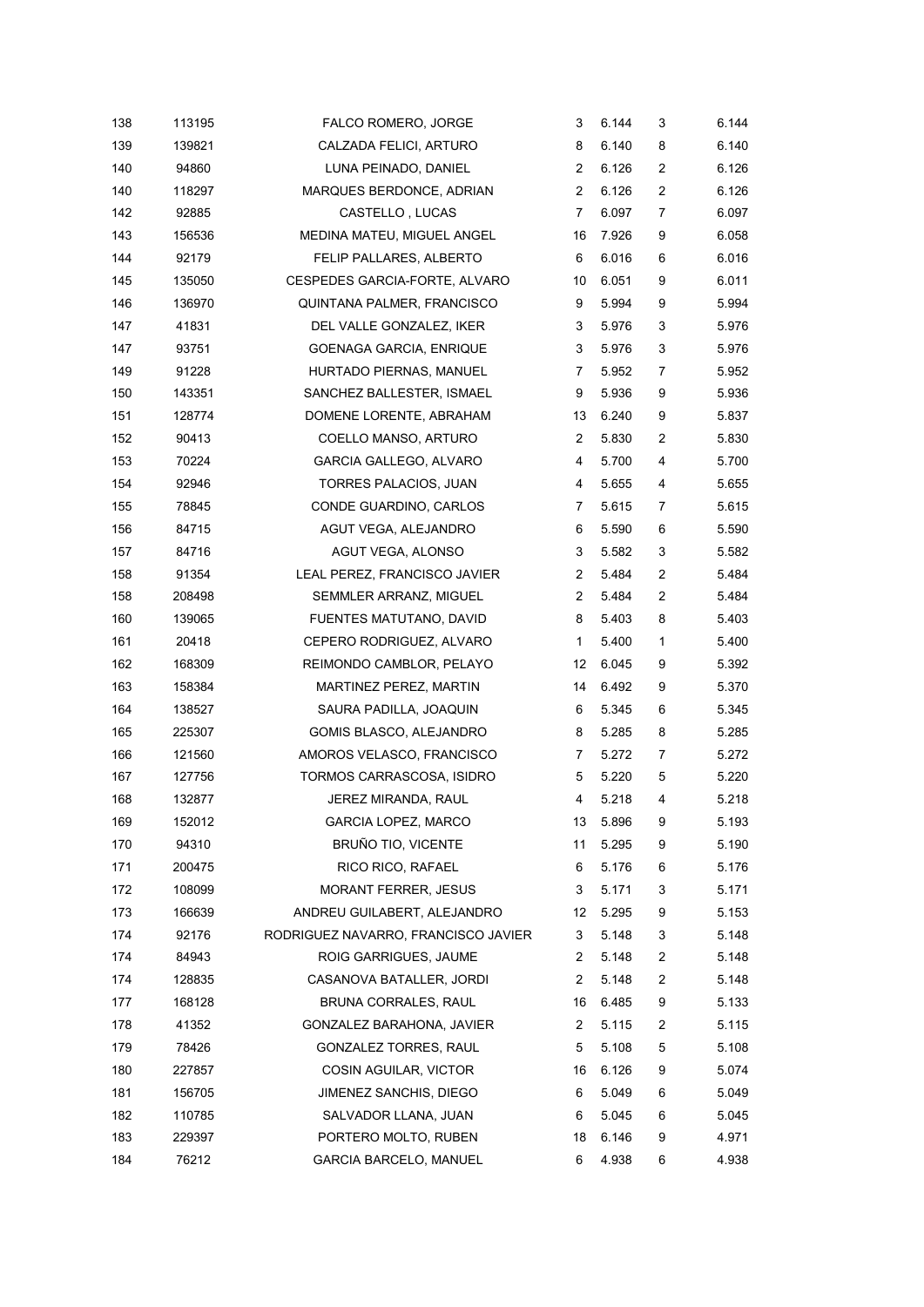| 185 | 83556  | CORTES ALCARAZ, AARON           | 4              | 4.917 | 4 | 4.917 |
|-----|--------|---------------------------------|----------------|-------|---|-------|
| 186 | 8083   | GUTIERREZ ALBIZU, CRISTIAN HUGO | 1              | 4.915 | 1 | 4.915 |
| 187 | 90097  | TARIN LLOPIS, CARLOS            | 13             | 5.105 | 9 | 4.842 |
| 188 | 167633 | SERER GUTIERREZ, JAVIER         | 4              | 4.817 | 4 | 4.817 |
| 189 | 155672 | VILLARROYA LAZARO, PABLO        | 12             | 5.064 | 9 | 4.796 |
| 190 | 13939  | LOZANO BEAMUD, PEDRO            | 3              | 4.760 | 3 | 4.760 |
| 191 | 80570  | CONTELL CASTILLO, JUANJO        | 3              | 4.746 | 3 | 4.746 |
| 192 | 169726 | SANCHEZ ROMERO, AARON           | 9              | 4.734 | 9 | 4.734 |
| 193 | 151807 | HAMOU, RYAN                     | 6              | 4.730 | 6 | 4.730 |
| 194 | 154885 | QUEREDA MORENO, MARCO ANTONIO   | 7              | 4.728 | 7 | 4.728 |
| 195 | 150645 | <b>GARCIA LLOPEZ, PACO</b>      | 9              | 4.725 | 9 | 4.725 |
| 196 | 163975 | VERDU POVEDA, CARLOS            | 5              | 4.723 | 5 | 4.723 |
| 197 | 36863  | MENENDEZ GIL, JAIME             | 2              | 4.700 | 2 | 4.700 |
| 197 | 86370  | <b>GIL BATISTA, DIEGO</b>       | $\overline{2}$ | 4.700 | 2 | 4.700 |
| 199 | 155949 | DE MIGUEL NICOLAU, AGUSTIN      | 20             | 6.080 | 9 | 4.692 |
| 200 | 209770 | MARTINEZ LOPEZ, ALVARO          | 12             | 5.058 | 9 | 4.640 |
| 201 | 75245  | DEUSTO ABAROA, JUAN ANTONIO     | 11             | 4.843 | 9 | 4.634 |
| 202 | 110992 | CABALLERO SAUCEDO, ABEL MARCELO | 16             | 4.946 | 9 | 4.616 |
| 203 | 123807 | <b>GUERRERO PEREA, IZAN</b>     | 13             | 4.824 | 9 | 4.600 |
| 204 | 154353 | VALERO RADIU, NICOLAS           | 16             | 5.759 | 9 | 4.579 |
| 205 | 201771 | NAVALON RODRIGUEZ, JUAN JOSE    | 9              | 4.578 | 9 | 4.578 |
| 206 | 273905 | CORONEL, JONATAN DAVID          | 6              | 4.496 | 6 | 4.496 |
| 207 | 156351 | GIL GALLARDO, ANGEL MANUEL      | 11             | 4.500 | 9 | 4.448 |
| 208 | 85217  | VERA COLLADO, JOSE MIGUEL       | 15             | 5.018 | 9 | 4.444 |
| 209 | 17220  | MARTIN GUINART, OSCAR           | 8              | 4.426 | 8 | 4.426 |
| 210 | 34321  | CASTILLO VALVERDE, PABLO        | 2              | 4.378 | 2 | 4.378 |
| 210 | 126198 | GUIRAL MALLART, OSCAR           | $\overline{2}$ | 4.378 | 2 | 4.378 |
| 210 | 126548 | ALOS BOAL, SAMUEL               | $\overline{2}$ | 4.378 | 2 | 4.378 |
| 210 | 47219  | QUIROS PEIRO, DAVID             | $\overline{2}$ | 4.378 | 2 | 4.378 |
| 214 | 169488 | RODENAS RODRIGUEZ, JUAN         | 7              | 4.369 | 7 | 4.369 |
| 215 | 2334   | LAMAS SANCHEZ, VICTOR           | $\overline{c}$ | 4.363 | 2 | 4.363 |
| 216 | 93251  | <b>GARCIA CEZON, DAVID</b>      | 8              | 4.343 | 8 | 4.343 |
| 217 | 167851 | REQUENA PARDO, SERGIO           | 9              | 4.250 | 9 | 4.250 |
| 217 | 123744 | BORJA MULET, ANTONIO            | 10             | 4.250 | 9 | 4.250 |
| 219 | 154552 | CARENAS LARIO, CARLOS           | 14             | 4.914 | 9 | 4.249 |
| 220 | 231148 | RAMOS TUDELA, CARLOS            | 16             | 5.210 | 9 | 4.232 |
| 221 | 33416  | TORRES MONTERO, ADRIAN          | 1              | 4.200 | 1 | 4.200 |
| 221 | 93403  | LECHUGA CASTRO, LUIS            | 2              | 4.200 | 2 | 4.200 |
| 223 | 194734 | SANCHEZ TORA, JOAQUIN           | 12             | 4.253 | 9 | 4.148 |
| 224 | 190046 | DAHER, NAZARENO PABLO           | 10             | 4.287 | 9 | 4.145 |
| 225 | 77250  | BAUTISTA ORTIZ, JAIRO JOSE      | 2              | 4.113 | 2 | 4.113 |
| 226 | 94948  | VERA LOPEZ, BELAR               | 2              | 4.109 | 2 | 4.109 |
| 226 | 110440 | CLOSA PUNFERNAU, GUILLERMO      | 2              | 4.109 | 2 | 4.109 |
| 228 | 121555 | VALERO GARCIA, CARLOS           | 9              | 4.103 | 9 | 4.103 |
| 229 | 123816 | MARTINEZ FERNANDEZ, MIGUEL      | 12             | 4.306 | 9 | 4.102 |
| 230 | 137914 | BELTRAN TRIGUEROS, LUIS         | 12             | 4.175 | 9 | 4.094 |
| 231 | 112020 | RIPOLLES BRU, JAVIER            | 4              | 4.080 | 4 | 4.080 |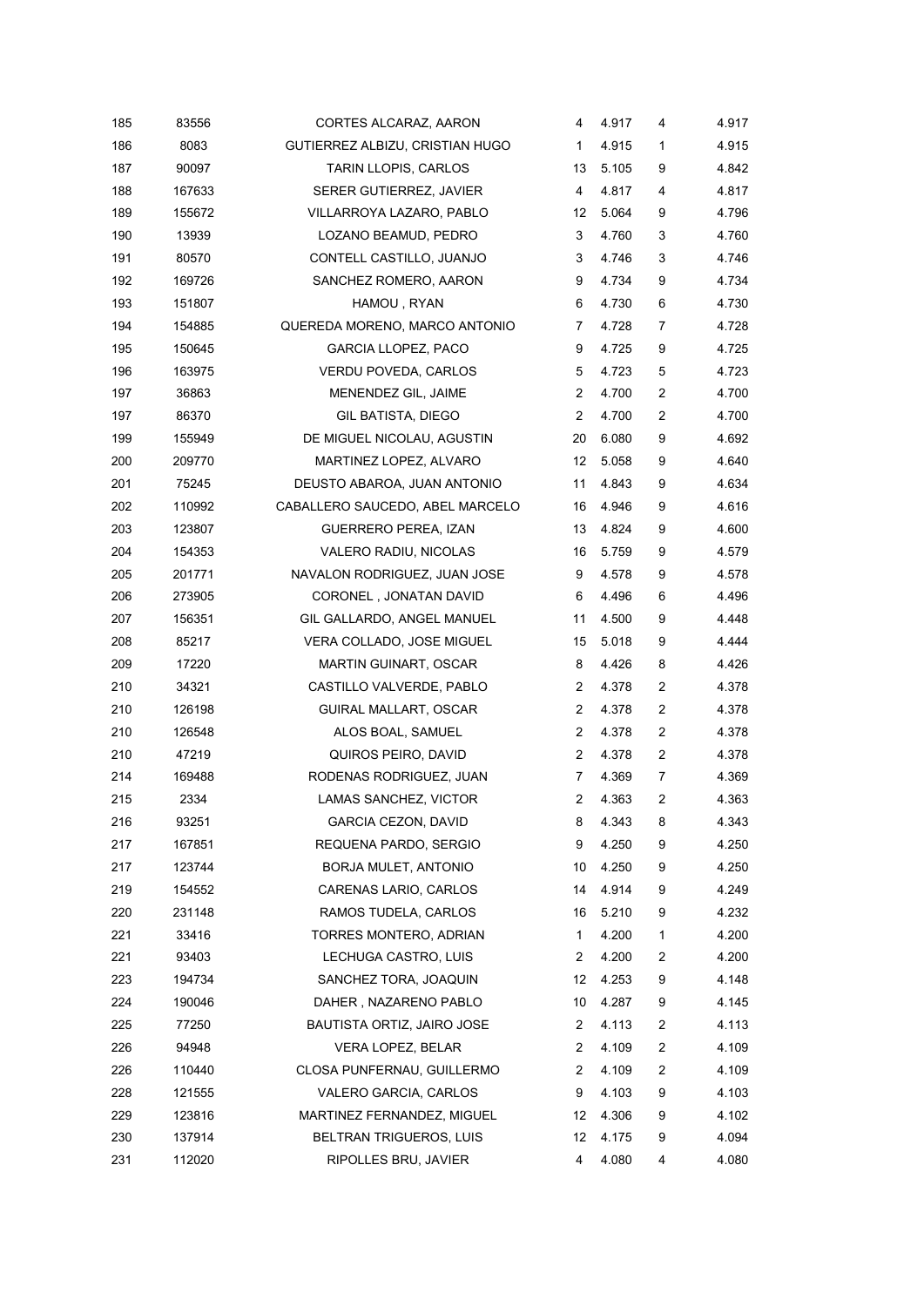| 232 | 151847 | RIPOLL SENDRA, RUBEN             | $\overline{7}$   | 4.078 | 7 | 4.078 |
|-----|--------|----------------------------------|------------------|-------|---|-------|
| 233 | 210519 | FALCON QUILES, JONAS             | 11               | 4.401 | 9 | 4.051 |
| 233 | 212236 | ZAMORA RODRIGUEZ, MARCO DIEGO    | 11               | 4.051 | 9 | 4.051 |
| 235 | 228373 | <b>GARCIA ESCOIN, RUBEN</b>      | 13               | 4.556 | 9 | 4.021 |
| 236 | 137049 | TERRON COY, CRISTIAN             | 13               | 3.969 | 9 | 3.969 |
| 237 | 89414  | SANCHIS BOLTA, PAU               | 4                | 3.949 | 4 | 3.949 |
| 238 | 103486 | MERCADAL BERENGUER, ADRIA        | 1                | 3.948 | 1 | 3.948 |
| 238 | 92131  | RUIZ BOHORQUEZ, JESUS            | $\mathbf{1}$     | 3.948 | 1 | 3.948 |
| 238 | 85191  | CAJIGAL CUARTERO, ALVARO         | 1                | 3.948 | 1 | 3.948 |
| 241 | 140901 | RICHART RUIPEREZ, RAIMUNDO       | 9                | 3.906 | 9 | 3.906 |
| 242 | 78937  | PONZODA IBIZA, GUILLERMO         | 3                | 3.904 | 3 | 3.904 |
| 243 | 212440 | LAO GARCIA, ALVARO               | 18               | 4.667 | 9 | 3.893 |
| 244 | 18918  | GARCIA DIESTRO, JOSE ANTONIO     | 2                | 3.886 | 2 | 3.886 |
| 244 | 16237  | FERNANDEZ CANO, ANTONIO          | $\boldsymbol{2}$ | 3.886 | 2 | 3.886 |
| 246 | 166698 | LORENZO HUERTAS, SERGIO          | 11               | 3.879 | 9 | 3.879 |
| 247 | 186680 | ARACIL RODRIGUEZ, DANIEL         | 18               | 5.418 | 9 | 3.857 |
| 248 | 129486 | APARICI CARRATALA, RUBEN         | 6                | 3.850 | 6 | 3.850 |
| 249 | 198024 | VIDAL MONTOLIO, RAUL             | 12               | 4.344 | 9 | 3.821 |
| 250 | 186679 | BARBANO GUERRA, JUAN MANUEL      | 12               | 3.979 | 9 | 3.757 |
| 251 | 179630 | LAVIÑA CARNICER, ALBERTO         | 18               | 4.750 | 9 | 3.752 |
| 252 | 123703 | MARTINEZ SORIANO, SAMUEL         | 6                | 3.734 | 6 | 3.734 |
| 253 | 225297 | PALENZUELA TIRADO, JOSE MANUEL   | 13               | 4.274 | 9 | 3.721 |
| 254 | 121145 | BREVA ALFARO, DANIEL             | 11               | 3.961 | 9 | 3.700 |
| 255 | 149428 | MENERO CAMARA, PACO              | 4                | 3.660 | 4 | 3.660 |
| 256 | 112852 | CARDONA ROSELLO, JOAN            | 3                | 3.649 | 3 | 3.649 |
| 257 | 143881 | ALCARAZ PASTOR, ARTURO           | 5                | 3.648 | 5 | 3.648 |
| 258 | 108253 | ALVAREZ LUJAN, PABLO             | 9                | 3.644 | 9 | 3.644 |
| 259 | 135980 | HOYO CASTILLEJO, DANIEL          | 3                | 3.642 | 3 | 3.642 |
| 260 | 151250 | PARDO ZAMORA, FRANCISCO JOSE     | 12               | 4.194 | 9 | 3.621 |
| 261 | 204024 | CARBONELL ORTELLS, ARNAU         | 17               | 4.125 | 9 | 3.619 |
| 261 | 204133 | CARBONELL ORTELLS, FERRAN        | 17               | 4.125 | 9 | 3.619 |
| 263 | 137940 | MARTINEZ VIDAL, JAVIER           | 11               | 3.612 | 9 | 3.612 |
| 264 | 228153 | ORTEGA GALVEZ, JAVIER            | 8                | 3.589 | 8 | 3.589 |
| 265 | 156533 | BOLUDA PITARCH, IVAN             | 14               | 4.167 | 9 | 3.584 |
| 266 | 144234 | NAVARRO RODRIGUEZ, RAUL          | 8                | 3.566 | 8 | 3.566 |
| 267 | 78846  | ASTILLERO VIDAL, DAVID           | 9                | 3.555 | 9 | 3.555 |
| 268 | 190413 | MORALES GONZALEZ, SERGIO         | 6                | 3.543 | 6 | 3.543 |
| 269 | 154199 | CALATAYUD USO, DAN               | 4                | 3.519 | 4 | 3.519 |
| 270 | 189852 | ROCAMORA LIZON, ALEJANDRO        | 18               | 4.515 | 9 | 3.517 |
| 271 | 114713 | <b>GARCIA BARO, ERNESTO</b>      | 6                | 3.496 | 6 | 3.496 |
| 272 | 152456 | TEJEDOR CASCO, JORGE             | 16               | 4.054 | 9 | 3.492 |
| 273 | 151524 | VILLAR RODRIGUEZ, JUAN MATIAS    | 13               | 4.013 | 9 | 3.475 |
| 274 | 75773  | LATORRE CASTRO, ROBERTO EZEQUIEL | 3                | 3.468 | 3 | 3.468 |
| 274 | 114716 | MERCADO ROASSO, NICOLAS          | 2                | 3.468 | 2 | 3.468 |
| 276 | 241941 | <b>GRAU CERVERA, SERGIO</b>      | 7                | 3.458 | 7 | 3.458 |
| 277 | 45551  | SANS RIOLA, ANTON                | 1                | 3.456 | 1 | 3.456 |
| 277 | 22401  | ZARATIEGUI PEDROSA, IÑIGO        | 1                | 3.456 | 1 | 3.456 |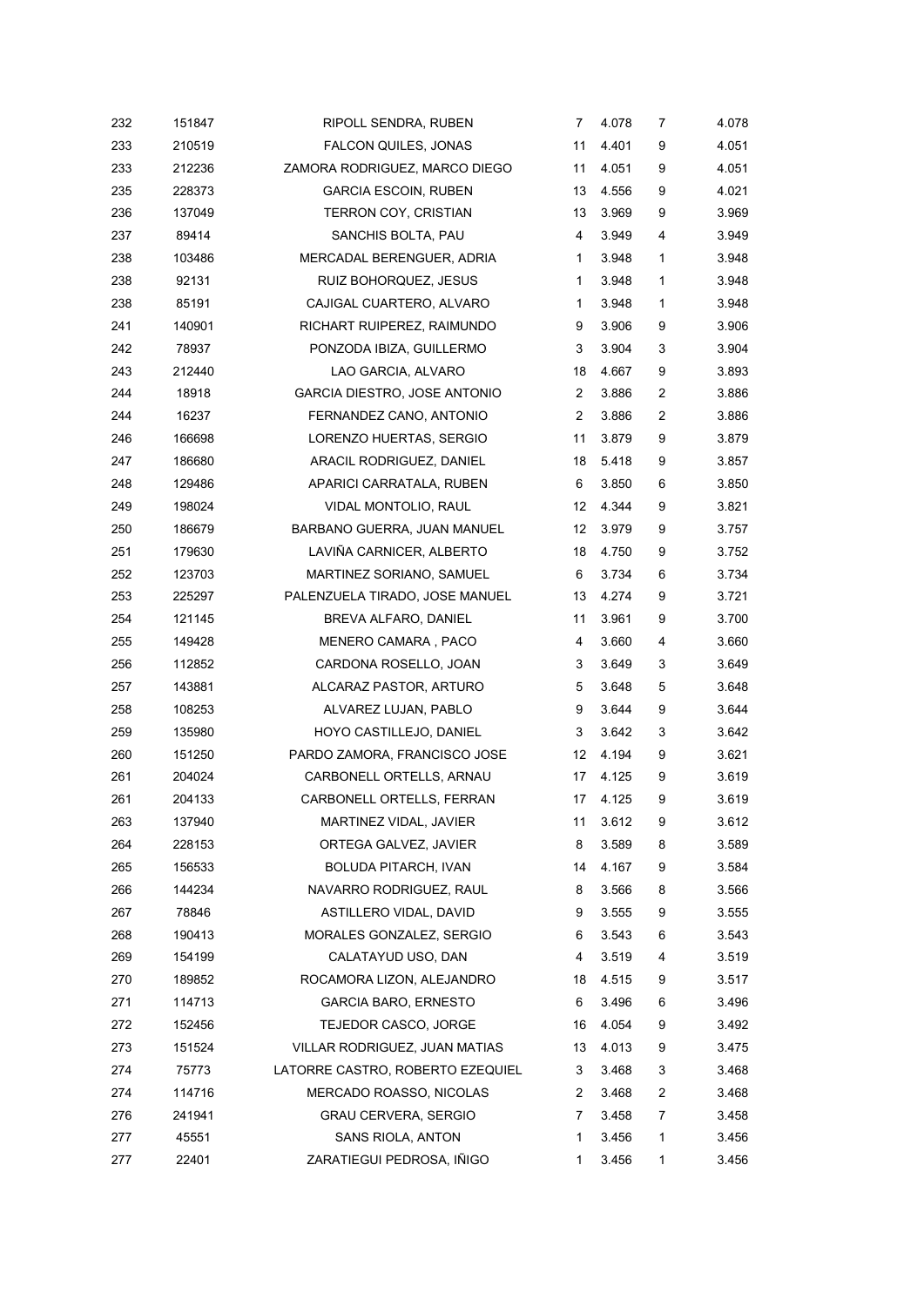| 279 | 192474 | MATA BENET, ANTONIO               | 7              | 3.439 | 7                       | 3.439 |
|-----|--------|-----------------------------------|----------------|-------|-------------------------|-------|
| 280 | 137658 | SANCHO GARCIA-VERDUGO, PAU        | 11             | 3.663 | 9                       | 3.429 |
| 281 | 154524 | DIAZ LEONE, GONZALO RAUL          | 7              | 3.422 | 7                       | 3.422 |
| 282 | 198432 | CARTAGENA LOPEZ, RAMON            | 16             | 3.952 | 9                       | 3.417 |
| 283 | 193603 | CAMPOS CORTES, VICTOR             | 8              | 3.407 | 8                       | 3.407 |
| 284 | 211871 | HEREDIA SANCHEZ, CARLOS           | 9              | 3.401 | 9                       | 3.401 |
| 285 | 134608 | PEREZ SELLES, PABLO               | 9              | 3.389 | 9                       | 3.389 |
| 286 | 12917  | CALVE PEREZ, JAVIER               | 2              | 3.377 | 2                       | 3.377 |
| 287 | 193175 | ALMAGRO LIDON, IGNACIO            | 20             | 4.666 | 9                       | 3.376 |
| 288 | 229396 | NOGUERA MIRON, JOSE JAVIER        | 15             | 4.275 | 9                       | 3.365 |
| 289 | 198588 | <b>GARCIA ALBERO, RAUL</b>        | 12             | 3.779 | 9                       | 3.353 |
| 290 | 153989 | ESTEBAN ESPOSITO, DAVID           | 22             | 5.006 | 9                       | 3.348 |
| 291 | 125983 | BORJA MULET, PEDRO JAIME          | 5              | 3.343 | 5                       | 3.343 |
| 292 | 79094  | DELAS MASET, VICENTE              | 4              | 3.320 | 4                       | 3.320 |
| 293 | 213554 | ALBIOL PARDIÑEZ, BORJA            | 8              | 3.309 | 8                       | 3.309 |
| 294 | 27739  | <b>GONZALEZ GARCIA, MIGUEL</b>    | 2              | 3.299 | 2                       | 3.299 |
| 294 | 243860 | WYATT, RYAN                       | 2              | 3.299 | $\overline{2}$          | 3.299 |
| 296 | 92716  | ETMEKJIAN OUTON, LEANDRO EZEQUIEL | 3              | 3.297 | 3                       | 3.297 |
| 297 | 109192 | SAFONT FERRER, PABLO              | 4              | 3.279 | 4                       | 3.279 |
| 298 | 132235 | SANCHEZ LAPUENTE, AARON           | 9              | 3.224 | 9                       | 3.224 |
| 299 | 100290 | MARTINEZ LOPEZ, ALBERTO           | 10             | 3.371 | 9                       | 3.221 |
| 300 | 225034 | <b>GOMIS BLASCO, JORGE</b>        | 4              | 3.220 | 4                       | 3.220 |
| 301 | 11026  | GONZALEZ ALONSO, ALEJANDRO        | 6              | 3.205 | 6                       | 3.205 |
| 302 | 80553  | YANGUAS DIEZ, MIGUEL              | $\overline{2}$ | 3.195 | $\overline{\mathbf{c}}$ | 3.195 |
| 302 | 93086  | <b>GARCIA MORA, JAVIER</b>        | 2              | 3.195 | 2                       | 3.195 |
| 302 | 82860  | RAMIREZ DEL CAMPO, IVAN           | 2              | 3.195 | 2                       | 3.195 |
| 302 | 72032  | MUÑOZ ENRILE, JAIME               | $\overline{2}$ | 3.195 | 2                       | 3.195 |
| 302 | 174008 | <b>BRITOS , ANDRES ALBERTO</b>    | 2              | 3.195 | 2                       | 3.195 |
| 307 | 128607 | <b>BONIFACIO PICO, ENRIQUE</b>    | 7              | 3.182 | 7                       | 3.182 |
| 308 | 251906 | <b>BOU LLORENS, ESTEBAN</b>       | 19             | 4.040 | 9                       | 3.174 |
| 309 | 200503 | KLING ., TOBIAS                   | 20             | 4.122 | 9                       | 3.133 |
| 310 | 123968 | SABORIT CABRERA, CARLOS           | 6              | 3.130 | 6                       | 3.130 |
| 311 | 133708 | ALMIRA ORTIZ, JOSE MANUEL         | 9              | 3.124 | 9                       | 3.124 |
| 312 | 151897 | MARTINEZ SANZ, ANTONIO            | 7              | 3.111 | 7                       | 3.111 |
| 313 | 175027 | PERDICES DIAZ, ALBERTO            | 4              | 3.110 | 4                       | 3.110 |
| 314 | 163359 | NAVARRO MIRALLES, CARLOS          | 11             | 3.157 | 9                       | 3.105 |
| 315 | 164872 | ARGENTE ESCAMILLA, ALEJANDRO      | 2              | 3.086 | 2                       | 3.086 |
| 316 | 243952 | JOVER MAESTRE, JAVIER             | 7              | 3.078 | 7                       | 3.078 |
| 317 | 148913 | SERRANO MARTINEZ, MARCOS          | 13             | 3.187 | 9                       | 3.075 |
| 318 | 91285  | MORELL PEREZ, DAVID               | 6              | 3.073 | 6                       | 3.073 |
| 319 | 155297 | VIOLERO LLORET, IZAN              | 16             | 3.924 | 9                       | 3.072 |
| 320 | 197011 | SEMPERE CARDONA, MARC             | 7              | 3.070 | 7                       | 3.070 |
| 321 | 186501 | CHAVELI CANOVAS, ALEJANDRO        | 4              | 3.050 | 4                       | 3.050 |
| 322 | 212852 | SAEZ NAVARRO, MIGUEL              | 7              | 3.048 | 7                       | 3.048 |
| 323 | 239055 | ARRIBAS MONTERO, SANTIAGO         | 11             | 3.106 | 9                       | 3.034 |
| 324 | 122964 | MARTINS DA SILVA, LUIS MIGUEL     | 15             | 3.457 | 9                       | 3.031 |
| 325 | 143053 | LOPEZ CAMPOS, JOSE JOAQUIN        | 12             | 3.211 | 9                       | 3.008 |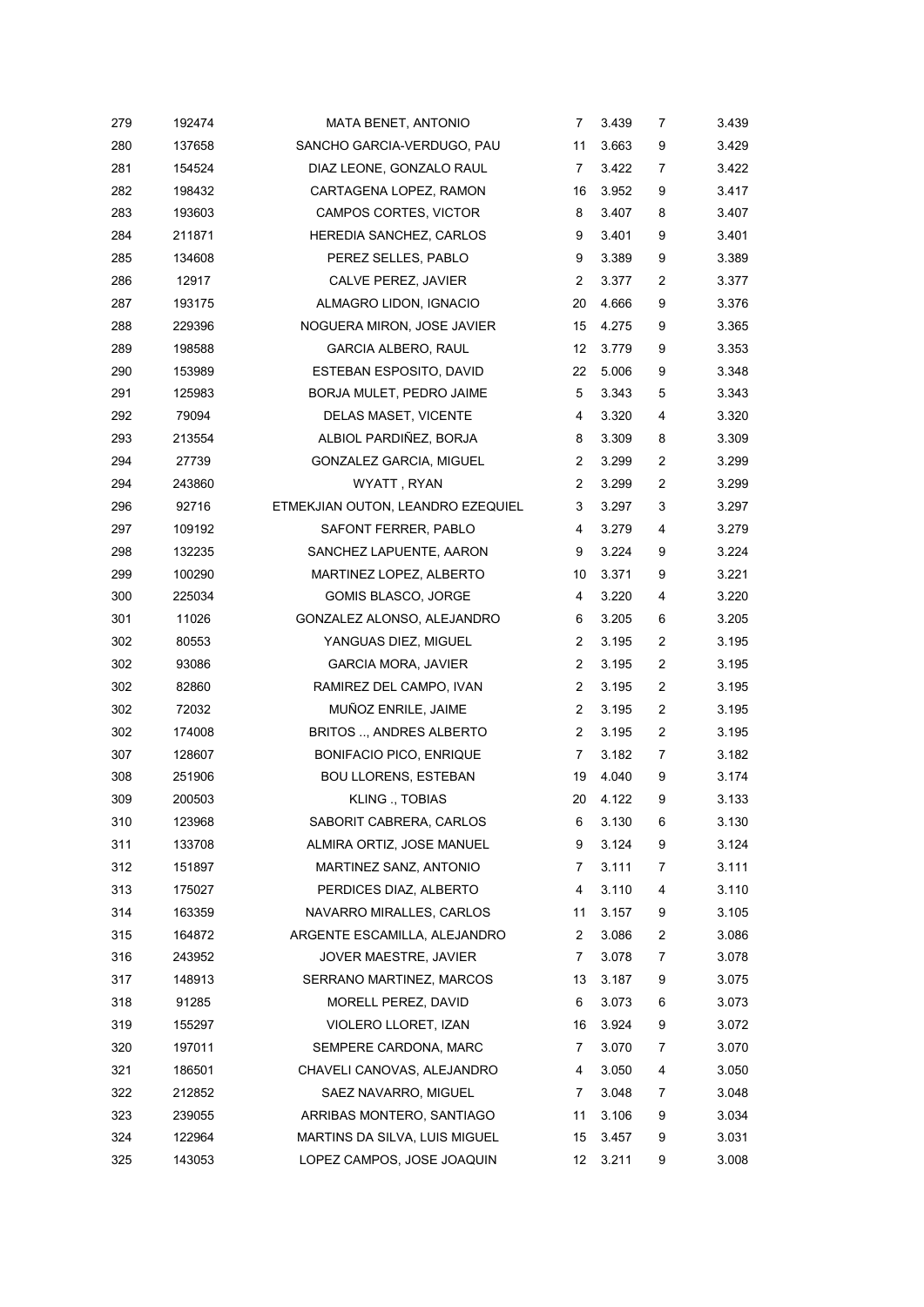| 325 | 185824 | ANDREO PEREZ, JAVIER                 | 12             | 3.346 | 9                       | 3.008 |
|-----|--------|--------------------------------------|----------------|-------|-------------------------|-------|
| 327 | 128680 | <b>BRUNO CARRERA, LEONEL</b>         | 6              | 2.986 | 6                       | 2.986 |
| 328 | 110970 | SANCHEZ BATALLA, DIMAS               | 6              | 2.975 | 6                       | 2.975 |
| 329 | 241418 | LOPEZ CATALA, ALVARO                 | 7              | 2.967 | 7                       | 2.967 |
| 330 | 190531 | JIMENEZ MARTINEZ, PABLO              | 3              | 2.966 | 3                       | 2.966 |
| 331 | 86317  | CORBERAN TORMO, CARLOS               | 2              | 2.963 | 2                       | 2.963 |
| 331 | 76468  | FROLA, FABRICIO FERNANDO             | $\overline{2}$ | 2.963 | 2                       | 2.963 |
| 331 | 76469  | LLORENS BOIXADER, ALBERTO            | $\overline{2}$ | 2.963 | 2                       | 2.963 |
| 334 | 91781  | <b>GARCIA GASPAR, XAVIER</b>         | 4              | 2.935 | 4                       | 2.935 |
| 335 | 157606 | RODAS PEREZ, CARLOS                  | 5              | 2.923 | 5                       | 2.923 |
| 336 | 233607 | PAEZ SIMO, PABLO                     | 11             | 2.921 | 9                       | 2.921 |
| 337 | 114543 | OCHANDO BERNAT, SERGIO               | $\overline{2}$ | 2.907 | 2                       | 2.907 |
| 338 | 231957 | DIAZ GABALDON, JORDI                 | 10             | 2.902 | 9                       | 2.902 |
| 339 | 204587 | <b>GONZALEZ MARTIN, JAVIER</b>       | 4              | 2.900 | 4                       | 2.900 |
| 340 | 91199  | ROMERO MARTIN, SERGIO ANDRES         | 4              | 2.887 | 4                       | 2.887 |
| 341 | 237093 | MARIN MATEU, MARC                    | 12             | 3.074 | 9                       | 2.881 |
| 342 | 272614 | MORATALLA MARTINEZ, DANIEL           | 6              | 2.876 | 6                       | 2.876 |
| 342 | 137730 | BILYK BILYK, MARKO                   | 12             | 2.876 | 9                       | 2.876 |
| 344 | 184589 | GUIRAO ARAEZ, JOSE FRANCISCO         | 4              | 2.868 | 4                       | 2.868 |
| 345 | 16016  | PALLARES CATALAN, PEDRO ALFONSO      | 9              | 2.866 | 9                       | 2.866 |
| 346 | 136561 | HERNANDEZ GARCIA, JAVIER             | 10             | 2.859 | 9                       | 2.859 |
| 347 | 228113 | MORENO PERA, RODRIGO                 | 5              | 2.847 | 5                       | 2.847 |
| 347 | 219102 | PELAEZ SUAREZ, CARLOS MIGUEL         | 3              | 2.847 | 3                       | 2.847 |
| 349 | 137029 | CAYUELAS ANDREU, JOSE ANTONIO        | 16             | 3.872 | 9                       | 2.846 |
| 350 | 119843 | LOPEZ CREMADES, CARLOS JOAQUIN       | 11             | 3.037 | 9                       | 2.840 |
| 351 | 137694 | PEREZ SANCHEZ, OSCAR                 | 22             | 4.023 | 9                       | 2.837 |
| 352 | 274341 | PIOTTO ALBORNOZ, IGNACIO             | $\overline{2}$ | 2.830 | 2                       | 2.830 |
| 353 | 134305 | FERRERO ., DIEGO JAVIER              | 10             | 2.966 | 9                       | 2.824 |
| 354 | 194458 | PUJALTE GARCIA, ANTONIO DE PADUA     | 6              | 2.800 | 6                       | 2.800 |
| 355 | 194711 | ANTON CAMPELLO, JOSE                 | 8              | 2.795 | 8                       | 2.795 |
| 355 | 163951 | COLOMINA GALIANA, MANUEL ANTONIO     | 14             | 3.253 | 9                       | 2.795 |
| 357 | 107504 | GUTIERREZ GUTIERREZ, CRISTIAN GERMAN | 2              | 2.780 | 2                       | 2.780 |
| 357 | 56885  | QUILEZ I PALLEJA, MARC               | 2              | 2.780 | 2                       | 2.780 |
| 357 | 114769 | PLAZA MORENO, FRANCISCO JOSE         | 3              | 2.780 | 3                       | 2.780 |
| 357 | 24018  | ZAPATA PIZARRO, TEODORO VICTOR       | 2              | 2.780 | $\overline{\mathbf{c}}$ | 2.780 |
| 357 | 36625  | FERNANDEZ FERNANDEZ, DAVID           | 2              | 2.780 | 2                       | 2.780 |
| 362 | 240467 | SANCHEZ TARAZAGA VICENTE, JAVIER     | 16             | 3.226 | 9                       | 2.773 |
| 363 | 22967  | BENITEZ LARA, MIGUEL                 | 1              | 2.765 | 1                       | 2.765 |
| 363 | 25805  | GASPAR CAMPOS, JOSE CARLOS           | 1              | 2.765 | 1                       | 2.765 |
| 363 | 80855  | CUESTA GOMEZ, PABLO                  | 2              | 2.765 | 2                       | 2.765 |
| 363 | 56908  | RAMOS SALDIVIA, DIEGO SEBASTIAN      | 1              | 2.765 | 1                       | 2.765 |
| 363 | 12762  | MATADOR GARCIA DE VINUESA, ALVARO    | 1              | 2.765 | 1                       | 2.765 |
| 363 | 40419  | GONZALEZ NERIA, PABLO                | 1              | 2.765 | 1                       | 2.765 |
| 363 | 107710 | JORGE ALFARO, CANDIDO                | 1              | 2.765 | 1                       | 2.765 |
| 363 | 209830 | PERINO, DENIS TOMAS                  | 1              | 2.765 | 1                       | 2.765 |
| 363 | 15794  | DIAZ SANGIORGIO, GONZALO             | 1              | 2.765 | 1                       | 2.765 |
| 372 | 242916 | CALDUCH CHERTA, CARLOS               | 3              | 2.763 | 3                       | 2.763 |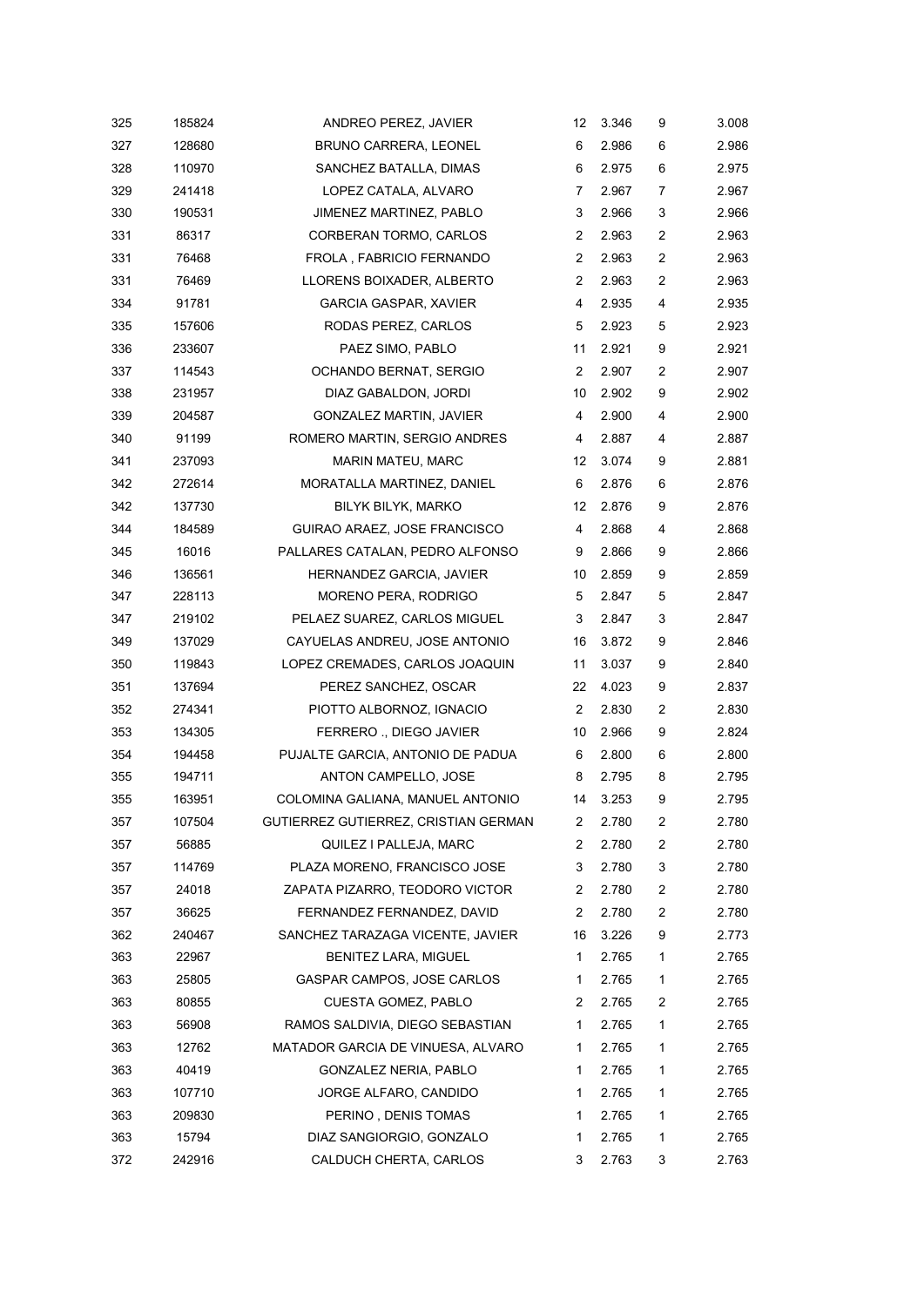| 373 | 76973  | PALMA, MARCOS CLAUDIO           | 4  | 2.751 | 4 | 2.751 |
|-----|--------|---------------------------------|----|-------|---|-------|
| 374 | 233548 | BAIXAULI PUCHALT, JAUME         | 10 | 2.721 | 9 | 2.721 |
| 375 | 184179 | CONEJERO COTILLAS, YERAY        | 18 | 3.551 | 9 | 2.713 |
| 376 | 161814 | LANDA MOÑUX, JOSU               | 23 | 4.408 | 9 | 2.708 |
| 377 | 154180 | <b>MONTES MAYANS, SERGI</b>     | 4  | 2.687 | 4 | 2.687 |
| 378 | 134001 | GOYANES FERRER, RAMON           | 6  | 2.663 | 6 | 2.663 |
| 379 | 16788  | NORDLUND RONCERO, CARLOS        | 4  | 2.649 | 4 | 2.649 |
| 380 | 9679   | GUILLOT HURTADO, ENRIQUE        | 2  | 2.640 | 2 | 2.640 |
| 381 | 226723 | HERNANDEZ CARRERAS, ANDRES      | 6  | 2.636 | 6 | 2.636 |
| 382 | 186807 | AVILA MAXIA, ADRIAN             | 17 | 3.982 | 9 | 2.631 |
| 383 | 234309 | SANZ GUTIERREZ, MIGUEL          | 7  | 2.605 | 7 | 2.605 |
| 384 | 167856 | POMBERO BAUTISTA, PABLO         | 8  | 2.600 | 8 | 2.600 |
| 385 | 272909 | POCH, MANUEL                    | 4  | 2.583 | 4 | 2.583 |
| 386 | 231959 | ASTASIO CENTELLES, ALVARO       | 9  | 2.572 | 9 | 2.572 |
| 387 | 76466  | MARTINEZ SANTONJA, ESTEBAN      | 3  | 2.568 | 3 | 2.568 |
| 388 | 169714 | DONET GASCO, GUILLEM            | 9  | 2.558 | 9 | 2.558 |
| 389 | 179566 | VICEDO ESCRIBANO, RICARDO       | 10 | 2.629 | 9 | 2.547 |
| 390 | 237605 | <b>TERRON COY, VICTOR</b>       | 10 | 2.532 | 9 | 2.532 |
| 391 | 186016 | ROMERO FORNER, PABLO            | 9  | 2.528 | 9 | 2.528 |
| 391 | 204118 | GONZALEZ TOLEDO, ANTONIO        | 11 | 2.528 | 9 | 2.528 |
| 393 | 169569 | ABAD RUIZ, IVAN                 | 7  | 2.517 | 7 | 2.517 |
| 394 | 179850 | <b>FRANCH BROCH, CARLES</b>     | 4  | 2.505 | 4 | 2.505 |
| 395 | 135480 | FELIP MIRALLES, JORDI           | 5  | 2.502 | 5 | 2.502 |
| 396 | 200947 | CENTELLA GRAS, JUAN JOSE        | 15 | 3.241 | 9 | 2.500 |
| 397 | 227185 | SOS TIRADO, MANUEL              | 8  | 2.458 | 8 | 2.458 |
| 398 | 116940 | POZZONI GARCIA, CARLOS          | 4  | 2.451 | 4 | 2.451 |
| 399 | 121759 | PEREZ ESQUERDO, GENIS           | 5  | 2.442 | 5 | 2.442 |
| 400 | 88748  | SAEZ CHECA, JOSE MIGUEL         | 11 | 2.648 | 9 | 2.441 |
| 401 | 161810 | DE LA CASA MILLAN, MANUEL       | 12 | 2.583 | 9 | 2.438 |
| 402 | 196690 | IÑESTA PEREZ, PABLO             | 8  | 2.433 | 8 | 2.433 |
| 403 | 70318  | TORNERO SANCHEZ, GUILLERMO      | 8  | 2.421 | 8 | 2.421 |
| 404 | 249987 | EPISHIN GARLINSKAYA, DMITRY     | 12 | 2.668 | 9 | 2.410 |
| 405 | 237375 | VALIENTE BLAZQUEZ, STEPHEN      | 6  | 2.402 | 6 | 2.402 |
| 406 | 169718 | LOPEZ GARCIA, BRUNO             | 1  | 2.400 | 1 | 2.400 |
| 406 | 85049  | SERRANO CABALLERO, JAVIER       | 1  | 2.400 | 1 | 2.400 |
| 406 | 84439  | MARIN MONZON, JAVIER            | 1  | 2.400 | 1 | 2.400 |
| 406 | 77877  | FORNETTI SANUCCI, HORACIO       | 1  | 2.400 | 1 | 2.400 |
| 406 | 9729   | ANTON VICENTE, MIGUEL           | 1  | 2.400 | 1 | 2.400 |
| 406 | 87959  | CUEVAS TORNERO, RUBEN           | 1  | 2.400 | 1 | 2.400 |
| 412 | 159717 | BERENGUER MORCILLO, SERGIO      | 6  | 2.389 | 6 | 2.389 |
| 413 | 170587 | RODRIGUEZ ONCINA, BORJA         | 8  | 2.352 | 8 | 2.352 |
| 414 | 15004  | RAMIREZ NAVAS, FRANCISCO MIGUEL | 1  | 2.350 | 1 | 2.350 |
| 414 | 13789  | MARINA ARTUSO, MATIAS           | 1  | 2.350 | 1 | 2.350 |
| 414 | 72988  | SANTOS JOSA, IGNACIO            | 1  | 2.350 | 1 | 2.350 |
| 414 | 73957  | SANZ ZALBA, JON                 | 1  | 2.350 | 1 | 2.350 |
| 414 | 77738  | SOLANO MARMOLEJO, JOSE          | 1  | 2.350 | 1 | 2.350 |
| 419 | 137352 | SAEZ VERDU, PEDRO               | 4  | 2.344 | 4 | 2.344 |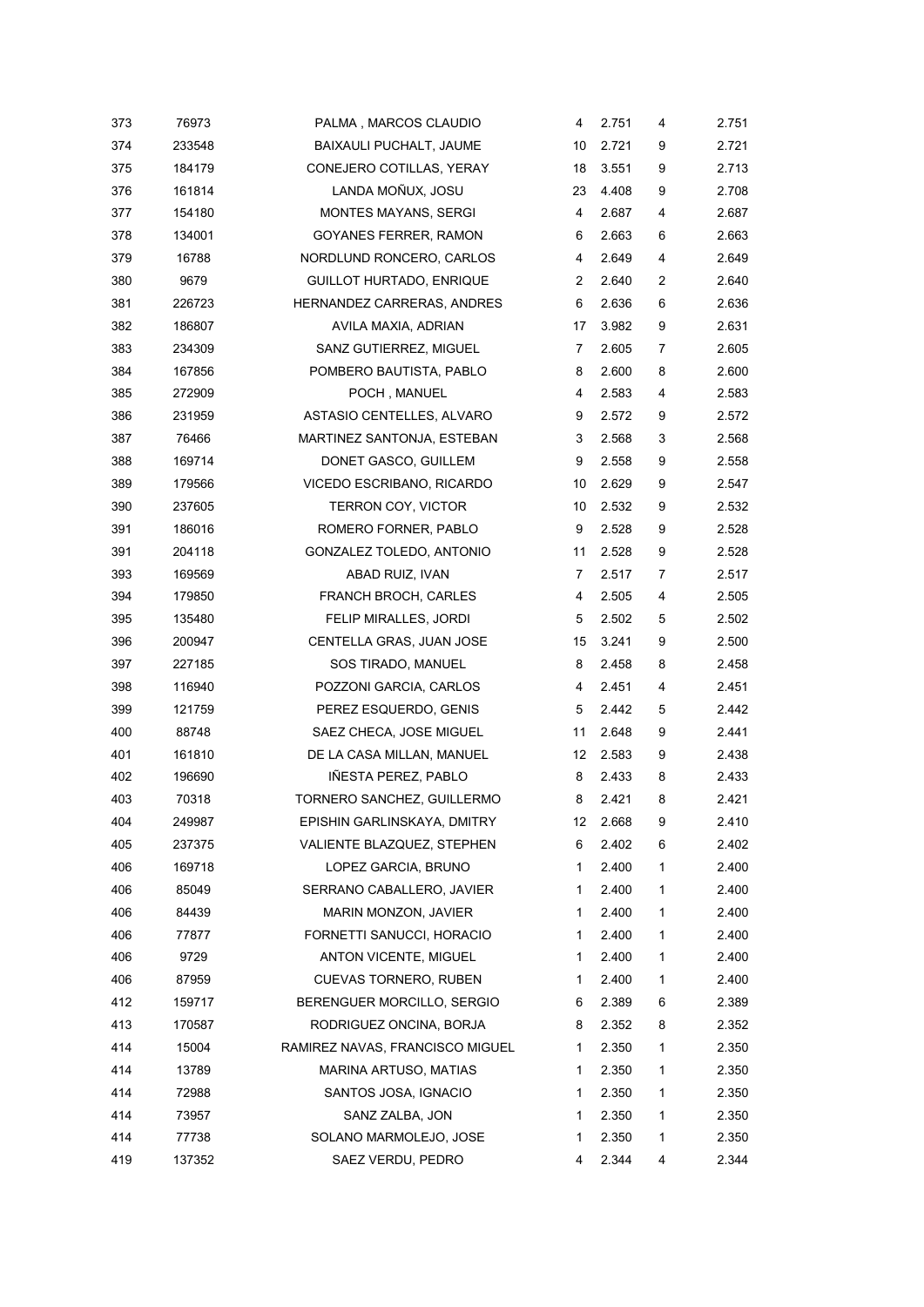| 420 | 126942 | CORELL GIL, ALEJANDRO                 | 2  | 2.342 | 2 | 2.342 |
|-----|--------|---------------------------------------|----|-------|---|-------|
| 421 | 71251  | FERNANDEZ MUÑOZ, JAIME                | 3  | 2.341 | 3 | 2.341 |
| 422 | 167943 | PONZ BALLESTER, AARON                 | 13 | 2.439 | 9 | 2.333 |
| 423 | 242579 | MARTINEZ COBOS, AQUILES               | 19 | 3.083 | 9 | 2.319 |
| 424 | 156521 | <b>REIG BARRIEL, AARON</b>            | 11 | 2.412 | 9 | 2.318 |
| 425 | 161731 | GUEROLA MARTINEZ, JOSE                | 5  | 2.316 | 5 | 2.316 |
| 426 | 84906  | PAREDES GARCIA, SERGIO                | 8  | 2.307 | 8 | 2.307 |
| 427 | 84972  | TASA VAN BEEK, ERIK                   | 5  | 2.298 | 5 | 2.298 |
| 428 | 161562 | LAZARO TAMAYO, IZAN                   | 11 | 2.311 | 9 | 2.293 |
| 429 | 73326  | DIAZ MARTIN, JUAN CARLOS              | 2  | 2.292 | 2 | 2.292 |
| 429 | 93752  | AMONDARAIN GONZALEZ, IGOR             | 2  | 2.292 | 2 | 2.292 |
| 429 | 91566  | CLAR ALBERTI, JAVIER                  | 2  | 2.292 | 2 | 2.292 |
| 429 | 84870  | ARRONDO PEREZ, IVAN                   | 2  | 2.292 | 2 | 2.292 |
| 433 | 119821 | PEREZ ALARCON, HECTOR                 | 5  | 2.278 | 5 | 2.278 |
| 434 | 275181 | GARCIA REVERT, SERGIO JUAN            | 12 | 2.429 | 9 | 2.258 |
| 435 | 193722 | FERNANDEZ SANCHEZ, ALAIN              | 9  | 2.252 | 9 | 2.252 |
| 436 | 175035 | BELTRAN CARBONELL, JUAN ALBERTO       | 14 | 2.724 | 9 | 2.247 |
| 437 | 136499 | RUIZ GUIRADO, YERAY                   | 5  | 2.245 | 5 | 2.245 |
| 438 | 201267 | MARTINEZ MONTON, SERGIO               | 2  | 2.236 | 2 | 2.236 |
| 439 | 219321 | MERAS DE TERESA, ALVARO               | 14 | 2.614 | 9 | 2.227 |
| 440 | 119234 | GUIJARRO RODRIGUEZ, DAVID             | 8  | 2.216 | 8 | 2.216 |
| 441 | 201408 | CULLER LOZANO, FRANCISCO JAVIER       | 3  | 2.207 | 3 | 2.207 |
| 442 | 243169 | PEREZ MUÑOZ, ANTONIO                  | 4  | 2.205 | 4 | 2.205 |
| 443 | 248725 | REGALADO ARENILLAS, MIGUEL            | 8  | 2.203 | 8 | 2.203 |
| 444 | 85986  | JIMENEZ CANO, BORJA                   | 3  | 2.198 | 3 | 2.198 |
| 445 | 106610 | RODRIGUEZ GARCIA, EMILIO              | 6  | 2.196 | 6 | 2.196 |
| 446 | 198586 | APARICIO MOGICA, ESTEBAN              | 6  | 2.194 | 6 | 2.194 |
| 447 | 161632 | CARNEROS SANCHEZ, EMILIO              | 6  | 2.189 | 6 | 2.189 |
| 447 | 160103 | PUERTOLAS ROBLES, SERGIO              | 3  | 2.189 | 3 | 2.189 |
| 449 | 261904 | CELADES GORRIS, MANUEL                | 7  | 2.186 | 7 | 2.186 |
| 449 | 237069 | LOPEZ GARCIA, JOSE                    | 18 | 2.805 | 9 | 2.186 |
| 449 | 88495  | MARTINEZ SEGURA, ADRIAN               | 4  | 2.186 | 4 | 2.186 |
| 452 | 242753 | GUIMERA GARCIA GUIMERA GARCIA, GERARD | 4  | 2.183 | 4 | 2.183 |
| 453 | 97666  | GARCIA CUENCA, VICENTE                | 6  | 2.182 | 6 | 2.182 |
| 454 | 189848 | LEON VALERO, JUAN PEDRO               | 6  | 2.171 | 6 | 2.171 |
| 455 | 164961 | SELLES CALERO, FRANCISCO              | 9  | 2.168 | 9 | 2.168 |
| 456 | 226535 | <b>MAYOR PASTOR, ADRIAN</b>           | 14 | 2.222 | 9 | 2.165 |
| 457 | 208873 | BURGOS FUSTER, ALEJANDRO              | 5  | 2.163 | 5 | 2.163 |
| 458 | 112229 | PODADERA LLORENS, RAFAEL              | 8  | 2.162 | 8 | 2.162 |
| 459 | 145191 | ROMERO DOMINGO, CARLOS                | 12 | 2.219 | 9 | 2.148 |
| 460 | 91601  | SOLER COLOMA, JOSE DAVID              | 8  | 2.136 | 8 | 2.136 |
| 461 | 135571 | FERRER JORQUERA, MARIO                | 9  | 2.132 | 9 | 2.132 |
| 462 | 149886 | NAVARRO MOLINA, JESUS                 | 6  | 2.114 | 6 | 2.114 |
| 463 | 238912 | MAQUEZ CASAL, FEDERICO                | 2  | 2.102 | 2 | 2.102 |
| 464 | 242692 | TENA DE LA FUENTE, DAVID              | 11 | 2.179 | 9 | 2.091 |
| 465 | 168002 | BELMAR SOLER, ADRIAN                  | 4  | 2.088 | 4 | 2.088 |
| 466 | 204770 | CREMADES MARTINEZ, FRANCISCO          | 13 | 2.503 | 9 | 2.085 |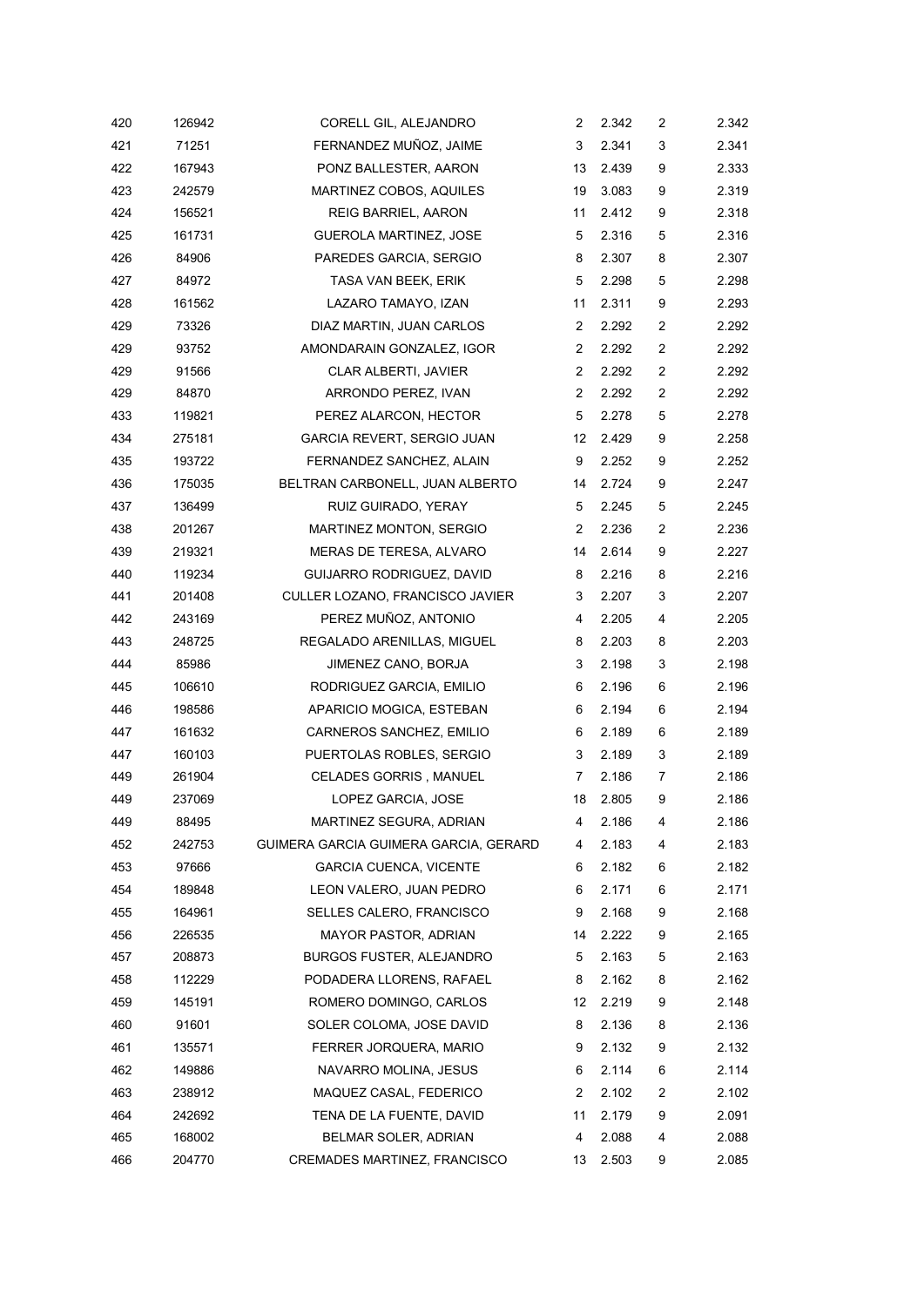| 467 | 24393  | <b>CLEMARES EBRO, NACHO</b>        | 7              | 2.078 | 7            | 2.078 |
|-----|--------|------------------------------------|----------------|-------|--------------|-------|
| 468 | 224851 | DELTELL JUAN, CARLOS               | 7              | 2.057 | 7            | 2.057 |
| 468 | 194806 | ROYO PEREZ, PABLO                  | 13             | 2.230 | 9            | 2.057 |
| 470 | 166196 | JIMENEZ CASTRO, OSCAR              | 2              | 2.055 | 2            | 2.055 |
| 471 | 225469 | PALMA IVROUD, MARCELO AGUSTIN      | 10             | 2.047 | 9            | 2.047 |
| 472 | 189882 | GERLAND MARQUES, KEVIN KARL        | $\overline{2}$ | 2.046 | 2            | 2.046 |
| 473 | 233857 | <b>AGUSTI BRISACH, ENRIQUE</b>     | 7              | 2.042 | 7            | 2.042 |
| 474 | 204017 | DEALBERT GALINDO, LEVI             | 9              | 2.040 | 9            | 2.040 |
| 475 | 194152 | MARTI POSTHUMA, GONZALO            | 9              | 2.035 | 9            | 2.035 |
| 475 | 27035  | ALCALA-SANTAELLA MARTINEZ, LUIS    | 4              | 2.035 | 4            | 2.035 |
| 477 | 240246 | COMINS BOU, PABLO                  | 14             | 2.467 | 9            | 2.031 |
| 478 | 156831 | CERVERA NAVARRO, IVAN              | 2              | 2.030 | 2            | 2.030 |
| 479 | 134758 | ESPINAL REY, POL                   | 1              | 2.028 | 1            | 2.028 |
| 479 | 112685 | RIBA CORBELLA, ARNAU               | $\mathbf{1}$   | 2.028 | 1            | 2.028 |
| 479 | 102269 | OLLE HURTADO, DANIEL               | $\mathbf{1}$   | 2.028 | $\mathbf{1}$ | 2.028 |
| 482 | 133837 | RIERA ROS, JOSE LUIS               | 10             | 2.106 | 9            | 2.016 |
| 482 | 123552 | SORNI GOMEZ, DAVID                 | 6              | 2.016 | 6            | 2.016 |
| 484 | 127917 | SOLDADO PELEGRIN, MARIO            | 5              | 2.011 | 5            | 2.011 |
| 485 | 135000 | ILLESCAS CASES, DAVID              | 7              | 2.009 | 7            | 2.009 |
| 486 | 170191 | NAVARRO FERNANDEZ, IZAN            | 15             | 2.537 | 9            | 2.005 |
| 487 | 212845 | RECATALA PARADIS, ARTURO           | 9              | 2.004 | 9            | 2.004 |
| 488 | 119855 | LLANSOLA GIL, VICTOR JOSE          | 3              | 1.990 | 3            | 1.990 |
| 489 | 113556 | MUÑOZ SERRANO, JOSE JUAN           | 9              | 1.989 | 9            | 1.989 |
| 489 | 213458 | MASEGOSA SEBASTIA, TONI JOAN       | 8              | 1.989 | 8            | 1.989 |
| 491 | 134275 | <b>GARCIA AGULLO, VICENTE</b>      | 11             | 2.107 | 9            | 1.983 |
| 492 | 168164 | OLLER PEREZ, JOFRE                 | 12             | 2.072 | 9            | 1.982 |
| 493 | 135055 | GIRONA DIAZ, HUGO                  | 15             | 2.475 | 9            | 1.977 |
| 494 | 153973 | <b>BOLUDA PASTOR, NACHO</b>        | 12             | 2.285 | 9            | 1.976 |
| 495 | 140330 | REYES AMARO, FRANCISCO             | 3              | 1.968 | 3            | 1.968 |
| 495 | 186861 | ESTEVE ROMERO, IZAN                | 6              | 1.968 | 6            | 1.968 |
| 497 | 84959  | CABRELLES LLOPIS, CARLOS           | $\overline{2}$ | 1.966 | 2            | 1.966 |
| 498 | 215692 | ALBARRAN FERNANDEZ, FERNANDO       | 15             | 2.248 | 9            | 1.963 |
| 499 | 241616 | VERDU RUIZ, ALVARO                 | 5              | 1.954 | 5            | 1.954 |
| 500 | 130041 | DIAZ LOPEZ, RUBEN                  | 4              | 1.952 | 4            | 1.952 |
| 501 | 190312 | CARRASCO PARICOLLO, ARIEL WILLIAMS | 4              | 1.951 | 4            | 1.951 |
| 502 | 167902 | IBAÑEZ CERDA, VICENTE              | 16             | 2.318 | 9            | 1.943 |
| 503 | 114770 | <b>BUIGUES TORRES, JOSE ABEL</b>   | 3              | 1.935 | 3            | 1.935 |
| 504 | 226162 | ARROYO HERNAIZ, SERGIO             | 8              | 1.930 | 8            | 1.930 |
| 505 | 119657 | JIMENEZ JUANAS, ALEJANDRO          | 1              | 1.920 | 1            | 1.920 |
| 505 | 93004  | TREJO RIPOLLES, CARLOS ANGEL       | 8              | 1.920 | 8            | 1.920 |
| 505 | 245801 | FAURE, MANUEL                      | 1              | 1.920 | 1            | 1.920 |
| 508 | 219335 | VADILLO CORCHADO, PEDRO            | 8              | 1.918 | 8            | 1.918 |
| 509 | 72375  | ZOMEÑO RODRIGUEZ, JONATAN          | 2              | 1.916 | 2            | 1.916 |
| 510 | 85214  | VIDAL MARTIN, VICENTE              | 3              | 1.915 | 3            | 1.915 |
| 511 | 179693 | SANCHEZ ORTIZ, JAVIER              | 5              | 1.910 | 5            | 1.910 |
| 512 | 225604 | PLAZA BURGOS, EDUARDO              | 11             | 2.071 | 9            | 1.899 |
| 513 | 191681 | NAVARRO MAIQUES, RUBEN             | 5              | 1.897 | 5            | 1.897 |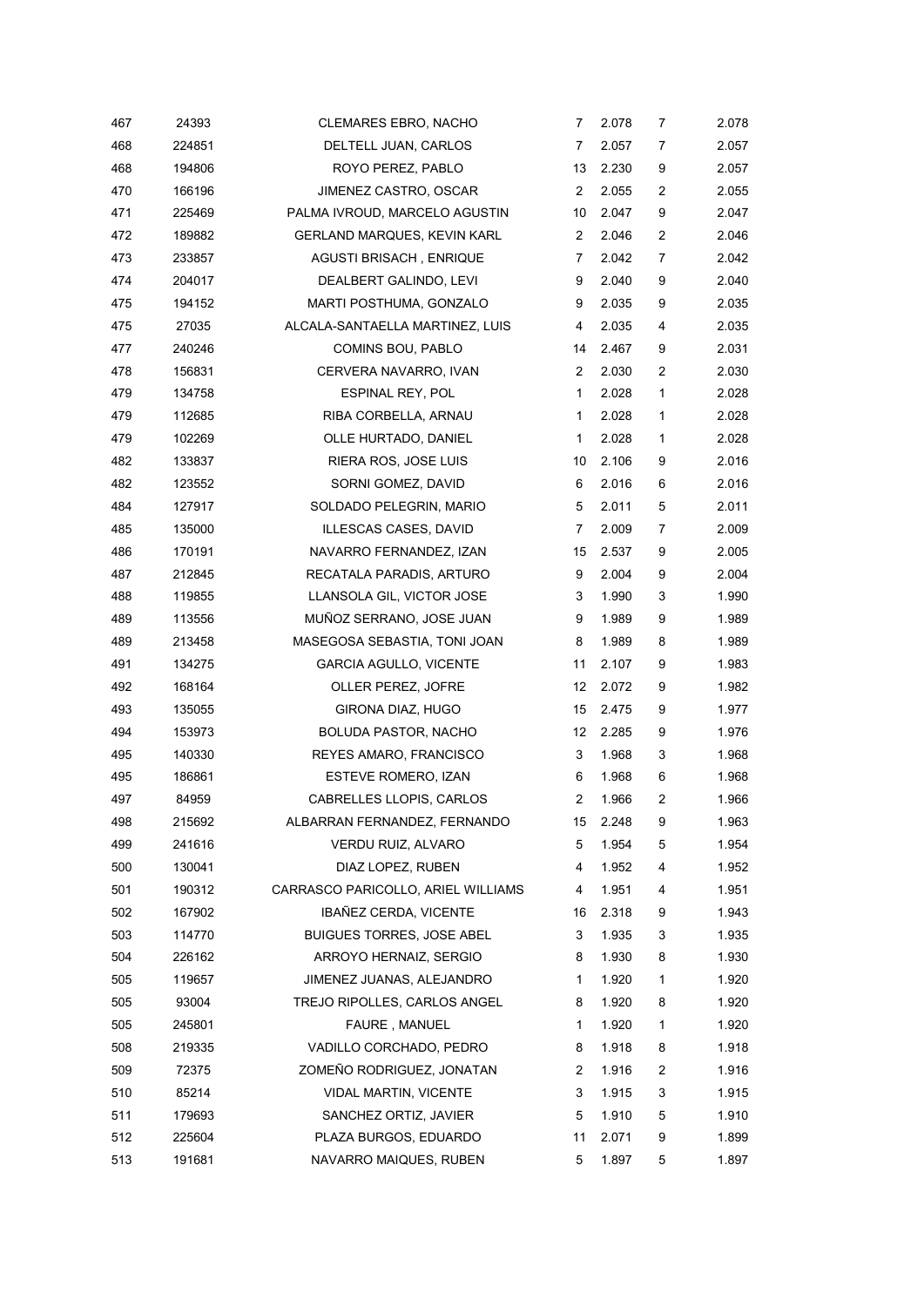| 514 | 200945 | CASAMAYOR GARCIA, SERGIO               | 2              | 1.896 | 2            | 1.896 |
|-----|--------|----------------------------------------|----------------|-------|--------------|-------|
| 515 | 179797 | MARTINEZ MORENO, ROBERTO               | 10             | 1.895 | 9            | 1.895 |
| 516 | 151511 | NOMDEDEU SANCHIS, VICENTE              | 10             | 1.894 | 9            | 1.894 |
| 517 | 13243  | VIOR DIAZ, ISRAEL                      | 2              | 1.886 | 2            | 1.886 |
| 518 | 76919  | MIÑANO GIMENEZ, FRANCISCO              | 3              | 1.880 | 3            | 1.880 |
| 518 | 250892 | QUESADA ORTIZ, JESUS                   | 13             | 1.880 | 9            | 1.880 |
| 520 | 241661 | MERCHAN ARAVID, ENRIQUE                | $\overline{4}$ | 1.878 | 4            | 1.878 |
| 521 | 134514 | MARTINEZ MARTINEZ, RUBEN               | 5              | 1.870 | 5            | 1.870 |
| 522 | 226521 | BELTRAN NOS, ANGEL                     | 13             | 2.152 | 9            | 1.868 |
| 523 | 115501 | CEBRIAN GIMENEZ, IVAN                  | 6              | 1.866 | 6            | 1.866 |
| 524 | 112049 | JORQUERA CERDA, JUAN JOSE              | 2              | 1.862 | 2            | 1.862 |
| 525 | 263155 | AVILA IBAÑEZ, DANIEL                   | 6              | 1.856 | 6            | 1.856 |
| 526 | 94662  | CASTILLO PALLARES, DAVID               | 6              | 1.851 | 6            | 1.851 |
| 527 | 151098 | <b>BASSEDAS GASCO, ALBERT</b>          | 6              | 1.842 | 6            | 1.842 |
| 528 | 150630 | <b>VIVES ARTOLA, VICTOR</b>            | 7              | 1.833 | 7            | 1.833 |
| 529 | 152259 | SANCHEZ IZQUIERDO, DIEGO               | 4              | 1.832 | 4            | 1.832 |
| 529 | 164047 | BERNABEU BAÑON, RODRIGO                | 5              | 1.832 | 5            | 1.832 |
| 531 | 193772 | CAÑIZARES BERNABEU, MIGUEL             | 4              | 1.829 | 4            | 1.829 |
| 532 | 166887 | MOMPO BARRACHINA, SANTIAGO             | 17             | 2.284 | 9            | 1.828 |
| 533 | 111124 | GIORDANI DIAZ, EZEQUIEL                | $\overline{2}$ | 1.826 | 2            | 1.826 |
| 534 | 84863  | GARCIA BARCELO, JOSE LUIS              | 5              | 1.814 | 5            | 1.814 |
| 535 | 112218 | CRIADO MADRID, NACHO                   | 3              | 1.811 | 3            | 1.811 |
| 535 | 81104  | PEREZ GUTIERREZ, ROBERTO               | 4              | 1.811 | 4            | 1.811 |
| 537 | 219486 | TRAVER GIL, PABLO                      | 4              | 1.810 | 4            | 1.810 |
| 538 | 24476  | CAMPOS SAIZ, JOSE MANUEL               | 5              | 1.802 | 5            | 1.802 |
| 539 | 87865  | MARTINEZ SAN MARTIN, ANTONIO           | 5              | 1.801 | 5            | 1.801 |
| 540 | 137683 | VERDUGO COLLADO, PABLO                 | $\mathbf{1}$   | 1.800 | $\mathbf{1}$ | 1.800 |
| 540 | 220503 | MORENO FERNANDEZ, IVAN                 | 14             | 2.169 | 9            | 1.800 |
| 542 | 212840 | HERNANDEZ BERENGUER, CHRISTIAN         | 8              | 1.797 | 8            | 1.797 |
| 543 | 175278 | PAMBLANCO CARBONELL, JUAN JOSE         | 11             | 1.882 | 9            | 1.791 |
| 544 | 225522 | GOMEZ MOYA, RUBEN                      | 15             | 2.246 | 9            | 1.787 |
| 545 | 197803 | GARCIA NAVARRO, MARIO                  | 10             | 1.837 | 9            | 1.782 |
| 546 | 148879 | REVELL ALMIRA, CRISTIAN                | 7              | 1.777 | 7            | 1.777 |
| 546 | 130055 | RODRIGUEZ SANCHEZ, RUBEN               | 9              | 1.777 | 9            | 1.777 |
| 546 | 226321 | CANDELA FENOLL, ALVARO                 | 4              | 1.777 | 4            | 1.777 |
| 549 | 92217  | ARANGUREN GOMEZ, DAVID                 | 2              | 1.774 | 2            | 1.774 |
| 550 | 12239  | OLIVA MARTIN, JAVIER                   | 4              | 1.768 | 4            | 1.768 |
| 551 | 138461 | SANSANO CABEDO, VICENTE                | 13             | 1.838 | 9            | 1.767 |
| 552 | 32553  | MUÑOZ ROMERO, DANIEL                   | $\mathbf{1}$   | 1.763 | 1            | 1.763 |
| 552 | 12007  | RODRIGUEZ MAGDALENA, ALEJANDRO         | 2              | 1.763 | 2            | 1.763 |
| 552 | 99111  | BORRERO FERNANDEZ DE LA PUENTE, SERGIO | 1              | 1.763 | 1            | 1.763 |
| 552 | 33758  | CASAL MALDONADO, GUILLERMO             | 1              | 1.763 | 1            | 1.763 |
| 552 | 86314  | <b>CUENCA CORDOBES, LUIS</b>           | 1              | 1.763 | 1            | 1.763 |
| 552 | 89762  | PEREZ CENDON, JACOBO                   | 1              | 1.763 | 1            | 1.763 |
| 552 | 134612 | REBOLLO RUA, CRISTIAN                  | 1              | 1.763 | 1            | 1.763 |
| 559 | 156822 | PALLARES MATA, IVAN                    | 18             | 2.078 | 9            | 1.758 |
| 560 | 163822 | GARBAGNOLI BRAVO, VALENTINO            | 15             | 2.225 | 9            | 1.756 |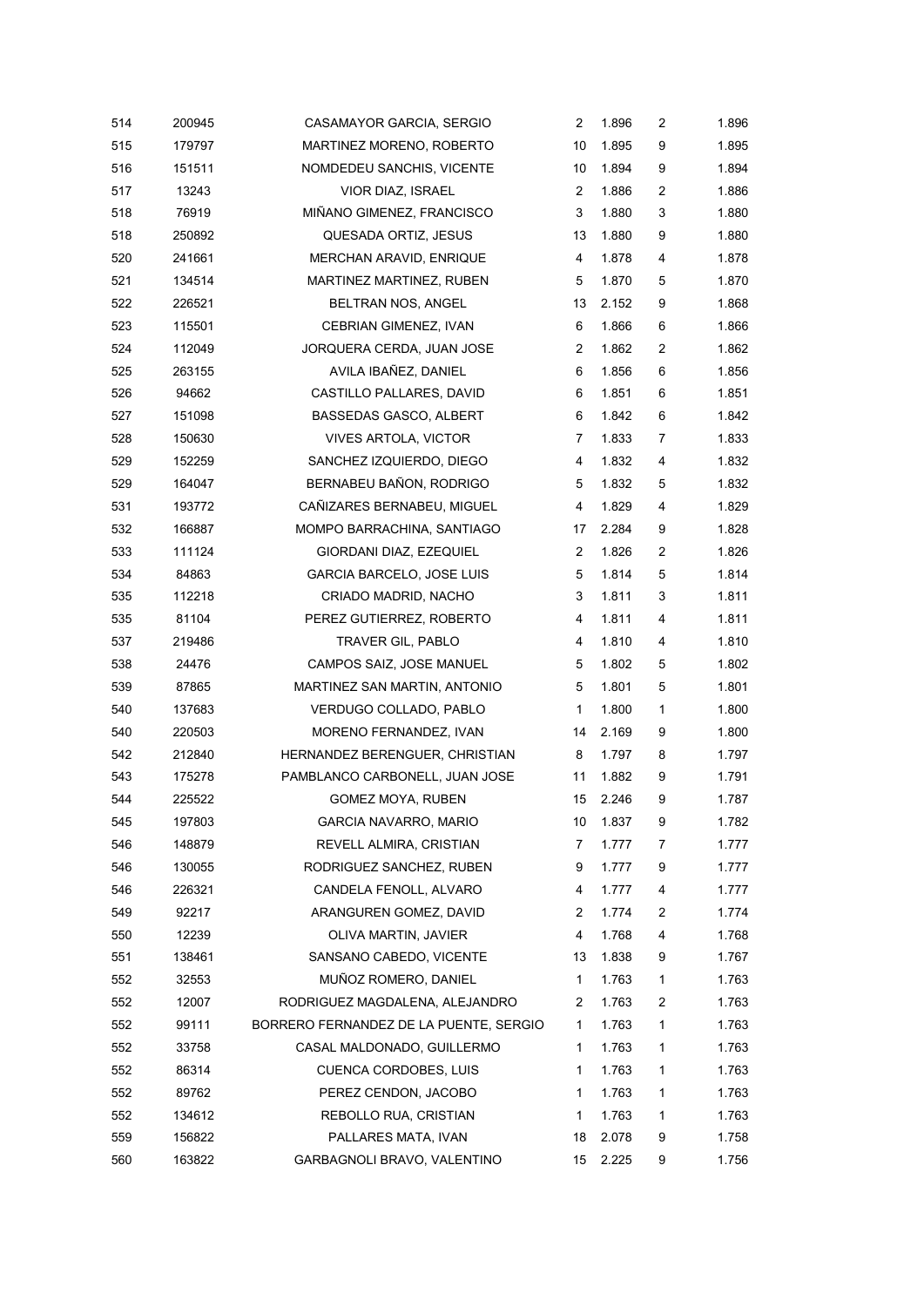| 561 | 179509 | NAVARRO SAEZ, ANTONIO JOSE         | 3              | 1.753 | 3                       | 1.753 |
|-----|--------|------------------------------------|----------------|-------|-------------------------|-------|
| 562 | 143455 | LOZANO GARRIDO, EDUARDO            | 4              | 1.747 | 4                       | 1.747 |
| 562 | 162044 | CLIMENT GUIJARRO, CARLOS           | 8              | 1.747 | 8                       | 1.747 |
| 564 | 141079 | RAMOS LOPEZ, JORGE JAVIER          | 13             | 1.814 | 9                       | 1.743 |
| 565 | 280886 | JIMENEZ DE LA CRUZ, ROBERTO        | 3              | 1.742 | 3                       | 1.742 |
| 565 | 169404 | <b>BAVIERA FERRIS, JAVIER</b>      | 2              | 1.742 | $\overline{c}$          | 1.742 |
| 567 | 109940 | MONTIEL CARUSO, ALVARO             | 3              | 1.736 | 3                       | 1.736 |
| 568 | 120914 | JARQUE CRESPO, LUIS                | 5              | 1.730 | 5                       | 1.730 |
| 569 | 203897 | BOX MARTINEZ, JUAN FRANCISCO       | 7              | 1.728 | 7                       | 1.728 |
| 570 | 203682 | GAVRILA PUSCASU, DANIEL MARIUS     | 9              | 1.727 | 9                       | 1.727 |
| 570 | 233811 | RUIZ MOLES, RUBEN                  | 14             | 1.994 | 9                       | 1.727 |
| 572 | 114777 | MARTINEZ FERRI, IVAN               | $\overline{7}$ | 1.726 | 7                       | 1.726 |
| 573 | 196499 | RIAZA GUAITA, DAVID                | 16             | 2.235 | 9                       | 1.716 |
| 574 | 194267 | <b>GASCON FRANCO, DANIEL</b>       | 7              | 1.712 | 7                       | 1.712 |
| 574 | 191738 | AGUIRRE TORRE, ENRIQUE FERNANDO    | 11             | 1.769 | 9                       | 1.712 |
| 576 | 92209  | <b>MOLL PINEDA, ADRIAN</b>         | 4              | 1.700 | 4                       | 1.700 |
| 577 | 110138 | JABALOYES VIVAS, IGNACIO           | 2              | 1.699 | $\overline{c}$          | 1.699 |
| 578 | 127783 | LOPEZ ROMAN, ALVARO                | 6              | 1.698 | 6                       | 1.698 |
| 578 | 243375 | PERIS ALDAS, JUAN                  | 14             | 1.857 | 9                       | 1.698 |
| 580 | 196780 | MENGUAL MARTINEZ, CRISTIAN         | 4              | 1.692 | 4                       | 1.692 |
| 581 | 72126  | CAMPOS SAIZ, LORENZO               | 2              | 1.689 | 2                       | 1.689 |
| 582 | 192151 | RAMON SAFONT, ALBERTO              | 9              | 1.686 | 9                       | 1.686 |
| 583 | 242792 | SANCHEZ FAIRWEATHER, SAMUEL        | 3              | 1.685 | 3                       | 1.685 |
| 584 | 198368 | PEREZ LOPEZ-SANCHEZ, MANUEL        | 13             | 2.016 | 9                       | 1.684 |
| 585 | 204355 | RUBIO GALTSOVA, DANIEL             | 26             | 3.175 | 9                       | 1.680 |
| 586 | 225340 | ESPI JEREZ, MARIO                  | 9              | 1.678 | 9                       | 1.678 |
| 586 | 243861 | MOHINDRA, NIKHIL                   | $\overline{2}$ | 1.678 | $\overline{c}$          | 1.678 |
| 586 | 154077 | FERNANDEZ ROMERO, ALBERTO          | 8              | 1.678 | 8                       | 1.678 |
| 589 | 91286  | TOMAS LOPEZ, JAVIER                | 3              | 1.677 | 3                       | 1.677 |
| 590 | 76933  | RUBIO CERDAN, DAVID                | 1              | 1.672 | $\mathbf 1$             | 1.672 |
| 591 | 242846 | MONTAÑES GADEA, PABLO              | $\overline{2}$ | 1.671 | $\overline{c}$          | 1.671 |
| 592 | 124933 | DALMAU MARTI, JOSE                 | 3              | 1.663 | 3                       | 1.663 |
| 593 | 132043 | VICENTE CARRION, MIGUEL ANGEL      | 5              | 1.662 | 5                       | 1.662 |
| 594 | 85989  | NAVARRO ALBERT, JOSE MIGUEL        | 2              | 1.660 | $\overline{\mathbf{c}}$ | 1.660 |
| 595 | 119760 | <b>MORTE PASTOR, ISMAEL</b>        | 3              | 1.658 | 3                       | 1.658 |
| 596 | 241370 | LOPEZ BAUTISTA, MARCOS             | 9              | 1.643 | 9                       | 1.643 |
| 597 | 194807 | BELENGUER RAMOS, ALEX              | 10             | 1.660 | 9                       | 1.640 |
| 598 | 161934 | OREJA-EGAÑA ANADON, RAFAEL MARIA   | 3              | 1.638 | 3                       | 1.638 |
| 599 | 193706 | ROCAMORA HERNANDEZ, FRANCISCO JOSE | 4              | 1.627 | 4                       | 1.627 |
| 599 | 200369 | HERNANDEZ CARRETERO, MIGUEL        | 17             | 2.023 | 9                       | 1.627 |
| 601 | 186883 | DIAZ REIG, CRISTHIAN               | 7              | 1.621 | 7                       | 1.621 |
| 602 | 139038 | KANIA FLORES, ALEJANDRO            | 7              | 1.619 | 7                       | 1.619 |
| 603 | 263754 | MORENO DA SILVA, ALEJANDRO         | 7              | 1.616 | 7                       | 1.616 |
| 604 | 120864 | GARRETA GALARZA, DAVID             | 10             | 1.613 | 9                       | 1.613 |
| 605 | 161321 | AVINENT ORTELLS, FRANCISCO JOSE    | 8              | 1.610 | 8                       | 1.610 |
| 605 | 242592 | ROMERO ALONSO, PABLO               | 26             | 2.747 | 9                       | 1.610 |
| 607 | 107729 | CEBRIAN HUESCA, MIGUEL ANGEL       | 12             | 1.658 | 9                       | 1.601 |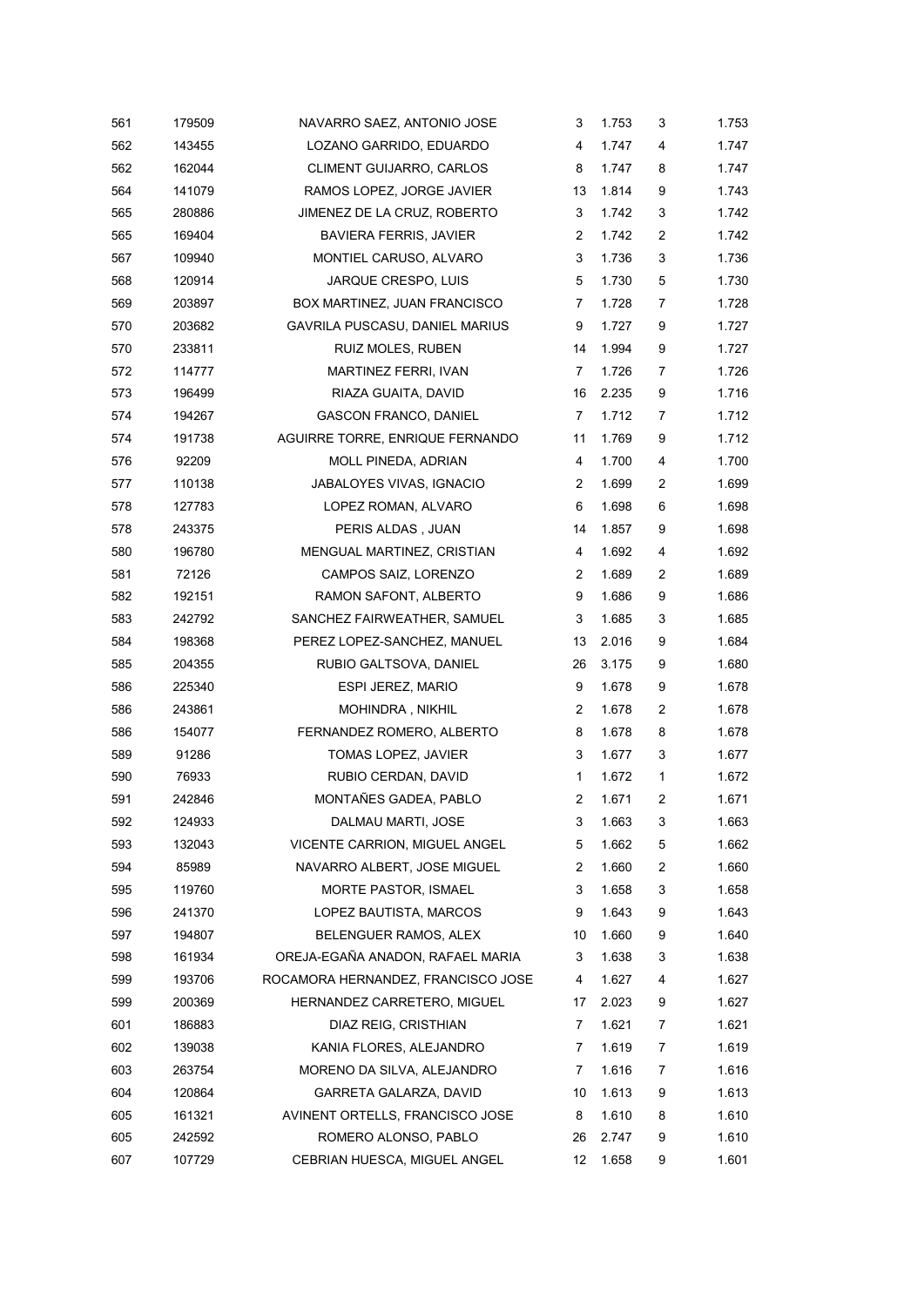| 608 | 194808 | BELENGUER RAMOS, RAUL          | 10             | 1.618 | 9              | 1.598 |
|-----|--------|--------------------------------|----------------|-------|----------------|-------|
| 609 | 242695 | TORREGROSA CABALLERO, FERNANDO | 11             | 1.594 | 9              | 1.594 |
| 610 | 161874 | ESPINOSA CAMPILLO, IVAN        | 7              | 1.587 | 7              | 1.587 |
| 611 | 241200 | PEREZ GUARINOS, JOSE MARIA     | 3              | 1.583 | 3              | 1.583 |
| 612 | 233853 | CASTELL PAUNER, JUAN MANUEL    | 12             | 1.676 | 9              | 1.582 |
| 613 | 247050 | MOLINA ABELLAN, JORGE          | 8              | 1.580 | 8              | 1.580 |
| 613 | 156299 | <b>BARDISA ROMEU, DAVID</b>    | 4              | 1.580 | 4              | 1.580 |
| 615 | 178749 | TRIVIÑO ESPINOSA, JULIAN       | 9              | 1.576 | 9              | 1.576 |
| 616 | 179775 | DONATE GOMEZ, DAVID            | 7              | 1.569 | 7              | 1.569 |
| 617 | 242388 | CARRATALA FERNANDEZ, FERNANDO  | 6              | 1.568 | 6              | 1.568 |
| 618 | 121541 | GUIRADO GALDON, OSCAR          | 4              | 1.566 | 4              | 1.566 |
| 619 | 244773 | ARQUERO SANTOS, SANTIAGO       | 6              | 1.565 | 6              | 1.565 |
| 620 | 277141 | DAMIANOS, NIKANDER             | $\mathbf{1}$   | 1.553 | 1              | 1.553 |
| 620 | 277139 | SPORKEN, MOOS                  | 1              | 1.553 | 1              | 1.553 |
| 622 | 216852 | MORALES GODOS, JUAN FERNANDO   | 4              | 1.551 | 4              | 1.551 |
| 623 | 77114  | TABARES, JORGE GERVASIO        | 2              | 1.548 | $\overline{c}$ | 1.548 |
| 624 | 200713 | NAVARRO ALBORCH, MARC          | 19             | 2.175 | 9              | 1.544 |
| 625 | 213555 | CANUTO ROIG, JAUME             | 5              | 1.542 | 5              | 1.542 |
| 626 | 279170 | ALKUWARI, ABDULAZIZ            | 2              | 1.540 | $\overline{c}$ | 1.540 |
| 627 | 161548 | MARCO MONFORT, ELOY            | 9              | 1.538 | 9              | 1.538 |
| 628 | 80050  | <b>GRAU APARICIO, FRANCESC</b> | 1              | 1.536 | 1              | 1.536 |
| 628 | 137737 | ORTIZ LLERENA, JOSE MANUEL     | 1              | 1.536 | 1              | 1.536 |
| 628 | 152011 | <b>GARCIA LOPEZ, SAMUEL</b>    | 1              | 1.536 | 1              | 1.536 |
| 628 | 226710 | REIG BOTELLA, MANRIQUE         | 8              | 1.536 | 8              | 1.536 |
| 628 | 92043  | <b>GRANDE GUERRERO, RAUL</b>   | 2              | 1.536 | $\overline{c}$ | 1.536 |
| 633 | 234520 | VILAR FERRANDEZ, MANUEL        | 19             | 2.123 | 9              | 1.535 |
| 634 | 157256 | SANCHEZ LAFUENTE, SERGIO       | 8              | 1.527 | 8              | 1.527 |
| 635 | 154972 | MARTIN FUENTE, ENRIQUE         | 4              | 1.521 | 4              | 1.521 |
| 636 | 225346 | GONZALVEZ LUCAS, PABLO         | 13             | 1.684 | 9              | 1.515 |
| 637 | 236400 | CASTANEDO ROBLES, ALVARO       | 18             | 2.073 | 9              | 1.512 |
| 638 | 257744 | PAYA VALDES, ROBERTO           | 12             | 1.651 | 9              | 1.504 |
| 639 | 239081 | DEVESA ESTEVE, RAFAEL          | 6              | 1.502 | 6              | 1.502 |
| 640 | 218925 | MARCO SANCHEZ, SERGIO          | 9              | 1.501 | 9              | 1.501 |
| 640 | 119751 | MORCILLO GARCIA, GERARDO       | 6              | 1.501 | 6              | 1.501 |
| 642 | 137802 | MURRIA SALES, FRANCISCO        | 10             | 1.530 | 9              | 1.500 |
| 642 | 17233  | POMARES CABALLERO, MARIO       | 2              | 1.500 | $\overline{c}$ | 1.500 |
| 644 | 169952 | VILLAR MONTON, DANIEL          | 10             | 1.498 | 9              | 1.498 |
| 645 | 179320 | ALVAREZ SAMANIEGO, RAUL        | 11             | 1.527 | 9              | 1.497 |
| 645 | 119217 | GONZALVO PRADES, HECTOR        | 11             | 1.540 | 9              | 1.497 |
| 647 | 87568  | DEL AMOR GARCIA, DANIEL        | 3              | 1.491 | 3              | 1.491 |
| 648 | 80143  | GONZALEZ HURTADO, JAVIER       | 5              | 1.490 | 5              | 1.490 |
| 648 | 120093 | FEBRER ROIG, CARLOS            | 2              | 1.490 | 2              | 1.490 |
| 650 | 154001 | ALAMO MONTES, JAVIER           | 8              | 1.489 | 8              | 1.489 |
| 650 | 228099 | PALMER CANOS, LUIS             | 10             | 1.489 | 9              | 1.489 |
| 652 | 123992 | <b>BADENES MARCH, VICENTE</b>  | $\overline{c}$ | 1.488 | 2              | 1.488 |
| 653 | 120706 | CATALAN GARCIA, CARLOS         | $\overline{c}$ | 1.479 | 2              | 1.479 |
| 654 | 203959 | AVELLA ERADES, ANTONIO         | 4              | 1.478 | 4              | 1.478 |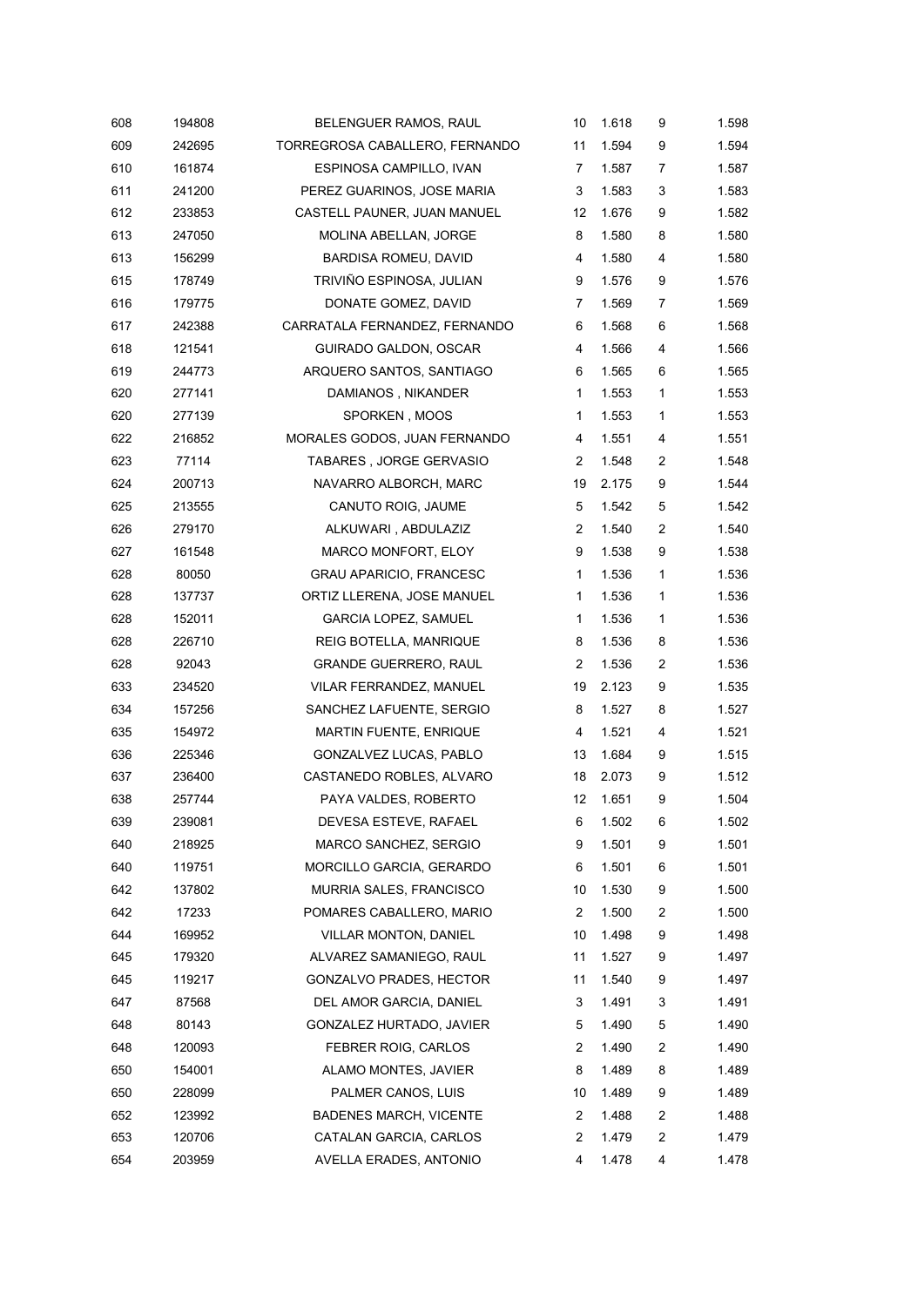| 655 | 124566 | PITARCH SANCHEZ, ABRAHAM        | 3              | 1.472 | 3                | 1.472 |
|-----|--------|---------------------------------|----------------|-------|------------------|-------|
| 656 | 227865 | MARIN SANCHIZ, CRISTIAN RAMON   | 8              | 1.470 | 8                | 1.470 |
| 657 | 227805 | PASTOR SANTOS JUANES, JUAN JOSE | 3              | 1.468 | 3                | 1.468 |
| 657 | 239655 | SAEZ GROMAZ, MOISES             | 4              | 1.468 | 4                | 1.468 |
| 657 | 166577 | NAVARRO ROJAS, IVAN             | 6              | 1.468 | 6                | 1.468 |
| 657 | 241676 | TUR TUR, SERGIO                 | 3              | 1.468 | 3                | 1.468 |
| 661 | 196768 | GARBAGNOLI CO, GERMAN           | 9              | 1.462 | 9                | 1.462 |
| 662 | 233483 | <b>GARCIA CORRECHER, MARCOS</b> | 6              | 1.460 | 6                | 1.460 |
| 663 | 114521 | CANO RODRIGUEZ, JUAN MARIA      | 3              | 1.454 | 3                | 1.454 |
| 664 | 241754 | <b>GUILLO SANCHEZ, RUBEN</b>    | 9              | 1.453 | 9                | 1.453 |
| 664 | 108240 | RUIZ GARCIA, DAVID              | 12             | 1.595 | 9                | 1.453 |
| 666 | 158019 | RIQUELME FERNANDEZ, ABRAHAM     | 4              | 1.452 | 4                | 1.452 |
| 667 | 200285 | VARA PARDO, JAVIER              | 8              | 1.451 | 8                | 1.451 |
| 668 | 237875 | SAMPER MARCO, AITOR             | 4              | 1.447 | 4                | 1.447 |
| 669 | 234875 | CANOVAS PEREZ, IVAN             | 10             | 1.449 | 9                | 1.443 |
| 670 | 99550  | VERA RUBIO, ANTONIO             | 3              | 1.437 | 3                | 1.437 |
| 671 | 144916 | IGUAL SALES, GONZALO            | 2              | 1.428 | $\boldsymbol{2}$ | 1.428 |
| 672 | 149463 | PARRAS QUINTANAR, DAVID         | 7              | 1.426 | 7                | 1.426 |
| 673 | 242694 | <b>GARCIA MONSONIS, MARC</b>    | 9              | 1.421 | 9                | 1.421 |
| 674 | 144365 | POMARES VILLAR, DAVID           | 2              | 1.414 | $\overline{c}$   | 1.414 |
| 675 | 240295 | ALEIX SANCHIS, FELIP            | 6              | 1.410 | 6                | 1.410 |
| 676 | 276657 | PEIDRO BALLESTER, JOSE          | 12             | 1.477 | 9                | 1.407 |
| 677 | 94967  | GIL CORDOBA, JUAN CARLOS        | 2              | 1.405 | $\overline{c}$   | 1.405 |
| 678 | 134290 | DOMINGO BAYARRI, SERGIO         | $\mathbf{1}$   | 1.400 | 1                | 1.400 |
| 679 | 151144 | SANMARTIN MUÑOZ, JAVIER         | 8              | 1.397 | 8                | 1.397 |
| 679 | 276122 | OSONA POVEDA, DANIEL            | 9              | 1.397 | 9                | 1.397 |
| 681 | 231349 | SAMPAIO DO VALE, FLAVIO ANDRE   | 7              | 1.388 | 7                | 1.388 |
| 682 | 231676 | LOPEZ RODRIGUEZ, ALVARO         | 2              | 1.383 | $\overline{c}$   | 1.383 |
| 683 | 274427 | HALLMAN, FREDRIK                | 3              | 1.371 | 3                | 1.371 |
| 683 | 211859 | <b>ISTER PETTERSSON, THOMAS</b> | 3              | 1.371 | 3                | 1.371 |
| 685 | 109028 | BONILLA PELLICER, ADRIAN        | $\overline{2}$ | 1.360 | $\overline{c}$   | 1.360 |
| 686 | 209940 | HERNANDEZ ALTABA, LUIS          | 7              | 1.357 | 7                | 1.357 |
| 687 | 81893  | CASTRO LOPEZ, JESUS             | 3              | 1.352 | 3                | 1.352 |
| 688 | 92928  | <b>IVARS MARTI, JOSE RAUL</b>   | 3              | 1.351 | 3                | 1.351 |
| 689 | 151972 | CARTAGENA MARTINEZ, FERNANDO    | 8              | 1.347 | 8                | 1.347 |
| 690 | 210267 | MEDICO BANOUH, MARTIN           | 18             | 1.807 | 9                | 1.345 |
| 691 | 126640 | <b>MARTI PIFARRE, CARLOS</b>    | 2              | 1.344 | 2                | 1.344 |
| 692 | 152330 | SALA PUIG, MIGUEL               | 4              | 1.341 | 4                | 1.341 |
| 693 | 204187 | COMECHE GUIJARRO, JOSE MIGUEL   | 10             | 1.374 | 9                | 1.340 |
| 694 | 179435 | ALGUACIL BONACHERA, ALEJANDRO   | 4              | 1.338 | 4                | 1.338 |
| 695 | 190792 | USO PONS, DIEGO                 | 4              | 1.337 | 4                | 1.337 |
| 695 | 135223 | PALACIOS TORRES, ANTONIO        | 3              | 1.337 | 3                | 1.337 |
| 697 | 162091 | MICO SANZ, JOSE ENRIQUE         | 4              | 1.332 | 4                | 1.332 |
| 698 | 194661 | <b>CEBRIAN MOR, EVARISTO</b>    | 7              | 1.330 | 7                | 1.330 |
| 699 | 150315 | GONZALEZ ROBLES, MIGUEL ANGEL   | 8              | 1.326 | 8                | 1.326 |
| 700 | 139431 | GIMENEZ DEL AMOR, JUAN JOSE     | 6              | 1.321 | 6                | 1.321 |
| 701 | 113554 | EDO CHABRERA, DAVID             | 5              | 1.320 | 5                | 1.320 |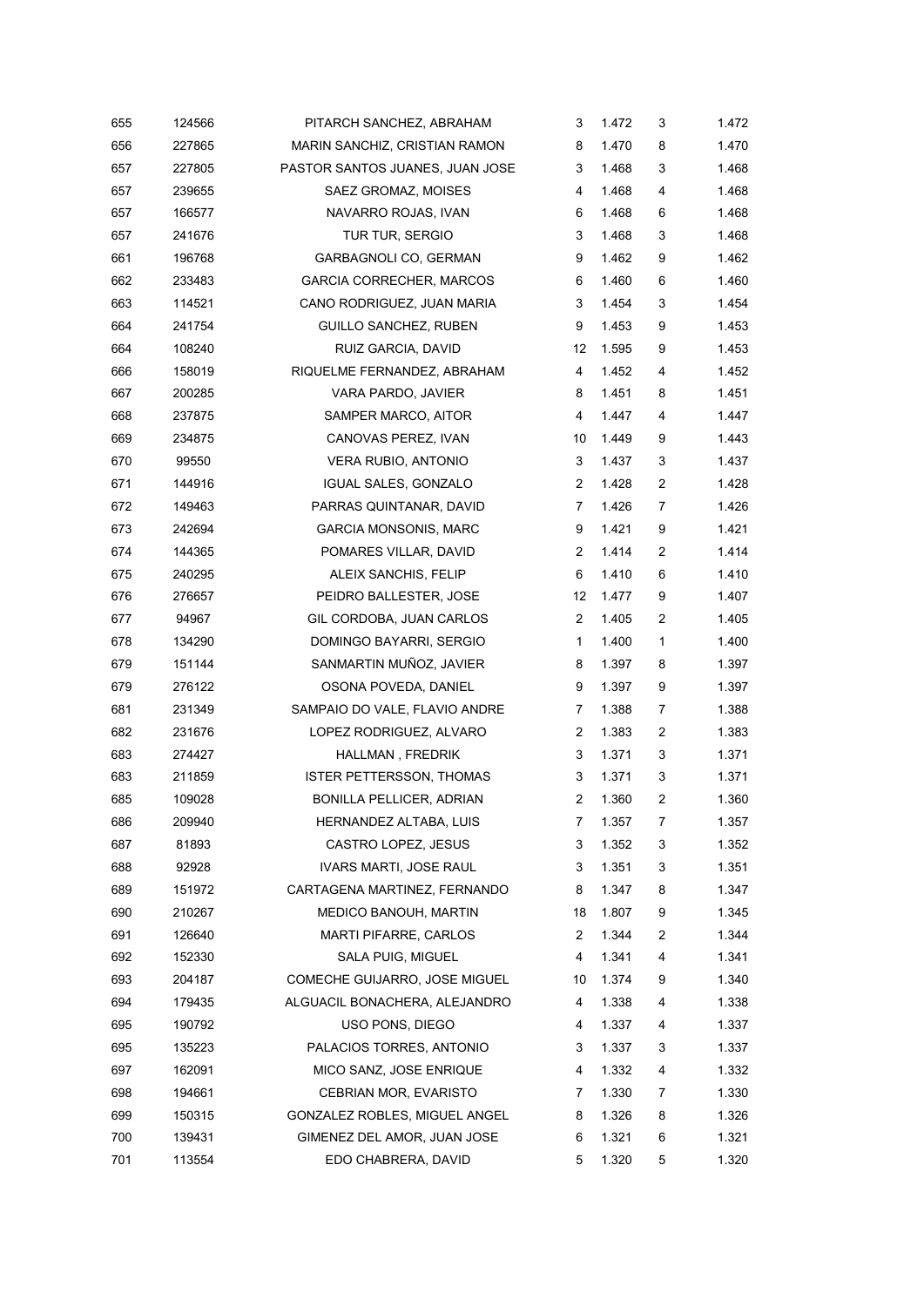| 702 | 183696 | OLIVARES LERMA, JOSE MARIA            | 5              | 1.318 | 5                | 1.318 |
|-----|--------|---------------------------------------|----------------|-------|------------------|-------|
| 702 | 280243 | MULLA, JASSEM                         | 1              | 1.318 | 1                | 1.318 |
| 702 | 280241 | AL-KUWARI SAADON, MOHAMMED            | 1              | 1.318 | $\mathbf{1}$     | 1.318 |
| 705 | 200541 | ALMELA GOMEZ, ENRIQUE                 | 8              | 1.316 | 8                | 1.316 |
| 706 | 143842 | CLEMENTE GALAN, JOSE JOAQUIN          | 8              | 1.313 | 8                | 1.313 |
| 707 | 191214 | EXPOSITO CARRETERO, LORENZO           | 13             | 1.596 | 9                | 1.312 |
| 708 | 99552  | MASIP PADRONES, JAIME                 | 3              | 1.310 | 3                | 1.310 |
| 709 | 85002  | MARTINEZ SORIANO, DAVID               | 1              | 1.306 | $\mathbf{1}$     | 1.306 |
| 710 | 276827 | LOPEZ RECIO, JOSE MIGUEL              | 3              | 1.305 | 3                | 1.305 |
| 710 | 121864 | GOMEZ GOMEZ, ALEJANDRO                | $\overline{2}$ | 1.305 | $\boldsymbol{2}$ | 1.305 |
| 712 | 226587 | MORENO RODRIGUEZ, DIEGO               | 5              | 1.303 | 5                | 1.303 |
| 713 | 221921 | LILLO SAEZ, IGNACIO                   | 7              | 1.302 | $\overline{7}$   | 1.302 |
| 714 | 80059  | <b>VERDU PUIG, VICENTE</b>            | 2              | 1.300 | $\overline{c}$   | 1.300 |
| 714 | 80084  | CAUDELI RUIZ, JOSE                    | 1              | 1.300 | 1                | 1.300 |
| 714 | 138420 | VICENT PITARCH, IGNACIO               | $\mathbf{1}$   | 1.300 | $\mathbf{1}$     | 1.300 |
| 717 | 280793 | <b>GARCIA RIPOLLES, JONATAN</b>       | 8              | 1.296 | 8                | 1.296 |
| 717 | 124624 | BELENGUER MARTINEZ, JOSE PASCUAL      | 8              | 1.296 | 8                | 1.296 |
| 719 | 200450 | <b>BALLESTEROS FLORES, AARON</b>      | 5              | 1.294 | 5                | 1.294 |
| 720 | 209067 | PENALVA MARTIN, ANTONIO               | 5              | 1.291 | 5                | 1.291 |
| 720 | 209309 | MIRA LILLO, DANIEL                    | 5              | 1.291 | 5                | 1.291 |
| 722 | 194215 | BENATIA MEHAOUDI, SAMIR               | 4              | 1.289 | 4                | 1.289 |
| 723 | 163656 | LOPEZ INGELMO, ARMANDO                | 2              | 1.287 | 2                | 1.287 |
| 724 | 274389 | POVEDA ROSSER, JAVIER                 | 6              | 1.286 | 6                | 1.286 |
| 725 | 225141 | FERNANDEZ FERNANDEZ, FRANCISCO JAVIER | 1              | 1.283 | $\mathbf{1}$     | 1.283 |
| 726 | 139552 | <b>GARCIA BOLOS, LUIS</b>             | 8              | 1.281 | 8                | 1.281 |
| 726 | 161609 | MARTINEZ AVILA, JUAN CARLOS           | 3              | 1.281 | 3                | 1.281 |
| 726 | 95988  | DE FRUTOS VALVERDE, ALEJANDRO         | 3              | 1.281 | 3                | 1.281 |
| 729 | 19409  | MARCO LLOPIS, CARLOS ALBERTO          | 2              | 1.280 | $\overline{c}$   | 1.280 |
| 729 | 183410 | TORRELLA BROTONS, ALVARO              | 4              | 1.280 | 4                | 1.280 |
| 731 | 274216 | PARRA GONZALEZ, ISAAC                 | 11             | 1.332 | 9                | 1.277 |
| 732 | 156436 | SOLER BOTELLA, JUAN CARLOS            | 3              | 1.273 | 3                | 1.273 |
| 733 | 242597 | ESCODA SOLER, JORGE JUAN              | 4              | 1.271 | 4                | 1.271 |
| 734 | 114326 | CALLEJON CAPABLANCA, JAVIER           | 3              | 1.270 | 3                | 1.270 |
| 735 | 168697 | TORRES ALBALADEJO, JUAN IGNACIO       | 4              | 1.268 | 4                | 1.268 |
| 735 | 128979 | SOLER BERENGUER, LUIS                 | 3              | 1.268 | 3                | 1.268 |
| 737 | 234690 | FERRUS MICO, CARLOS                   | 3              | 1.266 | 3                | 1.266 |
| 738 | 244493 | RODA ORTS, IVAN                       | 11             | 1.351 | 9                | 1.261 |
| 739 | 158269 | SEGARRA FABREGAT, ADRIAN              | 4              | 1.260 | 4                | 1.260 |
| 740 | 133834 | ARNAL GOMEZ, JOSE DANIEL              | 10             | 1.287 | 9                | 1.257 |
| 741 | 13826  | SANCHEZ MENDEZ, RAUL                  | 2              | 1.250 | $\overline{2}$   | 1.250 |
| 741 | 13827  | SANCHEZ MENDEZ, JESUS                 | $\overline{2}$ | 1.250 | $\overline{c}$   | 1.250 |
| 741 | 143270 | POMARES SEGARRA, GREGORIO ANGEL       | 3              | 1.250 | 3                | 1.250 |
| 741 | 275072 | FERRER PEREZ, GONZALO                 | 1              | 1.250 | 1                | 1.250 |
| 745 | 253288 | PARRA GONZALEZ, ADRIAN                | 9              | 1.249 | 9                | 1.249 |
| 746 | 150797 | FERNANDEZ HERNANDEZ, JOSE             | 4              | 1.247 | 4                | 1.247 |
| 747 | 110983 | FEIJOO FERNANDEZ, VICTOR              | 9              | 1.246 | 9                | 1.246 |
| 748 | 179309 | ESCOBAR FORNIER, JUAN DE DIOS         | 9              | 1.245 | 9                | 1.245 |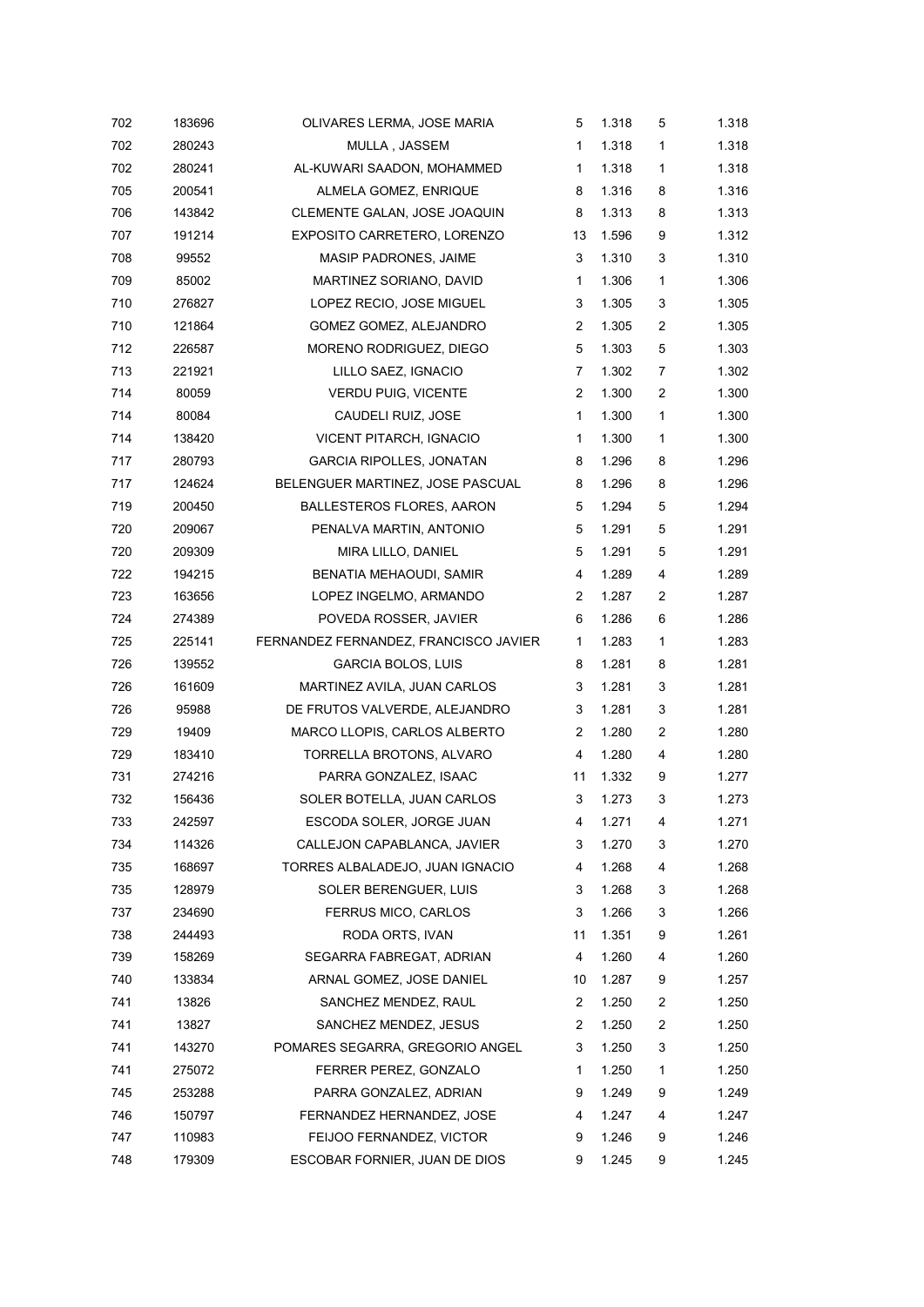| 748 | 117151 | CAFFARATTI GIRO, JULIAN LUIS     | 4              | 1.245 | 4              | 1.245 |
|-----|--------|----------------------------------|----------------|-------|----------------|-------|
| 750 | 208489 | SEGARRA ORTI, CARLOS             | 7              | 1.244 | 7              | 1.244 |
| 751 | 250912 | CHAVARRIA FERNANDEZ, ALEJANDRO   | 17             | 1.669 | 9              | 1.238 |
| 752 | 153686 | OLMEDILLA RUIZ, JOSE ANTONIO     | 9              | 1.237 | 9              | 1.237 |
| 753 | 166236 | MARHUENDA SORO, RUBEN            | 8              | 1.235 | 8              | 1.235 |
| 754 | 127601 | AGUILAR FRASES, RAUL             | 2              | 1.228 | $\overline{c}$ | 1.228 |
| 755 | 119362 | LOZANO PEREZ, DANIEL HORACIO     | 6              | 1.227 | 6              | 1.227 |
| 756 | 241892 | MIRO NAVARRO, ANTONIO            | 3              | 1.223 | 3              | 1.223 |
| 756 | 194603 | PASTOR GARCIA, IGNACIO           | 3              | 1.223 | 3              | 1.223 |
| 758 | 163031 | DOMINGO MARTINEZ, PABLO ANIBAL   | 2              | 1.222 | $\overline{c}$ | 1.222 |
| 759 | 161043 | <b>GARCIA PEREZ, JOSE LUIS</b>   | 8              | 1.220 | 8              | 1.220 |
| 760 | 186466 | BENEITO MOLINA, XAVIER           | 5              | 1.219 | 5              | 1.219 |
| 761 | 105634 | UTRILLA RUIZ, ISAAC              | 2              | 1.214 | $\overline{c}$ | 1.214 |
| 761 | 100058 | SAN ANTONIO PINARDO, SERGIO      | $\overline{2}$ | 1.214 | $\overline{c}$ | 1.214 |
| 763 | 111177 | RAMON GRANADOS, EDUARDO          | 6              | 1.212 | 6              | 1.212 |
| 764 | 219336 | PINO MORON, JESUS                | 10             | 1.211 | 9              | 1.211 |
| 764 | 199321 | VALDAZO MARTINEZ, DANIEL         | 11             | 1.211 | 9              | 1.211 |
| 766 | 240097 | JIMENEZ DOMENECH, RUBEN          | 9              | 1.208 | 9              | 1.208 |
| 767 | 128344 | <b>GARRIDO MARCO, FELIPE</b>     | 2              | 1.205 | $\overline{c}$ | 1.205 |
| 768 | 166622 | SANZ VICENT, JUAN MANUEL         | $\overline{2}$ | 1.203 | $\overline{c}$ | 1.203 |
| 769 | 32746  | SAN ANTONIO MANZANO, JAVIER      | 1              | 1.201 | 1              | 1.201 |
| 770 | 75246  | SIGNES PEREZ, JULI               | $\mathbf{1}$   | 1.200 | 1              | 1.200 |
| 770 | 280507 | ACOSTA KREMNITZER, VALENTINO     | 1              | 1.200 | 1              | 1.200 |
| 770 | 280508 | <b>TERCEROS, JOAQUIN</b>         | 1              | 1.200 | 1              | 1.200 |
| 770 | 280509 | DIAZ, FACUNDO                    | $\mathbf{1}$   | 1.200 | 1              | 1.200 |
| 770 | 89549  | MESTRE GONZALEZ, RAUL            | $\mathbf{1}$   | 1.200 | 1              | 1.200 |
| 770 | 72358  | ZUNICA GARCIA, GERMAN            | 2              | 1.200 | $\overline{c}$ | 1.200 |
| 770 | 80134  | LLUCH BELLO, ALEX                | 1              | 1.200 | 1              | 1.200 |
| 770 | 83625  | CASTELLS CERVERA, CARLOS         | 1              | 1.200 | 1              | 1.200 |
| 770 | 142654 | LARRED GARCIA, ESTEBAN           | 1              | 1.200 | 1              | 1.200 |
| 779 | 237878 | CALERO DELEGIDO, MANUEL          | 2              | 1.194 | $\overline{c}$ | 1.194 |
| 780 | 274438 | PARRA GONZALEZ, DANIEL           | 11             | 1.221 | 9              | 1.191 |
| 781 | 194422 | BENEYTO CRUZ, FRANCISCO          | 11             | 1.234 | 9              | 1.188 |
| 782 | 235640 | ESPINAR CHIVA, MANUEL            | 13             | 1.258 | 9              | 1.186 |
| 783 | 161727 | SALA RUBIO, MIGUEL               | 6              | 1.184 | 6              | 1.184 |
| 784 | 91970  | ROSELLO SAENZ DE MATURANA, LUCAS | 4              | 1.181 | 4              | 1.181 |
| 785 | 124513 | <b>GUINOT TORRES, MARC</b>       | 2              | 1.177 | 2              | 1.177 |
| 786 | 118896 | CORCOLES CARRASCO, MATIAS        | 4              | 1.176 | 4              | 1.176 |
| 786 | 160846 | ANTOLIN BRUÑO, JOSE GUILLERMO    | 4              | 1.176 | 4              | 1.176 |
| 788 | 163348 | <b>IBORRA LORENTE, RAMON</b>     | 2              | 1.175 | $\overline{c}$ | 1.175 |
| 789 | 160546 | APARICI SANSON, JAVIER           | 10             | 1.174 | 9              | 1.174 |
| 790 | 34587  | GALLEGO GARCIA, ALEJANDRO        | 1              | 1.170 | 1              | 1.170 |
| 790 | 277059 | FALLAS MENA, GABRIEL             | 1              | 1.170 | 1              | 1.170 |
| 792 | 137065 | MARTINEZ FERNANDEZ, FELIPE       | 4              | 1.168 | 4              | 1.168 |
| 793 | 219347 | CLEMENTE TERRES, BORJA           | 9              | 1.164 | 9              | 1.164 |
| 794 | 229189 | DE LA ROSA BROTONS, LUCAS        | 4              | 1.161 | 4              | 1.161 |
| 795 | 139040 | <b>GARCIA CAMARASA, MANUEL</b>   | 8              | 1.160 | 8              | 1.160 |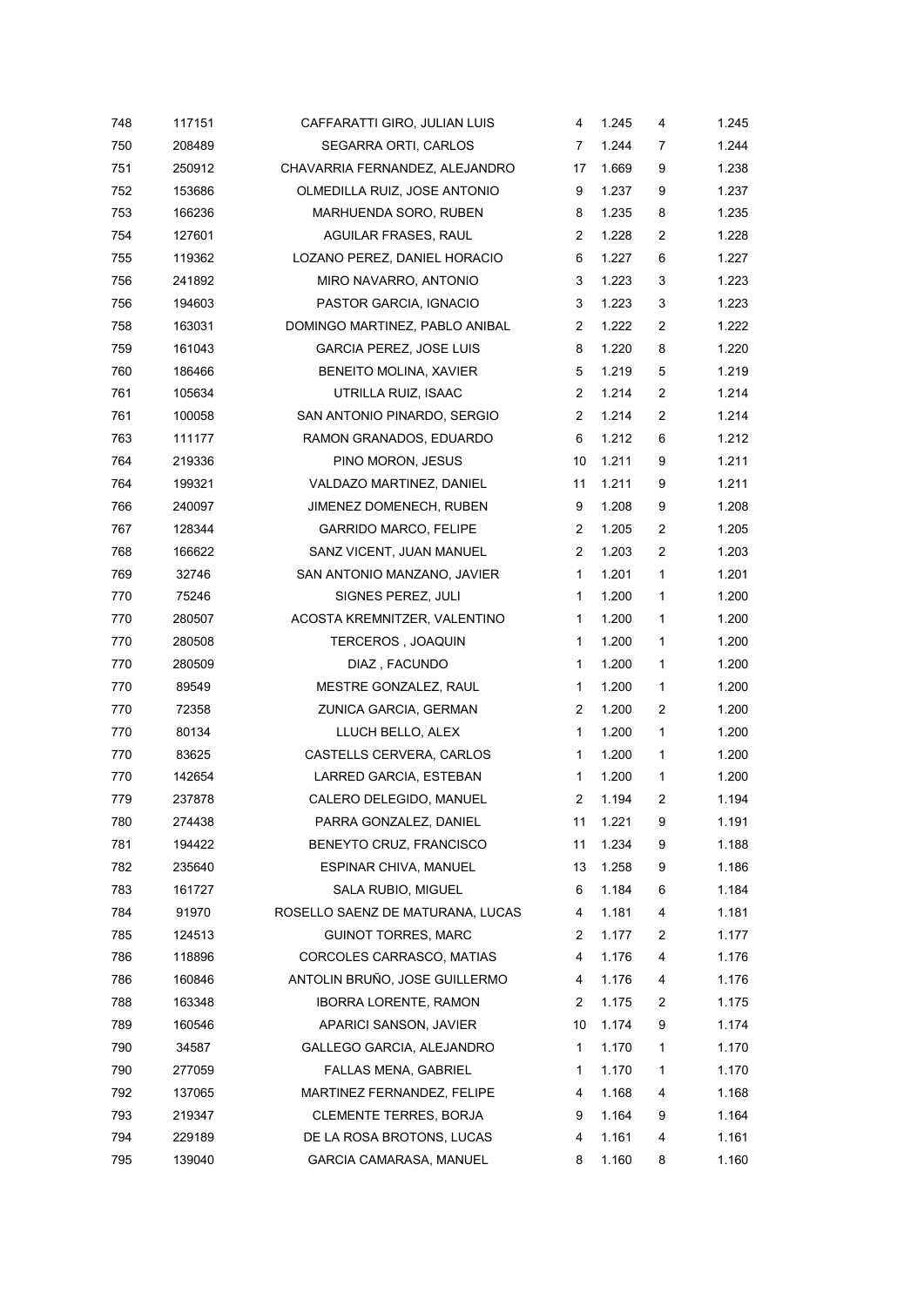| 796 | 114143 | MARTI JUAN, MARC                  | 3              | 1.159 | 3            | 1.159 |
|-----|--------|-----------------------------------|----------------|-------|--------------|-------|
| 797 | 170475 | GOMEZ RODRIGUEZ, DANIEL           | 9              | 1.155 | 9            | 1.155 |
| 798 | 263550 | <b>CRUCETA ESTEVE, HECTOR</b>     | 4              | 1.147 | 4            | 1.147 |
| 798 | 166724 | <b>GARCIA MARIN, PEDRO</b>        | 6              | 1.147 | 6            | 1.147 |
| 800 | 56903  | <b>BUENO GOMEZ, FERRAN</b>        | $\mathbf{1}$   | 1.146 | 1            | 1.146 |
| 800 | 57672  | LOZANO ENCINAS, MARIO             | $\mathbf{1}$   | 1.146 | $\mathbf{1}$ | 1.146 |
| 800 | 177614 | DE LA FUENTE FONTOVA, XAVIER      | 1              | 1.146 | 1            | 1.146 |
| 800 | 263569 | MAARSEN, URIËL                    | $\mathbf{1}$   | 1.146 | 1            | 1.146 |
| 800 | 252920 | ESCUDERO LOPEZ, CRISTIAN          | 9              | 1.146 | 9            | 1.146 |
| 800 | 159210 | HERNANDEZ PEÑALOSA, RAUL          | $\mathbf{1}$   | 1.146 | $\mathbf{1}$ | 1.146 |
| 800 | 117813 | ANTOLIN SOLLA, DAVID              | $\overline{2}$ | 1.146 | 2            | 1.146 |
| 800 | 38018  | PEREZ DE GUZMAN DE LEON, PATRICIO | $\mathbf{1}$   | 1.146 | 1            | 1.146 |
| 800 | 91784  | POZO CARBALLO, LUIS               | $\mathbf{1}$   | 1.146 | 1            | 1.146 |
| 800 | 107439 | CUESTA MARTINEZ, PASCUAL          | 1              | 1.146 | 1            | 1.146 |
| 800 | 137151 | <b>MEIJER GIANT, BRAM</b>         | $\mathbf{1}$   | 1.146 | $\mathbf{1}$ | 1.146 |
| 800 | 136632 | GONZALEZ RODRIGUEZ, JOSE LUIS     | $\mathbf{1}$   | 1.146 | $\mathbf{1}$ | 1.146 |
| 800 | 120928 | ACEVEDO ITURRIBARRIA, PABLO       | $\mathbf{1}$   | 1.146 | 1            | 1.146 |
| 800 | 87576  | AROMI SIQUIER, ROGER              | $\mathbf{1}$   | 1.146 | 1            | 1.146 |
| 800 | 19891  | GAONA GONZALEZ, ANGEL             | 1              | 1.146 | 1            | 1.146 |
| 800 | 199459 | MARTINEZ GARCIA, JOSE DOMINGO     | 9              | 1.146 | 9            | 1.146 |
| 800 | 115236 | PRADO PREGO, MANUEL               | 2              | 1.146 | 2            | 1.146 |
| 800 | 134931 | VELASCO AYUSO, FRANCISCO JAVIER   | $\mathbf{1}$   | 1.146 | 1            | 1.146 |
| 800 | 34736  | MELENDEZ AMAYA, PEDRO             | 1              | 1.146 | $\mathbf{1}$ | 1.146 |
| 800 | 34737  | MELENDEZ AMAYA, ALVARO            | $\mathbf{1}$   | 1.146 | 1            | 1.146 |
| 800 | 159535 | PEREZ MARCO, CARLOS VALERO        | $\mathbf{1}$   | 1.146 | $\mathbf{1}$ | 1.146 |
| 800 | 113390 | MOSCARDO TORMO, PABLO             | 1              | 1.146 | 1            | 1.146 |
| 800 | 86321  | NAVARRO GINER, GONZALO            | $\mathbf{1}$   | 1.146 | $\mathbf{1}$ | 1.146 |
| 800 | 175596 | FLORES MERCADER, PAU              | 1              | 1.146 | 1            | 1.146 |
| 800 | 243799 | SANCHEZ LLORET, JORGE             | 7              | 1.146 | 7            | 1.146 |
| 825 | 143056 | LORENTE GOMEZ, JUAN JOSE          | 7              | 1.143 | 7            | 1.143 |
| 826 | 243748 | REDON MONZO, CARLOS               | $\overline{7}$ | 1.139 | 7            | 1.139 |
| 827 | 242389 | AZNAR AMADOR, ANDRES              | 5              | 1.135 | 5            | 1.135 |
| 828 | 94648  | TORRES SANCHEZ, CARLOS            | 6              | 1.132 | 6            | 1.132 |
| 829 | 243193 | HERNANDEZ JIMENEZ, JONAY          | 5              | 1.128 | 5            | 1.128 |
| 830 | 225354 | <b>BOIX ARACIL, VICENTE</b>       | 7              | 1.127 | 7            | 1.127 |
| 831 | 155693 | MOLINA SANCHEZ, NATXO             | 15             | 1.354 | 9            | 1.126 |
| 832 | 200754 | LOPEZ GODINEZ, GONZALO            | 4              | 1.119 | 4            | 1.119 |
| 832 | 242686 | MICO AZORIN, RUBEN                | 3              | 1.119 | 3            | 1.119 |
| 834 | 226190 | <b>BRITOS, GUSTAVO DAVID</b>      | 4              | 1.118 | 4            | 1.118 |
| 835 | 222249 | RUIZ JIMENEZ, JORGE               | 5              | 1.117 | 5            | 1.117 |
| 836 | 120971 | LOPEZ HERRADON, MIGUEL            | 4              | 1.114 | 4            | 1.114 |
| 836 | 139081 | DIAZ DE RABAGO AGUIRRE, SANTIAGO  | 4              | 1.114 | 4            | 1.114 |
| 838 | 183605 | RIPOLLES OLIVER, JOSE             | 4              | 1.112 | 4            | 1.112 |
| 839 | 211207 | LLORIA LLORIA, IGNACIO            | 2              | 1.110 | 2            | 1.110 |
| 839 | 114844 | ULLDEMOLINS JUESAS, FERNANDO      | 4              | 1.110 | 4            | 1.110 |
| 839 | 274009 | CONSTANTIN CATALIN, RADUTA        | 12             | 1.197 | 9            | 1.110 |
| 839 | 169435 | VAÑO SANJUAN, JOAN                | 2              | 1.110 | 2            | 1.110 |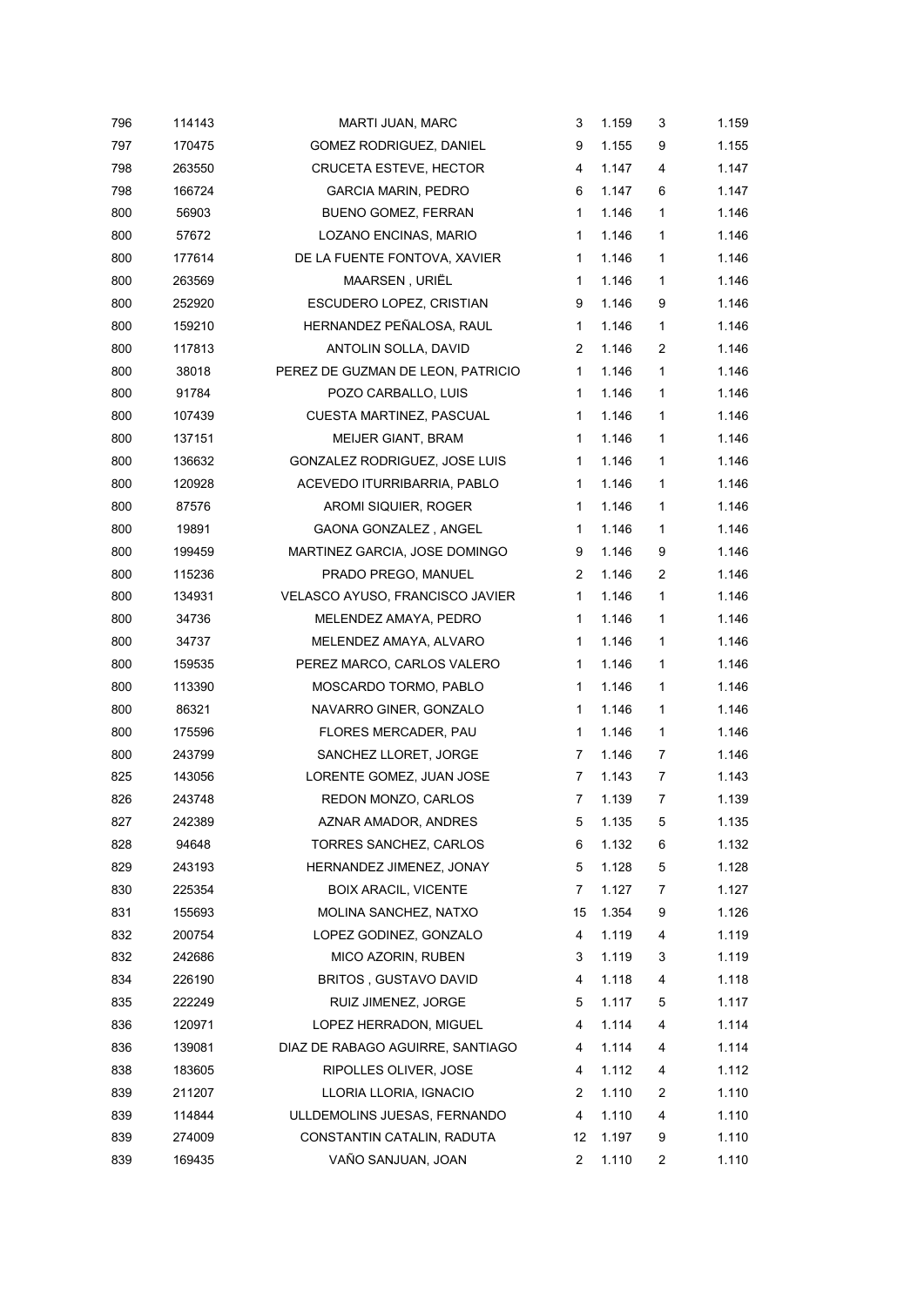| 839 | 80611  | RUIZ HERNANDEZ, JUAN PEDRO       | 2              | 1.110 | $\overline{\mathbf{c}}$ | 1.110 |
|-----|--------|----------------------------------|----------------|-------|-------------------------|-------|
| 844 | 199694 | ESPIN BALSERA, DANIEL            | 7              | 1.105 | 7                       | 1.105 |
| 845 | 136556 | CARBONELL GARCIA, FRANCISCO JOSE | 8              | 1.104 | 8                       | 1.104 |
| 846 | 114186 | HERRERO OLCINA, HECTOR           | 1              | 1.100 | 1                       | 1.100 |
| 847 | 134947 | MARTINEZ ALBERT, BORJA           | $\overline{2}$ | 1.099 | 2                       | 1.099 |
| 848 | 242827 | UREÑA BUZON, JOSE VICENTE        | 5              | 1.097 | 5                       | 1.097 |
| 849 | 168189 | CARRASCO FRUTOS, JOSE MARIA      | $\overline{2}$ | 1.093 | 2                       | 1.093 |
| 849 | 156830 | MALDONADO JIMENEZ, JOSE MIGUEL   | 2              | 1.093 | 2                       | 1.093 |
| 851 | 285705 | RIBES TIERNO, VICTOR             | 4              | 1.090 | 4                       | 1.090 |
| 851 | 204367 | <b>BOLUMAR ORTI, JAVIER</b>      | 13             | 1.174 | 9                       | 1.090 |
| 853 | 114815 | LOZANO HERNANDEZ, JOSE ANTONIO   | 4              | 1.082 | 4                       | 1.082 |
| 853 | 212256 | SIGÜENZA SANCHEZ, ESTEBAN        | 9              | 1.082 | 9                       | 1.082 |
| 855 | 113562 | PUCHADES MOMPO, ANTONIO          | 2              | 1.076 | 2                       | 1.076 |
| 856 | 24340  | PARRA MARTINEZ, LUIS             | 4              | 1.074 | 4                       | 1.074 |
| 857 | 274328 | <b>KELEMEN, DAMIAN</b>           | 2              | 1.071 | 2                       | 1.071 |
| 858 | 186694 | FERRADA BLASCO, MARC             | 6              | 1.070 | 6                       | 1.070 |
| 858 | 209862 | SANCHEZ MONMENEU, ANDRES         | 8              | 1.070 | 8                       | 1.070 |
| 858 | 247579 | LOPEZ MUÑOZ, ADRIAN              | 4              | 1.070 | 4                       | 1.070 |
| 861 | 237880 | OLAYA MARTINEZ, JORGE            | 5              | 1.065 | 5                       | 1.065 |
| 862 | 215012 | <b>GARCIA LOPEZ, ALBERTO</b>     | 7              | 1.064 | 7                       | 1.064 |
| 863 | 134418 | TORREGROSA INESTA, CARLOS        | 5              | 1.061 | 5                       | 1.061 |
| 863 | 280629 | <b>FUERTES VALLS, DAVID</b>      | 6              | 1.061 | 6                       | 1.061 |
| 865 | 108244 | PELEGRIN EXPOSITO, XEMA          | 7              | 1.060 | 7                       | 1.060 |
| 866 | 240224 | PARDO CAUSANILLES, ENRIQUE       | 3              | 1.059 | 3                       | 1.059 |
| 866 | 123730 | TORRALBA ZARAGOZA, HECTOR        | 4              | 1.059 | 4                       | 1.059 |
| 868 | 228149 | GARRIDO ALONSO, ALEJANDRO        | 6              | 1.058 | 6                       | 1.058 |
| 868 | 167400 | LLOPIS GIMENEZ, JESUS            | 1              | 1.058 | $\mathbf{1}$            | 1.058 |
| 868 | 119481 | MINGUEZ SANTO, ALFONSO           | 3              | 1.058 | 3                       | 1.058 |
| 868 | 284705 | CHAFER GUINART, JAVIER           | $\mathbf{1}$   | 1.058 | $\mathbf{1}$            | 1.058 |
| 868 | 193265 | CARRASCO GOMEZ, FRANCISCO JAVIER | 7              | 1.058 | 7                       | 1.058 |
| 868 | 128597 | PEREZ MARTIN, JUAN MANUEL        | 3              | 1.058 | 3                       | 1.058 |
| 874 | 165815 | CARRASCOSA ARAUJO, MIGUEL        | 12             | 1.161 | 9                       | 1.057 |
| 874 | 197493 | MARTI MARTINEZ, CARLOS           | 17             | 1.395 | 9                       | 1.057 |
| 874 | 178807 | ABASO ROCHERA, JUANVI            | 5              | 1.057 | 5                       | 1.057 |
| 877 | 233516 | ROMERO ALMENAR, IVAN             | 10             | 1.055 | 9                       | 1.055 |
| 878 | 112019 | PAREDES SANCHEZ, SANTIAGO        | 3              | 1.054 | 3                       | 1.054 |
| 879 | 143196 | FERRANDO PONSODA, JORGE          | $\overline{c}$ | 1.052 | 2                       | 1.052 |
| 880 | 161042 | GONZALEZ HUELAMO, GUILLERMO      | 8              | 1.051 | 8                       | 1.051 |
| 881 | 78205  | ORTIZ MIRALLES, ALBERTO          | 1              | 1.050 | 1                       | 1.050 |
| 882 | 85228  | FALCO MOLA, EDUARDO              | 6              | 1.049 | 6                       | 1.049 |
| 883 | 210064 | <b>GARCIA CENTELLES, ANDRES</b>  | 9              | 1.045 | 9                       | 1.045 |
| 883 | 277000 | LUCENDO, CANDELA                 | $\overline{c}$ | 1.045 | 2                       | 1.045 |
| 883 | 196740 | <b>FAJARDO SULLER, LUIS</b>      | 9              | 1.045 | 9                       | 1.045 |
| 886 | 279302 | MERCIER, THIBAUT                 | 1              | 1.044 | 1                       | 1.044 |
| 886 | 279303 | MONTOISY, TANGUY                 | 1              | 1.044 | 1                       | 1.044 |
| 886 | 150024 | ALCARAZ GARFIA, ALVARO           | 3              | 1.044 | 3                       | 1.044 |
| 886 | 96166  | BALLESTEROS PEREZ, RAFAEL        | 1              | 1.044 | 1                       | 1.044 |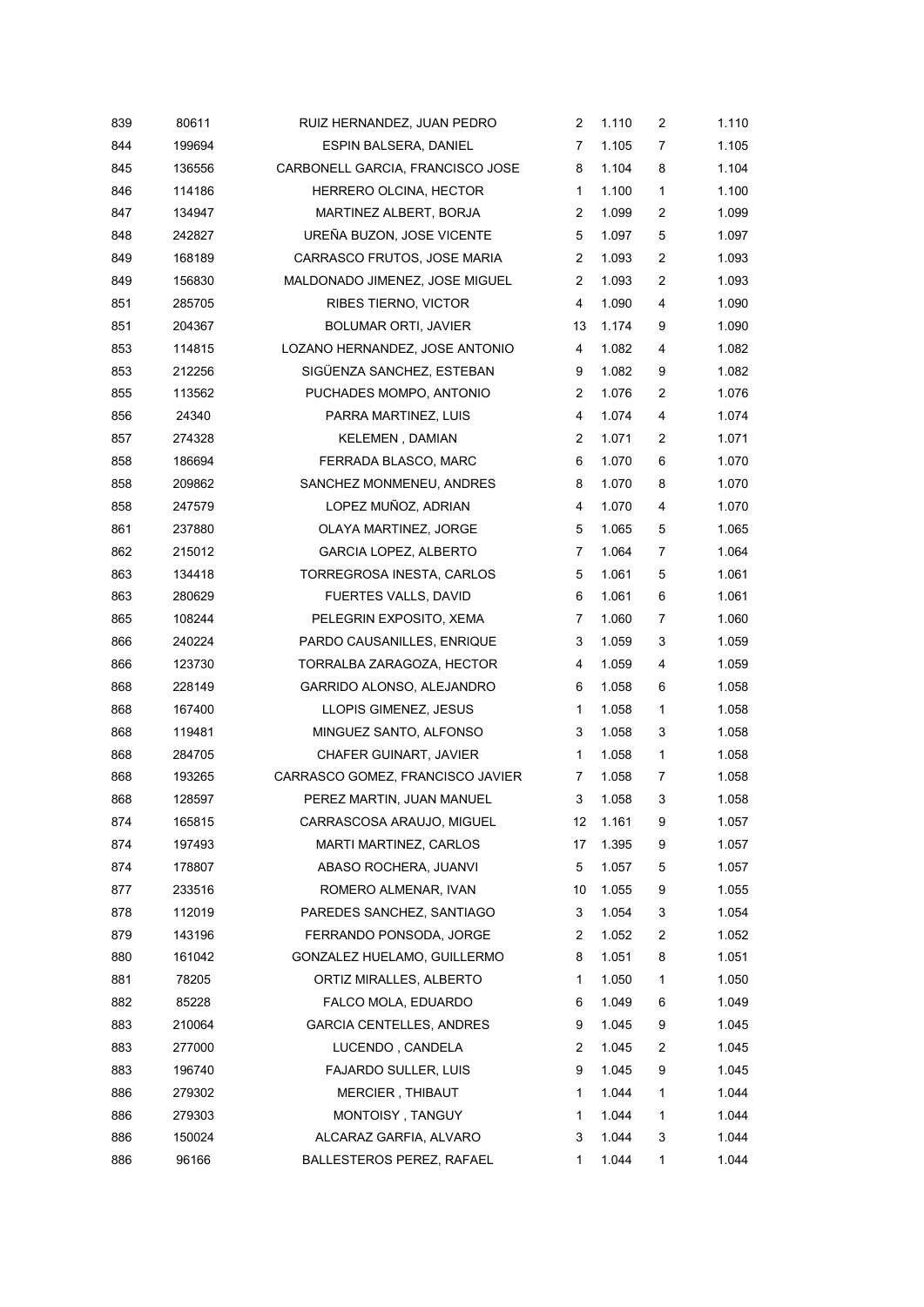| 886 | 23798  | RAYA PASTOR, MARCOS               | $\mathbf{1}$   | 1.044 | 1                | 1.044 |
|-----|--------|-----------------------------------|----------------|-------|------------------|-------|
| 886 | 72359  | GORDO LOPEZ, IÑAKI                | 1              | 1.044 | 1                | 1.044 |
| 886 | 139714 | <b>GARCIA JIMENEZ, JOSE</b>       | $\overline{2}$ | 1.044 | $\boldsymbol{2}$ | 1.044 |
| 886 | 88125  | MARTINEZ LOBO, JAVIER             | 1              | 1.044 | $\mathbf{1}$     | 1.044 |
| 886 | 138918 | SERRANO ABAD, MANUEL              | 3              | 1.044 | 3                | 1.044 |
| 886 | 124067 | GONZALEZ BERNAL, JOSE RAMON       | 3              | 1.044 | 3                | 1.044 |
| 896 | 189652 | PEREZ PEREZ, NESTOR               | $\overline{2}$ | 1.043 | 2                | 1.043 |
| 897 | 224267 | VALLCANERA GIMENO, VICENTE JOSE   | 4              | 1.039 | 4                | 1.039 |
| 898 | 88292  | DIEZ MUÑOZ, PEDRO                 | 3              | 1.037 | 3                | 1.037 |
| 899 | 94667  | ROCHERA VILLACH, ALFONSO          | $\overline{7}$ | 1.035 | 7                | 1.035 |
| 899 | 248898 | TAVEIRA DE CASTRO, NUNO           | $\overline{7}$ | 1.035 | 7                | 1.035 |
| 899 | 229328 | GIMENEZ VAZQUEZ, ALEIX            | 8              | 1.035 | 8                | 1.035 |
| 902 | 229363 | HANSEN, HENRIK                    | 2              | 1.033 | $\overline{c}$   | 1.033 |
| 902 | 169349 | MARQUEZ LOPEZ, JUAN CARLOS        | 5              | 1.033 | 5                | 1.033 |
| 902 | 152367 | VAN DEN BERG -, EMIEL             | $\overline{2}$ | 1.033 | $\boldsymbol{2}$ | 1.033 |
| 905 | 168785 | CATALA BOTELLA, RAFA              | $\overline{2}$ | 1.030 | $\overline{c}$   | 1.030 |
| 905 | 79645  | GARCIA MUÑOZ, MANUEL              | $\overline{2}$ | 1.030 | $\boldsymbol{2}$ | 1.030 |
| 907 | 119731 | MONLLEO SOLA, ANTONIO JOSE        | 6              | 1.028 | 6                | 1.028 |
| 908 | 167878 | CARDENETE SANTACREU, DANIEL       | 9              | 1.026 | 9                | 1.026 |
| 908 | 177567 | ESTEBANEZ ESTEVEZ, HUGO           | 8              | 1.026 | 8                | 1.026 |
| 910 | 236808 | <b>MATEU ASENSI, HECTOR</b>       | 7              | 1.025 | 7                | 1.025 |
| 911 | 120134 | PERAL LARA, ALBERTO               | 5              | 1.024 | 5                | 1.024 |
| 911 | 228646 | BACCARO SALINAS, KILIAN           | 6              | 1.024 | 6                | 1.024 |
| 913 | 126340 | ESTELLER ARROYO, PASCUAL          | 3              | 1.023 | 3                | 1.023 |
| 914 | 231185 | GONZALEZ CREVILLEN, JOSE VICENTE  | 4              | 1.022 | 4                | 1.022 |
| 915 | 143860 | RODRIGUEZ LLORET, JOSE ANTONIO    | 2              | 1.019 | $\overline{c}$   | 1.019 |
| 915 | 170738 | PEREZ LOZANO, RUBEN               | 5              | 1.019 | 5                | 1.019 |
| 917 | 161980 | BONACHE ORTEGA, ALVARO            | 2              | 1.018 | $\overline{c}$   | 1.018 |
| 918 | 85216  | PALOMAR REDON, ALEJANDRO          | 4              | 1.014 | 4                | 1.014 |
| 919 | 241619 | GUTIERREZ LOPEZ, PABLO            | 4              | 1.013 | 4                | 1.013 |
| 920 | 143946 | LAZARO TAMAYO, JAVIER             | 3              | 1.011 | 3                | 1.011 |
| 921 | 241396 | ALVAREZ, JUAN MARTIN              | 7              | 1.010 | 7                | 1.010 |
| 922 | 129466 | RAMON ROBLEDO, ALEJANDRO          | 2              | 1.009 | 2                | 1.009 |
| 923 | 192559 | ALEGRE PIQUER, MIGUEL ANGEL       | 11             | 1.047 | 9                | 1.007 |
| 924 | 192199 | VILLARROEL OLAZABAL, MIKEL        | 1              | 1.005 | 1                | 1.005 |
| 924 | 115054 | SORIA VIGO, SERGI                 | 1              | 1.005 | 1                | 1.005 |
| 924 | 143977 | MARQUEZ MAYORDOMO, ALBERTO        | 9              | 1.005 | 9                | 1.005 |
| 924 | 113413 | TUDELA JULBE, JOSE RAMON          | 1              | 1.005 | 1                | 1.005 |
| 924 | 277152 | DE BOER, MARTEN                   | 1              | 1.005 | 1                | 1.005 |
| 924 | 277154 | DE GROOT, DIEDERIK                | 1              | 1.005 | 1                | 1.005 |
| 924 | 277161 | VAN KAMPEN, BART                  | 1              | 1.005 | 1                | 1.005 |
| 924 | 277144 | TE WINKEL, WOUTER                 | 1              | 1.005 | 1                | 1.005 |
| 924 | 74622  | PUIG CABALLERO, LLUIS             | 1              | 1.005 | 1                | 1.005 |
| 924 | 209977 | PAZ, GUILLERMO                    | 1              | 1.005 | 1                | 1.005 |
| 934 | 210220 | GIL PEREZ, NACHO                  | 1              | 1.000 | 1                | 1.000 |
| 934 | 142805 | GARBI GUARDIOLA, CARLOS FRANCISCO | 2              | 1.000 | 2                | 1.000 |
| 936 | 93150  | PINILLA MARIN, NICOLAS            | 3              | 993   | 3                | 993   |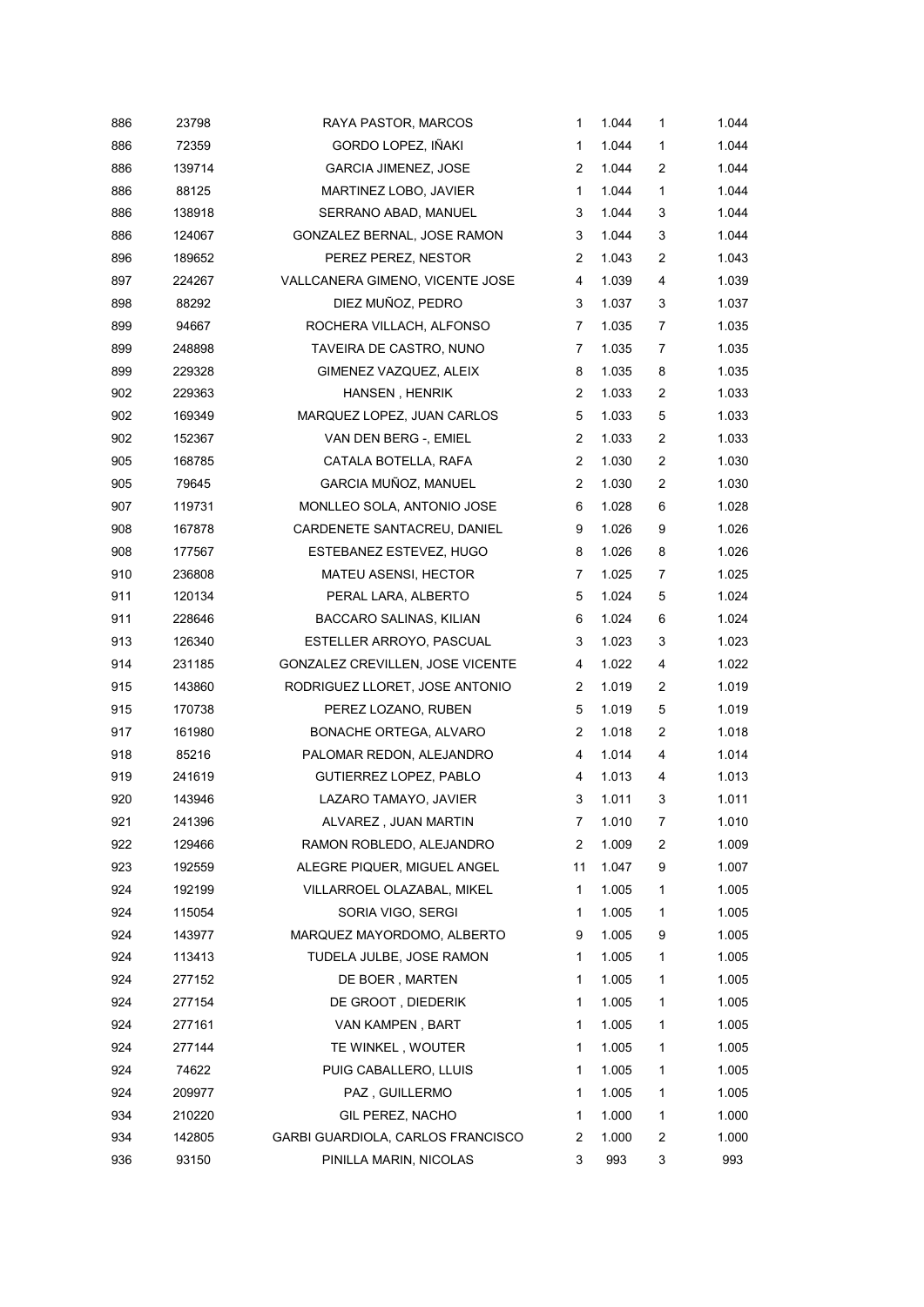| 937 | 165836 | CANO SANCHEZ, PEPE                | 4  | 992   | 4              | 992 |
|-----|--------|-----------------------------------|----|-------|----------------|-----|
| 937 | 81833  | ROMERO GOMEZ, ANDRES ARIEL        | 2  | 992   | 2              | 992 |
| 937 | 276306 | SALVADOR GOMEZ, FERNANDO          | 6  | 992   | 6              | 992 |
| 940 | 250885 | DELICADO SIERRA, JOSE ANTONIO     | 19 | 1.402 | 9              | 988 |
| 941 | 241928 | SIFRE CATALA, JORGE               | 5  | 981   | 5              | 981 |
| 942 | 39203  | PASTOR SANCHEZ DE VERA, EDUARDO   | 1  | 979   | 1              | 979 |
| 943 | 251971 | <b>GOMIS PEREZ, LUIS</b>          | 7  | 977   | 7              | 977 |
| 944 | 123518 | SERRANO DARAS, JOAN               | 3  | 974   | 3              | 974 |
| 944 | 243360 | <b>IVARS LLORENS, JUAN JOSE</b>   | 4  | 974   | 4              | 974 |
| 946 | 241149 | JIMENEZ TOMAS, RUBEN              | 2  | 972   | 2              | 972 |
| 946 | 196692 | GOMEZ CASTILLO, SERGIO            | 9  | 972   | 9              | 972 |
| 948 | 114707 | ROMERO ALONSO, JOSE MANUEL        | 3  | 970   | 3              | 970 |
| 949 | 113867 | MUNDO BELLMUNT, IVAN              | 6  | 968   | 6              | 968 |
| 950 | 177876 | <b>VILLARROYA ESCURA, CARLOS</b>  | 4  | 962   | 4              | 962 |
| 951 | 212043 | ARLANZON CARBONELL, JULIO CESAR   | 7  | 961   | 7              | 961 |
| 952 | 210225 | GUTIERREZ ZULAICA, PELAYO         | 12 | 1.022 | 9              | 960 |
| 953 | 94185  | NAVARRO GARCIA, ARTURO            | 3  | 959   | 3              | 959 |
| 953 | 144468 | PALERMO CORNET, FEDERICO LISANDRO | 3  | 959   | 3              | 959 |
| 955 | 245761 | GOMEZ JUAN, VICTOR                | 5  | 958   | 5              | 958 |
| 956 | 151174 | CANTOS GALINDO, HECTOR            | 3  | 957   | 3              | 957 |
| 957 | 85819  | MURIEL MANZANERA, KEVIN           | 2  | 952   | $\overline{c}$ | 952 |
| 958 | 114141 | RIPOLL LLEDO, LUIS                | 1  | 950   | 1              | 950 |
| 958 | 91749  | DE LA ROSA SANCHEZ, GABRIEL       | 1  | 950   | 1              | 950 |
| 958 | 81703  | MOURIÑO SANCHEZ, ROBERTO          | 1  | 950   | 1              | 950 |
| 958 | 231189 | BENEYTO SANCHEZ, DANIEL           | 9  | 950   | 9              | 950 |
| 962 | 156522 | CARCELES DE GRACIA, MARCOS        | 7  | 949   | 7              | 949 |
| 963 | 169037 | EGEA NAVARRO, IVAN                | 5  | 944   | 5              | 944 |
| 963 | 155695 | TORRES SORIANO, DIEGO             | 10 | 974   | 9              | 944 |
| 965 | 219200 | MUÑOZ FEMENIA, LUIS               | 3  | 941   | 3              | 941 |
| 965 | 140061 | ORTIZ MATA, SANTIAGO              | 3  | 941   | 3              | 941 |
| 967 | 114949 | <b>TORRES GARCIA, DAVID</b>       | 4  | 936   | 4              | 936 |
| 967 | 74735  | GANDASEGUI RODRIGUEZ, MATEO       | 2  | 936   | 2              | 936 |
| 969 | 153985 | SECO ESCAÑO, HECTOR               | 6  | 935   | 6              | 935 |
| 970 | 99768  | MARZA GOZALBO, MARTIN             | 3  | 934   | 3              | 934 |
| 971 | 166195 | ROIG MARTINEZ, JOSE FERNANDO      | 2  | 933   | 2              | 933 |
| 972 | 193050 | AZORIN SANCHEZ, ALEJANDRO         | 14 | 1.137 | 9              | 930 |
| 972 | 188576 | BADIA ARANDA, JOSEP               | 1  | 930   | 1              | 930 |
| 974 | 137771 | SORIANO ABAD, MIGUEL              | 3  | 928   | 3              | 928 |
| 975 | 204899 | <b>GARCIA ORTIZ, EDUARDO</b>      | 14 | 1.105 | 9              | 926 |
| 976 | 120113 | <b>GUINOT ARNAU, PABLO</b>        | 2  | 925   | $\overline{c}$ | 925 |
| 977 | 272405 | MOLES BODI, XAVIER                | 7  | 924   | 7              | 924 |
| 978 | 72480  | RIBERT, LAURENT                   | 7  | 923   | 7              | 923 |
| 979 | 236990 | FERRER MARTIN, DAVID              | 4  | 918   | 4              | 918 |
| 980 | 276841 | MOYANO CHICOY, RAFAEL             | 2  | 916   | $\overline{c}$ | 916 |
| 981 | 274015 | VIOLETA GARCIA, SERGIO            | 11 | 962   | 9              | 915 |
| 982 | 241712 | PEREZ GARCIA, DAVID               | 6  | 913   | 6              | 913 |
| 983 | 194809 | PALOMARES VEGA, HUGO              | 3  | 912   | 3              | 912 |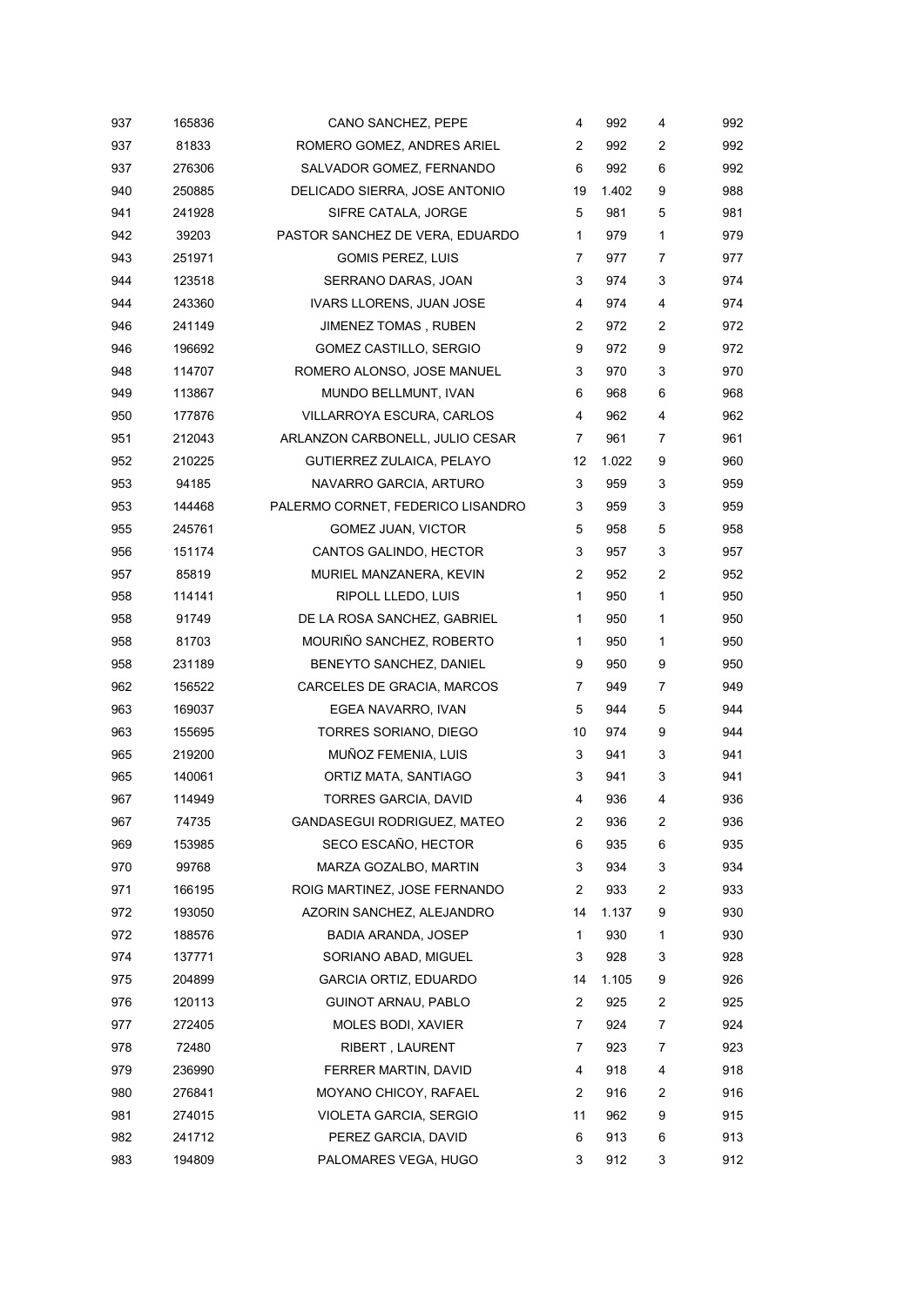| 984  | 219247 | JIMENEZ CARRILLO, OSCAR                 | 9              | 911 | 9 | 911 |
|------|--------|-----------------------------------------|----------------|-----|---|-----|
| 985  | 200396 | POVEDA ESTEVE, MANUEL                   | 3              | 909 | 3 | 909 |
| 986  | 137385 | SANCHEZ ZAMORA, JUANJO                  | 4              | 908 | 4 | 908 |
| 987  | 243662 | <b>GUINOT MARTINEZ, JOSE VICENTE</b>    | 10             | 915 | 9 | 907 |
| 988  | 114720 | DURA POYATOS, OSCAR                     | 4              | 906 | 4 | 906 |
| 989  | 122094 | CHEZA MARTINEZ, HUGO                    | 5              | 905 | 5 | 905 |
| 990  | 114171 | PEREZ BATALLER, FRANK                   | 2              | 903 | 2 | 903 |
| 990  | 282228 | CLIMENT ARCAS, PACO                     | 3              | 903 | 3 | 903 |
| 992  | 236309 | <b>BALAGUER QUEROL, ALEX</b>            | 5              | 902 | 5 | 902 |
| 993  | 140894 | PONS VALENCIA, CRISTIAN                 | 1              | 900 | 1 | 900 |
| 993  | 91201  | MENDOZA ORTS, JOSE CARLOS               | 3              | 900 | 3 | 900 |
| 993  | 82563  | GARCIA CALPENA, JUAN DE DIOS            | 1              | 900 | 1 | 900 |
| 993  | 211351 | PAYA ALFONSO, ALVARO                    | 1              | 900 | 1 | 900 |
| 997  | 174550 | ESTELLES DOMINGO, ALBERTO               | $\overline{2}$ | 899 | 2 | 899 |
| 997  | 198062 | REDONDO CLAUSELL, ALEJANDRO             | 5              | 899 | 5 | 899 |
| 999  | 274039 | TAMAYO DOMINGUEZ, CRISTIAN              | 8              | 895 | 8 | 895 |
| 999  | 114594 | <b>VILLATORO GARCIA, RUBEN</b>          | 4              | 895 | 4 | 895 |
| 1001 | 215072 | USO SORIANO, BLAI                       | 5              | 894 | 5 | 894 |
| 1001 | 154941 | NEBOT GIL, CARLOS                       | 4              | 894 | 4 | 894 |
| 1003 | 268317 | NAVARRO RAMIREZ, JESSE                  | 4              | 893 | 4 | 893 |
| 1003 | 179820 | PITARCH GALIANA, JAVIER                 | 3              | 893 | 3 | 893 |
| 1005 | 241802 | DASI PELLICER, LUCAS                    | 5              | 891 | 5 | 891 |
| 1006 | 189921 | NOVOA AGUIRRE, CHRISTIAN GABRIEL        | $\overline{c}$ | 886 | 2 | 886 |
| 1007 | 93152  | PINILLA MARIN, ALVARO                   | $\overline{2}$ | 884 | 2 | 884 |
| 1007 | 160375 | SERRA ESQUERDO, JORDI                   | 5              | 884 | 5 | 884 |
| 1009 | 183383 | MARTINEZ BADIA, JAVIER                  | 8              | 879 | 8 | 879 |
| 1009 | 242139 | CARO JOVER, CRISTOBAL                   | 6              | 879 | 6 | 879 |
| 1009 | 161669 | SANTOS ARTERO, FERNANDO                 | 5              | 879 | 5 | 879 |
| 1012 | 234397 | SAENZ DE YNESTRILLAS FERNANDEZ, ALFREDO | 4              | 878 | 4 | 878 |
| 1013 | 167321 | BELDA GARCIA, JOSE VICENTE              | 2              | 877 | 2 | 877 |
| 1014 | 156688 | ALCARAZ SIMON, JOSE ALFREDO             | 4              | 876 | 4 | 876 |
| 1015 | 113395 | ABADIA BAEZA, PABLO                     | 3              | 874 | 3 | 874 |
| 1016 | 161521 | CHOLBI LLIDO, MANU                      | 2              | 866 | 2 | 866 |
| 1017 | 152230 | MEDINA MARTINEZ, ANGEL ELIAS            | 9              | 862 | 9 | 862 |
| 1017 | 242372 | NOUR GARNERO, CARLOS JAVIER             | 4              | 862 | 4 | 862 |
| 1017 | 169443 | GONZALEZ RODRIGUEZ, BRUNO               | 6              | 862 | 6 | 862 |
| 1020 | 137858 | MEDINA LOPEZ, RAUL                      | $\overline{c}$ | 860 | 2 | 860 |
| 1020 | 248197 | <b>DEUS, MIGUEL</b>                     | $\overline{c}$ | 860 | 2 | 860 |
| 1020 | 75353  | POU SERRA, MARC                         | $\overline{c}$ | 860 | 2 | 860 |
| 1020 | 263565 | PASCOAL ., VASCO                        | 2              | 860 | 2 | 860 |
| 1020 | 164328 | AYMERICH BELLMUNT, JOSEP                | 2              | 860 | 2 | 860 |
| 1020 | 128965 | <b>GARCIA RODRIGO, PABLO</b>            | 2              | 860 | 2 | 860 |
| 1026 | 167662 | MAYOR LOPEZ, DAVID                      | 4              | 859 | 4 | 859 |
| 1027 | 216660 | RUIZ CARBONELL, ALEJANDRO               | 10             | 857 | 9 | 857 |
| 1028 | 246402 | MORCILLO FLORES, IZAN                   | 2              | 856 | 2 | 856 |
| 1028 | 243513 | VAZQUEZ FERNADEZ, MARTIN                | 4              | 856 | 4 | 856 |
| 1030 | 135794 | ALICART SILVESTRE, VICENTE              | 5              | 854 | 5 | 854 |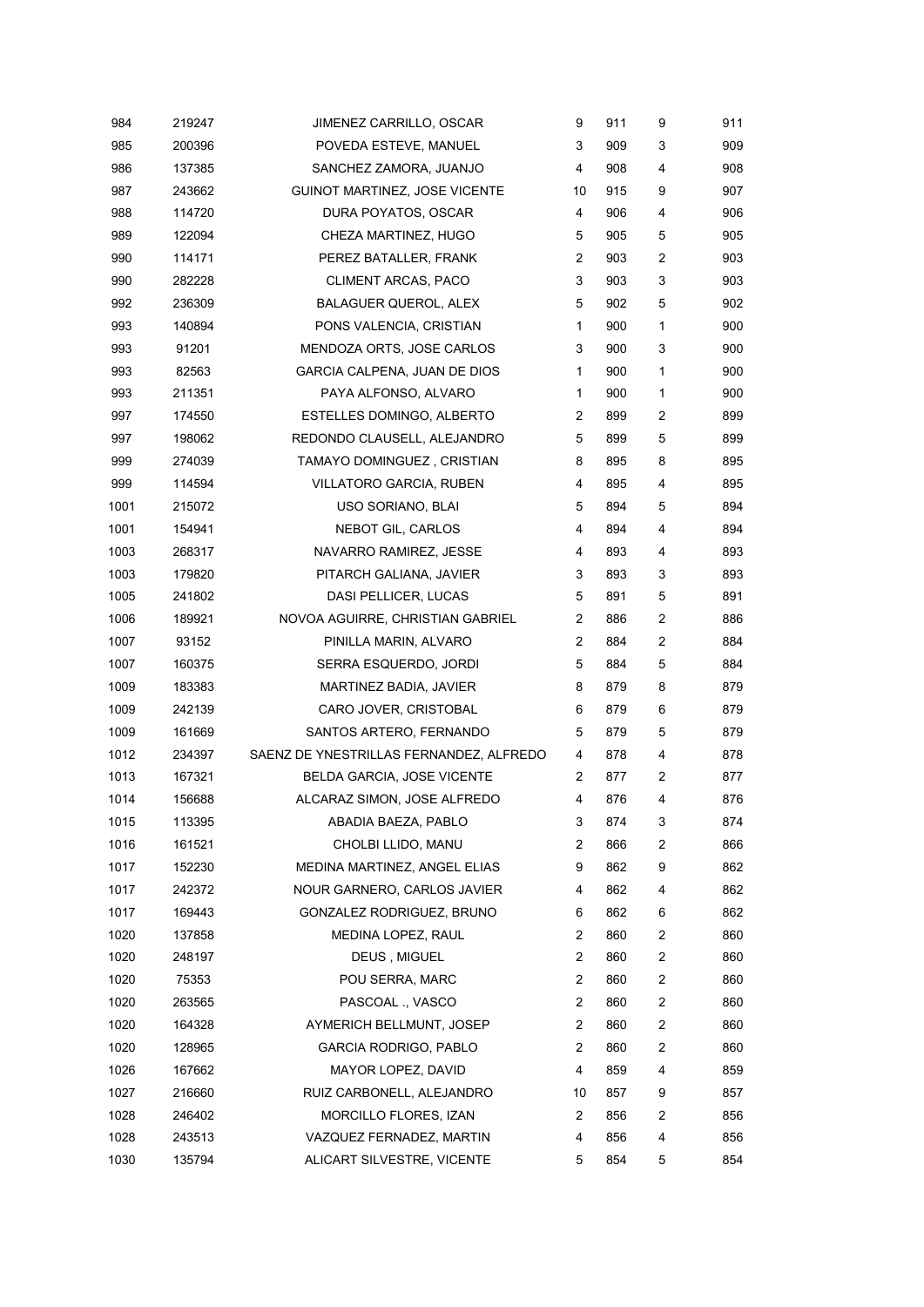| 1030 | 191244 | FUENTES RUIZ, JOAQUIN            | 3              | 854   | 3 | 854 |
|------|--------|----------------------------------|----------------|-------|---|-----|
| 1032 | 134577 | CASTILLO TORRADO, HUGO           | 4              | 852   | 4 | 852 |
| 1033 | 85990  | MARTINEZ SANCHIS, JAVIER         | 1              | 850   | 1 | 850 |
| 1033 | 92162  | OLIVA PEDRON, FRANCISCO JOSE     | 1              | 850   | 1 | 850 |
| 1035 | 237365 | PASCUAL ORTOLA, XIMO             | 7              | 847   | 7 | 847 |
| 1035 | 137857 | ALCARRIA ESCUDER, FRANC          | 4              | 847   | 4 | 847 |
| 1035 | 190335 | <b>BISQUERT SALA, MARC</b>       | 7              | 847   | 7 | 847 |
| 1035 | 135071 | LOPEZ ALBEROLA, PABLO            | 2              | 847   | 2 | 847 |
| 1039 | 221889 | BASTANTE RANDO, RUBEN            | 3              | 846   | 3 | 846 |
| 1040 | 120135 | PERAL LARA, MIGUEL ANGEL         | 4              | 844   | 4 | 844 |
| 1041 | 74079  | DOMINGUEZ FERRER, CARLOS         | $\overline{2}$ | 842   | 2 | 842 |
| 1041 | 121735 | GUILLEN GIMENEZ, JUAN FRANCISCO  | 10             | 842   | 9 | 842 |
| 1043 | 231963 | CATURLA LILLO, JONATHAN          | 9              | 841   | 9 | 841 |
| 1044 | 237545 | <b>BONILLO DIAZ, FRANCISCO</b>   | 1              | 840   | 1 | 840 |
| 1044 | 113864 | CAPDEVILA SOLIVA, FCO. JAVIER    | 4              | 840   | 4 | 840 |
| 1046 | 155395 | LOPEZ PIELLA, JOAN               | 5              | 838   | 5 | 838 |
| 1046 | 220000 | AMURRIO FRADEJAS, ANTONIO        | 5              | 838   | 5 | 838 |
| 1048 | 208909 | SENENT ALVARO, SERGI             | 15             | 1.026 | 9 | 837 |
| 1048 | 136971 | SOLA LLAMAS, VICTOR              | 2              | 837   | 2 | 837 |
| 1050 | 114347 | TORTOSA MUÑOZ, IBER              | 4              | 835   | 4 | 835 |
| 1051 | 210250 | RODRIGUEZ PALACIOS, MANUEL       | 7              | 834   | 7 | 834 |
| 1052 | 217016 | <b>CLEMENTE EGIO, SERGIO</b>     | 4              | 833   | 4 | 833 |
| 1053 | 213638 | ALBIN COQUILLAT, MARIO           | 6              | 832   | 6 | 832 |
| 1054 | 193172 | MUNERA VILA, RUBEN               | 5              | 831   | 5 | 831 |
| 1055 | 225409 | MONLLEO ESCOLAR, IVAN            | 5              | 830   | 5 | 830 |
| 1055 | 135849 | FERNANDEZ CASANOVA, JORGE        | $\overline{2}$ | 830   | 2 | 830 |
| 1057 | 242137 | RAMIREZ MAS, JORGE               | 14             | 909   | 9 | 829 |
| 1058 | 204822 | BRONDO FERNANDEZ, JUAN IGNACIO   | 1              | 826   | 1 | 826 |
| 1059 | 229062 | DIEZ FLECHA, ABEL                | 6              | 822   | 6 | 822 |
| 1059 | 110865 | SEGARRA SALAS, SERGIO            | 2              | 822   | 2 | 822 |
| 1059 | 139889 | CUEVAS MONTAÑES, CARLOS          | 3              | 822   | 3 | 822 |
| 1062 | 126217 | RODRIGUEZ MOLINA, CARLOS         | 4              | 821   | 4 | 821 |
| 1063 | 160172 | MULA CAMARA, JOSE JOAQUIN        | 2              | 820   | 2 | 820 |
| 1064 | 194050 | CERDA SERRANO, MANUEL            | 4              | 819   | 4 | 819 |
| 1065 | 167647 | SERRA ESQUERDO, PEDRO            | 3              | 818   | 3 | 818 |
| 1065 | 144164 | GONZALEZ VICENS, OSCAR           | 3              | 818   | 3 | 818 |
| 1067 | 260237 | GUADALAJARA MARTINEZ, DIEGO      | 2              | 817   | 2 | 817 |
| 1068 | 80142  | MARTINEZ PITTO, AMBROSIO         | 3              | 814   | 3 | 814 |
| 1068 | 163208 | DE PEDRO MACIAN, ANGEL           | 5              | 814   | 5 | 814 |
| 1070 | 123829 | MEDINA MURPHY, CHRISTIAN BRANDON | 3              | 813   | 3 | 813 |
| 1071 | 274919 | CIFRE COLOMER, ALBERT            | 6              | 812   | 6 | 812 |
| 1071 | 184560 | MEDINA MATEU, IGNACIO            | 4              | 812   | 4 | 812 |
| 1071 | 175138 | PONS HUET, MARC                  | 19             | 1.112 | 9 | 812 |
| 1074 | 248732 | PERAIRE SALES, PAU               | 8              | 811   | 8 | 811 |
| 1075 | 192052 | CASTILLO PARADA, JAVIER          | 10             | 808   | 9 | 808 |
| 1076 | 178869 | VIDAL MARCO, DAVID               | 7              | 807   | 7 | 807 |
| 1076 | 242891 | CAPELLA PERIS, CARLOS            | 2              | 807   | 2 | 807 |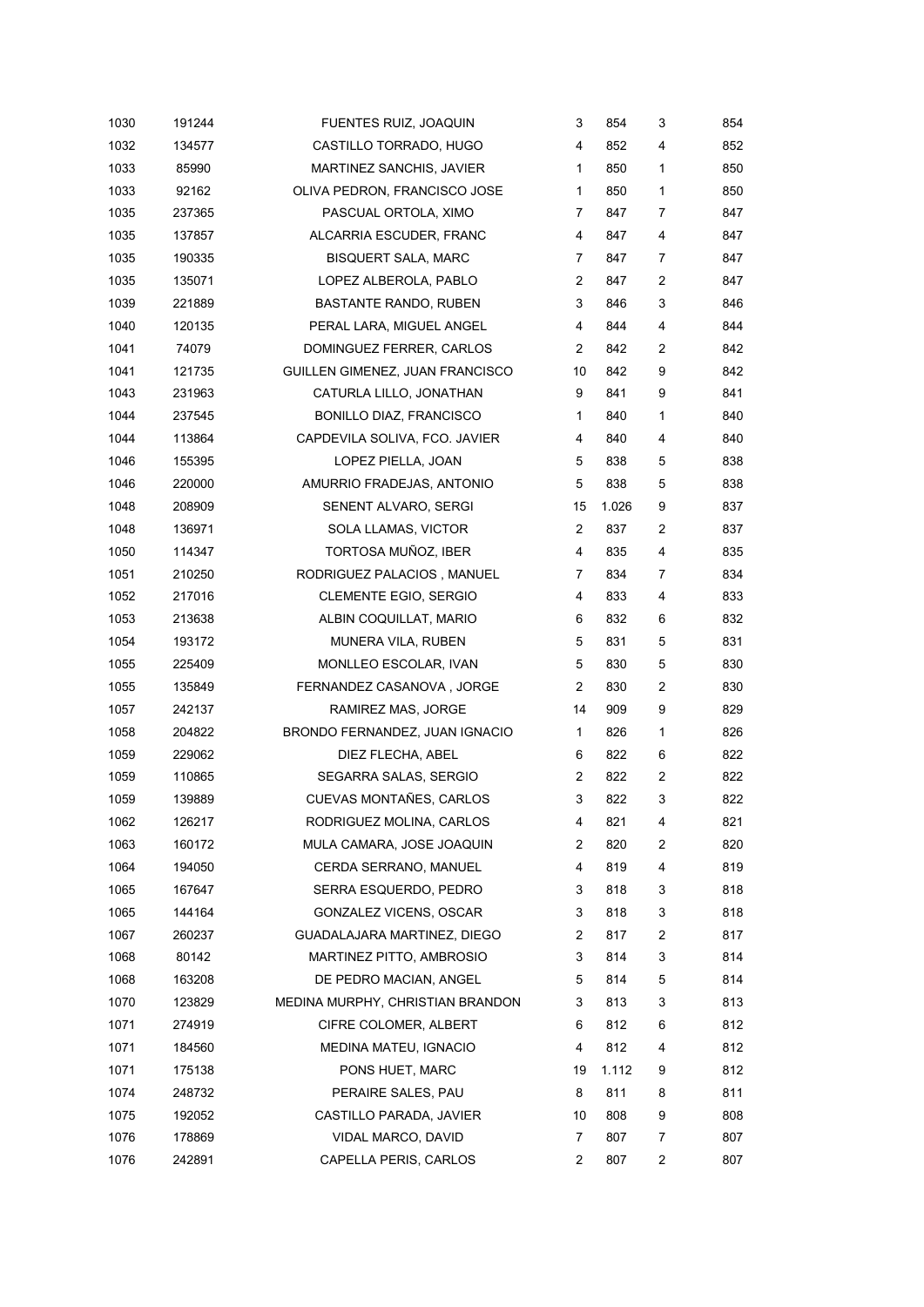| 1078 | 142619 | CARCELLER ARJONA, ALEJANDRO     | 6              | 805 | 6 | 805 |
|------|--------|---------------------------------|----------------|-----|---|-----|
| 1078 | 92363  | <b>IRIARTE SANCHEZ, FRAN</b>    | 4              | 805 | 4 | 805 |
| 1080 | 160175 | TOLMO GARCIA, ALEX              | 1              | 804 | 1 | 804 |
| 1080 | 243732 | <b>GARCIA EXPOSITO, IVAN</b>    | 3              | 804 | 3 | 804 |
| 1080 | 204704 | CERVELLO RAGA, ANTONIO          | $\mathbf{1}$   | 804 | 1 | 804 |
| 1080 | 239487 | LARA BARRACHINA, MANEL          | 4              | 804 | 4 | 804 |
| 1080 | 135351 | HERRERO GURDO, ALBERT           | $\mathbf{1}$   | 804 | 1 | 804 |
| 1080 | 192439 | NUÑO CABANES, JOAN              | 1              | 804 | 1 | 804 |
| 1086 | 93025  | SEBASTIAN MORALES, DANIEL       | 7              | 803 | 7 | 803 |
| 1087 | 263756 | MORENO CHIVA, QUINTIN           | 4              | 802 | 4 | 802 |
| 1088 | 211284 | FRANCO JURADO, CARLOS           | 1              | 801 | 1 | 801 |
| 1089 | 128572 | ALBIÑANA GUERRERO, ALEJANDRO    | 1              | 800 | 1 | 800 |
| 1089 | 113863 | ROMERO ALBALAT, RUBEN           | 1              | 800 | 1 | 800 |
| 1089 | 95882  | TORRO NADAL, MIGUEL             | 1              | 800 | 1 | 800 |
| 1089 | 144498 | MOLLON NEBOT, ISRAEL            | 6              | 800 | 6 | 800 |
| 1094 | 145053 | PEREZ VITOLA, SEBASTIAN         | 2              | 799 | 2 | 799 |
| 1094 | 137632 | BERROTARAN AYUB, PABLO          | 2              | 799 | 2 | 799 |
| 1096 | 150482 | HERNANDEZ GOMEZ, JUAN JOSE      | 3              | 795 | 3 | 795 |
| 1097 | 200340 | CRUAÑES SANJUAN, ROBERTO        | 1              | 793 | 1 | 793 |
| 1097 | 245563 | PEREZ MARTINEZ, DIEGO           | 7              | 793 | 7 | 793 |
| 1099 | 161068 | <b>MATA PRADES, DAVID</b>       | 3              | 792 | 3 | 792 |
| 1100 | 128676 | SALAZAR CAMPO, DIEGO            | 4              | 791 | 4 | 791 |
| 1101 | 284966 | SOLSONA MAÑAS, CARLOS           | 3              | 789 | 3 | 789 |
| 1101 | 286053 | PARDO LUCAS, ANGEL              | 3              | 789 | 3 | 789 |
| 1101 | 178778 | PEREZ GARCIA, MIGUEL ANGEL      | 6              | 789 | 6 | 789 |
| 1104 | 167972 | LILLO ALBERTOS, JOSE MANUEL     | 11             | 860 | 9 | 788 |
| 1105 | 243397 | PORTERO MOLTO, ADRIAN           | 5              | 786 | 5 | 786 |
| 1106 | 195593 | BADENES BERTRAN, FRANCISCO JOSE | 2              | 785 | 2 | 785 |
| 1107 | 166883 | TORREGROSA SAEZ, HECTOR         | 3              | 784 | 3 | 784 |
| 1108 | 202041 | ALENDA PINEDA, MANU             | 7              | 782 | 7 | 782 |
| 1109 | 128261 | MOLLA TORTOSA, RICARDO          | 2              | 780 | 2 | 780 |
| 1110 | 119853 | <b>ESCRIG TENA, PEDRO</b>       | 4              | 778 | 4 | 778 |
| 1111 | 204898 | ALIAGA LARROSA, IVAN            | 9              | 777 | 9 | 777 |
| 1112 | 161654 | LOPEZ COBELO, JUAN ANTONIO      | 4              | 776 | 4 | 776 |
| 1112 | 240382 | TABERNERO MARIN, ALEJANDRO      | 3              | 776 | 3 | 776 |
| 1112 | 204119 | ARLANZON GUARINOS, JULIO        | 6              | 776 | 6 | 776 |
| 1115 | 183400 | GONZALVEZ BROTONS, JORGE        | 11             | 772 | 9 | 772 |
| 1115 | 200502 | GIL ALVAREZ, DANIEL             | 5              | 772 | 5 | 772 |
| 1115 | 191960 | MARTIN MORENO, JAVIER           | 5              | 772 | 5 | 772 |
| 1118 | 197208 | <b>VERDU RUIZ, YERAY</b>        | 4              | 768 | 4 | 768 |
| 1118 | 229152 | MESADO ALBORS, JORGE            | 6              | 768 | 6 | 768 |
| 1118 | 237036 | MARCO FRIAS, MANUEL GREGORIO    | 5              | 768 | 5 | 768 |
| 1118 | 209738 | BAUTISTA MUÑOZ, DAVID           | $\overline{c}$ | 768 | 2 | 768 |
| 1118 | 184198 | LOPEZ FUERTES, MIGUEL           | 3              | 768 | 3 | 768 |
| 1123 | 113778 | <b>BUSQUETS MATAIX, JESUS</b>   | 8              | 767 | 8 | 767 |
| 1123 | 219660 | MARTINEZ SANCHEZ, CORNELIO      | 4              | 767 | 4 | 767 |
| 1123 | 264467 | CASTILLO CATALAN, DANIEL        | 4              | 767 | 4 | 767 |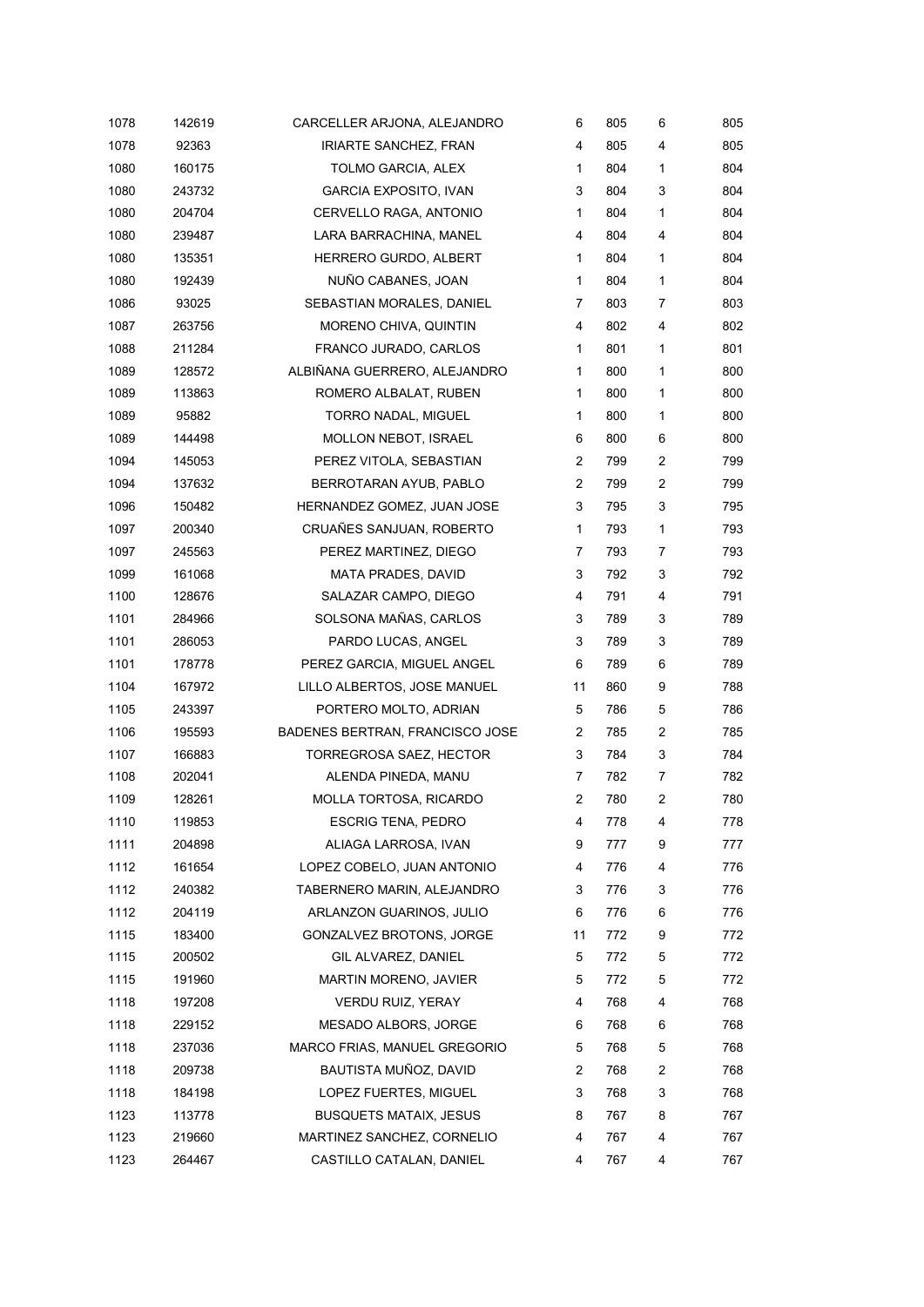| 1123 | 131299 | ALVAREZ RIOS, JOSE MARIA          | 3              | 767 | 3              | 767 |
|------|--------|-----------------------------------|----------------|-----|----------------|-----|
| 1127 | 112214 | RENAU CARRETERO, JORGE            | 2              | 765 | 2              | 765 |
| 1127 | 210465 | LOZANO LOPEZ, SAMUEL              | $\overline{2}$ | 765 | 2              | 765 |
| 1127 | 192646 | CARTAGENA CARBONERO, DOMINGO      | 6              | 765 | 6              | 765 |
| 1130 | 144320 | <b>GRIMALT BOLUFER, JAVIER</b>    | $\overline{2}$ | 763 | 2              | 763 |
| 1131 | 235642 | BELLES CLARAS, SERGIO             | 8              | 762 | 8              | 762 |
| 1132 | 124173 | BELTRA PRUÑONOSA, PELAYO SALVADOR | 5              | 761 | 5              | 761 |
| 1133 | 157726 | LORENZO GARRIDO, LUIS             | 1              | 758 | 1              | 758 |
| 1134 | 243135 | RIBELLES DE JUAN, ORIENTAL        | 3              | 757 | 3              | 757 |
| 1135 | 150305 | RAMOS CASTELLS, VICENTE           | 5              | 756 | 5              | 756 |
| 1136 | 183612 | SANCHEZ GALLEGO, JORGE            | 4              | 755 | 4              | 755 |
| 1137 | 241290 | SALTO SANCHEZ, ALEJANDRO          | $\overline{2}$ | 754 | 2              | 754 |
| 1137 | 114334 | NEGRE COLLADO, FRANCISCO JAVIER   | 4              | 754 | 4              | 754 |
| 1139 | 143224 | POZA HERRERO, MATIAS              | $\mathbf{1}$   | 753 | 1              | 753 |
| 1139 | 1891   | GONGORA UTRILLA, IGNACIO          | 1              | 753 | 1              | 753 |
| 1141 | 143528 | GOMEZ BORONAT, RAUL               | 2              | 751 | 2              | 751 |
| 1142 | 164162 | <b>ESTELLES YUSTE, PABLO</b>      | $\mathbf{1}$   | 750 | 1              | 750 |
| 1142 | 276676 | GIL D'AVOLIO, VICENTE             | 1              | 750 | 1              | 750 |
| 1142 | 162100 | LACUESTA MARTIN, RAFAEL           | 10             | 772 | 9              | 750 |
| 1142 | 144111 | GRAS GALDON, ALEJANDRO            | $\mathbf{1}$   | 750 | 1              | 750 |
| 1142 | 144112 | <b>GRAS GALDON, ALBERTO</b>       | 1              | 750 | 1              | 750 |
| 1147 | 279300 | SEMAL, ROBIN                      | 1              | 746 | 1              | 746 |
| 1147 | 279301 | <b>JOB, SEBASTIEN</b>             | 1              | 746 | 1              | 746 |
| 1147 | 209929 | <b>GARCIA TORICES, GORKA</b>      | 3              | 746 | 3              | 746 |
| 1150 | 211270 | CARRASCO LOPEZ, LUIS              | 4              | 745 | 4              | 745 |
| 1151 | 196976 | SALA SANCHEZ, FERNANDO            | 2              | 744 | $\overline{c}$ | 744 |
| 1151 | 209358 | PALACIOS SIEGENTHALER, MARCELO    | 3              | 744 | 3              | 744 |
| 1151 | 228063 | SANCHEZ CATALA, HECTOR            | 1              | 744 | 1              | 744 |
| 1154 | 150394 | SUÑER SANTAMARIA, SERGIO          | $\overline{2}$ | 743 | 2              | 743 |
| 1155 | 77622  | ALBIOL LUIS, MANUEL               | 6              | 742 | 6              | 742 |
| 1155 | 201201 | <b>BROCAL AVILES, MARIO</b>       | 10             | 765 | 9              | 742 |
| 1155 | 85230  | LUCENDO MORALO, CARLOS            | 7              | 742 | 7              | 742 |
| 1158 | 241138 | MARTIN NUÑEZ, ALVARO              | 4              | 741 | 4              | 741 |
| 1159 | 129603 | <b>GARCIA PINTOR, MARCO</b>       | 3              | 740 | 3              | 740 |
| 1160 | 212566 | PEREZ VICENT, CARLES              | 5              | 739 | 5              | 739 |
| 1161 | 114598 | LOPEZ GONZALEZ, MIGUEL ANGEL      | 2              | 737 | 2              | 737 |
| 1162 | 175065 | EDO BRETO, MARCOS                 | 8              | 735 | 8              | 735 |
| 1163 | 167613 | DURAN HERAS, SAUL                 | 3              | 734 | 3              | 734 |
| 1163 | 134649 | ORTELLS SEGARRA, PABLO            | 8              | 734 | 8              | 734 |
| 1165 | 280544 | LABORIE CANOVAS, ERIC ANTONIO     | 4              | 733 | 4              | 733 |
| 1166 | 194345 | CARRASCO BONUS, OSCAR             | 6              | 732 | 6              | 732 |
| 1167 | 194829 | <b>MARCO RICO, SERGIO</b>         | 3              | 731 | 3              | 731 |
| 1168 | 209810 | <b>GARCIA MARTINEZ, CESAR</b>     | 5              | 730 | 5              | 730 |
| 1168 | 174703 | COSTA FUENTES, ADRIAN             | 4              | 730 | 4              | 730 |
| 1170 | 200585 | MOMPO MARTINEZ, JAIRO             | 2              | 727 | 2              | 727 |
| 1170 | 194280 | GONZALEZ ALVAREZ, JAVIER          | 6              | 727 | 6              | 727 |
| 1172 | 186866 | DEVESA TORRES, JOSE               | $\overline{c}$ | 726 | 2              | 726 |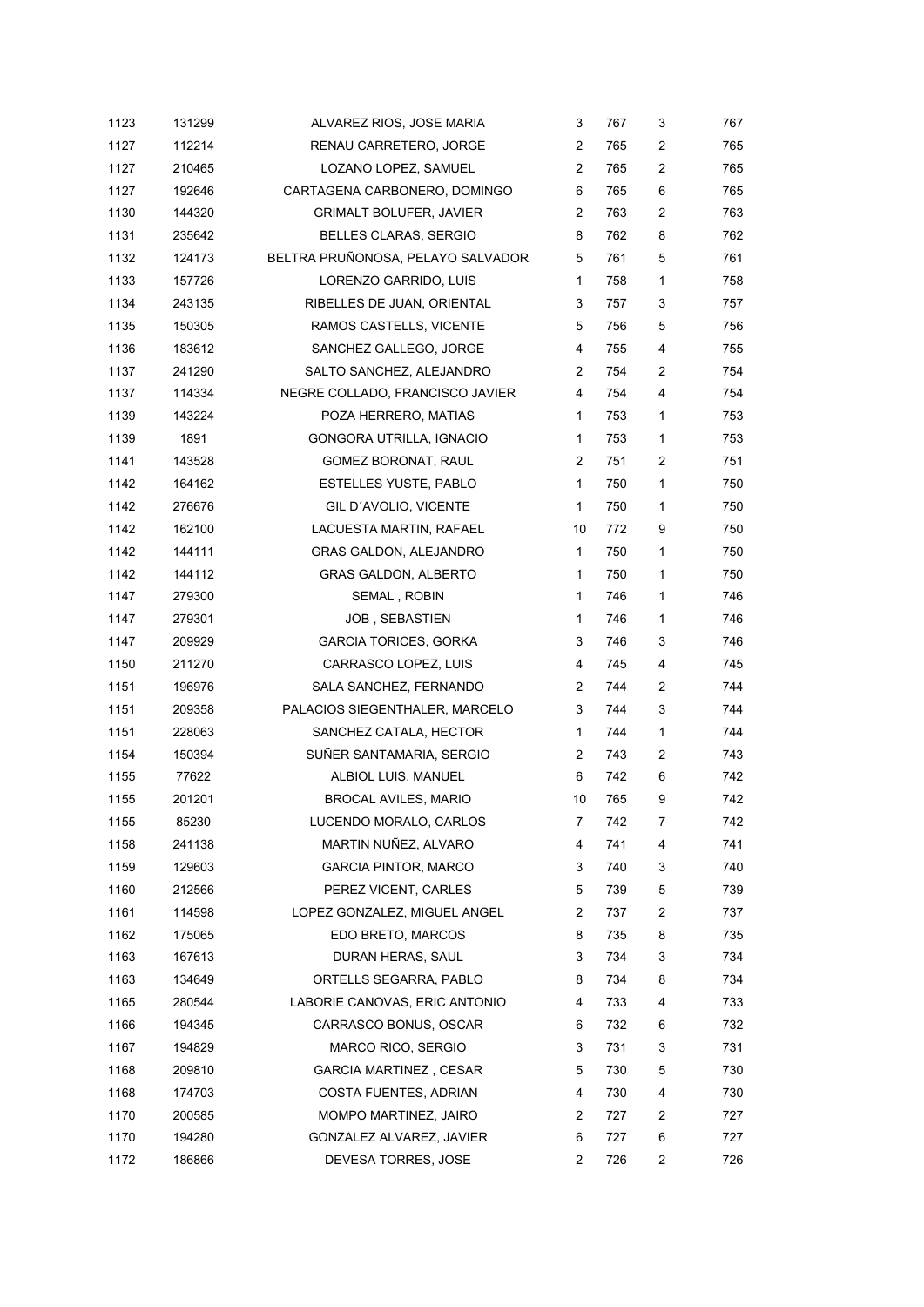| 1172 | 183732 | FERRANDIZ VAZQUEZ, CARLOS     | 4              | 726 | 4              | 726 |
|------|--------|-------------------------------|----------------|-----|----------------|-----|
| 1174 | 92737  | FORTEA MINGARRO, ANTONIO      | 4              | 724 | 4              | 724 |
| 1174 | 166125 | MARTINEZ LESENDE, AARON       | 4              | 724 | 4              | 724 |
| 1176 | 237703 | TEJEDOR VALERO, ALFONSO       | 6              | 723 | 6              | 723 |
| 1176 | 195956 | MORALES PEREZ, FEDERICO       | 3              | 723 | 3              | 723 |
| 1178 | 242741 | <b>BACA ENERO, ADRIAN</b>     | 3              | 722 | 3              | 722 |
| 1178 | 114866 | ALONSO GONZALEZ, JUAN CARLOS  | 2              | 722 | $\overline{c}$ | 722 |
| 1180 | 166778 | ALONSO SELVAGGIO, JUAN MANUEL | 5              | 721 | 5              | 721 |
| 1181 | 144159 | FERRER MESTRE, PABLO          | 2              | 717 | $\overline{c}$ | 717 |
| 1182 | 248208 | REQUENA GARCIA, RUBEN         | 3              | 716 | 3              | 716 |
| 1183 | 201530 | DABAD MORA, SANTIAGO          | 3              | 715 | 3              | 715 |
| 1183 | 184110 | SOLA RODRIGUEZ, LUIS          | $\overline{2}$ | 715 | $\overline{c}$ | 715 |
| 1185 | 167507 | MARTINEZ PASTOR, IVAN         | 2              | 713 | 2              | 713 |
| 1186 | 276906 | TOMAS MARTINEZ, JAIME         | $\overline{4}$ | 711 | 4              | 711 |
| 1187 | 137942 | ARISTA ARNAU, PEDRO           | 1              | 709 | 1              | 709 |
| 1187 | 137969 | MUS ESBRI, MARCO              | 1              | 709 | 1              | 709 |
| 1187 | 271709 | CRESPO MATEO, IVAN            | 3              | 709 | 3              | 709 |
| 1190 | 226884 | PONS VIDAL, PABLO             | 6              | 708 | 6              | 708 |
| 1190 | 168237 | <b>GARCIA GADEA, ADRIAN</b>   | 6              | 708 | 6              | 708 |
| 1192 | 132296 | RODRIGUEZ-CARO REDON, RAUL    | 4              | 705 | 4              | 705 |
| 1192 | 121169 | NEGRE SEGARRA, JAVIER         | 4              | 705 | 4              | 705 |
| 1194 | 242151 | PRADAS LOPEZ, PABLO           | 5              | 704 | 5              | 704 |
| 1194 | 170476 | LLORET GARCIA, VICTOR         | 2              | 704 | 2              | 704 |
| 1194 | 221019 | ARENAS ORTEGA, LUIS JAVIER    | $\mathbf{1}$   | 704 | 1              | 704 |
| 1197 | 218727 | AVELLA ERADES, JUAN           | 3              | 703 | 3              | 703 |
| 1197 | 236823 | CARREÑO RUBIO, CARLOS         | 4              | 703 | 4              | 703 |
| 1199 | 250424 | RUIZ DUPLA, PEDRO             | 5              | 702 | 5              | 702 |
| 1199 | 262599 | MUÑOZ GARCIA, PABLO           | 1              | 702 | 1              | 702 |
| 1199 | 161811 | MARTINEZ REYES, JOSE ANGEL    | $\mathbf{1}$   | 702 | $\mathbf{1}$   | 702 |
| 1199 | 243783 | PUENTE IZQUIERDO, ENOL        | 2              | 702 | 2              | 702 |
| 1203 | 143188 | BOSCH SABATER, FERNANDO       | 4              | 701 | 4              | 701 |
| 1204 | 195591 | RIBES BENET, DAVID            | 1              | 700 | 1              | 700 |
| 1204 | 88946  | ESTEVE GARZO, RAFAEL          | 1              | 700 | 1              | 700 |
| 1204 | 32189  | CASAR PEREZ, HIPOLITO         | 1              | 700 | $\mathbf{1}$   | 700 |
| 1204 | 219103 | CHACON ALDAVERO, JORGE        | 2              | 700 | 2              | 700 |
| 1204 | 13043  | <b>BENAJES IRIGOYEN, JOSE</b> | $\mathbf{1}$   | 700 | 1              | 700 |
| 1204 | 13938  | LOZANO BEAMUD, PABLO          | 1              | 700 | 1              | 700 |
| 1204 | 155715 | SANCHEZ MARTINEZ, BLAS        | 1              | 700 | 1              | 700 |
| 1204 | 97794  | LLADOSA LORENTE, RICARDO      | 1              | 700 | 1              | 700 |
| 1204 | 166282 | ARANDA PEIDRO, BORJA          | 1              | 700 | 1              | 700 |
| 1204 | 7193   | APARISI MARTINEZ, JOSE LUIS   | 1              | 700 | 1              | 700 |
| 1204 | 120747 | MONTEAGUDO GONZALEZ, JOAQUIN  | 1              | 700 | 1              | 700 |
| 1204 | 99454  | DOLS LOPEZ, JOSE RAMON        | 1              | 700 | 1              | 700 |
| 1216 | 183397 | DEL OLMO MARTINEZ, JOSE MARIA | 9              | 699 | 9              | 699 |
| 1217 | 224361 | FLORES EZCURRA, ALBERTO       | 3              | 697 | 3              | 697 |
| 1218 | 243108 | MARTINEZ VAÑO, ALEXANDRE      | 3              | 696 | 3              | 696 |
| 1219 | 279720 | CERVANTES SEGARRA, BLAY       | 7              | 695 | 7              | 695 |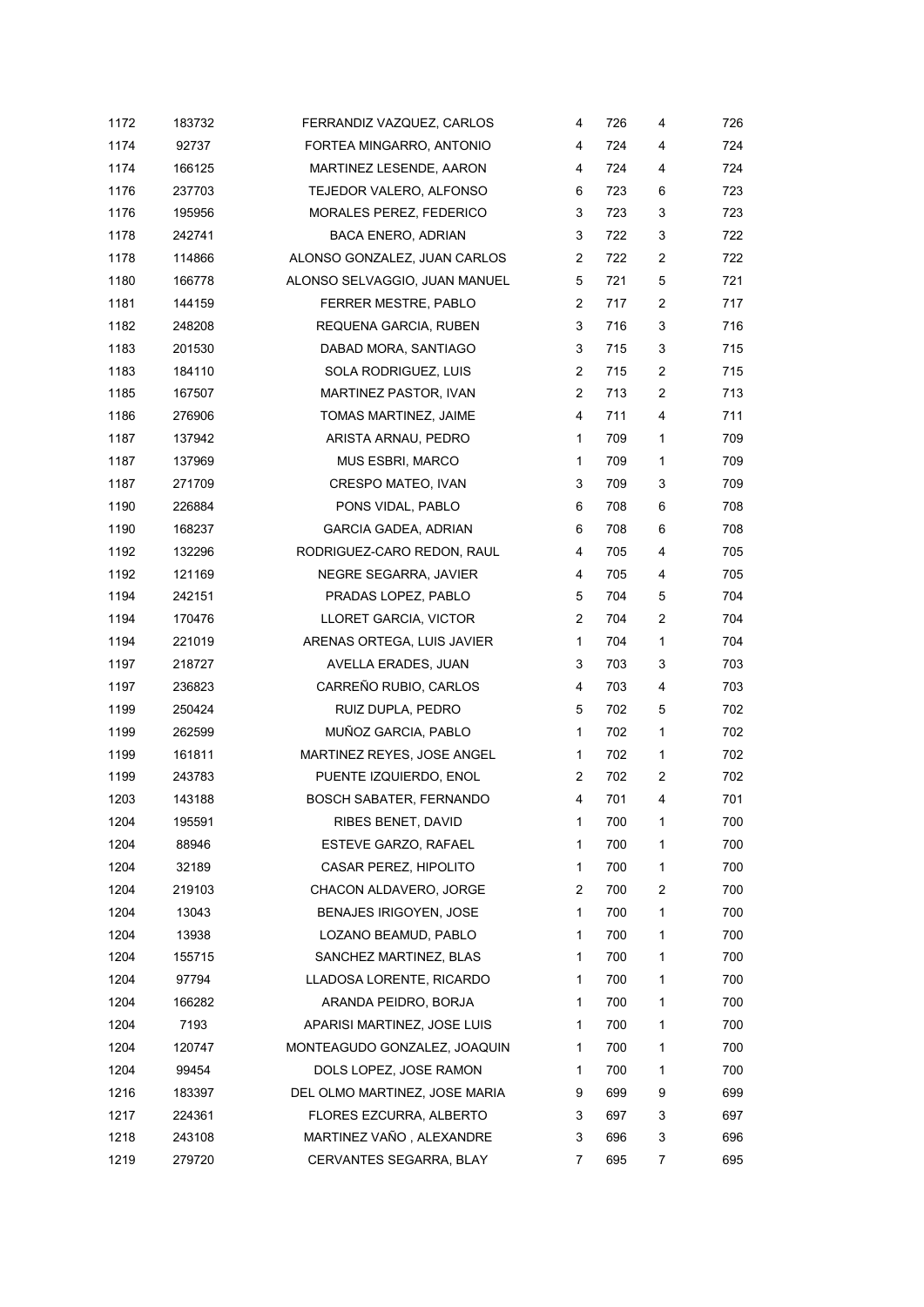| 1220 | 198298 | MARTINEZ FERNANDEZ, HUGO      | 13             | 786 | 9              | 693 |
|------|--------|-------------------------------|----------------|-----|----------------|-----|
| 1221 | 154256 | MARTIN ALAMINOS, ANTONIO      | 3              | 690 | 3              | 690 |
| 1222 | 192031 | GODES ORTI, SERGIO            | 17             | 880 | 9              | 688 |
| 1223 | 165854 | MORERA IVARS, RUBEN           | 4              | 687 | 4              | 687 |
| 1223 | 279288 | <b>GEA VICENTE, JAVIER</b>    | 3              | 687 | 3              | 687 |
| 1225 | 272876 | GONZALEZ AMOROS, OBDULIO JOSE | 1              | 685 | 1              | 685 |
| 1226 | 236957 | DAMIÀ MARTI, ALVARO           | 4              | 680 | 4              | 680 |
| 1227 | 167710 | MARTINEZ FERNANDEZ, JOSE      | 2              | 679 | 2              | 679 |
| 1227 | 274923 | PUJALTE GARCIA, JAIME         | 4              | 679 | 4              | 679 |
| 1229 | 279653 | <b>GOMEZ MUSSONS, CARLOS</b>  | 5              | 678 | 5              | 678 |
| 1230 | 224128 | ANIORTE SEGURA, CLAUDIO       | 4              | 676 | 4              | 676 |
| 1230 | 135791 | HERRERO GALINDO, DIEGO        | $\overline{2}$ | 676 | 2              | 676 |
| 1230 | 277053 | GINER ZARRANZ, VICENTE        | $\overline{2}$ | 676 | $\overline{c}$ | 676 |
| 1233 | 209755 | GOMEZ FERNANDEZ, DAVID        | 4              | 674 | 4              | 674 |
| 1234 | 151280 | MARTI MARTINEZ, CARLOS        | 3              | 673 | 3              | 673 |
| 1234 | 226130 | SLYUSARCHUK, ILYA             | 3              | 673 | 3              | 673 |
| 1236 | 208629 | CID MENDEZ, SENEN             | 2              | 672 | $\overline{c}$ | 672 |
| 1236 | 251054 | TOLEDO ARNAL, ENRIQUE         | 9              | 672 | 9              | 672 |
| 1238 | 277146 | POOTJES, MAX                  | 1              | 670 | 1              | 670 |
| 1239 | 128604 | SOGUEZ NEVADO, PEDRO          | 4              | 669 | 4              | 669 |
| 1239 | 170358 | GIMENEZ MOLINA, RAUL LORENZO  | 3              | 669 | 3              | 669 |
| 1241 | 167193 | MALUENDA MARIN, MARC          | 2              | 668 | 2              | 668 |
| 1241 | 114790 | CONESA BERNAD, JOSE VICENTE   | 3              | 668 | 3              | 668 |
| 1243 | 145145 | TOME VICEDO, ENRIQUE          | 1              | 666 | 1              | 666 |
| 1243 | 124200 | FERNANDEZ GONZALEZ, JAVIER    | 3              | 666 | 3              | 666 |
| 1245 | 201160 | MONLLEO ESCOLAR, PABLO        | 4              | 665 | 4              | 665 |
| 1246 | 114595 | MARTINEZ LUCAS, JAVIER        | 3              | 663 | 3              | 663 |
| 1246 | 263560 | CLOSCA, MATEI MIHAI           | 5              | 663 | 5              | 663 |
| 1246 | 192026 | VILAR MARTINEZ, DIEGO         | 9              | 663 | 9              | 663 |
| 1249 | 152406 | ROMERO SANTANDER, JOSE        | 12             | 802 | 9              | 658 |
| 1249 | 235544 | BELTRAN VAZQUEZ, RUBEN        | 4              | 658 | 4              | 658 |
| 1251 | 210671 | DUALDE ALCAZAR, ALBERTO       | 2              | 657 | $\overline{c}$ | 657 |
| 1251 | 241604 | SANCHEZ TOLEDO, ANDERSON      | 9              | 657 | 9              | 657 |
| 1253 | 244666 | <b>GARCIA LUJAN, HECTOR</b>   | 8              | 654 | 8              | 654 |
| 1253 | 224812 | EDO MARTIN, JAVIER            | 5              | 654 | 5              | 654 |
| 1255 | 159383 | MICO MARTINEZ, PABLO          | 1              | 650 | 1              | 650 |
| 1255 | 277062 | FERNANDEZ BAÑON, JUAN MIGUEL  | 1              | 650 | 1              | 650 |
| 1255 | 114851 | <b>VALDES SORIANO, VICTOR</b> | 1              | 650 | 1              | 650 |
| 1255 | 276667 | MOLINA SANCHEZ, RAUL          | 1              | 650 | 1              | 650 |
| 1255 | 136107 | RUIZ TORRES, JOSE LUIS        | 5              | 650 | 5              | 650 |
| 1260 | 213527 | <b>GARCIA PASTOR, BORJA</b>   | 4              | 649 | 4              | 649 |
| 1260 | 240289 | PORCAR FUENTES, SERGIO        | 8              | 649 | 8              | 649 |
| 1262 | 216216 | ALAVA MUÑOZ, ALAN MARK        | 2              | 648 | 2              | 648 |
| 1262 | 165762 | REINOSO MAGDALENO, ADRIAN     | 3              | 648 | 3              | 648 |
| 1262 | 205182 | MIRALLES AGUARTA, JAVIER      | 2              | 648 | 2              | 648 |
| 1265 | 210334 | OLIVARES RUFINO, RUBEN        | 8              | 647 | 8              | 647 |
| 1265 | 241983 | PEREZ MANZANET, NOEL          | 8              | 647 | 8              | 647 |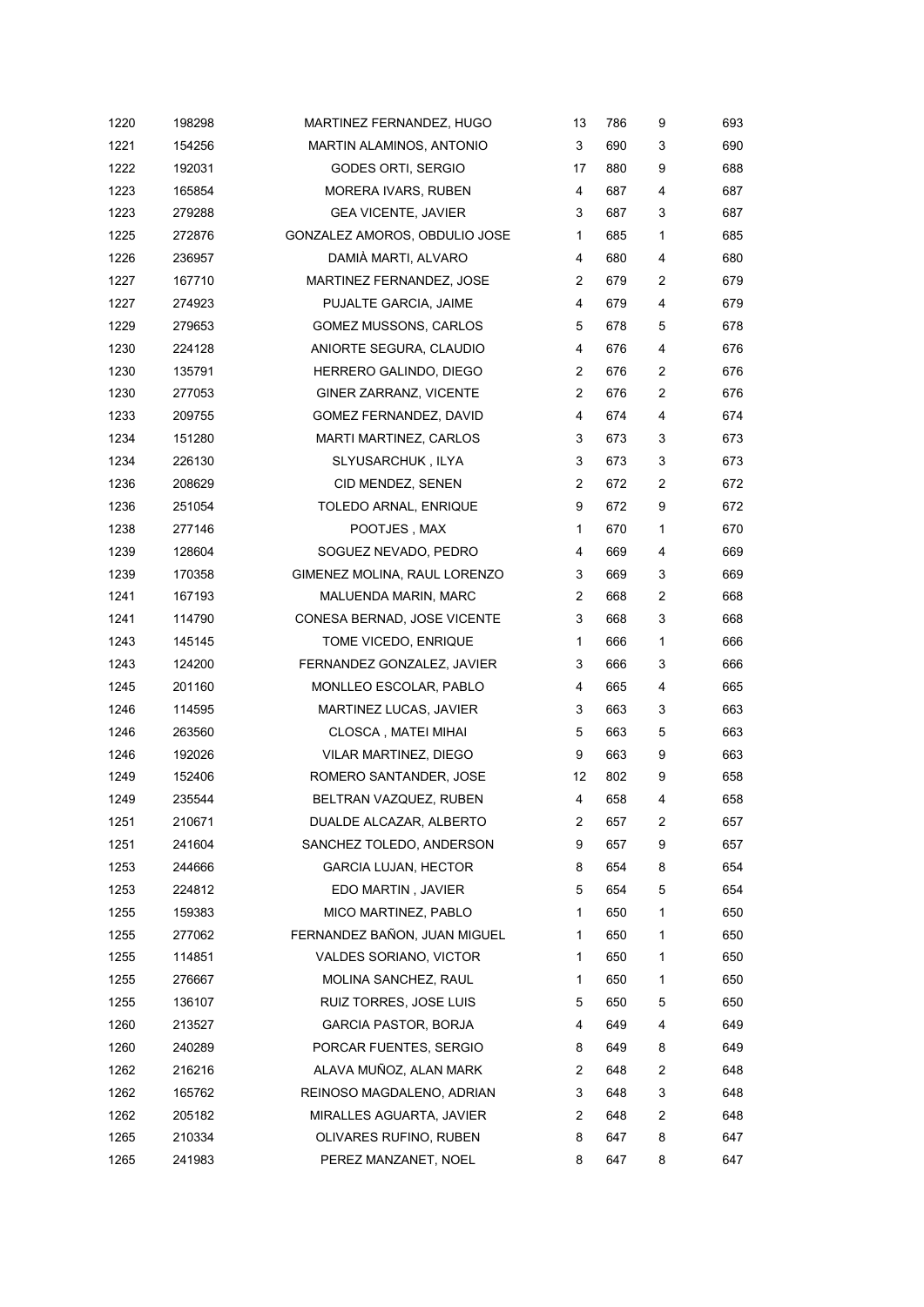| 1265 | 152269 | DIAZ NAVARRO, PABLO                    | 7              | 647   | 7              | 647 |
|------|--------|----------------------------------------|----------------|-------|----------------|-----|
| 1268 | 164999 | <b>JULIO SANJUAN, FRANCISCO JAVIER</b> | 2              | 646   | 2              | 646 |
| 1268 | 222866 | ARAGUETE SALES, MARTIN                 | 25             | 1.064 | 9              | 646 |
| 1268 | 110888 | ASENSIO ARAQUE, JOSE EMILIO            | $\mathbf 1$    | 646   | 1              | 646 |
| 1271 | 226952 | ORTIZ PERIS, HECTOR                    | 5              | 644   | 5              | 644 |
| 1271 | 211034 | HERNANDEZ VARGAS, JUAN MANUEL          | 6              | 644   | 6              | 644 |
| 1273 | 122013 | PEREZ RODRIGUEZ, RUBEN                 | 5              | 643   | 5              | 643 |
| 1274 | 243396 | PINA FOLGADO, IVAN                     | 6              | 642   | 6              | 642 |
| 1275 | 225982 | <b>GARCIA AUGUSTIN, ANDRES</b>         | 3              | 641   | 3              | 641 |
| 1276 | 106586 | AMAT COZAR, CARLOS                     | $\overline{2}$ | 640   | 2              | 640 |
| 1276 | 243356 | PASTOR PUJALTE, PACO                   | 2              | 640   | $\overline{2}$ | 640 |
| 1278 | 204756 | VILAPLANA ABAD, CARLES                 | 2              | 639   | 2              | 639 |
| 1278 | 161168 | SANCHEZ BLAZQUEZ, KEVIN                | $\overline{2}$ | 639   | 2              | 639 |
| 1280 | 268812 | ESTEVE BORDOY, ALEJANDRO               | 6              | 638   | 6              | 638 |
| 1280 | 135284 | CANDELA MARTINEZ, GASPAR               | 4              | 638   | 4              | 638 |
| 1282 | 146826 | LIZON GUILLEN, JOSE MANUEL             | 5              | 637   | 5              | 637 |
| 1283 | 201428 | RUBIO ORTUÑO, JUAN MANUEL              | 7              | 636   | 7              | 636 |
| 1284 | 270471 | SISCAR PEREZ, JAUME                    | 5              | 635   | 5              | 635 |
| 1284 | 277599 | MOTTO AMADOR, DIEGO                    | 1              | 635   | 1              | 635 |
| 1284 | 126723 | <b>BRIZ RUEDA, JORGE</b>               | 3              | 635   | 3              | 635 |
| 1287 | 242582 | MELO BROCH, CARLOS                     | 4              | 634   | 4              | 634 |
| 1287 | 204824 | MARTINEZ SIMONIN, IVAN                 | 2              | 634   | 2              | 634 |
| 1289 | 249989 | <b>GARCIA VELEZ, DAVID</b>             | 13             | 674   | 9              | 632 |
| 1290 | 241721 | LOPEZ LLORACH, NACHO                   | 7              | 631   | 7              | 631 |
| 1291 | 226961 | <b>CASES MARIN, BRUNO</b>              | 10             | 630   | 9              | 630 |
| 1292 | 161660 | SERNA CARCELES, JOSE ALBERTO           | 2              | 629   | 2              | 629 |
| 1293 | 143370 | TRAVER HEREDIA, IVAN                   | 3              | 628   | 3              | 628 |
| 1294 | 276187 | MEDINA CALATAYUD, DAVID                | 6              | 625   | 6              | 625 |
| 1294 | 121427 | LILLO VILAR, CARLOS                    | $\overline{2}$ | 625   | 2              | 625 |
| 1294 | 271879 | VINUESA FABREGAT, ÀLEX                 | 4              | 625   | 4              | 625 |
| 1297 | 209012 | PICAZO MARTINEZ, JUAN BAUTISTA         | 6              | 624   | 6              | 624 |
| 1298 | 210164 | <b>VALLES TOSINA, VICENTE</b>          | 3              | 623   | 3              | 623 |
| 1299 | 84488  | ROIG SANCHIS, RUBEN                    | 3              | 622   | 3              | 622 |
| 1300 | 79070  | GASCO ALARCON, GUILLEM                 | 4              | 621   | 4              | 621 |
| 1301 | 201186 | ALVAREZ RODRIGUEZ, JORGE               | 7              | 620   | 7              | 620 |
| 1301 | 222194 | HERNANDEZ VARGAS, JOSE ANTONIO         | 6              | 620   | 6              | 620 |
| 1303 | 135674 | SANCHEZ CABRERA, ROQUE                 | 4              | 619   | 4              | 619 |
| 1304 | 242801 | HERNANDEZ LOPEZ, FERNANDO              | 2              | 617   | 2              | 617 |
| 1305 | 141855 | VIDAL LLOPICO, DAVID                   | 4              | 616   | 4              | 616 |
| 1305 | 236526 | RIERA FERRER, CARLOS                   | 2              | 616   | 2              | 616 |
| 1305 | 82760  | ANDREU RUIZ, CARLOS                    | 3              | 616   | 3              | 616 |
| 1308 | 234521 | DE LA ASUNCION PEREZ, DANIEL           | 3              | 614   | 3              | 614 |
| 1308 | 211835 | MARTINEZ SANZ, PABLO                   | 3              | 614   | 3              | 614 |
| 1308 | 211783 | <b>GARCIA SOLER, MARCOS</b>            | 3              | 614   | 3              | 614 |
| 1308 | 158445 | GUILLEN BELLO, PEDRO                   | 3              | 614   | 3              | 614 |
| 1312 | 196474 | LIZANDRA CANO, ADRIAN                  | 3              | 612   | 3              | 612 |
| 1312 | 150323 | DARTIS GARCIE, ALEJANDRO               | 5              | 612   | 5              | 612 |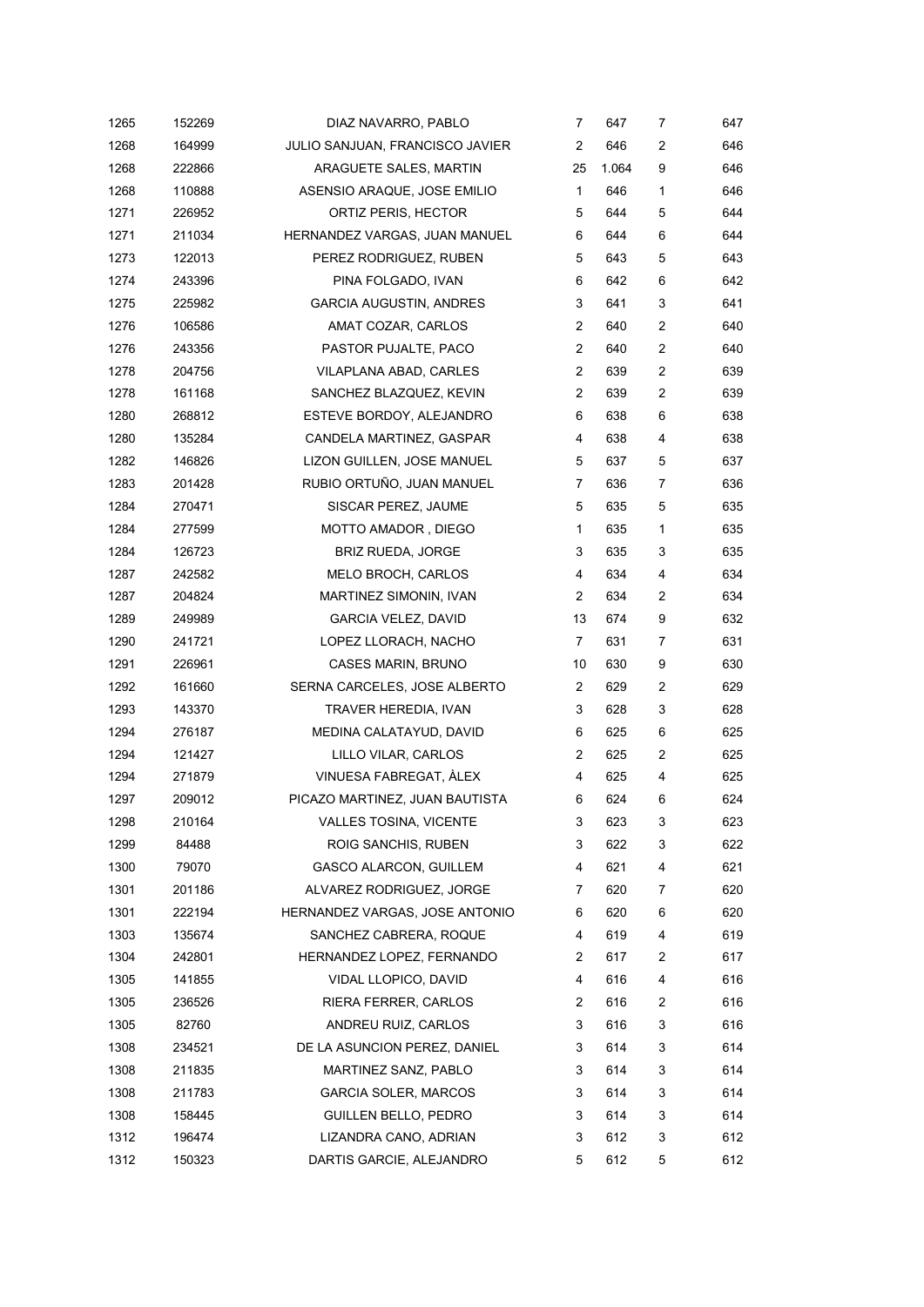| 1314 | 115213 | SERNA GONZALEZ, DAVID ALEJANDRO  | 2              | 610 | $\overline{c}$ | 610 |
|------|--------|----------------------------------|----------------|-----|----------------|-----|
| 1314 | 179846 | <b>GARCIA MAS, JAVIER</b>        | 4              | 610 | 4              | 610 |
| 1316 | 270883 | NAJERA LOPEZ, DAVID              | 3              | 609 | 3              | 609 |
| 1316 | 128657 | MUÑOZ ARAMBUL, RICARDO           | 4              | 609 | 4              | 609 |
| 1318 | 135118 | ESPINOSA LOPEZ, FRANCISCO JAVIER | 4              | 608 | 4              | 608 |
| 1318 | 192545 | SPISIAK, MAXIM                   | 12             | 694 | 9              | 608 |
| 1318 | 165882 | VERA CEBOLLERO, GUILLERMO        | 2              | 608 | $\overline{c}$ | 608 |
| 1318 | 190806 | ROLDAN LOPEZ, ARTURO             | $\overline{2}$ | 608 | $\overline{c}$ | 608 |
| 1322 | 240381 | SANTO POZO, FRANCISCO JOSE       | $\overline{2}$ | 607 | $\overline{c}$ | 607 |
| 1323 | 281564 | CESARI LUNA, GERMAN AGUSTIN      | $\overline{2}$ | 606 | 2              | 606 |
| 1324 | 256426 | <b>BARROSO MINGUEZ, SERGIO</b>   | 3              | 605 | 3              | 605 |
| 1324 | 242380 | DAMIÀ MARTI, EDUARDO             | 4              | 605 | 4              | 605 |
| 1326 | 128743 | VALLS GARRIDO, JULIO             | 3              | 602 | 3              | 602 |
| 1327 | 242742 | QUEROL FORES, JOAN               | 2              | 601 | $\overline{c}$ | 601 |
| 1328 | 190698 | SAEZ-ROYUELA ARIZA, ALBERTO      | $\mathbf{1}$   | 600 | 1              | 600 |
| 1328 | 21540  | GARCIA URREA, JOSE FRANCISCO     | 1              | 600 | 1              | 600 |
| 1328 | 279101 | VIDAL MENENDEZ, PABLO            | 1              | 600 | 1              | 600 |
| 1328 | 124928 | DOMENE OLTRA, FERNANDO           | 1              | 600 | 1              | 600 |
| 1328 | 82368  | PASCUAL GONZALEZ, JORGE          | 1              | 600 | 1              | 600 |
| 1328 | 81961  | DESCALS GALCERAN, JOSE CARLOS    | 1              | 600 | 1              | 600 |
| 1328 | 71918  | GANDASEGUI, LUIS EMILIO          | 1              | 600 | 1              | 600 |
| 1328 | 121025 | BELENGUER URIBE, SOCRATES        | 1              | 600 | 1              | 600 |
| 1328 | 144025 | CAMPOS SANCHEZ, VICENTE          | 1              | 600 | 1              | 600 |
| 1328 | 87102  | CARBONELL AZNAR, MIGUEL          | 1              | 600 | 1              | 600 |
| 1328 | 280300 | DOMINGO ANSELMO, DANIEL          | 1              | 600 | 1              | 600 |
| 1328 | 177195 | FERRERO SOLER, FRANCISCO         | 1              | 600 | 1              | 600 |
| 1328 | 91447  | MULLOR MONTES, FRANCISCO         | 1              | 600 | 1              | 600 |
| 1328 | 81751  | PEIRATS PFINGSTEN, JAVIER        | $\overline{2}$ | 600 | 2              | 600 |
| 1328 | 276126 | <b>GRAU LLUECA, GUILLERMO</b>    | $\overline{2}$ | 600 | 2              | 600 |
| 1328 | 78353  | ANTON CASTILLO, VICTOR           | 1              | 600 | 1              | 600 |
| 1328 | 154836 | SABUCO MAESTRE, JAVIER           | 1              | 600 | 1              | 600 |
| 1328 | 219080 | VENTURA LOPEZ, MANUEL            | 1              | 600 | 1              | 600 |
| 1328 | 163409 | <b>BLASCO HERVAS, AMADEO</b>     | 1              | 600 | 1              | 600 |
| 1328 | 84282  | MOLINS PALANCA, JORGE            | 1              | 600 | 1              | 600 |
| 1328 | 274543 | RUESCAS SANCHEZ, JAVIER          | 1              | 600 | 1              | 600 |
| 1328 | 123324 | GIMENO CENTELLES, GERARD         | 1              | 600 | 1              | 600 |
| 1350 | 166406 | GONZALEZ RAMBLA, RAUL            | 3              | 599 | 3              | 599 |
| 1351 | 170497 | HURTADO RAMOS, JAVIER            | 4              | 598 | 4              | 598 |
| 1351 | 274730 | BONET VIDAL, DANIEL              | 2              | 598 | 2              | 598 |
| 1353 | 212503 | PEREZ MATA, ALEX                 | 3              | 597 | 3              | 597 |
| 1353 | 162293 | NAVALON NAVAJAS, HUGO            | 13             | 701 | 9              | 597 |
| 1355 | 169361 | LLOBREGAT AGUSTI, CARLES         | 1              | 595 | 1              | 595 |
| 1355 | 168670 | SANZ ALBA, ADRIAN                | 1              | 595 | 1              | 595 |
| 1355 | 276185 | MARTIN NEBOT, JULIO              | 6              | 595 | 6              | 595 |
| 1355 | 194277 | CORRAL SANCHEZCARO, JAVIER       | 4              | 595 | 4              | 595 |
| 1359 | 277704 | <b>GARCIA GALIPIENSO, ADRIAN</b> | 5              | 593 | 5              | 593 |
| 1360 | 160208 | MIÑARRO RUBIO, ALBERTO           | 2              | 591 | 2              | 591 |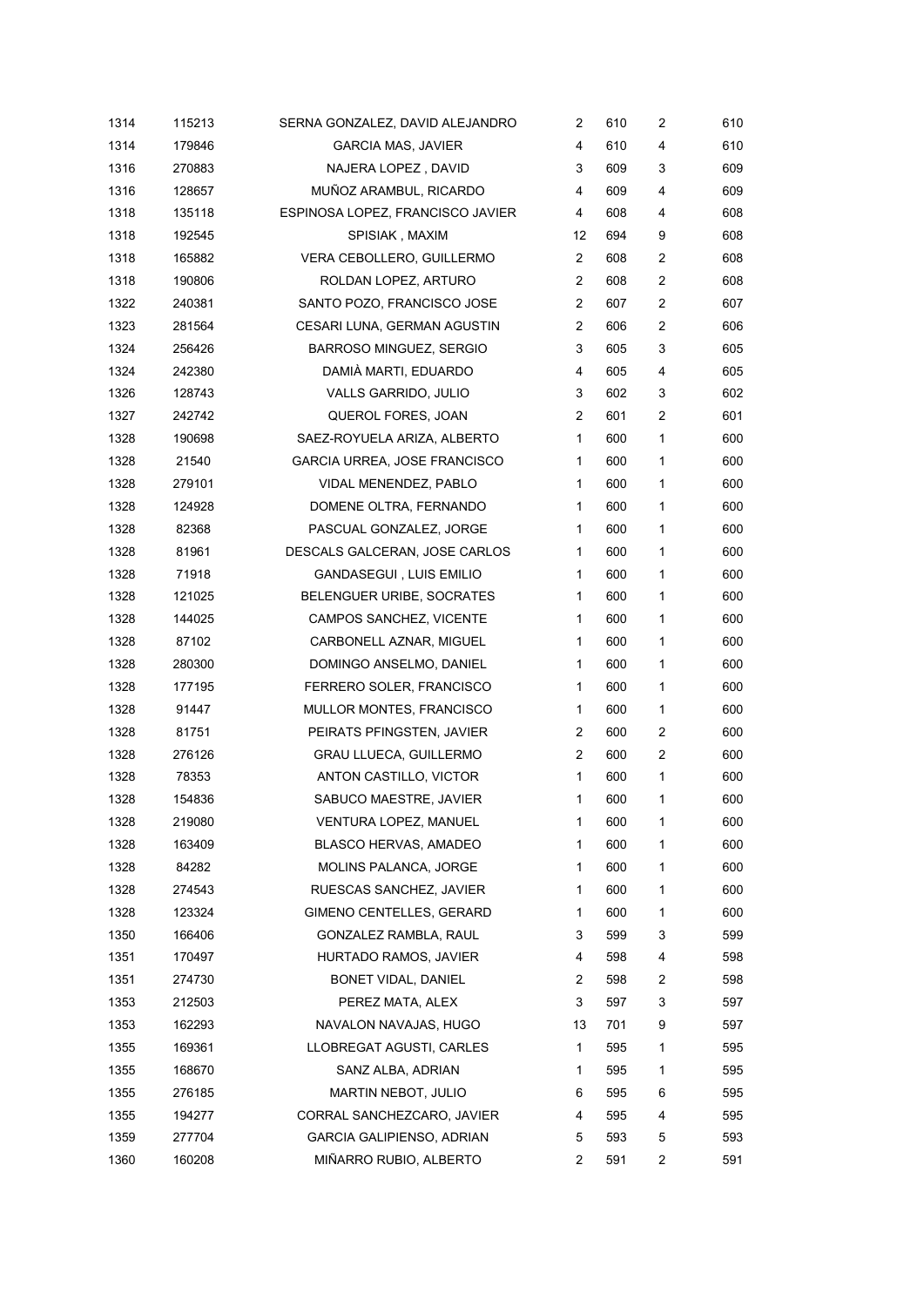| 1360 | 117355 | MARTINEZ CARPE, ALVARO          | 2              | 591 | 2 | 591 |
|------|--------|---------------------------------|----------------|-----|---|-----|
| 1362 | 274958 | RABADAN ALBERT, ALEJANDRO       | 2              | 588 | 2 | 588 |
| 1362 | 242886 | LOPEZ RIEGO, JESUS MARIA        | 3              | 588 | 3 | 588 |
| 1362 | 204241 | HERNANDEZ PASTOR, JOSE ANTONIO  | 3              | 588 | 3 | 588 |
| 1365 | 161053 | SERRATO BALLESTER, ISRAEL       | 5              | 587 | 5 | 587 |
| 1365 | 248055 | MONFORT BARTOLL, ALEJANDRO      | 5              | 587 | 5 | 587 |
| 1367 | 112219 | PLA BERNAD, CARLOS              | 4              | 584 | 4 | 584 |
| 1368 | 268878 | PONCE RUBIO, LUCAS              | 6              | 583 | 6 | 583 |
| 1369 | 226288 | BARBA NOMDEDEU, ANTONIO         | 3              | 582 | 3 | 582 |
| 1369 | 231970 | LLIDO GIL, JORDI                | 6              | 582 | 6 | 582 |
| 1369 | 270784 | MARTINEZ HERNANDEZ, JUAN CARLOS | 2              | 582 | 2 | 582 |
| 1372 | 276142 | SARABIA LOPEZ, MIGUEL ANGEL     | 4              | 581 | 4 | 581 |
| 1372 | 174669 | MORA SANCHEZ, ALFONSO           | 9              | 581 | 9 | 581 |
| 1374 | 158161 | FERRANDIS BOIX, JUAN JOSE       | 3              | 580 | 3 | 580 |
| 1374 | 220288 | <b>GALLEGO PESET, MAURO</b>     | 3              | 580 | 3 | 580 |
| 1376 | 141078 | FENG HUANG, XIAO                | 3              | 579 | 3 | 579 |
| 1376 | 277826 | CALVO PEREZ, JAVIER             | 3              | 579 | 3 | 579 |
| 1378 | 276099 | FERRER ESCRIG, JAVIER           | 7              | 575 | 7 | 575 |
| 1378 | 275336 | VIZCAINO ROMERO, JESUS          | 4              | 575 | 4 | 575 |
| 1378 | 276149 | BARATA CARBAJAL, GABRIEL        | 4              | 575 | 4 | 575 |
| 1381 | 243176 | <b>MOLTO PRATS, SANTIAGO</b>    | 6              | 574 | 6 | 574 |
| 1382 | 233944 | MILLAN GARCIA, MIGUEL ANGEL     | 4              | 572 | 4 | 572 |
| 1383 | 170748 | SANCHEZ SORIA, JOSE FRANCISCO   | 2              | 571 | 2 | 571 |
| 1383 | 144501 | MARTINEZ JIMENEZ, JOSE ANTONIO  | 3              | 571 | 3 | 571 |
| 1383 | 243795 | ROOSE BELENGUER, NICOLAS        | $\overline{c}$ | 571 | 2 | 571 |
| 1386 | 200236 | ROBAK, HERNAN                   | 3              | 570 | 3 | 570 |
| 1387 | 242862 | RODRIGUEZ RODRIGUEZ, BRYAN      | 3              | 569 | 3 | 569 |
| 1387 | 274727 | HERRERO RUIZ, ADRIAN            | 6              | 569 | 6 | 569 |
| 1389 | 154118 | RODRIGUEZ DE BLAS, SERGIO       | 2              | 567 | 2 | 567 |
| 1389 | 94668  | LAFUENTE GONZALEZ, GUILLERMO    | 3              | 567 | 3 | 567 |
| 1391 | 176782 | GARCIA LOPEZ, ALEJANDRO         | 3              | 565 | 3 | 565 |
| 1392 | 241518 | SARDINA SERRANO, DANIEL         | 13             | 608 | 9 | 563 |
| 1392 | 228090 | SAMIT NOTARI, MIGUEL            | 13             | 651 | 9 | 563 |
| 1394 | 229012 | VIVES FORNELL, JOAN             | 3              | 562 | 3 | 562 |
| 1394 | 278384 | ESPI GUEROLA, DAVID             | 4              | 562 | 4 | 562 |
| 1396 | 199568 | TORTOLA TORTOLA, ROBERTO        | 4              | 560 | 4 | 560 |
| 1397 | 32190  | PASTOR PONS, CARLOS             | 1              | 558 | 1 | 558 |
| 1397 | 18802  | ARETXAGA TUBET, ADRIAN          | 1              | 558 | 1 | 558 |
| 1397 | 155684 | JORQUERA NAVARRO, ANDER         | 1              | 558 | 1 | 558 |
| 1400 | 158242 | MARQUEZ IZQUIERDO, IVAN         | 4              | 557 | 4 | 557 |
| 1400 | 144105 | QUILES NAVARRO, ANGEL           | 3              | 557 | 3 | 557 |
| 1400 | 144253 | MARTINEZ OLIVER, JAVIER         | 2              | 557 | 2 | 557 |
| 1400 | 135238 | CABRERA VICENT, VICTOR          | 1              | 557 | 1 | 557 |
| 1404 | 243395 | EGIO ORTA, JESUS                | 3              | 556 | 3 | 556 |
| 1405 | 186995 | LINARES PINA, ADOLFO JOSE       | 4              | 555 | 4 | 555 |
| 1405 | 276152 | MILAGROS HERCE, DANIEL          | 3              | 555 | 3 | 555 |
| 1407 | 124057 | APARICI ARQUIMBAU, JOSE         | 3              | 554 | 3 | 554 |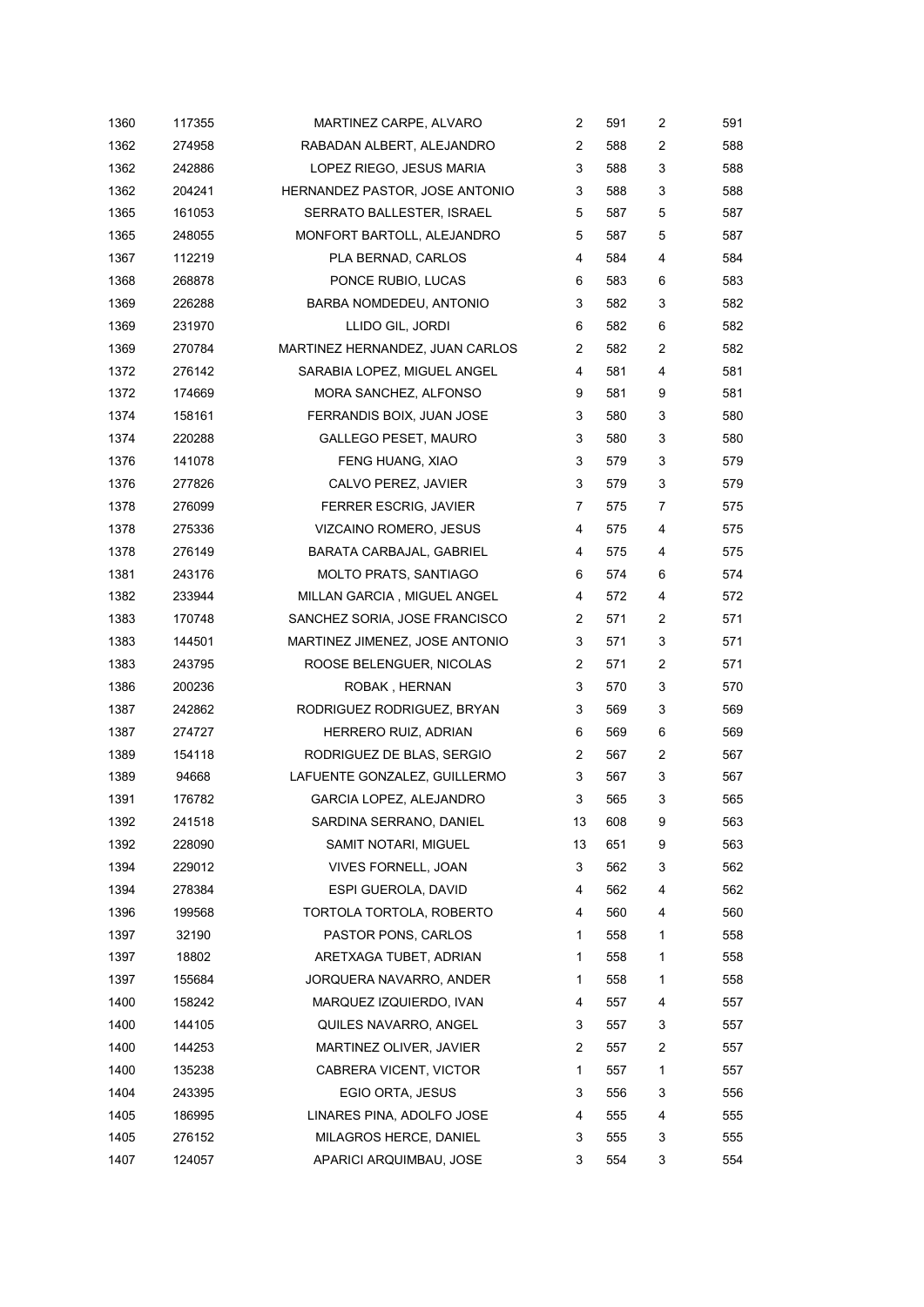| 1408 | 114817 | GUIJARRO JAREÑO, RUBEN            | $\overline{c}$ | 553 | 2              | 553 |
|------|--------|-----------------------------------|----------------|-----|----------------|-----|
| 1409 | 241843 | NARANJO MARTINEZ, LUIS            | 15             | 657 | 9              | 552 |
| 1409 | 277061 | DE LA HERA VELEZ, DAVID           | 3              | 552 | 3              | 552 |
| 1411 | 276825 | MACAN MIHAILOVIC, ANDRIA          | 3              | 551 | 3              | 551 |
| 1411 | 217362 | RAPALLO NUÑEZ, HECTOR             | 9              | 551 | 9              | 551 |
| 1413 | 94510  | <b>BLASCO GIMENEZ, PEDRO</b>      | 1              | 550 | 1              | 550 |
| 1413 | 92186  | ESCRIHUELA HINOJOSA, JAVIER       | 1              | 550 | $\mathbf{1}$   | 550 |
| 1413 | 192649 | FUENTES BERNA, JUAN JORGE         | 1              | 550 | 1              | 550 |
| 1413 | 77013  | LOPEZ FERNANDEZ, TOMAS            | 1              | 550 | 1              | 550 |
| 1413 | 77206  | RUEDA ALMENDROS, PABLO            | 1              | 550 | $\mathbf{1}$   | 550 |
| 1413 | 198479 | AGULLO BERENGUER, JAIME           | 1              | 550 | 1              | 550 |
| 1419 | 203637 | PAYA CUENCA, SERGIO JOSE          | 4              | 549 | 4              | 549 |
| 1420 | 212234 | PORCAR GARCIA, DAVID              | 6              | 547 | 6              | 547 |
| 1421 | 191871 | JIMENEZ CABRERA, LUCAS            | 3              | 544 | 3              | 544 |
| 1421 | 243195 | BARTRINA FALLADO, CARLOS          | 3              | 544 | 3              | 544 |
| 1421 | 201350 | CERDAN OLMO, ALVARO               | 2              | 544 | $\overline{c}$ | 544 |
| 1424 | 128791 | LOZANO ALEMAÑ, MANUEL             | 3              | 543 | 3              | 543 |
| 1424 | 126179 | DOMENECH VILA, JOSE MARIA         | 2              | 543 | 2              | 543 |
| 1424 | 95986  | TENZA PEIGNEUX, FRANCISCO ERNESTO | 2              | 543 | $\overline{c}$ | 543 |
| 1424 | 161801 | ALBERTOS TORMO, IGNACIO           | 1              | 543 | 1              | 543 |
| 1428 | 239020 | GARCIA PICO, JUAN LAUREANO        | 4              | 542 | 4              | 542 |
| 1429 | 205224 | ALGARRA AGUSTIN, SERGIO           | 7              | 541 | 7              | 541 |
| 1430 | 152331 | <b>WILKE MATEOS, OTTO</b>         | 2              | 539 | $\overline{c}$ | 539 |
| 1431 | 243067 | <b>BARBERA ROIG, CARLOS</b>       | 6              | 538 | 6              | 538 |
| 1432 | 154829 | GUZMAN MARTINEZ, PABLO ANDRES     | 3              | 536 | 3              | 536 |
| 1432 | 233947 | ALVAREZ RINCON, ERIC              | 3              | 536 | 3              | 536 |
| 1432 | 225157 | CONTRERAS POMARES, PEDRO          | 4              | 536 | 4              | 536 |
| 1435 | 239611 | NAVARRO VERDU, MANUEL             | 2              | 535 | $\overline{c}$ | 535 |
| 1436 | 136495 | DOMINGUEZ CIRIA, GUILLERMO        | 5              | 533 | 5              | 533 |
| 1437 | 210190 | ALABORT VIDAL, JAUME              | 2              | 532 | $\overline{c}$ | 532 |
| 1437 | 157554 | TIRADO CONTRERAS, ARCANGEL        | $\overline{2}$ | 532 | 2              | 532 |
| 1437 | 167441 | MATEU GARCIA, CARLOS              | 2              | 532 | $\overline{c}$ | 532 |
| 1440 | 186596 | CARRATALA PASTOR, SANTIAGO        | 2              | 530 | $\overline{c}$ | 530 |
| 1441 | 244601 | LOPEZ RODRIGUEZ, CHRISTOFER       | $\overline{2}$ | 529 | $\overline{c}$ | 529 |
| 1441 | 114875 | RODRIGUEZ HEREDIA, VICTOR         | 2              | 529 | 2              | 529 |
| 1443 | 147582 | <b>CREMADES AMOROS, PABLO</b>     | 2              | 525 | $\overline{c}$ | 525 |
| 1444 | 210540 | MONFORT GUILLAMON, BENJAMIN       | 3              | 524 | 3              | 524 |
| 1445 | 219134 | CUCO MON, ALVARO                  | 20             | 702 | 9              | 523 |
| 1445 | 91469  | MENENDEZ SIERRA, JAVIER           | 2              | 523 | $\overline{c}$ | 523 |
| 1447 | 190853 | BENITEZ VIDAL, CRISTIAN           | 3              | 522 | 3              | 522 |
| 1448 | 134323 | GARCIA ORTIZ, FRANCISCO JAVIER    | 2              | 521 | $\overline{c}$ | 521 |
| 1449 | 244533 | MARTINEZ PICO, ALEJANDRO          | 6              | 520 | 6              | 520 |
| 1449 | 220460 | TORRES CARCELEN, BLAS             | 9              | 520 | 9              | 520 |
| 1451 | 225595 | HERREROS PARRA, MIGUEL            | 3              | 519 | 3              | 519 |
| 1452 | 279129 | <b>GASTON BESSONE, FERNANDO</b>   | 2              | 518 | $\overline{c}$ | 518 |
| 1452 | 226071 | SAEZ VALERO, ANTONIO              | 3              | 518 | 3              | 518 |
| 1454 | 276647 | <b>GARCIA CENTELLES, VICENTE</b>  | 6              | 517 | 6              | 517 |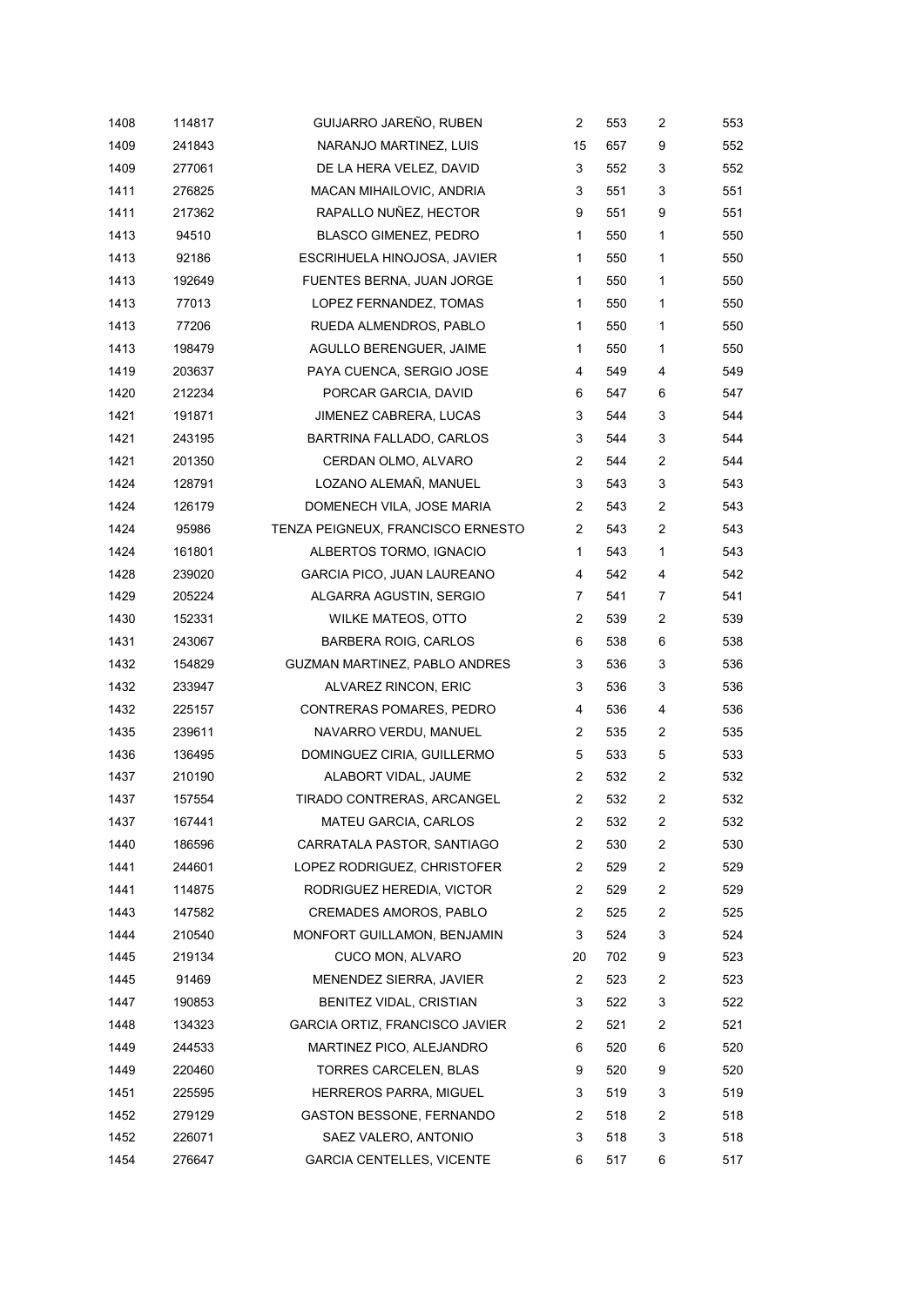| 1455 | 275542 | PEREZ-ACCINO CULLA, JOSE MARIA  | 7              | 516 | 7              | 516 |
|------|--------|---------------------------------|----------------|-----|----------------|-----|
| 1455 | 223082 | <b>GOMEZ FUSTER, RUBEN</b>      | 1              | 516 | 1              | 516 |
| 1455 | 198868 | SCOTT MARTIN, ALVARO            | 1              | 516 | 1              | 516 |
| 1458 | 98752  | JALON FERNANDEZ, DIEGO          | $\overline{c}$ | 514 | $\overline{c}$ | 514 |
| 1459 | 93291  | <b>ESTRUCH GARCIA, PABLO</b>    | 2              | 512 | $\overline{c}$ | 512 |
| 1460 | 154582 | LOPEZ MANCHA, AGUSTIN           | 2              | 511 | 2              | 511 |
| 1461 | 274339 | LOPEZ LLORENTE, JOSE MIGUEL     | 1              | 510 | 1              | 510 |
| 1461 | 274363 | CHAPARRO SERRANO, FELIX         | 1              | 510 | 1              | 510 |
| 1463 | 241362 | RUIZ CODES, ADRIAN              | 1              | 509 | 1              | 509 |
| 1463 | 154190 | CASTELLANO ORTEGA, JESUS        | 1              | 509 | 1              | 509 |
| 1463 | 253863 | SALVADOR GARCIA, ESAU           | 11             | 509 | 9              | 509 |
| 1466 | 170185 | CONESA PASTOR, PEDRO            | 3              | 507 | 3              | 507 |
| 1466 | 84898  | PARRA FERNANDEZ, SERGIO         | 5              | 507 | 5              | 507 |
| 1468 | 183422 | RIERA CANDEL, VICENTE           | 6              | 506 | 6              | 506 |
| 1468 | 285240 | PEREZ SANZ, DAVID               | 2              | 506 | $\overline{c}$ | 506 |
| 1470 | 244895 | NARCISO MARTINEZ, MANUEL        | 2              | 505 | 2              | 505 |
| 1470 | 205677 | ESTEBANEZ ESTEVEZ, ASIER        | 8              | 505 | 8              | 505 |
| 1472 | 24469  | BELLMONT REGODON, JORGE         | 1              | 504 | 1              | 504 |
| 1473 | 137806 | DIAGO PALASI, JOSE VICENTE      | 2              | 502 | 2              | 502 |
| 1474 | 236197 | ESPIN ARANEGA, MARIANO          | 9              | 501 | 9              | 501 |
| 1474 | 144095 | ATIENZA TORREGROSA, OMAR        | 2              | 501 | $\overline{c}$ | 501 |
| 1474 | 250285 | HERNANDEZ MARTINEZ, EFREN       | 9              | 501 | 9              | 501 |
| 1477 | 120003 | SISCAR CABRERA, FERNANDO        | $\overline{c}$ | 500 | $\overline{c}$ | 500 |
| 1477 | 74135  | CASTILLO EGIDO, PABLO           | 1              | 500 | 1              | 500 |
| 1477 | 152408 | MARCO VALIENTE, JOSE FRANCISCO  | 1              | 500 | 1              | 500 |
| 1477 | 144008 | LUIS BONET, GERARDO             | 1              | 500 | 1              | 500 |
| 1477 | 144100 | HERNANDEZ PARDO, JOAQUIN        | 1              | 500 | 1              | 500 |
| 1477 | 95960  | ALVAREZ SAIZ, ADRIAN ALEJANDRO  | 1              | 500 | 1              | 500 |
| 1477 | 110151 | <b>VICENT PASTOR, PABLO</b>     | 1              | 500 | 1              | 500 |
| 1477 | 111294 | PEREZ SANCHIS, HECTOR           | 1              | 500 | 1              | 500 |
| 1477 | 219402 | <b>BOIX DAROCA, MARCOS</b>      | 12             | 578 | 9              | 500 |
| 1477 | 177833 | <b>FUENTES CABRERA, NOE</b>     | 1              | 500 | 1              | 500 |
| 1487 | 240347 | <b>BARBA MERLIN, JOSUE</b>      | 5              | 498 | 5              | 498 |
| 1487 | 99771  | MARTINEZ GUILLAMON, MANUEL      | 2              | 498 | 2              | 498 |
| 1489 | 128098 | ROMERO ALCOBER, ROBERTO         | 2              | 497 | 2              | 497 |
| 1489 | 128100 | ROMERO ALCOBER, AGUSTIN         | 2              | 497 | 2              | 497 |
| 1491 | 168300 | GALLARDO GOMEZ, JUAN            | 5              | 496 | 5              | 496 |
| 1492 | 136564 | FELIPE ANGULO, GUILLERMO        | 3              | 494 | 3              | 494 |
| 1493 | 274291 | HURTADO BALLESTEROS, SANTIAGO   | 3              | 493 | 3              | 493 |
| 1494 | 167811 | STEPANOV, VLADIMIR              | 1              | 492 | 1              | 492 |
| 1494 | 274535 | MONTIEL SANTAMARIA, JUAN ANDRES | 1              | 492 | 1              | 492 |
| 1494 | 274536 | LLORENS CANO, BAPTISTE          | 1              | 492 | 1              | 492 |
| 1494 | 114680 | RUEDA RUFINI, RODOLFO RAUL      | 1              | 492 | 1              | 492 |
| 1494 | 244898 | CARVERA CANTOS, IGNACIO         | 1              | 492 | 1              | 492 |
| 1494 | 244389 | ROVIRA PELAYO, DANIEL           | 1              | 492 | 1              | 492 |
| 1494 | 244445 | ESTEBAN MARQUEZ, BORJA          | 1              | 492 | 1              | 492 |
| 1494 | 228080 | <b>GARCIA TABERNER, JOSEP</b>   | 1              | 492 | 1              | 492 |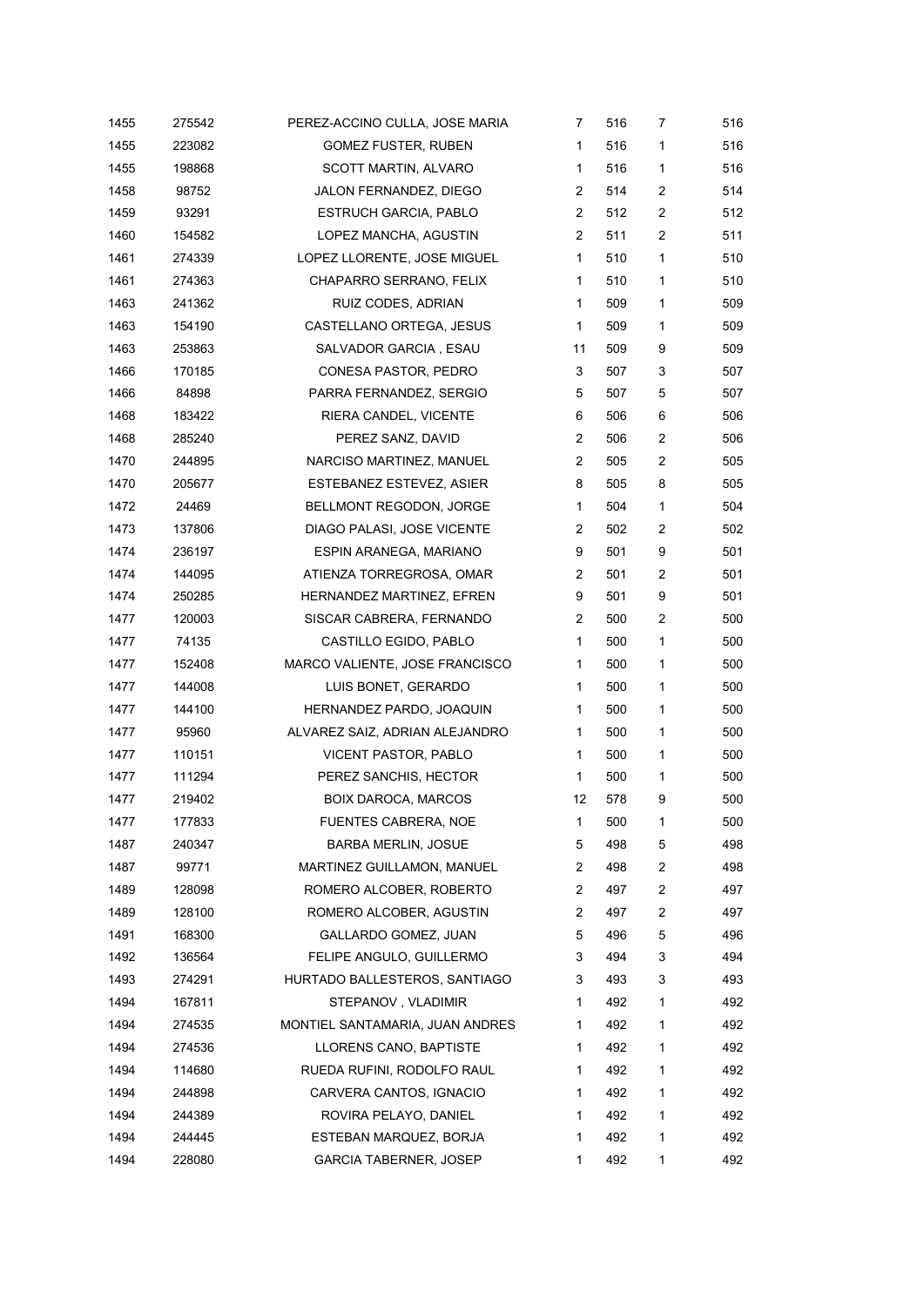| 1494 | 197660 | RAMOS ARTERO, IÑAKI              | 1              | 492 | 1 | 492 |
|------|--------|----------------------------------|----------------|-----|---|-----|
| 1494 | 213899 | SANCHEZ ALGUACIL, MANUEL         | 1              | 492 | 1 | 492 |
| 1494 | 128909 | ARRAEZ GALLEGO, JORGE            | 1              | 492 | 1 | 492 |
| 1494 | 167258 | LEBEDEV, SERGEI                  | 1              | 492 | 1 | 492 |
| 1494 | 150339 | PADILLA LOPEZ, ALEX              | 3              | 492 | 3 | 492 |
| 1494 | 126971 | SOLA SALA, ALVARO                | 2              | 492 | 2 | 492 |
| 1494 | 204422 | MARTINEZ CHAQUES, MIGUEL ANGEL   | $\overline{2}$ | 492 | 2 | 492 |
| 1494 | 234092 | BERNAL PEREZ, JUAN MANUEL        | 1              | 492 | 1 | 492 |
| 1510 | 24707  | MARTINEZ LOPEZ, PABLO            | 7              | 485 | 7 | 485 |
| 1510 | 228623 | SALVADOR FERRANDO, JAVIER        | 5              | 485 | 5 | 485 |
| 1512 | 226197 | PEREZ ALFONSO, ROBERTO           | 5              | 483 | 5 | 483 |
| 1513 | 219659 | MIÑANA PEREZ, JORDI              | 4              | 482 | 4 | 482 |
| 1513 | 233610 | LLACER ALONSO, HUGO JUAN         | 11             | 521 | 9 | 482 |
| 1515 | 121186 | PILES CISCAR, JOSE ANTONIO       | 4              | 480 | 4 | 480 |
| 1516 | 166485 | MORAL GONZALEZ, JESUS            | 1              | 479 | 1 | 479 |
| 1517 | 241210 | GRAU LLUECA, ALVARO              | 2              | 478 | 2 | 478 |
| 1517 | 159356 | JIMENEZ GUILLAMON, DAVID         | 2              | 478 | 2 | 478 |
| 1519 | 198506 | <b>FAUBEL SERRA, VICENTE</b>     | 9              | 477 | 9 | 477 |
| 1519 | 135585 | VILAR CARMONA, RAUL              | 2              | 477 | 2 | 477 |
| 1521 | 140646 | PALET VIUDES, JOAQUIN            | 1              | 476 | 1 | 476 |
| 1521 | 254912 | CASTILLO LLAVERO, FRANCISCO JOSE | 1              | 476 | 1 | 476 |
| 1523 | 212727 | COMPAÑ VIVAS, CARLES             | 3              | 475 | 3 | 475 |
| 1524 | 128300 | ALANDES NAVARRO, JOSE VICENTE    | 2              | 474 | 2 | 474 |
| 1525 | 241837 | <b>CASUTO KITTLE, JOSEP</b>      | 18             | 671 | 9 | 472 |
| 1525 | 124932 | GINER FONT, CARLOS               | 2              | 472 | 2 | 472 |
| 1527 | 194812 | RAMOS MULET, JAIME               | 11             | 493 | 9 | 471 |
| 1527 | 195970 | ROMAN PEREZ, RODRIGO             | 6              | 471 | 6 | 471 |
| 1529 | 203652 | BARBERA GONZALEZ, VICENTE        | 3              | 470 | 3 | 470 |
| 1530 | 276951 | FUENTES HERVAS, NOE              | 2              | 469 | 2 | 469 |
| 1531 | 158002 | CALVO PEREZ, ALEJANDRO           | 1              | 468 | 1 | 468 |
| 1531 | 154219 | MORENO GARCIA, JUAN CARLOS       | 1              | 468 | 1 | 468 |
| 1531 | 229305 | BENEYTO ALONSO, JOSE MARIA       | 2              | 468 | 2 | 468 |
| 1531 | 237881 | PASTOR GONZALEZ, RUBEN           | 3              | 468 | 3 | 468 |
| 1531 | 248535 | GONZALEZ DUGAST, GABRIEL         | 3              | 468 | 3 | 468 |
| 1531 | 79655  | CASASEMPERE VALLS, CARLOS        | 1              | 468 | 1 | 468 |
| 1531 | 6611   | BERNABEU BOU, VICTOR             | 1              | 468 | 1 | 468 |
| 1531 | 243829 | PERIS NIETO, PAUL                | 4              | 468 | 4 | 468 |
| 1539 | 144248 | VIDAL PARDINES, JAVIER           | 5              | 465 | 5 | 465 |
| 1540 | 274349 | BERNARDINO ROMERO, ANTONIO JOSE  | 3              | 461 | 3 | 461 |
| 1541 | 124934 | <b>IVARS LLOBELL, ANTONIO</b>    | 2              | 460 | 2 | 460 |
| 1542 | 196477 | AIX GARCIA, JOSE                 | 6              | 459 | 6 | 459 |
| 1543 | 231964 | PLAZA SAN GABINO, MARCO          | 8              | 458 | 8 | 458 |
| 1543 | 233706 | VAQUER QUEROL, MIGUEL JOSE       | 7              | 458 | 7 | 458 |
| 1545 | 84776  | MONFORT BARREDO, NICOLAS         | 3              | 457 | 3 | 457 |
| 1546 | 168186 | MARTINEZ LLOBELL, RAUL           | 2              | 455 | 2 | 455 |
| 1547 | 243522 | MARTINEZ HERNANDEZ, IVAN         | 5              | 454 | 5 | 454 |
| 1547 | 191693 | RUBIO GOMEZ, ANDRES              | 2              | 454 | 2 | 454 |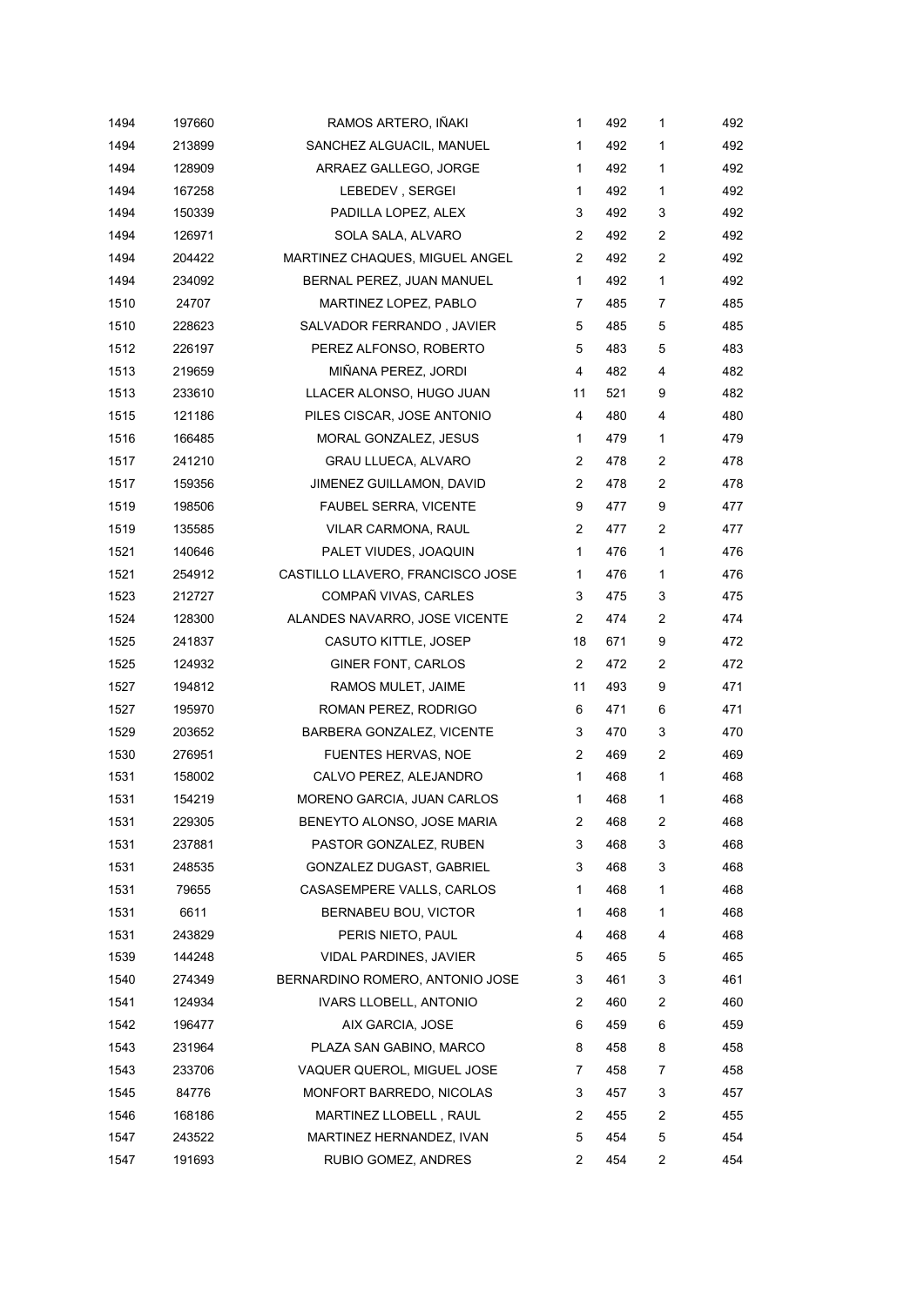| 1547 | 167493 | GIMENEZ SANCHEZ, RUBEN           | 3 | 454 | 3 | 454 |
|------|--------|----------------------------------|---|-----|---|-----|
| 1547 | 161786 | SABATER POVEDA, IVAN             | 2 | 454 | 2 | 454 |
| 1551 | 243872 | CABALLERO COSTA, JOSEP           | 4 | 453 | 4 | 453 |
| 1552 | 183934 | MIRALLES PORCAR, JESUS           | 5 | 452 | 5 | 452 |
| 1553 | 192648 | CARTAGENA BOX, ANTONIO           | 1 | 450 | 1 | 450 |
| 1553 | 120007 | GINER RODRIGUEZ, ARNAU           | 1 | 450 | 1 | 450 |
| 1553 | 200542 | LLACER LLARIO, JUANJE            | 1 | 450 | 1 | 450 |
| 1553 | 176275 | BAIDEZ GARCIA, RAFAEL            | 1 | 450 | 1 | 450 |
| 1553 | 144152 | VIVES MAS, VICENT                | 1 | 450 | 1 | 450 |
| 1553 | 177714 | HERNANDEZ HERNANDEZ, JESUS       | 1 | 450 | 1 | 450 |
| 1553 | 91364  | GUILLEN MARTINEZ, NELO           | 1 | 450 | 1 | 450 |
| 1553 | 91440  | RAMOS MARTINEZ, JAIME            | 1 | 450 | 1 | 450 |
| 1553 | 243550 | SOLER BOSCH, JORGE               | 1 | 450 | 1 | 450 |
| 1553 | 154987 | MARTIN PAGAN, ALBERTO            | 1 | 450 | 1 | 450 |
| 1563 | 166882 | COLOMA CARRATALA, IGNACIO        | 1 | 449 | 1 | 449 |
| 1564 | 179778 | MENA MUÑOZ, JAVIER               | 5 | 448 | 5 | 448 |
| 1565 | 154236 | MORILLAS RAMIRO, FELIX           | 1 | 447 | 1 | 447 |
| 1565 | 154247 | <b>IVARS DALMAU, SERGIO</b>      | 1 | 447 | 1 | 447 |
| 1565 | 194251 | JIMENEZ LOPEZ, CARLOS ISAAC      | 1 | 447 | 1 | 447 |
| 1565 | 137367 | MUÑOZ CEREZAL, FRAN              | 1 | 447 | 1 | 447 |
| 1565 | 109397 | BELTRAN MARTINEZ, PASCUAL        | 1 | 447 | 1 | 447 |
| 1565 | 113955 | VILAR CLIMENT, VICENTE           | 1 | 447 | 1 | 447 |
| 1565 | 250317 | POMAR FERNANDEZ, RODRY           | 6 | 447 | 6 | 447 |
| 1565 | 156445 | SANCHEZ CORRALES, NICOLAS        | 1 | 447 | 1 | 447 |
| 1573 | 241567 | CRESPO PENALVA, MANUEL           | 1 | 446 | 1 | 446 |
| 1574 | 159362 | TRILLES FORES, RAMON             | 3 | 445 | 3 | 445 |
| 1574 | 179890 | MARTINEZ GONZALEZ, MARCOS        | 5 | 445 | 5 | 445 |
| 1574 | 212620 | MARTIN MARTINEZ, TONI            | 3 | 445 | 3 | 445 |
| 1577 | 227622 | MESADO LAPEÑA, JOSE MANUEL       | 3 | 444 | 3 | 444 |
| 1578 | 154587 | <b>BLASCO BERTOMEU, JOSE</b>     | 1 | 443 | 1 | 443 |
| 1578 | 144842 | MORENO ALBERO, LUIS              | 4 | 443 | 4 | 443 |
| 1580 | 144015 | FERNANDEZ-VALLADARES MORA, DAVID | 2 | 442 | 2 | 442 |
| 1580 | 210203 | PEREZ LOPEZ, JORGE               | 5 | 442 | 5 | 442 |
| 1580 | 177885 | HERRERO COSSIO, JUAN CARLOS      | 2 | 442 | 2 | 442 |
| 1583 | 114501 | CHACON JESUS, JOSE JAVIER        | 3 | 441 | 3 | 441 |
| 1584 | 112220 | <b>BUSQUETS FLORES, MARCOS</b>   | 3 | 440 | 3 | 440 |
| 1585 | 227215 | MARTI MORON, ENRIC XAVIER        | 3 | 439 | 3 | 439 |
| 1586 | 138295 | MUSOLES BORJA, DAVID             | 2 | 438 | 2 | 438 |
| 1587 | 233644 | LOPEZ BARCO, MANUEL              | 3 | 437 | 3 | 437 |
| 1587 | 183863 | ALVAREZ NUÑEZ, CRISTOBAL         | 3 | 437 | 3 | 437 |
| 1589 | 200467 | TEBAR ESCORCIA, RAUL             | 2 | 436 | 2 | 436 |
| 1590 | 83444  | SANZ GARGORI, NACHO              | 2 | 435 | 2 | 435 |
| 1591 | 281891 | PEREZ LOZANO, CARMELO            | 2 | 434 | 2 | 434 |
| 1592 | 281433 | ROMERO PAVON, MIGUEL             | 4 | 433 | 4 | 433 |
| 1593 | 76853  | ALAMO MONTES, SERGIO             | 3 | 431 | 3 | 431 |
| 1593 | 209019 | FERRERES DOCON, IVAN             | 2 | 431 | 2 | 431 |
| 1595 | 83590  | MENA GIL, VICTOR MANUEL          | 1 | 430 | 1 | 430 |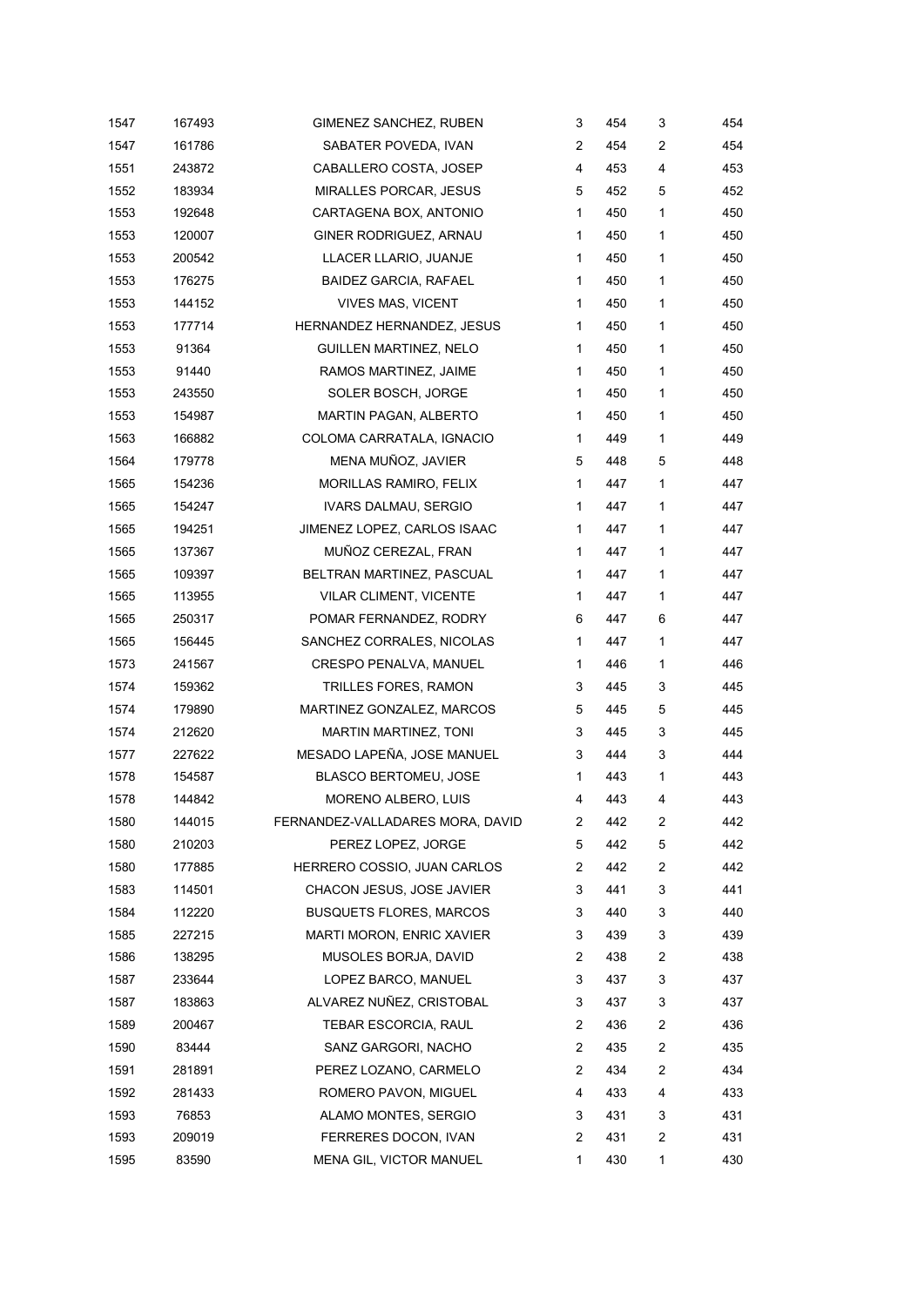| 1595 | 83595  | ROMERO GIMENEZ, NICOLAS       | 1 | 430 | 1            | 430 |
|------|--------|-------------------------------|---|-----|--------------|-----|
| 1595 | 9619   | NERONE COSENTINO, SEBASTIAN   | 1 | 430 | 1            | 430 |
| 1595 | 36083  | PAIVA JARDIM, MARCELLO        | 1 | 430 | 1            | 430 |
| 1595 | 119471 | ALIAGA CRUZ, PEPE             | 1 | 430 | 1            | 430 |
| 1595 | 101500 | <b>CLIMENT SUBIRATS, JOEL</b> | 1 | 430 | 1            | 430 |
| 1595 | 168631 | NIETO SIMON, SERGIO           | 1 | 430 | 1            | 430 |
| 1595 | 162552 | SUESCUN METRANGOLO, NICOLAS   | 1 | 430 | 1            | 430 |
| 1595 | 112687 | ROSELL LOPEZ, RAFAEL          | 1 | 430 | 1            | 430 |
| 1595 | 40051  | MARCOS DURAN, RAUL            | 1 | 430 | 1            | 430 |
| 1595 | 92972  | VARO RAMOS, ANTONIO           | 1 | 430 | 1            | 430 |
| 1595 | 235561 | <b>TISON, BENJAMIN</b>        | 1 | 430 | 1            | 430 |
| 1595 | 282775 | MARTINEZ PATIÑO, CARLOS       | 1 | 430 | 1            | 430 |
| 1595 | 24917  | DEL CASTILLO MARIN, MARIO     | 1 | 430 | 1            | 430 |
| 1595 | 72441  | RAMILLETE SEGOVIA, ALEJANDRO  | 1 | 430 | 1            | 430 |
| 1595 | 82862  | GONZALEZ PEREZ, ALEJANDRO     | 1 | 430 | 1            | 430 |
| 1595 | 184841 | FERNANDEZ PAREDES, JUAN JOSE  | 1 | 430 | $\mathbf{1}$ | 430 |
| 1595 | 137187 | KNUTSSON, CARL JOHAN GUSTAV   | 1 | 430 | 1            | 430 |
| 1595 | 87441  | NAVARRO PACHECO, PABLO        | 1 | 430 | 1            | 430 |
| 1595 | 110145 | SELLES ESQUERDO, XAVIER       | 1 | 430 | 1            | 430 |
| 1595 | 44070  | TOME RECALDE, JESUS           | 1 | 430 | 1            | 430 |
| 1595 | 174275 | CASAS SOLSONA, ALEX           | 1 | 430 | 1            | 430 |
| 1595 | 106821 | CARDONA HUERTA, PABLO         | 1 | 430 | 1            | 430 |
| 1595 | 114073 | CORDOBA LUGO, MARCOS          | 1 | 430 | $\mathbf{1}$ | 430 |
| 1595 | 106970 | COELLO MANSO, RODRIGO         | 1 | 430 | 1            | 430 |
| 1595 | 123100 | MONTALBAN MARTIN, JOSE PEDRO  | 1 | 430 | 1            | 430 |
| 1595 | 136529 | TURA CAMPALANS, HUMBERT       | 1 | 430 | 1            | 430 |
| 1595 | 131407 | CORONA ROLDAN, ADRIAN         | 1 | 430 | $\mathbf{1}$ | 430 |
| 1595 | 75368  | LUQUE ARAGON, ANTONIO         | 1 | 430 | 1            | 430 |
| 1595 | 16082  | YRIBARREN ABECIA, BORJA       | 1 | 430 | $\mathbf{1}$ | 430 |
| 1595 | 32500  | PEREZ MORILLAS, JAVIER        | 1 | 430 | 1            | 430 |
| 1595 | 74541  | BERNAL RODRIGUEZ, JOSE CARLOS | 1 | 430 | 1            | 430 |
| 1595 | 158469 | HARRIS, LOUIE                 | 1 | 430 | 1            | 430 |
| 1595 | 263645 | DEUS, NUNO                    | 1 | 430 | 1            | 430 |
| 1595 | 274342 | TERCEROS, JOAQUIN             | 1 | 430 | 1            | 430 |
| 1595 | 274324 | WINDAHL ., DANIEL             | 1 | 430 | 1            | 430 |
| 1595 | 274121 | JONES ., SAM                  | 1 | 430 | 1            | 430 |
| 1595 | 264065 | MAIGRET., ADRIEN              | 1 | 430 | 1            | 430 |
| 1595 | 264066 | PEYROU, JEAN THOMAS           | 1 | 430 | 1            | 430 |
| 1595 | 267877 | GASTON DOMINGUEZ, FACUNDO     | 1 | 430 | 1            | 430 |
| 1595 | 219063 | CUETO LOBO, RUBEN             | 1 | 430 | 1            | 430 |
| 1595 | 210370 | LOSANA LOPEZ, JOEL            | 1 | 430 | 1            | 430 |
| 1595 | 166764 | CATTANEO CATTANEO, DANIELE    | 1 | 430 | 1            | 430 |
| 1595 | 121751 | RESTIVO, JUAN MANUEL          | 1 | 430 | 1            | 430 |
| 1595 | 79055  | <b>GARCIA GARCIA, FRAN</b>    | 2 | 430 | 2            | 430 |
| 1595 | 137883 | SIMON TOMAS, DIEGO PASCUAL    | 1 | 430 | 1            | 430 |
| 1595 | 57383  | <b>GUIMET BIGAS, SERGI</b>    | 1 | 430 | 1            | 430 |
| 1595 | 25322  | TAMAME, GERMAN DARIO          | 1 | 430 | 1            | 430 |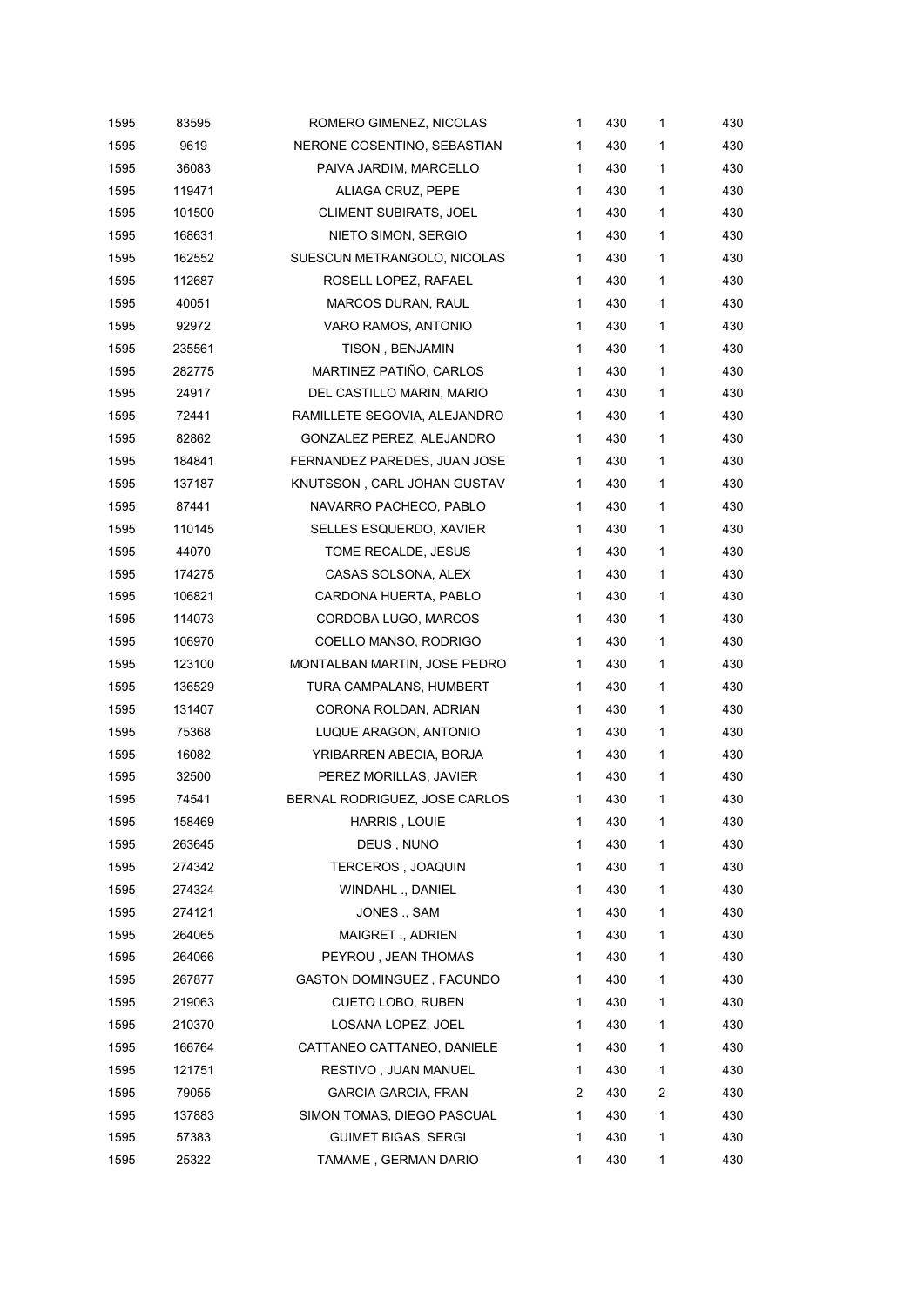| 1595 | 177935 | OLIVER SERRA, JAUME           | $\mathbf{1}$   | 430 | $\mathbf{1}$ | 430 |
|------|--------|-------------------------------|----------------|-----|--------------|-----|
| 1595 | 191870 | JENSEN SIRVENT, ENZO          | 1              | 430 | 1            | 430 |
| 1595 | 280239 | AL-MUTAWA, JABOR MOHAMMED     | 1              | 430 | 1            | 430 |
| 1646 | 284540 | PITARCH MECHO, JARE           | 5              | 428 | 5            | 428 |
| 1646 | 224741 | FRANCH PITARCH, HUGO          | 3              | 428 | 3            | 428 |
| 1646 | 175978 | <b>IBAÑEZ AGUILAR, JORGE</b>  | 5              | 428 | 5            | 428 |
| 1649 | 278377 | BOIX MOLLÀ, ALBERTO           | 3              | 427 | 3            | 427 |
| 1649 | 276990 | PERAIRE SALES, ADRIA          | 5              | 427 | 5            | 427 |
| 1651 | 263806 | MARQUES SEGADO, RUBEN         | 3              | 425 | 3            | 425 |
| 1651 | 151592 | REDONDO CALVENTE, FRANCISCO   | 4              | 425 | 4            | 425 |
| 1653 | 229578 | RABADAN CATALAN, SERGIO       | $\mathbf{1}$   | 424 | $\mathbf{1}$ | 424 |
| 1653 | 103742 | <b>MARTIN MORENO, FRANCIS</b> | 1              | 424 | 1            | 424 |
| 1655 | 184104 | RUIZ PLAZA, ASIER             | 1              | 423 | $\mathbf{1}$ | 423 |
| 1656 | 225167 | ESCUSOL MARTIN, ANTONIO       | 3              | 422 | 3            | 422 |
| 1656 | 284831 | GIL SANZ, MANUEL              | 1              | 422 | $\mathbf{1}$ | 422 |
| 1656 | 114763 | MARTI DEVIS, IGNACIO CARLOS   | 2              | 422 | 2            | 422 |
| 1659 | 114925 | VILLANUEVA HERRERA, JORGE     | $\overline{2}$ | 420 | 2            | 420 |
| 1660 | 198686 | ESTEVE PEREZ, ALVARO          | 1              | 419 | 1            | 419 |
| 1660 | 136988 | GIMENEZ GIRONDA, ALBERTO      | 4              | 419 | 4            | 419 |
| 1660 | 217743 | ULLDEMOLINS MARTIN, LUIS      | $\mathbf{1}$   | 419 | $\mathbf{1}$ | 419 |
| 1660 | 76968  | ENCINA SORIANO, JAVIER        | 1              | 419 | 1            | 419 |
| 1660 | 18169  | PORCAR MORAGREGA, SENEN       | 1              | 419 | $\mathbf{1}$ | 419 |
| 1665 | 156196 | TORRES ALEGRIA, JUAN VICENTE  | 1              | 418 | $\mathbf{1}$ | 418 |
| 1666 | 240106 | LOPEZ GARCIA, IVAN            | 6              | 417 | 6            | 417 |
| 1666 | 81840  | IBI GEIJO, NEREO              | 2              | 417 | 2            | 417 |
| 1668 | 192671 | BENAGES JIMENEZ, CARLOS       | 3              | 416 | 3            | 416 |
| 1669 | 225164 | RUIZ JAVALOYES, MARCOS        | 5              | 414 | 5            | 414 |
| 1669 | 225447 | RAMON GARCIA, IVAN            | 3              | 414 | 3            | 414 |
| 1671 | 144488 | JUAREZ PARRA, ANTONIO         | 8              | 413 | 8            | 413 |
| 1671 | 165037 | PEREZ PINTEÑO, PEDRO JOSE     | 2              | 413 | 2            | 413 |
| 1671 | 231911 | BELTRAN PARRA, VICTOR         | 4              | 413 | 4            | 413 |
| 1671 | 244534 | ARAGONES MINGARRO, SERGIO     | 3              | 413 | 3            | 413 |
| 1675 | 157025 | MEZQUITA MARTI, JAVIER        | 7              | 412 | 7            | 412 |
| 1676 | 228289 | MORA VICENT, MIGUEL           | 4              | 411 | 4            | 411 |
| 1677 | 243040 | RUZ, IGNACIO                  | 4              | 410 | 4            | 410 |
| 1677 | 156656 | CABRERA GOMEZ, JUAN           | 1              | 410 | 1            | 410 |
| 1679 | 128672 | OLIVERA SANTACREU, ANTONIO    | 2              | 409 | 2            | 409 |
| 1679 | 241605 | SANCHEZ TOLEDO, JEFFERSON     | 8              | 409 | 8            | 409 |
| 1681 | 243789 | IBAÑEZ PUCHADES, LUCAS        | 1              | 408 | 1            | 408 |
| 1681 | 243932 | CRISTOBAL CASTELLANOS, IVAN   | 1              | 408 | 1            | 408 |
| 1681 | 243807 | CORBERA VIDAL, JOAN           | 1              | 408 | 1            | 408 |
| 1681 | 284896 | CAÑIZ ANDREU, ALVARO          | 1              | 408 | 1            | 408 |
| 1681 | 284897 | ORDIÑANA ARTES, OSCAR         | 1              | 408 | 1            | 408 |
| 1681 | 284904 | YUSTE GARCIA, SAUL            | 1              | 408 | 1            | 408 |
| 1681 | 242568 | SEGUI OREJUELA, JORDI         | 1              | 408 | 1            | 408 |
| 1688 | 175260 | DEL COSO IGLESIAS, FERNANDO   | 6              | 406 | 6            | 406 |
| 1688 | 243361 | FERRER MARTINEZ, MIQUEL       | 3              | 406 | 3            | 406 |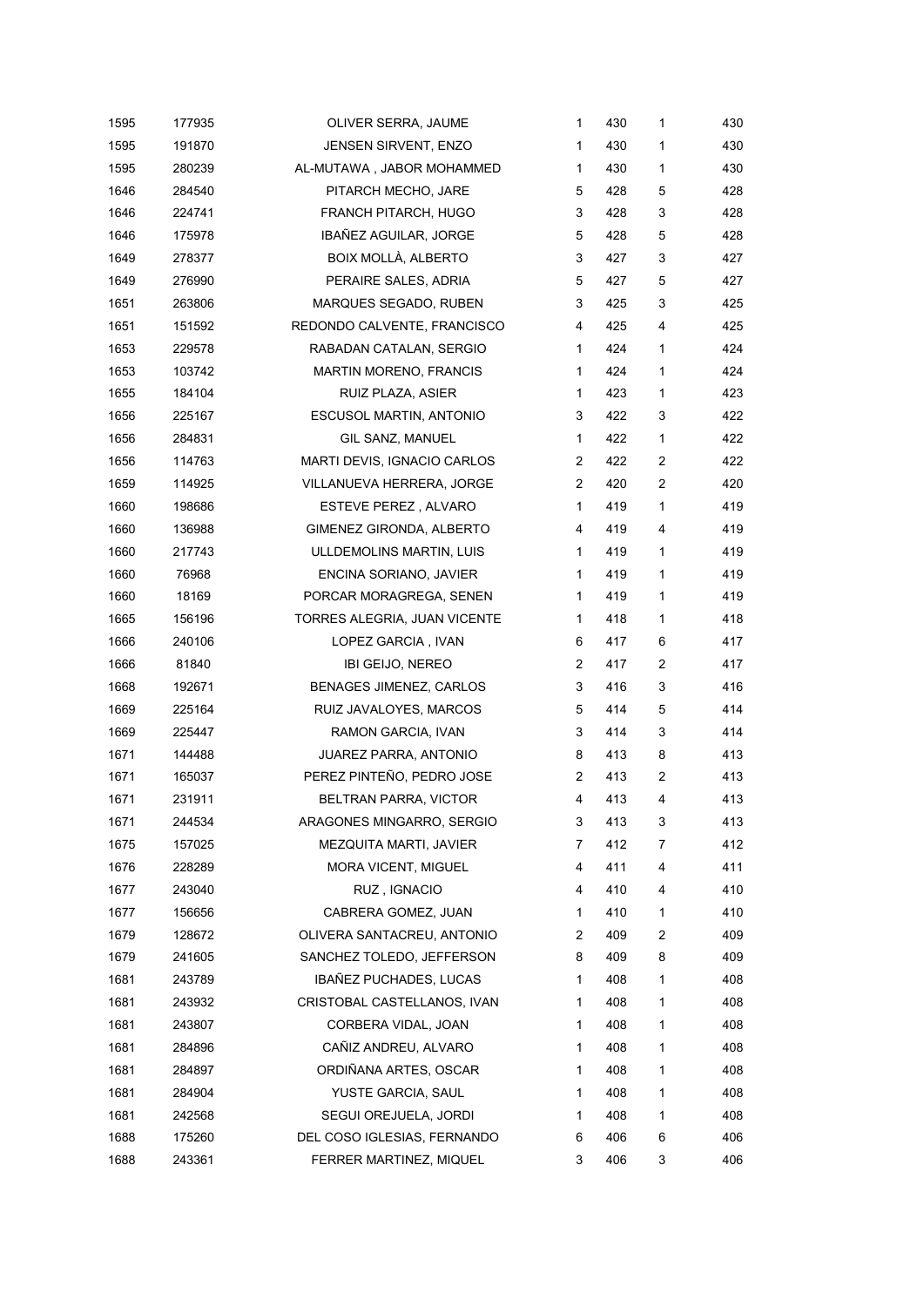| 1690 | 213939 | FERNANDEZ SANCHEZ, IZAN         | 11             | 437 | 9 | 405 |
|------|--------|---------------------------------|----------------|-----|---|-----|
| 1690 | 192727 | <b>RIBERT CARRILLO, ENZO</b>    | 8              | 405 | 8 | 405 |
| 1692 | 209651 | TORRES LOPOZ, RAFA              | 2              | 404 | 2 | 404 |
| 1692 | 220427 | REIG BARRIEL, UNAI              | 8              | 404 | 8 | 404 |
| 1694 | 211200 | CRUZ PEREZ, VICTOR              | 3              | 403 | 3 | 403 |
| 1695 | 192498 | FERNANDEZ LOPEZ, ANTONIO        | 5              | 402 | 5 | 402 |
| 1696 | 161779 | TORRENTE MARTINEZ, PABLO        | 7              | 400 | 7 | 400 |
| 1696 | 161617 | VILA GARCIA, CARLES             | $\mathbf{1}$   | 400 | 1 | 400 |
| 1696 | 114726 | PRESENCIA LEAL, MIGUEL ANGEL    | $\mathbf{1}$   | 400 | 1 | 400 |
| 1696 | 125519 | FUSTER MARCOS, JUAN IGNACIO     | 2              | 400 | 2 | 400 |
| 1696 | 211052 | RAMOS BORREGUERO, RUBEN         | $\mathbf{1}$   | 400 | 1 | 400 |
| 1696 | 200627 | <b>MARTI GARCIA, SERGI</b>      | $\mathbf{1}$   | 400 | 1 | 400 |
| 1696 | 183481 | GARCIA SORO, IVAN               | $\mathbf{1}$   | 400 | 1 | 400 |
| 1696 | 77318  | PALAU MARTI, JORGE              | 1              | 400 | 1 | 400 |
| 1696 | 23398  | TERCERO BLAZQUEZ, RAUL          | $\mathbf{1}$   | 400 | 1 | 400 |
| 1696 | 279342 | MAÑAS FORNELL, DANIEL           | 2              | 400 | 2 | 400 |
| 1696 | 277270 | ALEO BRU, ALBERTO               | $\mathbf{1}$   | 400 | 1 | 400 |
| 1696 | 225667 | MUNERA LOPEZ, SANTIAGO          | 1              | 400 | 1 | 400 |
| 1696 | 177144 | AGULLES SIMO, ALBERT            | $\mathbf{1}$   | 400 | 1 | 400 |
| 1696 | 97903  | PERAL CAPARROS, JOAN MANUEL     | $\mathbf{1}$   | 400 | 1 | 400 |
| 1696 | 80624  | ALEMAN LOPEZ, PEDRO             | $\mathbf{1}$   | 400 | 1 | 400 |
| 1696 | 81753  | FUSTER MUÑOZ, PABLO             | $\mathbf{1}$   | 400 | 1 | 400 |
| 1696 | 178757 | MONGE NAVARRO, VICENTE          | 1              | 400 | 1 | 400 |
| 1696 | 158534 | MAS SALCEDO, JOSE ALEJANDRO     | $\mathbf{1}$   | 400 | 1 | 400 |
| 1696 | 190891 | URBAN RODRIGUEZ, FRANCISCO JOSE | 6              | 400 | 6 | 400 |
| 1696 | 168131 | SANCHEZ POVEDA, JONATHAN        | $\mathbf{1}$   | 400 | 1 | 400 |
| 1696 | 74448  | ARAGO MARTINEZ, SALVADOR DAVID  | $\mathbf{1}$   | 400 | 1 | 400 |
| 1696 | 228166 | <b>VENGUT BAESSA, CARLOS</b>    | 1              | 400 | 1 | 400 |
| 1696 | 276844 | GUILLEM DE DIEGO, ALEX          | $\mathbf{1}$   | 400 | 1 | 400 |
| 1696 | 276898 | <b>GISBERT REIG, PACO</b>       | 1              | 400 | 1 | 400 |
| 1696 | 143193 | ANDREU MARTINEZ, JORGE          | 2              | 400 | 2 | 400 |
| 1696 | 143150 | <b>WATKINS</b> ., RUPERT        | 1              | 400 | 1 | 400 |
| 1696 | 194848 | ZOMEÑO JIMENEZ, IZAR            | 1              | 400 | 1 | 400 |
| 1724 | 76824  | TOMAS INOGES, RICARDO           | 2              | 399 | 2 | 399 |
| 1724 | 128251 | NOVA HEREDIA, CRISTIAN          | $\overline{c}$ | 399 | 2 | 399 |
| 1724 | 72080  | HIGUERO NAVARRO, IGNACIO        | 3              | 399 | 3 | 399 |
| 1727 | 136022 | ZITO ZITO, DANILO               | 2              | 398 | 2 | 398 |
| 1727 | 201947 | SAN ROMAN PIÑERO, DANIEL        | $\overline{2}$ | 398 | 2 | 398 |
| 1729 | 152443 | URIOS CARRASCO, DAVID           | 2              | 397 | 2 | 397 |
| 1730 | 243883 | SANCHO MAZON, RUBEN             | 2              | 396 | 2 | 396 |
| 1730 | 204403 | GOMEZ LOPEZ, JORGE JUAN         | 6              | 396 | 6 | 396 |
| 1730 | 212766 | BALLESTEROS RODRIGUEZ, MARCO    | 7              | 396 | 7 | 396 |
| 1730 | 136116 | <b>GARCIA TORO, NACHO</b>       | 4              | 396 | 4 | 396 |
| 1730 | 215381 | ESCRIVA MATEU, JORDI            | 15             | 532 | 9 | 396 |
| 1730 | 99278  | MATEU TENA, NACHO               | 2              | 396 | 2 | 396 |
| 1730 | 237494 | MULET BAÑULS, OSCAR             | 13             | 488 | 9 | 396 |
| 1737 | 168138 | IVARS ROSELLO, JOSEP            | 1              | 394 | 1 | 394 |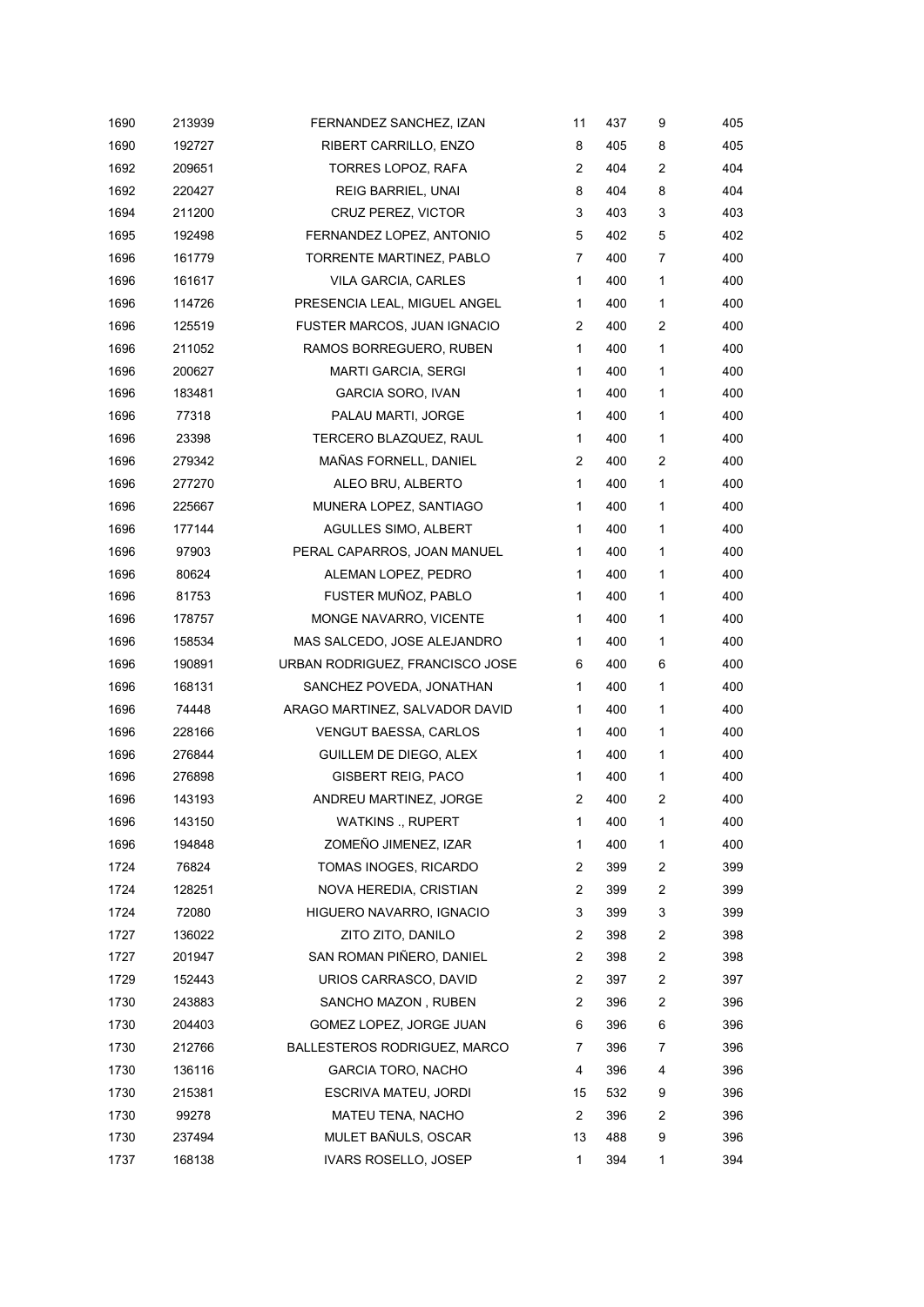| 1737 | 168139 | <b>BLASCO DEVESA, MARCOS</b>           | 1              | 394 | 1              | 394 |
|------|--------|----------------------------------------|----------------|-----|----------------|-----|
| 1739 | 128671 | TITOS GEA, MARCOS                      | 3              | 393 | 3              | 393 |
| 1740 | 119854 | GIL NEBOT, SERGIO                      | 2              | 392 | $\overline{c}$ | 392 |
| 1741 | 114101 | SEVA CLIMENT, OCTAVIO                  | 3              | 391 | 3              | 391 |
| 1741 | 247201 | PEREZ MATA, MIGUEL                     | 8              | 391 | 8              | 391 |
| 1741 | 247202 | ARAGONES PRIETO, VICENTE               | 8              | 391 | 8              | 391 |
| 1741 | 243362 | TASA GONZALEZ, PABLO                   | 2              | 391 | $\overline{c}$ | 391 |
| 1745 | 219224 | SANCHEZ MIRO, ISAAC                    | 2              | 389 | $\overline{c}$ | 389 |
| 1745 | 190854 | BENITEZ VIDAL, ALEJANDRO               | 2              | 389 | $\overline{c}$ | 389 |
| 1745 | 241395 | ALVAREZ ALVAREZ, JORGE ESTEBAN         | 4              | 389 | 4              | 389 |
| 1748 | 154515 | MOSCARDO TORMO, JOSE RICARDO           | $\overline{2}$ | 388 | 2              | 388 |
| 1748 | 167289 | TUDELA GARCIA, DAVID                   | $\overline{2}$ | 388 | $\overline{2}$ | 388 |
| 1748 | 242194 | RAMON FABUEL, JORGE                    | 6              | 388 | 6              | 388 |
| 1751 | 212584 | SANTANA SEGURA, ADRIAN                 | 2              | 387 | $\overline{c}$ | 387 |
| 1751 | 114843 | VALLS CARRO, CARLOS                    | $\mathbf{1}$   | 387 | $\mathbf{1}$   | 387 |
| 1751 | 150403 | PERONA MARTINEZ, ILDEFONSO ANTONIO     | 1              | 387 | 1              | 387 |
| 1751 | 228916 | TRINCADO MARHUENDA, ALEJANDRO          | 3              | 387 | 3              | 387 |
| 1751 | 274388 | HERWEIJER, FREDERIK                    | 1              | 387 | 1              | 387 |
| 1751 | 276333 | VAN TIL, BART                          | 1              | 387 | 1              | 387 |
| 1751 | 248169 | CASANOVA RULL, VICTOR                  | 3              | 387 | 3              | 387 |
| 1751 | 213612 | RUBIO GIMENO, JUAN                     | 1              | 387 | 1              | 387 |
| 1751 | 157611 | ARACIL GONZALEZ, EDUARDO               | $\mathbf{1}$   | 387 | 1              | 387 |
| 1760 | 210836 | CHAPARRO CARDA, JOSE                   | 13             | 486 | 9              | 386 |
| 1760 | 113777 | APARICI BARTOLL, ENRIQUE               | 3              | 386 | 3              | 386 |
| 1762 | 150892 | DELGADO MARTIN, JOAQUIN                | 1              | 384 | 1              | 384 |
| 1762 | 225533 | VALDIVIA JIMENEZ, JAVIER               | 1              | 384 | 1              | 384 |
| 1762 | 279482 | AGUDO SANCHEZ, ENRIQUE                 | 2              | 384 | 2              | 384 |
| 1762 | 282345 | MONTAVA PASCUAL, NICOLAS               | 1              | 384 | 1              | 384 |
| 1762 | 282346 | SERRANO SANCHEZ, HUGO                  | 1              | 384 | 1              | 384 |
| 1762 | 241557 | TAMAYO LOPEZ, ANDONI                   | 5              | 384 | 5              | 384 |
| 1768 | 148893 | GUILLAMON PRATS, IVAN                  | 3              | 383 | 3              | 383 |
| 1768 | 239803 | MONTANER LOPEZ, ALEJANDRO              | 2              | 383 | 2              | 383 |
| 1768 | 91128  | MARTINEZ LEYVA, DANIEL                 | 1              | 383 | 1              | 383 |
| 1771 | 277009 | PEREZ RUIZ DE CASTROVIEJO, JOSE CARLOS | 2              | 382 | 2              | 382 |
| 1771 | 167930 | DOÑATE ORENGA, JUAN CARLOS             | 5              | 382 | 5              | 382 |
| 1771 | 279359 | OLLER LLOBELL, JORGE                   | 2              | 382 | $\overline{c}$ | 382 |
| 1774 | 189706 | IRLES MORENO, JORGE                    | 3              | 381 | 3              | 381 |
| 1775 | 224831 | ROCA SANZ, RAUL                        | 1              | 380 | 1              | 380 |
| 1775 | 138903 | MOLINA JIMENEZ, ALEX                   | 1              | 380 | 1              | 380 |
| 1775 | 274146 | DIEZ ABAD, DAVID                       | 2              | 380 | 2              | 380 |
| 1775 | 226688 | VILA SUBIELA, VICENTE                  | 4              | 380 | 4              | 380 |
| 1775 | 169662 | MATEU GALLARDO, FRANCISCO JOSE         | 3              | 380 | 3              | 380 |
| 1775 | 166801 | REDONDO PASTOR, SERGIO                 | 1              | 380 | 1              | 380 |
| 1775 | 194312 | SOMALO GOMEZ, MIGUEL ANGEL             | 1              | 380 | 1              | 380 |
| 1775 | 243489 | FERNANDEZ GOMEZ, PEDRO                 | 3              | 380 | 3              | 380 |
| 1783 | 220051 | CARCELLER SEBASTIA, ENRIQUE            | 4              | 379 | 4              | 379 |
| 1783 | 214699 | VAGUE MARIN-ROIG, ALEJANDRO            | 13             | 430 | 9              | 379 |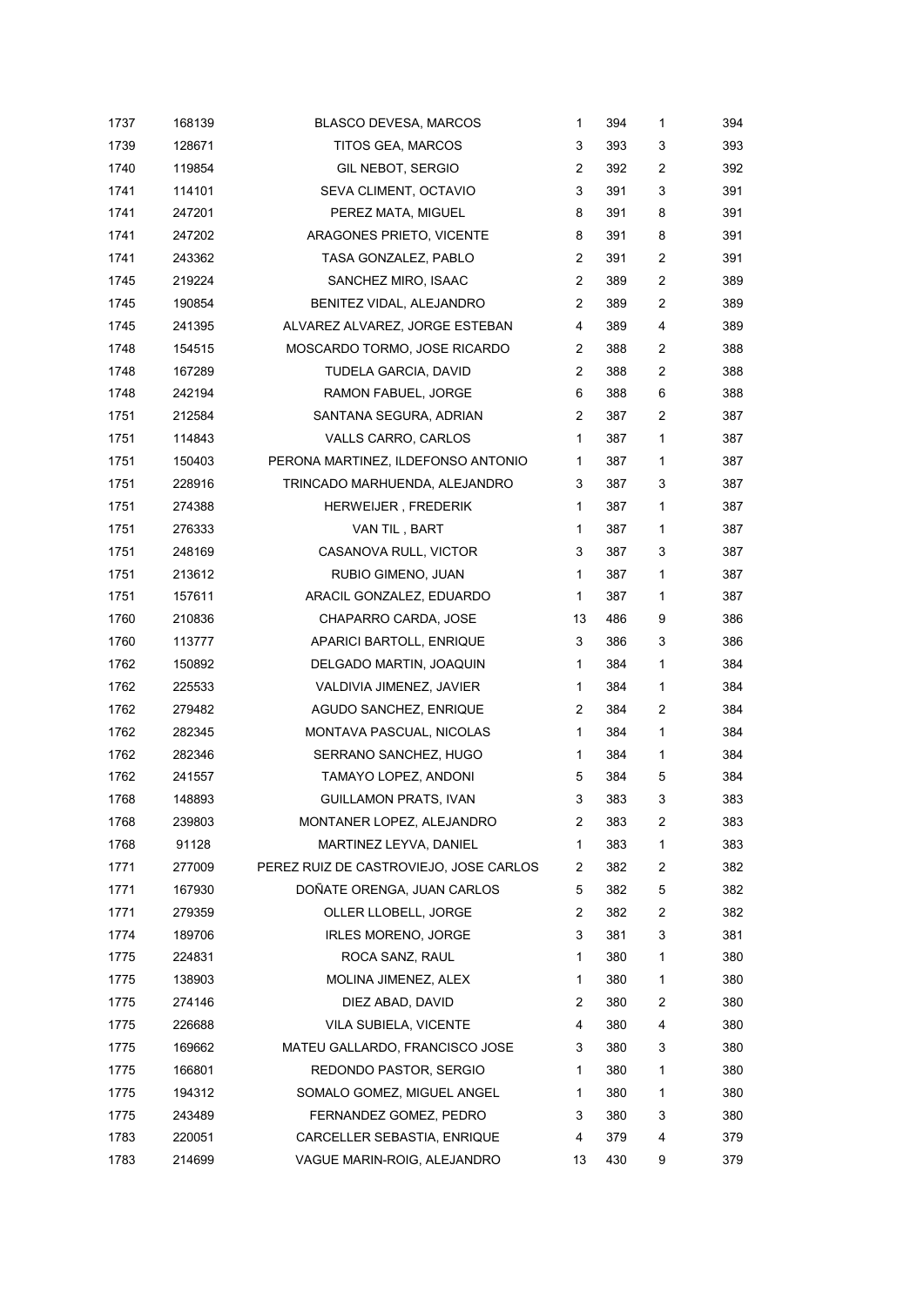| 1783 | 190356 | <b>GIRBES CASTELL, OSCAR</b>       | 2              | 379 | 2              | 379 |
|------|--------|------------------------------------|----------------|-----|----------------|-----|
| 1786 | 113997 | SANJUAN NAVARRO, JAVIER            | 2              | 377 | $\overline{c}$ | 377 |
| 1786 | 142707 | PENADES PLA, IGNACIO               | 1              | 377 | 1              | 377 |
| 1786 | 224818 | LLOPIS LLOPIS, VICENTE             | 3              | 377 | 3              | 377 |
| 1786 | 156209 | MUSIAL NAVARRO, JORGE              | 1              | 377 | 1              | 377 |
| 1786 | 93018  | PLAZA CASELLES, RAFAEL J.          | 1              | 377 | 1              | 377 |
| 1786 | 282061 | <b>GARCIA ALARCON, ADRIAN</b>      | 1              | 377 | 1              | 377 |
| 1786 | 163350 | GOMIS MARQUEZ, ALEJANDRO           | 1              | 377 | 1              | 377 |
| 1786 | 143147 | MALONDA MENGUAL, ADRIAN            | 1              | 377 | $\mathbf{1}$   | 377 |
| 1794 | 241503 | MAS PALLARES, ANTONIO              | 2              | 376 | $\overline{c}$ | 376 |
| 1795 | 228016 | <b>GRANADOS EDO, JORGE</b>         | 2              | 375 | $\overline{2}$ | 375 |
| 1795 | 199409 | DOMINGUEZ GALVE, FRANCISCO GABRIEL | 2              | 375 | $\overline{c}$ | 375 |
| 1797 | 203791 | MONFORT CAMPOS, RAMON              | 4              | 373 | 4              | 373 |
| 1797 | 127609 | PEREZ SEGURA, JAVIER               | 2              | 373 | $\overline{c}$ | 373 |
| 1799 | 179625 | MIRA HAGE, ESTEBAN MANUEL          | 3              | 372 | 3              | 372 |
| 1800 | 91766  | CRESPO DELGADO, MIGUEL             | 2              | 370 | $\overline{c}$ | 370 |
| 1800 | 242737 | SOLBES, MICAEL TONI                | 1              | 370 | 1              | 370 |
| 1802 | 274191 | ZARAGOZI PEREZ, MIGUEL             | 3              | 369 | 3              | 369 |
| 1803 | 204458 | CIFUENTES PUÑAL, JAIME             | 6              | 368 | 6              | 368 |
| 1803 | 210411 | SENENT ALVARO, PAU                 | 14             | 497 | 9              | 368 |
| 1805 | 91631  | SEQUEIROS JIMENEZ, VICTOR          | $\overline{2}$ | 367 | 2              | 367 |
| 1805 | 271588 | MUÑOZ SALTO, MARIO                 | 8              | 367 | 8              | 367 |
| 1805 | 142147 | <b>ESCRICHE MOR, PABLO</b>         | 3              | 367 | 3              | 367 |
| 1805 | 161658 | LUCAS FERRANDEZ, JUAN CARLOS       | 3              | 367 | 3              | 367 |
| 1809 | 241371 | CARCELLER PIQUER, ENRIC            | 3              | 366 | 3              | 366 |
| 1809 | 170028 | CASTELL QUILES, SAMUEL             | 5              | 366 | 5              | 366 |
| 1811 | 236222 | ARRIBAS MENDEZ, BORJA              | 5              | 365 | 5              | 365 |
| 1811 | 275115 | SANCHEZ ESPEJO, ANGEL              | 5              | 365 | 5              | 365 |
| 1811 | 24384  | ROMERO SEMPERE, VICTOR             | 7              | 365 | 7              | 365 |
| 1814 | 272731 | FIGUEROLA SANZ, CESAR              | 6              | 364 | 6              | 364 |
| 1815 | 278177 | DELGADO MARIN, JOSE JAVIER         | 3              | 363 | 3              | 363 |
| 1815 | 247577 | PEJENAUTE MAYORAL, JESUS           | 4              | 363 | 4              | 363 |
| 1817 | 239769 | MARMANEU MONFORT, PAU              | 3              | 362 | 3              | 362 |
| 1818 | 280794 | MOLINA BELTRAN, JORDI              | 2              | 361 | 2              | 361 |
| 1818 | 258140 | ALECHA CUEVAS, GONZALO             | 6              | 361 | 6              | 361 |
| 1820 | 209002 | ZAFRA SANCHEZ, JUAN                | 2              | 360 | 2              | 360 |
| 1820 | 217025 | <b>CLEMENTE EGIO, VICENTE</b>      | 2              | 360 | 2              | 360 |
| 1822 | 177440 | <b>GARCIA PASTOR, JORGE</b>        | 1              | 358 | 1              | 358 |
| 1822 | 225449 | FORNES MARTINEZ, IVAN              | 4              | 358 | 4              | 358 |
| 1822 | 192287 | ROMALDE SANCHEZ, MANUEL ANGEL      | 3              | 358 | 3              | 358 |
| 1825 | 258886 | RAMIRO FONT, JORGE                 | 1              | 357 | 1              | 357 |
| 1825 | 276385 | GARIJO MUÑIZ, IKER ESTEBAN         | 1              | 357 | 1              | 357 |
| 1825 | 276390 | GARIJO MUÑIZ, BORJA                | 1              | 357 | 1              | 357 |
| 1825 | 241447 | CIMMINO NAVARRO, ALESSANDRO        | 1              | 357 | 1              | 357 |
| 1829 | 263458 | <b>BARREDA ASOLAS, VICTOR</b>      | 4              | 356 | 4              | 356 |
| 1829 | 248921 | MARTOS RAMOS, ANTONIO JESUS        | 2              | 356 | 2              | 356 |
| 1829 | 156541 | <b>GARCIA JULBE, DARIO</b>         | $\overline{2}$ | 356 | 2              | 356 |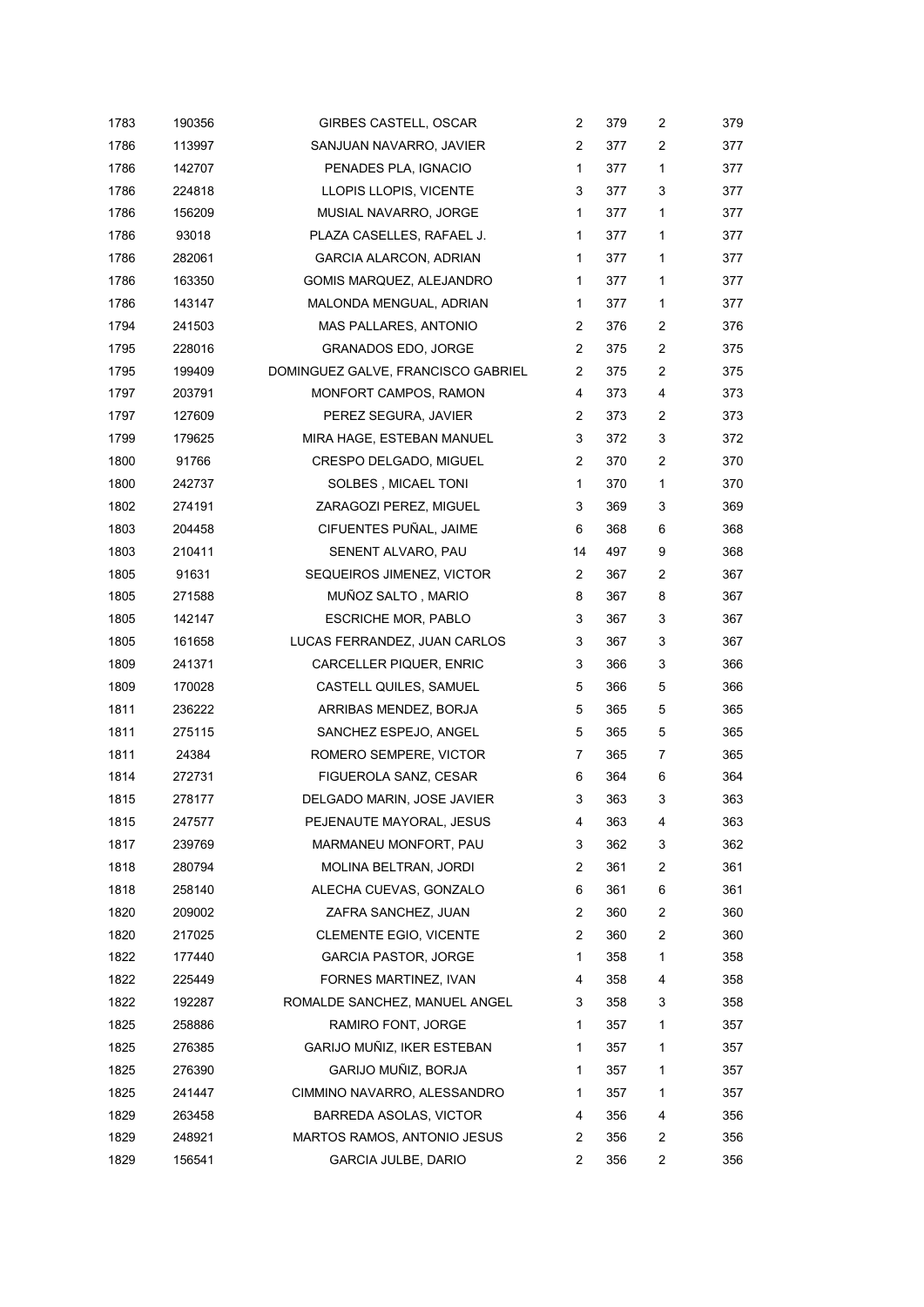| 1829 | 152460 | MATEU VERCHILI, JUAN JOSE           | 2              | 356 | 2            | 356 |
|------|--------|-------------------------------------|----------------|-----|--------------|-----|
| 1829 | 167578 | <b>GARCIA CARO, IVAN</b>            | 2              | 356 | 2            | 356 |
| 1829 | 262591 | SANCHEZ SEGUI, IVAN                 | $\overline{2}$ | 356 | 2            | 356 |
| 1835 | 241104 | MARTINEZ BALZ, CRISTIAN             | 3              | 355 | 3            | 355 |
| 1835 | 179847 | MELO BROCH, PABLO                   | 3              | 355 | 3            | 355 |
| 1837 | 148742 | PLIEGO BELLOSO, MIGUEL ANGEL        | 2              | 354 | 2            | 354 |
| 1837 | 119027 | SAMPEDRO ALCARAZ, ENRIQUE JOSE      | 3              | 354 | 3            | 354 |
| 1839 | 190043 | MARTINEZ PEREZ, ANTONIO             | 1              | 353 | $\mathbf{1}$ | 353 |
| 1839 | 239022 | BOGDAN RIOS, IGNACIO MIGUEL         | 1              | 353 | 1            | 353 |
| 1839 | 210544 | RAMON RAMON, FRANCISCO              | 2              | 353 | 2            | 353 |
| 1839 | 264487 | ADSUARA SALVO, MARC                 | 2              | 353 | 2            | 353 |
| 1843 | 276493 | <b>ESTEVE TORRES, SERGI</b>         | 4              | 352 | 4            | 352 |
| 1843 | 179570 | MARTINEZ CORTES, JOSE JAVIER        | 3              | 352 | 3            | 352 |
| 1845 | 128099 | MARTINEZ PALAZON, ABEL              | $\mathbf{1}$   | 350 | 1            | 350 |
| 1845 | 78620  | ALONSO BARRERA, ELIO IGNACIO        | 1              | 350 | 1            | 350 |
| 1845 | 78439  | BELTRAN PERSIVA, VICENTE            | 1              | 350 | 1            | 350 |
| 1845 | 13042  | PRIETO ALAMAR, SERGIO               | 1              | 350 | 1            | 350 |
| 1845 | 231732 | GOMEZ CARBALLO, CARLOS              | 1              | 350 | 1            | 350 |
| 1845 | 137812 | REBOLL MARTI, DAVID                 | 1              | 350 | 1            | 350 |
| 1845 | 124702 | LOSURDO, MICHAEL VITO               | 1              | 350 | 1            | 350 |
| 1845 | 177146 | GOMIS JULIO, ISIDORO                | 1              | 350 | 1            | 350 |
| 1845 | 276674 | <b>GENTIL VALLE, LUIS</b>           | 1              | 350 | 1            | 350 |
| 1845 | 276441 | CARCELLER GISBEET, ANTONIO          | 1              | 350 | 1            | 350 |
| 1845 | 276264 | LOPEZ CASTRO, CRISTIAN              | 1              | 350 | 1            | 350 |
| 1845 | 170552 | ZARAGOZA ZARAGOZA, MIGUEL           | 1              | 350 | 1            | 350 |
| 1845 | 143892 | ABELLAN CANDELA, JESUS              | 1              | 350 | 1            | 350 |
| 1845 | 228729 | APARISI GONZALEZ VALLARINO, GONZALO | 1              | 350 | 1            | 350 |
| 1845 | 163412 | PEREZ BLAT, VICENTE                 | $\mathbf{1}$   | 350 | $\mathbf{1}$ | 350 |
| 1845 | 91757  | ROMERO REQUENA, JOSE ANTONIO        | 1              | 350 | 1            | 350 |
| 1845 | 83861  | VILLADA MARTIN, ALEJANDRO           | 1              | 350 | 1            | 350 |
| 1845 | 126303 | TEJERO RAMBLA, ALEJANDRO            | 1              | 350 | 1            | 350 |
| 1845 | 260656 | LOPEZ TUR, JOSE FRANCISCO           | 1              | 350 | 1            | 350 |
| 1845 | 277443 | MULET ALONSO, GONZALO               | 1              | 350 | 1            | 350 |
| 1845 | 168443 | MARTINEZ MARTINEZ, SERGIO           | 1              | 350 | 1            | 350 |
| 1845 | 192819 | MORAGUES MOLINES, FRANCISCO         | 3              | 350 | 3            | 350 |
| 1845 | 99689  | DOMINGUEZ ALEMANY, CHRISTIAN        | 1              | 350 | 1            | 350 |
| 1845 | 85959  | LOZANO LOPEZ, MANUEL                | 1              | 350 | 1            | 350 |
| 1845 | 112961 | PEREZ MORA, MANOLO                  | 1              | 350 | 1            | 350 |
| 1845 | 200734 | BADENES QUILES, RAFAEL              | 1              | 350 | 1            | 350 |
| 1845 | 216854 | PINTADO GARCIA, JOSE ENRIQUE        | 1              | 350 | 1            | 350 |
| 1845 | 192249 | CANDELA ABRIL, CRISTIAN             | 2              | 350 | 2            | 350 |
| 1845 | 241801 | FORTE GIL, PABLO                    | 2              | 350 | 2            | 350 |
| 1845 | 212701 | <b>GARCIA SANCHEZ, JOSE ANTONIO</b> | 1              | 350 | 1            | 350 |
| 1845 | 203978 | LLUCH GODOS, ANDRES                 | 2              | 350 | 2            | 350 |
| 1845 | 144357 | MARTINEZ GIL, ANGEL                 | 1              | 350 | 1            | 350 |
| 1845 | 126641 | NEBOT ZORRILLA, JOSE MARIA          | 1              | 350 | 1            | 350 |
| 1845 | 94936  | SEBASTIAN GUARDIOLA, SALVADOR       | 1              | 350 | 1            | 350 |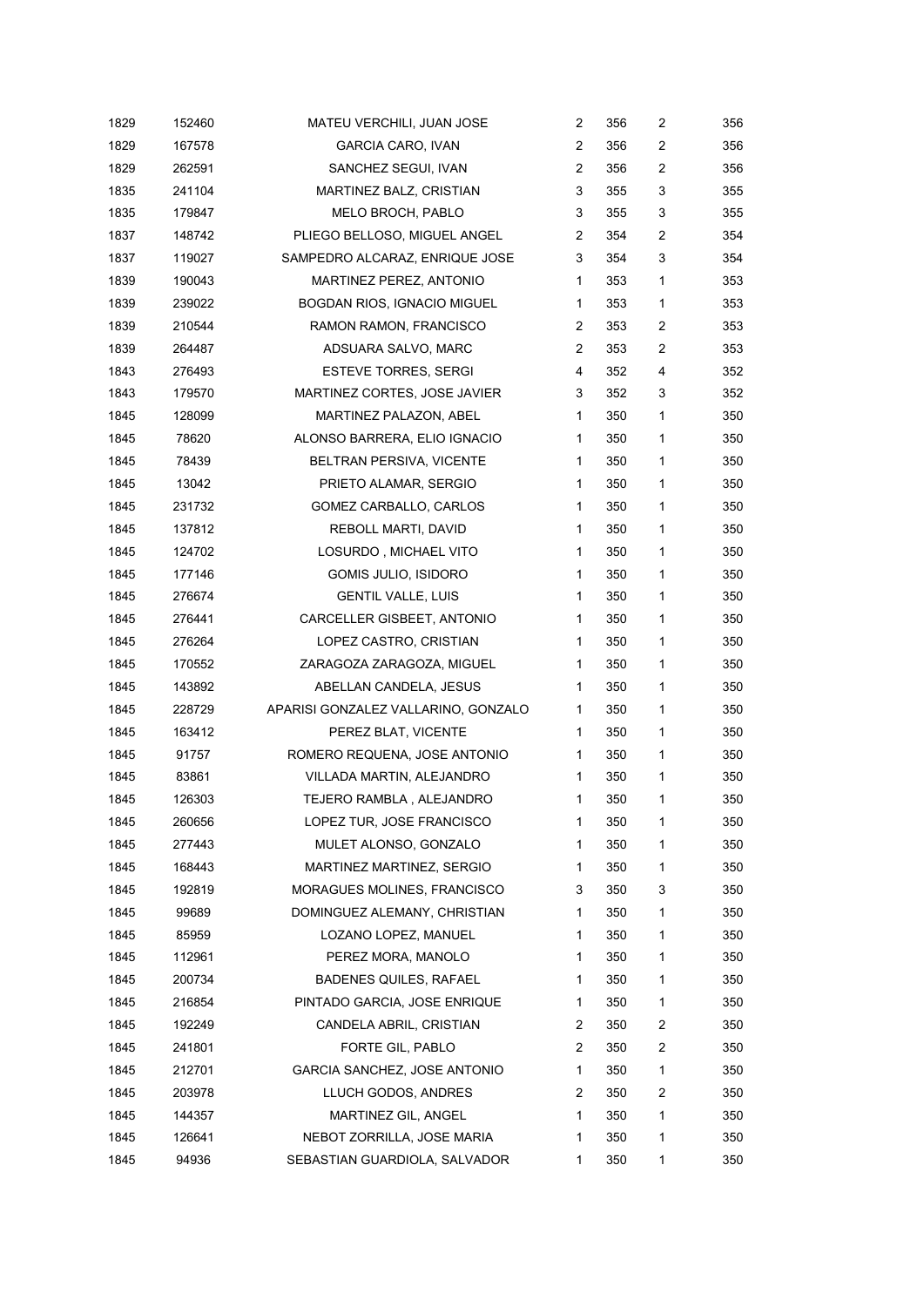| 1879 | 261130 | <b>MORALES MAS, MATIAS</b>       | 5              | 349 | 5            | 349 |
|------|--------|----------------------------------|----------------|-----|--------------|-----|
| 1879 | 151905 | <b>GARCIA LEAL, ALFONSO</b>      | 2              | 349 | 2            | 349 |
| 1879 | 178821 | GODOY PEREZ, RAUL                | $\overline{2}$ | 349 | 2            | 349 |
| 1879 | 243173 | RICO PAYA, SANTI                 | 2              | 349 | 2            | 349 |
| 1883 | 274954 | <b>GARCIA ORTIZ, MIGUEL</b>      | 6              | 348 | 6            | 348 |
| 1884 | 191994 | CALLADOS LAGUNA, JOSE MARIA      | $\overline{c}$ | 347 | 2            | 347 |
| 1885 | 256300 | HENARES GONZALEZ, CARLOS         | 4              | 346 | 4            | 346 |
| 1885 | 242463 | CORBELLA TRILLO, SERGIO          | 3              | 346 | 3            | 346 |
| 1887 | 234863 | MARTINEZ LORA, SERGIO            | 8              | 345 | 8            | 345 |
| 1887 | 248602 | MUÑOZ LOPEZ, IVAN                | 5              | 345 | 5            | 345 |
| 1889 | 117682 | PASTOR BALLESTA, JOSE MARIA      | 2              | 344 | 2            | 344 |
| 1889 | 199296 | RODENAS GUIRADO, JOSE MARIA      | $\overline{2}$ | 344 | 2            | 344 |
| 1891 | 212710 | RAMIA TOBARRA, RAMON             | 2              | 342 | 2            | 342 |
| 1891 | 242314 | <b>BRITO BROTO, RODRIGO</b>      | 6              | 342 | 6            | 342 |
| 1891 | 243471 | FERNANDEZ JUAN, SERGIO           | 5              | 342 | 5            | 342 |
| 1891 | 267931 | CANO MOERS, ALEX                 | 2              | 342 | 2            | 342 |
| 1895 | 218767 | CANOVAS CARTAGENA, JOAQUIN       | 2              | 341 | 2            | 341 |
| 1896 | 201513 | PEREZ CAMBRA, ALEJANDRO          | 9              | 340 | 9            | 340 |
| 1897 | 237835 | ALEMAÑY PEÑALVER, LUIS MIGUEL    | 2              | 339 | 2            | 339 |
| 1897 | 237865 | MARTINEZ VILLAR, FRAN            | 2              | 339 | 2            | 339 |
| 1899 | 190929 | OLIVARES SANCHEZ, JORGE          | 2              | 338 | 2            | 338 |
| 1899 | 240119 | NAVARRO NARBO, FRANCESC          | $\overline{2}$ | 338 | 2            | 338 |
| 1899 | 199695 | NEIRA ACOSTA, AJAIB ALEJANDRO    | 2              | 338 | 2            | 338 |
| 1902 | 240351 | PORTOLES OTERO, ROBERT           | 6              | 337 | 6            | 337 |
| 1902 | 236520 | RIERA BARROS, ANGEL              | 5              | 337 | 5            | 337 |
| 1904 | 152173 | HERNANDEZ GUERRERO, ISMAEL       | 4              | 336 | 4            | 336 |
| 1905 | 229177 | LOZANO MOLES, RUBEN              | 2              | 335 | 2            | 335 |
| 1905 | 167195 | RODRIGUEZ GARCIA, MANU           | 1              | 335 | $\mathbf{1}$ | 335 |
| 1905 | 240285 | FERNANDEZ REYES, JUAN ANTONIO    | 8              | 335 | 8            | 335 |
| 1905 | 222867 | AVILA RUIZ, JAVIER               | 9              | 335 | 9            | 335 |
| 1909 | 115439 | MARTINEZ JIMENEZ, FRANCISCO RAUL | 1              | 334 | 1            | 334 |
| 1909 | 208941 | FERRER ALARCON, JORGE            | 4              | 334 | 4            | 334 |
| 1909 | 131795 | BLANCO MARTINEZ, LUIS ANTONIO    | 2              | 334 | 2            | 334 |
| 1909 | 114356 | MORENO GARCIA, ANTONIO           | 1              | 334 | 1            | 334 |
| 1909 | 205453 | ALCARAZ GOMEZ, ANTONIO           | 4              | 334 | 4            | 334 |
| 1914 | 206271 | <b>GIRONES FARELL, ADRIA</b>     | 1              | 333 | 1            | 333 |
| 1914 | 241459 | MATA BISQUERT, ALEJANDRO         | 1              | 333 | 1            | 333 |
| 1914 | 241472 | MONFORT ALBI, ANTONIO            | 1              | 333 | 1            | 333 |
| 1914 | 159941 | ALVAREZ MARTINEZ, JAN            | 1              | 333 | 1            | 333 |
| 1914 | 169120 | GOMEZ REVERT, JOAN               | 1              | 333 | 1            | 333 |
| 1914 | 169343 | GIMENEZ FORCADA, RAMON           | 2              | 333 | 2            | 333 |
| 1914 | 192264 | DEUSTO RIOS, PABLO               | 3              | 333 | 3            | 333 |
| 1921 | 241946 | GOMEZ-CARABALLO YELAMOS, ANDRES  | 5              | 332 | 5            | 332 |
| 1921 | 196548 | ANGHEL ANGHEL, GEORGE            | 3              | 332 | 3            | 332 |
| 1921 | 135399 | MARSIÑACH CAMBRAY, MARC          | 1              | 332 | 1            | 332 |
| 1921 | 207139 | MARTI MORALES, GERARD            | 1              | 332 | 1            | 332 |
| 1925 | 240297 | LOPEZ CAMPILLO, ANGEL            | 5              | 331 | 5            | 331 |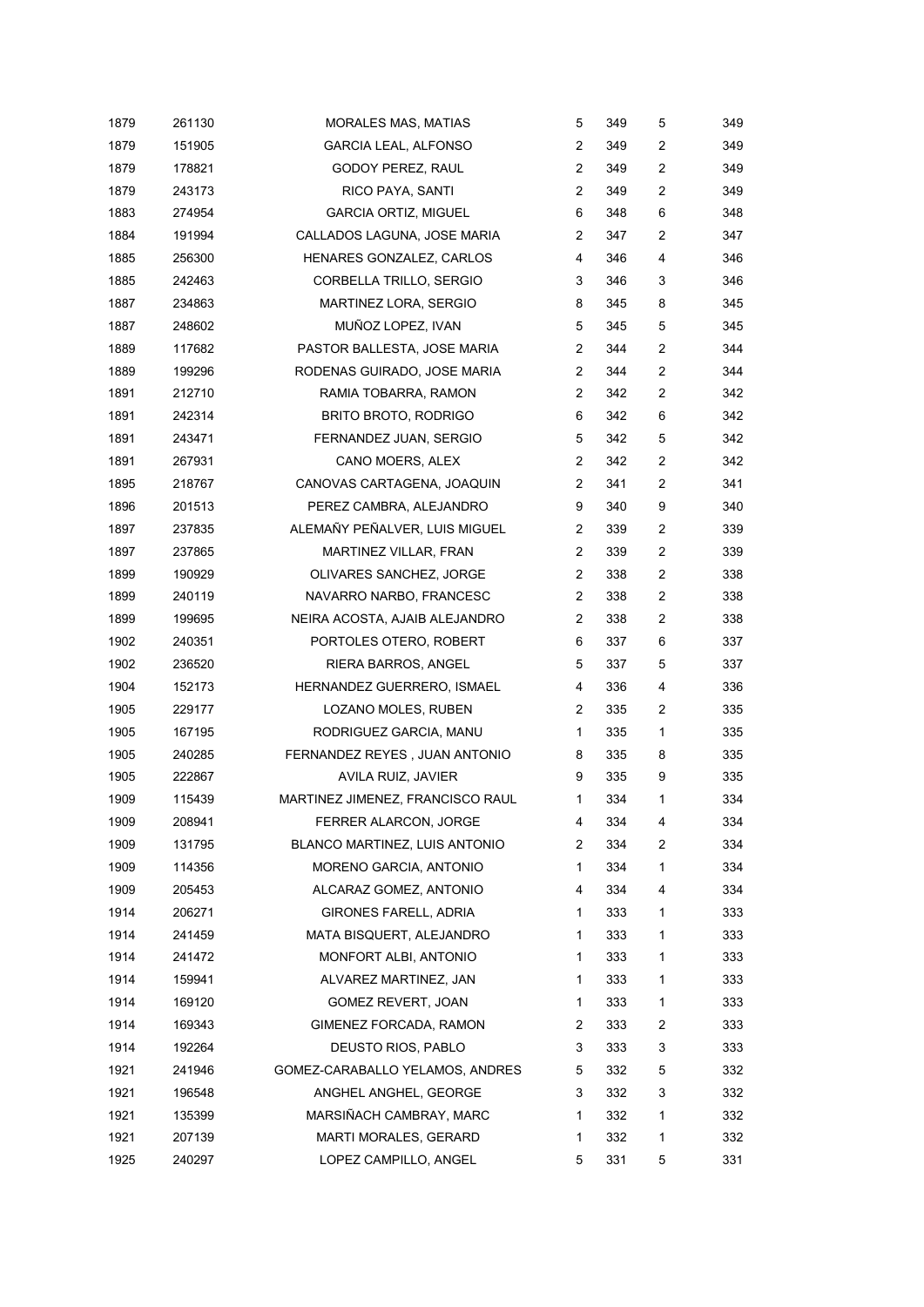| 1926 | 240141 | PALLARES ALAÑON, MARIO          | 5              | 330 | 5              | 330 |
|------|--------|---------------------------------|----------------|-----|----------------|-----|
| 1926 | 213456 | LLORENS PEREZ, MARIO            | 1              | 330 | 1              | 330 |
| 1928 | 199675 | JUAN MENDEZ, HECTOR             | 4              | 329 | 4              | 329 |
| 1928 | 285589 | ROMERO BERTOMEU, LUIS           | 3              | 329 | 3              | 329 |
| 1930 | 183724 | LOPEZ GUIXOT, SERGIO            | 5              | 328 | 5              | 328 |
| 1930 | 134279 | SANCHEZ RUIZ, SERGIO            | $\overline{c}$ | 328 | $\overline{c}$ | 328 |
| 1930 | 179875 | <b>ESQUEMBRE GINER, VICENTE</b> | 3              | 328 | 3              | 328 |
| 1933 | 241148 | CHAVARRI ARRANZ, CARLOS         | 9              | 327 | 9              | 327 |
| 1934 | 123786 | FERRER ERN, DAVID               | 1              | 326 | 1              | 326 |
| 1934 | 202147 | DE MIGUEL NICOLAU, PEPE         | 17             | 362 | 9              | 326 |
| 1934 | 228034 | UBEDA JIMENEZ, PABLO            | $\mathbf{2}$   | 326 | $\overline{c}$ | 326 |
| 1934 | 280242 | AL-KUWARI SAADON, KHALID        | $\mathbf{1}$   | 326 | 1              | 326 |
| 1934 | 87101  | GARRIDO MUNDINA, SERGIO         | $\mathbf{1}$   | 326 | 1              | 326 |
| 1934 | 258046 | LEGARRE LOPEZ, JORGE            | 1              | 326 | 1              | 326 |
| 1940 | 219060 | <b>GARCIA FERRANDIZ, SERGIO</b> | 2              | 325 | 2              | 325 |
| 1941 | 194324 | MENDOZA ALEMANY, CRISTIAN       | 10             | 326 | 9              | 324 |
| 1941 | 227937 | CUADRADO ALAMAN, MIKEL          | 5              | 324 | 5              | 324 |
| 1941 | 276633 | GOMEZ-RICO HERNANDEZ, PABLO     | 2              | 324 | 2              | 324 |
| 1941 | 208501 | SANCHEZ MORCILLO, EUGENIO       | 4              | 324 | 4              | 324 |
| 1941 | 226056 | CUADRADO MARTIN, MIGUEL ANGEL   | 5              | 324 | 5              | 324 |
| 1946 | 156939 | CALERO ALIAGA, ALBERTO          | 4              | 323 | 4              | 323 |
| 1946 | 137775 | <b>GONZALEZ PIRIS, ANTONIO</b>  | 3              | 323 | 3              | 323 |
| 1948 | 156913 | PEREZ LORENTE, ALFREDO          | 2              | 322 | 2              | 322 |
| 1948 | 170166 | <b>GALLARDO GARCIA, SERGIO</b>  | $\mathbf{1}$   | 322 | 1              | 322 |
| 1948 | 236100 | MARTINEZ SOLA, ALEXIS           | 6              | 322 | 6              | 322 |
| 1948 | 157848 | TARAZONA SANCHEZ, ADRIAN        | 3              | 322 | 3              | 322 |
| 1948 | 242570 | BRANDL DE LOS SANTOS, BRUNO     | 6              | 322 | 6              | 322 |
| 1948 | 151268 | LOPEZ PEÑA, AURELIO             | 2              | 322 | 2              | 322 |
| 1954 | 236731 | RUBERT MONZO, JAVIER            | 4              | 321 | 4              | 321 |
| 1954 | 239044 | GALVEZ NAVARRO, SALVADOR        | 3              | 321 | 3              | 321 |
| 1956 | 133894 | EDO BARRIEL, JOSE ANTONIO       | 1              | 320 | 1              | 320 |
| 1956 | 92072  | ZAFRILLA PELACH, MARC           | 6              | 320 | 6              | 320 |
| 1956 | 244200 | POMAR MARTINEZ, DANIEL          | 7              | 320 | 7              | 320 |
| 1959 | 226084 | BERNA BERNA, JOSE               | 5              | 319 | 5              | 319 |
| 1960 | 242777 | GARGALLO CEBRIA, MAURO          | 1              | 318 | 1              | 318 |
| 1960 | 244132 | RODRIGUEZ BUENO, ALVARO         | 1              | 318 | 1              | 318 |
| 1960 | 244133 | PINEL BRIONES, SAMUEL           | 1              | 318 | 1              | 318 |
| 1960 | 243833 | ESCOBAR RUBIO, PABLO            | 1              | 318 | 1              | 318 |
| 1960 | 183551 | TEROL MEGIAS, PABLO             | 1              | 318 | 1              | 318 |
| 1960 | 212346 | VILLENA BERMEJO, SERGIO         | 2              | 318 | 2              | 318 |
| 1960 | 241214 | PERALTA NAVARRO, ADRIAN         | 1              | 318 | $\mathbf{1}$   | 318 |
| 1960 | 228307 | DONAT JAIME, PASCUAL            | 1              | 318 | 1              | 318 |
| 1960 | 281451 | VALLS FUSTER, DAVID             | 1              | 318 | 1              | 318 |
| 1960 | 218967 | LENCINA VICENT, MIGUEL ANGEL    | 2              | 318 | $\overline{c}$ | 318 |
| 1960 | 219066 | CUELLO SANTAMARIA, JONATAN      | 2              | 318 | 2              | 318 |
| 1971 | 277066 | TOCA VALERO, SANTIAGO LUIS      | 3              | 317 | 3              | 317 |
| 1972 | 244087 | GARCIA LOPEZ, CARLOS            | 4              | 316 | 4              | 316 |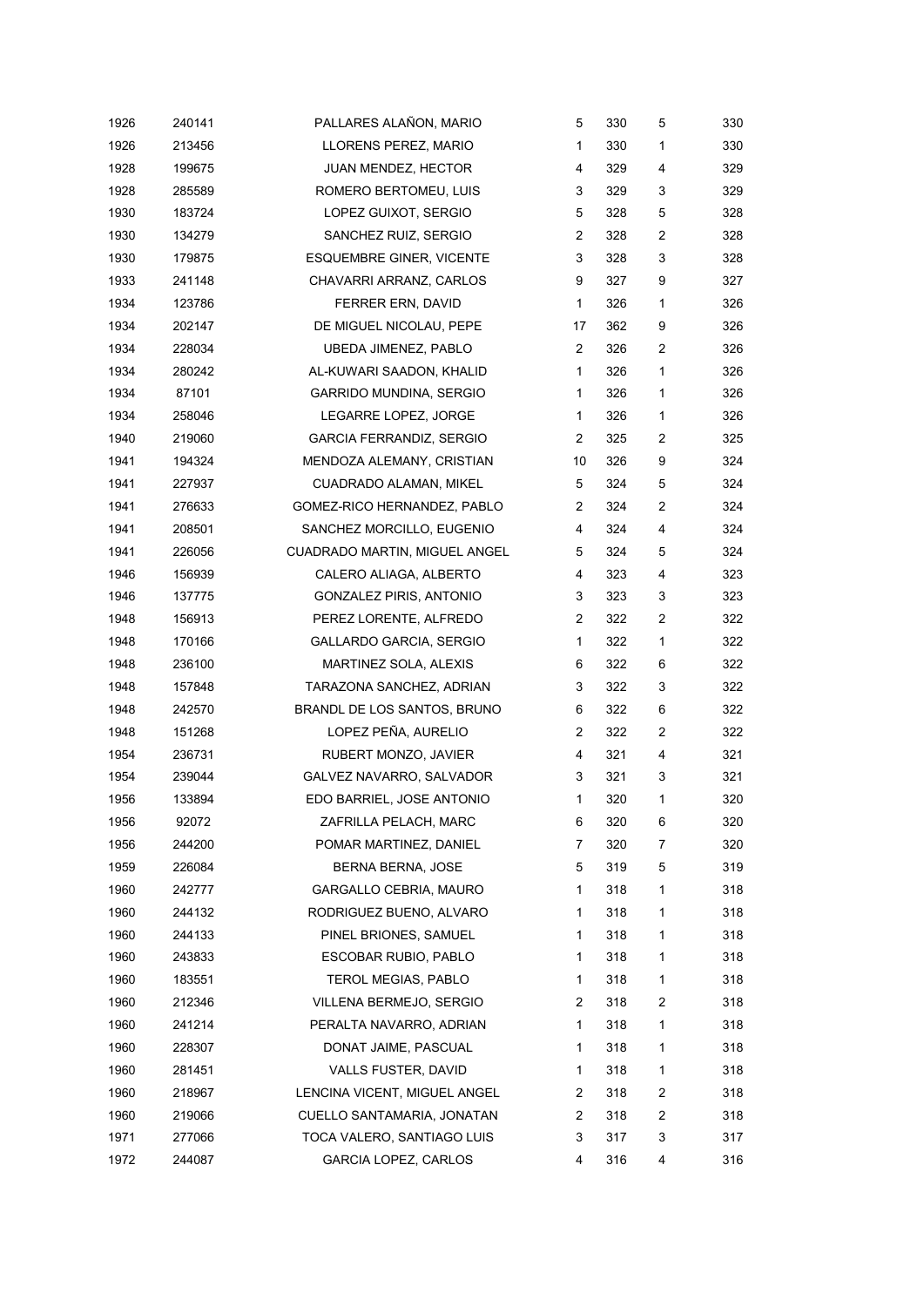| 1972 | 200472 | VARAS MONTRULL, SAUL                  | 5              | 316 | 5 | 316 |
|------|--------|---------------------------------------|----------------|-----|---|-----|
| 1972 | 276031 | <b>GRACIA EXPOSITO, ALEJANDRO</b>     | 2              | 316 | 2 | 316 |
| 1972 | 219687 | NIEUWENHUIS PARDO, ALEJANDRO          | 4              | 316 | 4 | 316 |
| 1972 | 164026 | GOMEZ JAVALOYES, JESUS                | 5              | 316 | 5 | 316 |
| 1977 | 243175 | <b>CARMEN BLANES, JOSE</b>            | 3              | 314 | 3 | 314 |
| 1977 | 257361 | NICOLAU DE CELIS, ALVARO              | 5              | 314 | 5 | 314 |
| 1977 | 237138 | VIGARA CATURLA, YERAY                 | $\overline{2}$ | 314 | 2 | 314 |
| 1977 | 277140 | <b>BUENO CORTES, JORGE</b>            | 2              | 314 | 2 | 314 |
| 1977 | 242720 | RAMIREZ RAMIREZ, ENZO ARIEL           | 4              | 314 | 4 | 314 |
| 1982 | 197359 | RIZO CUEVAS, MIGUEL                   | 2              | 313 | 2 | 313 |
| 1983 | 217308 | MARTIN RAMOS, ADRIAN                  | 10             | 312 | 9 | 312 |
| 1983 | 242510 | DASI PELLICER, PABLO                  | 9              | 312 | 9 | 312 |
| 1983 | 174687 | MONLEON VILLALON, ANGEL               | 6              | 312 | 6 | 312 |
| 1986 | 109050 | ORTIZ MATA, DANIEL                    | 3              | 310 | 3 | 310 |
| 1987 | 241741 | RODRIGUEZ RODRIGUEZ-MANZANEQUE, AITOR | 8              | 309 | 8 | 309 |
| 1987 | 248857 | CERDAN BESTIT, ALFONSO                | 4              | 309 | 4 | 309 |
| 1989 | 243080 | RODENAS GALAS, MARCOS                 | 3              | 308 | 3 | 308 |
| 1989 | 79296  | HUERTA GOMBAU, DOMINGO                | 2              | 308 | 2 | 308 |
| 1991 | 203765 | <b>BRAVO MATAIX, MARC</b>             | 9              | 307 | 9 | 307 |
| 1991 | 200717 | RIPOLL SENDRA, ANDREU                 | 9              | 307 | 9 | 307 |
| 1991 | 169892 | <b>EGUES CLEMENTE, JESUS</b>          | 3              | 307 | 3 | 307 |
| 1994 | 112230 | GOMEZ-PIMPOLLO MOYA, JOSE             | 3              | 306 | 3 | 306 |
| 1994 | 152394 | OÑA RIOS, MATIAS                      | 3              | 306 | 3 | 306 |
| 1996 | 225987 | FEIG, OLIVER                          | 1              | 305 | 1 | 305 |
| 1996 | 144331 | <b>GARCIA CASALS, SERGIO</b>          | 1              | 305 | 1 | 305 |
| 1996 | 280397 | SALVADOR SOLER, VICTOR                | 2              | 305 | 2 | 305 |
| 1999 | 241468 | GUINOT GIRONDA, PABLO                 | 1              | 304 | 1 | 304 |
| 1999 | 186920 | CORDOBA MORENO, JULIO ALBERTO         | 1              | 304 | 1 | 304 |
| 2001 | 274825 | FONTELLES CARCELLER, JAVIER           | 4              | 303 | 4 | 303 |
| 2002 | 217332 | DE TORO PERIS, ALEX                   | 8              | 302 | 8 | 302 |
| 2002 | 191752 | <b>GOMEZ LEYDA, ENRIQUE</b>           | $\overline{2}$ | 302 | 2 | 302 |
| 2004 | 179329 | REDONDO MATAS, DAVID                  | 1              | 301 | 1 | 301 |
| 2004 | 114862 | CABEZAS, MAURO GASTON                 | 1              | 301 | 1 | 301 |
| 2004 | 193582 | PRATS PAYA, JESUS                     | 2              | 301 | 2 | 301 |
| 2004 | 161991 | <b>TUGORES KROL, CARLOS</b>           | 1              | 301 | 1 | 301 |
| 2008 | 155859 | ORTEGA RIPOLL, LUIS                   | 1              | 300 | 1 | 300 |
| 2008 | 99680  | RODRIGUEZ SERRANO, ALFONSO            | 1              | 300 | 1 | 300 |
| 2008 | 100048 | FERNANDEZ ESQUINAS, ANGEL             | 4              | 300 | 4 | 300 |
| 2008 | 211785 | SANCHIS ADSUARA, ARMANDO              | 1              | 300 | 1 | 300 |
| 2008 | 243924 | RIVERO MARTINEZ, ALEJANDRO            | 1              | 300 | 1 | 300 |
| 2008 | 105526 | SIRERA PASTOR, LUIS                   | 1              | 300 | 1 | 300 |
| 2008 | 93621  | VIDAL BELLOT, ALBERTO                 | 1              | 300 | 1 | 300 |
| 2008 | 114729 | REVILLA GARCIA, REINALDO              | 1              | 300 | 1 | 300 |
| 2008 | 192259 | PEREZ CANO, PERE                      | 2              | 300 | 2 | 300 |
| 2008 | 150320 | PUJANTE FERNANDEZ, MIGUEL ANGEL       | 1              | 300 | 1 | 300 |
| 2008 | 235612 | GALINDO MARTINEZ, ALVARO              | 1              | 300 | 1 | 300 |
| 2008 | 19596  | CALVO VAZQUEZ, JAVIER                 | 1              | 300 | 1 | 300 |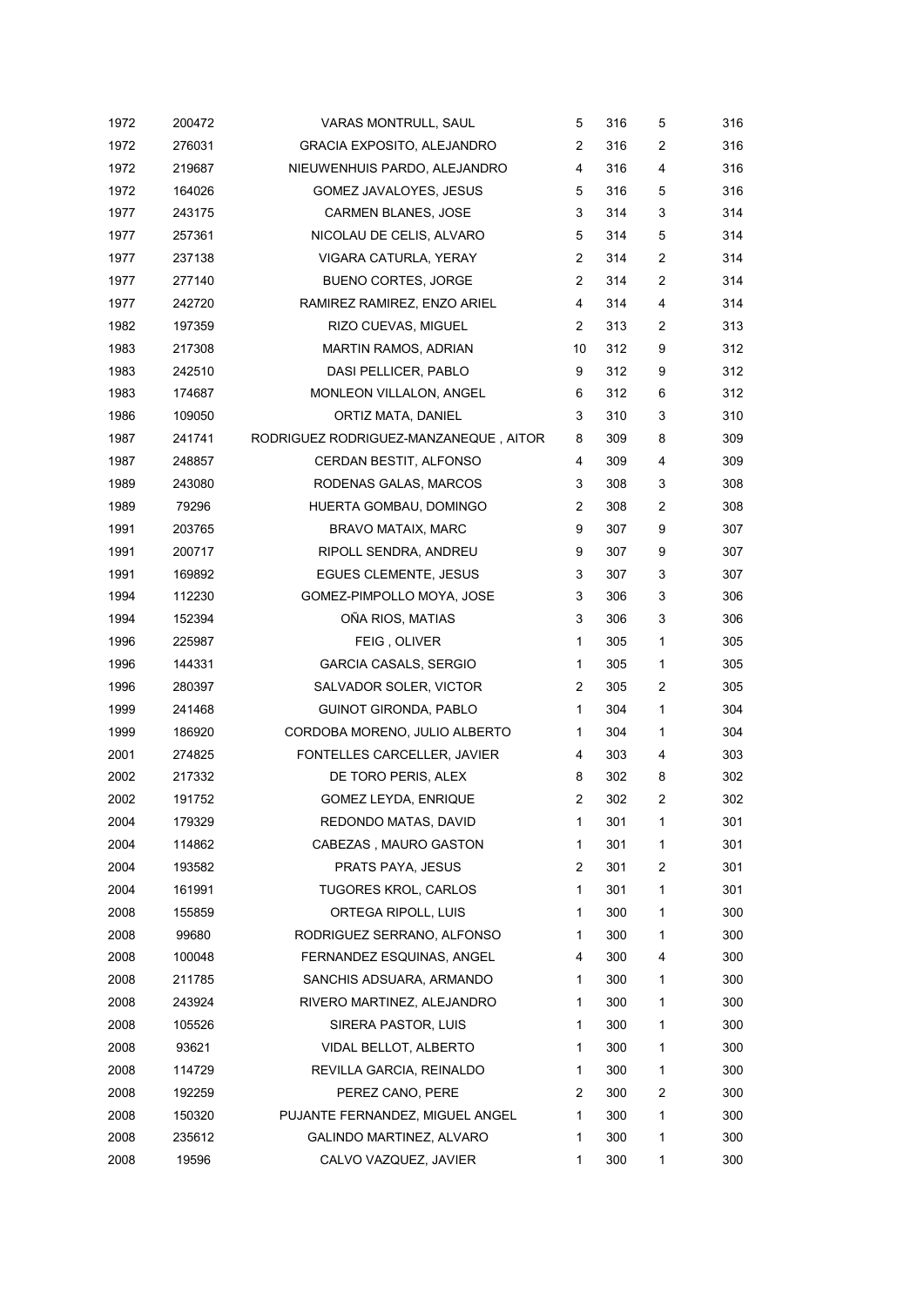| 2008 | 120780 | LEON FUENTES, SALVADOR                  | $\overline{c}$ | 300 | 2            | 300 |
|------|--------|-----------------------------------------|----------------|-----|--------------|-----|
| 2008 | 219363 | SORIANO ZURIAGA, ENRIQUE                | 1              | 300 | 1            | 300 |
| 2008 | 243372 | <b>GIMENO TRAVER, DANIEL</b>            | 1              | 300 | 1            | 300 |
| 2008 | 111234 | NAVARRO BENITEZ, BORJA                  | 1              | 300 | $\mathbf{1}$ | 300 |
| 2008 | 137801 | LAVALL LLORENS, VICENTE                 | 1              | 300 | 1            | 300 |
| 2008 | 91504  | GUTIERREZ HUMANES, NACHO                | 1              | 300 | 1            | 300 |
| 2008 | 217181 | <b>GARCIA MONFORT, JOSEP</b>            | 10             | 313 | 9            | 300 |
| 2008 | 157969 | MIRALLES ESPAÑA, DAVID                  | 1              | 300 | $\mathbf{1}$ | 300 |
| 2008 | 143890 | GRAÑA LAGO, ROBERTO                     | 1              | 300 | $\mathbf{1}$ | 300 |
| 2008 | 143199 | SIGNES VERDERA, MIGUEL                  | 1              | 300 | 1            | 300 |
| 2008 | 129730 | YAQUERO BERENGUER, SERGIO               | 1              | 300 | $\mathbf{1}$ | 300 |
| 2008 | 229357 | MICO AZORIN, RAUL                       | 1              | 300 | 1            | 300 |
| 2008 | 263968 | SORIA PEIRO, GUILLERMO                  | 1              | 300 | 1            | 300 |
| 2008 | 168025 | ZUÑIGA GOMEZ, ANTONIO                   | 1              | 300 | 1            | 300 |
| 2034 | 199910 | MAS RIVELLES, JUANJO                    | 4              | 299 | 4            | 299 |
| 2034 | 236726 | IBAÑEZ GIMENEZ, MIKEL                   | 10             | 306 | 9            | 299 |
| 2036 | 241896 | MADRID LLUESMA, DAVID                   | 2              | 298 | 2            | 298 |
| 2036 | 170216 | IÑESTA CANDELA, JAVI                    | 1              | 298 | 1            | 298 |
| 2038 | 192870 | FERRER PLAZA, ENRIQUE                   | $\overline{c}$ | 297 | 2            | 297 |
| 2039 | 175037 | MENDEZ HERNANDEZ, FRANCISCO             | 3              | 296 | 3            | 296 |
| 2039 | 241659 | CEBRIAN GONZALO, ANGEL                  | $\overline{2}$ | 296 | 2            | 296 |
| 2039 | 187010 | CARDONA CIOLFI, ALEJANDRO               | 3              | 296 | 3            | 296 |
| 2042 | 178814 | ESCOLAR PALACIOS, ANGEL LUIS            | 3              | 295 | 3            | 295 |
| 2043 | 276682 | GOMEZ MIRA, JOAQUIN                     | $\overline{2}$ | 294 | 2            | 294 |
| 2043 | 274962 | PEREZ BEJARANO, DANIEL                  | 1              | 294 | 1            | 294 |
| 2043 | 274430 | CALDUCH SANCHO, DIDAC                   | 3              | 294 | 3            | 294 |
| 2043 | 175114 | MUNOZ LLAMAS, JAVIER                    | 5              | 294 | 5            | 294 |
| 2043 | 243821 | FERNANDEZ GOMEZ, JORDI                  | 5              | 294 | 5            | 294 |
| 2048 | 194505 | FERRERO BAYARRI, GONZALO                | 5              | 291 | 5            | 291 |
| 2049 | 198490 | VELA SANCHEZ, JESUS                     | 5              | 290 | 5            | 290 |
| 2049 | 144096 | FRUCTUOSO MONTERO, JOSE MARIA           | $\overline{2}$ | 290 | 2            | 290 |
| 2051 | 276330 | SERRANO CAÑAVERA, BORJA                 | 2              | 288 | 2            | 288 |
| 2052 | 179891 | LOPEZ SARIO, JUAN                       | 5              | 287 | 5            | 287 |
| 2052 | 157660 | GONZALEZ SANTAMARIA, ROBERTO            | 2              | 287 | 2            | 287 |
| 2052 | 251283 | ORTI VILA, CARLOS                       | 3              | 287 | 3            | 287 |
| 2052 | 242789 | MASIP DURA, PABLO                       | 2              | 287 | 2            | 287 |
| 2056 | 232135 | CLEMARES EBRO, ALVARO                   | 8              | 286 | 8            | 286 |
| 2057 | 237891 | CONEJERO MAÑEZ, DAVID                   | 1              | 285 | 1            | 285 |
| 2057 | 79028  | CARO DE LA BARRERA POVEDA, ELIAS ANDRES | 1              | 285 | 1            | 285 |
| 2057 | 209878 | BELLES MARIN, ORIOL                     | 2              | 285 | 2            | 285 |
| 2057 | 209879 | BACHERO MOR, ALBERTO                    | 2              | 285 | 2            | 285 |
| 2057 | 242831 | <b>GARCIA PRIETO, SERGIO</b>            | 1              | 285 | 1            | 285 |
| 2057 | 272452 | ORTIZ SAEZ, JOSE ANTONIO                | 1              | 285 | 1            | 285 |
| 2057 | 226045 | BOIX NEOCHEA, ANGEL ADRIAN              | 1              | 285 | 1            | 285 |
| 2057 | 196975 | SALA SANCHEZ, VICENTE                   | 1              | 285 | 1            | 285 |
| 2057 | 196632 | AGUT SALVADOR, IVAN                     | 1              | 285 | 1            | 285 |
| 2057 | 199538 | PEREZ GONZALEZ, DAVID                   | 1              | 285 | 1            | 285 |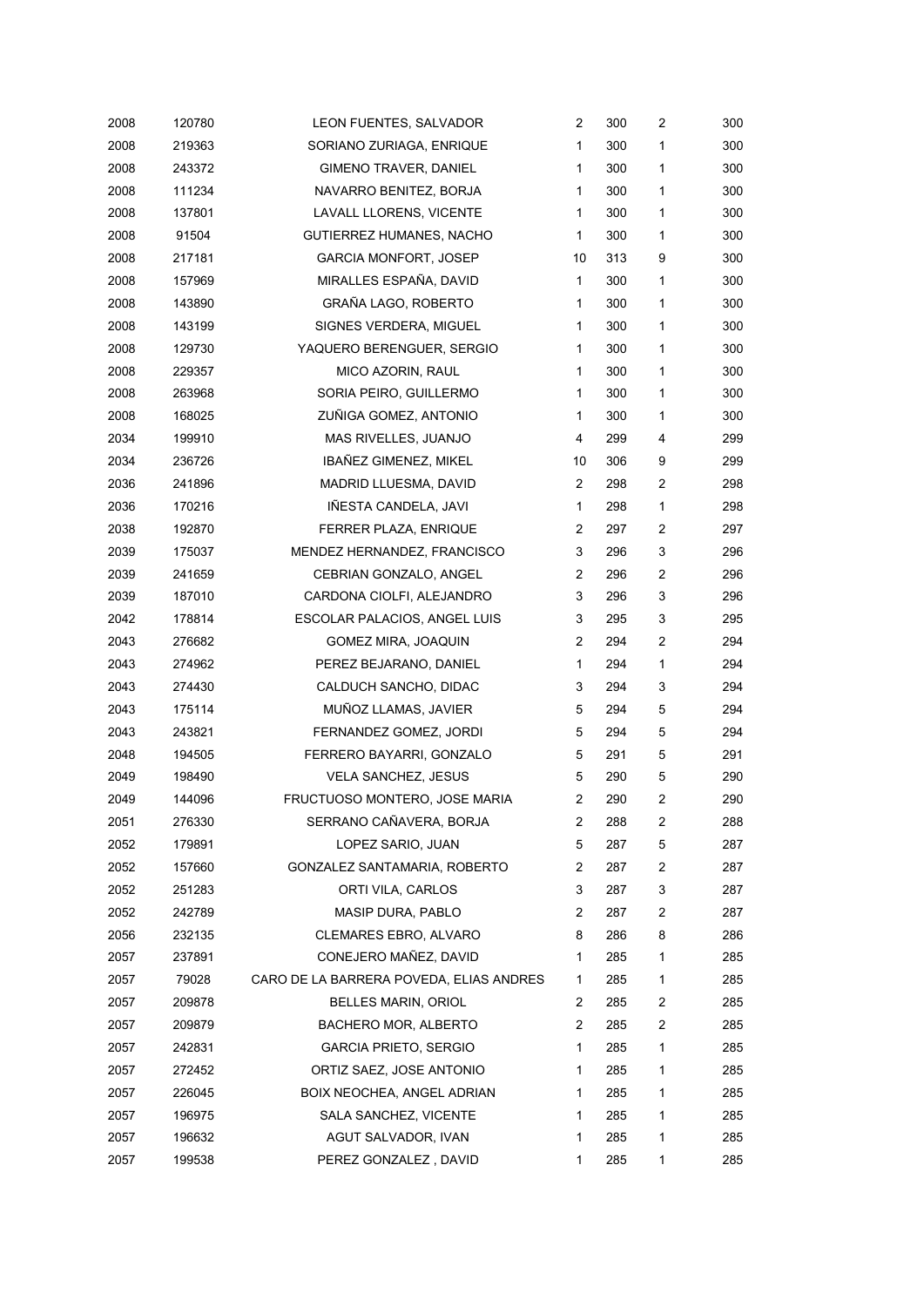| 2057 | 82030  | PASTOR DIAZ, DANIEL                 | 2              | 285 | 2              | 285 |
|------|--------|-------------------------------------|----------------|-----|----------------|-----|
| 2057 | 108103 | PASTOR HERNANDEZ, JAVIER            | 1              | 285 | 1              | 285 |
| 2069 | 282519 | ROIG TADEO, ALEJANDRO               | 2              | 284 | 2              | 284 |
| 2069 | 282821 | LAJARA CORRAL, ALBERTO              | 2              | 284 | 2              | 284 |
| 2069 | 241693 | AGUILELLA VENTURA, PABLO            | 3              | 284 | 3              | 284 |
| 2069 | 244974 | HIDALGO LOPEZ, NESTOR               | 3              | 284 | 3              | 284 |
| 2069 | 281544 | <b>TORRES SIRVENT, JAVIER</b>       | $\overline{2}$ | 284 | 2              | 284 |
| 2074 | 248613 | MONTOYA BELTRAN, ALEJANDRO          | 3              | 282 | 3              | 282 |
| 2074 | 135530 | GUILLAMON BADENAS, EMILIO           | $\mathbf{1}$   | 282 | 1              | 282 |
| 2074 | 135531 | MORENO GARCIA, RAFAEL               | $\mathbf{1}$   | 282 | 1              | 282 |
| 2077 | 224753 | SALOM GARCIA, MANUEL                | 3              | 281 | 3              | 281 |
| 2077 | 192865 | GARCIA GARCIA, CHRISTIAN            | 4              | 281 | 4              | 281 |
| 2077 | 192866 | MARTINEZ ZAMORA, RUBEN              | 4              | 281 | 4              | 281 |
| 2077 | 241955 | BAEZA LLANERAS, XAVIER              | 4              | 281 | 4              | 281 |
| 2077 | 179851 | RAMIREZ LORENZO, CRISTOBAL          | $\overline{c}$ | 281 | 2              | 281 |
| 2082 | 251945 | KRASIKOV -, NIKITA                  | 4              | 280 | 4              | 280 |
| 2082 | 178140 | ALCOVER TORRES, VICENTE DAVID       | 3              | 280 | 3              | 280 |
| 2082 | 262187 | ZAMORANO TORRES, IGANCIO            | 1              | 280 | 1              | 280 |
| 2082 | 242895 | MAS URKIZU, ASIER                   | 8              | 280 | 8              | 280 |
| 2086 | 134940 | MARTINEZ MARTIN, JOSE ALBERTO       | 1              | 279 | $\mathbf{1}$   | 279 |
| 2086 | 136909 | HERNANDEZ GARCIA, OSCAR             | 1              | 279 | 1              | 279 |
| 2088 | 281525 | FELIU GIL, CARLOS JOSE              | 4              | 278 | 4              | 278 |
| 2088 | 160212 | RAMIA DE CAP PEREZ-MANGLANO, ALVARO | 6              | 278 | 6              | 278 |
| 2090 | 91073  | MARIN SALINAS, JOSE                 | 2              | 277 | 2              | 277 |
| 2090 | 129596 | <b>GRANELL RIPOLLES, JAVIER</b>     | 2              | 277 | 2              | 277 |
| 2092 | 225315 | FENOLL SANCHIS, DAVID               | 2              | 276 | $\overline{c}$ | 276 |
| 2092 | 258043 | BEDOYA ROMERO, PABLO ANDRES         | 3              | 276 | 3              | 276 |
| 2092 | 241014 | GOMEZ ALVAREZ, JOSE MARIA           | 4              | 276 | 4              | 276 |
| 2092 | 280404 | CARBONELL CORRAL, JAVIER            | 2              | 276 | 2              | 276 |
| 2092 | 210169 | ALMELA MUÑOZ, JAUME                 | 2              | 276 | 2              | 276 |
| 2092 | 243434 | CAMBRA MANSILLA, RAUL               | 4              | 276 | 4              | 276 |
| 2092 | 170739 | GONZALEZ GOMEZ-PIMPOLLO, ALEJANDRO  | 3              | 276 | 3              | 276 |
| 2099 | 274217 | CEREZO FUSTER, ALEJANDRO            | 3              | 275 | 3              | 275 |
| 2099 | 243962 | ROSA MARQUES , JOSEP                | 2              | 275 | $\overline{c}$ | 275 |
| 2101 | 229602 | MATEO GALLEGO, CARLOS               | 4              | 274 | 4              | 274 |
| 2101 | 227596 | DALMAU NIETO, OSCAR                 | 4              | 274 | 4              | 274 |
| 2103 | 114142 | FORTEA MARCO, ESTEBAN               | 4              | 272 | 4              | 272 |
| 2103 | 114111 | MOLINA GARCIA, DANIEL               | 3              | 272 | 3              | 272 |
| 2103 | 191596 | GIL MARTINEZ, ALVARO                | 1              | 272 | $\mathbf{1}$   | 272 |
| 2103 | 149645 | PEREZ GARCIA, ALBERTO               | 2              | 272 | 2              | 272 |
| 2103 | 194639 | <b>ISIERTE CARNICER, JAVIER</b>     | $\mathbf 1$    | 272 | $\mathbf 1$    | 272 |
| 2103 | 242073 | EGIO ORTA, JUAN                     | 2              | 272 | $\overline{c}$ | 272 |
| 2109 | 166019 | LOPEZ MOLINA, JOAQUIN JOSE          | 3              | 271 | 3              | 271 |
| 2109 | 166460 | VERA SANCHEZ, JORGE                 | 2              | 271 | $\overline{c}$ | 271 |
| 2111 | 200536 | AURA VIDAL, JAVIER                  | 7              | 270 | 7              | 270 |
| 2111 | 135441 | MIQUEL PASCUAL, JOSEVI              | 4              | 270 | 4              | 270 |
| 2111 | 196827 | FRANCO PEÑARANDA, JAIME             | 4              | 270 | 4              | 270 |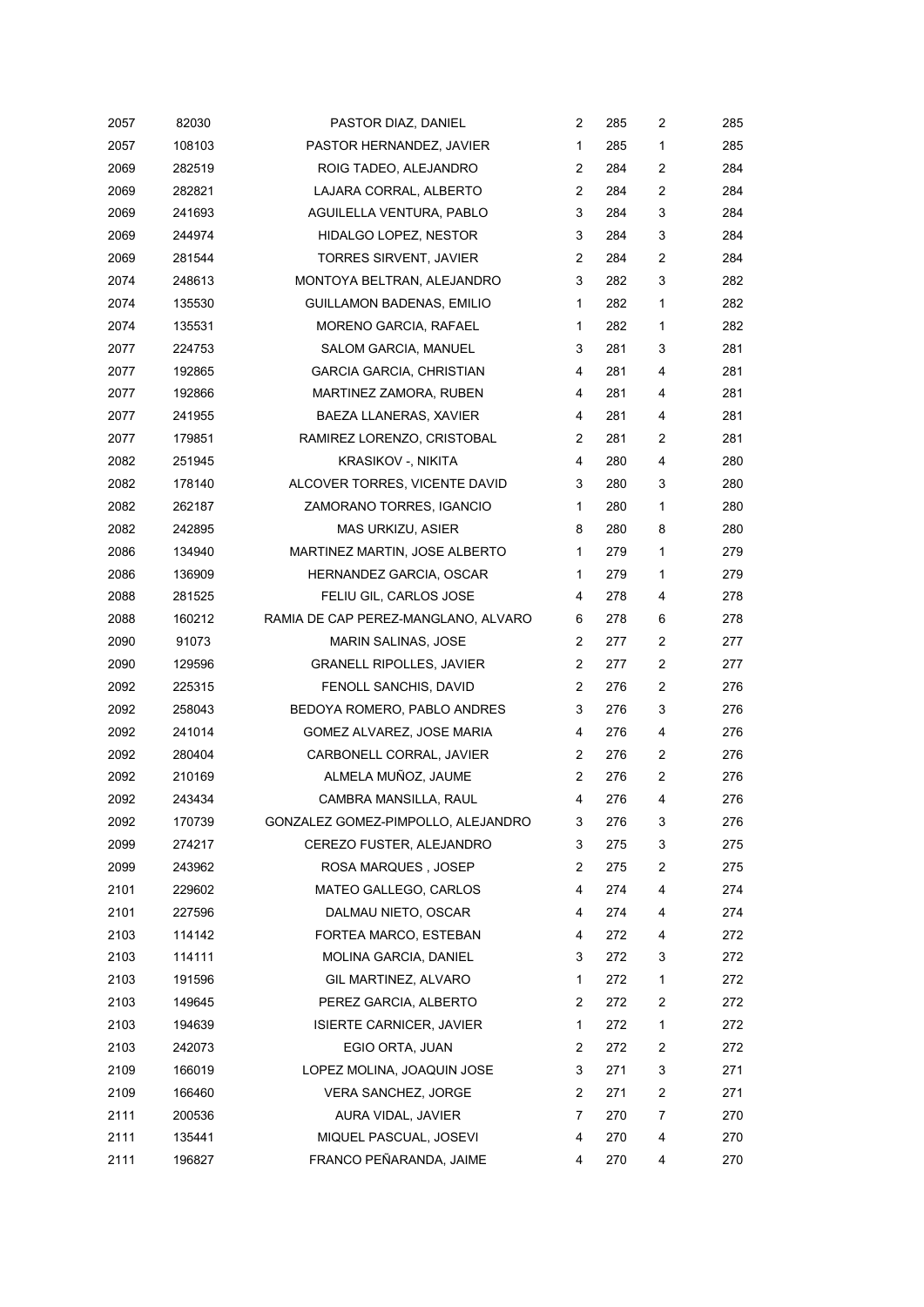| 2111 | 242791 | PEREZ TOMAS, DANIEL              | 1 | 270 | 1 | 270 |
|------|--------|----------------------------------|---|-----|---|-----|
| 2115 | 175277 | PEREZ MORENO, RAFAEL             | 3 | 269 | 3 | 269 |
| 2116 | 192626 | MOLINA VILA, RAFAEL              | 1 | 268 | 1 | 268 |
| 2116 | 128667 | SERRANO MARTI, ALEXANDRE         | 1 | 268 | 1 | 268 |
| 2116 | 225415 | AROCA SANTAMARIA, JUAN MIGUEL    | 2 | 268 | 2 | 268 |
| 2116 | 224822 | MARTINEZ ROS, AITOR              | 1 | 268 | 1 | 268 |
| 2116 | 259869 | SANCHEZ TAURA, JAVIER            | 1 | 268 | 1 | 268 |
| 2116 | 279611 | PERLES TORRES, JOAQUIN           | 1 | 268 | 1 | 268 |
| 2116 | 279615 | CARRIO VALLES, AITOR             | 1 | 268 | 1 | 268 |
| 2116 | 152348 | PEIRO CANDEL, CARLOS ROMAN       | 1 | 268 | 1 | 268 |
| 2116 | 194660 | RUBIO RUIZ, JOSE ANGEL           | 1 | 268 | 1 | 268 |
| 2116 | 199275 | PETIT GARCIA, MARCOS             | 1 | 268 | 1 | 268 |
| 2116 | 114990 | GISBERT SERRA, JORGE             | 1 | 268 | 1 | 268 |
| 2116 | 216723 | MILIAN FERRANDIS, VICTOR         | 1 | 268 | 1 | 268 |
| 2116 | 277017 | ROBLES RIZOS, ALEXIS             | 3 | 268 | 3 | 268 |
| 2116 | 241431 | CANO MOLINA, GUILLERMO           | 1 | 268 | 1 | 268 |
| 2116 | 241432 | VELASCO VAZQUEZ, LUIS            | 1 | 268 | 1 | 268 |
| 2116 | 179905 | FERNANDEZ IGLESIAS, LUIS MANUEL  | 1 | 268 | 1 | 268 |
| 2116 | 168172 | BLASCO DEVESA, JOEL              | 1 | 268 | 1 | 268 |
| 2116 | 154267 | VALLES LLOBELL, JOAN             | 1 | 268 | 1 | 268 |
| 2134 | 228732 | LORENZO QUESADA, DAVID           | 2 | 267 | 2 | 267 |
| 2134 | 82237  | <b>VILLA TOMAS, VICENTE</b>      | 2 | 267 | 2 | 267 |
| 2134 | 242377 | MATEA SAEZ, JUAN CARLOS          | 1 | 267 | 1 | 267 |
| 2137 | 242779 | ORTIZ PONS, VICTOR               | 2 | 266 | 2 | 266 |
| 2138 | 227552 | ALCOLEA IZQUIERDO, JOSE RAMON    | 1 | 265 | 1 | 265 |
| 2138 | 157252 | LAPUERTA MARCO, ARCADIO          | 1 | 265 | 1 | 265 |
| 2138 | 192018 | ARNAU MOLINA, VICENTE            | 1 | 265 | 1 | 265 |
| 2141 | 280227 | GONZALEZ GABINO, DAVID           | 1 | 264 | 1 | 264 |
| 2141 | 270788 | JUAN MINGUEZ, MANUEL             | 1 | 264 | 1 | 264 |
| 2141 | 193790 | <b>IGLESIAS HERNANDEZ, PABLO</b> | 1 | 264 | 1 | 264 |
| 2141 | 275974 | MONFORTE VALSANGIACOMO, JOAQUIN  | 1 | 264 | 1 | 264 |
| 2141 | 276071 | MARINER PEÑA, ALVARO             | 1 | 264 | 1 | 264 |
| 2141 | 244498 | PELLICER SEMPERE, ALEJANDRO      | 1 | 264 | 1 | 264 |
| 2141 | 244479 | MACHI MORENO, JAVIER             | 1 | 264 | 1 | 264 |
| 2141 | 244480 | ROVIRA ESPERT, MARC              | 1 | 264 | 1 | 264 |
| 2141 | 191246 | SANTAMARIA GARCIA, MIGUEL        | 1 | 264 | 1 | 264 |
| 2141 | 198262 | PASTOR AGUILAR, SERGIO           | 1 | 264 | 1 | 264 |
| 2141 | 112067 | <b>GARCIA BURGOS, GUILLERMO</b>  | 4 | 264 | 4 | 264 |
| 2141 | 142715 | CARUNCHO IBAÑEZ, RUBEN           | 4 | 264 | 4 | 264 |
| 2141 | 125603 | LARA GUMBAU, MANUEL              | 1 | 264 | 1 | 264 |
| 2141 | 214701 | ALBIN SAEZ, OSCAR                | 1 | 264 | 1 | 264 |
| 2141 | 273054 | <b>MATEU PART, MARC</b>          | 8 | 264 | 8 | 264 |
| 2141 | 225306 | PEREZ-HICKMAN ESTEVAN, ALEJANDRO | 1 | 264 | 1 | 264 |
| 2141 | 40225  | HERNANDEZ GARCIA, RAUL           | 1 | 264 | 1 | 264 |
| 2141 | 150312 | GONZALEZ PATERNA, MIGUEL ANGEL   | 1 | 264 | 1 | 264 |
| 2141 | 282793 | FERRER PONS, HUGO                | 1 | 264 | 1 | 264 |
| 2141 | 126427 | REDON CATALAN, CARLOS            | 1 | 264 | 1 | 264 |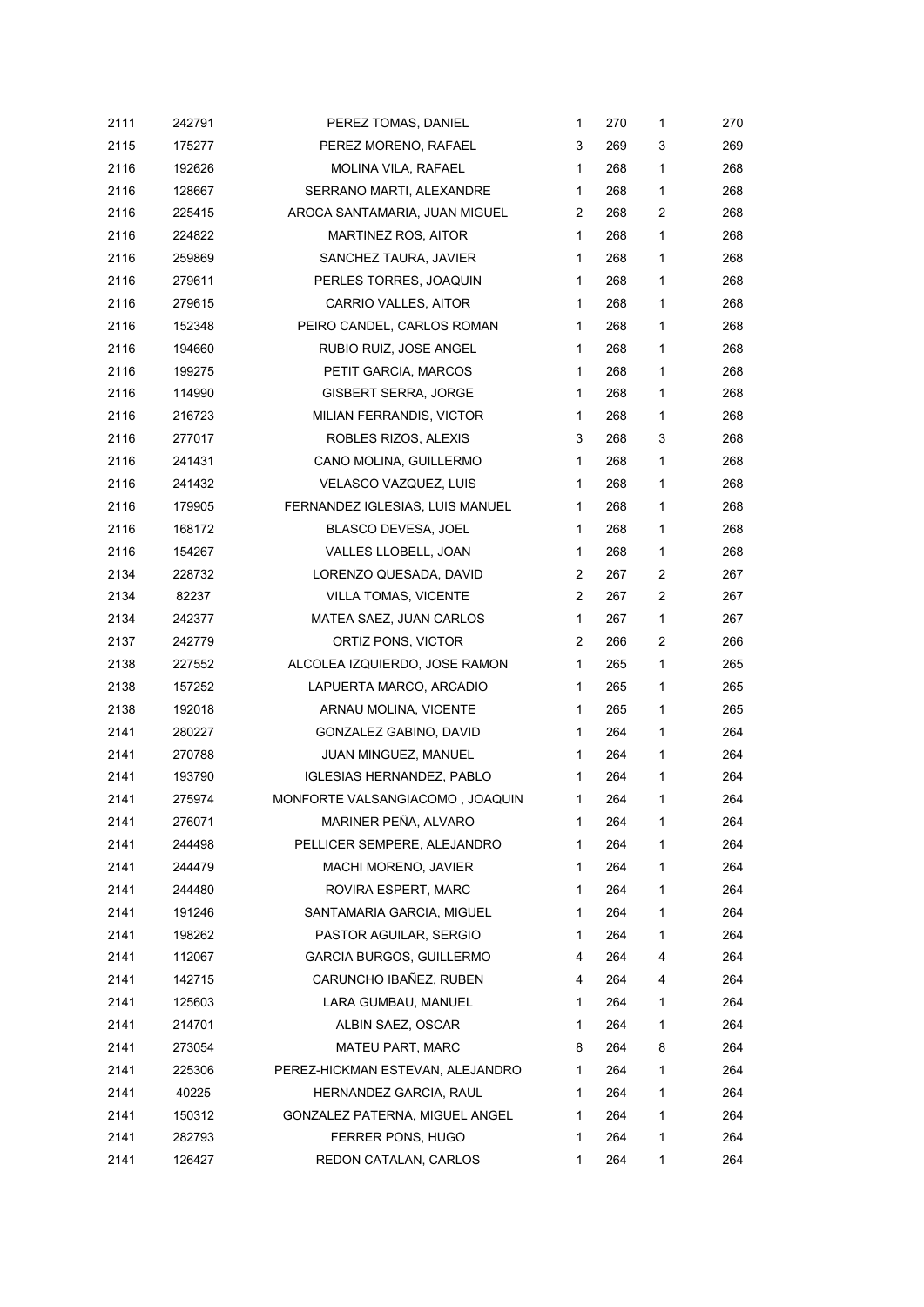| 2141 | 241655 | DE MIGUEL TOMAS, EDUARDO             | 1              | 264 | 1            | 264 |
|------|--------|--------------------------------------|----------------|-----|--------------|-----|
| 2141 | 277921 | CARRETERO AMOROS, MIGUEL             | 3              | 264 | 3            | 264 |
| 2163 | 144793 | GONZALEZ BOMMERSHEIM, MIGUEL         | 3              | 263 | 3            | 263 |
| 2163 | 211873 | FERNANDEZ AVILA, OSCAR               | 6              | 263 | 6            | 263 |
| 2165 | 208492 | DOMINGUEZ DE MONTIS, HECTOR          | 4              | 261 | 4            | 261 |
| 2165 | 233981 | ARAGUETE SALES, ALEJANDRO            | 10             | 261 | 9            | 261 |
| 2165 | 241806 | <b>MESEGUER SERRA, CARLOS</b>        | 4              | 261 | 4            | 261 |
| 2168 | 135198 | IVARS VALLES, SERGIO                 | $\mathbf 1$    | 260 | 1            | 260 |
| 2168 | 200918 | MUÑOZ GARCIA, JOSE MARIA             | 6              | 260 | 6            | 260 |
| 2168 | 78209  | ALMAGRO PEREZ, PABLO                 | $\mathbf{1}$   | 260 | 1            | 260 |
| 2168 | 191094 | SUAREZ ESTRADA, RUBEN                | 3              | 260 | 3            | 260 |
| 2172 | 200479 | ALEMANY SANCHEZ, PABLO               | $\mathbf{1}$   | 259 | 1            | 259 |
| 2172 | 224138 | GIL GOMEZ, NACHO                     | 3              | 259 | 3            | 259 |
| 2174 | 200562 | PEREZ LOPEZ, FRANCISCO               | 6              | 258 | 6            | 258 |
| 2174 | 243832 | MARGARA, ANDRES MAXIMILIANO          | 3              | 258 | 3            | 258 |
| 2174 | 154917 | FERNANDEZ VALENZUELA, JESUS          | 3              | 258 | 3            | 258 |
| 2177 | 248686 | FERNANDEZ VILLANUEVA, SERGIO         | 3              | 257 | 3            | 257 |
| 2177 | 134286 | RAMOS MARCO, JAIME                   | 3              | 257 | 3            | 257 |
| 2179 | 273753 | NAVARRETE GARRIGUES-TRENOR, DIEGO    | 6              | 256 | 6            | 256 |
| 2179 | 113196 | DEVIS GARCIA, PABLO                  | 2              | 256 | 2            | 256 |
| 2179 | 276074 | TOCA VALERO, DIEGO                   | 3              | 256 | 3            | 256 |
| 2182 | 273672 | <b>GARCIA TOLEDO, JORGE</b>          | 7              | 255 | 7            | 255 |
| 2183 | 243751 | MORENO CABALLERO, ENRIQUE            | 4              | 254 | 4            | 254 |
| 2184 | 275083 | MARIN GONELL, EUGENIO                | 4              | 253 | 4            | 253 |
| 2184 | 236525 | GIMENO JIMENEZ, JOSE LUIS            | 3              | 253 | 3            | 253 |
| 2186 | 273386 | CERVERA BUIGUES, CARLOS              | 4              | 252 | 4            | 252 |
| 2186 | 281568 | SOTO MAYOL, GUSTAVO OMAR             | 3              | 252 | 3            | 252 |
| 2188 | 224769 | DARBONNENS SAMPER, ROBERTO           | 3              | 251 | 3            | 251 |
| 2189 | 225620 | JUANICOTENA FACCHINI, RICARDO CAESAR | $\mathbf{1}$   | 250 | 1            | 250 |
| 2189 | 200520 | ROIG GORRIZ, JOSE MARIA              | 1              | 250 | 1            | 250 |
| 2189 | 200484 | VERDU IBAÑEZ, GONZALO                | $\overline{2}$ | 250 | 2            | 250 |
| 2189 | 120746 | TRILLES BORJA, JOSE VICENTE          | 1              | 250 | 1            | 250 |
| 2189 | 192637 | SALAS MARQUEZ, CARLOS MANUEL         | 1              | 250 | 1            | 250 |
| 2189 | 93440  | RUBIO RAMOS, ENRIQUE                 | 1              | 250 | 1            | 250 |
| 2189 | 27810  | CALLAO MOLINA, FERNANDO              | 1              | 250 | 1            | 250 |
| 2189 | 119741 | ROMERO OLMO, EDUARDO                 | 1              | 250 | 1            | 250 |
| 2189 | 134092 | <b>IBRAN PARDO, JUAN JOSE</b>        | 1              | 250 | $\mathbf{1}$ | 250 |
| 2189 | 114848 | GONZALEZ TORTOSA, BERNY              | 1              | 250 | 1            | 250 |
| 2189 | 82103  | LENCERO ANDREO, PELAYO               | 2              | 250 | 2            | 250 |
| 2189 | 282113 | MARTINEZ MARTINEZ, DAVID             | 1              | 250 | 1            | 250 |
| 2189 | 212562 | ZAPATER LATORRE, ENRIQUE             | $\mathbf{1}$   | 250 | $\mathbf{1}$ | 250 |
| 2189 | 145006 | PALOMARES SOLANES, ALEXANDRE         | 1              | 250 | 1            | 250 |
| 2189 | 137364 | BELDA SOLSONA, ALVARO                | $\mathbf{1}$   | 250 | 1            | 250 |
| 2189 | 253668 | MARTINEZ VIDAL, ELOY                 | 1              | 250 | 1            | 250 |
| 2189 | 254534 | EIXEA BERNAT, ADRIAN                 | 1              | 250 | 1            | 250 |
| 2189 | 243455 | SORIANO BODI, VICENTE                | 1              | 250 | $\mathbf{1}$ | 250 |
| 2189 | 141002 | LOPEZ MONTAGUD, OSCAR                | 1              | 250 | $\mathbf{1}$ | 250 |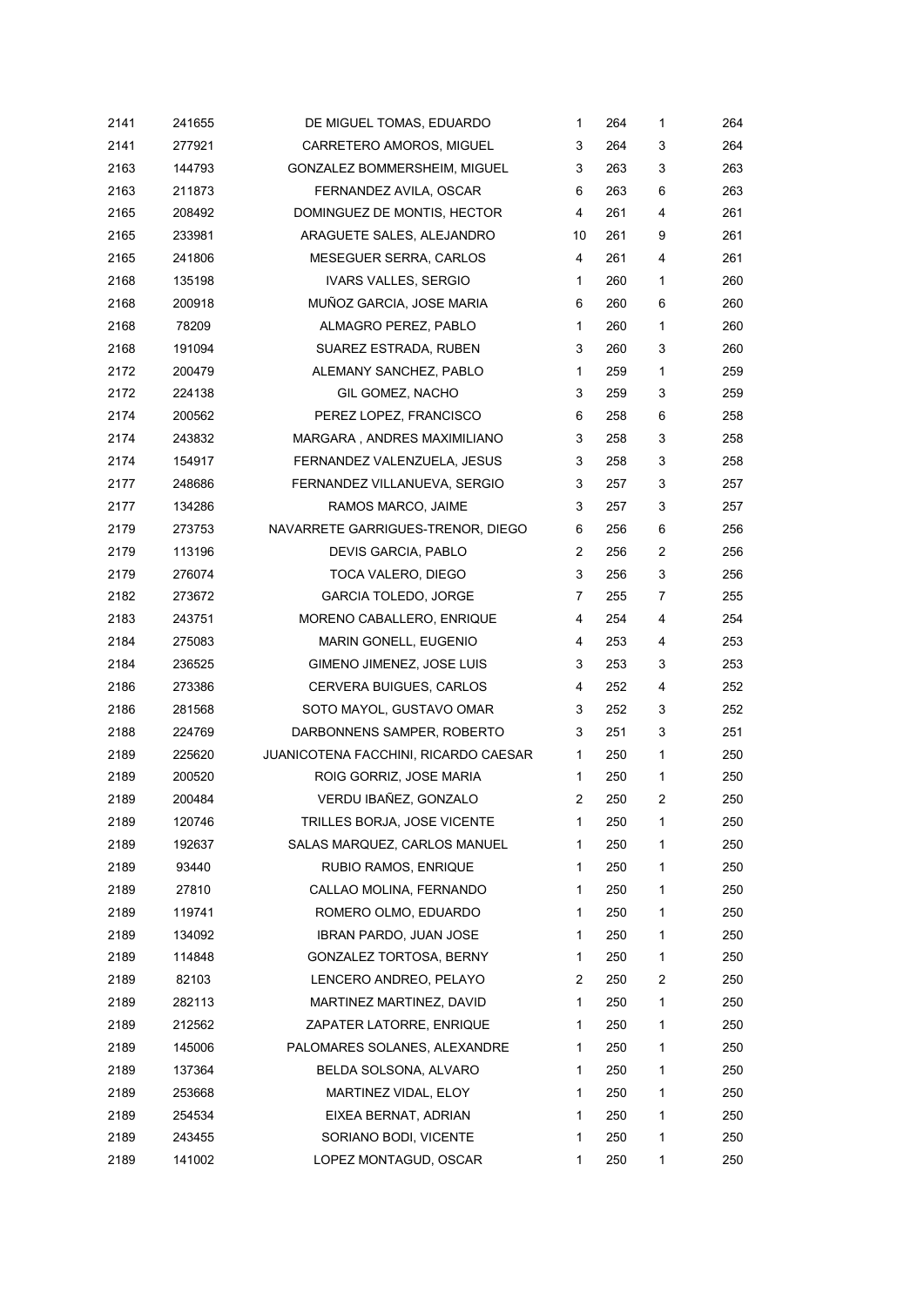| 2189 | 140908 | REYES CAPELLA, MARIO              | $\mathbf{1}$   | 250 | $\mathbf{1}$   | 250 |
|------|--------|-----------------------------------|----------------|-----|----------------|-----|
| 2189 | 128289 | ALIAGA MARTINEZ, JOSE             | 1              | 250 | 1              | 250 |
| 2189 | 160818 | AUDISIO DELGADO, MARCELO          | 1              | 250 | 1              | 250 |
| 2189 | 92624  | BERMUDEZ CALVO, JOSE ALBERTO      | 1              | 250 | 1              | 250 |
| 2189 | 78350  | HERRERO MATEU, JAVIER             | 1              | 250 | 1              | 250 |
| 2189 | 179306 | BARTUAL BARDISA, JORGE            | 2              | 250 | 2              | 250 |
| 2189 | 219192 | COMPANY VIDAL, JOSE ENRIQUE       | $\mathbf{1}$   | 250 | 1              | 250 |
| 2189 | 257008 | POZUELO BELMONTE, DIEGO           | $\mathbf{1}$   | 250 | 1              | 250 |
| 2189 | 220495 | GONZALEZ ALVAREZ, JULIO           | 2              | 250 | $\overline{c}$ | 250 |
| 2189 | 111249 | AROCA SANCHEZ, PEDRO              | $\mathbf{1}$   | 250 | 1              | 250 |
| 2189 | 252908 | IRADIER MOLTO, GUSTAVO JOSE       | 1              | 250 | 1              | 250 |
| 2189 | 264448 | PLA BERNALTE, DAVID               | 1              | 250 | 1              | 250 |
| 2189 | 91944  | CARDA FLORS, JUAN LORENZO         | 1              | 250 | $\mathbf{1}$   | 250 |
| 2189 | 123889 | RIBELLES REULA, JORGE             | 1              | 250 | 1              | 250 |
| 2189 | 74725  | DE LA TORRE RUIZ, JOSE MARIA      | $\mathbf{1}$   | 250 | 1              | 250 |
| 2189 | 276440 | GONZALEZ RUBIO, ALBERTO           | 1              | 250 | $\mathbf{1}$   | 250 |
| 2189 | 76965  | HERNANDEZ ALONSO, JAVIER          | $\mathbf{1}$   | 250 | 1              | 250 |
| 2189 | 85054  | CANO SANCHIS, CESAR               | 1              | 250 | 1              | 250 |
| 2189 | 122218 | BOSCA BOLUDA, JUAN JAVIER         | 1              | 250 | 1              | 250 |
| 2189 | 186857 | SALVADOR MUÑOZ, CARLOS MANUEL     | $\mathbf{1}$   | 250 | 1              | 250 |
| 2189 | 143308 | PONS MARCHIRANT, VICENTE          | 1              | 250 | 1              | 250 |
| 2229 | 209807 | SOL SALES, ANTONIO                | $\mathbf{1}$   | 248 | 1              | 248 |
| 2229 | 209808 | AGUILELLA VIDAL, MARC             | 1              | 248 | 1              | 248 |
| 2229 | 122604 | COVES GARCIA, FRANCISCO JAVIER    | 2              | 248 | 2              | 248 |
| 2229 | 114329 | REIG GRANELL, DAVID               | 2              | 248 | 2              | 248 |
| 2229 | 193922 | HERNANDEZ PALAZON, ALVARO         | 1              | 248 | 1              | 248 |
| 2229 | 275615 | <b>GARCIA SERRANO, DAVID</b>      | $\overline{2}$ | 248 | 2              | 248 |
| 2229 | 114859 | PIÑERO SALAS, CARLOS              | 2              | 248 | $\overline{c}$ | 248 |
| 2229 | 285248 | MARZA GIL, LUIS                   | $\mathbf{1}$   | 248 | $\mathbf{1}$   | 248 |
| 2237 | 183606 | PEREZ PRATS, GONZALO              | 2              | 247 | 2              | 247 |
| 2237 | 279376 | RODRIGUEZ PUERTAS, ROBERTO        | 1              | 247 | 1              | 247 |
| 2237 | 236446 | FELICES CUADRADO, LUIS MAURICIO   | 2              | 247 | 2              | 247 |
| 2237 | 244367 | HERNANDEZ VARGAS, SEBASTIAN REYES | 3              | 247 | 3              | 247 |
| 2241 | 284703 | CASTAÑO MATEU, ANDRES             | $\mathbf{1}$   | 246 | 1              | 246 |
| 2242 | 200740 | CUENCA CARREÑO, IVAN              | 2              | 245 | 2              | 245 |
| 2242 | 277047 | BONET VILARROIG, CRISTIAN         | 3              | 245 | 3              | 245 |
| 2244 | 186729 | OLSINA NAVARRO, ERNEST            | 3              | 244 | 3              | 244 |
| 2244 | 149883 | SANCHO GARCIA-VERDUGO, FERRAN     | 6              | 244 | 6              | 244 |
| 2244 | 278571 | CASTELLO MOLLAR, RAUL             | 3              | 244 | 3              | 244 |
| 2244 | 278572 | ALCALA CARBALLO, RAUL             | 4              | 244 | 4              | 244 |
| 2248 | 277821 | GARCIA-VALDECASAS REDOLAT, SERGIO | 4              | 243 | 4              | 243 |
| 2248 | 212732 | DINU, ADRIAN                      | 4              | 243 | 4              | 243 |
| 2248 | 284533 | ANDRES SALAFRANCA, MIGUEL         | 4              | 243 | 4              | 243 |
| 2248 | 264331 | BELLMUNT BERNAT, ALBERT           | 2              | 243 | $\overline{c}$ | 243 |
| 2252 | 282206 | VILA CORELL, ENRIQUE              | 2              | 242 | $\overline{c}$ | 242 |
| 2252 | 242642 | CAÑADAS ARANEGA, MANUEL           | 4              | 242 | 4              | 242 |
| 2254 | 273167 | FERREIRO MARCE, FERNAND           | 2              | 241 | 2              | 241 |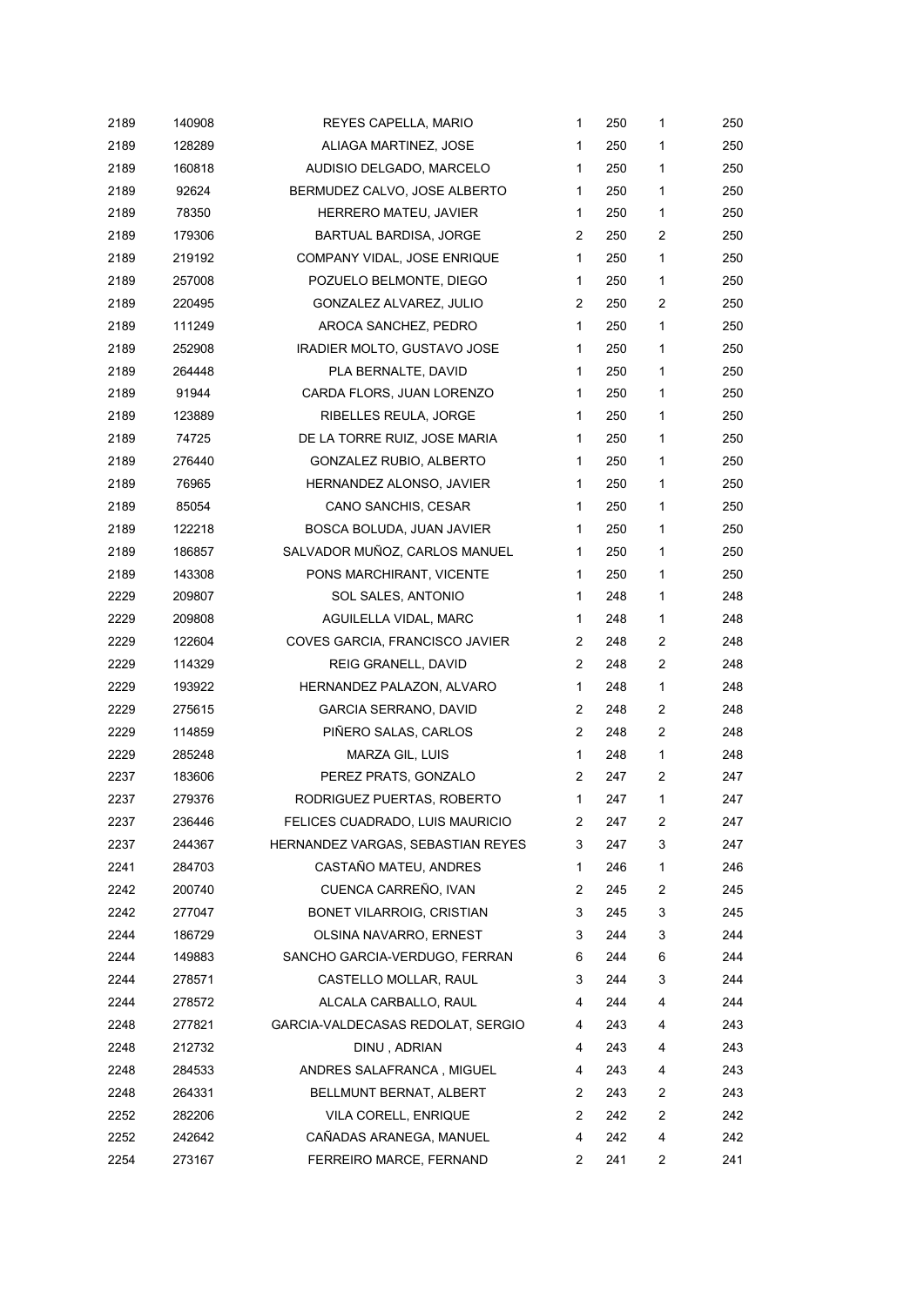| 2254 | 147807 | SANJUAN FAJARDO, NACHO             | 2              | 241 | 2              | 241 |
|------|--------|------------------------------------|----------------|-----|----------------|-----|
| 2256 | 243733 | ALVARADO MARQUEZ, SERGI            | 1              | 240 | 1              | 240 |
| 2256 | 194001 | <b>GARCIA LLORENS, JOAQUIN</b>     | 2              | 240 | 2              | 240 |
| 2256 | 112047 | VAÑO HURTADO, JOAQUIN              | 4              | 240 | 4              | 240 |
| 2256 | 143062 | OLIVARES BLASCO, JORGE             | 3              | 240 | 3              | 240 |
| 2256 | 85181  | <b>GAYA WHITE, JESUS</b>           | 3              | 240 | 3              | 240 |
| 2256 | 228163 | SANCHIS LLOPIS, DAVID EMILIO       | 2              | 240 | $\overline{c}$ | 240 |
| 2256 | 86089  | MARTINEZ OLMOS, JESUS              | 1              | 240 | 1              | 240 |
| 2263 | 284511 | GUTIERREZ DEL OLMO, GONZALO        | 2              | 239 | 2              | 239 |
| 2263 | 192476 | <b>BUENDICHO PASTOR, FRANCISCO</b> | 2              | 239 | $\overline{c}$ | 239 |
| 2265 | 242717 | BELTRAN MARTIN-LORENTE, PABLO      | 1              | 238 | $\mathbf{1}$   | 238 |
| 2265 | 208494 | AVILES MARTIN, MANUEL              | 5              | 238 | 5              | 238 |
| 2265 | 229077 | GUTIERREZ ROCAMORA, JUAN DOMINGO   | 1              | 238 | 1              | 238 |
| 2265 | 281422 | SIEGENTHALER HIERRO, EDWARD        | 1              | 238 | 1              | 238 |
| 2265 | 138256 | VILLENA GONZALEZ, ANTONIO          | 1              | 238 | 1              | 238 |
| 2265 | 152074 | RODRIGUEZ MAÑAS, PEDRO             | 2              | 238 | 2              | 238 |
| 2265 | 231574 | MARTIN ANDRES, ALBERTO             | $\overline{2}$ | 238 | $\overline{2}$ | 238 |
| 2272 | 151512 | MARTINAVARRO FORTUÑO, VICTOR       | 2              | 237 | 2              | 237 |
| 2272 | 244000 | BRIKMAN MURCIA, KEVIN              | 4              | 237 | 4              | 237 |
| 2274 | 285549 | SAGREDO BARRA, ANTONIO IGNACIO     | 3              | 236 | 3              | 236 |
| 2274 | 115050 | BORRAS CABEZAS, JUAN PEDRO         | 2              | 236 | $\overline{c}$ | 236 |
| 2274 | 241626 | LOPEZ CASCALES, FRAN               | 2              | 236 | 2              | 236 |
| 2274 | 243553 | ALFARO SENENT, CARLOS              | 3              | 236 | 3              | 236 |
| 2274 | 229163 | VALERO ROMERO, VICTOR              | 2              | 236 | 2              | 236 |
| 2274 | 264402 | CASTELL GALAN, ALEJANDRO           | 2              | 236 | $\overline{2}$ | 236 |
| 2274 | 239838 | AMORRICH DEL FRESNO, ALBERTO       | 2              | 236 | $\overline{c}$ | 236 |
| 2281 | 106872 | LLOPIS CHABRERA, SAMUEL            | 1              | 235 | 1              | 235 |
| 2281 | 254843 | LLOPIS PASTOR, JUAN                | 1              | 235 | 1              | 235 |
| 2281 | 278288 | SANZ GARRIDO, DAVID                | 1              | 235 | 1              | 235 |
| 2281 | 277456 | BOLO MERENCIANO, JOSE              | 1              | 235 | 1              | 235 |
| 2281 | 277537 | PETROV PETROV, GEORGI              | 1              | 235 | 1              | 235 |
| 2281 | 259745 | ALEIXANDRE PENELAS, JULIO          | 1              | 235 | 1              | 235 |
| 2287 | 210175 | ISIDRO LOPEZ, RODRIGO              | 2              | 234 | 2              | 234 |
| 2287 | 228627 | GAMERO RUIZ, OSCAR                 | 2              | 234 | 2              | 234 |
| 2287 | 190868 | BELLOSO LOPEZ, SANTI               | 2              | 234 | $\overline{c}$ | 234 |
| 2290 | 240518 | CORDERO CANET, SERGIO JAVIER       | 3              | 233 | 3              | 233 |
| 2291 | 241937 | LUNA ORTIZ, VICTOR                 | 3              | 232 | 3              | 232 |
| 2291 | 242894 | MAS URKIZU, ANDER                  | 7              | 232 | 7              | 232 |
| 2293 | 200765 | ARMENGOL SORLI, CARLOS             | 5              | 231 | 5              | 231 |
| 2293 | 82937  | PEIRO GALMES, JOSE                 | 2              | 231 | 2              | 231 |
| 2293 | 215775 | GRACIA BONIFACIO, AIMAR            | 8              | 231 | 8              | 231 |
| 2296 | 281592 | RAMOS AMOROS, PABLO                | 4              | 228 | 4              | 228 |
| 2296 | 24382  | <b>BAS GENIS, RUBEN</b>            | 2              | 228 | 2              | 228 |
| 2298 | 243469 | SEMPERE SANCHIS, DAVID             | 4              | 227 | 4              | 227 |
| 2298 | 274435 | DE ALMEIDA OLIVEIRA, KEVIN         | 2              | 227 | 2              | 227 |
| 2298 | 274436 | PEREZ BARBER, PAU                  | 2              | 227 | $\overline{c}$ | 227 |
| 2301 | 192395 | SANCHEZ SIERRA, CARLOS             | 2              | 226 | 2              | 226 |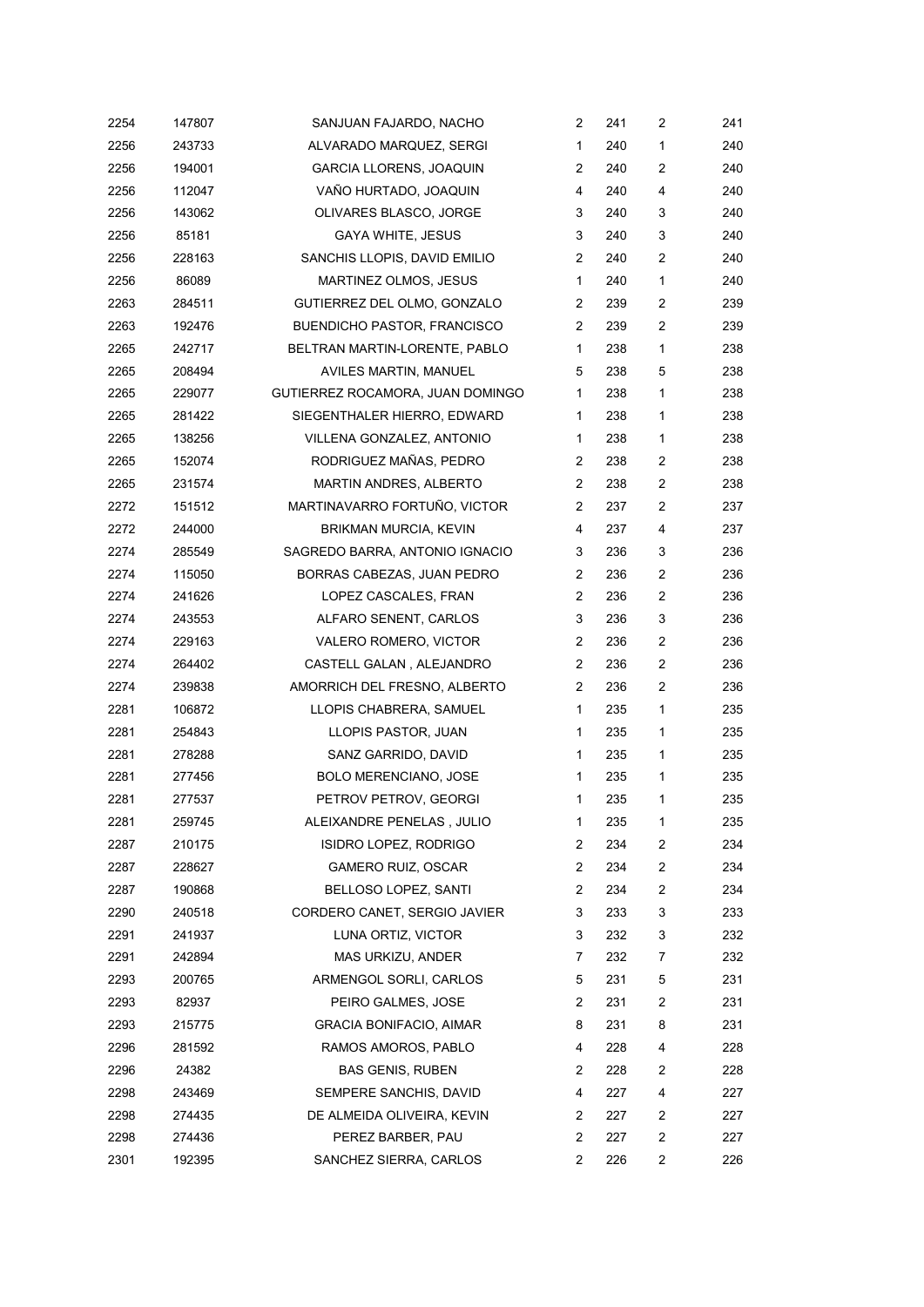| 2302 | 241681 | <b>VILLAR VERA, DANIEL</b>      | $\mathbf{1}$ | 225 | $\mathbf{1}$   | 225 |
|------|--------|---------------------------------|--------------|-----|----------------|-----|
| 2302 | 165161 | GONZALVEZ MARTINEZ, JOSE MANUEL | 1            | 225 | 1              | 225 |
| 2302 | 85824  | HERNANDEZ NAVARRO, CHRISTIAN    | 2            | 225 | $\overline{c}$ | 225 |
| 2302 | 149580 | SOLER MADUEÑO, IGNACIO          | 1            | 225 | 1              | 225 |
| 2306 | 91906  | BRAVO DELGADO, ANGEL JAVIER     | 3            | 224 | 3              | 224 |
| 2306 | 211089 | RODRIGUEZ ISACH, XAVI           | 7            | 224 | 7              | 224 |
| 2306 | 225349 | RICO GIL, DAVID                 | 2            | 224 | 2              | 224 |
| 2309 | 277739 | VALERO GRAO, SERGIO             | 3            | 223 | 3              | 223 |
| 2309 | 277788 | SANCHEZ PEREZ, JUAN PERFECTO    | 3            | 223 | 3              | 223 |
| 2309 | 244973 | <b>GARCIA MARTIN, ELOY</b>      | 2            | 223 | 2              | 223 |
| 2309 | 205383 | <b>GRACIA TEROL, TONI</b>       | 2            | 223 | 2              | 223 |
| 2313 | 165993 | FERRANDEZ, JEROME               | $\mathbf{1}$ | 222 | 1              | 222 |
| 2313 | 194052 | DOMINGO BERENGUER, JORGE        | 4            | 222 | 4              | 222 |
| 2313 | 155282 | HERNANDEZ COLLADO, CARLOS       | $\mathbf{1}$ | 222 | 1              | 222 |
| 2313 | 30436  | BARCELO HURTADO, JAVIER         | $\mathbf{1}$ | 222 | 1              | 222 |
| 2313 | 158214 | LATRAS ESPAÑA, CARLOS           | 2            | 222 | 2              | 222 |
| 2313 | 242693 | LOPEZ BAUTISTA, DAVID           | 3            | 222 | 3              | 222 |
| 2313 | 113846 | TARI TRIVES, ALFONSO            | 1            | 222 | 1              | 222 |
| 2313 | 279306 | DESCAMPS, MATHIEU               | 1            | 222 | 1              | 222 |
| 2313 | 279307 | <b>CUYCK, TITOUAN</b>           | $\mathbf{1}$ | 222 | 1              | 222 |
| 2313 | 90231  | MAS MICO, ALEJANDRO             | 4            | 222 | 4              | 222 |
| 2323 | 242892 | FREXES ROMA, JORGE              | 4            | 221 | 4              | 221 |
| 2323 | 159354 | TENA BACHERO, ROBERT            | 2            | 221 | $\overline{c}$ | 221 |
| 2325 | 276976 | PASCUAL MONTORO, JUANEN         | 1            | 220 | 1              | 220 |
| 2325 | 276645 | SANZ GIMENEZ, RUBEN             | $\mathbf{1}$ | 220 | 1              | 220 |
| 2325 | 140921 | GONZALEZ GARCIA, JUAN JOSE      | 1            | 220 | 1              | 220 |
| 2325 | 233700 | ALBIÑANA MOSCARDO, ALEJANDRO    | 2            | 220 | 2              | 220 |
| 2325 | 126348 | MINGARRO MARTI, JUAN LUIS       | 2            | 220 | $\overline{c}$ | 220 |
| 2325 | 167506 | SMITH, TERRY                    | $\mathbf{1}$ | 220 | 1              | 220 |
| 2325 | 249876 | ARJONA FERNANDEZ SARABIA, RUBEN | 1            | 220 | 1              | 220 |
| 2325 | 199656 | GIRALDES ASENSIO, MANUEL        | 2            | 220 | $\overline{c}$ | 220 |
| 2325 | 149646 | ASENSI BOTELLA, ANTONIO         | $\mathbf{1}$ | 220 | 1              | 220 |
| 2325 | 221504 | MORA DE LA FUENTE, ENZO         | 3            | 220 | 3              | 220 |
| 2335 | 215603 | <b>MARTINEZ BARRIOS, MARCOS</b> | 7            | 219 | 7              | 219 |
| 2336 | 245447 | MILLAN BRICIO, CARLOS JAVIER    | 4            | 218 | 4              | 218 |
| 2336 | 231251 | SANCHEZ MARTINEZ, JOEL          | 8            | 218 | 8              | 218 |
| 2336 | 242688 | AVELLÀ ESCOTO, JOAN             | 4            | 218 | 4              | 218 |
| 2339 | 198347 | RUIZ VICENTE, GABRIEL           | 2            | 217 | 2              | 217 |
| 2340 | 176469 | BARBERAN OLLER, ANTONIO         | 1            | 215 | 1              | 215 |
| 2340 | 246269 | PEREZ ALVAREZ, IVAN             | 3            | 215 | 3              | 215 |
| 2340 | 227559 | TOS CLEMENTE, IGNACIO           | 1            | 215 | 1              | 215 |
| 2340 | 99219  | RUIZ SANCHEZ, ALVARO            | 1            | 215 | 1              | 215 |
| 2340 | 175861 | MUS ESBRI, DANI                 | 1            | 215 | 1              | 215 |
| 2340 | 142802 | VIÑAS VILCHEZ, MIGUEL ANGEL     | 1            | 215 | 1              | 215 |
| 2340 | 241836 | LLEDO SALVADOR, IVAN            | 1            | 215 | 1              | 215 |
| 2340 | 82080  | NIEVA MORATALLA, DANIEL         | 1            | 215 | 1              | 215 |
| 2348 | 258408 | REQUENA EGEA, DIEGO             | 3            | 214 | 3              | 214 |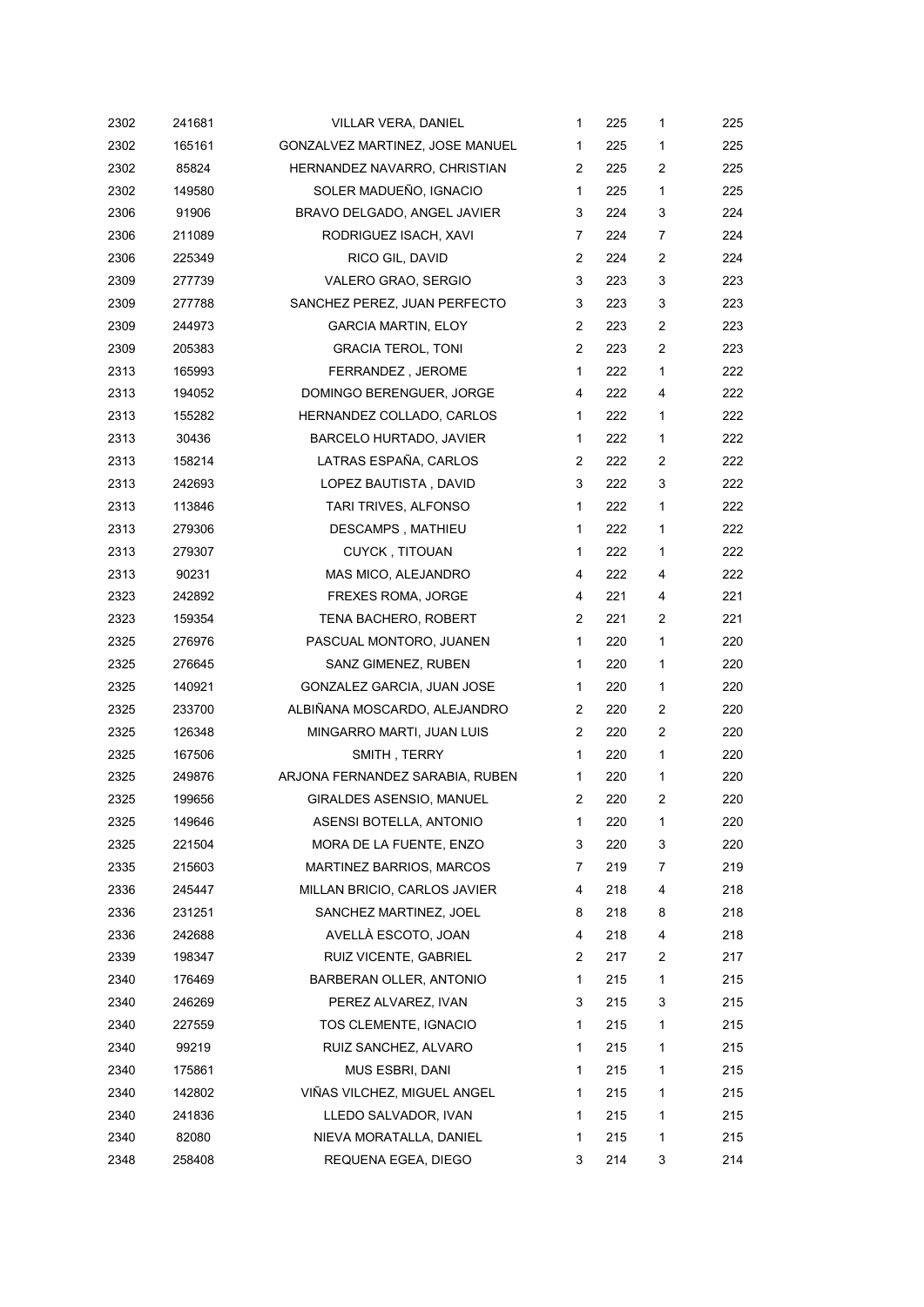| 2349 | 242805 | LLORET SANCHEZ, LUIS              | 3              | 213 | 3              | 213 |
|------|--------|-----------------------------------|----------------|-----|----------------|-----|
| 2349 | 192560 | MELIA FALOMIR, JUANAN             | 2              | 213 | $\overline{c}$ | 213 |
| 2349 | 195961 | MARTIN GOMEZ, ALVARO              | 2              | 213 | $\overline{c}$ | 213 |
| 2352 | 170547 | SANZ SANCHEZ, CARLOS              | $\overline{2}$ | 212 | $\overline{2}$ | 212 |
| 2352 | 140830 | SANCHEZ ESCRIBANO, JOSE           | $\overline{2}$ | 212 | $\overline{c}$ | 212 |
| 2352 | 280861 | ROS BOUCHE, VICTOR                | $\mathbf{1}$   | 212 | $\mathbf{1}$   | 212 |
| 2352 | 280864 | RUA DEL BARRIO, MIGUEL            | 1              | 212 | 1              | 212 |
| 2352 | 248204 | QUERAL CAMPILLO, HECTOR           | 5              | 212 | 5              | 212 |
| 2352 | 282251 | FERRANDO FUSTER, VICENTE          | 2              | 212 | $\overline{c}$ | 212 |
| 2352 | 284530 | ADSUARA LENGUA, XAVIER            | 2              | 212 | 2              | 212 |
| 2352 | 285187 | CERVERA NEBOT, ROBERTO            | 5              | 212 | 5              | 212 |
| 2360 | 153910 | SEGARRA LLOMBART, JORGE           | 2              | 211 | $\overline{c}$ | 211 |
| 2360 | 200764 | RUIZ BENLLOCH, PABLO              | 6              | 211 | 6              | 211 |
| 2360 | 161838 | CABEZAS GARCIA, EMILIO            | $\overline{2}$ | 211 | $\overline{c}$ | 211 |
| 2360 | 179181 | TARIN BROCAL, ALFONSO             | 3              | 211 | 3              | 211 |
| 2364 | 243049 | SORIA GARCIA, DANIEL              | 3              | 210 | 3              | 210 |
| 2364 | 196742 | <b>GOMEZ GASCON, DANIEL</b>       | 3              | 210 | 3              | 210 |
| 2364 | 251880 | DEVESA MARTINEZ, AITOR            | 3              | 210 | 3              | 210 |
| 2367 | 241206 | FERREIRA PEREZ, ALEJANDRO         | $\mathbf{1}$   | 209 | $\mathbf{1}$   | 209 |
| 2368 | 229560 | LOPEZ MEZQUITA, MARC              | $\overline{2}$ | 208 | $\overline{c}$ | 208 |
| 2368 | 242037 | DURAN RAMIREZ, ALFREDO            | 4              | 208 | 4              | 208 |
| 2368 | 199518 | LOPEZ GOMERA, SERGIO              | 2              | 208 | $\overline{c}$ | 208 |
| 2371 | 107751 | ZAHONERO IZQUIERDO, JOSE ANTONIO  | 4              | 207 | 4              | 207 |
| 2372 | 273972 | BELLIDO CORBACHO, CRISTIAN        | 2              | 206 | $\overline{c}$ | 206 |
| 2372 | 263279 | GONZALEZ BELTRAN, JOEL            | $\overline{2}$ | 206 | $\overline{c}$ | 206 |
| 2372 | 163334 | MORENO CABALLERO, JOSE VICENTE    | 3              | 206 | 3              | 206 |
| 2375 | 276730 | SAEZ AZNAR, ALEJANDRO             | 2              | 205 | $\overline{c}$ | 205 |
| 2375 | 243373 | SOLER ARENAS, JORGE               | 2              | 205 | $\overline{c}$ | 205 |
| 2375 | 161055 | GEA JAVEGA, GUSTAVO               | 4              | 205 | 4              | 205 |
| 2375 | 137390 | MORENO PARDINES, CRISTIAN         | 1              | 205 | $\mathbf{1}$   | 205 |
| 2375 | 142603 | FAUVELL GRANERO, ROBERTO          | 2              | 205 | $\overline{c}$ | 205 |
| 2380 | 285942 | PEREZ SELLERS, ANDREA             | 1              | 204 | 1              | 204 |
| 2380 | 112886 | QUESADA SANCHEZ, DANIEL           | 1              | 204 | 1              | 204 |
| 2380 | 112887 | PANOV., ANDREY                    | 1              | 204 | 1              | 204 |
| 2380 | 129457 | SANJUAN CREMADES, PEPE            | 1              | 204 | 1              | 204 |
| 2380 | 243208 | PEREZ JUAN, PABLO                 | 1              | 204 | 1              | 204 |
| 2380 | 226675 | IVORRA SERRA, JORGE               | 3              | 204 | 3              | 204 |
| 2380 | 248967 | BLANCO ROIG, CRISTIAN             | 8              | 204 | 8              | 204 |
| 2380 | 274396 | CARCER MARTINEZ, GUILLERMO        | 3              | 204 | 3              | 204 |
| 2388 | 208850 | PALACIA GONZALEZ, RAFAEL          | 3              | 203 | 3              | 203 |
| 2389 | 277703 | ÑIGUEZ GARCIA, SERGIO             | 3              | 202 | 3              | 202 |
| 2389 | 244063 | MARTINEZ MORENO, PEDRO MANUEL     | 4              | 202 | 4              | 202 |
| 2389 | 161673 | AIBAR DEL OLMO, FIDEL             | 2              | 202 | 2              | 202 |
| 2392 | 161326 | MARTINEZ DE LA TORRE, JUAN CARLOS | 4              | 201 | 4              | 201 |
| 2392 | 278030 | ORDOÑEZ IGLESIAS, BENITO          | 5              | 201 | 5              | 201 |
| 2392 | 278249 | DOMINGUEZ MATEU, DANIEL           | 2              | 201 | $\overline{c}$ | 201 |
| 2395 | 80054  | GOMEZ SANSALONI, JOAQUIN          | 1              | 200 | 1              | 200 |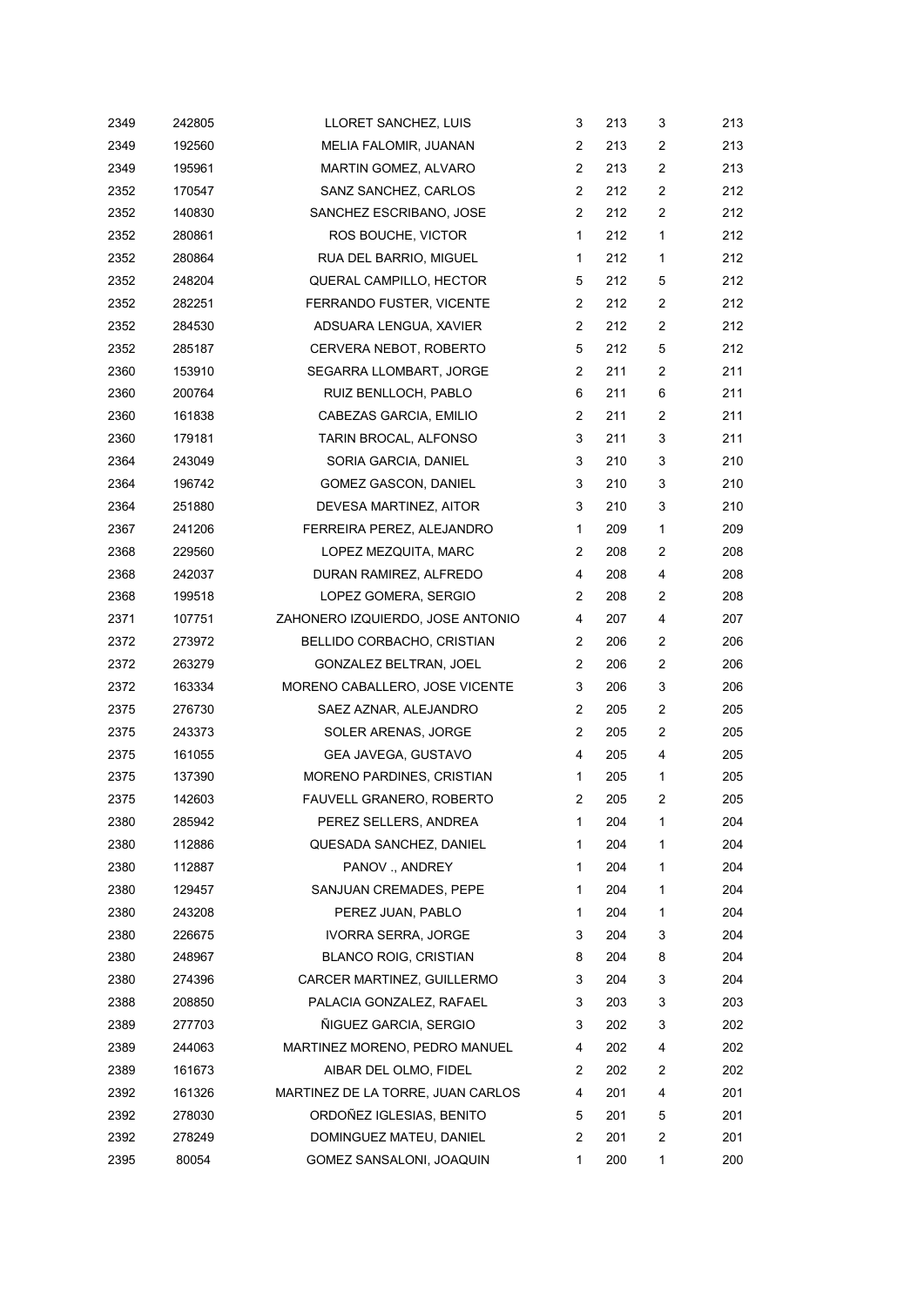| 2395 | 212718 | NAVALPOTRO ZAPATERO, SANTOS      | 3              | 200 | 3              | 200 |
|------|--------|----------------------------------|----------------|-----|----------------|-----|
| 2395 | 212719 | KUPA KUPA. IOSIF LUDOVIC         | 3              | 200 | 3              | 200 |
| 2395 | 199347 | LOPEZ CHORQUES, FRANCISCO KILIAN | $\mathbf{1}$   | 200 | 1              | 200 |
| 2395 | 192274 | MONFORT GARCIA, CRISTIAN         | 1              | 200 | 1              | 200 |
| 2395 | 161797 | <b>GARCIA RUIZ, PABLO</b>        | 1              | 200 | 1              | 200 |
| 2395 | 128578 | CARDONA MASANET, FRANCISCO       | 1              | 200 | 1              | 200 |
| 2395 | 112853 | CHOLBI LLIDO, SAURO              | $\mathbf{1}$   | 200 | 1              | 200 |
| 2395 | 120087 | <b>MONFORT GARCIA, CARLOS</b>    | $\mathbf{1}$   | 200 | 1              | 200 |
| 2395 | 168676 | CASTELLANOS GARROTE, CHRISTIAN   | 1              | 200 | 1              | 200 |
| 2395 | 150858 | MORANTE HERNANDEZ, EMILIO        | $\mathbf{1}$   | 200 | 1              | 200 |
| 2395 | 150627 | LOPEZ TORA, JESUS                | 1              | 200 | 1              | 200 |
| 2395 | 183645 | ALFONSO GARCIA, RUBEN            | 1              | 200 | 1              | 200 |
| 2395 | 192647 | GARCIA ALBERO, JOSE FRANCISCO    | $\overline{c}$ | 200 | $\overline{c}$ | 200 |
| 2395 | 262506 | <b>GARCIA GIMENO, CARLOS</b>     | $\mathbf{1}$   | 200 | 1              | 200 |
| 2395 | 242639 | GOMEZ GOMEZ, CESAR LUIS          | $\mathbf{1}$   | 200 | 1              | 200 |
| 2395 | 242626 | ROBERT LANE, ADAM                | 1              | 200 | 1              | 200 |
| 2395 | 226421 | SORNOSA SOLVES, ONOFRE           | 6              | 200 | 6              | 200 |
| 2395 | 119729 | FERRERO FERRI, VICTOR            | $\mathbf{1}$   | 200 | 1              | 200 |
| 2395 | 125841 | <b>MAYANS TORRALBA, JOSEP</b>    | 1              | 200 | 1              | 200 |
| 2395 | 191285 | NAVALON SANCHEZ, IZAN            | 6              | 200 | 6              | 200 |
| 2395 | 179815 | ORTS CASTRO, ALFREDO             | $\mathbf{1}$   | 200 | 1              | 200 |
| 2395 | 91558  | FERNANDEZ BAEZA, IVAN            | 2              | 200 | 2              | 200 |
| 2395 | 92040  | PIEDRA CABANES, JORGE            | 1              | 200 | 1              | 200 |
| 2395 | 210041 | FERNANDEZ JUAN, DANIEL JENARO    | 3              | 200 | 3              | 200 |
| 2395 | 227671 | TORTAJADA SOLER, CARLOS          | 1              | 200 | 1              | 200 |
| 2395 | 245235 | SERRA BALLESTER, JOSE            | 1              | 200 | 1              | 200 |
| 2395 | 276980 | MARTI CERVERA, ALEJANDRO         | $\mathbf{1}$   | 200 | 1              | 200 |
| 2395 | 277018 | PERIS PAREDES, JOSE              | 1              | 200 | 1              | 200 |
| 2395 | 276995 | GARCIA SAEZ, ALEJANDRO           | 1              | 200 | 1              | 200 |
| 2395 | 276630 | <b>GONZALEZ FERRER, ANTONIO</b>  | 1              | 200 | 1              | 200 |
| 2395 | 276395 | PASTOR CARRILLO, IVAN            | 1              | 200 | 1              | 200 |
| 2395 | 94225  | RIAZA CASTAÑO, ANTONIO           | $\mathbf{1}$   | 200 | 1              | 200 |
| 2395 | 94414  | LOPEZ GOMEZ, JOSE ANTONIO        | 1              | 200 | 1              | 200 |
| 2395 | 122970 | RIPOLL PEREZ, GERMAN             | 1              | 200 | 1              | 200 |
| 2395 | 143954 | DIEZ FORNES, CARLOS              | 2              | 200 | $\overline{c}$ | 200 |
| 2395 | 267599 | BORT BROCH, JOSE MANUEL          | $\mathbf{1}$   | 200 | 1              | 200 |
| 2395 | 268043 | APARICI BALLESTER, CARLOS        | 1              | 200 | 1              | 200 |
| 2395 | 268296 | COMPAÑ FERNANDEZ, GENARO         | 1              | 200 | 1              | 200 |
| 2395 | 178849 | <b>BAIDEZ GARCIA, EMILIO</b>     | 1              | 200 | 1              | 200 |
| 2395 | 166575 | MARTI ROSETI, EMILIO JOSE        | 1              | 200 | 1              | 200 |
| 2395 | 238924 | LOPEZ GARRIGOS, JOSE MANUEL      | 1              | 200 | 1              | 200 |
| 2395 | 270207 | TORMO ALONSO, LUIS               | 1              | 200 | 1              | 200 |
| 2395 | 157371 | CUADRADO ROCA, PABLO             | 5              | 200 | 5              | 200 |
| 2395 | 137804 | MARCO JOVER, SILVESTRE           | 1              | 200 | 1              | 200 |
| 2395 | 137723 | GIMENEZ MUñOZ, IGNASI            | 2              | 200 | $\overline{c}$ | 200 |
| 2441 | 272592 | SAN ANTOLIN GIL, ANGEL           | 2              | 199 | $\overline{c}$ | 199 |
| 2441 | 200354 | NAGY, STEFAN                     | 5              | 199 | 5              | 199 |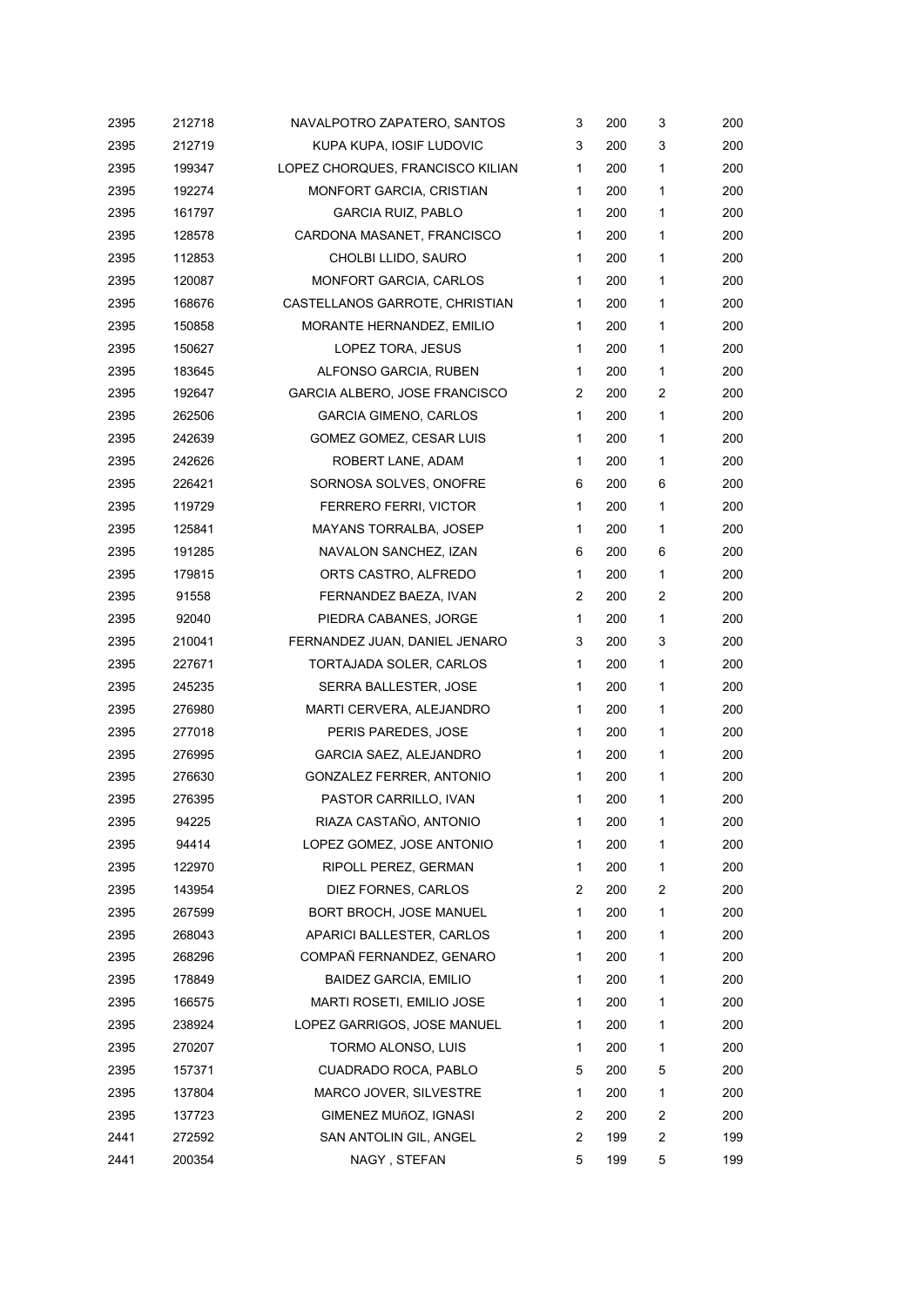| 2441 | 250989 | <b>HEREDIA RUBIO, HECTOR</b>    | 5                     | 199 | 5                       | 199 |
|------|--------|---------------------------------|-----------------------|-----|-------------------------|-----|
| 2444 | 278069 | RIPOLLÈS FERNANDEZ, JAEL        | $\mathbf{1}$          | 198 | 1                       | 198 |
| 2444 | 212898 | CARRATALA LLORCA, RAMON         | 2                     | 198 | $\overline{\mathbf{c}}$ | 198 |
| 2444 | 200080 | MILIAN FERRER, MARIO            | $\mathbf{1}$          | 198 | 1                       | 198 |
| 2444 | 150307 | ROSCA RAMON, RAUL               | 1                     | 198 | 1                       | 198 |
| 2444 | 240659 | HURTADO GARCIA, KEVIN           | 3                     | 198 | 3                       | 198 |
| 2444 | 209610 | PEREZ SERRANO, CARLOS           | 3                     | 198 | 3                       | 198 |
| 2444 | 242771 | <b>CUBEDO PERIS, MANUEL</b>     | $\mathbf{1}$          | 198 | $\mathbf{1}$            | 198 |
| 2444 | 242678 | VALVERDE DIAGO, GUILLEM         | $\mathbf{1}$          | 198 | 1                       | 198 |
| 2444 | 141753 | <b>GARIJO GARCIA, EDUARDO</b>   | 2                     | 198 | $\overline{c}$          | 198 |
| 2444 | 152242 | LLORENT POZO, JUAN CARLOS       | $\mathbf{1}$          | 198 | $\mathbf{1}$            | 198 |
| 2444 | 81819  | SANCHEZ AYELA, PABLO            | $\mathbf{1}$          | 198 | $\mathbf{1}$            | 198 |
| 2444 | 81820  | SANCHEZ AYELA, FRANCISCO JESUS  | 1                     | 198 | $\mathbf 1$             | 198 |
| 2444 | 267847 | PASCUAL PERIS, CARLOS           | $\overline{2}$        | 198 | $\overline{\mathbf{c}}$ | 198 |
| 2444 | 241344 | BENEDITO SORIANO, MARC ANTONI   | 8                     | 198 | 8                       | 198 |
| 2458 | 264376 | CAUSARAS ORTUÑO, EMILIO         | 2                     | 197 | $\overline{2}$          | 197 |
| 2458 | 237502 | ESPINOSA GARCIA, ISMAEL         | 3                     | 197 | 3                       | 197 |
| 2458 | 213668 | GUERRA SANZ, BORJA              | 2                     | 197 | 2                       | 197 |
| 2458 | 241803 | MARTOS ABEL, CHRISTIAN          | 5                     | 197 | 5                       | 197 |
| 2458 | 241804 | MARTOS ABEL, DANIEL             | 5                     | 197 | 5                       | 197 |
| 2463 | 251626 | LLOPIS BALCELLS, MARC           | $\overline{2}$        | 196 | $\overline{c}$          | 196 |
| 2463 | 241103 | GONZALBO NOGUEROLES, PABLO      | $\mathbf{2}^{\prime}$ | 196 | $\overline{2}$          | 196 |
| 2463 | 276206 | MUJICA FARINOS, EDUARDO         | $\overline{2}$        | 196 | $\overline{2}$          | 196 |
| 2466 | 191974 | VEGA SARABIA, JOSE JAVIER       | $\mathbf{2}^{\prime}$ | 195 | $\overline{c}$          | 195 |
| 2466 | 170110 | ZARATE AULLO, JOSE PASCUAL      | $\overline{2}$        | 195 | $\overline{2}$          | 195 |
| 2466 | 167364 | PRIEGO PASCUAL, DANIEL          | $\overline{2}$        | 195 | $\overline{2}$          | 195 |
| 2469 | 140933 | ARAGONES DIAZ, MARIO            | $\mathbf{2}^{\prime}$ | 194 | 2                       | 194 |
| 2469 | 274426 | TORAL DIAZ, MIGUEL JAVIER       | 4                     | 194 | 4                       | 194 |
| 2471 | 226032 | VALERO VALERO, FRANCISCO        | 2                     | 193 | 2                       | 193 |
| 2471 | 279496 | <b>GARCIA GOMEZ, DAVID</b>      | 4                     | 193 | 4                       | 193 |
| 2473 | 189820 | IZQUIERDO LOPEZ, GONZALO        | 2                     | 192 | $\overline{\mathbf{c}}$ | 192 |
| 2473 | 160794 | <b>CUESTA CONTRERAS, CARLOS</b> | 4                     | 192 | 4                       | 192 |
| 2473 | 160331 | <b>GARCIA RUBIO, AARON</b>      | 2                     | 192 | $\overline{c}$          | 192 |
| 2476 | 138254 | SANCHEZ CAMAÑ, ANGEL            | 2                     | 191 | 2                       | 191 |
| 2476 | 159262 | SAFONT VAZQUEZ, DANIEL          | 2                     | 191 | 2                       | 191 |
| 2476 | 276515 | VALDES SAINZ DE LA MAZA, GUZMAN | 2                     | 191 | $\overline{c}$          | 191 |
| 2476 | 192334 | <b>JACOBO GIRONA, SAMUEL</b>    | $\overline{2}$        | 191 | $\overline{c}$          | 191 |
| 2480 | 282880 | LOPEZ PITARCH, PABLO            | 2                     | 190 | 2                       | 190 |
| 2480 | 224859 | DELTELL, SALVADOR               | 1                     | 190 | 1                       | 190 |
| 2480 | 218965 | PEREZ CAMUS, RAUL               | 1                     | 190 | 1                       | 190 |
| 2483 | 254995 | RAMOS GOZALBO, FRANCESC         | 1                     | 189 | 1                       | 189 |
| 2483 | 254478 | SIFRE CATALA, HECTOR            | $\mathbf{1}$          | 189 | 1                       | 189 |
| 2483 | 123525 | LAFUENTE POZA, JORGE            | 2                     | 189 | 2                       | 189 |
| 2483 | 261681 | NACHER AVELLANA, JORDI          | 6                     | 189 | 6                       | 189 |
| 2487 | 257352 | QUERAL CAMPILLO, CRISTIAN       | 3                     | 188 | 3                       | 188 |
| 2488 | 281514 | JAIME SEBASTIA, CARLOS          | 3                     | 187 | 3                       | 187 |
| 2488 | 187094 | ESPINEIRA, MARIANO              | 1                     | 187 | 1                       | 187 |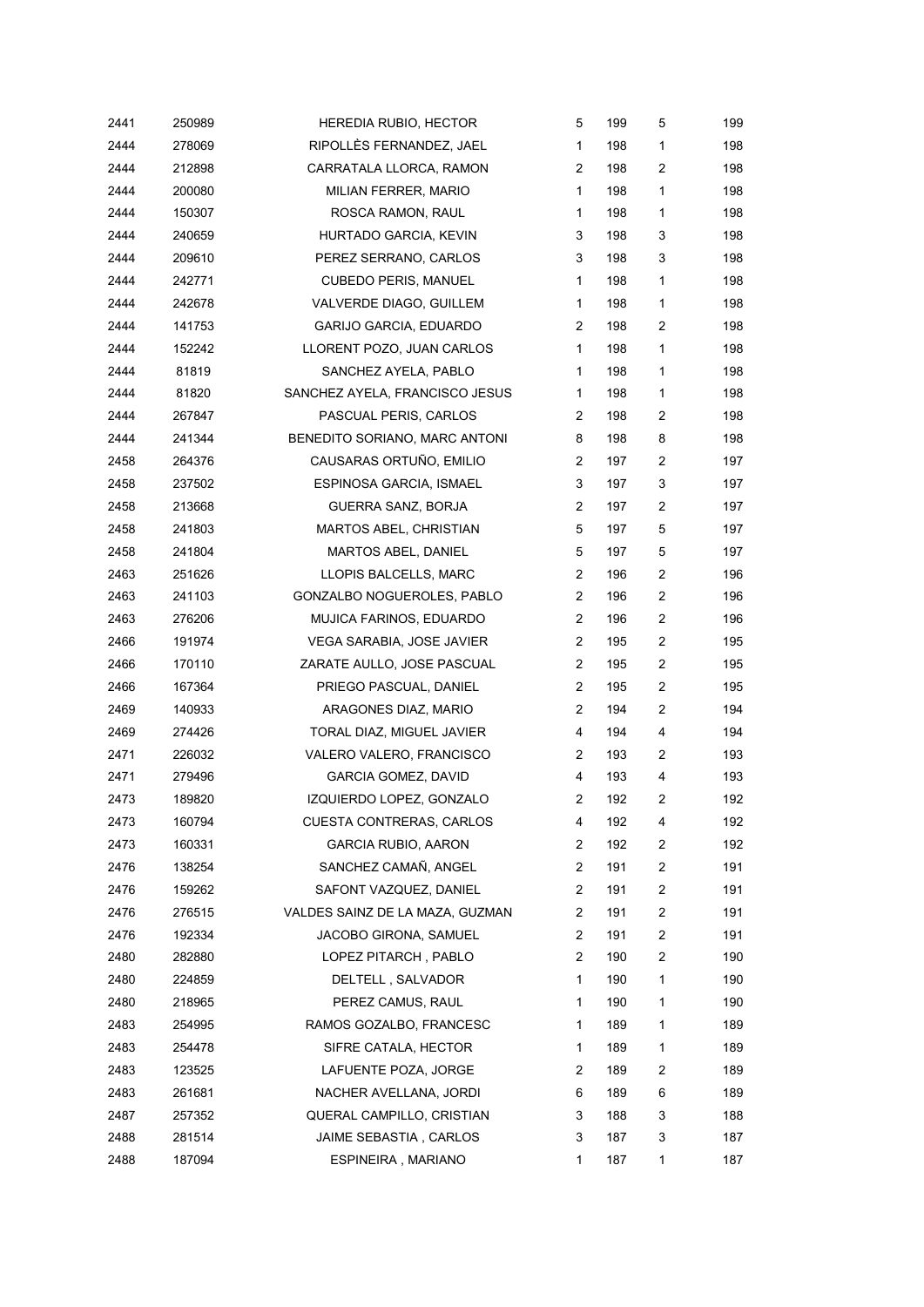| 2488 | 264333 | BELLMUNT BERNAT, CARLES            | $\mathbf{1}$   | 187 | 1                       | 187 |
|------|--------|------------------------------------|----------------|-----|-------------------------|-----|
| 2488 | 264517 | SIG RAYA, JORGE RAFAEL             | $\mathbf{1}$   | 187 | $\mathbf{1}$            | 187 |
| 2488 | 229605 | MULET ARROYO, ALEJANDRO            | 2              | 187 | 2                       | 187 |
| 2488 | 277492 | VALLS BENEYTO, JORDI               | $\mathbf{1}$   | 187 | 1                       | 187 |
| 2488 | 277505 | OROZCO FUSTER, VICTOR              | $\mathbf{1}$   | 187 | 1                       | 187 |
| 2488 | 284768 | MENA JORNET, FERNANDO              | $\mathbf{1}$   | 187 | 1                       | 187 |
| 2488 | 279626 | DIAZ VALERO, JUAN MIGUEL           | $\mathbf{1}$   | 187 | 1                       | 187 |
| 2488 | 279627 | MONFORT GOMEZ, ANGEL               | $\mathbf{1}$   | 187 | $\mathbf{1}$            | 187 |
| 2488 | 126433 | <b>GINER SEGUI, RUBEN</b>          | $\mathbf{1}$   | 187 | $\mathbf{1}$            | 187 |
| 2499 | 250464 | DE MOYA ROMERO, HUGO               | 5              | 185 | 5                       | 185 |
| 2499 | 262557 | IVORRA RUIZ, VICENTE               | 4              | 185 | 4                       | 185 |
| 2499 | 134984 | FUSTER VILLENA, JOAQUIN            | 4              | 185 | 4                       | 185 |
| 2499 | 179819 | SEGURA ABAD, VICENTE               | $\mathbf{1}$   | 185 | $\mathbf{1}$            | 185 |
| 2499 | 280234 | OLIVER ODOWD, MATTHEW              | $\mathbf{1}$   | 185 | 1                       | 185 |
| 2499 | 238911 | CATALA BLANES, FRANCISCO           | $\overline{c}$ | 185 | $\overline{c}$          | 185 |
| 2499 | 137699 | BORJA SANSANO, ANTONIO             | $\mathbf{1}$   | 185 | 1                       | 185 |
| 2506 | 81171  | MARTINEZ GIMENEZ, JUAN             | 3              | 184 | 3                       | 184 |
| 2506 | 186537 | FERNANDEZ CULIAÑEZ, JOAQUIN        | $\overline{2}$ | 184 | $\overline{c}$          | 184 |
| 2506 | 242836 | LEON PEREZ, JULIOJESUS             | 3              | 184 | 3                       | 184 |
| 2506 | 225567 | ESPIN VIZNER, ALVARO               | 3              | 184 | 3                       | 184 |
| 2510 | 277164 | VALLE LLINARES, ALBERTO            | 5              | 183 | 5                       | 183 |
| 2510 | 277165 | UBEDA MARTINEZ, SANTIAGO           | 5              | 183 | 5                       | 183 |
| 2510 | 167350 | MARCO CAMPS, RAFAEL                | $\mathbf{1}$   | 183 | $\mathbf{1}$            | 183 |
| 2510 | 276878 | ALBINYANA I GIL, JOAN JOSEP        | $\mathbf{1}$   | 183 | 1                       | 183 |
| 2510 | 276919 | CARMONA RODRIGUEZ, IVAN            | 4              | 183 | 4                       | 183 |
| 2510 | 280631 | APARISI PUCHALT, DANIEL            | 3              | 183 | 3                       | 183 |
| 2516 | 280945 | ANDREU SOLANO, PABLO               | $\overline{2}$ | 182 | $\overline{2}$          | 182 |
| 2516 | 233517 | MONFORT FIGAS, VICTOR              | $\overline{c}$ | 182 | $\overline{c}$          | 182 |
| 2516 | 277784 | <b>GARCIA CEREZUELA, CRISTIAN</b>  | 2              | 182 | $\overline{\mathbf{c}}$ | 182 |
| 2516 | 277797 | GALLARDO ISERT, PAU                | $\overline{2}$ | 182 | $\overline{\mathbf{c}}$ | 182 |
| 2516 | 234375 | VAN DE WERVE DE SCHILDE, GUILLERMO | $\overline{2}$ | 182 | 2                       | 182 |
| 2516 | 240294 | LLOP CANSECO, PABLO                | 2              | 182 | 2                       | 182 |
| 2522 | 226460 | CABRERA DE LA CALLE, PEDRO JOSE    | 1              | 181 | 1                       | 181 |
| 2522 | 279649 | ORTOLA PLAZA, VICENT               | 1              | 181 | $\mathbf{1}$            | 181 |
| 2524 | 183749 | PERAL TORNERO, ALBERTO             | 1              | 180 | 1                       | 180 |
| 2524 | 112965 | CARRASCO ORTUÑO, EDUARDO           | 1              | 180 | 1                       | 180 |
| 2524 | 212839 | RAMOS SANCHEZ, ADRIAN              | 1              | 180 | 1                       | 180 |
| 2524 | 243168 | CABEDO MOLLA, SAMUEL               | 1              | 180 | 1                       | 180 |
| 2524 | 94649  | VAZQUEZ DE LA PEÑA, MAXIMO         | 1              | 180 | 1                       | 180 |
| 2524 | 139022 | LLUCH MIRALLES, DAVID              | 3              | 180 | 3                       | 180 |
| 2530 | 136043 | <b>BONET COSTA, MANUEL</b>         | 1              | 179 | 1                       | 179 |
| 2530 | 170461 | PUENTES ORTUÑO, MANUEL             | 1              | 179 | 1                       | 179 |
| 2530 | 210107 | YAÑEZ PIERA, SALVADOR JAVIER       | 1              | 179 | 1                       | 179 |
| 2530 | 207976 | CABEZAS DAVID, FRANCISCO MANUEL    | 3              | 179 | 3                       | 179 |
| 2530 | 224126 | SEDZE ALDA, ALVARO                 | 6              | 179 | 6                       | 179 |
| 2530 | 285228 | LOPEZ SANTIAGO, JOSUE              | 3              | 179 | 3                       | 179 |
| 2536 | 119766 | VALENCIANO BERRUTI, CARLOS         | 1              | 178 | 1                       | 178 |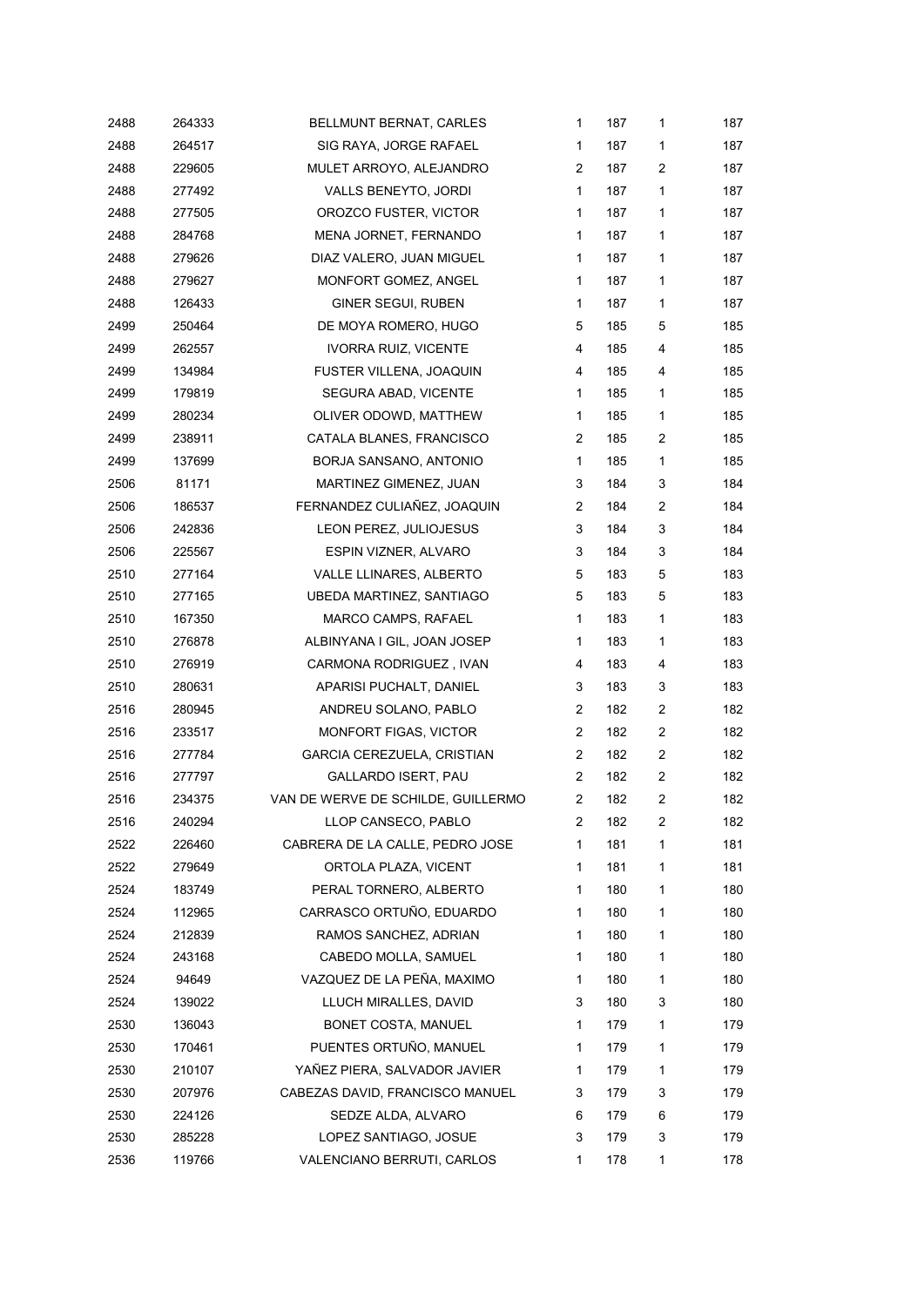| 2536 | 175135 | PEIRO CASTELLO, DAVID                    | 2              | 178 | 2 | 178 |
|------|--------|------------------------------------------|----------------|-----|---|-----|
| 2536 | 240281 | FELIU CAPILLA, CARLOS                    | 1              | 178 | 1 | 178 |
| 2536 | 114783 | ROMERO LOPEZ, FERNANDO                   | 1              | 178 | 1 | 178 |
| 2536 | 110169 | LAMBERTI SAGREDO, JORGE PABLO            | 1              | 178 | 1 | 178 |
| 2536 | 255926 | DIAGO MARTINEZ, BRUNO                    | $\overline{2}$ | 178 | 2 | 178 |
| 2536 | 280909 | FERNANDEZ SILVESTRE, JAVIER              | 3              | 178 | 3 | 178 |
| 2536 | 168010 | MOTTO AMADOR, DIEGO MIGUEL               | $\mathbf{1}$   | 178 | 1 | 178 |
| 2544 | 267624 | LOPEZ DE MOTA NUÑEZ DE ARENAS, SATURNINO | 2              | 177 | 2 | 177 |
| 2545 | 228688 | MOYA AGULLO, JOSE                        | 2              | 176 | 2 | 176 |
| 2546 | 170711 | RODRIGUEZ DOMINGUEZ, RAUL                | 2              | 174 | 2 | 174 |
| 2546 | 285223 | HINDER BESPIN, LEONARDO                  | 3              | 174 | 3 | 174 |
| 2546 | 284754 | PUCHE APARICIO, EMILIO                   | 2              | 174 | 2 | 174 |
| 2546 | 242726 | GARVI MARTI, JOSE JOAQUIN                | 3              | 174 | 3 | 174 |
| 2550 | 179782 | CANOVAS ARACIL, DAVID                    | 2              | 173 | 2 | 173 |
| 2550 | 243181 | NAVARRO MARTINEZ, ROBERTO                | 5              | 173 | 5 | 173 |
| 2550 | 281512 | MONFORT BURDEUS, HUGO                    | 4              | 173 | 4 | 173 |
| 2553 | 220010 | PENELLA GINER, FRANCISCO                 | 2              | 172 | 2 | 172 |
| 2553 | 140091 | TORNER GIL, JUAN JOSE                    | 3              | 172 | 3 | 172 |
| 2555 | 150425 | BAENA FERNANDEZ, ALFONSO                 | 1              | 170 | 1 | 170 |
| 2555 | 108919 | FERRER FERRER, IGNACIO                   | 1              | 170 | 1 | 170 |
| 2555 | 242697 | LOPEZ MARTI, DANIEL                      | 2              | 170 | 2 | 170 |
| 2555 | 226532 | RODRIGUEZ FERNANDEZ, JOSE                | 2              | 170 | 2 | 170 |
| 2555 | 119850 | LAGOS VAÑO, JORGE ALEJANDRO              | 2              | 170 | 2 | 170 |
| 2555 | 225110 | CONEJERO PERALES, DAVID                  | 1              | 170 | 1 | 170 |
| 2555 | 193600 | RODRIGUEZ PERALES, VICENTE               | 1              | 170 | 1 | 170 |
| 2555 | 250325 | NAVARRO FERNANDEZ, ABEL                  | 1              | 170 | 1 | 170 |
| 2555 | 263719 | SEGARRA GILABERT, MANEL                  | 1              | 170 | 1 | 170 |
| 2555 | 92184  | GOMEZ-CALCERRADA GALLEGO, FRANCISCO JOSE | 2              | 170 | 2 | 170 |
| 2555 | 276642 | BELDA GARCIA, AARON                      | 1              | 170 | 1 | 170 |
| 2555 | 276332 | CORBI MOLLA, CARLOS                      | 1              | 170 | 1 | 170 |
| 2555 | 276128 | ROMERO SEGARRA, TONI                     | 2              | 170 | 2 | 170 |
| 2555 | 193834 | ZHENG YU, SHANLIANG                      | 1              | 170 | 1 | 170 |
| 2555 | 166606 | OLSINA BELTRAN, JUAN MIGUEL              | 4              | 170 | 4 | 170 |
| 2555 | 213537 | ESQUITINO MINGUEZ, RAUL                  | 1              | 170 | 1 | 170 |
| 2555 | 257094 | HERNANDEZ NAVARRO, DAVID                 | 1              | 170 | 1 | 170 |
| 2572 | 231630 | <b>BONMATI ALARCON, ANDRES</b>           | 3              | 169 | 3 | 169 |
| 2572 | 248530 | SIRVENT FERNANDEZ, RUBEN                 | 1              | 169 | 1 | 169 |
| 2572 | 205404 | PARRA BUENDIA, DANIEL                    | 1              | 169 | 1 | 169 |
| 2572 | 200444 | PENALVA VIDAL, JAVIER                    | 1              | 169 | 1 | 169 |
| 2572 | 242234 | <b>GARCIA FUENTES, SALVADOR</b>          | 1              | 169 | 1 | 169 |
| 2572 | 262007 | ESCALONA SALIDO, JESUS                   | 1              | 169 | 1 | 169 |
| 2572 | 284867 | TREJO ZARZA, ELOY                        | 1              | 169 | 1 | 169 |
| 2572 | 282121 | MONTOLIO GRANELL, ANGEL MARIA            | 1              | 169 | 1 | 169 |
| 2572 | 137031 | ARENAS ALBERO, PABLO                     | 1              | 169 | 1 | 169 |
| 2572 | 164980 | RISQUEZ CLIMENT, GABRIEL JOSE            | 3              | 169 | 3 | 169 |
| 2582 | 240414 | LOPEZ MILARA, JAVIER                     | 5              | 167 | 5 | 167 |
| 2582 | 282965 | HERNANDEZ VARGAS, MARIANO                | $\overline{c}$ | 167 | 2 | 167 |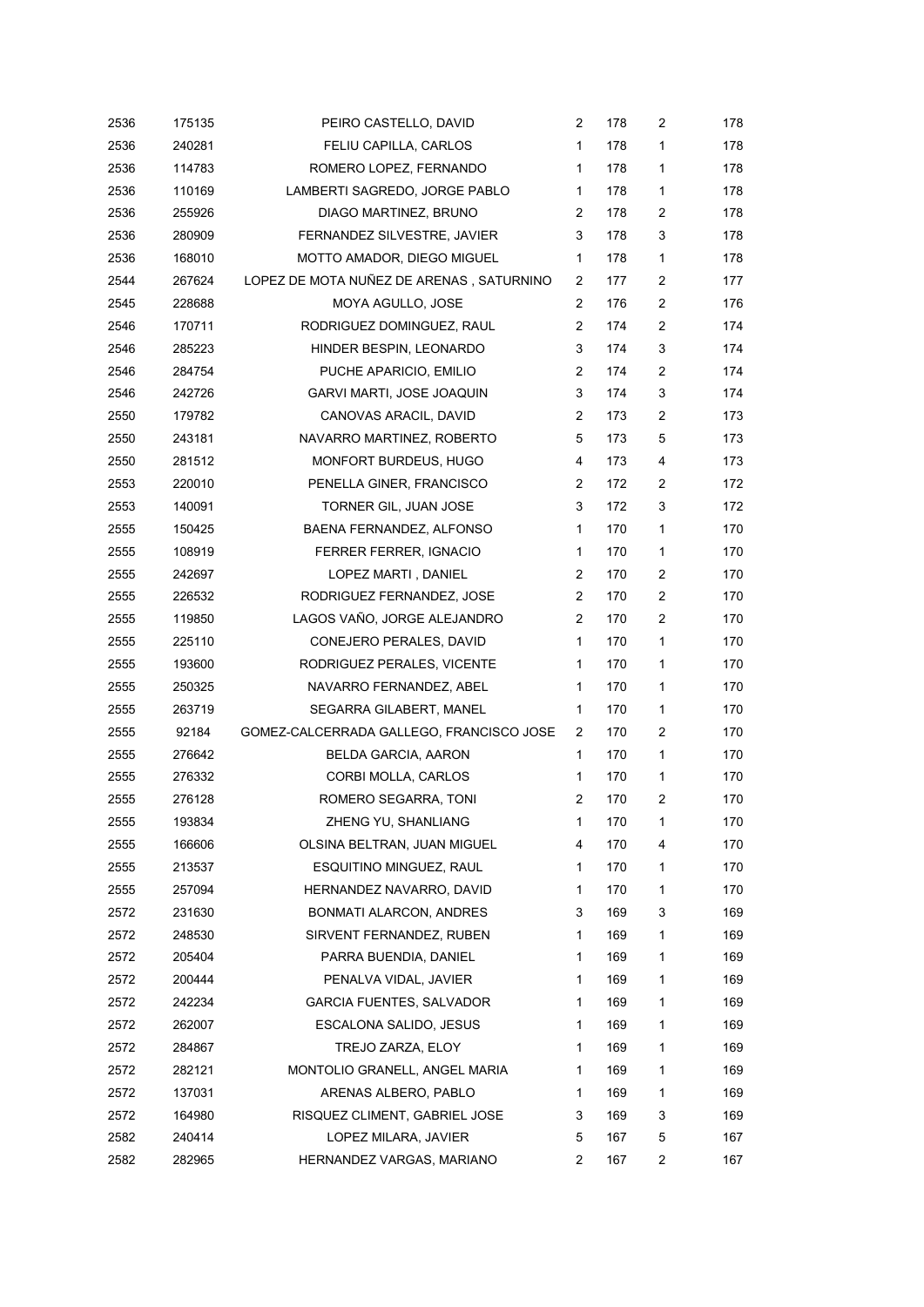| 2582 | 167823 | <b>IMBERNON BALLESTER, ANTONIO</b>  | 1              | 167 | 1              | 167 |
|------|--------|-------------------------------------|----------------|-----|----------------|-----|
| 2585 | 276680 | TOWERS WILSON, JULIAN               | $\mathbf{1}$   | 166 | 1              | 166 |
| 2585 | 280142 | ROMERO MADRIGAL, RUBEN              | 1              | 166 | 1              | 166 |
| 2585 | 243139 | VAZQUEZ HURTADO, JUAN RAMON         | 3              | 166 | 3              | 166 |
| 2588 | 247338 | VALERO MONFORT, JAVIER              | 2              | 165 | 2              | 165 |
| 2588 | 138275 | DONET FERNANDEZ, JOSE MANUEL        | 1              | 165 | 1              | 165 |
| 2588 | 226925 | <b>CUESTA EDO, VICENTE</b>          | 2              | 165 | 2              | 165 |
| 2588 | 168181 | SERER BRU, JUAN                     | $\mathbf{1}$   | 165 | 1              | 165 |
| 2588 | 212449 | FERNANDEZ FERNANDEZ, MANUEL         | 4              | 165 | 4              | 165 |
| 2588 | 242213 | ROMERO JUAN, IGNACIO                | 2              | 165 | 2              | 165 |
| 2588 | 224748 | <b>BOLUMAR ORTI, MARCOS</b>         | 8              | 165 | 8              | 165 |
| 2595 | 250499 | CHILLON UREÑA, CESAR                | 3              | 164 | 3              | 164 |
| 2595 | 279549 | LARA CID, IVAN                      | 3              | 164 | 3              | 164 |
| 2597 | 125000 | SANZ GARGORI, QUIQUE                | $\overline{c}$ | 162 | 2              | 162 |
| 2597 | 123761 | GARCIA ALEGRE, ALEJANDRO            | 1              | 162 | 1              | 162 |
| 2597 | 37321  | VELASCO AGUAYO, ALVARO              | 2              | 162 | 2              | 162 |
| 2600 | 32236  | CORDOBA LUGO, JORGE                 | 1              | 161 | 1              | 161 |
| 2600 | 91912  | DOMINGUEZ CRUZ, FERNANDO            | 1              | 161 | 1              | 161 |
| 2600 | 131414 | GONZALEZ BLANCO, MARCOS             | 1              | 161 | 1              | 161 |
| 2600 | 131726 | MOLINA DOMINGUEZ, ALBERTO           | 1              | 161 | 1              | 161 |
| 2600 | 131953 | COLLADO LOSADA, GUILLERMO           | 1              | 161 | 1              | 161 |
| 2600 | 132365 | CATON CALVO, ALEJANDRO              | 2              | 161 | 2              | 161 |
| 2600 | 263568 | VANDELANOTTE, KOBE                  | 1              | 161 | 1              | 161 |
| 2600 | 164254 | MARTINEZ AGUILO, NIL                | 1              | 161 | $\mathbf{1}$   | 161 |
| 2600 | 195044 | <b>BUSQUETS PICAÑOL, ROMA</b>       | 1              | 161 | 1              | 161 |
| 2600 | 138204 | ANTEQUERA GANDUL, IVAN              | 3              | 161 | 3              | 161 |
| 2600 | 137947 | TUR CHECA, VICTOR                   | 1              | 161 | 1              | 161 |
| 2600 | 118582 | ARNALDOS SERRANO, GERARD            | 1              | 161 | 1              | 161 |
| 2600 | 110998 | GOÑI LACABE, AIMAR                  | 1              | 161 | $\mathbf{1}$   | 161 |
| 2600 | 111589 | ARIJA OCHOA DE ALDA, ENEKO          | 2              | 161 | 2              | 161 |
| 2600 | 111623 | ARIAS MAYORAL, CRISTIAN             | 1              | 161 | 1              | 161 |
| 2600 | 111624 | PEREZ PORTA, ALEJANDRO              | 1              | 161 | 1              | 161 |
| 2600 | 139853 | HERNANDEZ NEGRIN, JORGE             | 1              | 161 | 1              | 161 |
| 2600 | 134815 | GUTIERREZ ARNAU, XAVIER             | 1              | 161 | 1              | 161 |
| 2600 | 134754 | <b>MARIN PACHON, IZAN</b>           | 1              | 161 | 1              | 161 |
| 2600 | 115407 | SOLA ALBA, ALVARO                   | 1              | 161 | 1              | 161 |
| 2600 | 115426 | <b>GARCIA BLANCO, CRISTOBAL</b>     | 1              | 161 | 1              | 161 |
| 2600 | 108147 | GARCIA SANCHEZ-CASTILLA, JOSE MARIA | 1              | 161 | 1              | 161 |
| 2600 | 108897 | CERETANI HEGI, FRANCO               | $\overline{c}$ | 161 | 2              | 161 |
| 2600 | 72296  | SERRANO MORENO, IVAN                | 1              | 161 | 1              | 161 |
| 2600 | 161555 | OJEDA ALARCON, JUAN CARLOS          | 2              | 161 | 2              | 161 |
| 2600 | 126963 | RODRIGUEZ VILA, XAVIER              | 1              | 161 | $\mathbf{1}$   | 161 |
| 2600 | 47008  | FRANCINO GRAS, GERARD               | 1              | 161 | 1              | 161 |
| 2600 | 278826 | GIMENO MANUEL, JOSEP                | $\overline{c}$ | 161 | $\overline{c}$ | 161 |
| 2600 | 112564 | HERNANDEZ ALVAREZ, POL              | 1              | 161 | 1              | 161 |
| 2600 | 183402 | GOMEZ CASADO, FERNANDO              | 3              | 161 | 3              | 161 |
| 2600 | 175594 | GONZALEZ ZAMORANO, FERRAN           | 1              | 161 | 1              | 161 |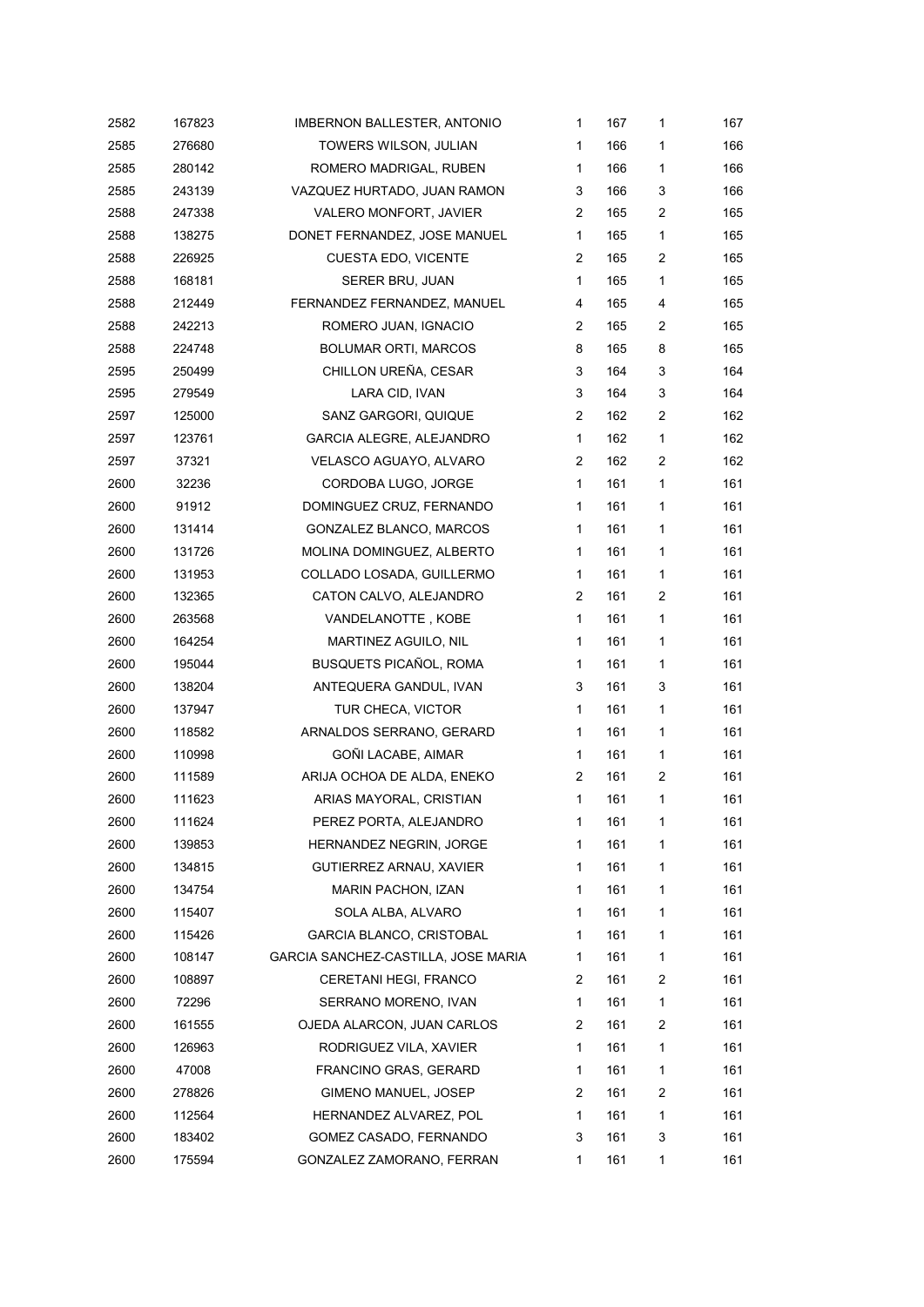| 2600 | 192665 | FERNANDEZ FERNANDEZ, BLAS           | 2              | 161 | 2            | 161 |
|------|--------|-------------------------------------|----------------|-----|--------------|-----|
| 2600 | 242552 | VANDELANOTTE / FLORIAN              | 1              | 161 | 1            | 161 |
| 2600 | 141993 | FERRERES GARCIA, POL                | 1              | 161 | 1            | 161 |
| 2600 | 106034 | <b>BURSA, SERGIO MAURICIO</b>       | 1              | 161 | 1            | 161 |
| 2600 | 103775 | ROSENDE MOLINA, RUBEN               | 1              | 161 | 1            | 161 |
| 2600 | 28314  | RICO CASAO, CARLOS                  | 1              | 161 | 1            | 161 |
| 2637 | 135119 | CIVERA VELA, SERGIO                 | 1              | 160 | 1            | 160 |
| 2637 | 240337 | CARAYOL GARCIA, MANUEL              | 1              | 160 | 1            | 160 |
| 2637 | 240341 | SANCHEZ BORJA, JOSE                 | 1              | 160 | 1            | 160 |
| 2637 | 121585 | BENEITO TOMAS, VICTOR M             | 1              | 160 | 1            | 160 |
| 2637 | 193739 | SANCHEZ LOPEZ, JOSE JUAN            | 3              | 160 | 3            | 160 |
| 2637 | 243389 | DIEZ RODRIGUEZ, MIGUEL              | 3              | 160 | 3            | 160 |
| 2637 | 33689  | BELLVER RODRIGUEZ, FRANCISCO        | 1              | 160 | 1            | 160 |
| 2637 | 228141 | LLORCA TORRES, ANTONIO              | 1              | 160 | 1            | 160 |
| 2637 | 179821 | <b>BRAVO PONS, BORJA</b>            | 2              | 160 | 2            | 160 |
| 2646 | 280940 | GARCIA MORALES, IGNACIO             | 1              | 159 | $\mathbf{1}$ | 159 |
| 2646 | 199812 | RUIZ DE LA CUESTA, FELIX            | 2              | 159 | 2            | 159 |
| 2646 | 214401 | BRETEAN -, ALBERT RAFAEL            | 2              | 159 | 2            | 159 |
| 2646 | 286413 | ACEVEDO POZO, ROBERTO CARLOS        | 1              | 159 | 1            | 159 |
| 2646 | 162573 | GARCIA VILLALOBOS, ANGEL            | 4              | 159 | 4            | 159 |
| 2651 | 285157 | MARTINEZ CASTELL, PABLO             | 2              | 158 | 2            | 158 |
| 2651 | 109579 | COLONQUES GARCIA-PLANAS, JOSE MARIA | 2              | 158 | 2            | 158 |
| 2651 | 247200 | CABRERA GARCIA, DAVID               | 5              | 158 | 5            | 158 |
| 2651 | 263309 | RIUS SEGARRA, DAVID                 | 2              | 158 | 2            | 158 |
| 2655 | 241372 | ORTELLS SOLER, HECTOR               | 5              | 157 | 5            | 157 |
| 2655 | 243670 | CARREGUI CEREZO, ALEJANDRO          | 3              | 157 | 3            | 157 |
| 2655 | 183910 | DOMINGO LLOPIS, SANTIAGO            | 3              | 157 | 3            | 157 |
| 2655 | 183911 | PARRA SEGARRA, JUAN                 | 3              | 157 | 3            | 157 |
| 2659 | 190135 | ROMERO PICAZO, ALEJANDRO            | 6              | 156 | 6            | 156 |
| 2659 | 79396  | CASAÑ PALLARES, JAVIER              | 2              | 156 | 2            | 156 |
| 2659 | 157258 | LEIRAS RUIZ, EMILIO                 | 1              | 156 | 1            | 156 |
| 2659 | 241374 | SERRANO PIQUERAS, IGNACIO           | 6              | 156 | 6            | 156 |
| 2659 | 263827 | MORENO GALERA, JOSE MANUEL          | 1              | 156 | 1            | 156 |
| 2664 | 274356 | MARTINEZ DE LA TORRE, TONI          | 1              | 155 | 1            | 155 |
| 2664 | 185880 | COMPANY GARCIA, FRANCISCO           | 1              | 155 | 1            | 155 |
| 2666 | 253841 | PONCE PARAMIO. ADRIAN ALBERTO       | 4              | 154 | 4            | 154 |
| 2666 | 242602 | TORTAJADA PASTOR, JAVI              | 3              | 154 | 3            | 154 |
| 2666 | 200237 | PEREZ ROSIQUE, DAVID                | 4              | 154 | 4            | 154 |
| 2669 | 212764 | ESCUDERO SALDAÑA, JUAN CARLOS       | 2              | 153 | 2            | 153 |
| 2670 | 174548 | RIERA PARRA, LLORENÇ                | 1              | 152 | 1            | 152 |
| 2670 | 149673 | LOPEZ CALDENTEY, ADRIÀ              | 1              | 152 | 1            | 152 |
| 2670 | 124095 | DEL POZO ALVAREZ, LUIS MARI         | 1              | 152 | 1            | 152 |
| 2670 | 154257 | VALLES LLOBELL, JUAN BAUTISTA       | 2              | 152 | 2            | 152 |
| 2674 | 228638 | MOLINA CANO, RUBEN                  | 2              | 151 | 2            | 151 |
| 2674 | 280633 | GARCIA PEREZ, DAVID                 | $\overline{c}$ | 151 | 2            | 151 |
| 2674 | 239994 | REBOLLO NALDA, JORGE                | 3              | 151 | 3            | 151 |
| 2674 | 243954 | JIMENEZ LOZANO, CARLOS              | 4              | 151 | 4            | 151 |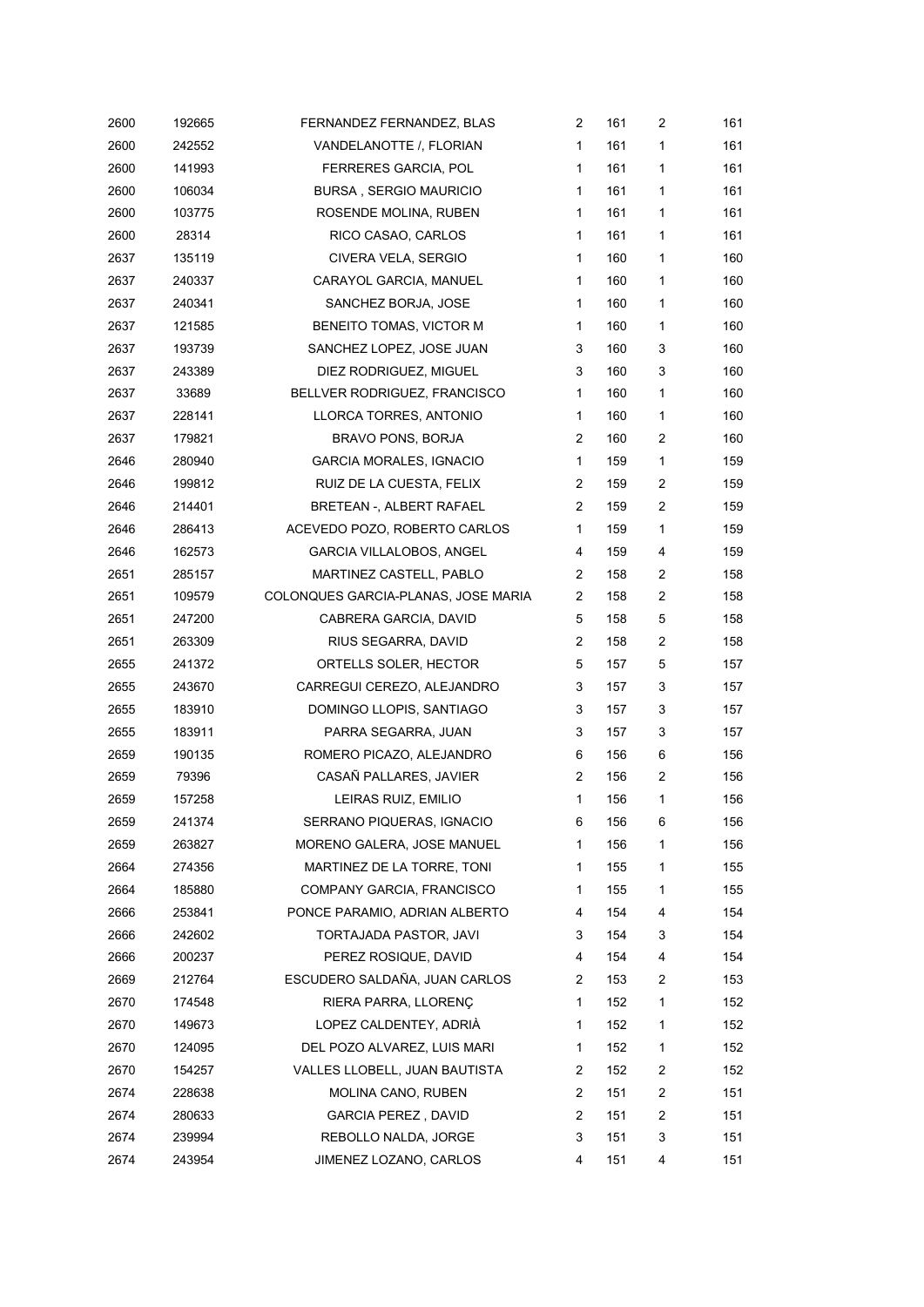| 2678 | 257953 | RODENAS GOMEZ, JOSE ALEJANDRO     | $\overline{c}$ | 150 | 2 | 150 |
|------|--------|-----------------------------------|----------------|-----|---|-----|
| 2678 | 273169 | RUIZ BUENO, ROBERTO               | 2              | 150 | 2 | 150 |
| 2678 | 273069 | FERNANDEZ ARIGUEL, LUIS           | $\mathbf{1}$   | 150 | 1 | 150 |
| 2678 | 200666 | SALVADO VICENT, ALEJANDRO         | 1              | 150 | 1 | 150 |
| 2678 | 210999 | CANO BUSTOS, GERARDO              | 1              | 150 | 1 | 150 |
| 2678 | 210906 | GUERRERO PERALTA, ALBERTO         | 1              | 150 | 1 | 150 |
| 2678 | 211926 | CUENCA TORNERO, JORGE             | 4              | 150 | 4 | 150 |
| 2678 | 225257 | ATIENZA HERRERA, BORJA            | 1              | 150 | 1 | 150 |
| 2678 | 183839 | <b>BENAGES GUARCH, FERNANDO</b>   | 1              | 150 | 1 | 150 |
| 2678 | 162587 | PEREIRA GONZALEZ, PABLO           | 2              | 150 | 2 | 150 |
| 2678 | 168420 | CODINA GARCIA, DARWIN             | 1              | 150 | 1 | 150 |
| 2678 | 86817  | GIMENEZ MARTINEZ, CARLOS          | 1              | 150 | 1 | 150 |
| 2678 | 120089 | TOLOSA BEL, JORDI                 | 1              | 150 | 1 | 150 |
| 2678 | 242635 | VILLEGAS BERNHARD, ROBERTO ANDRES | 1              | 150 | 1 | 150 |
| 2678 | 242660 | ROMAN FRANCO, FRAN                | 1              | 150 | 1 | 150 |
| 2678 | 242829 | ASENSIO MONTOYA, JOSE             | 1              | 150 | 1 | 150 |
| 2678 | 242888 | ENRIQUEZ MIGUEL, JOSE VICENTE     | $\mathbf{1}$   | 150 | 1 | 150 |
| 2678 | 175786 | RUBIO GOMEZ, MARCOS               | 2              | 150 | 2 | 150 |
| 2678 | 167114 | BANDERA ARAUJO, ANTONIO           | 1              | 150 | 1 | 150 |
| 2678 | 159401 | GOMEZ MENGUAL, HUGO               | 1              | 150 | 1 | 150 |
| 2678 | 83758  | PEÑA DOLZ, ALEJANDRO JOSE         | 1              | 150 | 1 | 150 |
| 2678 | 161742 | MALONDA ROSELLO, VICENTE          | 1              | 150 | 1 | 150 |
| 2678 | 200221 | CANTERO GOMEZ, CARLOS             | 1              | 150 | 1 | 150 |
| 2678 | 184442 | CASANOVA BATALLER, DANIEL         | 1              | 150 | 1 | 150 |
| 2678 | 90308  | SERENA ANORO, IGNACIO             | 1              | 150 | 1 | 150 |
| 2678 | 115244 | SUAREZ HORTELANO, JUAN            | 1              | 150 | 1 | 150 |
| 2678 | 124927 | PEREZ RIPOLL, LUIS                | 1              | 150 | 1 | 150 |
| 2678 | 221840 | VALERA ALBERTOS, CARLOS           | 1              | 150 | 1 | 150 |
| 2678 | 109550 | MILA GIMENEZ, IVAN                | 1              | 150 | 1 | 150 |
| 2678 | 136688 | <b>CASARES MARTIN, NAHUEL</b>     | 1              | 150 | 1 | 150 |
| 2678 | 241838 | MIRANDA ANTON, VICTOR             | 3              | 150 | 3 | 150 |
| 2678 | 241841 | BECERRA DUARTE, MIGUEL            | 1              | 150 | 1 | 150 |
| 2678 | 241819 | BENAVENT PELLICER, ALFRED         | 1              | 150 | 1 | 150 |
| 2678 | 241820 | PELLICER ALMIÑANA, RUBEN          | 1              | 150 | 1 | 150 |
| 2678 | 256956 | MALONDA BUIGUES, JORGE            | 1              | 150 | 1 | 150 |
| 2678 | 247176 | <b>BOSCAN, YEFFERSON</b>          | 1              | 150 | 1 | 150 |
| 2678 | 247831 | SOLER ARROYO, DAVID               | 5              | 150 | 5 | 150 |
| 2678 | 220472 | GALLARDO FORES, JUAN              | 1              | 150 | 1 | 150 |
| 2678 | 137772 | CASALTA BARRACHINA, ENRIQUE       | 1              | 150 | 1 | 150 |
| 2678 | 185840 | PEREZ MORATEL, JUAN ANTONIO       | 1              | 150 | 1 | 150 |
| 2678 | 243656 | HERNANDO JEREZ, SERGIO            | 1              | 150 | 1 | 150 |
| 2678 | 243474 | SANCHEZ MARTINEZ, JOSE            | 1              | 150 | 1 | 150 |
| 2678 | 166697 | BECERRA CACERES, CESAR            | 1              | 150 | 1 | 150 |
| 2678 | 218786 | MARIL BELTRAN, OSCAR DANIEL       | 2              | 150 | 2 | 150 |
| 2678 | 128529 | BESALDUCH BEL, JAVIER             | 1              | 150 | 1 | 150 |
| 2678 | 228866 | CHORQUES CAÑAVATE, PABLO GREGORIO | 1              | 150 | 1 | 150 |
| 2678 | 228473 | CLIMENT AYALA, ANTONIO            | 1              | 150 | 1 | 150 |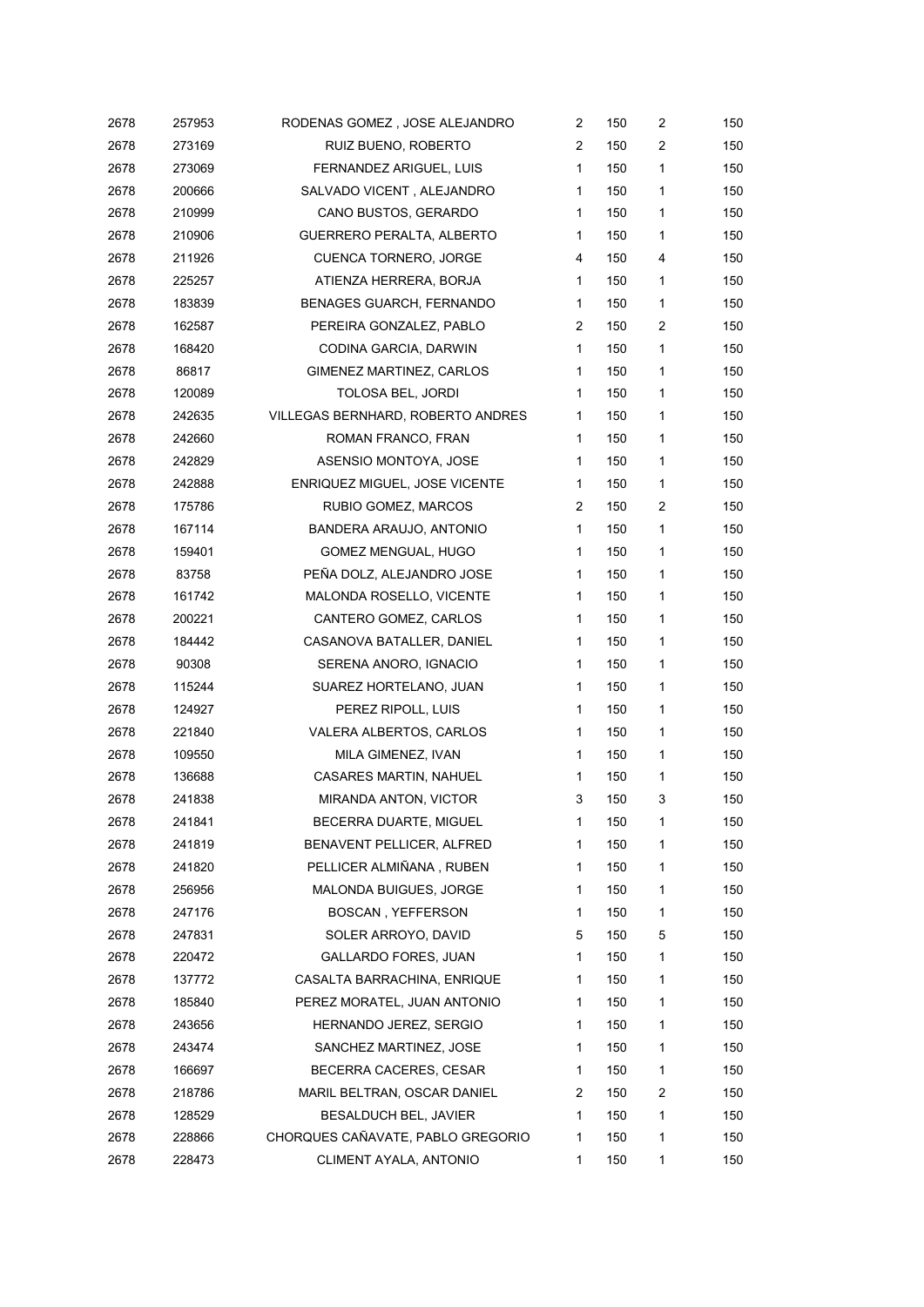| 2678 | 241600 | CASTELL MOLINER, ALEJANDRO          | 5            | 150 | 5              | 150 |
|------|--------|-------------------------------------|--------------|-----|----------------|-----|
| 2678 | 154189 | IVARS IVARS, PEDRO                  | $\mathbf{1}$ | 150 | 1              | 150 |
| 2678 | 168182 | PEÑA LARA, SAMUEL                   | $\mathbf{1}$ | 150 | 1              | 150 |
| 2678 | 168048 | SEMPERE MIGUEL, ALEJANDRO           | 1            | 150 | 1              | 150 |
| 2678 | 32465  | MARIN MEDINA, JOSE LUIS             | $\mathbf{1}$ | 150 | 1              | 150 |
| 2678 | 122828 | BENLLOCH TAMBORERO, DAVID           | $\mathbf 1$  | 150 | 1              | 150 |
| 2678 | 114516 | CABOTA AZNAR, YERAY                 | $\mathbf{1}$ | 150 | 1              | 150 |
| 2678 | 76967  | GRAS MAESTRE, EDUARDO               | $\mathbf 1$  | 150 | 1              | 150 |
| 2733 | 246254 | CELADES SEGUER, ABEL                | $\mathbf{1}$ | 149 | 1              | 149 |
| 2733 | 84491  | CERVERA CRESPO, MANUEL              | 2            | 149 | 2              | 149 |
| 2733 | 167899 | ORTIN SANTA, JUAN JOSE              | 2            | 149 | 2              | 149 |
| 2733 | 241410 | GALVAN, ALFREDO                     | $\mathbf 1$  | 149 | 1              | 149 |
| 2733 | 274393 | MACHADO PERSONAT, JONATAN           | 2            | 149 | $\overline{c}$ | 149 |
| 2733 | 218997 | FORCADA TORRALBA, MARC              | $\mathbf{1}$ | 149 | 1              | 149 |
| 2733 | 210807 | AGULLO LLORET, LUIS JAVIER          | $\mathbf 1$  | 149 | $\mathbf{1}$   | 149 |
| 2733 | 243165 | MASO MARTINEZ, MARC                 | $\mathbf 1$  | 149 | 1              | 149 |
| 2733 | 157610 | <b>GARCIA CASTRO, NOEL</b>          | $\mathbf{1}$ | 149 | 1              | 149 |
| 2733 | 137677 | <b>ESBRI VALLES, HUGO</b>           | $\mathbf{1}$ | 149 | 1              | 149 |
| 2733 | 280476 | SHTYLIK, KIRILL                     | $\mathbf{1}$ | 149 | 1              | 149 |
| 2733 | 121479 | ARENAS MARTINEZ, FELIPE             | $\mathbf 1$  | 149 | 1              | 149 |
| 2733 | 120877 | <b>BACCARO</b> ., IGNACIO           | $\mathbf 1$  | 149 | 1              | 149 |
| 2733 | 110037 | <b>ESBRI MARQUES, ELIAS</b>         | $\mathbf 1$  | 149 | 1              | 149 |
| 2733 | 240548 | <b>MARIN PEREZ, JOSE</b>            | 1            | 149 | 1              | 149 |
| 2733 | 282328 | ZAPATA MIRALLES, FERNANDO           | $\mathbf{1}$ | 149 | 1              | 149 |
| 2733 | 142863 | CATALA ARENOS, JUAN BAUTISTA        | $\mathbf 1$  | 149 | 1              | 149 |
| 2733 | 262173 | BALAS, RAZVAN                       | $\mathbf{1}$ | 149 | 1              | 149 |
| 2733 | 285881 | LLIDO CARRION, MARIO                | $\mathbf 1$  | 149 | 1              | 149 |
| 2733 | 285882 | LLIDO CARRION, RAUL                 | $\mathbf{1}$ | 149 | 1              | 149 |
| 2733 | 285684 | <b>GONZALEZ GARCIA, JORGE</b>       | $\mathbf 1$  | 149 | 1              | 149 |
| 2733 | 277727 | PEREZ MORA, ROQUE                   | $\mathbf{1}$ | 149 | 1              | 149 |
| 2733 | 184081 | GUIJARRO BELMONTE, RAFAEL FRANCISCO | 1            | 149 | 1              | 149 |
| 2733 | 183683 | MIÑANA JORDA, MIGUEL                | 3            | 149 | 3              | 149 |
| 2733 | 243946 | LEIVA, PATRICIO EZEQUIEL            | 1            | 149 | 1              | 149 |
| 2758 | 278834 | RIPOLL LOPEZ, PABLO                 | 2            | 148 | 2              | 148 |
| 2758 | 229103 | SERNA LOPEZ, ANTONIO                | 3            | 148 | 3              | 148 |
| 2758 | 276319 | FOLCH RONCAL, JOAQUIN               | 4            | 148 | 4              | 148 |
| 2761 | 273799 | LOPEZ GIL, ANGEL                    | 2            | 147 | 2              | 147 |
| 2761 | 220212 | BALLESTEROS GAMA, FRANCISCO         | 5            | 147 | 5              | 147 |
| 2761 | 242999 | LOZANO VALVERDE, GABRIEL            | 2            | 147 | $\overline{c}$ | 147 |
| 2761 | 204211 | VICENT PASTOR, GONZALO              | 6            | 147 | 6              | 147 |
| 2761 | 199856 | ANDREU ROQUETA, PEDRO               | 3            | 147 | 3              | 147 |
| 2766 | 250191 | GUIJARRO MARIN, ALVARO              | 5            | 146 | 5              | 146 |
| 2767 | 156524 | LARA CHACON, HUGO                   | 1            | 145 | 1              | 145 |
| 2767 | 271595 | MIRALLES SASTRE, IKER               | 4            | 145 | 4              | 145 |
| 2767 | 166994 | SANCHEZ MONREAL, NAHUM              | 2            | 145 | 2              | 145 |
| 2767 | 276380 | ALARCON ALARCON, JAVIER             | 4            | 145 | 4              | 145 |
| 2771 | 170615 | CERDA MEZQUITA, JOSE ANTONIO        | 2            | 144 | 2              | 144 |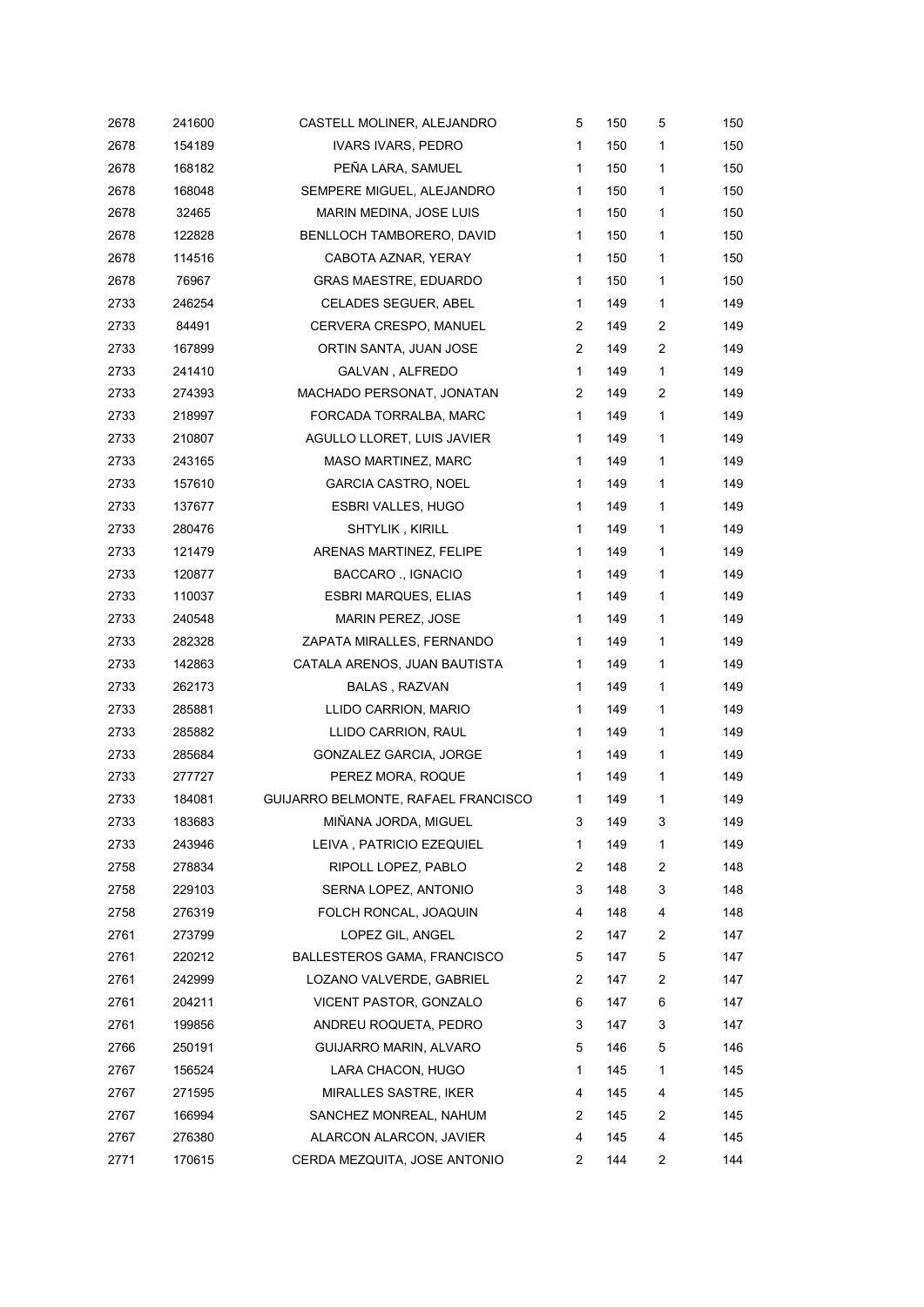| 2771 | 248903 | ALEIXANDRE PLASENCIA, MAURO        | $\overline{c}$        | 144 | 2              | 144 |
|------|--------|------------------------------------|-----------------------|-----|----------------|-----|
| 2771 | 237646 | ALCALA PEREZ, LUIS                 | $\mathbf{2}^{\prime}$ | 144 | 2              | 144 |
| 2771 | 170186 | <b>GARCIA PRIETO, ADRIAN</b>       | $\mathbf{1}$          | 144 | 1              | 144 |
| 2771 | 282129 | VAN CAMP CASTILLO, ESTEBAN         | $\mathbf 1$           | 144 | 1              | 144 |
| 2771 | 198683 | CALLEJA PULIDO, PABLO              | 3                     | 144 | 3              | 144 |
| 2771 | 194486 | <b>MARIN TAUSTE, HECTOR</b>        | 2                     | 144 | 2              | 144 |
| 2778 | 242155 | CHAVARRI ARRANZ, PABLO             | 4                     | 143 | 4              | 143 |
| 2779 | 142153 | MARTI RENAU, RAFAEL                | 3                     | 142 | 3              | 142 |
| 2779 | 86262  | LOPEZ SANCHEZ, JOSE FRANCISCO      | $\mathbf 1$           | 142 | 1              | 142 |
| 2779 | 211961 | VICENS NOGUERA, EDUARD             | 2                     | 142 | 2              | 142 |
| 2779 | 278824 | <b>ESCOBAR GARCIA, ELIAS</b>       | $\mathbf{1}$          | 142 | $\mathbf{1}$   | 142 |
| 2779 | 278825 | CAMPAYO CARREÑO, ALEJANDRO         | $\mathbf 1$           | 142 | 1              | 142 |
| 2779 | 78591  | CANTOS CUENCA, FELIPE ANTONIO      | 2                     | 142 | 2              | 142 |
| 2779 | 274413 | OLMEDO GARRIDO, PABLO              | 3                     | 142 | 3              | 142 |
| 2779 | 164172 | ESTAÑ TORRES, ROQUE                | $\mathbf{1}$          | 142 | 1              | 142 |
| 2787 | 76217  | SORIANO DE LA CRUZ, RAUL           | 2                     | 141 | 2              | 141 |
| 2787 | 244966 | ADRIAN FERNANDEZ, XABIER           | $\mathbf{1}$          | 141 | 1              | 141 |
| 2787 | 244549 | MUÑOZ GUILLAMON, RUBEN             | 3                     | 141 | 3              | 141 |
| 2787 | 78256  | OCHOA GARCIA, JOSE IGNACIO         | 2                     | 141 | 2              | 141 |
| 2787 | 160384 | LOPEZ HERRERA, ANGEL JOSE          | $\mathbf{1}$          | 141 | $\mathbf{1}$   | 141 |
| 2787 | 243502 | CATALA VIDAL, LUIS                 | $\mathbf{1}$          | 141 | 1              | 141 |
| 2787 | 281477 | SANTAROSALIA GARCIA, CANDIDO       | $\mathbf 1$           | 141 | 1              | 141 |
| 2787 | 157721 | RODRIGUEZ BOU, PEDRO               | 2                     | 141 | $\overline{c}$ | 141 |
| 2787 | 189711 | BOTELLA GOMEZ, JOSE JOAQUIN        | $\mathbf{1}$          | 141 | 1              | 141 |
| 2787 | 212594 | BELTRAN MARTINEZ, MANOLO           | $\mathbf 1$           | 141 | 1              | 141 |
| 2787 | 94968  | LLACER MUÑOZ, JUAN JOSE            | $\mathbf 1$           | 141 | 1              | 141 |
| 2787 | 240335 | ESPINOSA DURO, JUAN                | 2                     | 141 | 2              | 141 |
| 2787 | 224286 | LLINARES DOMENECH, MIGUEL          | $\mathbf 1$           | 141 | 1              | 141 |
| 2787 | 150341 | CUMPLIDO VALLS, JUAN MANUEL        | $\mathbf 1$           | 141 | 1              | 141 |
| 2787 | 150352 | CARMONA TRUJILLO, FRANCISCO JAVIER | 1                     | 141 | 1              | 141 |
| 2787 | 279647 | VLUTTERS, JORD                     | 1                     | 141 | 1              | 141 |
| 2787 | 142745 | SORIA JIMENEZ, HILARIO             | 1                     | 141 | 1              | 141 |
| 2787 | 113550 | MARI TORREGROSA, FEDERICO          | 1                     | 141 | 1              | 141 |
| 2787 | 242489 | PALACI MONCUNILL, LUCAS            | 3                     | 141 | 3              | 141 |
| 2787 | 242710 | <b>GARCIA MARTINEZ, RAUL</b>       | 2                     | 141 | 2              | 141 |
| 2807 | 77014  | HERNANDEZ AMOROS, ALBERTO          | 2                     | 140 | 2              | 140 |
| 2807 | 250671 | GODO SERRANO, JUAN                 | 3                     | 140 | 3              | 140 |
| 2807 | 275488 | AMOROS SOLER, SALVADOR             | 4                     | 140 | 4              | 140 |
| 2810 | 244503 | VAÑO MONTAVA, ARTURO               | $\overline{c}$        | 139 | 2              | 139 |
| 2810 | 277060 | CABRERA NOVILLO, PEDRO             | 1                     | 139 | 1              | 139 |
| 2810 | 143427 | MASANET IBAÑEZ, JOSE LUIS          | 3                     | 139 | 3              | 139 |
| 2810 | 278016 | MORANT BES, BORJA                  | 1                     | 139 | $\mathbf{1}$   | 139 |
| 2810 | 278017 | <b>BANEGAS GARCIA, VICTOR</b>      | 1                     | 139 | 1              | 139 |
| 2810 | 240108 | LOPEZ SAMPER, JOSE LUIS            | 2                     | 139 | 2              | 139 |
| 2810 | 277063 | LOPEZ GRACIA, EDUARDO              | 1                     | 139 | 1              | 139 |
| 2817 | 277626 | RUFAS GUTIERREZ, ALFREDO           | 2                     | 138 | 2              | 138 |
| 2818 | 200498 | TAPIOLAS SILES, JOAN               | 2                     | 137 | 2              | 137 |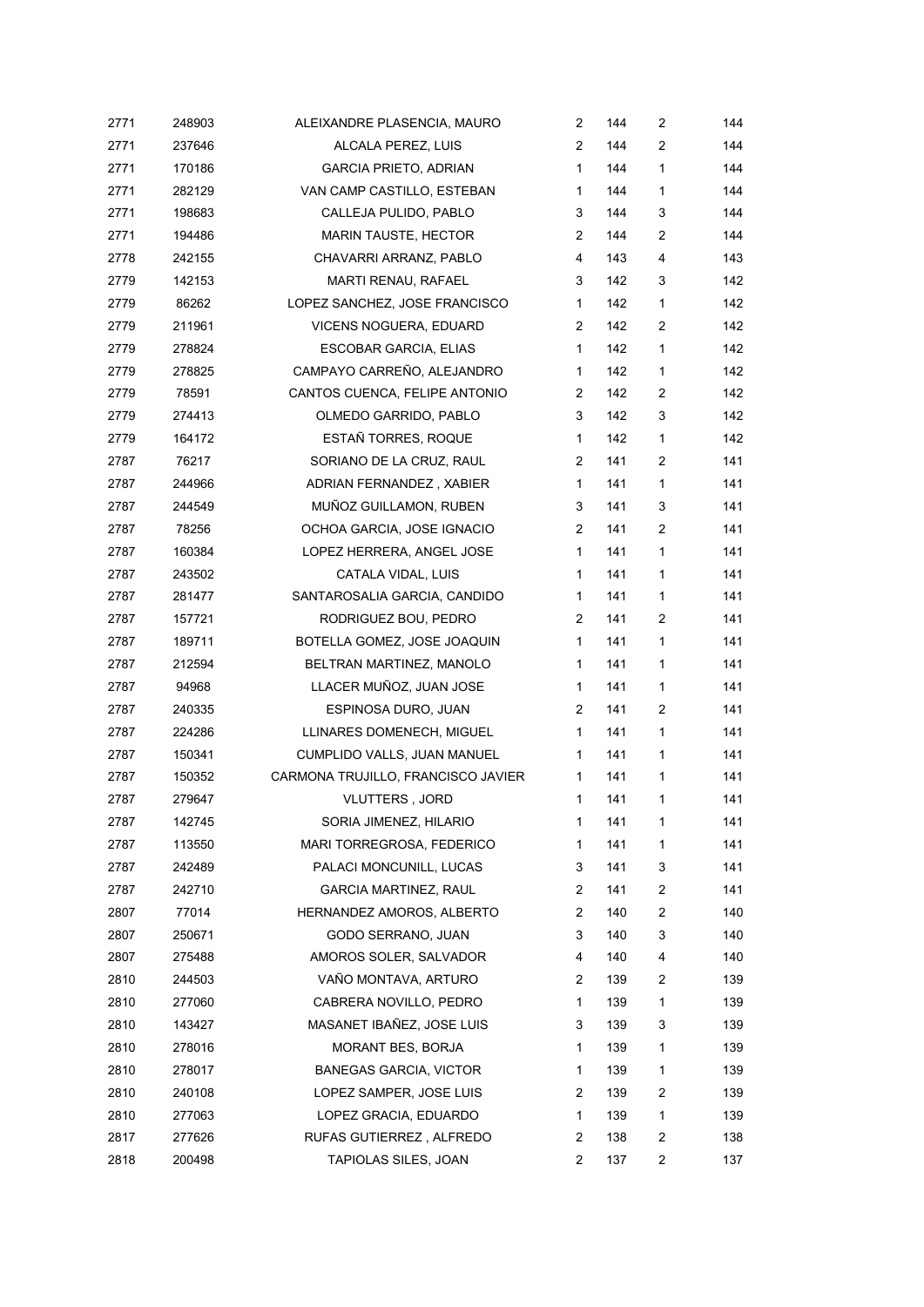| 2818 | 161047 | CANOVAS LLOPIS, FERNANDO      | 2              | 137 | $\overline{c}$ | 137 |
|------|--------|-------------------------------|----------------|-----|----------------|-----|
| 2818 | 194407 | MONSERRAT VAELLO, RAUL        | 3              | 137 | 3              | 137 |
| 2818 | 281202 | CARCEL TORRECILLAS, ANTONIO   | 2              | 137 | 2              | 137 |
| 2818 | 191760 | RUBIO ESTEBAN, PABLO          | $\overline{2}$ | 137 | $\overline{c}$ | 137 |
| 2823 | 257123 | RODRIGUEZ GARCIA, JOSE MIGUEL | 2              | 136 | 2              | 136 |
| 2823 | 226958 | JURADO MATEO, JOSE LUIS       | 5              | 136 | 5              | 136 |
| 2825 | 143430 | MIÑANA GOMEZ, MIGUEL          | 2              | 135 | $\overline{c}$ | 135 |
| 2825 | 85440  | PUCHAL PAREJA, VICENTE        | $\mathbf{1}$   | 135 | $\mathbf{1}$   | 135 |
| 2825 | 81501  | GUERRERO GUTIERREZ, ROBERTO   | $\mathbf{1}$   | 135 | 1              | 135 |
| 2825 | 243460 | CAMBRA RECATALA, OSCAR        | $\mathbf{1}$   | 135 | 1              | 135 |
| 2825 | 128191 | RODRIGUEZ DIAZ, RUBEN         | $\mathbf{1}$   | 135 | $\mathbf{1}$   | 135 |
| 2825 | 120876 | ONCINA GARCIA, MOISES         | 1              | 135 | 1              | 135 |
| 2825 | 277839 | HURTADO MANUEL, FRANCISCO     | 2              | 135 | 2              | 135 |
| 2825 | 268757 | MIRNAR MARTINEZ, JUAN LUIS    | $\mathbf{1}$   | 135 | 1              | 135 |
| 2825 | 278169 | LOPEZ MANUEL, SERGIO          | 3              | 135 | 3              | 135 |
| 2825 | 278569 | BRONDO, SERGIO MARCELO        | 1              | 135 | 1              | 135 |
| 2825 | 278871 | CANO MENOR, VICTOR            | $\mathbf{1}$   | 135 | 1              | 135 |
| 2825 | 161054 | ALIAGA MARCOS, JUSTO          | 1              | 135 | 1              | 135 |
| 2825 | 282485 | <b>JUAN VICENT, OSCAR</b>     | 1              | 135 | 1              | 135 |
| 2825 | 210953 | CATALAN MARTINEZ, VICTOR      | 5              | 135 | 5              | 135 |
| 2825 | 225329 | IÑIGUEZ PIERA, JAVIER         | 5              | 135 | 5              | 135 |
| 2825 | 279128 | MARTINEZ MUÑOZ, JUAN          | $\mathbf{1}$   | 135 | $\mathbf{1}$   | 135 |
| 2825 | 237108 | CARDOS GARCIA, JOSE JAVIER    | 1              | 135 | $\mathbf{1}$   | 135 |
| 2825 | 244248 | MIRA MIRA, ALVARO             | 2              | 135 | $\overline{c}$ | 135 |
| 2825 | 277452 | ARAGNO CERDAN, RICHI          | 3              | 135 | 3              | 135 |
| 2825 | 285188 | WEHNCKE CORREA, GONZALO       | $\mathbf{1}$   | 135 | 1              | 135 |
| 2825 | 285835 | GUADALAJARA, EMILIO JAVIER    | $\mathbf 1$    | 135 | $\mathbf{1}$   | 135 |
| 2825 | 286409 | ZAFON MUÑOZ, EDGAR            | 1              | 135 | 1              | 135 |
| 2847 | 240264 | MORCILLO PITARCH, EDGAR MARTI | 2              | 134 | 2              | 134 |
| 2847 | 161470 | PEREZ ROMERO, RICARDO         | 3              | 134 | 3              | 134 |
| 2847 | 144584 | <b>GRANJA MARTINEZ, OSCAR</b> | 5              | 134 | 5              | 134 |
| 2850 | 273151 | NAVARRO ARNAIZ, MARIO         | 2              | 133 | 2              | 133 |
| 2850 | 224886 | SAPENA LOPEZ, NICOLAS         | 7              | 133 | 7              | 133 |
| 2850 | 183404 | HERRERO LOPEZ, ALFREDO        | 2              | 133 | 2              | 133 |
| 2853 | 162190 | PASCUAL SELLES, VICENT        | 1              | 132 | 1              | 132 |
| 2853 | 258807 | ZAFRA TRAVER, DIEGO           | 1              | 132 | 1              | 132 |
| 2853 | 262314 | MENERO RUBIRA, JORGE          | 1              | 132 | 1              | 132 |
| 2853 | 242341 | SECILLA ROS, JULIAN           | 1              | 132 | 1              | 132 |
| 2853 | 242681 | CLIMENT MARTINEZ, LUIS        | 1              | 132 | 1              | 132 |
| 2853 | 242683 | BELMONTE CORTES, JOAQUIN      | 1              | 132 | 1              | 132 |
| 2853 | 208872 | ALARCON MARTINEZ, RAUL        | 1              | 132 | 1              | 132 |
| 2853 | 199276 | PARRA SANCHIS, MANUEL         | 1              | 132 | 1              | 132 |
| 2853 | 251854 | VALIENTE LOPEZ, JOSE          | 2              | 132 | 2              | 132 |
| 2853 | 277824 | FRANCH FRANCH, PAU            | 1              | 132 | 1              | 132 |
| 2853 | 199818 | GOMIS LILLO, JOSE RAMON       | 1              | 132 | 1              | 132 |
| 2853 | 140928 | NAVARRO VIDAL, LUCIO          | 1              | 132 | $\mathbf{1}$   | 132 |
| 2853 | 275337 | PEIRO JARQUE, LUIS            | 1              | 132 | 1              | 132 |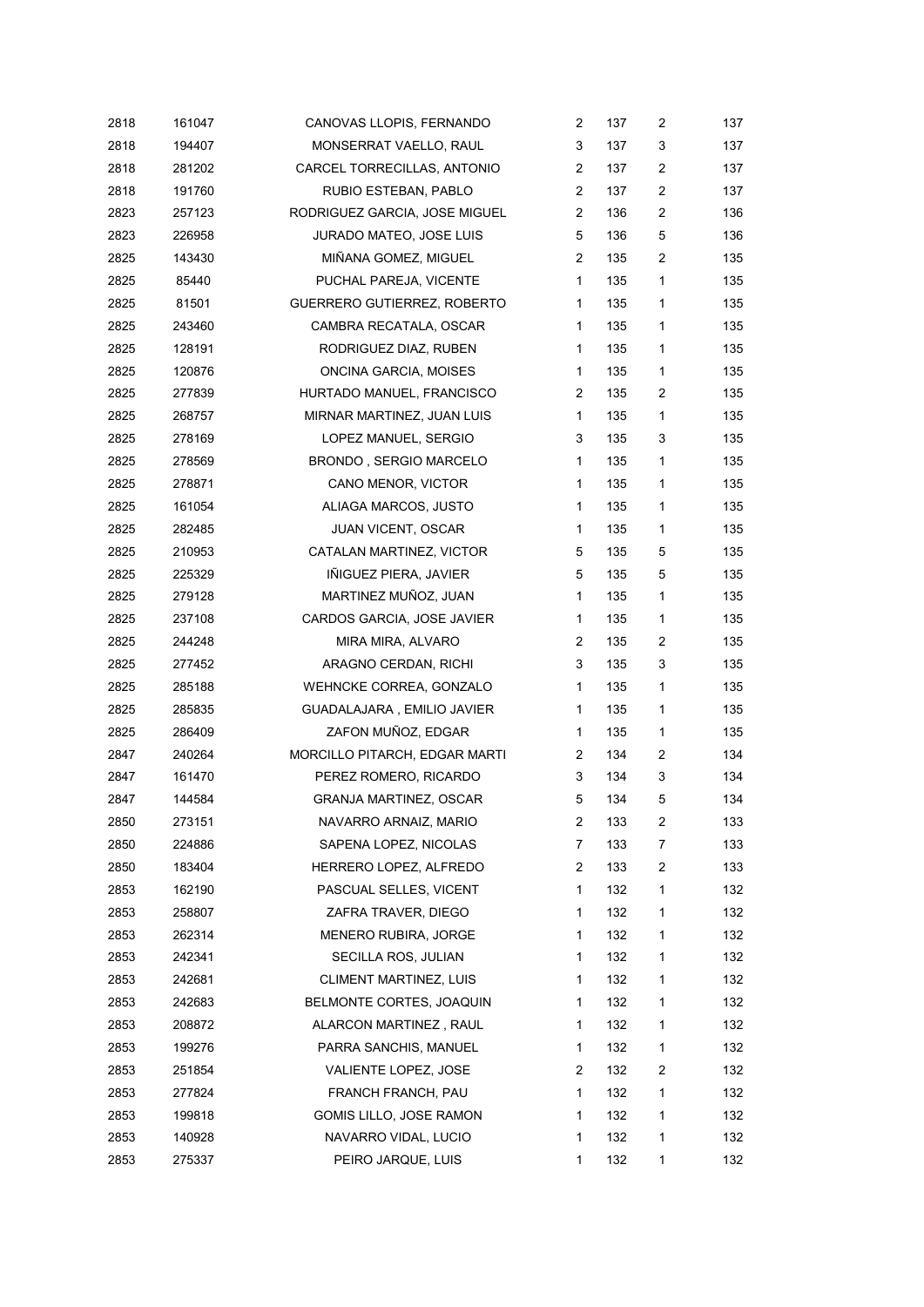| 2853 | 254744 | PENALBA CENTELLES, JORGE              | 1              | 132 | 1              | 132 |
|------|--------|---------------------------------------|----------------|-----|----------------|-----|
| 2853 | 143403 | GUERRERO ARANEGA, ADRIAN              | 1              | 132 | 1              | 132 |
| 2853 | 239901 | ZAFRA SANCHEZ, PABLO                  | $\mathbf 1$    | 132 | 1              | 132 |
| 2853 | 276854 | CAMBRILS BORDES, MANEL                | 1              | 132 | 1              | 132 |
| 2853 | 274222 | SEQUERO MOLON, RUBEN                  | 1              | 132 | 1              | 132 |
| 2871 | 274343 | LARRAÑAGA DAUGA, ALEJANDRO            | 1              | 131 | 1              | 131 |
| 2871 | 112183 | FUENTES TORTAJADA, JAVIER JOSE        | $\mathbf 1$    | 131 | 1              | 131 |
| 2871 | 227792 | FERNANDEZ ALONSO, ALVARO              | 2              | 131 | $\overline{c}$ | 131 |
| 2871 | 254139 | <b>GARCIA BARBA, ADRIAN</b>           | 3              | 131 | 3              | 131 |
| 2871 | 166888 | <b>GARCIA GIMENEZ, JUAN CARLOS</b>    | 2              | 131 | 2              | 131 |
| 2871 | 268958 | CAUSA SAEZ, FELIPE                    | 2              | 131 | 2              | 131 |
| 2871 | 278839 | BELTRAN TAUS, RAFAEL                  | $\mathbf{1}$   | 131 | 1              | 131 |
| 2871 | 278812 | LOZAR JUAN, ROBERTO                   | 1              | 131 | 1              | 131 |
| 2871 | 167194 | PEREZ TORRES, CRISTI                  | 1              | 131 | 1              | 131 |
| 2871 | 286056 | BERNAT ENRIQUE, ENRIQUE               | $\mathbf 1$    | 131 | 1              | 131 |
| 2871 | 286067 | PALLARES FONT DE MORA, PABLO          | $\mathbf 1$    | 131 | 1              | 131 |
| 2882 | 277175 | SOLER ARROYO, BORJA                   | $\mathbf{1}$   | 130 | 1              | 130 |
| 2882 | 241897 | CABRERO COMPANY, VIRGILIO             | 1              | 130 | 1              | 130 |
| 2882 | 241899 | WHITEHEAD CAMBRA, DAVID               | 1              | 130 | 1              | 130 |
| 2882 | 240111 | MATEO LOPEZ, JAVIER                   | 1              | 130 | 1              | 130 |
| 2882 | 243105 | CARMONA FERRI, JORGE IGNACIO          | 1              | 130 | 1              | 130 |
| 2882 | 270786 | CANTOS ALFARO, ALEJANDRO              | 4              | 130 | 4              | 130 |
| 2882 | 201729 | VALVERDE CASTRO, JORGE                | $\overline{2}$ | 130 | 2              | 130 |
| 2889 | 114155 | GINER MUÑOZ, GABRIEL                  | $\mathbf{1}$   | 129 | 1              | 129 |
| 2889 | 281305 | NOVA HEREDIA, JAVIER                  | $\overline{2}$ | 129 | 2              | 129 |
| 2889 | 280835 | ROS GRIÑO, FRANCISCO                  | $\overline{2}$ | 129 | 2              | 129 |
| 2889 | 278133 | <b>GARRIGOS FORCADA, JOSE</b>         | 4              | 129 | 4              | 129 |
| 2893 | 278084 | SBARDELLA, GABRIELLE                  | 1              | 128 | 1              | 128 |
| 2893 | 189876 | TARANCON CARRASCOSA, ALEJANDRO JAVIER | $\mathbf 1$    | 128 | 1              | 128 |
| 2893 | 115268 | HERNANDEZ EJARQUE, MARCOS             | 1              | 128 | 1              | 128 |
| 2893 | 279879 | MIRABET CARBONELL, LUIS               | 3              | 128 | 3              | 128 |
| 2893 | 148679 | CABELLO GALVEZ, JESUS                 | $\overline{c}$ | 128 | 2              | 128 |
| 2898 | 258320 | ALBELLA BRACEROS, AITOR               | $\overline{2}$ | 127 | 2              | 127 |
| 2899 | 243967 | PALAO ORTUÑO, HUGO                    | 1              | 126 | 1              | 126 |
| 2899 | 220475 | NUÑEZ CEBRIA, ANTONIO                 | 1              | 126 | 1              | 126 |
| 2899 | 231656 | CABRERA JAVALOYES, BORJA              | 4              | 126 | 4              | 126 |
| 2899 | 280921 | CEREZUELA GOMEZ, JUAN MANUEL          | 1              | 126 | 1              | 126 |
| 2899 | 280913 | <b>BOJ ALDEGUER, RAFAEL</b>           | 1              | 126 | 1              | 126 |
| 2899 | 239536 | SANCHEZ SELLES, RUBEN                 | 2              | 126 | 2              | 126 |
| 2899 | 244867 | POMARES SANCHEZ, CRISTIAN             | 1              | 126 | 1              | 126 |
| 2899 | 274482 | ALBERO BERNABE, ANTONIO               | 4              | 126 | 4              | 126 |
| 2907 | 274128 | OREA REYES, JORGE                     | 1              | 125 | 1              | 125 |
| 2907 | 274129 | RODRIGUEZ ROMERO, IVAN                | 1              | 125 | 1              | 125 |
| 2907 | 244878 | FAURA SANCHEZ, PEDRO                  | 3              | 125 | 3              | 125 |
| 2910 | 226959 | MUÑOZ PEREZ, CARLOS                   | 5              | 124 | 5              | 124 |
| 2910 | 277034 | DOMINGUEZ ORTIZ, PABLO                | 2              | 124 | 2              | 124 |
| 2910 | 231961 | RUBIO MOLINA, OSCAR                   | 3              | 124 | 3              | 124 |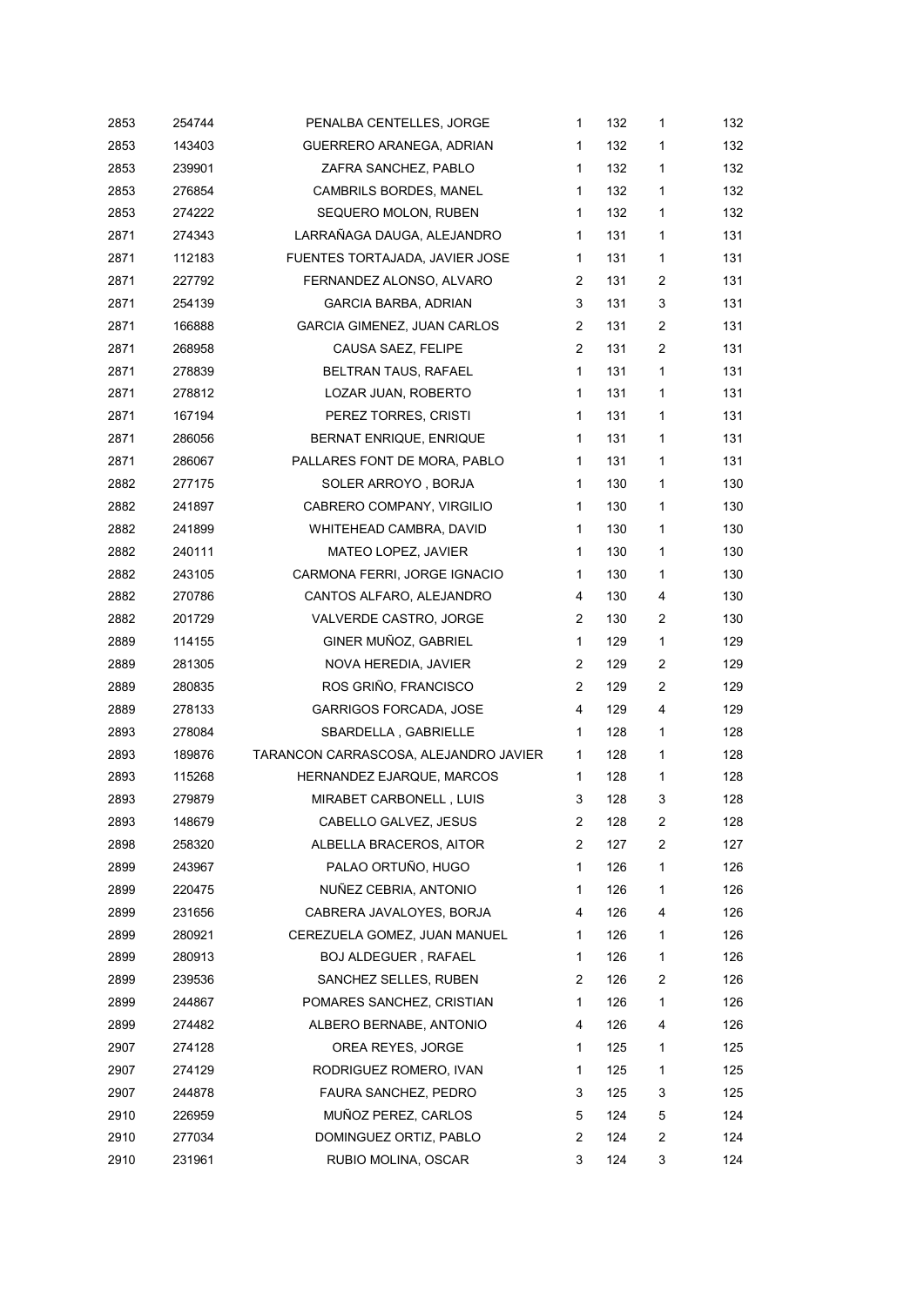| 2910 | 250046 | PEÑA MARTINEZ, RODRIGO             | 4                     | 124 | 4              | 124 |
|------|--------|------------------------------------|-----------------------|-----|----------------|-----|
| 2910 | 250105 | PLANELLES IMBERNON, QUIQUE         | 4                     | 124 | 4              | 124 |
| 2915 | 277246 | MACHANCOSES GARCIA, PABLO          | 2                     | 122 | $\overline{c}$ | 122 |
| 2915 | 262866 | CAMPOS MONFORT, SERGI              | 3                     | 122 | 3              | 122 |
| 2915 | 278618 | MARRERO NAVARRO, RAYCO             | 1                     | 122 | $\mathbf{1}$   | 122 |
| 2915 | 267518 | LACASA MUÑOZ, FERNANDO             | 3                     | 122 | 3              | 122 |
| 2915 | 274720 | ADSUARA VALCARCEL, ROBERTO         | $\mathbf{2}^{\prime}$ | 122 | $\overline{c}$ | 122 |
| 2915 | 275059 | FERNANDEZ BOLAÑOS, VICTOR          | 4                     | 122 | 4              | 122 |
| 2915 | 274927 | <b>GALAN SANCHEZ, JESUS</b>        | 2                     | 122 | 2              | 122 |
| 2922 | 241334 | MARTINEZ LOPEZ, JAVIER             | 3                     | 121 | 3              | 121 |
| 2922 | 241304 | PUCHALT MAYO, CARLOS               | 3                     | 121 | 3              | 121 |
| 2922 | 243064 | FERNANDEZ MARTINEZ, OSCAR          | 2                     | 121 | $\overline{c}$ | 121 |
| 2922 | 202199 | OLMO LOPEZ, JOSE ANTONIO           | 3                     | 121 | 3              | 121 |
| 2926 | 247199 | ARANEGA DE LAMO, ADRIAN            | 5                     | 120 | 5              | 120 |
| 2926 | 268321 | VICIEDO PEREZ, DAVID               | $\mathbf{1}$          | 120 | $\mathbf{1}$   | 120 |
| 2926 | 281657 | VAN DE WERVE DEGEEST, ARNAUD       | 1                     | 120 | 1              | 120 |
| 2926 | 219092 | CASAS VICENT, PABLO                | $\mathbf{1}$          | 120 | $\mathbf{1}$   | 120 |
| 2926 | 131938 | ABAD LAGUENS, JORGE                | 1                     | 120 | 1              | 120 |
| 2926 | 277045 | MARTI BLASCO, SERGIO               | 6                     | 120 | 6              | 120 |
| 2926 | 114507 | VILLANUEVA HERRERA, LUIS           | $\overline{2}$        | 120 | $\overline{c}$ | 120 |
| 2926 | 142970 | NEBOT MIRO, FRANCISCO              | $\overline{2}$        | 120 | 2              | 120 |
| 2926 | 277220 | <b>GARRIDO PEREZ, ANDRES</b>       | $\mathbf{1}$          | 120 | $\mathbf{1}$   | 120 |
| 2926 | 277769 | OBIS RODRIGUEZ, IGNACIO            | 1                     | 120 | $\mathbf{1}$   | 120 |
| 2926 | 153885 | LLAVERO PEREZ, ANGEL               | $\mathbf{1}$          | 120 | $\mathbf{1}$   | 120 |
| 2926 | 175993 | <b>GIL AYMERICH, VICTOR</b>        | $\mathbf 1$           | 120 | 1              | 120 |
| 2926 | 119370 | JIMENEZ LOZANO, FRANCISCO JAVIER   | $\mathbf{2}$          | 120 | 2              | 120 |
| 2926 | 135168 | SANZ SANCHO, JOAQUIN               | 1                     | 120 | $\mathbf{1}$   | 120 |
| 2926 | 193615 | ALEGRE RAMON, IGNACIO              | 1                     | 120 | $\mathbf{1}$   | 120 |
| 2926 | 193576 | RUBIO PEREZ, PASCUAL CENON         | $\mathbf{1}$          | 120 | 1              | 120 |
| 2926 | 175141 | BARCELONA BERDEJO, PABLO           | 1                     | 120 | 1              | 120 |
| 2943 | 277046 | ZURRO TORRES, BORJA                | 5                     | 118 | 5              | 118 |
| 2944 | 227602 | SEBASTIA CORTES, QUIQUE            | 2                     | 117 | 2              | 117 |
| 2944 | 274463 | OBIOL FONT, JAUME                  | 2                     | 117 | 2              | 117 |
| 2944 | 274467 | MOLES BONET, DAVID                 | $\overline{2}$        | 117 | $\overline{c}$ | 117 |
| 2944 | 253928 | <b>GARCIA VICIANO, MANUEL JOSE</b> | 2                     | 117 | $\overline{c}$ | 117 |
| 2944 | 251826 | MARIA PASCUAL, JAVIER              | 2                     | 117 | $\overline{c}$ | 117 |
| 2949 | 240113 | GUILLEN ESPIGARES, CRISTIAN        | 2                     | 116 | 2              | 116 |
| 2949 | 244281 | BOTELLA BLASCO, JUAN               | 3                     | 116 | 3              | 116 |
| 2951 | 141771 | COLLADOS MELGAREJO, JUAN AGUSTIN   | 2                     | 115 | $\overline{2}$ | 115 |
| 2951 | 190350 | ALGUACIL MARTINEZ, DAVID           | 2                     | 115 | 2              | 115 |
| 2951 | 242907 | HERNANDEZ SAYAS, CARLES            | 4                     | 115 | 4              | 115 |
| 2951 | 109469 | GOMEZ-PIMPOLLO TITOS, GONZALO      | 1                     | 115 | 1              | 115 |
| 2951 | 120921 | PARDO ESPINOSA, JOSE CARLOS        | 1                     | 115 | 1              | 115 |
| 2951 | 280715 | ALBERTOS MARTINEZ, JOSE DANIEL     | 1                     | 115 | 1              | 115 |
| 2951 | 247830 | MORALES CISA, CRISTIAN             | 1                     | 115 | 1              | 115 |
| 2951 | 138897 | RODRIGUEZ FLORES, JUAN LUIS        | 1                     | 115 | $\mathbf{1}$   | 115 |
| 2951 | 273836 | ARGUESO GARCIA, ALEJANDRO          | 1                     | 115 | 1              | 115 |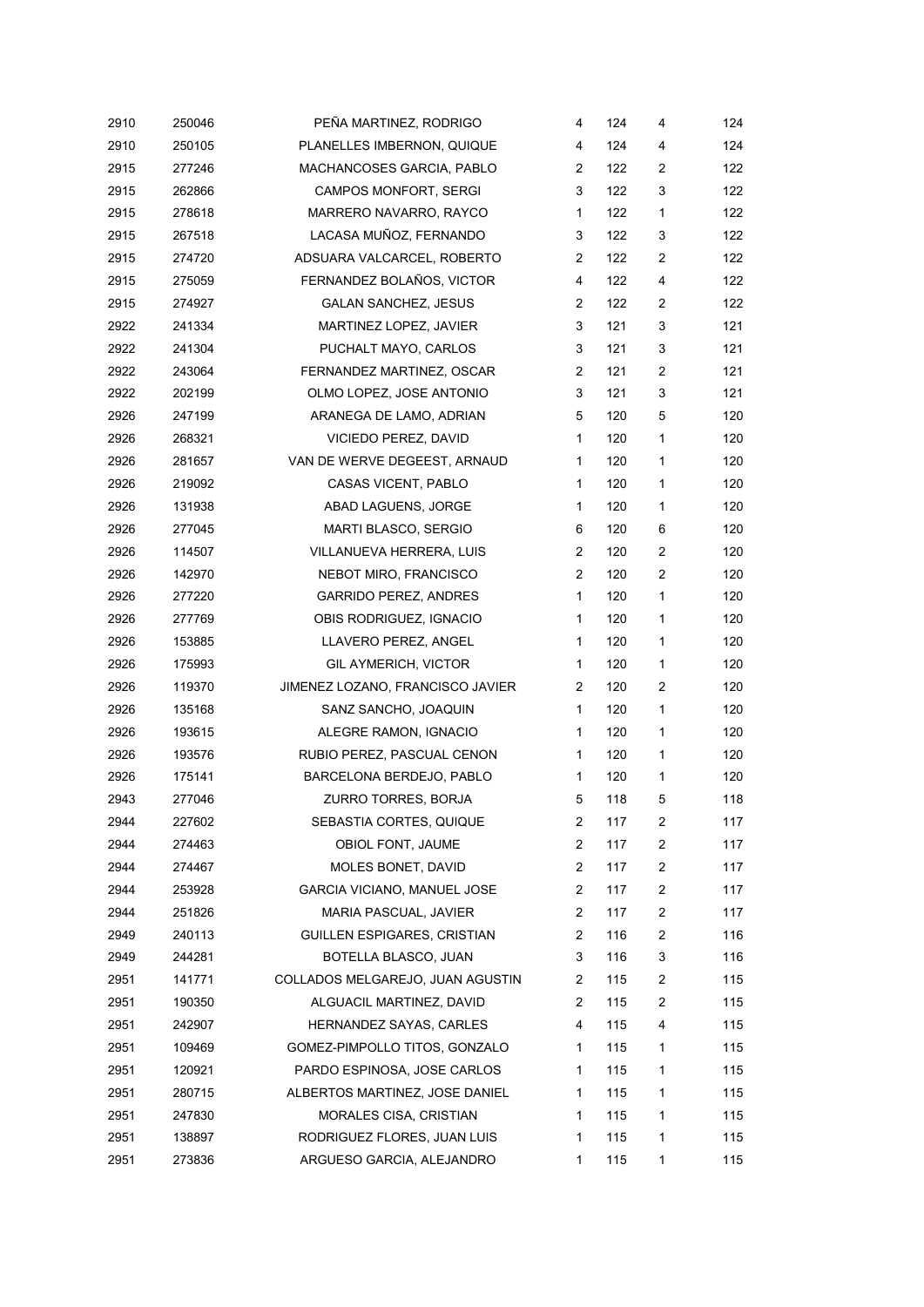| 2951 | 276384 | ALARCON ALARCON, ANGEL          | 4              | 115 | 4              | 115 |
|------|--------|---------------------------------|----------------|-----|----------------|-----|
| 2951 | 143628 | HURTADO RUIZ, ANTONIO JOSE      | 1              | 115 | 1              | 115 |
| 2962 | 276551 | GARCIA IBAÑEZ, IVAN             | 4              | 114 | 4              | 114 |
| 2962 | 228999 | <b>BLANES CALAFAT, LUIS</b>     | 3              | 114 | 3              | 114 |
| 2962 | 275081 | DURO FERNANDEZ-CALVILLO, DAMIAN | 2              | 114 | 2              | 114 |
| 2962 | 231258 | TRIGUERO NAVARRO, MARIO         | 3              | 114 | 3              | 114 |
| 2962 | 240385 | FOLCH ANTON, JOSE               | 2              | 114 | 2              | 114 |
| 2962 | 126104 | ALONSO LOPEZ, JAIME S.          | 3              | 114 | 3              | 114 |
| 2968 | 272732 | ORTEGA MONTABEZ, ANTONIO        | 1              | 113 | 1              | 113 |
| 2968 | 211425 | LUNA TORREGROSA, DIEGO          | 1              | 113 | 1              | 113 |
| 2968 | 183740 | PEREZ BLASCO, ALVARO            | 3              | 113 | 3              | 113 |
| 2968 | 128674 | DE PASCUALE JIMENEZ, JONATHAN   | 1              | 113 | 1              | 113 |
| 2968 | 279491 | SAN MARTIN LOPEZ, ARITXA        | 1              | 113 | 1              | 113 |
| 2968 | 282235 | GUZMAN GARCIA, FERNANDO JAVIER  | 1              | 113 | 1              | 113 |
| 2968 | 223487 | <b>BARROSO FLORES, DIEGO</b>    | 1              | 113 | 1              | 113 |
| 2968 | 268876 | MUÑOZ VENTURA, JOSE             | 1              | 113 | 1              | 113 |
| 2968 | 270224 | SIMON FALOMIR, DAMIAN           | 1              | 113 | 1              | 113 |
| 2968 | 219333 | RAMBLA CERDA, FERRAN            | 1              | 113 | 1              | 113 |
| 2968 | 179424 | ROMERO MARTINEZ, BERNABE        | 1              | 113 | 1              | 113 |
| 2968 | 289048 | EIXEA FONFRIA, ROMAN            | 1              | 113 | 1              | 113 |
| 2968 | 195963 | MARTIN GOMEZ, DANIEL            | 1              | 113 | 1              | 113 |
| 2981 | 288588 | MERCADO MAZA, ISTIAN            | 1              | 112 | 1              | 112 |
| 2981 | 288566 | CABALLER ALEJO, ALFONS          | 1              | 112 | 1              | 112 |
| 2981 | 276685 | MARTINEZ GARCIA, RAMON          | 3              | 112 | 3              | 112 |
| 2981 | 209987 | ALVAREZ RIOS, RAFAEL            | 1              | 112 | 1              | 112 |
| 2981 | 209988 | BELTRAN PRADES, ALEJANDRO       | 1              | 112 | 1              | 112 |
| 2981 | 274290 | ALVAREZ LINARES, HECTOR         | 2              | 112 | 2              | 112 |
| 2981 | 141651 | RAMOS GALI, IGNACIO             | 1              | 112 | 1              | 112 |
| 2981 | 268334 | HAYANI ALNISR, MAZEN            | 1              | 112 | 1              | 112 |
| 2989 | 212902 | FLORES VICEDO, JAVIER           | 2              | 111 | $\overline{2}$ | 111 |
| 2989 | 273398 | LOPEZ DE PABLO GALLEGO, SERGIO  | 3              | 111 | 3              | 111 |
| 2991 | 168645 | PONCE PICO, ALVARO              | 5              | 110 | 5              | 110 |
| 2991 | 279483 | ROBLES GALLEN, ADRIAN           | 3              | 110 | 3              | 110 |
| 2991 | 285236 | LLOBREGAT MUÑOZ, OSCAR          | $\overline{c}$ | 110 | 2              | 110 |
| 2991 | 271596 | MIRALLES SASTRE, BORJA          | 3              | 110 | 3              | 110 |
| 2991 | 204320 | BLANCO BALLESTER, JOSE MIGUEL   | 2              | 110 | 2              | 110 |
| 2991 | 240391 | CAMACHO MARI, IKER              | 7              | 110 | 7              | 110 |
| 2991 | 192253 | LIGORIO RODENAS, FELICE         | 2              | 110 | 2              | 110 |
| 2991 | 281660 | MARTINAVARRO FUERTES, JAVIER    | 2              | 110 | 2              | 110 |
| 2991 | 280943 | VILA CERCOS, MANUEL             | 2              | 110 | 2              | 110 |
| 2991 | 74715  | GARCIA TALAYERO, ALBERTO        | 1              | 110 | 1              | 110 |
| 2991 | 143631 | ARTOLA QUEREDA, VICTOR          | 3              | 110 | 3              | 110 |
| 3002 | 276310 | CASCALES ESPEJO, ANTONIO        | 3              | 109 | 3              | 109 |
| 3002 | 241397 | CONSTANTI CALDUCH, YAGO         | 3              | 109 | 3              | 109 |
| 3002 | 274821 | EGIDIO ESPEJO, IVAN             | 3              | 109 | 3              | 109 |
| 3002 | 277232 | MAZARIO MORALES, ALEJANDRO      | 2              | 109 | 2              | 109 |
| 3006 | 242783 | COZAR MAÑEZ, ANDRES             | 2              | 108 | 2              | 108 |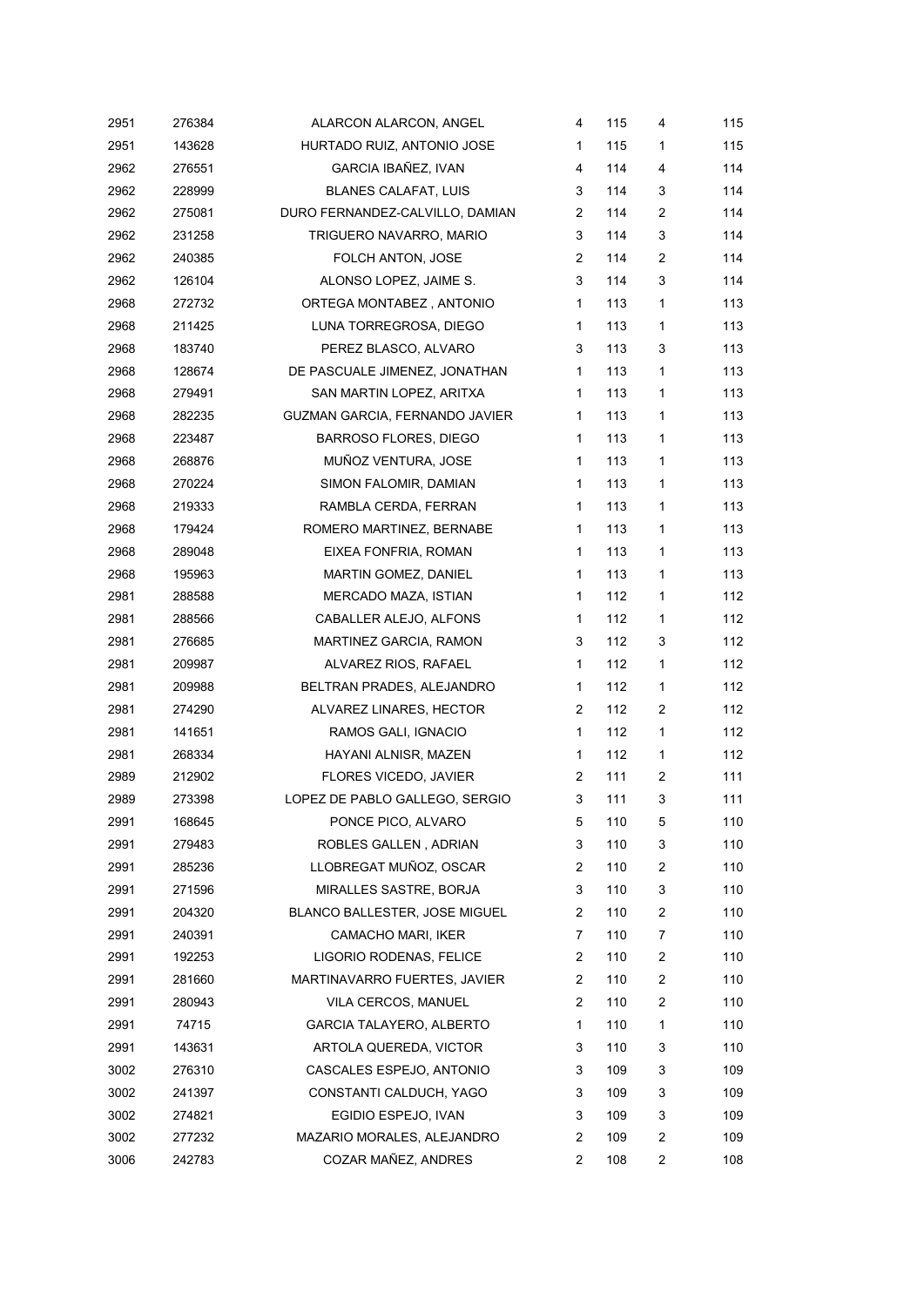| 3006 | 183382 | RUEDA GOMEZ, JOSE MANUEL         | 2                       | 108 | $\overline{c}$ | 108 |
|------|--------|----------------------------------|-------------------------|-----|----------------|-----|
| 3006 | 86549  | LOPEZ GONZALEZ, JOSEP            | 2                       | 108 | 2              | 108 |
| 3006 | 244286 | <b>GARCIA PERIS, JAVIER</b>      | $\overline{2}$          | 108 | 2              | 108 |
| 3006 | 203704 | RAMOS DIAZ, JUAN                 | $\overline{c}$          | 108 | 2              | 108 |
| 3006 | 264068 | MESA IGLESIAS, OSCAR             | 2                       | 108 | 2              | 108 |
| 3006 | 84944  | PAULA RODRIGUEZ-MONTESINOS, DANI | $\overline{\mathbf{c}}$ | 108 | 2              | 108 |
| 3006 | 227768 | JAVALOYES OLMOS, JUAN MANUEL     | 3                       | 108 | 3              | 108 |
| 3006 | 275401 | <b>BALAGUER RUIZ, LUIS</b>       | 2                       | 108 | 2              | 108 |
| 3015 | 247335 | <b>GABALDON PEREZ, JAVI</b>      | $\overline{c}$          | 107 | 2              | 107 |
| 3015 | 237590 | HUESCA VIZNER, FRANCISCO         | $\overline{2}$          | 107 | 2              | 107 |
| 3015 | 227580 | MARTINEZ PALACIOS, CHRISTIAN     | 4                       | 107 | 4              | 107 |
| 3015 | 241523 | MUNDO ORTIZ, ALEJANDRO           | 6                       | 107 | 6              | 107 |
| 3015 | 251112 | TARRAGA PRIETO, JOSE IGNACIO     | 3                       | 107 | 3              | 107 |
| 3015 | 224130 | <b>MARTINEZ PEREZ, ERIC</b>      | 4                       | 107 | 4              | 107 |
| 3015 | 272005 | VACCA, GIANLUCA                  | 3                       | 107 | 3              | 107 |
| 3022 | 282204 | CARBONELL SERRANO, JAVIER        | 2                       | 106 | 2              | 106 |
| 3022 | 254654 | <b>GARCIA TORMOS, OSCAR</b>      | 3                       | 106 | 3              | 106 |
| 3024 | 253270 | CANDEL GARCIA, JAVIER            | 1                       | 105 | 1              | 105 |
| 3024 | 267779 | RIAZA EDO, ANTONIO               | 1                       | 105 | 1              | 105 |
| 3024 | 281394 | PALAU BELTRAN, JAVIER            | 1                       | 105 | 1              | 105 |
| 3024 | 280797 | SUSO RIBERA, CARLOS              | 1                       | 105 | 1              | 105 |
| 3024 | 166482 | RODRIGUEZ MUÑOZ, MARCOS ANTONIO  | 1                       | 105 | 1              | 105 |
| 3024 | 193968 | CASCALES FERRER, JOSE MARIA      | 1                       | 105 | 1              | 105 |
| 3024 | 237829 | JEREZ NAVARRO, JORGE             | 1                       | 105 | 1              | 105 |
| 3024 | 157654 | CHICA BANDRES, DIEGO             | 1                       | 105 | 1              | 105 |
| 3024 | 37849  | VAREZ SAN JOSE, RICARDO          | 1                       | 105 | 1              | 105 |
| 3024 | 276724 | BEDOYA, IVAN DANIEL              | $\mathbf{1}$            | 105 | 1              | 105 |
| 3024 | 276842 | ASENOV MIRCHEV, DANAIL           | 1                       | 105 | 1              | 105 |
| 3024 | 241683 | VINCHES RUBIO, MIGUEL            | 1                       | 105 | $\mathbf{1}$   | 105 |
| 3024 | 269064 | DENIA GREGORI, ALEJANDRO         | 1                       | 105 | 1              | 105 |
| 3024 | 242762 | SIMO MIRALLES, ANDREU            | 1                       | 105 | 1              | 105 |
| 3024 | 242763 | GUTIERREZ SENDRA, SAMUEL         | 1                       | 105 | 1              | 105 |
| 3024 | 277450 | FERNANDEZ LOPEZ, JOSE RAMON      | 1                       | 105 | 1              | 105 |
| 3024 | 285626 | MARTINEZ REDONDO, CRISTIAN       | 2                       | 105 | 2              | 105 |
| 3024 | 190693 | PARRA GARCIA, ROBERTO            | 1                       | 105 | 1              | 105 |
| 3024 | 151314 | NICOLAU GOMEZ, JUAN CARLOS       | 1                       | 105 | 1              | 105 |
| 3024 | 279629 | VALERO GARCIA, MARC              | 3                       | 105 | 3              | 105 |
| 3024 | 279641 | MUÑOZ GIMENO, SAMUEL JULIAN      | 3                       | 105 | 3              | 105 |
| 3045 | 156516 | SOLA GARCIA, PABLO               | 1                       | 104 | 1              | 104 |
| 3045 | 212130 | FERNANDEZ ESCUDER, RODRIGO       | 4                       | 104 | 4              | 104 |
| 3045 | 277488 | GONZALEZ ALVARES, DAVID          | 2                       | 104 | 2              | 104 |
| 3045 | 277619 | MUÑOZ DE GRACIA, MANUEL          | 2                       | 104 | 2              | 104 |
| 3045 | 286064 | MOLINA TALAMANTES, ALBERT        | 1                       | 104 | 1              | 104 |
| 3045 | 241818 | RICHART TARIN, JORGE             | 3                       | 104 | 3              | 104 |
| 3045 | 240074 | DOMINGO LOSA, ANTONIO            | 2                       | 104 | 2              | 104 |
| 3045 | 284573 | FRANCH REMOLAR, JOAQUIN          | 1                       | 104 | 1              | 104 |
| 3045 | 277031 | SLASSI ELOUAHABI, AIMAN          | 2                       | 104 | 2              | 104 |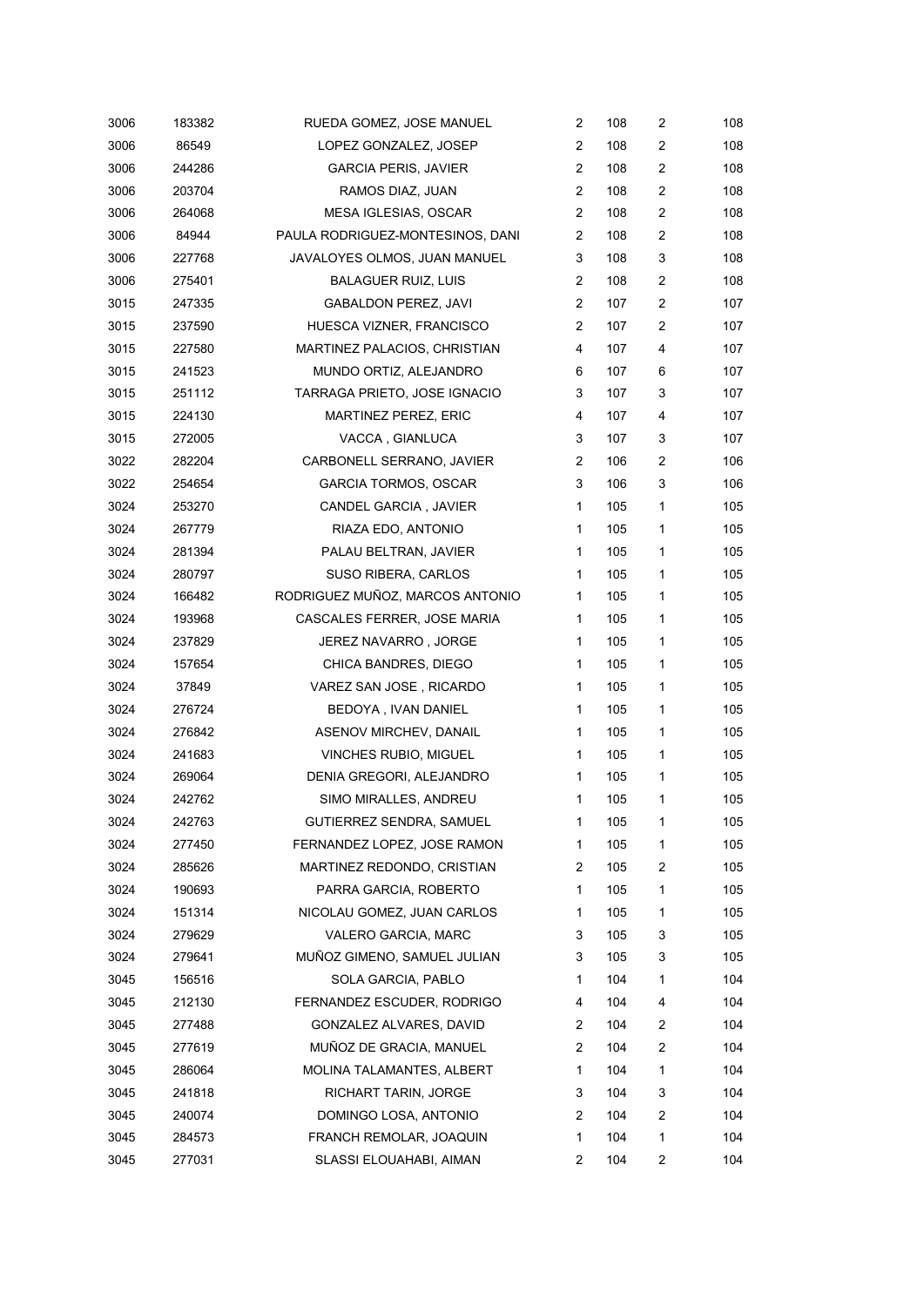| 3045 | 157875 | ARIÑO MONZO, FELIPE              | 2              | 104 | $\overline{c}$ | 104 |
|------|--------|----------------------------------|----------------|-----|----------------|-----|
| 3045 | 201689 | CALATAYUD ANDRES, PAU            | 2              | 104 | $\overline{c}$ | 104 |
| 3045 | 228494 | RICHART TARIN, VICTOR            | $\overline{2}$ | 104 | $\overline{2}$ | 104 |
| 3045 | 215335 | CALVO DIAZ, ROBERTO              | 1              | 104 | 1              | 104 |
| 3045 | 166375 | TALENS SALES, FRANCISCO JOSE     | 1              | 104 | 1              | 104 |
| 3045 | 220553 | CALVILLO GUIJARRO, HECTOR        | 4              | 104 | 4              | 104 |
| 3045 | 213661 | SANCHEZ NIUBO, SANTIAGO          | 4              | 104 | 4              | 104 |
| 3045 | 269781 | ROBLES GAMERO, JAVIER            | 2              | 104 | 2              | 104 |
| 3045 | 280546 | <b>GARCIA GONZALEZ, FABIO</b>    | 3              | 104 | 3              | 104 |
| 3045 | 243147 | MIRAGALL SANJUAN, JACOBO MANUEL  | $\overline{c}$ | 104 | 2              | 104 |
| 3064 | 264191 | CHARCO NAVARRO, JULIAN           | 3              | 103 | 3              | 103 |
| 3064 | 94026  | GONZALVEZ ILLUECA, MIGUEL        | $\overline{2}$ | 103 | $\overline{c}$ | 103 |
| 3064 | 278134 | MARTI NICOLAS , SERGIO           | $\overline{2}$ | 103 | $\overline{c}$ | 103 |
| 3064 | 196917 | RAMOS LLOPIS, JOSE MANUEL        | 2              | 103 | 2              | 103 |
| 3068 | 225246 | ANDREU GARCIA, CARLOS            | 5              | 102 | 5              | 102 |
| 3068 | 279708 | MARTINEZ MENDEZ, JAVIER          | 1              | 102 | 1              | 102 |
| 3068 | 157893 | <b>GARCIA LLEDO, FERNANDO</b>    | 1              | 102 | $\mathbf{1}$   | 102 |
| 3068 | 228137 | FRAILE MARCHANTE, MANUEL         | 1              | 102 | 1              | 102 |
| 3072 | 239596 | MONTAVA LLINARES, PABLO          | $\overline{c}$ | 101 | 2              | 101 |
| 3072 | 246602 | ANDREU CORTES, SERGIO            | 1              | 101 | $\mathbf{1}$   | 101 |
| 3072 | 136078 | PATIÑO GALINDO, ALEJANDRO        | 2              | 101 | 2              | 101 |
| 3072 | 204563 | BUSTAMANTE MARTINEZ, SERGIO      | 1              | 101 | $\mathbf{1}$   | 101 |
| 3072 | 243390 | RODRIGUEZ GARCIA, ALEJANDRO      | 2              | 101 | 2              | 101 |
| 3072 | 281839 | ROIG VALLADOLID, DANIEL          | 1              | 101 | 1              | 101 |
| 3072 | 194036 | CASANOVA PEREZ MANGLANO, JOAQUIN | 1              | 101 | 1              | 101 |
| 3072 | 235750 | CALBO PRATS, ALEJANDRO           | 1              | 101 | 1              | 101 |
| 3072 | 235919 | BELTRAN GARCIA, JUAN CARLOS      | 2              | 101 | $\overline{c}$ | 101 |
| 3072 | 280428 | MARTI POSTHUMA, PEDRO            | 1              | 101 | $\mathbf{1}$   | 101 |
| 3072 | 151851 | RODRIGUEZ VALOR, DAVID           | $\overline{c}$ | 101 | 2              | 101 |
| 3072 | 244254 | CASTRO ALONSO, DANIEL            | 1              | 101 | 1              | 101 |
| 3072 | 226076 | CLEMENTE ABAD, ADRIAN            | 1              | 101 | 1              | 101 |
| 3072 | 167450 | CAPILLA TOBAJA, ANTONIO          | 1              | 101 | 1              | 101 |
| 3072 | 287525 | CLAUSELL PEREZ, JAVIER           | 1              | 101 | 1              | 101 |
| 3072 | 287526 | MUNIESA PUNZANO, HECTOR          | 1              | 101 | 1              | 101 |
| 3072 | 241717 | SERNA MARTINEZ, JUAN AARON       | 2              | 101 | 2              | 101 |
| 3072 | 240763 | RODRIGUEZ MARTINEZ, JOSE LUIS    | 1              | 101 | 1              | 101 |
| 3072 | 282048 | MARTORELL SANCHEZ, MARC          | 1              | 101 | 1              | 101 |
| 3072 | 184315 | RIPOLL ROBERT, RAFAEL            | 1              | 101 | 1              | 101 |
| 3072 | 161327 | MARTI LOPEZ, JOSE LUIS           | 1              | 101 | 1              | 101 |
| 3093 | 192231 | ZOMEÑO JIMENEZ, JESUS            | 1              | 100 | 1              | 100 |
| 3093 | 199897 | MATIAS LOPEZ, ANTONIO CESAR      | 1              | 100 | 1              | 100 |
| 3093 | 23890  | GALLO, IVAN                      | 1              | 100 | 1              | 100 |
| 3093 | 240013 | SAURA CASANOVA, JESUS            | 1              | 100 | 1              | 100 |
| 3093 | 240259 | RUBIO VIDAL, ENRIQUE VICENTE     | 1              | 100 | 1              | 100 |
| 3093 | 209496 | GARCES CARA, CARLOS              | 1              | 100 | 1              | 100 |
| 3093 | 268465 | RODRIGUEZ SANCHEZ, DOMINGO       | 1              | 100 | 1              | 100 |
| 3093 | 251080 | BERENGUER SAMPER, JAVIER         | 1              | 100 | 1              | 100 |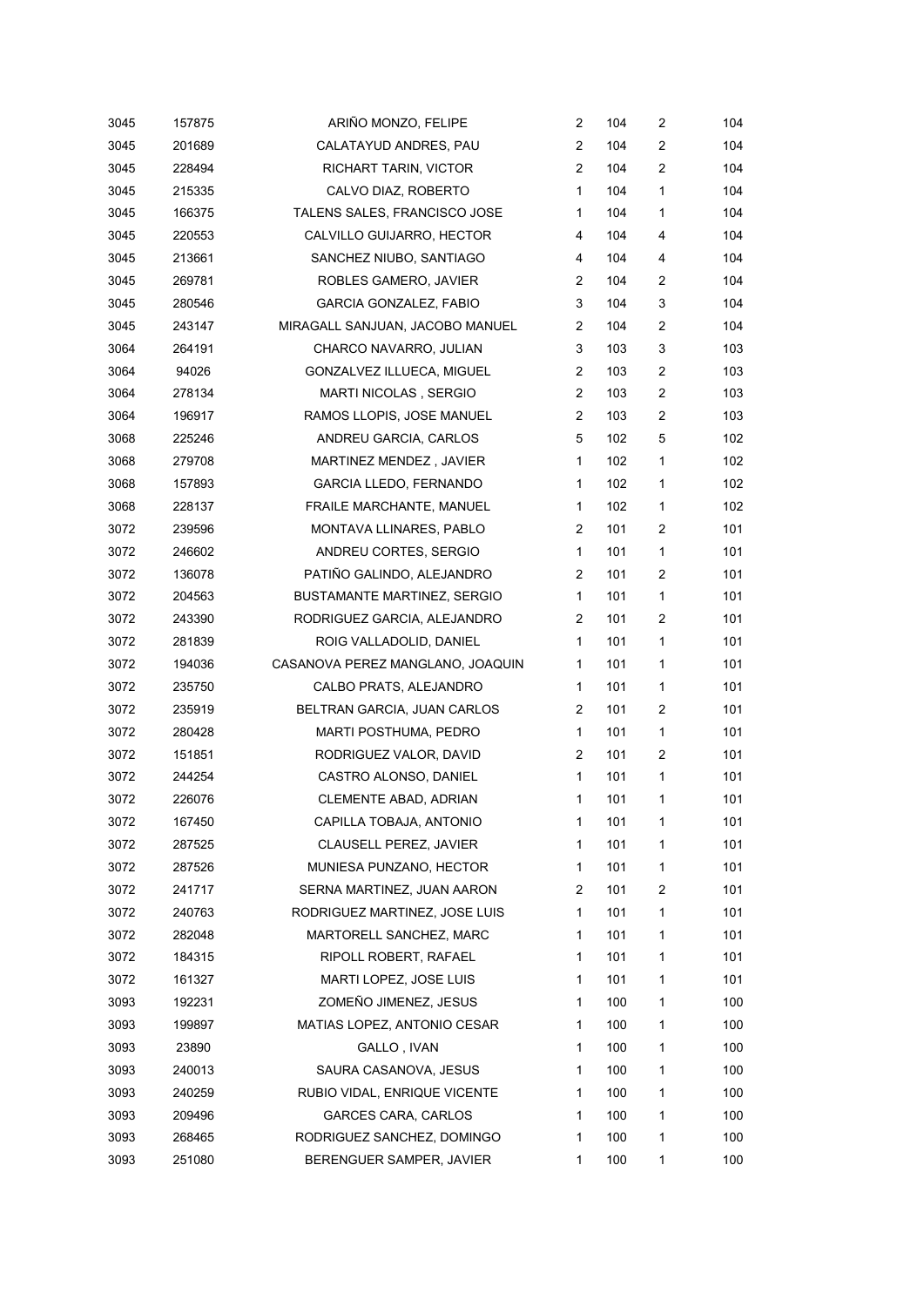| 3093 | 241956 | LLORENS BORREDÀ, JOSE             | $\mathbf{1}$   | 100 | $\mathbf{1}$            | 100 |
|------|--------|-----------------------------------|----------------|-----|-------------------------|-----|
| 3093 | 277842 | CRUZ AGUILELLA, ALEJANDRO         | 2              | 100 | $\overline{\mathbf{c}}$ | 100 |
| 3093 | 277846 | MARTINEZ PEÑA, CARLOS             | $\overline{2}$ | 100 | $\overline{\mathbf{c}}$ | 100 |
| 3093 | 199350 | FRANCES ALIAGA, ALEX              | $\mathbf{1}$   | 100 | 1                       | 100 |
| 3093 | 144645 | NOVOA LAZZARINI, PATRICIO         | 1              | 100 | 1                       | 100 |
| 3093 | 126821 | <b>IBANEZ ORTELLS, JAVIER</b>     | $\mathbf{1}$   | 100 | 1                       | 100 |
| 3093 | 137004 | CANOVAS SOLBES, ALEJANDRO         | $\mathbf{1}$   | 100 | 1                       | 100 |
| 3093 | 94877  | GARCIA MONLLOR, FRANCISCO VICENTE | $\mathbf{1}$   | 100 | 1                       | 100 |
| 3093 | 87930  | DURA MOLINA, DANIEL               | $\mathbf{1}$   | 100 | 1                       | 100 |
| 3093 | 152375 | BLASCO HERRERA, IVAN              | $\mathbf{1}$   | 100 | 1                       | 100 |
| 3093 | 242841 | HEREDIA VENTEO, JOSE ANTONIO      | $\mathbf{1}$   | 100 | $\mathbf{1}$            | 100 |
| 3093 | 285987 | GINERES ROMAN, IGNACIO            | 2              | 100 | $\overline{\mathbf{c}}$ | 100 |
| 3093 | 242730 | RIPOLLES CUARTERO, ADRIAN         | $\mathbf{1}$   | 100 | 1                       | 100 |
| 3093 | 242705 | CUARTERO SANZ, GERARD             | $\mathbf{1}$   | 100 | 1                       | 100 |
| 3093 | 242828 | VICEDO GUILLEM, CESAR             | $\mathbf{1}$   | 100 | 1                       | 100 |
| 3093 | 226531 | PALLARES BALLESTER, ADRIAN        | $\mathbf{1}$   | 100 | $\mathbf{1}$            | 100 |
| 3093 | 273399 | <b>BLEDA PERALES, JAVIER</b>      | 3              | 100 | 3                       | 100 |
| 3093 | 224852 | MARTINEZ ROMAN, BIENVENIDO        | 1              | 100 | 1                       | 100 |
| 3093 | 211102 | SOLER MARTINEZ, ELIAS             | $\mathbf{1}$   | 100 | 1                       | 100 |
| 3093 | 151315 | TRUJILLO RAMON, JUAN JOSE         | $\mathbf{1}$   | 100 | 1                       | 100 |
| 3093 | 145215 | BISQUERT IVARS, JUAN JOSE         | $\mathbf{1}$   | 100 | 1                       | 100 |
| 3093 | 112836 | FERRER ERN, JAVIER                | $\mathbf{1}$   | 100 | 1                       | 100 |
| 3093 | 170242 | FABRA ALVAREZ, AURELIO            | $\mathbf{1}$   | 100 | 1                       | 100 |
| 3093 | 257092 | MORENO RODRIGUEZ, IGNACIO         | $\mathbf{1}$   | 100 | 1                       | 100 |
| 3093 | 270040 | <b>GINER HUET, MARCOS</b>         | 3              | 100 | 3                       | 100 |
| 3093 | 231931 | PEDRERO AMOROS, CARLOS            | $\mathbf{1}$   | 100 | 1                       | 100 |
| 3093 | 248220 | GUTIERREZ ESCUDERO, BERNARDO      | $\mathbf{1}$   | 100 | 1                       | 100 |
| 3093 | 233623 | NAVARRO BARREDA, DIEGO            | $\mathbf{1}$   | 100 | 1                       | 100 |
| 3093 | 128339 | SANCHIS BENLLOCH, LUIS            | $\mathbf{1}$   | 100 | 1                       | 100 |
| 3093 | 13107  | SEGARRA SORIA, SILVESTRE          | 1              | 100 | 1                       | 100 |
| 3093 | 127858 | DIEZ BERNAL, JUAN CARLOS          | 1              | 100 | 1                       | 100 |
| 3093 | 241255 | RUIZ DE LUNA, ALBERTO             | 1              | 100 | 1                       | 100 |
| 3093 | 241245 | SALVADOR TRIGO, ROBERTO           | 1              | 100 | 1                       | 100 |
| 3093 | 264486 | DOBRE, ADELIN                     | 1              | 100 | 1                       | 100 |
| 3093 | 132334 | <b>GUINOT GURREA, JAIME</b>       | 1              | 100 | 1                       | 100 |
| 3093 | 138583 | <b>ESTRUCH TOMAS, ALBERTO</b>     | $\mathbf{1}$   | 100 | 1                       | 100 |
| 3093 | 154187 | MARTINEZ DIAZ, SERGIO             | 1              | 100 | 1                       | 100 |
| 3093 | 154188 | MARTINEZ DIAZ, JAVIER             | 1              | 100 | 1                       | 100 |
| 3093 | 179689 | FUENTES RODRIGUEZ, RAUL           | 1              | 100 | 1                       | 100 |
| 3093 | 135865 | DIAZ SEPULCRE, RAUL               | 1              | 100 | 1                       | 100 |
| 3093 | 143078 | CANTON FUENTES, DIEGO             | 1              | 100 | 1                       | 100 |
| 3093 | 94089  | MULET CHECA, RAFAEL ANDRES        | 1              | 100 | 1                       | 100 |
| 3093 | 143515 | <b>BLASCO MARTINEZ, RAFAEL</b>    | 1              | 100 | 1                       | 100 |
| 3093 | 143408 | LIBEROS MONTINS, ISAAC            | 1              | 100 | 1                       | 100 |
| 3093 | 163851 | <b>BALTANAS FALOMIR, CARLOS</b>   | 1              | 100 | 1                       | 100 |
| 3093 | 276167 | TOLEDANO RUBIO, MARIO             | $\mathbf{1}$   | 100 | 1                       | 100 |
| 3093 | 277010 | MORENO ASTETE, ADRIAN             | 2              | 100 | 2                       | 100 |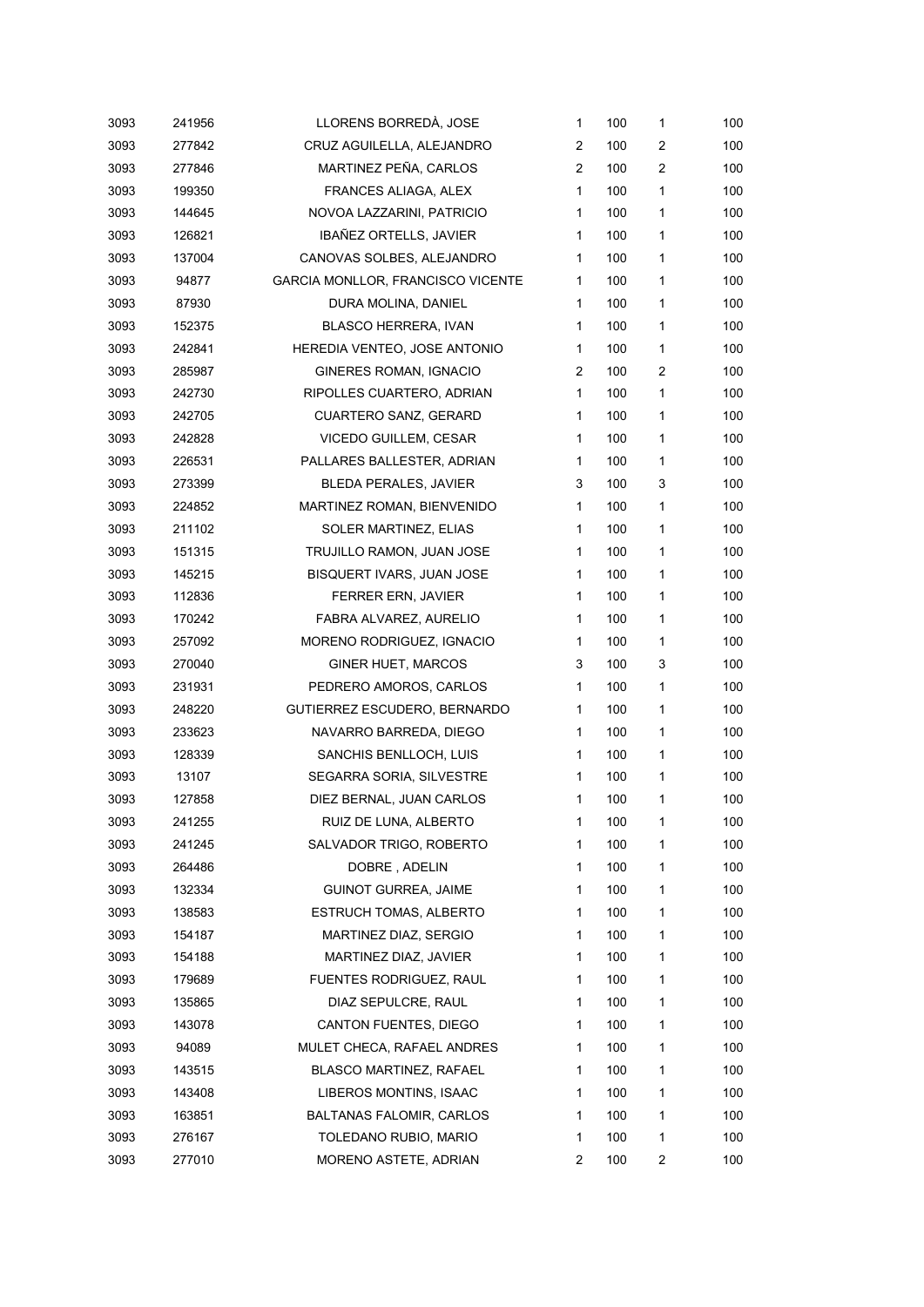| 3093 | 276831 | MARTINEZ DELTELL, RAUL               | 1              | 100 | 1              | 100 |
|------|--------|--------------------------------------|----------------|-----|----------------|-----|
| 3093 | 239734 | COLLADO MUSSINI, JUAN FRANCISCO      | 1              | 100 | 1              | 100 |
| 3093 | 239879 | TEBAR GARCIA, MARIO                  | 1              | 100 | 1              | 100 |
| 3093 | 239887 | PRADOS PUCHADES, JOSE MIGUEL         | 1              | 100 | 1              | 100 |
| 3093 | 244355 | STAUDINGER LEKEL, STEPHAN JOHANN     | 1              | 100 | 1              | 100 |
| 3093 | 244356 | GONZALEZ CRESPO, ANTONIO IGNACIO     | 1              | 100 | 1              | 100 |
| 3093 | 227747 | EKSI EKSI, AHMET                     | 1              | 100 | 1              | 100 |
| 3155 | 274145 | RUBIO ALBERT, JORDI                  | 1              | 99  | 1              | 99  |
| 3155 | 241254 | GABRIEL TORRES, DAVID MANUEL         | 2              | 99  | 2              | 99  |
| 3155 | 170096 | RODRIGUEZ TOMAS, DANIEL              | 2              | 99  | 2              | 99  |
| 3155 | 224833 | COLOMER LORO, ENRIQUE                | 1              | 99  | 1              | 99  |
| 3155 | 241737 | RUIZ PEREIRA, LUIS MIGUEL            | 1              | 99  | 1              | 99  |
| 3160 | 259397 | FITO LOPEZ, ALEJO                    | 3              | 98  | 3              | 98  |
| 3160 | 129543 | RUBIO RUS, SERGI                     | 2              | 98  | 2              | 98  |
| 3160 | 274219 | GIL VERDU, SERGIO                    | 3              | 98  | 3              | 98  |
| 3163 | 195253 | <b>BOSCH MARTI, GUILLEM</b>          | $\overline{2}$ | 97  | $\overline{c}$ | 97  |
| 3163 | 211126 | VINACHES MURCIA, DAVID               | $\overline{2}$ | 97  | 2              | 97  |
| 3165 | 86033  | MONRABAL PERCHA, ROBERTO             | 1              | 96  | 1              | 96  |
| 3165 | 162128 | <b>GARRIDO JIMENEZ, AARON</b>        | 1              | 96  | 1              | 96  |
| 3165 | 153805 | <b>BOLEA MURGUI, ANTONIO</b>         | 1              | 96  | 1              | 96  |
| 3165 | 95813  | PERIS FONTELLES, RAFAEL              | 2              | 96  | $\overline{c}$ | 96  |
| 3165 | 226729 | HUERTA ARMERO, RICARDO               | 3              | 96  | 3              | 96  |
| 3165 | 205164 | BERNAT UBEDA, JAVIER                 | 2              | 96  | 2              | 96  |
| 3171 | 208780 | GINER JUSTAMANTE, TOMAS              | 1              | 95  | 1              | 95  |
| 3171 | 29168  | OÑATE LOPEZ, ANDRES                  | 1              | 95  | 1              | 95  |
| 3173 | 83487  | URGEL MARTOS, JAUME                  | 2              | 94  | $\overline{c}$ | 94  |
| 3173 | 285269 | LLEDO ROLDAN, AITOR                  | 1              | 94  | 1              | 94  |
| 3173 | 241718 | PERAL ALONSO, ALBERTO                | 1              | 94  | 1              | 94  |
| 3173 | 241719 | MOLEON CUENCA, RODRIGO JOSE          | 1              | 94  | 1              | 94  |
| 3173 | 241715 | GONZALEZ OLIVARES, JAVIER            | 2              | 94  | $\overline{2}$ | 94  |
| 3173 | 241716 | CRUZ SERNA, ENRIQUE                  | 2              | 94  | 2              | 94  |
| 3173 | 277861 | CABALLERO GARCIA, MARIANO            | 1              | 94  | 1              | 94  |
| 3173 | 278307 | CLAVEL SIRVENT, RAFAEL               | 1              | 94  | 1              | 94  |
| 3173 | 281185 | CRUZ NOVOA, ALEXANDER                | 1              | 94  | 1              | 94  |
| 3173 | 228590 | PEREZ SANCHEZ, FRANCISCO JAVIER      | 1              | 94  | 1              | 94  |
| 3183 | 229545 | MARHUENDA HERRADOR, DANIEL           | 2              | 93  | 2              | 93  |
| 3183 | 280223 | AGUILAR VILLEGAS, RUBEN              | 3              | 93  | 3              | 93  |
| 3183 | 87957  | VICENT BOSCA, LUIS                   | 3              | 93  | 3              | 93  |
| 3183 | 282070 | AFONSO ALVES, PAULO GEORGE           | 2              | 93  | $\overline{c}$ | 93  |
| 3183 | 196771 | FAJARDO MARTIN, IZAN                 | 2              | 93  | 2              | 93  |
| 3183 | 279546 | NAVARRO GOMIS, JAVIER                | 3              | 93  | 3              | 93  |
| 3189 | 226463 | MARTINEZ HERNANDEZ, FRANCISCO JAVIER | 3              | 92  | 3              | 92  |
| 3189 | 263755 | MIRAVET ALOS, LLUIS                  | 2              | 92  | 2              | 92  |
| 3191 | 74466  | CLEMARES SANCHIS, JESUS              | 3              | 91  | 3              | 91  |
| 3191 | 270836 | LILLO CAÑIZARES, SERGIO              | 4              | 91  | 4              | 91  |
| 3191 | 248337 | LLOBAT RODRIGUEZ, MARCOS             | 2              | 91  | 2              | 91  |
| 3191 | 212711 | PERIS GONZALEZ, JUAN                 | 3              | 91  | 3              | 91  |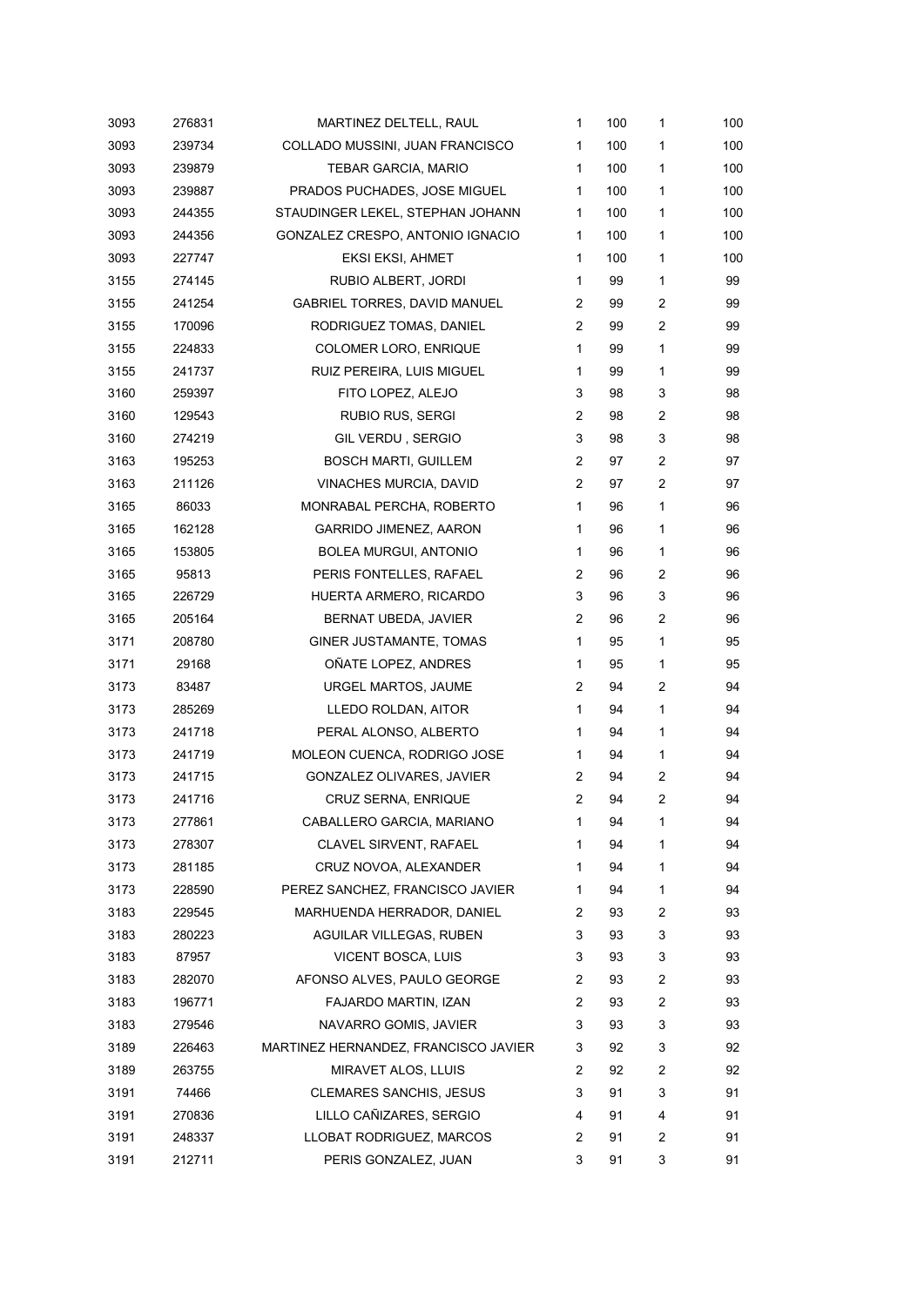| 3195 | 268500 | JIMENEZ CARMONA, ADRIAN         | 1              | 90 | 1              | 90 |
|------|--------|---------------------------------|----------------|----|----------------|----|
| 3195 | 268503 | BENITEZ GARCIA, ALEJANDRO       | 1              | 90 | 1              | 90 |
| 3195 | 129572 | <b>GARCIA ESPINOSA, AARON</b>   | $\mathbf{1}$   | 90 | 1              | 90 |
| 3195 | 128685 | MACIA ESCLAPEZ, JOSE MANUEL     | 1              | 90 | 1              | 90 |
| 3195 | 257869 | FUOCO LAJANTHE, LEONARDO DANIEL | $\mathbf{1}$   | 90 | 1              | 90 |
| 3195 | 157301 | <b>TORRES REBOLLO, VICTOR</b>   | $\mathbf{1}$   | 90 | 1              | 90 |
| 3195 | 133490 | GIMENEZ SEGUER, JOSEP           | 1              | 90 | 1              | 90 |
| 3195 | 127848 | SANCHEZ SANCHEZ, JUAN MARTIN    | $\mathbf{1}$   | 90 | 1              | 90 |
| 3195 | 166635 | QUILES RUIZ, JOSE VICENTE       | 1              | 90 | 1              | 90 |
| 3195 | 160539 | RIVERA GALINDO, MARIO           | $\mathbf{1}$   | 90 | 1              | 90 |
| 3195 | 166844 | PASTOR BELTRA, JOSE FRANCISCO   | 1              | 90 | 1              | 90 |
| 3195 | 166725 | MOLINA SANCHEZ, ANTONIO         | $\mathbf{1}$   | 90 | 1              | 90 |
| 3195 | 276503 | ALIAGA MARTINEZ, JOSE RAMON     | $\mathbf{1}$   | 90 | 1              | 90 |
| 3195 | 130501 | SANCHEZ JAVALOYES, JOSE         | 1              | 90 | 1              | 90 |
| 3209 | 135855 | VIVES DIAZ, SALVADOR            | $\mathbf{1}$   | 89 | 1              | 89 |
| 3209 | 135857 | VIVES DIAZ, EDUARDO             | $\mathbf{1}$   | 89 | 1              | 89 |
| 3209 | 143876 | ORTIZ SANCHEZ, JOSE JAIME       | 1              | 89 | 1              | 89 |
| 3209 | 244862 | BENEITE ANTON, GABRIEL          | $\mathbf{1}$   | 89 | 1              | 89 |
| 3209 | 193843 | MARTINEZ GIMENEZ, ELIAS         | 1              | 89 | 1              | 89 |
| 3209 | 219084 | GIL DENIS, JESUS                | 1              | 89 | 1              | 89 |
| 3209 | 224854 | LOPEZ GARCIA, SERGIO            | $\mathbf{1}$   | 89 | 1              | 89 |
| 3209 | 282376 | MARCO RUIZ, ALEJANDRO           | $\mathbf{1}$   | 89 | 1              | 89 |
| 3209 | 281900 | ANDRES BAYARRI, NESTOR          | 2              | 89 | $\overline{c}$ | 89 |
| 3209 | 240543 | RODRIGUEZ FERNANDEZ, JOEL       | 2              | 89 | $\overline{c}$ | 89 |
| 3209 | 215934 | URIBELARREA MINGUEZ, DAVID      | $\mathbf{1}$   | 89 | 1              | 89 |
| 3220 | 24287  | VAELLO MARGARIT, PABLO          | 2              | 88 | 2              | 88 |
| 3220 | 278608 | CALPE MANEU, JOSE MIGUEL        | 2              | 88 | $\overline{c}$ | 88 |
| 3220 | 278609 | PRADES MARTINEZ, ARTURO         | 2              | 88 | 2              | 88 |
| 3220 | 86525  | SANCHEZ MARTI, JOSE ANTONIO     | $\overline{7}$ | 88 | 7              | 88 |
| 3220 | 280976 | MACHANCOSES GARCIA, PABLO       | $\mathbf{1}$   | 88 | 1              | 88 |
| 3220 | 276177 | PALLARES FIGUEROA, ANTONIO      | 2              | 88 | 2              | 88 |
| 3220 | 143507 | CHECA MENA, PABLO               | $\overline{2}$ | 88 | 2              | 88 |
| 3227 | 275972 | <b>SCHUBACK, CHRISTOPH</b>      | 2              | 87 | 2              | 87 |
| 3227 | 183635 | GIMENEZ MEDEL, GREGORIO         | 3              | 87 | 3              | 87 |
| 3229 | 183723 | JIMENEZ MERINO, CARLOS          | 2              | 85 | 2              | 85 |
| 3229 | 211211 | <b>GRACIA ESPINOS, JAVIER</b>   | 2              | 85 | $\overline{c}$ | 85 |
| 3229 | 204402 | PONSODA VINAL, VICTOR MANUEL    | 2              | 85 | 2              | 85 |
| 3229 | 192252 | GUERRERO ORDOÑEZ, HECTOR        | 2              | 85 | 2              | 85 |
| 3229 | 240148 | <b>BLASCO PALLARES, NICOLAS</b> | 2              | 85 | 2              | 85 |
| 3229 | 231585 | MUÑOZ RODRIGUEZ, ALVARO         | 2              | 85 | 2              | 85 |
| 3229 | 217302 | BASTANTE MUÑOZ, VICTOR          | 2              | 85 | 2              | 85 |
| 3229 | 241547 | ZARZOSO FABRA, LUIS             | $\overline{2}$ | 85 | 2              | 85 |
| 3237 | 274294 | LLINARES DOMENECH, JAIME        | 1              | 84 | 1              | 84 |
| 3237 | 154318 | FUENTES ROUFOSSE, ALEJANDRO     | 1              | 84 | 1              | 84 |
| 3237 | 244789 | OSCA SARABIA, CARLES            | 1              | 84 | 1              | 84 |
| 3237 | 276985 | MONTAÑANA POVEDA, ALEJANDRO     | 5              | 84 | 5              | 84 |
| 3237 | 170716 | ALONSO SIMON, FRANCISCO JESUS   | 1              | 84 | 1              | 84 |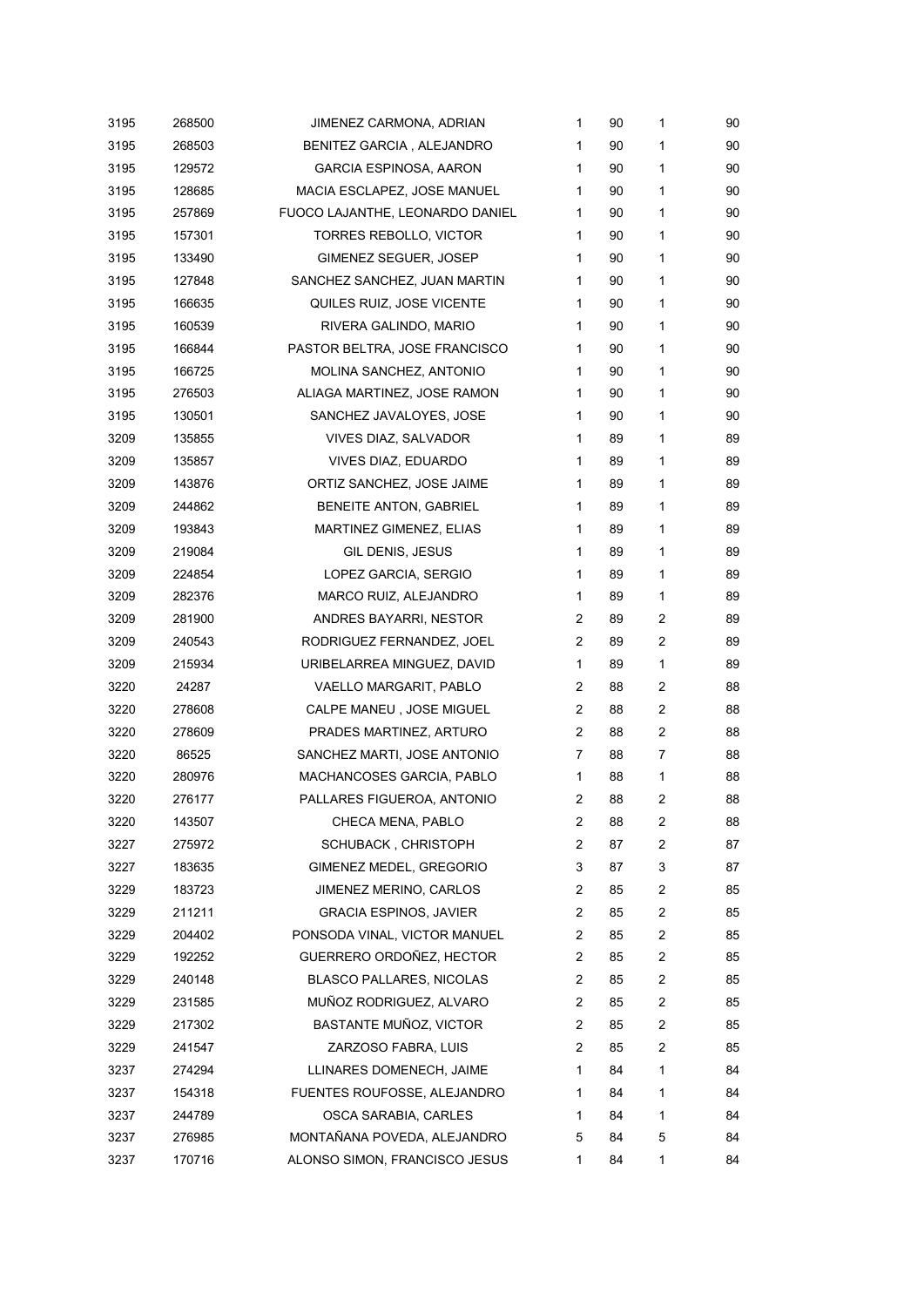| 3237 | 124706 | LEGAZA MARTIN, PABLO              | 1                     | 84 | 1 | 84 |
|------|--------|-----------------------------------|-----------------------|----|---|----|
| 3237 | 281465 | IBAÑEZ BASES, ALEJANDRO           | 1                     | 84 | 1 | 84 |
| 3237 | 267800 | SANZ DURA, MIGUEL                 | 1                     | 84 | 1 | 84 |
| 3237 | 267806 | HERRANZ MARTINEZ, JOSE ANTONIO    | 1                     | 84 | 1 | 84 |
| 3237 | 267514 | COHEN CONSOLI, LUCAS DANIEL       | $\mathbf{1}$          | 84 | 1 | 84 |
| 3237 | 210479 | ROSELLO FUSTER, CARLOS            | 5                     | 84 | 5 | 84 |
| 3237 | 166407 | LAGO JIMENEZ, IBAN                | $\mathbf{1}$          | 84 | 1 | 84 |
| 3237 | 244118 | <b>BLANCO MEDEL, DANIEL</b>       | 5                     | 84 | 5 | 84 |
| 3237 | 150746 | ROSELLO PEREZ, PABLO              | 1                     | 84 | 1 | 84 |
| 3237 | 279535 | PORTER TEJERO, JUANJO             | 3                     | 84 | 3 | 84 |
| 3237 | 279700 | CUADROS DALMAU, ALVARO            | $\mathbf{1}$          | 84 | 1 | 84 |
| 3237 | 279701 | QUIÑONES SERRANO, OSCAR           | 1                     | 84 | 1 | 84 |
| 3237 | 284794 | GOSALVEZ GISBERT, ALFONSO         | 1                     | 84 | 1 | 84 |
| 3237 | 284800 | MARTINEZ CABALLERO, PAU           | 1                     | 84 | 1 | 84 |
| 3256 | 285683 | <b>GARRIDO MARTIN, BORJA</b>      | 1                     | 83 | 1 | 83 |
| 3256 | 231140 | RETUERTO VALLEJO, JOSU            | 3                     | 83 | 3 | 83 |
| 3256 | 256762 | VILLAR SANCHEZ, ALEJANDRO JAVIER  | 1                     | 83 | 1 | 83 |
| 3259 | 204842 | MORTE POLES, JOSE MIGUEL          | $\overline{2}$        | 81 | 2 | 81 |
| 3260 | 167738 | MONRABAL ORTS, JAVIER             | 4                     | 80 | 4 | 80 |
| 3260 | 179811 | MUÑOZ AZAÑON, ADOLFO ANTONIO      | 1                     | 80 | 1 | 80 |
| 3260 | 274387 | TORAL LOPEZ, JOSE LUIS            | 1                     | 80 | 1 | 80 |
| 3260 | 276830 | <b>GARCIA GONZALEZ, DANIEL</b>    | 1                     | 80 | 1 | 80 |
| 3260 | 239518 | MARTINEZ PASTOR, FRANCISCO JAVIER | 1                     | 80 | 1 | 80 |
| 3260 | 238860 | AULLO NAVARRO, JORGE              | 1                     | 80 | 1 | 80 |
| 3260 | 197684 | SOS ESCUDERO, CANDIDO             | 1                     | 80 | 1 | 80 |
| 3260 | 226256 | FERRANDEZ BERENGUER, ROBERTO      | $\mathbf{2}^{\prime}$ | 80 | 2 | 80 |
| 3260 | 225679 | CORTES GUILL, LUIS                | 4                     | 80 | 4 | 80 |
| 3260 | 243820 | BAS RIVERA, MATEO ALEJANDRO       | 1                     | 80 | 1 | 80 |
| 3260 | 258330 | LOPEZ ROMERO, JUAN                | 1                     | 80 | 1 | 80 |
| 3260 | 240162 | PUJALTE PASTOR, MANUEL            | 1                     | 80 | 1 | 80 |
| 3272 | 222178 | SANCHEZ AMORES, JUAN              | 1                     | 79 | 1 | 79 |
| 3272 | 165209 | LAGUNA DE LA LASTRA, CHRISTIAN    | 1                     | 79 | 1 | 79 |
| 3272 | 269032 | REQUENA MARIA, BORJA              | 2                     | 79 | 2 | 79 |
| 3272 | 258375 | PEREZ REPISO, RODRIGO             | 1                     | 79 | 1 | 79 |
| 3272 | 258379 | MARTIN-SANZ MUSEROS, MARCOS       | 1                     | 79 | 1 | 79 |
| 3272 | 258831 | GARCIA MONFORT, PAU               | 1                     | 79 | 1 | 79 |
| 3272 | 258834 | NICULAE, MARIUS OCTAVIAN          | 1.                    | 79 | 1 | 79 |
| 3272 | 258837 | MARTIN SORIA, RAUL                | 1                     | 79 | 1 | 79 |
| 3272 | 259106 | NEBOT SEGLAR, ELOY                | 1                     | 79 | 1 | 79 |
| 3272 | 211363 | CHIVA MARCO, JOAN                 | 1                     | 79 | 1 | 79 |
| 3272 | 190244 | RUBIO GARCIA, ALVARO              | 1                     | 79 | 1 | 79 |
| 3272 | 135086 | MARTINEZ PERAL, FRANCISCO JOSE    | 3                     | 79 | 3 | 79 |
| 3272 | 242703 | ALMENAR GIL, VICENTE              | 2                     | 79 | 2 | 79 |
| 3272 | 242728 | REINALDO CABALLERO, ABRAHAM       | 1                     | 79 | 1 | 79 |
| 3272 | 271975 | MARTINEZ SARMIENTO, ALEJANDRO     | 1                     | 79 | 1 | 79 |
| 3272 | 256558 | FANDOS AYORO, LORENZO             | 1                     | 79 | 1 | 79 |
| 3272 | 255869 | ELVIRA CHORDA, PABLO              | 1                     | 79 | 1 | 79 |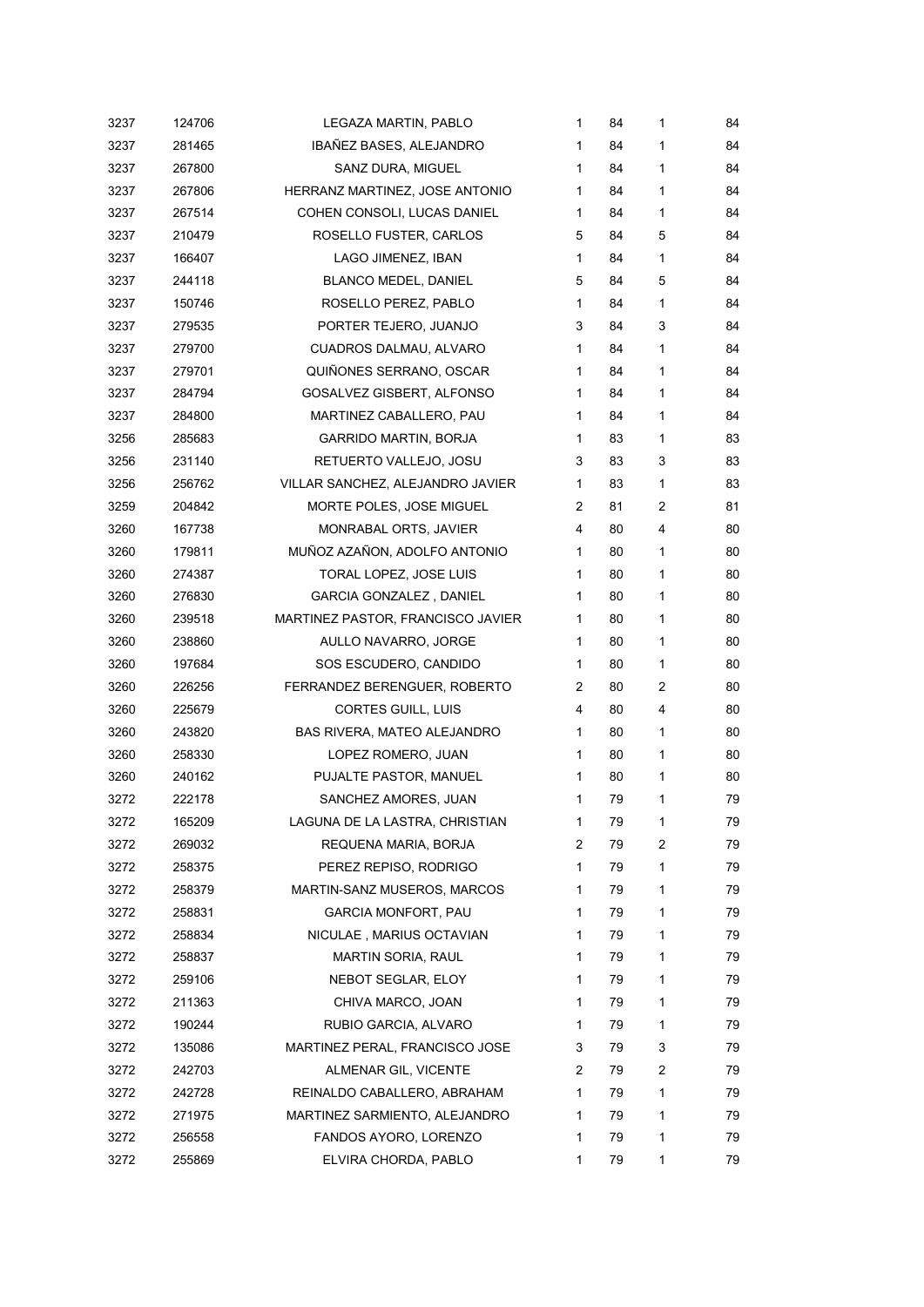| 3272 | 257327 | MARTINEZ LLACER, ISTIAN            | 1                     | 79 | 1              | 79 |
|------|--------|------------------------------------|-----------------------|----|----------------|----|
| 3272 | 257332 | TUDELA FORES, RICARD               | 1                     | 79 | 1              | 79 |
| 3272 | 155805 | LOPEZ HERNANDEZ, ALBERTO           | 1                     | 79 | 1              | 79 |
| 3272 | 254497 | RUSO SEVILLA, RAUL                 | 1                     | 79 | 1              | 79 |
| 3272 | 276670 | ZUÑIGA PEÑALVER, JAVIER            | 1                     | 79 | 1              | 79 |
| 3294 | 276673 | ANDRES NAVARRO, JUAN               | $\mathbf{1}$          | 78 | 1              | 78 |
| 3294 | 227785 | HERNANDEZ CARRERAS, LUIS           | $\mathbf{2}^{\prime}$ | 78 | $\overline{c}$ | 78 |
| 3294 | 274813 | PETERS ALLER, CRISTOBAL            | 1                     | 78 | 1              | 78 |
| 3294 | 228390 | CORCOLES PEREZ, CARLOS             | $\mathbf{1}$          | 78 | 1              | 78 |
| 3294 | 229549 | YUSEINOV KYURDOV, AZHDAN           | 1                     | 78 | 1              | 78 |
| 3294 | 280180 | FERNANDEZ MERINO, FRANCISCO        | 1                     | 78 | 1              | 78 |
| 3294 | 213871 | COLLADO ANDREU, RAUL               | 2                     | 78 | 2              | 78 |
| 3294 | 226242 | MARTINEZ ARAGON, IZAN              | 3                     | 78 | 3              | 78 |
| 3294 | 286045 | REDON QUERAL, MIGUEL               | $\mathbf{1}$          | 78 | 1              | 78 |
| 3294 | 277838 | ALOS FOLCH, XIMO                   | 1                     | 78 | 1              | 78 |
| 3294 | 278844 | PALOMINO OLUCHA, ISRAEL            | 1                     | 78 | 1              | 78 |
| 3294 | 278863 | DURAN HERNANDEZ, OSCAR             | 1                     | 78 | 1              | 78 |
| 3294 | 240249 | PASTOR CARBONELL, SERGIO DAVID     | 1                     | 78 | 1              | 78 |
| 3294 | 282475 | JOVER MARTINEZ, AITOR              | 1                     | 78 | 1              | 78 |
| 3294 | 192150 | HERRAIZ SANCHEZ, OSCAR             | 1                     | 78 | 1              | 78 |
| 3309 | 77401  | <b>GARCIA ANCHEL, JAVIER</b>       | 2                     | 77 | 2              | 77 |
| 3310 | 285910 | LOPEZ DE LA ROSA, JOSE ANTONIO     | 1                     | 76 | 1              | 76 |
| 3310 | 226469 | NAVARRO NAVARRO, DAVID             | 2                     | 76 | $\overline{c}$ | 76 |
| 3310 | 83613  | BARCELO AFONSO, JULIO              | 1                     | 76 | 1              | 76 |
| 3310 | 270760 | NIETO MONTALT, JUAN                | $\mathbf 1$           | 76 | 1              | 76 |
| 3310 | 204820 | ALGUACIL ARAGON, DAVID             | $\overline{2}$        | 76 | $\overline{c}$ | 76 |
| 3310 | 248727 | FLOR, VICENTE                      | $\mathbf{2}^{\prime}$ | 76 | 2              | 76 |
| 3310 | 249207 | ESQUEMBRE ESPINOSA, CRISTIAN       | 2                     | 76 | 2              | 76 |
| 3317 | 241393 | RABASA GONZALEZ, JAVIER            | 3                     | 75 | 3              | 75 |
| 3317 | 110973 | NARANJO BUSTAMANTE, RICARDO JAVIER | 1                     | 75 | 1              | 75 |
| 3317 | 242972 | ESPUIG TRIMIÑO, CARLOS             | 6                     | 75 | 6              | 75 |
| 3317 | 113991 | NARANJO MARTINEZ, ADRIAN           | 1                     | 75 | 1              | 75 |
| 3317 | 226524 | PASQUETTO, STEFANO                 | 2                     | 75 | 2              | 75 |
| 3317 | 242321 | <b>GARCIA AGUILAR, CARLOS</b>      | 7                     | 75 | 7              | 75 |
| 3317 | 277096 | LOPEZ POLANO SANCHEZ, ALVARO       | 2                     | 75 | 2              | 75 |
| 3317 | 282978 | RODRIGUEZ GREGORI, MARIO           | 3                     | 75 | 3              | 75 |
| 3317 | 213439 | REDON BADENAS, DANIEL              | 2                     | 75 | 2              | 75 |
| 3326 | 277816 | MARTINEZ CLIMENT, SERGIO           | 1                     | 74 | 1              | 74 |
| 3326 | 278258 | RODRIGUEZ PASTOR, ALEJANDRO        | 1                     | 74 | 1              | 74 |
| 3326 | 278246 | FABRA CARBONELL, JOSE VICENTE      | 2                     | 74 | 2              | 74 |
| 3326 | 282608 | ESTELLES GARCIA, ALEX              | 3                     | 74 | 3              | 74 |
| 3326 | 240402 | FELIPE CAMARENA, ADRIAN            | 2                     | 74 | 2              | 74 |
| 3326 | 240403 | DIAZ SAMPER, ANGEL LUIS            | $\overline{2}$        | 74 | 2              | 74 |
| 3326 | 242159 | ROYO PEREZ, VICTOR                 | 2                     | 74 | 2              | 74 |
| 3326 | 286072 | VALERO RUIZ, MANUEL                | 1                     | 74 | 1              | 74 |
| 3326 | 244042 | SERBOI, RUXANDRA                   | 2                     | 74 | 2              | 74 |
| 3326 | 276117 | FERRANDEZ PASTOR, ADRIAN           | 1                     | 74 | 1              | 74 |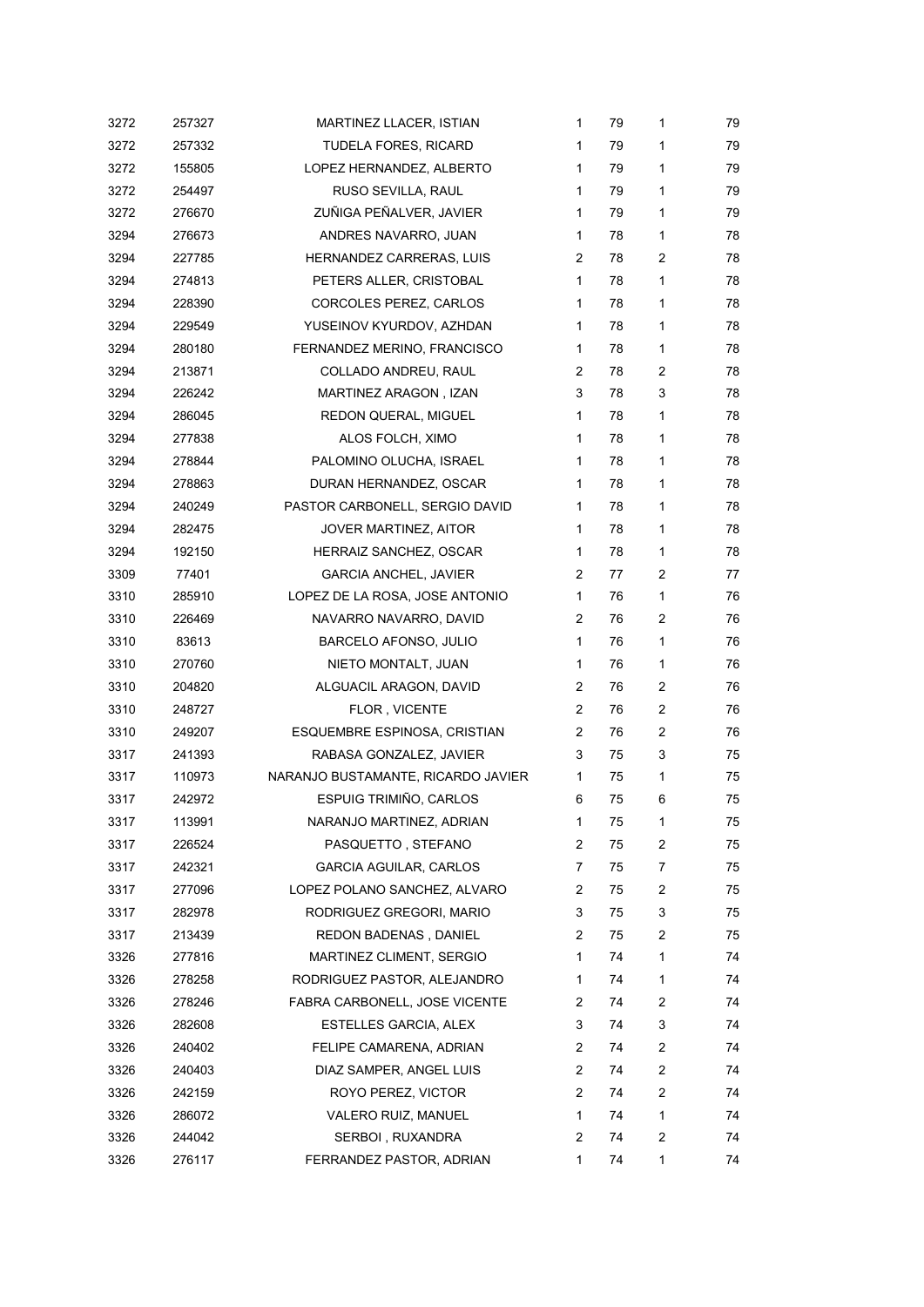| 3326 | 118357 | PARDO PASCUAL, JOSE LUIS           | 2                     | 74 | $\overline{c}$ | 74 |
|------|--------|------------------------------------|-----------------------|----|----------------|----|
| 3326 | 219663 | LIZIER MORONI, GUILLERMO           | 1                     | 74 | 1              | 74 |
| 3338 | 276215 | OLMOS GENOVES, ALBERTO             | 1                     | 73 | 1              | 73 |
| 3338 | 190351 | SERRANO VIGO, JUAN FRANCISCO       | 3                     | 73 | 3              | 73 |
| 3338 | 19549  | FABRA DAROZ, ALBERTO               | 1                     | 73 | 1              | 73 |
| 3341 | 278282 | <b>GARCIA TORRES, EDUARDO</b>      | $\mathbf{2}^{\prime}$ | 72 | $\overline{2}$ | 72 |
| 3341 | 242833 | GONZALEZ DIAGO, JOSE MANUEL        | $\mathbf{2}^{\prime}$ | 72 | $\overline{2}$ | 72 |
| 3341 | 200949 | DURAN HERAS, BORJA                 | $\mathbf{2}^{\prime}$ | 72 | $\overline{2}$ | 72 |
| 3341 | 168632 | BENIMELI SORIA, PAU                | 2                     | 72 | $\overline{c}$ | 72 |
| 3341 | 183634 | ALMIRA PERAL, CARLOS               | 2                     | 72 | $\overline{c}$ | 72 |
| 3341 | 228332 | MARTINEZ CATALA, JORGE             | $\mathbf{2}^{\prime}$ | 72 | $\overline{2}$ | 72 |
| 3341 | 137856 | RUANO VILA, JOSE VICENTE           | $\mathbf{1}$          | 72 | 1              | 72 |
| 3341 | 177026 | PESUDO VILLARREAL, VICTOR MANUEL   | 1                     | 72 | 1              | 72 |
| 3341 | 111707 | <b>GALLEGO BAGAN, RUBEN</b>        | $\mathbf{1}$          | 72 | 1              | 72 |
| 3350 | 281604 | AVILA QUINTO, AITOR                | 1                     | 71 | 1              | 71 |
| 3350 | 170013 | GARCIA RAMA, JUAN RAMON            | 1                     | 71 | 1              | 71 |
| 3350 | 280452 | ALBALADEJO PAY, JUAN               | 1                     | 71 | 1              | 71 |
| 3350 | 213669 | <b>GARCIA BAILEN, JOSE PASCUAL</b> | 1                     | 71 | 1              | 71 |
| 3350 | 228602 | AYALA HEREDIA, JOSE ANTONIO        | $\mathbf{1}$          | 71 | 1              | 71 |
| 3350 | 228302 | CONCHELL MARTINEZ, MIGUEL          | 1                     | 71 | 1              | 71 |
| 3350 | 249208 | AGULLO TOVAR, ALEJANDRO            | 1                     | 71 | 1              | 71 |
| 3350 | 163116 | SAEZ MAÑOGIL, SERGIO               | 1                     | 71 | 1              | 71 |
| 3350 | 148773 | AZORIN CAMPELLO, MARTIN            | $\mathbf{1}$          | 71 | 1              | 71 |
| 3350 | 277011 | PAREJAS CABELLO, ANTONIO           | $\mathbf{2}^{\prime}$ | 71 | $\overline{c}$ | 71 |
| 3350 | 226668 | HUERTA PALAU, JOSE MIGUEL          | $\mathbf{1}$          | 71 | 1              | 71 |
| 3350 | 150932 | BERNABEU RUBIO, ALFREDO            | $\mathbf{1}$          | 71 | 1              | 71 |
| 3350 | 279087 | POMARES LOZANO, FRANCISCO JAVIER   | 1                     | 71 | 1              | 71 |
| 3350 | 286472 | UREÑA FERNANDEZ, CARLOS            | $\mathbf 1$           | 71 | 1              | 71 |
| 3350 | 286473 | SALES AGUILAR, TOMEU               | $\mathbf{2}^{\prime}$ | 71 | 2              | 71 |
| 3350 | 286309 | VENDRELL GIRBES, CARMELO           | $\mathbf{1}$          | 71 | 1              | 71 |
| 3350 | 286329 | <b>BRACELI ESTEVE, ISRAEL</b>      | 1                     | 71 | 1              | 71 |
| 3350 | 286370 | GARCIA LUCENA, MANUEL              | 1                     | 71 | 1              | 71 |
| 3350 | 287854 | MARTINEZ ALABAU, DANIEL VICENTE    | 1                     | 71 | 1              | 71 |
| 3350 | 277989 | BLASCO ORTIZ, JOAQUIN              | 1                     | 71 | 1              | 71 |
| 3350 | 282245 | MANZANO CABRERIZO, SEBASTIAN       | 1                     | 71 | 1              | 71 |
| 3350 | 223963 | LACASA CERIJO, RUBEN               | 1                     | 71 | 1              | 71 |
| 3350 | 282796 | NAVALON MAGAÑA, RICARDO            | 1                     | 71 | 1              | 71 |
| 3373 | 240149 | BELTRAN TRILLES, RAMON             | 1                     | 70 | 1              | 70 |
| 3373 | 282542 | LOPEZ MARTINEZ, JAVIER             | 2                     | 70 | $\overline{c}$ | 70 |
| 3373 | 240343 | SOLER OROZCO, JUAN                 | 1                     | 70 | 1              | 70 |
| 3373 | 278077 | RODRIGUEZ PEREZ, AARON             | 3                     | 70 | 3              | 70 |
| 3373 | 165443 | MARTINEZ CENTELLES, ALFONSO        | 2                     | 70 | 2              | 70 |
| 3373 | 144497 | CASTILLO PALLARES, JOSE CARLOS     | 1                     | 70 | 1              | 70 |
| 3373 | 226107 | SANTIAGO GONZALEZ, ALEJANDRO       | 3                     | 70 | 3              | 70 |
| 3373 | 277003 | <b>GARRIDO ORTEGA, JESUS</b>       | 2                     | 70 | 2              | 70 |
| 3373 | 170620 | ROS GIMENEZ, JOAQUIN               | 2                     | 70 | 2              | 70 |
| 3373 | 154179 | GARCIA LOMAS, MIGUEL ANGEL         | 1                     | 70 | 1              | 70 |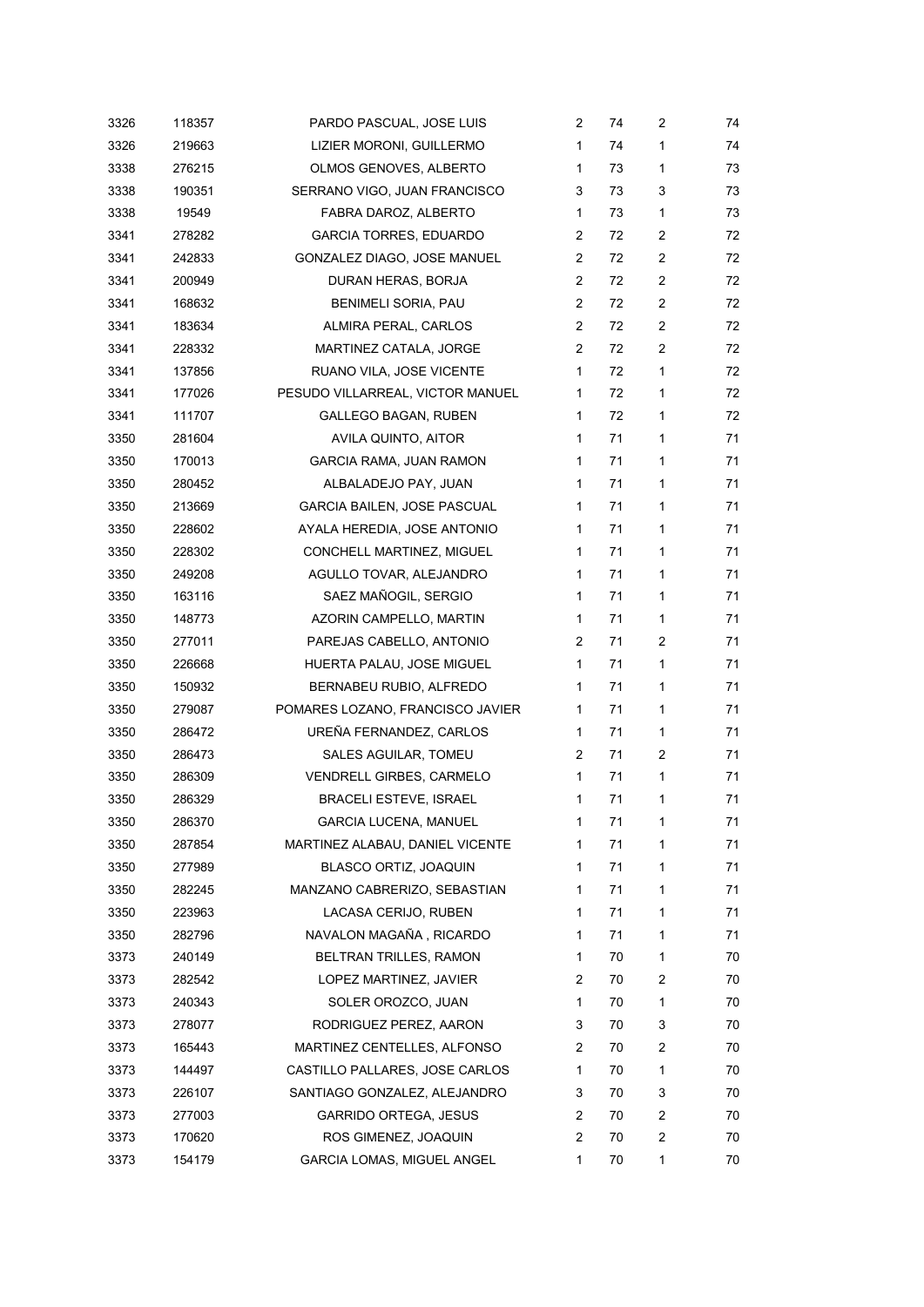| 3373 | 249463 | GIL FERNANDEZ, ANTON              | 1              | 70 | 1              | 70 |
|------|--------|-----------------------------------|----------------|----|----------------|----|
| 3373 | 237885 | BONETE GIL, FRANCISCO RAMON       | 1              | 70 | 1              | 70 |
| 3373 | 243155 | <b>VALERO ANDRES, JAVIER</b>      | 1              | 70 | 1              | 70 |
| 3373 | 275272 | PALMA SELLES, PABLO               | 2              | 70 | 2              | 70 |
| 3373 | 267872 | HERRERO ANDRES, VICENTE           | 3              | 70 | 3              | 70 |
| 3373 | 78424  | HERNANDEZ PERIS, MANUEL           | 2              | 70 | 2              | 70 |
| 3389 | 243061 | VICENT CORREDOR, IVAN             | $\mathbf{1}$   | 69 | 1              | 69 |
| 3389 | 263745 | MARCO GARCIA, CARLOS              | 2              | 69 | 2              | 69 |
| 3389 | 282274 | PAREJO FERNANDEZ, ALVARO          | 1              | 69 | 1              | 69 |
| 3389 | 282214 | RODRIGUEZ PEREZ, ROBERTO          | $\mathbf{1}$   | 69 | 1              | 69 |
| 3389 | 209432 | HERVAS TORRES, JUAN               | 2              | 69 | 2              | 69 |
| 3394 | 234882 | CUENCA SANCHEZ, SAMUEL            | 2              | 68 | 2              | 68 |
| 3394 | 190399 | ORTEGA IBAÑEZ, LEON               | $\mathbf{1}$   | 68 | 1              | 68 |
| 3394 | 286074 | SIFRE FLORES, ADRIAN              | 1              | 68 | 1              | 68 |
| 3394 | 279525 | VALLEZ BETETA, DAVID              | 2              | 68 | 2              | 68 |
| 3394 | 279404 | ALBERDI, IGNACIO AGUSTIN          | $\mathbf{1}$   | 68 | 1              | 68 |
| 3394 | 228593 | PEREZ GARCIA, MANUEL FRANCISCO    | $\overline{2}$ | 68 | 2              | 68 |
| 3394 | 168355 | MORENO MARTINEZ, DAVID            | 3              | 68 | 3              | 68 |
| 3394 | 114337 | PIZANA BOJ, JOSE MANUEL           | 2              | 68 | $\overline{c}$ | 68 |
| 3394 | 267548 | SELLES MORENO, JAVIER             | $\overline{2}$ | 68 | 2              | 68 |
| 3394 | 81757  | NAVARRETE GARRIGES, IGNACIO       | $\mathbf{1}$   | 68 | 1              | 68 |
| 3404 | 243743 | GOMEZ MONTOLIU, JOSE LUIS         | 3              | 67 | 3              | 67 |
| 3404 | 274826 | PAVIA TIRADO, CARLOS              | 2              | 67 | 2              | 67 |
| 3404 | 277102 | MOLINA PALAZON, IGNACIO           | $\mathbf{1}$   | 67 | 1              | 67 |
| 3404 | 277103 | <b>GARCIA MOLINA, DANIEL</b>      | 1              | 67 | 1              | 67 |
| 3404 | 277787 | JORNET HERNANDEZ, ALEJANDRO       | $\mathbf{1}$   | 67 | 1              | 67 |
| 3404 | 284529 | ORTIZ MARTINEZ, ANGEL             | $\mathbf{1}$   | 67 | 1              | 67 |
| 3410 | 234876 | CANTOS VILAPLANA, ALEJANDRO       | 2              | 66 | 2              | 66 |
| 3410 | 277189 | MOLINA GUTIERREZ, CARLOS          | 2              | 66 | $\overline{2}$ | 66 |
| 3410 | 208675 | GONZALVEZ ARANDA, JOAN            | 2              | 66 | 2              | 66 |
| 3410 | 275788 | PEREZ SIRERA, JORGE               | 3              | 66 | 3              | 66 |
| 3414 | 243636 | GOMEZ BARBER, EUGENIO             | 1              | 65 | 1              | 65 |
| 3414 | 210491 | FERRER GUTIERREZ, DAVID           | 1              | 65 | 1              | 65 |
| 3414 | 210261 | LORENZO MATAMOROS, JAVIER         | 1              | 65 | 1              | 65 |
| 3414 | 256296 | HENARES ADELL, JUAN CARLOS        | 2              | 65 | 2              | 65 |
| 3414 | 274483 | ROYO ORDOÑEZ, JAVI                | 3              | 65 | 3              | 65 |
| 3414 | 274485 | NAVARRO NAVARRO, RAFAEL           | 3              | 65 | 3              | 65 |
| 3414 | 138794 | CERVANTES SABATER, CRISTIAN       | 2              | 65 | 2              | 65 |
| 3414 | 228320 | MATAS MARTINEZ, JORGE             | 1              | 65 | 1              | 65 |
| 3414 | 263616 | CALATAYUD VILA, JUAN              | 1              | 65 | 1              | 65 |
| 3414 | 276569 | MUÑOZ MARTIN DE ALMAGRO, FERNANDO | 2              | 65 | 2              | 65 |
| 3414 | 245931 | BADIA FERNANDEZ, ADRIAN           | 2              | 65 | 2              | 65 |
| 3414 | 83503  | PALACIOS QUILIS, ADRIAN           | $\mathbf{1}$   | 65 | 1              | 65 |
| 3414 | 279510 | CALDUCH SANCHO, MARC              | 1              | 65 | 1              | 65 |
| 3414 | 175096 | FORTANET IRANZO, SERGIO           | 1              | 65 | 1              | 65 |
| 3414 | 86588  | LLOPIS PONTIVEROS, NACHO          | 4              | 65 | 4              | 65 |
| 3414 | 240248 | JIMENEZ NEBOT, SERGIO             | 1              | 65 | 1              | 65 |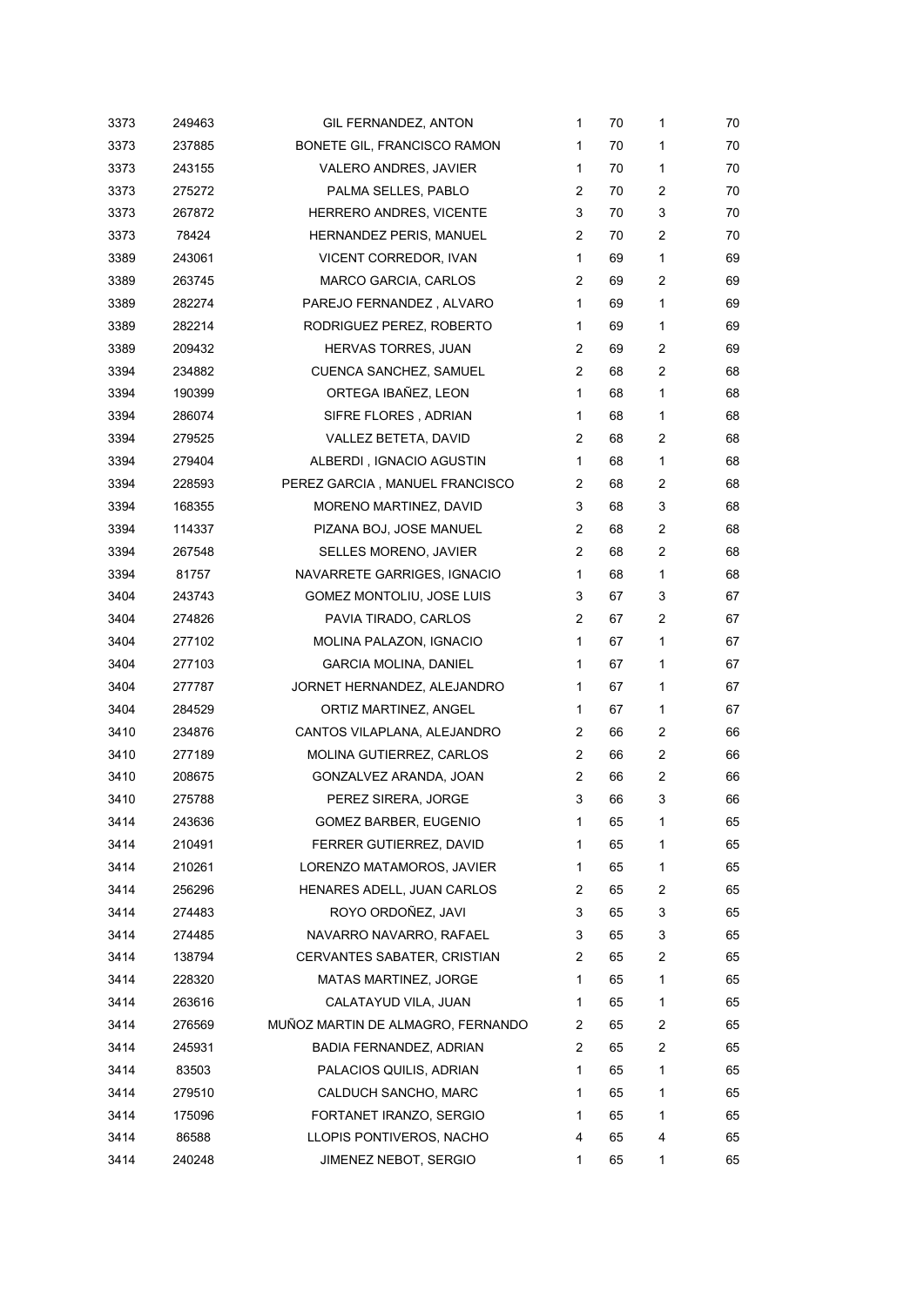| 3414 | 161377 | <b>GARCIA IVARS, JESUS</b>       | 1              | 65 | 1              | 65 |
|------|--------|----------------------------------|----------------|----|----------------|----|
| 3414 | 144495 | TENA TENA, JORGE                 | 1              | 65 | 1              | 65 |
| 3432 | 209431 | JORQUERA SANTOS, NACHO           | 2              | 64 | 2              | 64 |
| 3432 | 282231 | ANTON, SERGIO MIGUEL             | 2              | 64 | 2              | 64 |
| 3432 | 243841 | JUAREZ, PEDRO ALBERTO            | 2              | 64 | 2              | 64 |
| 3432 | 200637 | SERRANO LUQUE, MAURO             | 2              | 64 | 2              | 64 |
| 3432 | 231623 | ALCALA AMORAGA, RODRIGO          | 2              | 64 | $\overline{c}$ | 64 |
| 3432 | 231634 | MEGIAS MUÑOZ, LUIS               | $\overline{2}$ | 64 | 2              | 64 |
| 3438 | 213579 | ROSA CARAYOL, ANDREU             | 1              | 63 | 1              | 63 |
| 3438 | 170283 | CORTIJO SIMARRO, ADRIAN          | 1              | 63 | $\mathbf{1}$   | 63 |
| 3438 | 276204 | PONS LLORENS, JACOBO             | 1              | 63 | 1              | 63 |
| 3438 | 276205 | GUILLEN SANTAMARIA, PABLO        | 1              | 63 | 1              | 63 |
| 3438 | 276161 | HORNO MORENO, ALVARO             | 1              | 63 | 1              | 63 |
| 3438 | 276163 | ALBERTO NOIR, LICEL              | 1              | 63 | 1              | 63 |
| 3438 | 277455 | SOLER MERINO, RAFAEL             | 1              | 63 | $\mathbf{1}$   | 63 |
| 3438 | 285700 | PEREZ NAVARRO, RAFA              | 1              | 63 | 1              | 63 |
| 3438 | 204070 | ALVAREZ MORENO, PEDRO JOSE       | 4              | 63 | 4              | 63 |
| 3447 | 241949 | SANCHEZ SIMON, JOAQUIN           | 1              | 62 | $\mathbf{1}$   | 62 |
| 3447 | 278823 | MOTOS GIMENO, NESTOR             | 3              | 62 | 3              | 62 |
| 3447 | 192947 | ULE GARRIDO, FRANCISCO JAVIER    | 2              | 62 | 2              | 62 |
| 3447 | 274390 | MUÑIZ RUIZ LA REA, FERNANDO      | 1              | 62 | 1              | 62 |
| 3447 | 231249 | TORTOSA ROCA, JOSE MANUEL        | 2              | 62 | 2              | 62 |
| 3447 | 256311 | GIMENO GARCIA, MARIO             | 1              | 62 | $\mathbf{1}$   | 62 |
| 3453 | 248417 | VILA-BELDA BARCELO, NACHO        | 2              | 61 | 2              | 61 |
| 3453 | 248418 | DEL BURGO RUIZ, ISRAEL           | 2              | 61 | 2              | 61 |
| 3453 | 248548 | CARBONELL CASAÑ, ALEJANDRO       | 2              | 61 | $\overline{c}$ | 61 |
| 3453 | 248549 | CARBONELL CASAÑ, VICENTE         | $\overline{2}$ | 61 | 2              | 61 |
| 3453 | 191921 | MAGARIÑOS TRIVIÑO, EMILIO        | 1              | 61 | $\mathbf{1}$   | 61 |
| 3453 | 243386 | SANZ ROCA, ALVARO                | 2              | 61 | 2              | 61 |
| 3453 | 281419 | VALLS FUSTER, JUAN JOSE          | 2              | 61 | 2              | 61 |
| 3453 | 275971 | <b>BALLESTER TORNERO, ANDRES</b> | 1              | 61 | 1              | 61 |
| 3453 | 229196 | <b>IGLESIAS CORDERO, ANGEL</b>   | 1              | 61 | 1              | 61 |
| 3453 | 276176 | ALCANTARA AVILA, FRANCISCO       | 1              | 61 | 1              | 61 |
| 3453 | 225289 | LOPEZ OLMEDA, ISMAEL             | 1              | 61 | 1              | 61 |
| 3453 | 279296 | ORTEGA MONTES, GERMAN            | 3              | 61 | 3              | 61 |
| 3453 | 273370 | CEBRIAN DELGADO, ALBERTO         | 1              | 61 | 1              | 61 |
| 3453 | 279400 | LECHUGA MAESTRE, VICTOR          | 2              | 61 | 2              | 61 |
| 3453 | 87762  | MOLINA PUIG, JERONIMO            | 1              | 61 | 1              | 61 |
| 3453 | 216620 | <b>JUST BERGAMIN, SERGIO</b>     | 1              | 61 | 1              | 61 |
| 3469 | 240642 | MICHO PEREZ, DAVID               | 4              | 60 | 4              | 60 |
| 3469 | 212765 | PEREZ VILLODRE, PACO             | 2              | 60 | 2              | 60 |
| 3469 | 120005 | VICENS RODRIGUEZ, PASCUAL        | 1              | 60 | 1              | 60 |
| 3469 | 277027 | MORENO DURAN, JOSE ANGEL         | 1              | 60 | 1              | 60 |
| 3469 | 276859 | DOMENECH GUILLEM, JOAQUIM        | 1              | 60 | 1              | 60 |
| 3469 | 276847 | IBAÑEZ HIDALGO, CARLOS           | 1              | 60 | 1              | 60 |
| 3469 | 244302 | MAGNANI, MARCO                   | 3              | 60 | 3              | 60 |
| 3469 | 228837 | QUINTO MENGUAL, MANUEL           | 1              | 60 | 1              | 60 |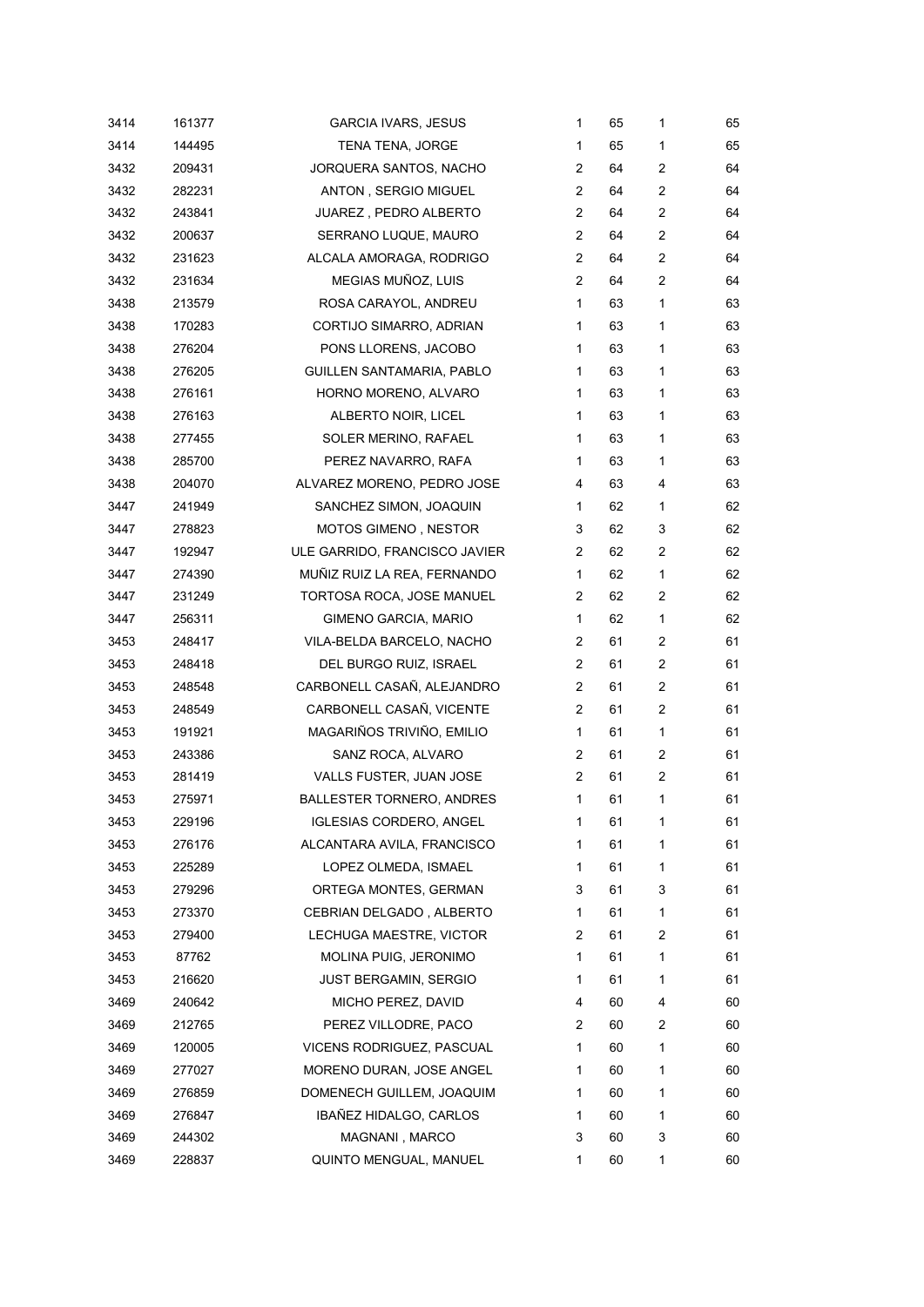| 3469 | 242974 | GONZALEZ MARIMON, SANTIAGO           | 2            | 60 | 2 | 60 |
|------|--------|--------------------------------------|--------------|----|---|----|
| 3469 | 247198 | <b>CUBILLAS EDO, RUBEN</b>           | 4            | 60 | 4 | 60 |
| 3479 | 280942 | VALERO CAPDEVILA, JAVI               | $\mathbf{1}$ | 59 | 1 | 59 |
| 3479 | 210380 | NAVARRO MARTI, JAVIER                | 1            | 59 | 1 | 59 |
| 3479 | 210286 | MARTIN RAMOS, JOSE MANUEL            | 4            | 59 | 4 | 59 |
| 3479 | 218829 | <b>GARCIA ESPI, LUCIO DAVID</b>      | $\mathbf{1}$ | 59 | 1 | 59 |
| 3479 | 160883 | HUERTAS FONQUERNE, JAUME             | 1            | 59 | 1 | 59 |
| 3479 | 263949 | BRETEAN, RAFAEL                      | $\mathbf{1}$ | 59 | 1 | 59 |
| 3479 | 264164 | DE ANDRES GAMBOA, ALBERTO            | 2            | 59 | 2 | 59 |
| 3479 | 92230  | <b>BARREDA PIQUERES, CARLOS</b>      | $\mathbf{1}$ | 59 | 1 | 59 |
| 3479 | 227942 | <b>ESCOMS DONATE, DANIEL</b>         | 1            | 59 | 1 | 59 |
| 3479 | 193250 | SANZ QUIRANT, RUBEN                  | $\mathbf{1}$ | 59 | 1 | 59 |
| 3479 | 193251 | ROSELLO QUIRANT, ALBERTO             | $\mathbf{1}$ | 59 | 1 | 59 |
| 3479 | 285636 | GONZALEZ LLORENS, MARCOS             | $\mathbf{1}$ | 59 | 1 | 59 |
| 3479 | 120911 | BELBIS PEÑA, DIEGO                   | $\mathbf{1}$ | 59 | 1 | 59 |
| 3479 | 278619 | PERIS BALAGUER, JULIO                | 1            | 59 | 1 | 59 |
| 3479 | 278066 | <b>GARCIA RUIZ, GABRIEL</b>          | 1            | 59 | 1 | 59 |
| 3479 | 277833 | NAVARRO ARNAIZ, GABRIEL              | $\mathbf{1}$ | 59 | 1 | 59 |
| 3479 | 277868 | RUIZ ALCARAZ, DIEGO                  | 1            | 59 | 1 | 59 |
| 3479 | 282325 | <b>FABREGAT VICENT, JOSE</b>         | $\mathbf{1}$ | 59 | 1 | 59 |
| 3479 | 283116 | LLOPIS GIRON, ALONSO                 | 1            | 59 | 1 | 59 |
| 3479 | 149775 | SANCHEZ GOMEZ, DAVID JESUS           | $\mathbf{1}$ | 59 | 1 | 59 |
| 3479 | 149776 | SANCHEZ GOMEZ, ADRIAN                | 1            | 59 | 1 | 59 |
| 3479 | 209199 | DOMINGO NAVARRO, KEVIN               | 1            | 59 | 1 | 59 |
| 3501 | 194463 | CANDIA FERNANDEZ, DEYNAR             | $\mathbf{1}$ | 58 | 1 | 58 |
| 3501 | 194464 | CANDIA MACEDA, DANI                  | 1            | 58 | 1 | 58 |
| 3501 | 176236 | SEGURA ORTUÑO, JOSE                  | $\mathbf{1}$ | 58 | 1 | 58 |
| 3501 | 279356 | SABATER GOMEZ, DAVID                 | 2            | 58 | 2 | 58 |
| 3501 | 279357 | MIFSUD SORIANO, EMILIO ANGEL         | 2            | 58 | 2 | 58 |
| 3501 | 263277 | JULIAN MIGUEL, PABLO                 | 1            | 58 | 1 | 58 |
| 3501 | 255094 | NAVARRO BOSCH, FERNANDO              | 1            | 58 | 1 | 58 |
| 3501 | 254818 | FORTUÑO ITURBI, SALVADOR             | 1            | 58 | 1 | 58 |
| 3501 | 254318 | <b>GARCIA GARCIA, JOSE</b>           | 1            | 58 | 1 | 58 |
| 3501 | 254330 | <b>GARCIA PERIS, FRANCISCO JOSE</b>  | 1            | 58 | 1 | 58 |
| 3501 | 138040 | HUERTA GARCIA, JOSUE                 | 1            | 58 | 1 | 58 |
| 3512 | 111174 | SANCHEZ RODRIGUEZ, JUAN MANUEL       | 2            | 57 | 2 | 57 |
| 3512 | 177408 | ROLDAN DOMINGO, BARTOLOME            | 2            | 57 | 2 | 57 |
| 3512 | 151771 | PASTOR SORIANO, IVAN                 | 1            | 57 | 1 | 57 |
| 3512 | 280378 | ROIG BARBERA, ANDRES                 | 1            | 57 | 1 | 57 |
| 3512 | 280230 | <b>GARCIA FUSTER, JOSE</b>           | 1            | 57 | 1 | 57 |
| 3512 | 275978 | PIZCUETA PASTOR, PABLO               | 1            | 57 | 1 | 57 |
| 3512 | 275979 | VILA GARCIA, PABLO                   | 1            | 57 | 1 | 57 |
| 3512 | 166660 | RAMIREZ VILLAGRAN, RODRIGO ALEJANDRO | 1.           | 57 | 1 | 57 |
| 3512 | 160845 | <b>MARTIN GARCIA, BORJA</b>          | 1            | 57 | 1 | 57 |
| 3512 | 264218 | HASANBEGOVIC, HAMZA                  | 2            | 57 | 2 | 57 |
| 3512 | 159363 | MUÑOZ TERUEL, HECTOR                 | 2            | 57 | 2 | 57 |
| 3512 | 276136 | ALMENDROS SAEZ, DANIEL               | 1            | 57 | 1 | 57 |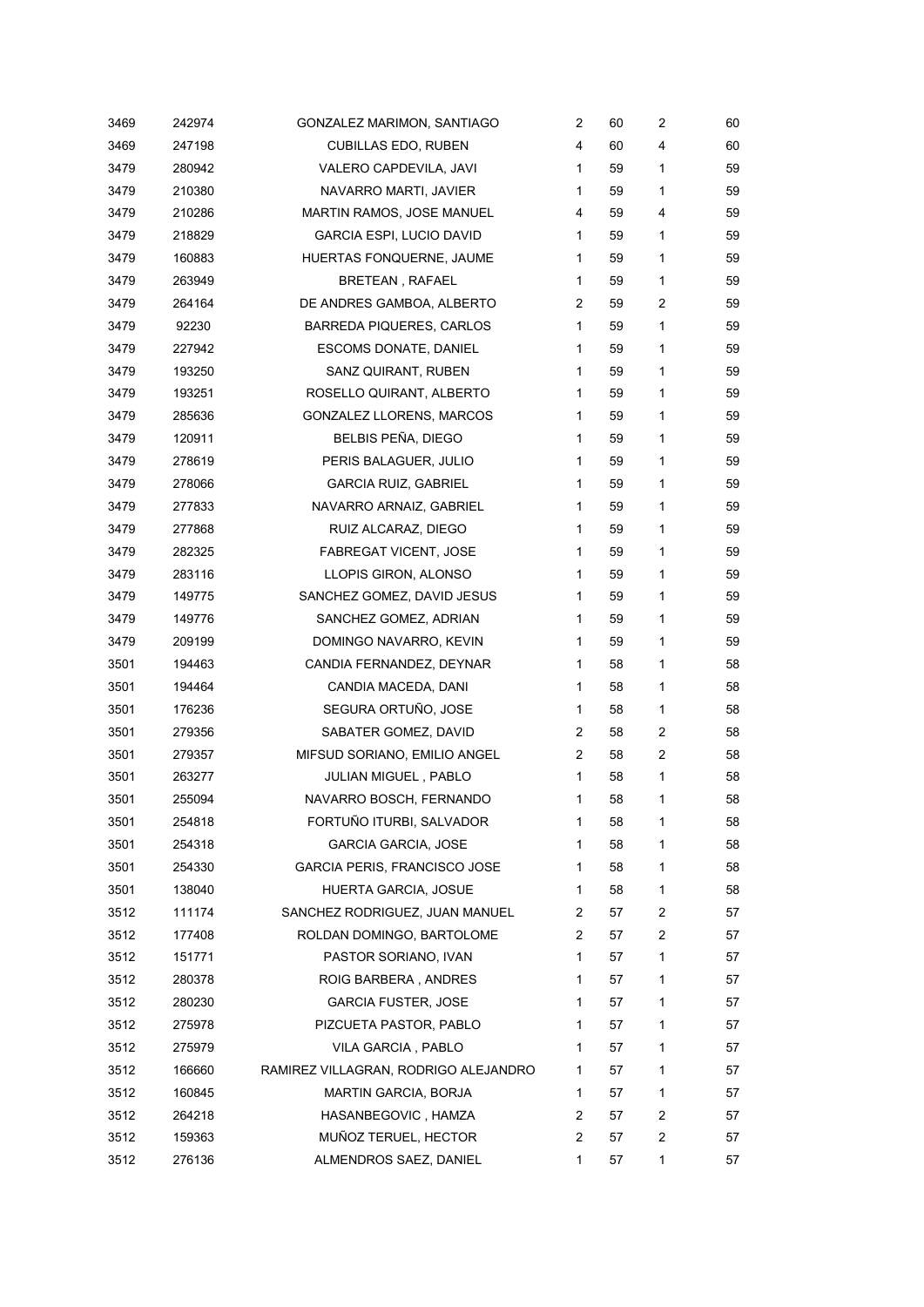| 3512 | 276139 | <b>BONMATI RUIZ, JOSE</b>           | $\mathbf{1}$   | 57 | 1 | 57 |
|------|--------|-------------------------------------|----------------|----|---|----|
| 3512 | 211364 | ARDERIU PIÑERO, FERRAN              | 1              | 57 | 1 | 57 |
| 3512 | 285584 | SOTOS, AGUSTIN                      | $\mathbf{1}$   | 57 | 1 | 57 |
| 3512 | 285585 | MANGAS, MARCOS                      | 1              | 57 | 1 | 57 |
| 3512 | 285266 | ANDREU SANCHEZ, GUILLERMO           | $\mathbf{1}$   | 57 | 1 | 57 |
| 3512 | 287272 | MENEU LOPEZ, MARC                   | $\mathbf{1}$   | 57 | 1 | 57 |
| 3512 | 269440 | PEREZ GARCIA, DANIEL                | $\mathbf{1}$   | 57 | 1 | 57 |
| 3512 | 278607 | <b>GARCIA SANCHEZ, PEDRO</b>        | $\mathbf{1}$   | 57 | 1 | 57 |
| 3512 | 199728 | DE ESPAÑA MOYA, EDUARDO LUIS        | $\mathbf{1}$   | 57 | 1 | 57 |
| 3512 | 192400 | ALBORNOZ BROCAL, JAVIER             | 1              | 57 | 1 | 57 |
| 3512 | 184778 | SECO SIERRA, LUIS MIGUEL            | 2              | 57 | 2 | 57 |
| 3512 | 72118  | ANDRADE VADILLO, ROBERTO            | 2              | 57 | 2 | 57 |
| 3536 | 192155 | ALMELA HERNANDEZ, JOSE IGNACIO      | $\overline{2}$ | 56 | 2 | 56 |
| 3536 | 278111 | MARES GALLARDO, JUAN CARLOS         | $\mathbf{1}$   | 56 | 1 | 56 |
| 3536 | 126887 | MARTINEZ FUERTES, JESUS             | $\mathbf{1}$   | 56 | 1 | 56 |
| 3536 | 285602 | MOLINER PERAIRE, EDUARD             | 1              | 56 | 1 | 56 |
| 3536 | 277774 | PEREZ FERRANDIZ, DIEGO              | $\mathbf{1}$   | 56 | 1 | 56 |
| 3536 | 277776 | MURCIA POMARES, MARCOS              | $\mathbf{1}$   | 56 | 1 | 56 |
| 3536 | 225256 | NUÑEZ FERNANDEZ, MARCOS             | 1              | 56 | 1 | 56 |
| 3536 | 236539 | CENTELLES MONFORT, ROBERTO          | $\mathbf{1}$   | 56 | 1 | 56 |
| 3536 | 276173 | LAUTERIO GASCO, ELIAS               | $\mathbf{1}$   | 56 | 1 | 56 |
| 3536 | 186474 | PEÑARRUBIA GARCIA, DANIEL           | $\overline{2}$ | 56 | 2 | 56 |
| 3536 | 196037 | CADARSO MEDRANO, LUCAS              | $\mathbf{1}$   | 56 | 1 | 56 |
| 3536 | 179786 | PEREZ GARCIA, IVAN                  | $\mathbf{1}$   | 56 | 1 | 56 |
| 3536 | 155206 | FERRANDO BERNABEU, ERIC BRUNO       | $\mathbf{1}$   | 56 | 1 | 56 |
| 3536 | 179229 | DE VICENTE MERLO, SANTIAGO          | $\mathbf{1}$   | 56 | 1 | 56 |
| 3536 | 220380 | OLARIA VIDAL, MIGUEL ANGEL          | $\mathbf{1}$   | 56 | 1 | 56 |
| 3536 | 170230 | RAMIREZ RODRIGUEZ, FRANCISCO        | 1              | 56 | 1 | 56 |
| 3552 | 157210 | JIMENEZ GUERRERO, JOSE ANTONIO      | $\mathbf 1$    | 55 | 1 | 55 |
| 3552 | 218839 | RUIZ DE LA CUESTA GARCIA, JAVIER    | 1              | 55 | 1 | 55 |
| 3552 | 218840 | <b>MAGNI MATTONI, MARCOS JAVIER</b> | 1              | 55 | 1 | 55 |
| 3552 | 280795 | SANCHEZ MIGUEL, ABRAHAM             | 1              | 55 | 1 | 55 |
| 3552 | 227505 | MARQUEZ LOPEZ, ALEJANDRO            | 1              | 55 | 1 | 55 |
| 3552 | 277539 | CALDERON FREIRE, ARMANDO            | 1              | 55 | 1 | 55 |
| 3552 | 284841 | <b>GARCIA FERNANDEZ, VICTOR</b>     | 1              | 55 | 1 | 55 |
| 3559 | 279533 | ORTEGA MONTES, IVAN                 | 2              | 54 | 2 | 54 |
| 3559 | 241631 | CIFUENTES DIAZ, JESUS JOSE          | 1              | 54 | 1 | 54 |
| 3559 | 281591 | PUCHE APARICIO, MARIO               | 2              | 54 | 2 | 54 |
| 3559 | 218600 | HITA SANCHEZ, ANGEL                 | 1              | 54 | 1 | 54 |
| 3559 | 154679 | AGULLO SOLER, ANDRES                | 2              | 54 | 2 | 54 |
| 3559 | 127844 | AGULLO AGULLO, ANGEL                | 2              | 54 | 2 | 54 |
| 3559 | 138184 | <b>TARI TRIVES, JOSE</b>            | 3              | 54 | 3 | 54 |
| 3559 | 280566 | RODRIGUEZ GIUDICI, MARTIN SEBASTIAN | 1.             | 54 | 1 | 54 |
| 3567 | 279896 | MARTIN BENITO, FRANCISCO JAVIER     | 1              | 53 | 1 | 53 |
| 3567 | 279897 | PEDROCHE CANALES, DIEGO             | 1              | 53 | 1 | 53 |
| 3567 | 148682 | BOIX MORA, ANTONIO                  | 1              | 53 | 1 | 53 |
| 3567 | 121881 | ALVAREZ OLMEDO, ANDRES              | 1              | 53 | 1 | 53 |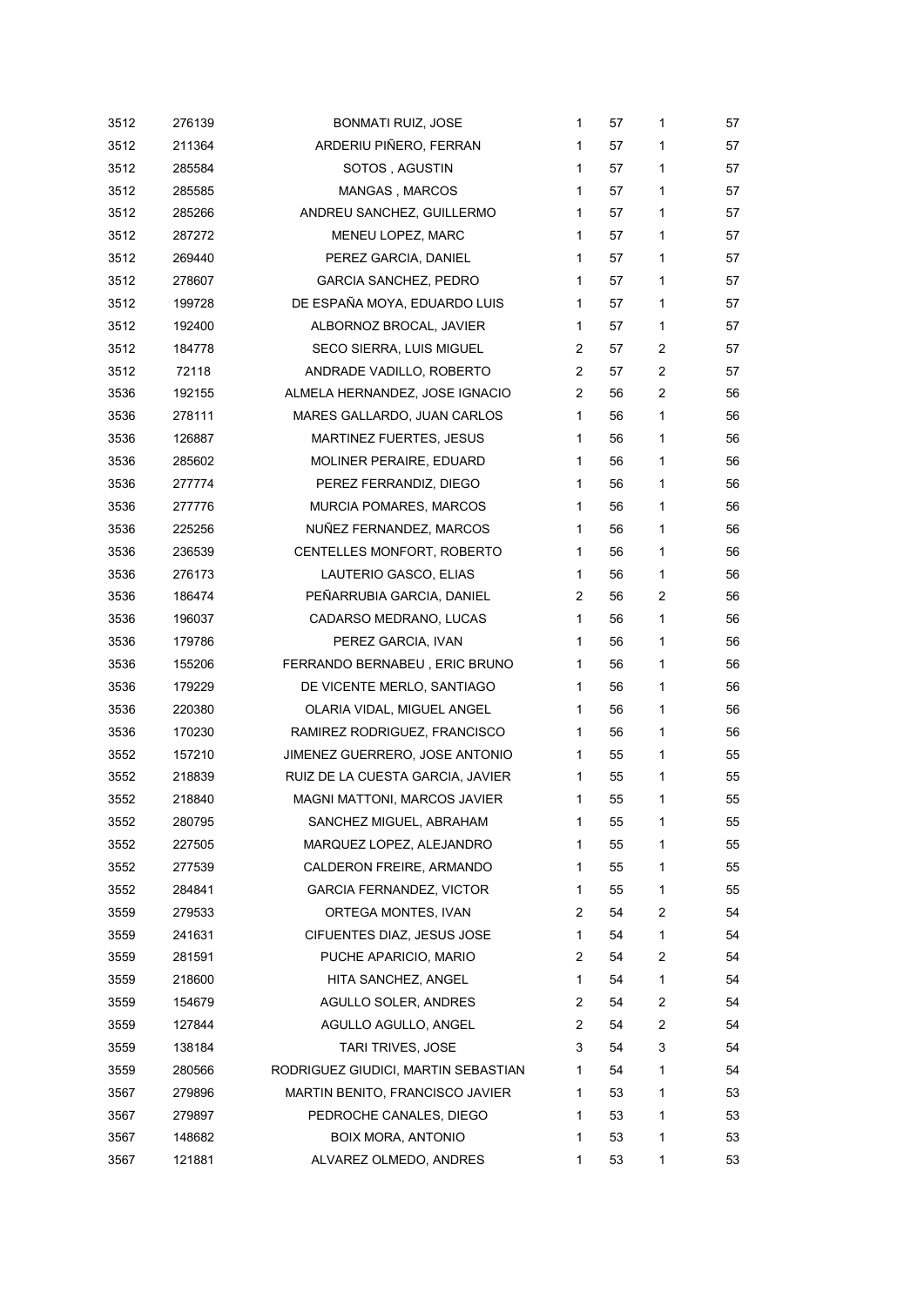| 3567 | 281537 | BELTRAN CANDELA, JORGE             | 1            | 53 | 1              | 53 |
|------|--------|------------------------------------|--------------|----|----------------|----|
| 3567 | 280757 | MACIA MONTERO, MANUEL              | 1            | 53 | 1              | 53 |
| 3567 | 244934 | MUÑOZ BELDA, LUIS                  | $\mathbf{1}$ | 53 | 1              | 53 |
| 3567 | 244835 | OYA CARTAGENA, VICTOR MANUEL       | 1            | 53 | 1              | 53 |
| 3567 | 179670 | ANTON FERNANDEZ, SERGIO            | 1            | 53 | 1              | 53 |
| 3567 | 241511 | <b>GEA GIMENEZ, PABLO</b>          | 2            | 53 | 2              | 53 |
| 3567 | 228531 | GOMEZ MATEO, JUAN CARLOS           | $\mathbf{1}$ | 53 | 1              | 53 |
| 3567 | 229546 | BOTELLA ESCLAPEZ, DAVID            | 1            | 53 | 1              | 53 |
| 3567 | 221927 | MARTIN CASERO, ALEJANDRO           | 1            | 53 | 1              | 53 |
| 3567 | 221663 | GOMEZ LOPEZ, EDUARDO JAVIER        | 1            | 53 | 1              | 53 |
| 3567 | 150322 | VICENS CERDA, JAIME                | 2            | 53 | $\overline{2}$ | 53 |
| 3567 | 282063 | FUGAZZOTTO, EZIO                   | $\mathbf{1}$ | 53 | 1              | 53 |
| 3567 | 279474 | SAURA SARABIA, JULIO JAVIER        | 1            | 53 | 1              | 53 |
| 3567 | 279311 | CANO GARCIA, JOSE ALBERTO          | $\mathbf{1}$ | 53 | 1              | 53 |
| 3567 | 279368 | MARTOS HIDALGO, OSCAR              | 1            | 53 | 1              | 53 |
| 3567 | 279370 | DIAZ REINA, ANGEL                  | 1            | 53 | 1              | 53 |
| 3567 | 273065 | FERRANDEZ DOMENE, OSCAR            | 1            | 53 | 1              | 53 |
| 3567 | 243868 | CONCA SALINAS, SERGIO              | 1            | 53 | 1              | 53 |
| 3567 | 243827 | MUÑOZ SANCHEZ, ANTONIO             | 1            | 53 | 1              | 53 |
| 3567 | 244233 | GUTIERREZ ALACID, JUAN             | $\mathbf{1}$ | 53 | 1              | 53 |
| 3567 | 78042  | MARTINEZ BASTIDA, JOSE ANTONIO     | 1            | 53 | 1              | 53 |
| 3567 | 184083 | VAQUERA ALARCON, PABLO             | $\mathbf{1}$ | 53 | 1              | 53 |
| 3567 | 139354 | GIL ANDREU, MIGUEL                 | 1            | 53 | 1              | 53 |
| 3567 | 226396 | <b>TORRES POVEDA, VICENTE</b>      | 1            | 53 | 1              | 53 |
| 3567 | 226397 | TORRES PASTOR, DANIEL              | $\mathbf 1$  | 53 | 1              | 53 |
| 3596 | 271772 | BAEZA GOSALBEZ, MIGUEL             | 2            | 52 | 2              | 52 |
| 3596 | 285197 | BALLESTER GARCIA, FRANCISCO JAVIER | 2            | 52 | 2              | 52 |
| 3596 | 285198 | BALLESTER GARDE, JOEL JAVIER       | 2            | 52 | 2              | 52 |
| 3596 | 259495 | <b>BODAS PIZARRO, ISRAEL</b>       | $\mathbf 1$  | 52 | 1              | 52 |
| 3596 | 273239 | UROZ FRANCO, ANDRES                | 2            | 52 | 2              | 52 |
| 3596 | 212496 | BELTRAN ALCOBA, DIEGO              | 3            | 52 | 3              | 52 |
| 3596 | 121072 | MARTINEZ DAROCHA, DIEGO            | 1            | 52 | 1              | 52 |
| 3596 | 204737 | NICOLAS VALIENTE, ADRIAN           | 1            | 52 | 1              | 52 |
| 3596 | 157921 | MARTINEZ RIZO, DANIEL              | 1            | 52 | 1              | 52 |
| 3596 | 236412 | LILLO JARAMILLO, GUILLERMO         | 1            | 52 | 1              | 52 |
| 3596 | 279869 | <b>BENITEZ SILLA, NURIA</b>        | 1            | 52 | 1              | 52 |
| 3607 | 213457 | LEON IBORRA, IVAN                  | 1            | 51 | 1              | 51 |
| 3607 | 232010 | HERNANDEZ SALAS, IKER              | 1            | 51 | 1              | 51 |
| 3607 | 231891 | CONESA GARCIA, JUAN                | 2            | 51 | 2              | 51 |
| 3607 | 231892 | FERNANDEZ PAREDES, ALEJANDRO       | 2            | 51 | 2              | 51 |
| 3607 | 255047 | HERNANDEZ DE LAMO, VICENTE         | 1            | 51 | 1              | 51 |
| 3607 | 233500 | <b>GARCIA SUAREZ, CRISTIAN</b>     | 1            | 51 | 1              | 51 |
| 3607 | 210410 | FELIP ROMERO, VICENTE              | 1            | 51 | 1              | 51 |
| 3607 | 201204 | CASTEJON PEREZ, DAVID              | 2            | 51 | 2              | 51 |
| 3607 | 170741 | VAN BEEK CEBREROS, ALEJANDRO       | 1            | 51 | 1              | 51 |
| 3607 | 142954 | SANCHEZ ESCOBEDO, LUIS             | 1            | 51 | 1              | 51 |
| 3607 | 229247 | CANO PEREZ, JAVIER                 | 1            | 51 | 1              | 51 |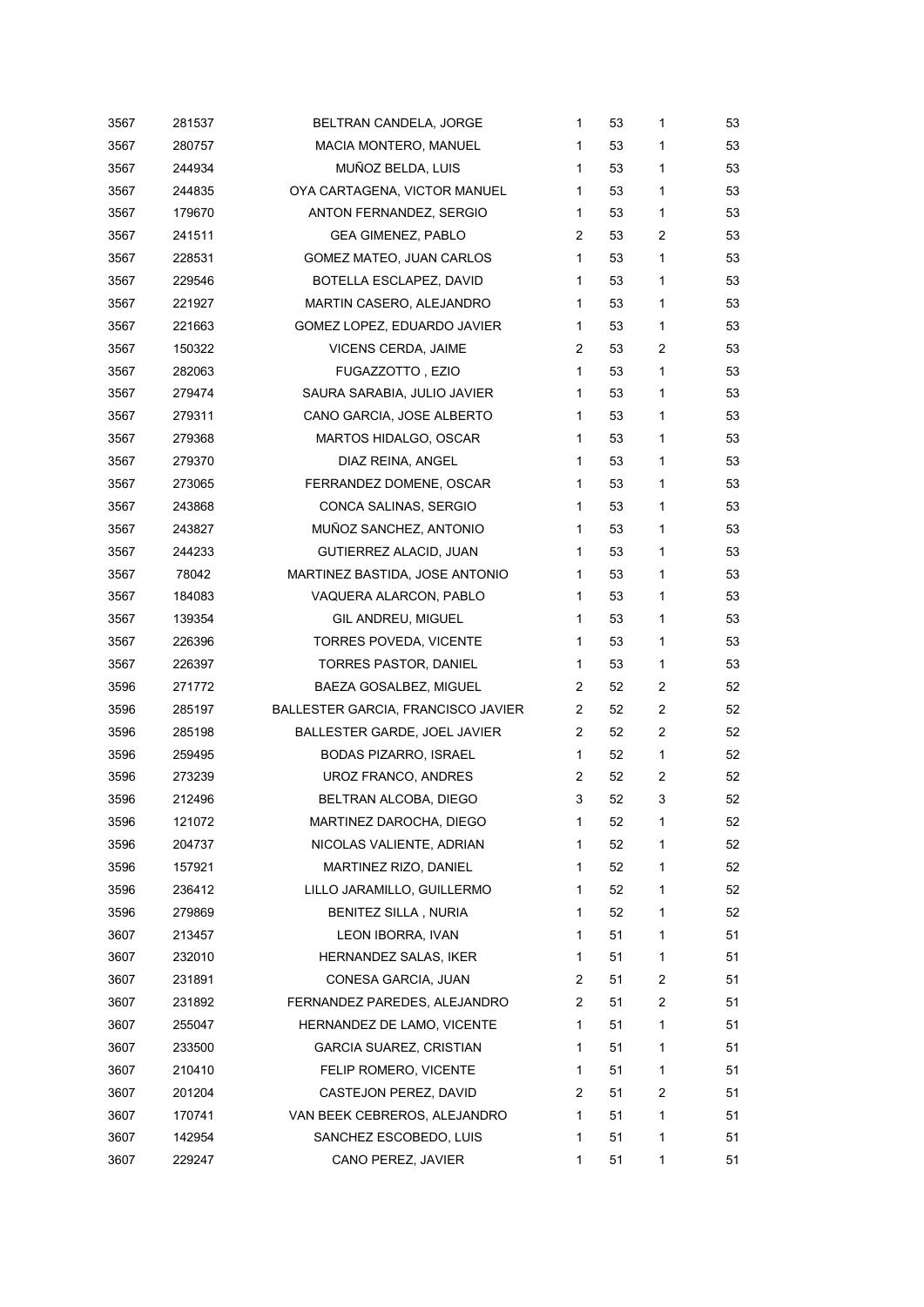| 3607 | 274325 | <b>CUEVAS RODRIGUEZ, ARNAU</b>     | 1            | 51 | 1 | 51 |
|------|--------|------------------------------------|--------------|----|---|----|
| 3607 | 274359 | PLANELLS HINOJOSA, JAVIER          | 1            | 51 | 1 | 51 |
| 3607 | 179791 | GARRIDO RODRIGUEZ, EMILIO JOSE     | $\mathbf{1}$ | 51 | 1 | 51 |
| 3607 | 191438 | CAMPOS ANDREU, ROBERTO             | $\mathbf{1}$ | 51 | 1 | 51 |
| 3607 | 274378 | IBAÑEZ, LUCAS                      | $\mathbf{1}$ | 51 | 1 | 51 |
| 3607 | 258675 | PERIS VILLANUEVA, MARC             | 1            | 51 | 1 | 51 |
| 3607 | 258791 | <b>BADENES HERRERO, HECTOR</b>     | $\mathbf{1}$ | 51 | 1 | 51 |
| 3607 | 272620 | DONATE, ANDRES                     | $\mathbf{1}$ | 51 | 1 | 51 |
| 3626 | 277184 | PONZ VEINTIMILLA, ALVARO           | 1            | 50 | 1 | 50 |
| 3626 | 226255 | RUBIO MILLA, JOSE GRACIANO         | $\mathbf{1}$ | 50 | 1 | 50 |
| 3626 | 175947 | LLOBAT CAMAÑES, MANUEL JOSE        | $\mathbf{1}$ | 50 | 1 | 50 |
| 3626 | 196130 | ROBLES ANDRES, VICTOR MANUEL       | 1            | 50 | 1 | 50 |
| 3626 | 135124 | ADSUARA GONGORA, NELO              | $\mathbf{1}$ | 50 | 1 | 50 |
| 3626 | 279130 | GOMEZ CARRERA, ALBERTO             | $\mathbf{1}$ | 50 | 1 | 50 |
| 3626 | 225339 | GIMENEZ BELSANTI, LEONEL LUIS      | 1            | 50 | 1 | 50 |
| 3626 | 224842 | SANCHEZ CASCALES, JUAN CARLOS      | 1            | 50 | 1 | 50 |
| 3626 | 211641 | <b>BLANES MIRA, DIEGO</b>          | $\mathbf{1}$ | 50 | 1 | 50 |
| 3626 | 211756 | CAMPOS CORRAL, JAVIER              | $\mathbf{1}$ | 50 | 1 | 50 |
| 3626 | 183577 | TORREGROSA PAEZ, BORJA             | $\mathbf{1}$ | 50 | 1 | 50 |
| 3626 | 183494 | PALACIOS RODRIGUEZ, PEDRO          | $\mathbf{1}$ | 50 | 1 | 50 |
| 3626 | 212938 | MACIA CORCHADO, FRANCISCO          | $\mathbf{1}$ | 50 | 1 | 50 |
| 3626 | 234425 | ARAIZ VAZQUEZ, ALEJANDRO           | 1            | 50 | 1 | 50 |
| 3626 | 250911 | APARICI MORANT, JOAN               | 2            | 50 | 2 | 50 |
| 3626 | 240107 | <b>IBARRA PUJALTE, JUAN CARLOS</b> | $\mathbf{1}$ | 50 | 1 | 50 |
| 3626 | 240117 | SOLER OROZCO, ANTONIO              | 1            | 50 | 1 | 50 |
| 3626 | 161627 | MUÑOZ LLORET, JOSE JUAN            | 1            | 50 | 1 | 50 |
| 3626 | 274549 | ISIDRO ARAGO, MARCOS               | 1            | 50 | 1 | 50 |
| 3626 | 274081 | SOLER DESCALS, ANGEL               | 1            | 50 | 1 | 50 |
| 3626 | 241555 | ALMUDEVER GALAN, MIGUEL ANGEL      | 1            | 50 | 1 | 50 |
| 3626 | 263167 | ARIAS NOTARIO, SANTIAGO            | 1            | 50 | 1 | 50 |
| 3626 | 241308 | GIMENEZ RICO, JULIAN               | 1            | 50 | 1 | 50 |
| 3626 | 241325 | VALLS REBOLLAR, MARC               | 1            | 50 | 1 | 50 |
| 3626 | 129683 | LOPEZ MORENO, ALEJANDRO            | 1            | 50 | 1 | 50 |
| 3626 | 129685 | MARCO RICO, JOSE                   | 1            | 50 | 1 | 50 |
| 3626 | 244919 | <b>GARCIA ABRIL, JOSE JAVIER</b>   | 1            | 50 | 1 | 50 |
| 3626 | 227455 | MUÑOZ GONZALEZ, JOSEP              | 1            | 50 | 1 | 50 |
| 3626 | 227561 | URIBES LACALLE, MATIAS             | 1            | 50 | 1 | 50 |
| 3626 | 217063 | RIERA BARROS, LORENZO              | 1            | 50 | 1 | 50 |
| 3626 | 166424 | CAMPOS CORRAL, RAFAEL              | 1            | 50 | 1 | 50 |
| 3626 | 243762 | OSCA GANDIA, FRANCISCO JAVIER      | 1            | 50 | 1 | 50 |
| 3626 | 275896 | LUCEA LLINARES, FERNANDO           | 3            | 50 | 3 | 50 |
| 3626 | 243162 | CARDENAL MILAN, AITOR              | 1            | 50 | 1 | 50 |
| 3626 | 276017 | CASTAÑO TEJERO, MANUEL             | 1            | 50 | 1 | 50 |
| 3626 | 231647 | DIEZ ANTON, VICTOR                 | 1            | 50 | 1 | 50 |
| 3626 | 238941 | MORANTE BISBAL, JOSEP              | 1            | 50 | 1 | 50 |
| 3626 | 237882 | PINA POVEDA, ENRIQUE               | 1            | 50 | 1 | 50 |
| 3626 | 255192 | <b>GARCIA PALOMAR, CARLOS</b>      | 1            | 50 | 1 | 50 |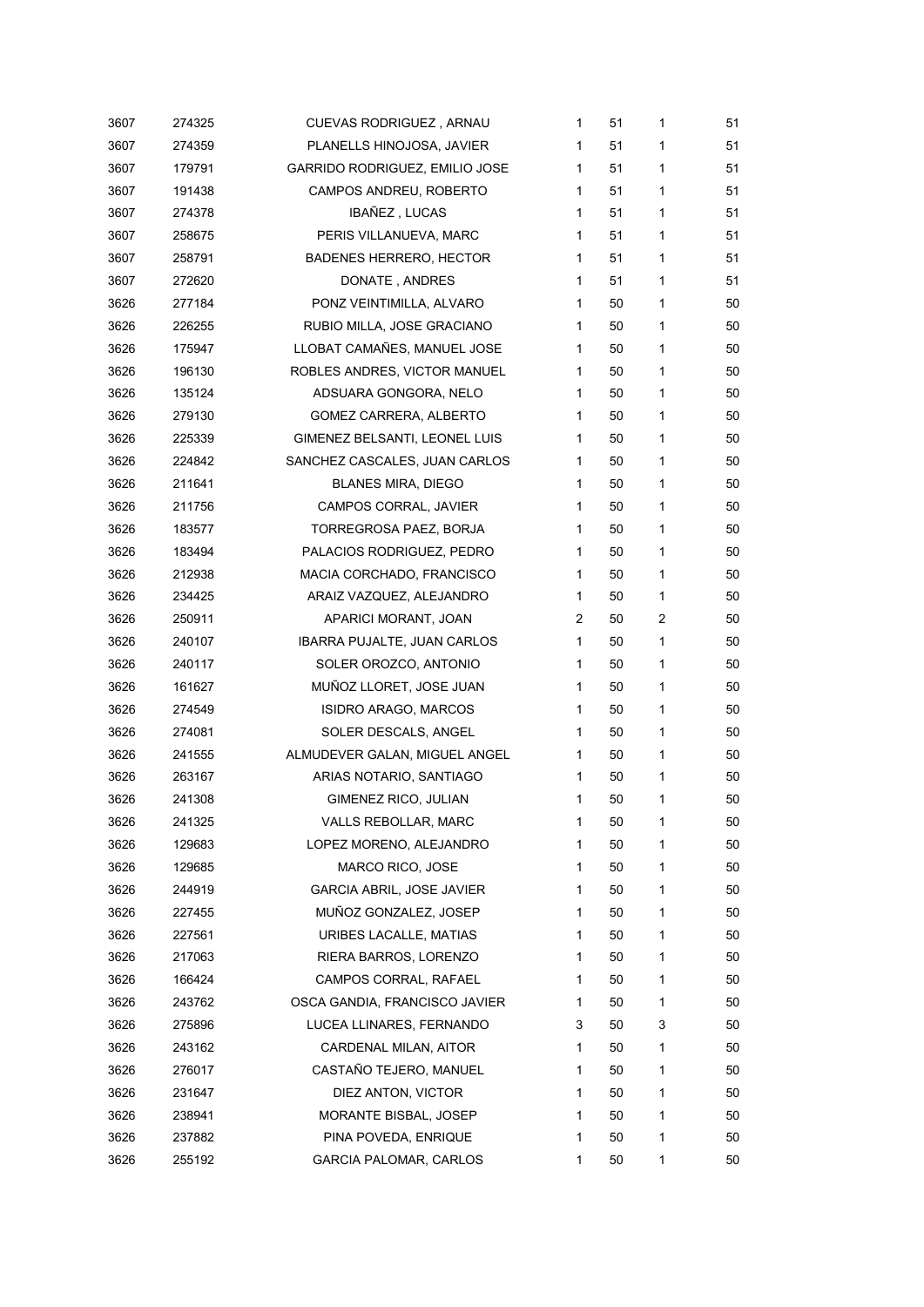| 3626 | 255739 | PERIS GUILLAMON, FRANCESC         | 1              | 50 | 1              | 50 |
|------|--------|-----------------------------------|----------------|----|----------------|----|
| 3626 | 256022 | PRADAS MOLES, ENRIQUE             | 1              | 50 | 1              | 50 |
| 3626 | 256026 | SANCHEZ SERRANO, SERGIO           | 1              | 50 | 1              | 50 |
| 3626 | 269820 | ANDREU ESCRIG, BORJA              | 1              | 50 | 1              | 50 |
| 3626 | 152021 | PEREZ, ADRIAN                     | 1              | 50 | 1              | 50 |
| 3670 | 280377 | MARTINEZ PERPEN, PABLO            | 1              | 49 | 1              | 49 |
| 3670 | 276041 | ROMERO DE AVILA GALLEGO, FERNANDO | 3              | 49 | 3              | 49 |
| 3670 | 276042 | ANDREU DAZA, VICENTE              | 3              | 49 | 3              | 49 |
| 3670 | 274351 | <b>BADI PARDO, JESUS RAMON</b>    | $\overline{7}$ | 49 | 7              | 49 |
| 3674 | 241494 | TARI ALCAZO, JORGE                | 2              | 48 | 2              | 48 |
| 3674 | 138654 | ZAMBRANA VIVES, JUAN FRANCISCO    | $\mathbf{1}$   | 48 | 1              | 48 |
| 3674 | 138523 | MENDEZ VIVES, ADRIAN              | 1              | 48 | 1              | 48 |
| 3674 | 243055 | ROSA MARQUES, MARC                | 1              | 48 | 1              | 48 |
| 3674 | 282979 | <b>GARZON NAVARRO, JAVIER</b>     | $\overline{2}$ | 48 | 2              | 48 |
| 3674 | 200919 | PONCET, FRANCIS                   | 2              | 48 | $\overline{c}$ | 48 |
| 3674 | 273671 | <b>GARCIA TOLEDO, JAVIER</b>      | 3              | 48 | 3              | 48 |
| 3681 | 244255 | SANCHEZ RODRIGUEZ, FRANCISCO      | $\mathbf{1}$   | 47 | 1              | 47 |
| 3681 | 226169 | <b>BUIGUES VALLES, PABLO</b>      | 1              | 47 | 1              | 47 |
| 3681 | 277510 | SANCHEZ MORENO, ANTONIO MATEO     | 1              | 47 | 1              | 47 |
| 3681 | 277654 | FERNANDEZ CANOSA, PABLO           | 1.             | 47 | 1              | 47 |
| 3681 | 285543 | VENDRELL ORTELLS, JOSE ANTONIO    | 1              | 47 | 1              | 47 |
| 3681 | 241947 | MORENO GIMENEZ, FERNANDO          | $\overline{2}$ | 47 | 2              | 47 |
| 3681 | 278127 | ESCO?? ALBERT, DIDAC              | $\mathbf{1}$   | 47 | 1              | 47 |
| 3681 | 278172 | RUIZ MANUEL, CARLOS               | 1              | 47 | 1              | 47 |
| 3681 | 278259 | QUIROGA ALEGRE, RAFA              | 1              | 47 | 1              | 47 |
| 3681 | 277832 | PARODI LAFUENTE, ALBERTO          | 1              | 47 | 1              | 47 |
| 3681 | 243145 | CORDERO BENITEZ, MARTIN           | 1              | 47 | 1              | 47 |
| 3681 | 243134 | AZORIN VILLASCUSA, VICTOR         | 1              | 47 | 1              | 47 |
| 3681 | 280700 | BLANES PASTOR, ALEJANDRO          | 1              | 47 | 1              | 47 |
| 3681 | 276115 | MONTALVA BENEYTO, JORDI           | 1              | 47 | 1              | 47 |
| 3681 | 276116 | LLORIA PALMER, PASCUAL            | 1              | 47 | 1              | 47 |
| 3681 | 281015 | REQUENA ALMAJANO, JOSE MIGUEL     | 1              | 47 | 1              | 47 |
| 3681 | 166668 | LLORET MAYOR, XIMO                | 1              | 47 | 1              | 47 |
| 3681 | 166746 | LUCHA TURPIN, HUGO                | 2              | 47 | 2              | 47 |
| 3681 | 218819 | GAYA CIVERA, XAVI                 | 1              | 47 | 1              | 47 |
| 3681 | 280148 | AMOR MARTINEZ, ALBERTO            | 1              | 47 | 1              | 47 |
| 3681 | 280150 | RODRIGUEZ DEVESA, OSCAR           | 1              | 47 | 1              | 47 |
| 3681 | 151886 | PALACIOS MOLINER, JACOBO          | 1.             | 47 | 1              | 47 |
| 3681 | 37485  | CASTILLO RODRIGUEZ, JUAN          | 1              | 47 | 1              | 47 |
| 3681 | 264222 | ARANDES FERNANDEZ-CARO, VICTOR    | 1              | 47 | 1              | 47 |
| 3681 | 239342 | HERNANDEZ DELGADO, GUILLERMO      | 1              | 47 | 1              | 47 |
| 3681 | 288530 | PERIS LUQUE, CARLOS               | 1              | 47 | 1              | 47 |
| 3681 | 187143 | MINGOT JOVER, JORDI               | 1              | 47 | 1              | 47 |
| 3708 | 209917 | MATHEVE -, NIKO                   | 1              | 46 | 1              | 46 |
| 3708 | 163883 | JIMENEZ VICTORIO, MIGUEL          | 1              | 46 | 1              | 46 |
| 3708 | 248746 | MUÑOZ AMBIT, FRANCISCO            | 1              | 46 | 1              | 46 |
| 3708 | 156925 | GONZALEZ GARRIDO, JAIRO FEDERICO  | 1              | 46 | 1              | 46 |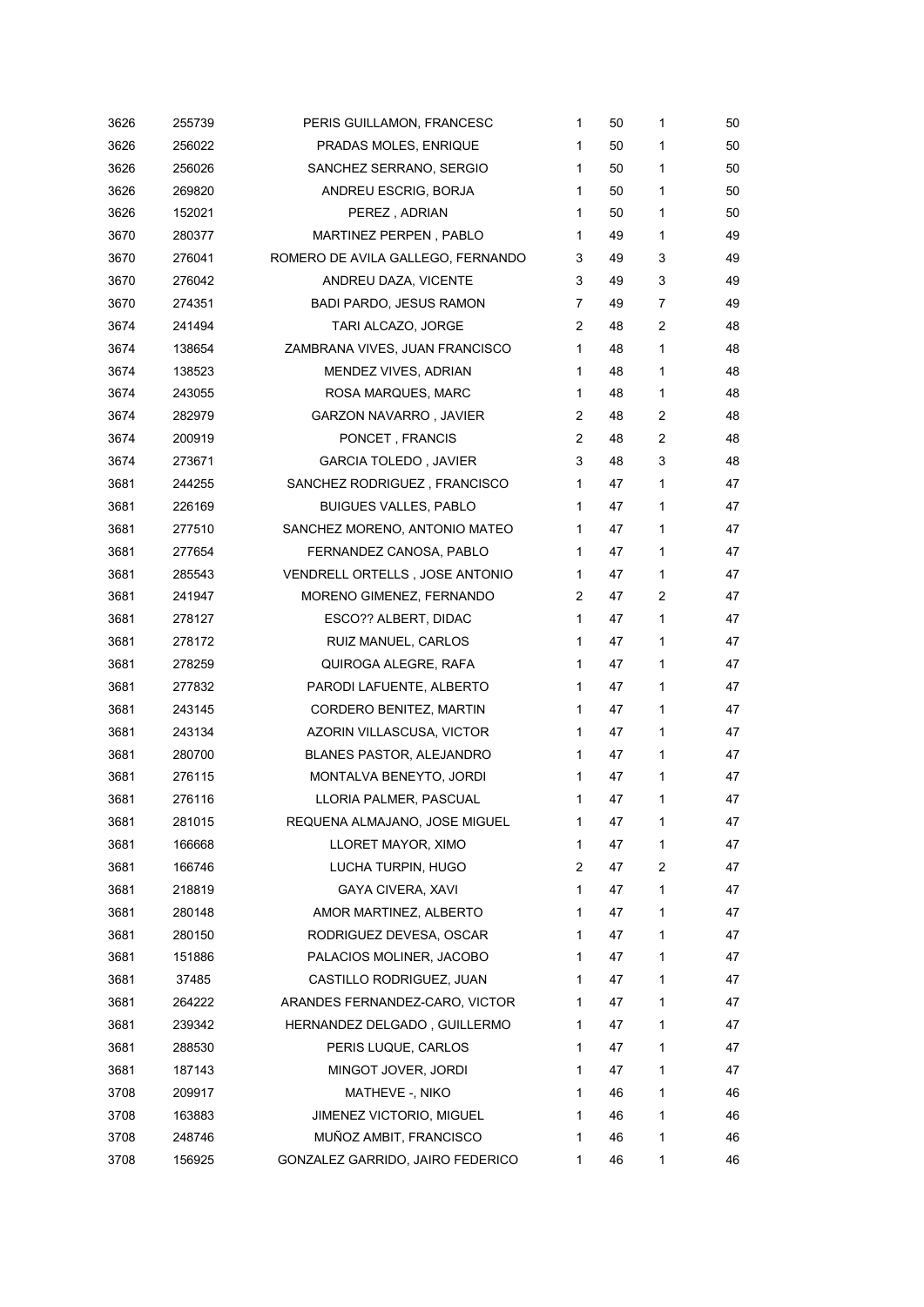| 3708 | 170016 | GOMEZ NAVARRO, FRANCISCO JOAQUIN  | 1 | 46 | 1              | 46 |
|------|--------|-----------------------------------|---|----|----------------|----|
| 3708 | 279872 | RODRIGUEZ OLMEDA, ADRIAN          | 1 | 46 | 1              | 46 |
| 3708 | 282153 | DUARTE, FABRICIO                  | 1 | 46 | 1              | 46 |
| 3708 | 184816 | MOLINA RAJA, JOSE LUIS            | 2 | 46 | $\overline{2}$ | 46 |
| 3708 | 226318 | LOPEZ BUSTO, PEDRO JOSE           | 1 | 46 | 1              | 46 |
| 3708 | 279340 | PALMA TRAVIESO, MANUEL            | 2 | 46 | $\overline{2}$ | 46 |
| 3718 | 255207 | ANTONINO FUENTES, AMADEO          | 1 | 45 | 1              | 45 |
| 3718 | 177730 | LLANSOLA BENET, VICENTE           | 2 | 45 | 2              | 45 |
| 3718 | 201457 | FRANCH MONTOLIO, EMILIO           | 1 | 45 | 1              | 45 |
| 3718 | 239622 | VILLOSLADA SALORT, JUAN CARLOS    | 1 | 45 | 1              | 45 |
| 3722 | 201583 | PALACIO RODRIGUEZ, RAUL           | 1 | 44 | 1              | 44 |
| 3722 | 252222 | ALARCON GALERA, ANDRES            | 1 | 44 | 1              | 44 |
| 3722 | 274355 | MORATALLA MARTINEZ, ESTEBAN       | 1 | 44 | 1              | 44 |
| 3722 | 274346 | GUSTAVSON DOMINGUEZ, MICHEL       | 1 | 44 | 1              | 44 |
| 3722 | 274394 | <b>MARTINEZ ROMERO, JESUS</b>     | 1 | 44 | 1              | 44 |
| 3722 | 274417 | GALERA ZARAGOZA, TOMAS            | 1 | 44 | 1              | 44 |
| 3722 | 248428 | TORRES PASCUAL, ALEJANDRO         | 1 | 44 | 1              | 44 |
| 3722 | 231916 | MARTINEZ HERNANDEZ, JAIME         | 2 | 44 | 2              | 44 |
| 3722 | 280186 | SOLIVERES ALVADO, JOAN            | 1 | 44 | 1              | 44 |
| 3722 | 280187 | ENCINAS LLORCA, TOMÀS             | 1 | 44 | 1              | 44 |
| 3722 | 254866 | DIAZ SEBASTIA, ANGEL              | 1 | 44 | 1              | 44 |
| 3722 | 279495 | FRANCH MONFERRER, RICARDO         | 1 | 44 | 1              | 44 |
| 3722 | 250106 | MARTINEZ LOPEZ, MARC              | 1 | 44 | 1              | 44 |
| 3722 | 250070 | <b>GARCIA HERREROS, ERIC</b>      | 2 | 44 | $\overline{c}$ | 44 |
| 3722 | 243953 | CONDE FERNANDEZ, RODRIGO          | 1 | 44 | 1              | 44 |
| 3722 | 259640 | SANCHEZ PRIETO, JAVIER            | 1 | 44 | 1              | 44 |
| 3722 | 261616 | FANDOS NAJERA, PABLO              | 1 | 44 | 1              | 44 |
| 3722 | 261618 | GIL MONRAVAL, MANEL               | 1 | 44 | 1              | 44 |
| 3722 | 260686 | MOLES ROMERO, JORDI               | 1 | 44 | 1              | 44 |
| 3722 | 214281 | PIQUERAS MORALES, JOAN            | 1 | 44 | 1              | 44 |
| 3722 | 150319 | GONZALEZ DIAZ, CESAR              | 1 | 44 | 1              | 44 |
| 3722 | 278164 | <b>BOLOS DAVILA, JESUS</b>        | 1 | 44 | 1              | 44 |
| 3722 | 278233 | ESTALL GARCIA, ALEJANDRO          | 1 | 44 | 1              | 44 |
| 3722 | 234100 | CAYUELA GIL, PABLO                | 2 | 44 | 2              | 44 |
| 3722 | 222236 | <b>BALLESTEROS GAMA, THIAGO</b>   | 4 | 44 | 4              | 44 |
| 3747 | 222141 | AGUT MESEGUER, DANIEL             | 1 | 43 | 1              | 43 |
| 3747 | 285582 | MATEU MAIRELES, IVAN              | 1 | 43 | 1              | 43 |
| 3747 | 275778 | GONZALEZ RIVERO, JOSE MARIA       | 3 | 43 | 3              | 43 |
| 3747 | 195983 | GOÑI NUIN, FERMIN                 | 1 | 43 | 1              | 43 |
| 3747 | 226962 | MARTINEZ CARRION, ERNESTO         | 2 | 43 | 2              | 43 |
| 3752 | 227809 | AMAT BLASCO, PEDRO                | 2 | 42 | $\overline{c}$ | 42 |
| 3752 | 276033 | <b>BUIGUES VALDERREY, CARLOS</b>  | 2 | 42 | 2              | 42 |
| 3752 | 183398 | <b>ESCUDERO NOHALES, JOSE</b>     | 3 | 42 | 3              | 42 |
| 3752 | 278613 | <b>GARCIA PONZ, ALBERT</b>        | 2 | 42 | 2              | 42 |
| 3756 | 90011  | MORAGUES NAVARRO, ALEJANDRO       | 1 | 41 | 1              | 41 |
| 3756 | 284539 | SALAZAR ALZATE, CRISTIAN GEOVANNY | 1 | 41 | 1              | 41 |
| 3756 | 156167 | ENGUIDANOS NAVARRO, ADRIAN        | 2 | 41 | 2              | 41 |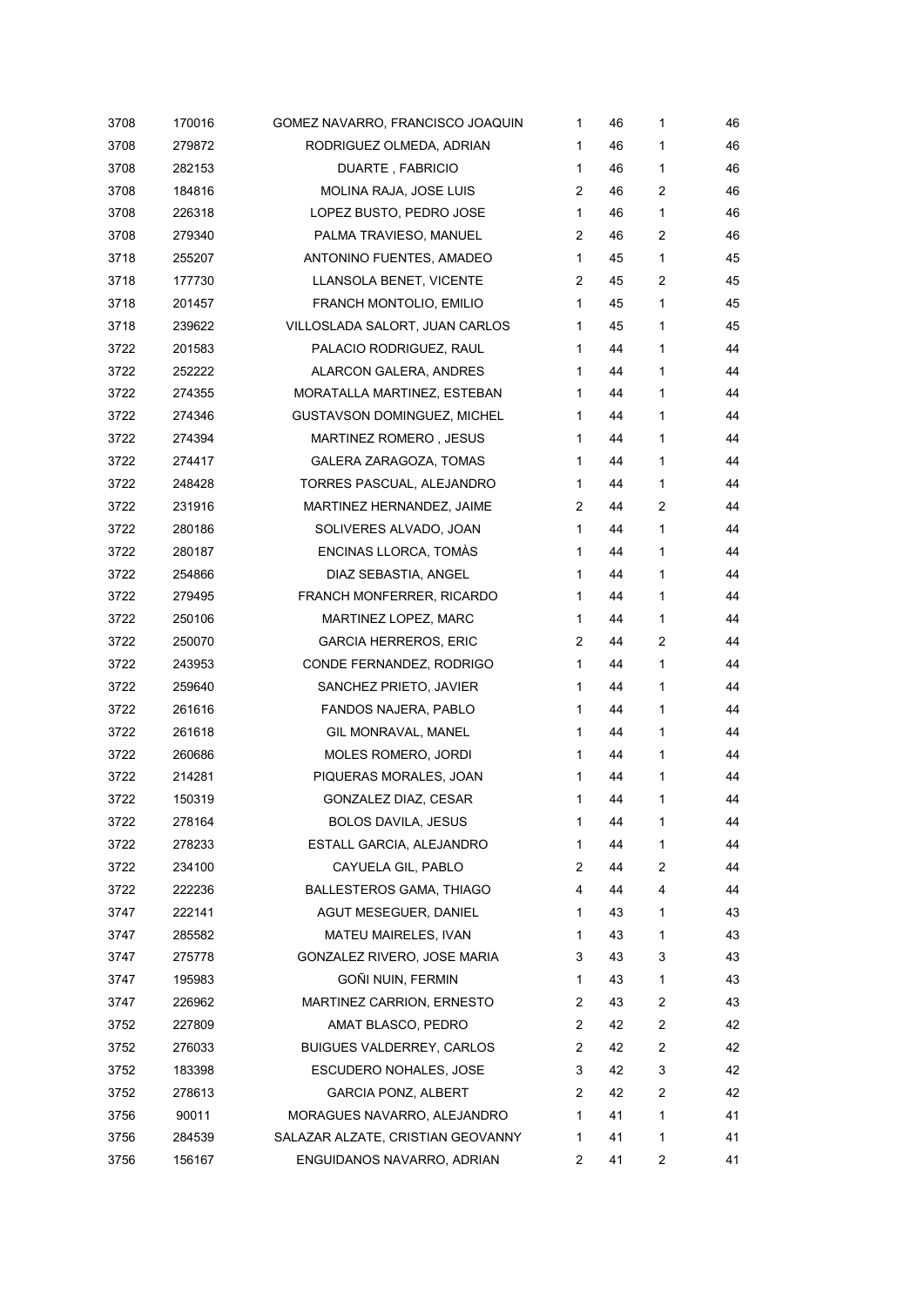| 3756 | 284719 | TAMAYO GUTIERREZ, ALEXIS         | 1              | 41 | 1            | 41 |
|------|--------|----------------------------------|----------------|----|--------------|----|
| 3756 | 280990 | BRAVO FENOLLOSA, JORGE           | 1              | 41 | 1            | 41 |
| 3756 | 280991 | <b>GARCIA FENOLLOSA, CARLOS</b>  | 1              | 41 | 1            | 41 |
| 3756 | 281169 | PEREZ HERNANDEZ, NACHO           | 1              | 41 | 1            | 41 |
| 3756 | 210415 | SANZ FORTANER, JAVI              | 1              | 41 | 1            | 41 |
| 3756 | 279865 | GARCIA PLA, MARIO                | 2              | 41 | 2            | 41 |
| 3756 | 244360 | RUEDA SANCHEZ, XAVIER            | $\mathbf{1}$   | 41 | 1            | 41 |
| 3756 | 276198 | SANCHEZ MARTINEZ, JOSE           | $\mathbf{1}$   | 41 | 1            | 41 |
| 3756 | 248685 | CATALA LLORENS, JOSE LUIS        | 1              | 41 | 1            | 41 |
| 3768 | 274330 | PERIS HERRERO, HUGO              | 1              | 40 | 1            | 40 |
| 3768 | 273831 | MARTINEZ RUBIO, IKER             | 1              | 40 | 1            | 40 |
| 3768 | 228413 | PEÑA IRLES, JAVIER               | 1              | 40 | 1            | 40 |
| 3768 | 204457 | ALVAREZ GIL, ANDRES              | 1              | 40 | 1            | 40 |
| 3768 | 275079 | CANO ESTAÑO, VICTOR              | 1              | 40 | 1            | 40 |
| 3768 | 276211 | GOMEZ-PIMPOLLO CASCALES, ANTONIO | 3              | 40 | 3            | 40 |
| 3768 | 276140 | CASANOVA ANTON, ADRIAN           | 2              | 40 | 2            | 40 |
| 3768 | 276388 | PEÑALVER SULLER, MIKEL           | $\overline{2}$ | 40 | 2            | 40 |
| 3768 | 276389 | CONDE GOMEZ, PABLO               | 2              | 40 | 2            | 40 |
| 3768 | 288574 | DOMINGO MARTINEZ, AGUSTIN        | $\mathbf{1}$   | 40 | 1            | 40 |
| 3768 | 276904 | ORTUÑO JUSTICIA, FRANCISCO       | 1              | 40 | 1            | 40 |
| 3768 | 276686 | <b>VENTURA VOLTES, VICTOR</b>    | 2              | 40 | 2            | 40 |
| 3768 | 239419 | LAOSA NAVALON, LUIS              | 1              | 40 | 1            | 40 |
| 3768 | 239421 | FITO LAOSA, CARLOS               | 1              | 40 | 1            | 40 |
| 3768 | 201773 | ARGENTE BONO, ADRIA              | $\mathbf{1}$   | 40 | 1            | 40 |
| 3768 | 279890 | QUEREDA NAHARRO, RUBEN           | 1              | 40 | 1            | 40 |
| 3768 | 256856 | <b>MARIA PAUNER, VICTOR</b>      | 1              | 40 | 1            | 40 |
| 3768 | 256864 | OLMO NAVARRO, RAFAEL             | $\mathbf{1}$   | 40 | 1            | 40 |
| 3768 | 248056 | VERDU SANZ, ALEJANDRO            | 2              | 40 | 2            | 40 |
| 3768 | 197178 | PALOMO MARCOS, HUGO              | $\mathbf{1}$   | 40 | $\mathbf{1}$ | 40 |
| 3768 | 110960 | GARCIA LOPEZ, SERGIO             | 1              | 40 | 1            | 40 |
| 3768 | 194041 | <b>BLINN, YANN</b>               | 1              | 40 | 1            | 40 |
| 3768 | 166408 | NAVAS PORTELA, DANIEL            | 1              | 40 | 1            | 40 |
| 3768 | 160332 | SANCHEZ CONTRERAS, ADRIAN        | 1              | 40 | 1            | 40 |
| 3768 | 160329 | LOPEZ GARCIA, ANTONIO            | 1              | 40 | 1            | 40 |
| 3768 | 280870 | ALBENTOSA VERA, MIGUEL           | 1              | 40 | 1            | 40 |
| 3768 | 280873 | MERCADER AZNAR, FRANCISCO        | 1              | 40 | 1            | 40 |
| 3768 | 280915 | MERINO HERNANDEZ, JULIAN         | 1              | 40 | 1            | 40 |
| 3768 | 284900 | <b>BOSCH SEGARRA, JOAN</b>       | 1              | 40 | 1            | 40 |
| 3768 | 284903 | CHUST DICKS, ALEXANDER JAKE      | 1              | 40 | 1            | 40 |
| 3768 | 285096 | PEREZ ALFONSO, YEABSIRA          | 1              | 40 | 1            | 40 |
| 3768 | 285655 | ALVAREZ COSTA, SAUL              | 1              | 40 | 1            | 40 |
| 3768 | 285663 | BENABENT MEDINA, VICTOR HUGO     | 1              | 40 | 1            | 40 |
| 3768 | 285686 | PINTOS NUÑEZ, MARCO ANTONIO      | 1              | 40 | 1            | 40 |
| 3768 | 242188 | BALDO ALARCON, JUAN MANUEL       | 2              | 40 | 2            | 40 |
| 3768 | 214582 | ROSELL RIBALTA, MANUEL           | 1              | 40 | 1            | 40 |
| 3768 | 214902 | MORENO-MANZANARO SANCHEZ, VICTOR | 1              | 40 | 1            | 40 |
| 3768 | 286273 | AURA MURCIA, JOSE                | 1              | 40 | 1            | 40 |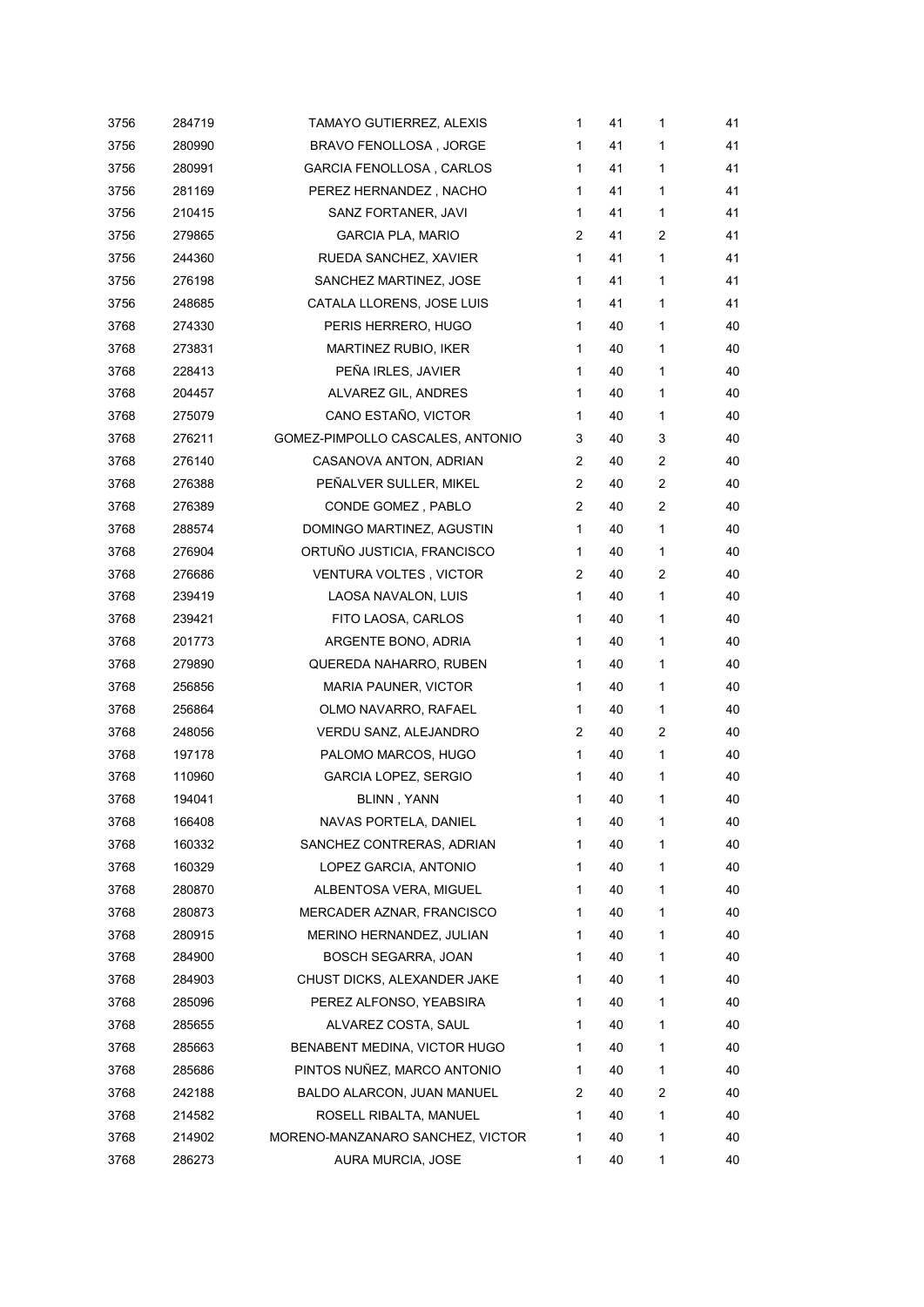| 3768 | 286480 | FERNANDEZ GONZALEZ, PABLO             | 1 | 40 | 1              | 40 |
|------|--------|---------------------------------------|---|----|----------------|----|
| 3768 | 286490 | GONZALEZ HERNANDEZ, BRIAN             | 1 | 40 | 1              | 40 |
| 3768 | 168377 | SERRANO DE LA CRUZ, MIGUEL            | 7 | 40 | 7              | 40 |
| 3768 | 184086 | MORENO HERRERO, MIGUEL ANGEL          | 1 | 40 | 1              | 40 |
| 3768 | 279156 | PEINADO SOGORB, PABLO                 | 2 | 40 | $\overline{c}$ | 40 |
| 3768 | 279157 | BORREGUERO FERRANDEZ, VICENTE         | 1 | 40 | 1              | 40 |
| 3768 | 279226 | LARA ALCARAZ, RAFAEL                  | 1 | 40 | 1              | 40 |
| 3768 | 243801 | AGUILAR LLOPIS, SERGIO                | 1 | 40 | 1              | 40 |
| 3768 | 244050 | ZOROA ALBERTOS, ROBERTO               | 1 | 40 | 1              | 40 |
| 3768 | 244052 | SAPENA RODRIGUEZ, ADRIAN              | 1 | 40 | 1              | 40 |
| 3768 | 282089 | CALVO RUIZ, OSCAR                     | 1 | 40 | 1              | 40 |
| 3768 | 241070 | FLORES AMOROS, AARON                  | 1 | 40 | 1              | 40 |
| 3768 | 240284 | LUCAS SERRA, AMADOR                   | 1 | 40 | 1              | 40 |
| 3768 | 209624 | TOMAS LINARES, JORGE                  | 1 | 40 | 1              | 40 |
| 3768 | 223920 | RIBELLES SANCHEZ, PEDRO               | 1 | 40 | 1              | 40 |
| 3768 | 161289 | SIMON UBEDA, RUBEN                    | 1 | 40 | 1              | 40 |
| 3768 | 192306 | <b>GARCIA SILVA, AITOR</b>            | 1 | 40 | 1              | 40 |
| 3768 | 209233 | <b>GRACIA GARCIA, AGUSTIN ANTONIO</b> | 1 | 40 | 1              | 40 |
| 3768 | 268885 | ARENAS VERGARA, DANIEL                | 2 | 40 | 2              | 40 |
| 3768 | 241664 | <b>JIMENEZ PARRA, RODRIGO</b>         | 3 | 40 | 3              | 40 |
| 3768 | 242063 | ZAMORA GARCIA, IKER                   | 1 | 40 | 1              | 40 |
| 3768 | 234095 | TIRADO CONTRERAS, RODRIGO             | 2 | 40 | 2              | 40 |
| 3768 | 221854 | NAVARRO CLOFENT, VICENTE              | 1 | 40 | 1              | 40 |
| 3768 | 212570 | SERNA VILLAGRASA, PAU                 | 1 | 40 | 1              | 40 |
| 3768 | 144666 | <b>CRESPO PEREZ, CRISTOBAL</b>        | 1 | 40 | 1              | 40 |
| 3831 | 278248 | MUJIC SPAHIC, EMIR                    | 1 | 39 | 1              | 39 |
| 3831 | 282171 | ESTEVE RUIZ, VICTOR                   | 1 | 39 | 1              | 39 |
| 3831 | 282172 | LUCHA ANDREU, JAVIER                  | 1 | 39 | 1              | 39 |
| 3831 | 282205 | LOPEZ CORRADI, MATIAS                 | 1 | 39 | 1              | 39 |
| 3831 | 258028 | PILES BORT, ADRIAN                    | 1 | 39 | 1              | 39 |
| 3831 | 99498  | MONTERO FELIU, BEGOÑA                 | 1 | 39 | 1              | 39 |
| 3831 | 285224 | VALERO FRANCES, MANUEL                | 1 | 39 | 1              | 39 |
| 3831 | 281579 | ORTEGA BLANES, RAUL                   | 1 | 39 | 1              | 39 |
| 3831 | 281583 | MUÑOZ JIMENEZ, JAVIER                 | 1 | 39 | 1              | 39 |
| 3831 | 281632 | RALLO DE CASTRO, ANDRES               | 2 | 39 | 2              | 39 |
| 3831 | 243429 | RUFETE BRAVO, MIGUEL                  | 1 | 39 | 1              | 39 |
| 3831 | 179313 | BERNABEU MARTIN, JUAN MANUEL          | 2 | 39 | $\overline{2}$ | 39 |
| 3831 | 170210 | PICAZO ARENAS, FRANCISCO JAVIER       | 1 | 39 | 1              | 39 |
| 3831 | 279898 | <b>MARIN ORTEGA, JAIME</b>            | 1 | 39 | 1              | 39 |
| 3831 | 280640 | ALARCON PRETEL, JONATAN               | 1 | 39 | 1              | 39 |
| 3831 | 170454 | GOMEZ HERNAN, DARIAN GABRIEL          | 1 | 39 | 1              | 39 |
| 3831 | 274874 | MARTINEZ VAQUER, SANTIAGO GORKA       | 2 | 39 | 2              | 39 |
| 3848 | 176412 | PEREZ SANCHEZ, PABLO                  | 1 | 38 | 1              | 38 |
| 3848 | 228776 | MARTINEZ LLORENS, PABLO               | 1 | 38 | 1              | 38 |
| 3848 | 229275 | HERNANZ LARA, GUILLERMO               | 1 | 38 | 1              | 38 |
| 3848 | 227181 | NAVARRO PONS, SERGIO                  | 3 | 38 | 3              | 38 |
| 3848 | 276672 | OCHANDO MARTI, FRANCESC               | 2 | 38 | 2              | 38 |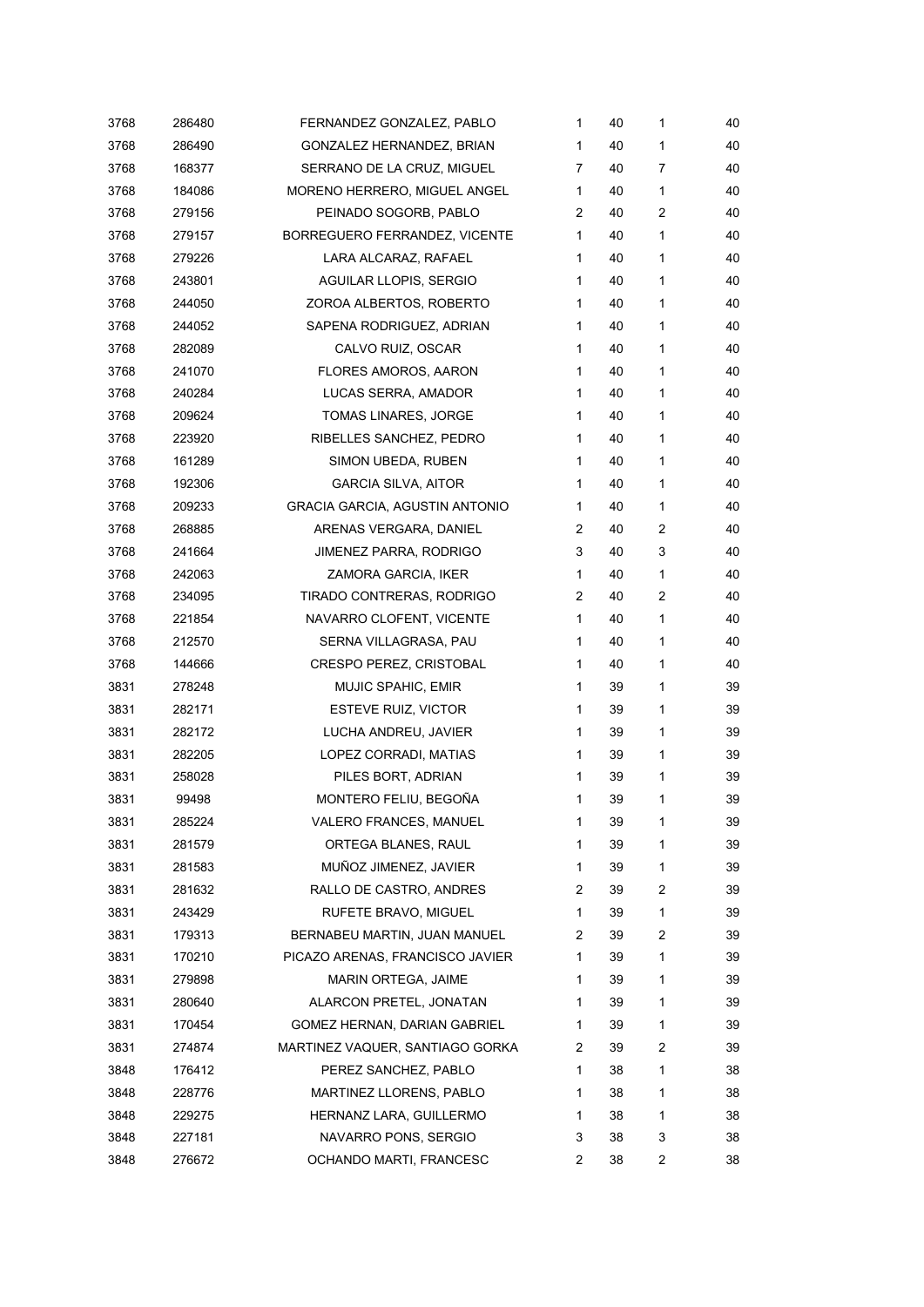| 3848 | 276193 | PALENZUELA SAUS, LUIS ALBERTO    | 1            | 38 | 1              | 38 |
|------|--------|----------------------------------|--------------|----|----------------|----|
| 3848 | 280632 | ORIENT CLIMENT, MIGUEL           | 1            | 38 | 1              | 38 |
| 3848 | 190686 | DELOME GONZALEZ, OLIVIER         | 1            | 38 | 1              | 38 |
| 3848 | 167524 | REBOLLO GARCIA, ALEJANDRO NELSON | 1            | 38 | 1              | 38 |
| 3848 | 287945 | OLUCHA MOLINER, JOSE             | 1            | 38 | $\mathbf{1}$   | 38 |
| 3848 | 183692 | GOMEZ FRADE, BORJA               | 1            | 38 | $\mathbf{1}$   | 38 |
| 3848 | 282837 | LOPEZ BELTRAN, ALEJANDRO         | 1            | 38 | 1              | 38 |
| 3848 | 282784 | <b>GALLEN PASCUAL, RUBEN</b>     | $\mathbf{1}$ | 38 | 1              | 38 |
| 3848 | 150427 | MARTINEZ MARTINEZ, MANUEL        | 2            | 38 | 2              | 38 |
| 3848 | 24397  | ROMERO POVEDA, JOSE CARLOS       | $\mathbf{1}$ | 38 | 1              | 38 |
| 3848 | 165741 | ARANA LOZANO, VALENTIN           | 1            | 38 | 1              | 38 |
| 3848 | 198427 | ALCARAZ FUENTES, PABLO           | $\mathbf{1}$ | 38 | 1              | 38 |
| 3848 | 213066 | CORTES IVORRA, EDMUNDO           | 2            | 38 | $\overline{c}$ | 38 |
| 3866 | 242218 | CASES MARIN, MARIO ALBERTO       | 5            | 37 | 5              | 37 |
| 3867 | 242700 | DE HARO RIPOLL, JAVIER           | 2            | 36 | 2              | 36 |
| 3867 | 159731 | FOUCARD, LILIAN                  | 2            | 36 | $\overline{c}$ | 36 |
| 3867 | 286210 | MURRIA VIVAS, LUIS               | $\mathbf{1}$ | 36 | 1              | 36 |
| 3867 | 225255 | PEÑARANDA HERNANDEZ, JAVIER      | 2            | 36 | $\overline{c}$ | 36 |
| 3867 | 279373 | SIERRA PEREZ, JUAN               | $\mathbf{1}$ | 36 | 1              | 36 |
| 3867 | 87682  | PAMBLANCO, JOSE AGUSTIN          | $\mathbf{1}$ | 36 | 1              | 36 |
| 3867 | 278235 | ANTON TALAYA, CARLES             | $\mathbf{1}$ | 36 | 1              | 36 |
| 3867 | 24467  | PARRA TENDERO, LUIS              | 2            | 36 | 2              | 36 |
| 3867 | 82902  | AMOROS CANDELA, RAFAEL           | 2            | 36 | $\overline{c}$ | 36 |
| 3867 | 139727 | VALLS CENTELLES, OMAR            | $\mathbf{1}$ | 36 | 1              | 36 |
| 3867 | 184634 | RODRIGO MUÑOZ, ALBERTO           | $\mathbf{1}$ | 36 | 1              | 36 |
| 3867 | 279889 | MARTINEZ MARTINEZ, RAUL          | $\mathbf{1}$ | 36 | 1              | 36 |
| 3867 | 279841 | ROCA MARTINEZ, IGNACIO           | $\mathbf{1}$ | 36 | 1              | 36 |
| 3867 | 177182 | CASES MOMPO, BORJA               | 1            | 36 | 1              | 36 |
| 3867 | 26295  | BENAVENTE VALERO, JUAN           | $\mathbf{1}$ | 36 | 1              | 36 |
| 3867 | 98958  | FERRANDIS MOMPO, ALVARO          | 1            | 36 | 1              | 36 |
| 3867 | 209934 | VAÑO BARBERAN, FRANCISCO         | 3            | 36 | 3              | 36 |
| 3867 | 204536 | ALVAREZ BUSTOS, MARCOS           | 4            | 36 | 4              | 36 |
| 3867 | 167876 | FERNANDEZ BLASCO, ROBERTO CARLOS | 1            | 36 | 1              | 36 |
| 3886 | 241232 | DERVAHANIAN MENA, JUAN JOSE      | 2            | 35 | 2              | 35 |
| 3886 | 219759 | DE HARO FERNANDEZ, NICOLAS       | 1            | 35 | 1              | 35 |
| 3886 | 241591 | CANO QUIRCE, PABLO               | 4            | 35 | 4              | 35 |
| 3886 | 129955 | GOMEZ RAMON, DIEGO               | 1            | 35 | 1              | 35 |
| 3886 | 227445 | ROIG RUIZ, VICENTE               | 2            | 35 | 2              | 35 |
| 3886 | 210481 | FUERTES CARREIRA, PABLO          | 3            | 35 | 3              | 35 |
| 3886 | 237382 | BOLUDA MELENDEZ, SERGIO          | 2            | 35 | 2              | 35 |
| 3886 | 237887 | CANTO CORBI, ARCADIO             | 1            | 35 | 1              | 35 |
| 3886 | 237369 | DE JUAN MARTINEZ, JORGE          | 2            | 35 | 2              | 35 |
| 3886 | 231270 | COLOMER NAVARRO, VICENTE         | 2            | 35 | 2              | 35 |
| 3886 | 278099 | SALVADOR GRANGEL, ALVARO         | 2            | 35 | 2              | 35 |
| 3886 | 250454 | MOLNER ARAQUE, JUAN JOSE         | 1            | 35 | 1              | 35 |
| 3886 | 225663 | VIDAL AGRAZ, PAU                 | 1            | 35 | 1              | 35 |
| 3899 | 287001 | SARDINA RUIZ, DANIEL             | 1            | 34 | 1              | 34 |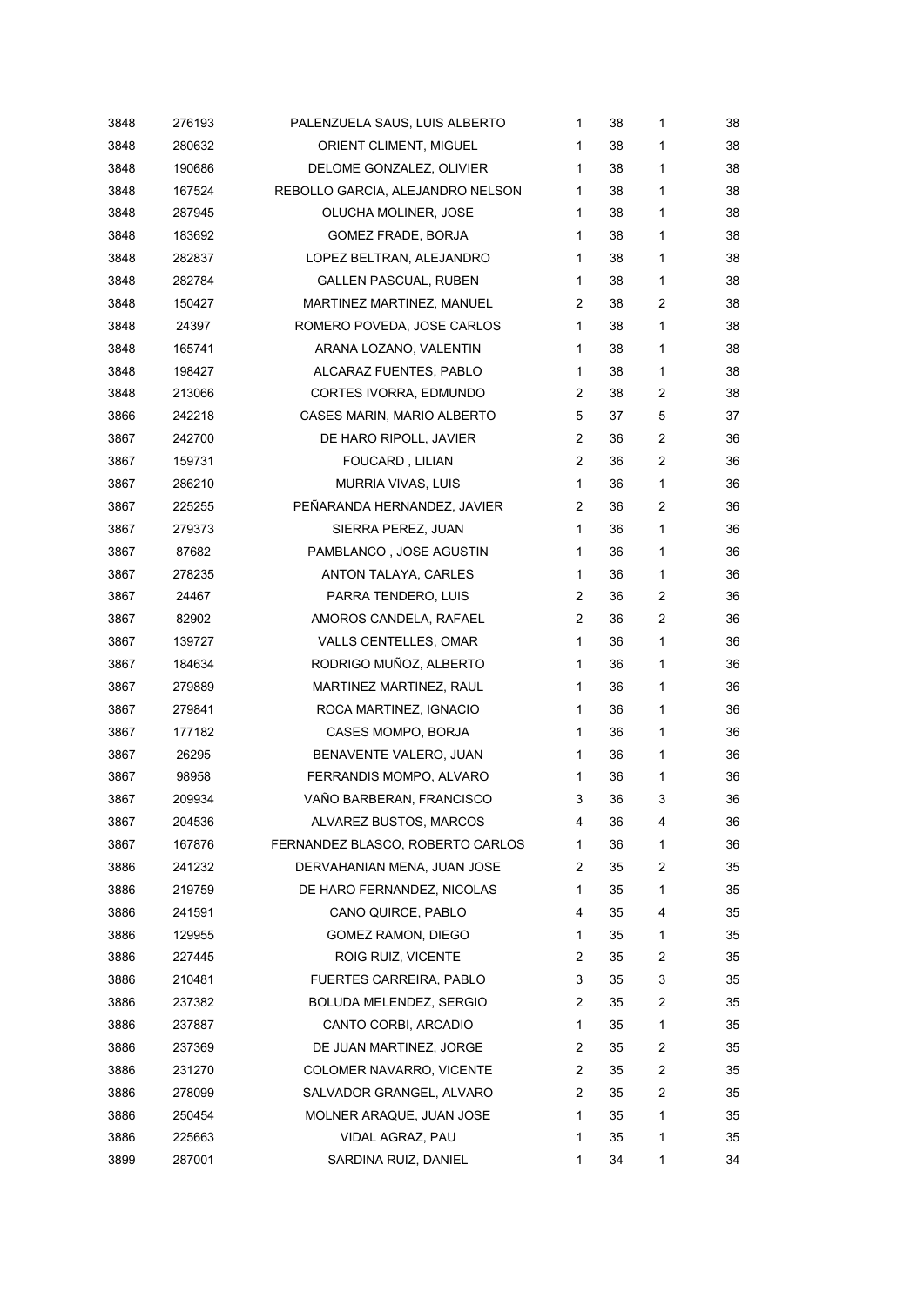| 3899 | 287225 | ROIG ESCRICHE, ALBERTO            | 1              | 34 | 1            | 34 |
|------|--------|-----------------------------------|----------------|----|--------------|----|
| 3899 | 87096  | MARRUENDA PALOMO, RAFAEL          | $\mathbf{1}$   | 34 | 1            | 34 |
| 3899 | 199280 | SEOANE PEREZ, DANIEL              | $\overline{2}$ | 34 | 2            | 34 |
| 3899 | 157495 | FERNANDEZ CASERO, ANGEL LUIS      | 1              | 34 | 1            | 34 |
| 3899 | 157496 | <b>GARCIA REINA, LUIS ALBERTO</b> | 1              | 34 | 1            | 34 |
| 3899 | 275116 | MUÑOZ SANMARTIN, JUAN MANUEL      | $\mathbf{1}$   | 34 | $\mathbf{1}$ | 34 |
| 3906 | 191694 | VIDAL JORDAN, DANIEL              | 2              | 33 | 2            | 33 |
| 3906 | 280244 | AGULLO GONZALEZ, SERGIO           | 1              | 33 | 1            | 33 |
| 3906 | 280245 | ROMERO MADRIGAL, JAVIER           | 1              | 33 | 1            | 33 |
| 3906 | 280278 | HUESO GOMEZ, ALEJANDRO            | 1              | 33 | 1            | 33 |
| 3906 | 274371 | MUÑOZ PINA, SIMON                 | 1              | 33 | 1            | 33 |
| 3906 | 274425 | MAS MARTINEZ, JOSE MANUEL         | 1              | 33 | 1            | 33 |
| 3906 | 274414 | GOITANDIA HAZAS, IKER             | 1              | 33 | 1            | 33 |
| 3906 | 274415 | FOOT ESCRIVÀ, AIDAN THOMAS        | 1              | 33 | 1            | 33 |
| 3906 | 165751 | FERRER BENITO, VICTOR             | 1              | 33 | 1            | 33 |
| 3906 | 278294 | ARNAU AGUILELLA, JUAN MIGUEL      | $\mathbf{1}$   | 33 | 1            | 33 |
| 3906 | 156235 | MUSIAL ALLENDE, JUAN JOSE         | 5              | 33 | 5            | 33 |
| 3906 | 279392 | TEVAR GARCIA, JOAQUIN             | 4              | 33 | 4            | 33 |
| 3918 | 279457 | CANALS QUILES, DIEGO              | 1              | 32 | 1            | 32 |
| 3918 | 183681 | MIÑANA JORDA, DANIEL              | 1              | 32 | 1            | 32 |
| 3918 | 183933 | VARA BROGGI, DANIEL               | 1              | 32 | 1            | 32 |
| 3918 | 85983  | GONZALEZ CANTO, JAVIER            | $\mathbf{1}$   | 32 | 1            | 32 |
| 3918 | 139219 | PASCUAL FERRER, JAVIER VALENTIN   | 1              | 32 | 1            | 32 |
| 3918 | 279289 | <b>VERDU RODRIGUEZ, JAVIER</b>    | 1              | 32 | 1            | 32 |
| 3918 | 279150 | MUÑOZ BLEDA, MIGUEL ANGEL         | 1              | 32 | $\mathbf{1}$ | 32 |
| 3918 | 273299 | ANTEQUERA GOMEZ, AITOR            | $\mathbf{1}$   | 32 | 1            | 32 |
| 3918 | 273366 | VERDU PINA, ALVARO                | $\mathbf{1}$   | 32 | 1            | 32 |
| 3918 | 244162 | <b>BALDOVI DASI, ERIC</b>         | 2              | 32 | 2            | 32 |
| 3918 | 250163 | SANCHEZ AGUERA, JUAN PABLO        | $\mathbf{1}$   | 32 | 1            | 32 |
| 3918 | 211866 | SANCHEZ VELASCO, GUILLERMO        | 1              | 32 | 1            | 32 |
| 3918 | 208632 | MARTINEZ MARI, CARLOS             | 1              | 32 | 1            | 32 |
| 3918 | 153988 | TOMAS MERCADO, SERGIO             | 1              | 32 | 1            | 32 |
| 3918 | 242904 | MUÑOZ OCHANDO, ELIAS              | 2              | 32 | 2            | 32 |
| 3918 | 285206 | PEDRERO TORRES, JOSE DANIEL       | 1              | 32 | 1            | 32 |
| 3918 | 277871 | RUIZ MORGA, PEDRO ANGEL           | 1              | 32 | 1            | 32 |
| 3918 | 198426 | BALMASEDA SERNA, LEOPOLDO         | 1              | 32 | 1            | 32 |
| 3918 | 221905 | <b>GARCIA ILLAN, GONZALO</b>      | 1              | 32 | 1            | 32 |
| 3918 | 87115  | <b>GARCIA MARTINEZ, JAIME</b>     | 1              | 32 | 1            | 32 |
| 3918 | 95983  | SANCHEZ GOMEZ, JOSE ANGEL         | 1              | 32 | 1            | 32 |
| 3918 | 209222 | ROMERO LOPEZ, PEDRO               | 1              | 32 | 1            | 32 |
| 3918 | 134518 | HERNANDEZ LAGO, DAVID             | 1              | 32 | 1            | 32 |
| 3918 | 134523 | VILLAGORDO BLAS, SERGIO           | 1              | 32 | 1            | 32 |
| 3918 | 209719 | GARCIA OLTRA, JOSE MANUEL         | 2              | 32 | 2            | 32 |
| 3918 | 216195 | SALCEDO VILLARES, ALVARO          | 1              | 32 | 1            | 32 |
| 3918 | 275069 | MORENO SENEN, JAIME               | 1              | 32 | 1            | 32 |
| 3918 | 249752 | RAYO BALLESTEROS, DAVID           | 1              | 32 | 1            | 32 |
| 3918 | 228974 | BONIFACIO VILABOA, NORBERTO OSCAR | 1              | 32 | 1            | 32 |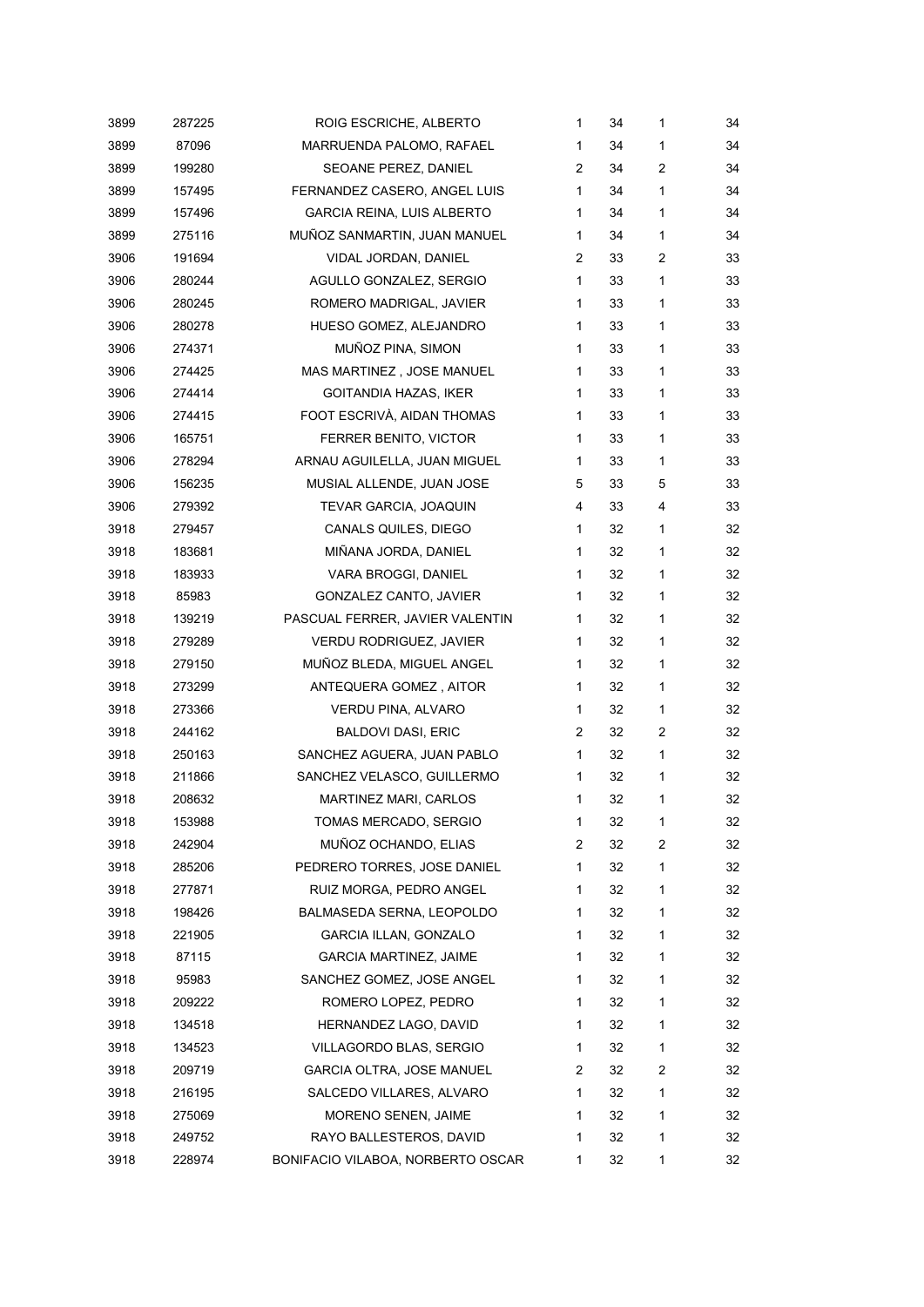| 3918 | 229521 | MASTRONARDI AGUILAR, GUILLERMO    | 1 | 32 | 1            | 32 |
|------|--------|-----------------------------------|---|----|--------------|----|
| 3918 | 149586 | <b>GARCIA GOBERT, GUILLERMO</b>   | 1 | 32 | 1            | 32 |
| 3918 | 198023 | TRIGUEROS BAÑO, FERNANDO          | 1 | 32 | 1            | 32 |
| 3918 | 132115 | HERNANDEZ GARCIA, MIGUEL          | 1 | 32 | 1            | 32 |
| 3918 | 244404 | KANDJEE ROMERO, HUGO              | 1 | 32 | 1            | 32 |
| 3918 | 244408 | DE ROS WALLACE STAÑ, MARCOS       | 1 | 32 | 1            | 32 |
| 3918 | 280213 | HERNANDEZ LAGO, MIGUEL            | 1 | 32 | 1            | 32 |
| 3918 | 279894 | NAVARRO VERA, MIGUEL              | 1 | 32 | 1            | 32 |
| 3918 | 231250 | <b>GRAJALES GARCIA, ALEJANDRO</b> | 1 | 32 | 1            | 32 |
| 3918 | 220400 | MARTINEZ MARQUEZ, MANUEL          | 2 | 32 | 2            | 32 |
| 3918 | 237622 | MENGUAL MARTINEZ, PABLO           | 1 | 32 | 1            | 32 |
| 3918 | 243661 | BEZARES NAVARRO, ALEJANDRO        | 1 | 32 | 1            | 32 |
| 3918 | 243093 | CORTES BERNABEU, ALBERTO          | 1 | 32 | $\mathbf{1}$ | 32 |
| 3918 | 281703 | ARNAU PEÑA, CARLOS                | 1 | 32 | 1            | 32 |
| 3918 | 281207 | RUSO ABELLEIRA, FERNANDO          | 1 | 32 | 1            | 32 |
| 3918 | 281030 | BLANQUER OLMO, IVAN               | 1 | 32 | 1            | 32 |
| 3918 | 281237 | MOLINA MESEGUER, DOMINGO          | 1 | 32 | 1            | 32 |
| 3964 | 90695  | MULET ARANO, ALFONSO              | 1 | 31 | 1            | 31 |
| 3964 | 285635 | MUJICA CORELL, LUIS               | 1 | 31 | 1            | 31 |
| 3966 | 285666 | TAMARA MONTEMAYOR, JONATAN        | 1 | 30 | 1            | 30 |
| 3966 | 277497 | <b>TORRES PEREZ, CARLOS</b>       | 1 | 30 | 1            | 30 |
| 3966 | 242896 | LORA IBAÑEZ, SERGIO               | 1 | 30 | 1            | 30 |
| 3966 | 262070 | <b>GREGORI ESCRIVA, MANUEL</b>    | 1 | 30 | 1            | 30 |
| 3966 | 262876 | CONTE MARTINEZ, DANIEL            | 1 | 30 | 1            | 30 |
| 3966 | 152484 | LOMO MENENDEZ, PEDRO              | 1 | 30 | 1            | 30 |
| 3966 | 208695 | <b>ESCUDERO BLASCO, JORGE</b>     | 1 | 30 | 1            | 30 |
| 3966 | 125840 | LLIDO LLORET, VICTOR              | 1 | 30 | 1            | 30 |
| 3966 | 286387 | GALIANO BARRACHINA, PEDRO         | 1 | 30 | 1            | 30 |
| 3966 | 200812 | OLTRA SASTRE, GUILLEM             | 1 | 30 | 1            | 30 |
| 3966 | 200485 | LOPEZ QUINTANA, MARCO HORACIO     | 1 | 30 | 1            | 30 |
| 3966 | 120009 | MIRALLES SALA, SALVADOR           | 1 | 30 | 1            | 30 |
| 3966 | 279534 | PAREJA BONDIA, GABRIEL            | 1 | 30 | 1            | 30 |
| 3966 | 279444 | RAMON BELMONTE, SERGIO            | 1 | 30 | 1            | 30 |
| 3966 | 279445 | <b>VICENTE RUBIO, ANDRES</b>      | 1 | 30 | 1            | 30 |
| 3966 | 282076 | PASTOR, MARIO                     | 1 | 30 | 1            | 30 |
| 3966 | 240503 | DOMENECH MOLINA, PABLO            | 1 | 30 | 1            | 30 |
| 3966 | 24708  | SANCHEZ ROVIRA, LUCAS             | 2 | 30 | 2            | 30 |
| 3966 | 23889  | FERRER GIMENO, ALEX               | 2 | 30 | 2            | 30 |
| 3966 | 161036 | DENIA SALVA, DAVID                | 1 | 30 | 1            | 30 |
| 3966 | 120973 | GIMENO MARTINEZ, JACOBO           | 1 | 30 | 1            | 30 |
| 3966 | 278064 | BARTUAL RAUSELL, CARLOS           | 1 | 30 | 1            | 30 |
| 3966 | 278270 | ANDRES BELLO, MANUEL              | 1 | 30 | 1            | 30 |
| 3966 | 251183 | SCHNEEBERGER COSTA, SERGI         | 1 | 30 | 1            | 30 |
| 3966 | 255929 | PERALTA MARTINEZ, ANGEL           | 1 | 30 | 1            | 30 |
| 3966 | 255942 | <b>GARCIA GOMEZ, LUIS</b>         | 1 | 30 | 1            | 30 |
| 3966 | 255978 | SANCHEZ MOTA, CRISTOBAL           | 1 | 30 | 1            | 30 |
| 3966 | 279880 | <b>GLARIA GASTON, OLEJANDRO</b>   | 1 | 30 | 1            | 30 |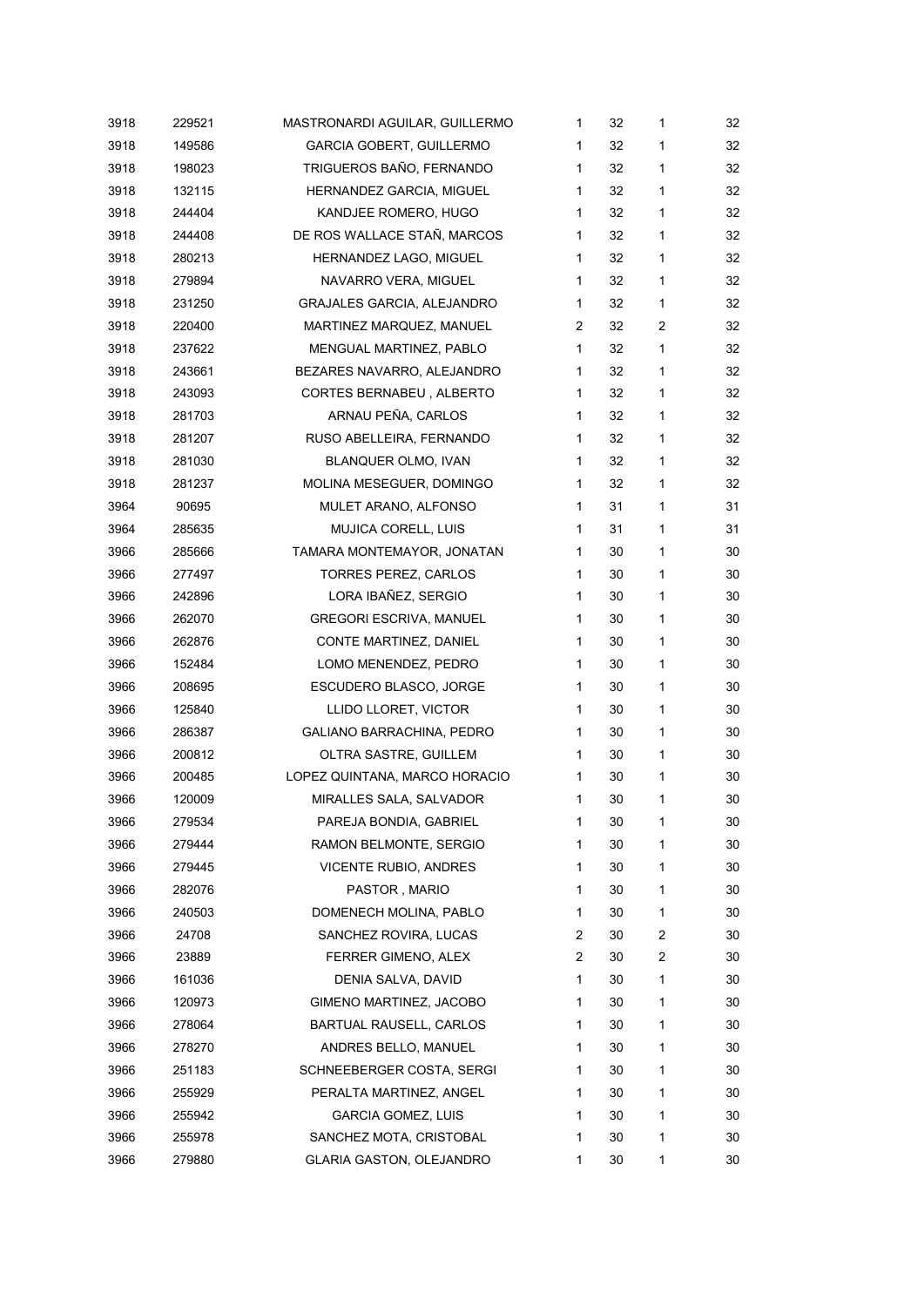| 3966 | 279878 | ROCHER ESPINOSA, SALVADOR         | 1              | 30 | 1              | 30 |
|------|--------|-----------------------------------|----------------|----|----------------|----|
| 3966 | 279787 | MARTINEZ CABANES, MIGUEL ANGEL    | 1              | 30 | 1              | 30 |
| 3966 | 279788 | RIBES GARCIA, VICENTE             | $\mathbf{1}$   | 30 | 1              | 30 |
| 3966 | 256551 | PERALTA RODRIGUEZ, MARCOS         | 2              | 30 | 2              | 30 |
| 3966 | 255879 | PETIT VIVES, FERNANDO RAMON       | $\mathbf{1}$   | 30 | 1              | 30 |
| 3966 | 242918 | SORIANO SERRA, ANDREU             | 1              | 30 | 1              | 30 |
| 3966 | 242966 | CATALA VIDAL, ROBERTO             | 1              | 30 | 1              | 30 |
| 3966 | 267919 | GILABERT MAYANS, DANIEL           | 1              | 30 | 1              | 30 |
| 3966 | 267924 | CANO ANDREU, HECTOR               | 1              | 30 | 1              | 30 |
| 3966 | 254830 | <b>GARCIA GARCIA, ALEJANDRO</b>   | 1              | 30 | 1              | 30 |
| 3966 | 267833 | CORTES NAVARRO, JAUME             | 1              | 30 | 1              | 30 |
| 3966 | 78722  | BELLMONT REGODON, VICTOR          | 1              | 30 | 1              | 30 |
| 3966 | 227684 | LANGE, FLORENT                    | 1              | 30 | 1              | 30 |
| 3966 | 276935 | BIBILONI SANCHEZ, JOAN            | 1              | 30 | 1              | 30 |
| 3966 | 276949 | PERALES MOLLA, JOSE LUIS          | 1              | 30 | 1              | 30 |
| 3966 | 276992 | GARCIA MARTINEZ, ANDRES           | 1              | 30 | 1              | 30 |
| 3966 | 91971  | TORRES PARREÑO, FRANCISCO ANTONIO | 1              | 30 | 1              | 30 |
| 3966 | 84530  | GONZALEZ DIAZ, JOSE JOAQUIN       | 1              | 30 | 1              | 30 |
| 3966 | 75129  | BELLMONT REGODON, JOSE            | 1              | 30 | 1              | 30 |
| 3966 | 179648 | ÑIGUEZ ALCOLEA, JOSE              | 1              | 30 | 1              | 30 |
| 3966 | 241390 | RAMOS BAEZA, FRANCISCO            | 1              | 30 | 1              | 30 |
| 3966 | 228451 | POQUET TORMOS, JAVIER             | $\mathbf{1}$   | 30 | 1              | 30 |
| 3966 | 228596 | FRASQUET SERRA, JOAN JOSEP        | 1              | 30 | 1              | 30 |
| 3966 | 228599 | GINESTAR SALVA, DAVID             | 1              | 30 | 1              | 30 |
| 3966 | 228342 | MADRID MARTINEZ, RAUL             | 1              | 30 | 1              | 30 |
| 3966 | 215546 | MORATALLA NEBOT, JOSE ANTONIO     | 2              | 30 | 2              | 30 |
| 3966 | 263502 | PEREDA FERNANDEZ, MIGUEL ANGEL    | 1              | 30 | 1              | 30 |
| 3966 | 264714 | <b>VIVES BERTOMEU, JAUME</b>      | 1              | 30 | 1              | 30 |
| 3966 | 264436 | CRESPO ARROYO, PEDRO JAIME        | $\mathbf{1}$   | 30 | 1              | 30 |
| 3966 | 264443 | SALMERON CATALA, RAFAEL           | 1              | 30 | 1              | 30 |
| 3966 | 264215 | VIVES BERTOMEU, JOAN              | 1              | 30 | 1              | 30 |
| 3966 | 274666 | VIDAL OLTRA, DANNY                | 2              | 30 | 2              | 30 |
| 4026 | 229235 | TRAVES POLO, SERGIO               | 1              | 29 | 1              | 29 |
| 4026 | 276998 | CALCIU, SORIN MIHAI               | 1              | 29 | 1              | 29 |
| 4026 | 217255 | VILAPLANA VERCET, OSCAR           | 1              | 29 | 1              | 29 |
| 4026 | 158270 | GUTIERREZ ZUBILLAGA, MIKEL        | 2              | 29 | 2              | 29 |
| 4026 | 158271 | EZQUERRO PUERTA, SERGIO           | $\overline{2}$ | 29 | $\overline{c}$ | 29 |
| 4026 | 279830 | PEREZ MOLINILLO, TAMARA           | 1              | 29 | 1              | 29 |
| 4026 | 242094 | CORTIJO POMARES, VICTOR           | 2              | 29 | 2              | 29 |
| 4026 | 279706 | ALBERT SOLER, ALEJANDRO           | 1              | 29 | 1              | 29 |
| 4026 | 279707 | MATA HONRUBIA, NACHO              | 1              | 29 | 1              | 29 |
| 4026 | 156059 | MORAN BLANQUER, VICTOR            | 1              | 29 | 1              | 29 |
| 4026 | 286191 | CARBO CLAUSELL, DANIEL            | 1              | 29 | 1              | 29 |
| 4026 | 226067 | REAL SALCEDO, CARLOS              | 1              | 29 | 1              | 29 |
| 4038 | 277222 | DORADO ANTON, JAVI                | 1              | 28 | 1              | 28 |
| 4038 | 277097 | VICEDO MILLA, DANIEL              | 1              | 28 | 1              | 28 |
| 4038 | 273846 | BONILLA BELLIDO, SALVADOR         | 2              | 28 | 2              | 28 |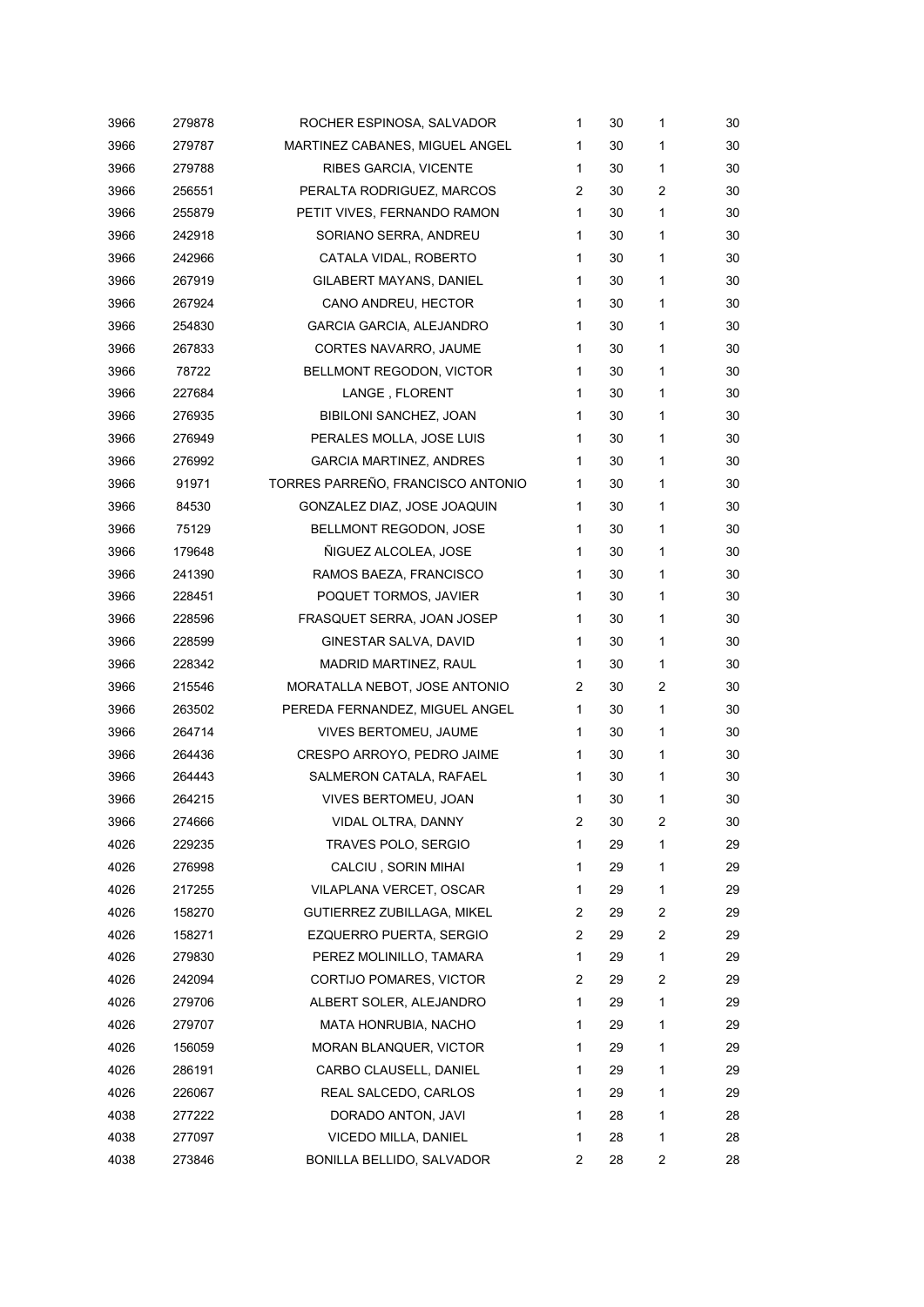| 4041 | 274370 | DE LA SERNA ALVAREZ, JOSE MARIA | 1            | 27 | 1            | 27 |
|------|--------|---------------------------------|--------------|----|--------------|----|
| 4041 | 274352 | ISTIANSEN, ØRJAN                | 1            | 27 | 1            | 27 |
| 4041 | 274391 | BERG, FRODE                     | 1            | 27 | 1            | 27 |
| 4041 | 274437 | PUIG PUEBLA, GONZALO            | 1            | 27 | 1            | 27 |
| 4041 | 170722 | SANCHEZ RISQUEZ, FERNANDO       | 1            | 27 | 1            | 27 |
| 4041 | 256160 | CHIVA MARTINEZ, OSCAR           | 1            | 27 | 1            | 27 |
| 4041 | 218838 | MICHEL BABIACZUK, MAXIMILIANO   | 1            | 27 | 1            | 27 |
| 4041 | 254759 | ARIZA LLORENS, MIGUEL           | $\mathbf 1$  | 27 | 1            | 27 |
| 4041 | 275769 | CALOMARDE PEREZ, JORGE          | 2            | 27 | 2            | 27 |
| 4041 | 281624 | TARI CALDERON, PABLO            | 1            | 27 | 1            | 27 |
| 4041 | 281626 | ÑIQUEZ PINA, JOSE MANUEL        | 1            | 27 | 1            | 27 |
| 4041 | 277773 | LOPEZ SOGORB, RAUL              | 1            | 27 | 1            | 27 |
| 4041 | 93705  | GONZALEZ FERRER, MANUEL         | $\mathbf{1}$ | 27 | 1            | 27 |
| 4041 | 250071 | DOMINGO SEGURA, JESUS           | 1            | 27 | 1            | 27 |
| 4041 | 243991 | PEREZ ALONSO, FRANCISCO JOSE    | 1            | 27 | 1            | 27 |
| 4041 | 260122 | LLOBAT HORTELANO, SERGIO        | 1            | 27 | 1            | 27 |
| 4041 | 139965 | LOPEZ MARTINEZ, HECTOR          | $\mathbf 1$  | 27 | 1            | 27 |
| 4058 | 224960 | ALBIN ÑIGUEZ, JUAN VICENTE      | 5            | 26 | 5            | 26 |
| 4058 | 225589 | GUTIERREZ GONZALEZ, FCO JAVIER  | 3            | 26 | 3            | 26 |
| 4058 | 100035 | SEVILLANO BOUHARD, MARCO        | 1            | 26 | 1            | 26 |
| 4058 | 279399 | DAVIA GURREA, SAMUEL            | $\mathbf{1}$ | 26 | 1            | 26 |
| 4058 | 285273 | SCHUBACK , CARSTEN              | $\mathbf 1$  | 26 | 1            | 26 |
| 4058 | 210433 | CANOVAS VILANOVA, GUILLERMO     | 2            | 26 | 2            | 26 |
| 4058 | 276233 | PAYA BOVER, CARLOS              | 1            | 26 | $\mathbf{1}$ | 26 |
| 4065 | 280232 | GARCIA MAYOR, OSCAR             | 1            | 25 | 1            | 25 |
| 4065 | 165853 | MARTINEZ SEGUI, EMILIO          | 1            | 25 | 1            | 25 |
| 4065 | 278163 | GOMEZ PARIS, JUAN MANUEL        | $\mathbf 1$  | 25 | 1            | 25 |
| 4068 | 242141 | CANO PEIRO, SERGIO              | 1            | 24 | 1            | 24 |
| 4068 | 275297 | CONTRI SOLBES, PEDRO            | 3            | 24 | 3            | 24 |
| 4068 | 276703 | MARIN MATEU, ALEX               | 1            | 24 | 1            | 24 |
| 4068 | 274332 | ALMELA AÑON, HECTOR             | 1            | 24 | 1            | 24 |
| 4072 | 275913 | <b>BRU COTINO, JAVIER</b>       | 1            | 23 | 1            | 23 |
| 4072 | 275914 | BERRUGA GRAU, JOAQUIN           | 1            | 23 | 1            | 23 |
| 4072 | 281289 | MATEU ORTEGA, RODRIGO           | 1            | 23 | 1            | 23 |
| 4072 | 281291 | MATEU ORTEGA, LUCAS             | 1            | 23 | 1            | 23 |
| 4072 | 276132 | CABO MUÑOZ, DAVID               | 1            | 23 | 1            | 23 |
| 4072 | 276133 | SORIANO COMINO, ADRIAN          | 1            | 23 | 1            | 23 |
| 4072 | 242399 | JIMENEZ COSTA, MANUEL           | 1            | 23 | 1            | 23 |
| 4072 | 242400 | GODOY SORIANO, JUAN JOSE        | 2            | 23 | 2            | 23 |
| 4072 | 284906 | MORENO CESPEDES, ERIK           | 1            | 23 | 1            | 23 |
| 4072 | 240412 | BOIX DAROCA, LUCAS              | 4            | 23 | 4            | 23 |
| 4082 | 240413 | LOPEZ CORTES, FRANCISCO JAVIER  | 3            | 22 | 3            | 22 |
| 4082 | 278296 | PRADES HARO, ALEJANDRO          | 1            | 22 | 1            | 22 |
| 4082 | 242637 | ANDREU HERNANDEZ, ALFREDO       | 1            | 22 | 1            | 22 |
| 4082 | 242148 | GINER ROMA, PABLO               | 1            | 22 | 1            | 22 |
| 4082 | 226481 | <b>RUBERT MAS, CARLOS</b>       | 1            | 22 | 1            | 22 |
| 4082 | 272009 | HERNANDEZ PASCUAL, JUAN JOSE    | 1            | 22 | 1            | 22 |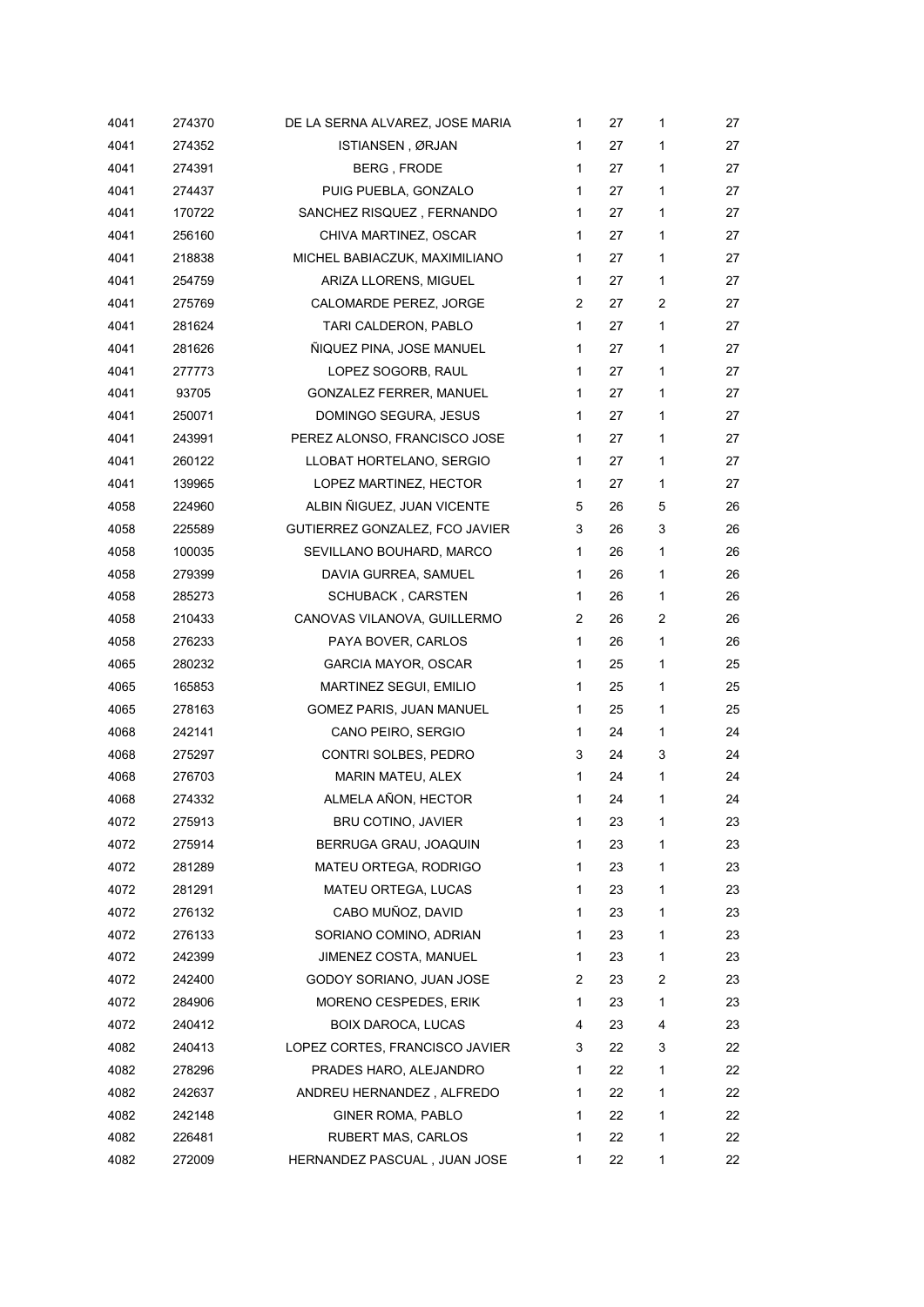| 4082 | 118935 | CARRILLO MERCADER, ANTONIO         | 1            | 22 | 1 | 22 |
|------|--------|------------------------------------|--------------|----|---|----|
| 4082 | 208493 | <b>MECA GARCIA, JAVIER</b>         | $\mathbf{1}$ | 22 | 1 | 22 |
| 4082 | 152444 | MENOR LOPEZ, MIGUEL ANGEL          | 1            | 22 | 1 | 22 |
| 4082 | 273243 | PEREZ RUVIRA, MIGUEL ANGEL         | 1            | 22 | 1 | 22 |
| 4082 | 244244 | <b>GRAFIADA RUBIO, JUAN ANDRES</b> | 1            | 22 | 1 | 22 |
| 4082 | 280716 | GIL DE SAN JUAN, RAFA              | 1            | 22 | 1 | 22 |
| 4082 | 280888 | LOPEZ BLANCH, PEDRO                | 1            | 22 | 1 | 22 |
| 4082 | 280889 | LOPEZ BLANCH, RAFAEL               | 1            | 22 | 1 | 22 |
| 4082 | 280874 | JUAN ADSUAR, FRANCISCO LUIS        | 1            | 22 | 1 | 22 |
| 4082 | 280871 | FERRANDEZ SOTO, OSCAR              | 1            | 22 | 1 | 22 |
| 4082 | 280755 | CHACON BERENGUER, ALEJANDRO        | 1            | 22 | 1 | 22 |
| 4082 | 280853 | TORRES ESPINOSA, PABLO             | $\mathbf{1}$ | 22 | 1 | 22 |
| 4082 | 166931 | GARCIA OLIVARES, JUAN FRANCISCO    | 1            | 22 | 1 | 22 |
| 4082 | 166521 | MOLINA CAGIGAS, MANUEL             | $\mathbf{1}$ | 22 | 1 | 22 |
| 4082 | 191713 | CRUZ LLORENS, SANTIAGO             | 1            | 22 | 1 | 22 |
| 4082 | 280384 | MARIN PERIS, JUAN                  | 1            | 22 | 1 | 22 |
| 4082 | 279839 | DEL CASTAÑO LOPEZ, JAVIER          | $\mathbf{1}$ | 22 | 1 | 22 |
| 4082 | 279840 | PEREZ BELLVIS, ALEJANDRO           | $\mathbf{1}$ | 22 | 1 | 22 |
| 4082 | 279798 | ALAMA CARRASCO, ANTONIO            | 1            | 22 | 1 | 22 |
| 4082 | 279799 | NAVARRETE PEREZ, RAMON             | $\mathbf{1}$ | 22 | 1 | 22 |
| 4082 | 279769 | BAÑULS DEVIS, JUANVI               | 1            | 22 | 1 | 22 |
| 4082 | 247197 | BAGAN IBAÑEZ, ELOY                 | 2            | 22 | 2 | 22 |
| 4082 | 231669 | GUILLEN JURADO, ALFREDO            | 1            | 22 | 1 | 22 |
| 4082 | 241568 | JUAN CANTO, ADRIAN                 | 2            | 22 | 2 | 22 |
| 4082 | 248711 | RUIZ MORENO, ANTONIO               | $\mathbf{1}$ | 22 | 1 | 22 |
| 4082 | 229338 | <b>BALFAGON ROMERO, JORGE</b>      | $\mathbf{1}$ | 22 | 1 | 22 |
| 4082 | 229563 | SERNA MUÑOZ, CARLOS MARCO          | $\mathbf{1}$ | 22 | 1 | 22 |
| 4082 | 154455 | MORENO MUÑOZ, FRANCISCO JAVIER     | 1            | 22 | 1 | 22 |
| 4082 | 15647  | BONET SILVESTRE, BERNARDO          | 3            | 22 | 3 | 22 |
| 4082 | 123836 | BONET VALL, EMILIO JOSE            | 1            | 22 | 1 | 22 |
| 4082 | 276202 | SANUS PATOR, MAURO                 | 1            | 22 | 1 | 22 |
| 4082 | 227812 | BELSA VIVAS, SALVADOR              | 1            | 22 | 1 | 22 |
| 4082 | 170490 | CORDERO MESA, FRANCISCO            | 1            | 22 | 1 | 22 |
| 4082 | 88323  | FAYOS HERRERA, ALVARO              | 1            | 22 | 1 | 22 |
| 4082 | 106811 | NAVARRO RODRIGUEZ, JOSE            | 1            | 22 | 1 | 22 |
| 4123 | 274350 | TORRES MORALES, ALBERTO            | 4            | 21 | 4 | 21 |
| 4123 | 242973 | PADILLA CONESA, ALEX               | 1            | 21 | 1 | 21 |
| 4123 | 196691 | TAMBORERO COLAS, P. MANUEL         | 1            | 21 | 1 | 21 |
| 4123 | 277789 | CLAVERO SORO, ALVARO               | 1            | 21 | 1 | 21 |
| 4127 | 277706 | ALTED ESCALANT, JOSE MANUEL        | 1            | 20 | 1 | 20 |
| 4127 | 277566 | GALLEN FORNES, DAVID               | 1            | 20 | 1 | 20 |
| 4127 | 277647 | ESTEVE VERDU, ALEJANDRO            | 1            | 20 | 1 | 20 |
| 4127 | 277148 | BELMONTE SALORT, MARC              | 1            | 20 | 1 | 20 |
| 4127 | 167323 | TORTOSA HOYA, JAIME                | 1            | 20 | 1 | 20 |
| 4127 | 141755 | CALATAYUD USO, NAID                | 1            | 20 | 1 | 20 |
| 4127 | 244196 | ULLDEMOLINS DE OLIVES, GUILLERMO   | 1            | 20 | 1 | 20 |
| 4127 | 258394 | ARGUDO SEGURA, IMANOL              | 1            | 20 | 1 | 20 |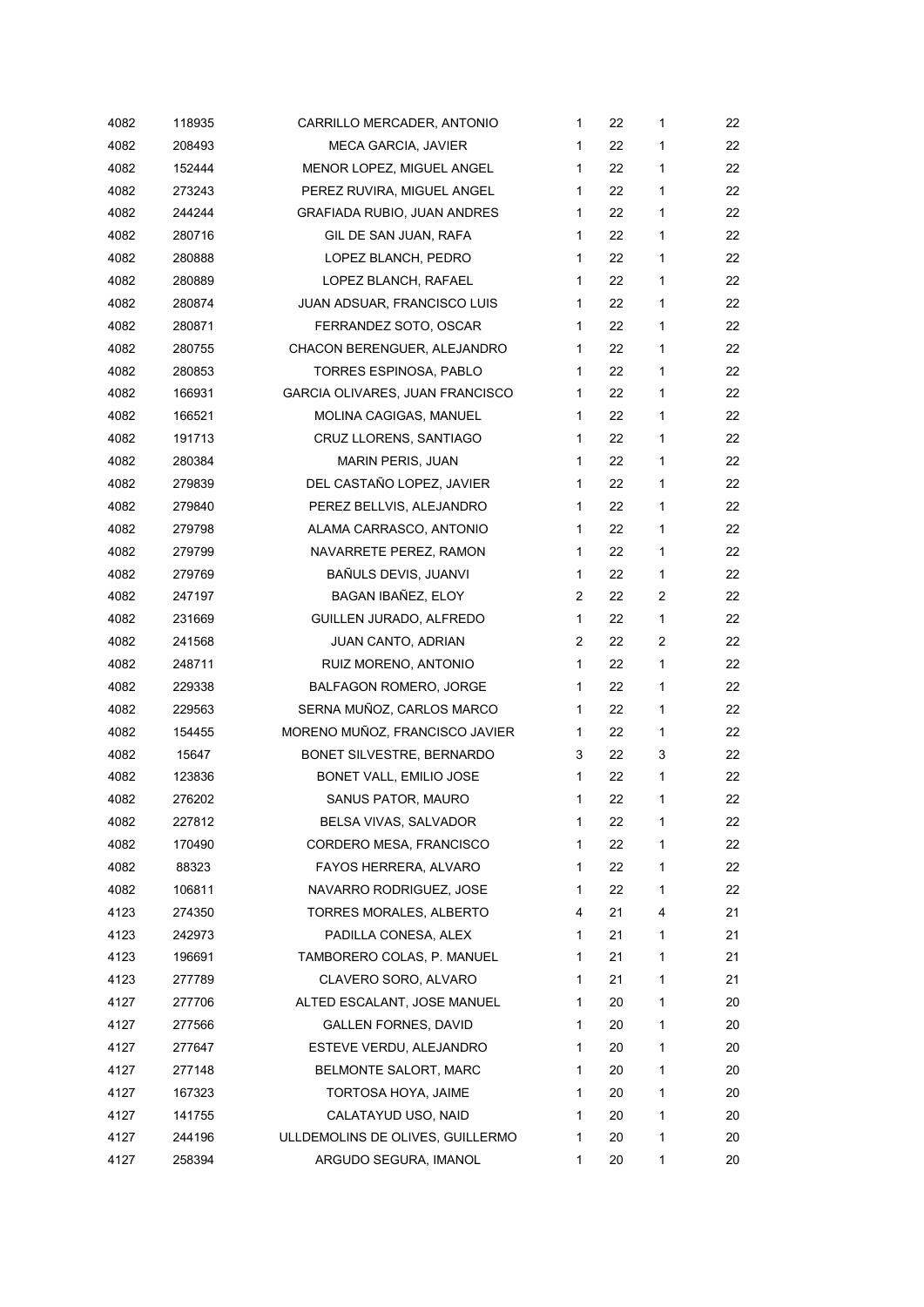| 4127 | 225640 | <b>GARCIA PRATS, ADRIAN</b>      | $\mathbf{1}$ | 20 | 1            | 20 |
|------|--------|----------------------------------|--------------|----|--------------|----|
| 4127 | 225302 | ALGUACIL MOZOS, ALVARO           | 1            | 20 | 1            | 20 |
| 4127 | 200449 | IÑIGUEZ GARCIA, ABEL             | $\mathbf{1}$ | 20 | 1            | 20 |
| 4127 | 99773  | CARNICER MONTOLIU, HECTOR        | 1            | 20 | 1            | 20 |
| 4127 | 85790  | SANCHEZ COS, JOSE ANTONIO        | $\mathbf{1}$ | 20 | 1            | 20 |
| 4127 | 120126 | MENDOZA BARBERA, MIGUEL          | $\mathbf{1}$ | 20 | 1            | 20 |
| 4127 | 192645 | RAMON BERNA, ROBERTO             | $\mathbf{1}$ | 20 | 1            | 20 |
| 4127 | 279384 | TREMIÑO PARREÑO, MIGUEL          | $\mathbf{1}$ | 20 | 1            | 20 |
| 4127 | 279385 | ANTON MALONDA, ABEL              | $\mathbf{1}$ | 20 | 1            | 20 |
| 4127 | 269399 | <b>GARCIA VERDU, BORJA</b>       | $\mathbf{1}$ | 20 | 1            | 20 |
| 4127 | 136952 | MORA HERREROS, ALBERTO           | $\mathbf{1}$ | 20 | $\mathbf{1}$ | 20 |
| 4127 | 127081 | ESTEBAN FABREGAT, DAVID          | 1            | 20 | 1            | 20 |
| 4127 | 109496 | CHECA DIAZ, MANUEL               | $\mathbf{1}$ | 20 | 1            | 20 |
| 4127 | 198563 | SALA FERNANDEZ, MIGUEL           | 1            | 20 | 1            | 20 |
| 4127 | 282631 | ROIG GEA, ALVARO                 | $\mathbf{1}$ | 20 | 1            | 20 |
| 4127 | 240287 | SPIT, PETER                      | 1            | 20 | 1            | 20 |
| 4127 | 240288 | MARTINEZ MAS, MARTIN             | $\mathbf{1}$ | 20 | 1            | 20 |
| 4127 | 240137 | CAPDEVILA BOU, DAMIAN            | 1            | 20 | 1            | 20 |
| 4127 | 283089 | MARTINEZ ROGLA, MIGUEL ANGEL     | 1            | 20 | 1            | 20 |
| 4127 | 284595 | CHESA MASO, ROBERTO              | $\mathbf{1}$ | 20 | 1            | 20 |
| 4127 | 161371 | LARA PONS, FRANCISCO JAVIER      | $\mathbf{1}$ | 20 | 1            | 20 |
| 4127 | 192310 | MORENO CERDA, JESUS              | $\mathbf{1}$ | 20 | 1            | 20 |
| 4127 | 134575 | ESTRUCH MARTINEZ, ALVARO         | 2            | 20 | 2            | 20 |
| 4127 | 243546 | MESTRE DEVESA, OSCAR             | 1            | 20 | 1            | 20 |
| 4127 | 275898 | <b>CRISPIN SIERRA, ERNESTO</b>   | 1            | 20 | 1            | 20 |
| 4127 | 275768 | CALOMARDE PEREZ, CARLOS          | 1            | 20 | 1            | 20 |
| 4127 | 280674 | <b>BORRAS PEREZ, DANIEL</b>      | 2            | 20 | 2            | 20 |
| 4127 | 276026 | ROMEU ALFONSO, JORGE             | $\mathbf{1}$ | 20 | 1            | 20 |
| 4127 | 210754 | <b>TOMAS BOIX, SERGI</b>         | $\mathbf{1}$ | 20 | 1            | 20 |
| 4127 | 280634 | OVIEDO, TOMAS                    | 1            | 20 | 1            | 20 |
| 4127 | 170069 | MATURANO MARTINEZ, MANUEL        | 1            | 20 | 1            | 20 |
| 4127 | 156934 | <b>FUENTES RODRIGUEZ, PEDRO</b>  | 1            | 20 | 1            | 20 |
| 4127 | 248691 | <b>BOIX LOPEZ, JAVIER</b>        | 1            | 20 | 1            | 20 |
| 4127 | 241329 | GARCIA PASTOR, JOSE FRANCISCO    | 1            | 20 | 1            | 20 |
| 4127 | 215643 | MONTOLIU LLOPIS, DANIEL          | 1            | 20 | 1            | 20 |
| 4127 | 229139 | <b>GARCIA PEREZ, VICENTE</b>     | 1            | 20 | 1            | 20 |
| 4127 | 138547 | MONROY LIZANDRA, ISRAEL          | 1            | 20 | 1            | 20 |
| 4127 | 154157 | MOLINES CRESPO, JOSE             | 1            | 20 | 1            | 20 |
| 4127 | 154178 | JIMENEZ CORONAS, MIGUEL ANGEL    | 1            | 20 | 1            | 20 |
| 4127 | 176903 | TORRECILLAS ROS, RAMON           | 1            | 20 | 1            | 20 |
| 4127 | 227729 | GOMEZ FERRER, SERGIO             | 1            | 20 | 1            | 20 |
| 4127 | 210143 | DOMINGUEZ PERELLO, ELOY          | 1            | 20 | 1            | 20 |
| 4127 | 276855 | PASCUAL GASENT, PAU              | 1            | 20 | 1            | 20 |
| 4127 | 276902 | <b>GARCIA SORIANO, ALBERTO</b>   | 1            | 20 | 1            | 20 |
| 4179 | 276687 | PEREZ ORTIZ DE URBINA, ANTONIO   | 1            | 19 | 1            | 19 |
| 4179 | 226687 | VILA SUBIELA, FRANCISCO JAVIER   | 1            | 19 | 1            | 19 |
| 4179 | 201871 | MENDEZ PLEGUEZUELOS, JUAN MANUEL | 1            | 19 | 1            | 19 |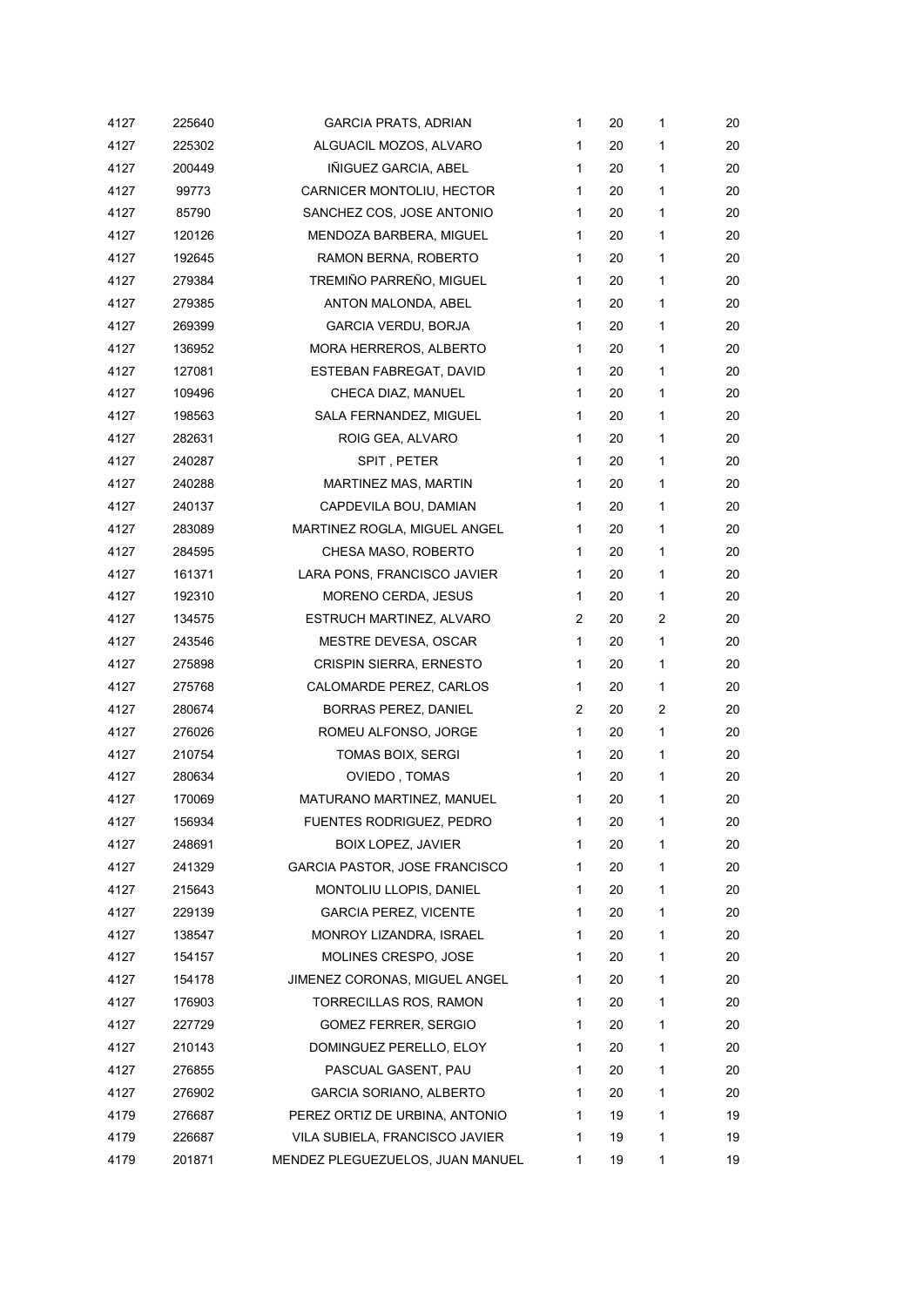| 4179 | 270955 | SANCHEZ HEINEN, ALVAR               | 3 | 19 | 3              | 19 |
|------|--------|-------------------------------------|---|----|----------------|----|
| 4179 | 280981 | <b>GRACIA FUSTER, JOSE MANUEL</b>   | 1 | 19 | 1              | 19 |
| 4179 | 280982 | <b>BOIX QUIRANT, SALVADOR</b>       | 1 | 19 | 1              | 19 |
| 4179 | 269646 | SERNA RAFAEL , SAUL                 | 3 | 19 | 3              | 19 |
| 4186 | 278037 | TRAVER GARCIA, CARLOS MANUEL        | 1 | 18 | 1              | 18 |
| 4186 | 21413  | MONFERRER DAUDI, ALFONSO            | 2 | 18 | $\overline{2}$ | 18 |
| 4186 | 273402 | OLCINA LLORENS, JOSE MIGUEL         | 1 | 18 | 1              | 18 |
| 4186 | 285693 | BLANCO FERNANDEZ, FRANCISCO         | 1 | 18 | 1              | 18 |
| 4186 | 285694 | FRIAS GARRIDO, DAVID                | 1 | 18 | $\mathbf{1}$   | 18 |
| 4186 | 276174 | VALLDECABRES LULL, BLANCA           | 1 | 18 | 1              | 18 |
| 4186 | 276175 | VALLDECABRES LULL, MAR              | 1 | 18 | 1              | 18 |
| 4186 | 241495 | NOGUERAS LOPEZ, DAVID               | 1 | 18 | 1              | 18 |
| 4194 | 248755 | VREDENBORG, THOMAS ALEXANDER        | 1 | 17 | 1              | 17 |
| 4194 | 246593 | ESTEVE JORNET, JUAN JOSE            | 1 | 17 | 1              | 17 |
| 4194 | 246594 | NAVARRO BELENGUER, CARLOS           | 1 | 17 | 1              | 17 |
| 4194 | 170362 | CUTILLAS GRAU, JOSE JUAN            | 1 | 17 | 1              | 17 |
| 4194 | 280952 | CASES GABIN, JOSE                   | 1 | 17 | 1              | 17 |
| 4194 | 280904 | CALVO CASES, PEDRO ANTONIO          | 1 | 17 | 1              | 17 |
| 4194 | 280868 | GONZALEZ CABRERA, JOSE              | 1 | 17 | 1              | 17 |
| 4194 | 276038 | HACINI RAHEMI, ADAM                 | 1 | 17 | 1              | 17 |
| 4194 | 276039 | NAVARRO AGUADO, RUBEN               | 1 | 17 | 1              | 17 |
| 4194 | 281230 | MARKELOV, MAXIM                     | 1 | 17 | 1              | 17 |
| 4194 | 281631 | LLOPIS GIRON, ALVARO                | 1 | 17 | 1              | 17 |
| 4194 | 275624 | MESPLERAU, CEDRIC                   | 1 | 17 | 1              | 17 |
| 4194 | 285688 | <b>GARCIA DURA, PEDRO</b>           | 1 | 17 | 1              | 17 |
| 4194 | 285691 | ÑIGUEZ VILLAESCUSA, ALEJANDRO       | 1 | 17 | 1              | 17 |
| 4194 | 285815 | LOPEZ GONZALEZ, JOSE TOMAS          | 1 | 17 | 1              | 17 |
| 4194 | 285816 | SANCHEZ LOPEZ, IVAN                 | 1 | 17 | 1              | 17 |
| 4194 | 282644 | RODA SEGARRA, GORKA                 | 1 | 17 | 1              | 17 |
| 4211 | 282124 | DOMINGUEZ FUSTER, PAU               | 1 | 16 | 1              | 16 |
| 4211 | 235189 | MARTINEZ GARCIA, MIGUEL ANGEL       | 1 | 16 | 1              | 16 |
| 4211 | 282845 | PENADES MUÑOZ, ESTEBAN              | 1 | 16 | 1              | 16 |
| 4211 | 277732 | DIAZ SEVILLA, ALBERTO               | 3 | 16 | 3              | 16 |
| 4211 | 244298 | BADI PARDO, MIGUEL ANGEL            | 9 | 16 | 9              | 16 |
| 4211 | 279450 | DIAZ SEVILLA, RAFA                  | 1 | 16 | 1              | 16 |
| 4211 | 279476 | <b>GEA MARCO, GUILLERMO</b>         | 1 | 16 | 1              | 16 |
| 4211 | 279477 | BOZANO BERGAMIN, MARIO              | 1 | 16 | 1              | 16 |
| 4211 | 275617 | GARCIA RUIZ, CRISTOBAL              | 1 | 16 | 1              | 16 |
| 4211 | 275618 | NOVA RAMIREZ, DANIEL                | 1 | 16 | 1              | 16 |
| 4211 | 276127 | MAGNANI MAGNANI, MARCO              | 1 | 16 | 1              | 16 |
| 4211 | 280830 | MERINO BERNABEU, RUBEN              | 1 | 16 | 1              | 16 |
| 4211 | 279845 | IVORRA IVORRA, MANUEL               | 1 | 16 | 1              | 16 |
| 4211 | 279846 | <b>FUENTES PINEL, ANDRES</b>        | 1 | 16 | 1              | 16 |
| 4211 | 170227 | ROMERO GIL, ADRIAN                  | 1 | 16 | 1              | 16 |
| 4211 | 244299 | LAVANDERA MORATINOS, GONZALO MARTIN | 6 | 16 | 6              | 16 |
| 4211 | 248583 | RAMOS CASANOVA, JORGE               | 1 | 16 | 1              | 16 |
| 4211 | 229274 | SORIA MERIN, VICENTE                | 1 | 16 | 1              | 16 |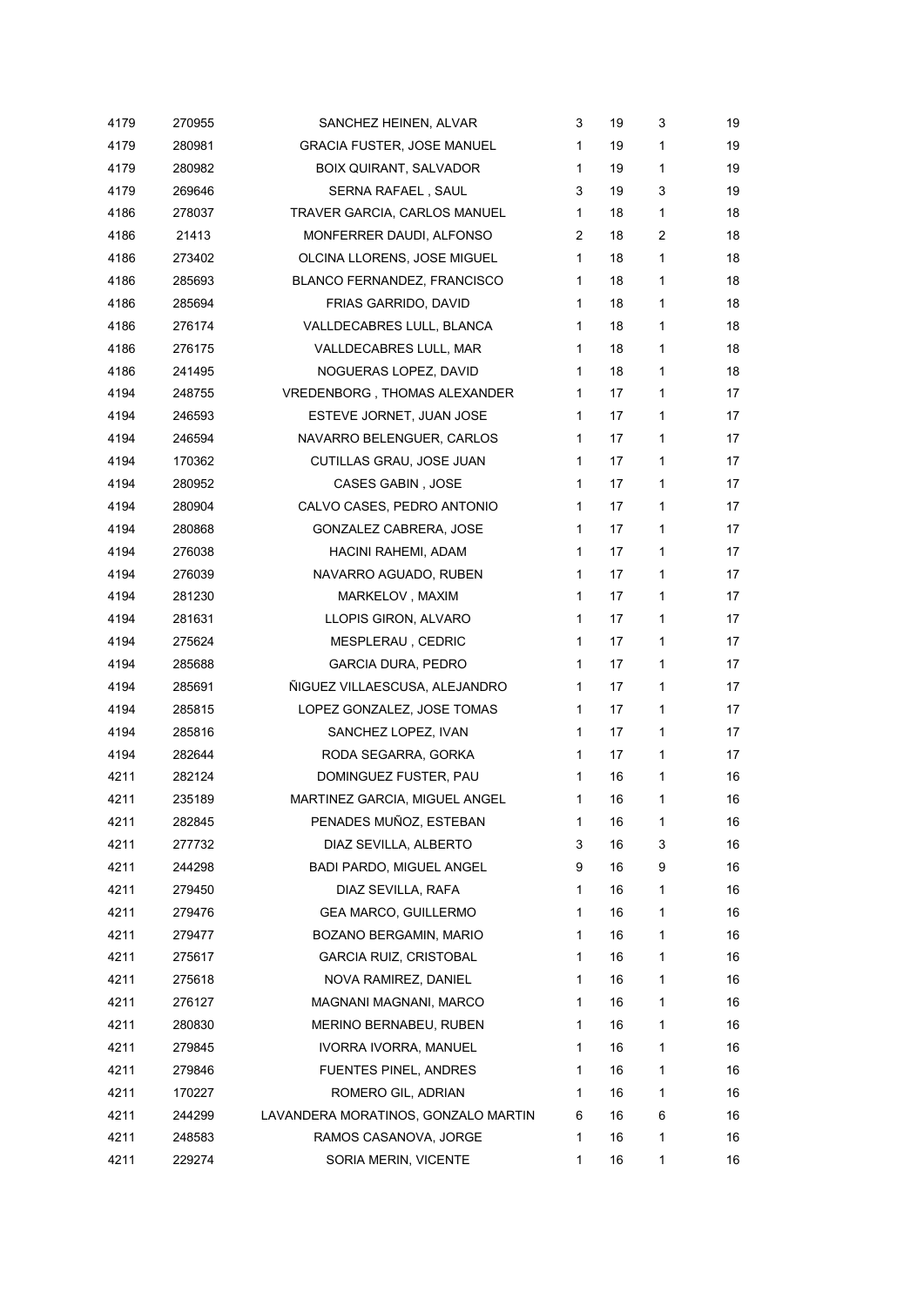| 4211 | 229157 | BOLUFER MONCHO, JUAN VICENTE   | 1            | 16 | 1              | 16 |
|------|--------|--------------------------------|--------------|----|----------------|----|
| 4230 | 228498 | REDONDO GARCIA, ANGEL          | 1            | 15 | 1              | 15 |
| 4230 | 228505 | <b>AGUILAR LLOPIS, ANDRES</b>  | $\mathbf{1}$ | 15 | 1              | 15 |
| 4230 | 228278 | NAVARRO CRESPO, PEDRO          | 1            | 15 | $\mathbf{1}$   | 15 |
| 4230 | 149452 | <b>GARCIA ROCA, IVAN</b>       | 1            | 15 | $\mathbf{1}$   | 15 |
| 4230 | 276394 | VALCARCEL LOPEZ, DANIEL        | $\mathbf{1}$ | 15 | 1              | 15 |
| 4230 | 276824 | VALERA GALLEGO, MANUEL         | $\mathbf{1}$ | 15 | 1              | 15 |
| 4230 | 123243 | PALACIOS GARCIA, FERNANDO      | $\mathbf{1}$ | 15 | 1              | 15 |
| 4230 | 124707 | MIRALLES CAMPOS, DANIEL        | 1            | 15 | 1              | 15 |
| 4230 | 280233 | PEREZ LOPEZ, ALBERTO           | 1            | 15 | $\mathbf{1}$   | 15 |
| 4230 | 280247 | DELGADO GONZALEZ, YAIZA        | 1            | 15 | $\mathbf{1}$   | 15 |
| 4230 | 280248 | HERNANDEZ RODRIGUEZ, FRANCISCO | 1            | 15 | 1              | 15 |
| 4230 | 280237 | BURGUERO CADIZ, EDUARDO        | $\mathbf{1}$ | 15 | $\mathbf{1}$   | 15 |
| 4230 | 237888 | MACIA RUIZ, FRANCISCO JOSE     | 1            | 15 | $\mathbf{1}$   | 15 |
| 4230 | 237884 | VILLAESCUSA SANCHEZ, CRISTIAN  | $\mathbf{1}$ | 15 | 1              | 15 |
| 4230 | 247261 | MAS ROMERO, JOSE MARIA         | $\mathbf{1}$ | 15 | $\mathbf{1}$   | 15 |
| 4230 | 247262 | MEDINA NAVAS, CARLOS           | 1            | 15 | 1              | 15 |
| 4230 | 243735 | SOLER SALA, NORBERTO           | 1            | 15 | $\mathbf{1}$   | 15 |
| 4230 | 98230  | AGULLO PARREÑO, FELIPE         | 1            | 15 | $\mathbf{1}$   | 15 |
| 4230 | 127846 | CARMONA ORTIZ, JOSE MANUEL     | $\mathbf{1}$ | 15 | $\mathbf{1}$   | 15 |
| 4230 | 167690 | LOPEZ DIAZ, SAMUEL             | $\mathbf{1}$ | 15 | $\mathbf{1}$   | 15 |
| 4230 | 190379 | BRUNA PARDO, DIEGO             | 2            | 15 | 2              | 15 |
| 4230 | 283066 | PEGUERO DE LA CRUZ, OSCAR      | 1            | 15 | $\mathbf{1}$   | 15 |
| 4230 | 282071 | CHINCHILLA GARZON, LUIS        | 1            | 15 | 1              | 15 |
| 4230 | 161243 | NUÑEZ SILVESTRE, MARCO ANTONIO | $\mathbf{1}$ | 15 | 1              | 15 |
| 4230 | 161038 | ARTAL AURUSA, EDUARDO          | 1            | 15 | 1              | 15 |
| 4230 | 150548 | PEIRO MERINO, OSCAR            | $\mathbf{1}$ | 15 | 1              | 15 |
| 4230 | 126761 | RUBIO SANCHEZ, FRANCISCO       | 1            | 15 | 1              | 15 |
| 4257 | 167547 | NAVARRO RONCAL, CARLOS         | $\mathbf{1}$ | 14 | 1              | 14 |
| 4257 | 277469 | JUAN ORTELLS, RICARDO          | 2            | 14 | $\overline{2}$ | 14 |
| 4259 | 242239 | TORRENT GOMEZ, BORJA           | 1            | 13 | 1              | 13 |
| 4259 | 225936 | CABEZAS IBAÑEZ, JOSE           | 1            | 13 | 1              | 13 |
| 4259 | 214650 | PIQUERAS PEREZ, PABLO          | 2            | 13 | 2              | 13 |
| 4259 | 279536 | GIMENO RUIZ, CARLOS            | 2            | 13 | 2              | 13 |
| 4259 | 244247 | REBENAQUE SANZ, MANUEL         | 1            | 13 | 1              | 13 |
| 4259 | 243926 | RODRIGUEZ FERRER, MANUEL       | 1            | 13 | 1              | 13 |
| 4259 | 279115 | CANOVAS PEREZ, ALEJANDRO       | 1            | 13 | 1              | 13 |
| 4259 | 224898 | CASTELLANOS JOVER, ELENA       | 2            | 13 | 2              | 13 |
| 4259 | 278267 | CORONADO INIESTA, ADRIAN       | 1            | 13 | $\mathbf{1}$   | 13 |
| 4259 | 282190 | BANACLOCHE GARCIA, RUBEN       | 1            | 13 | 1              | 13 |
| 4259 | 281892 | MARIN LOZANO, RUBEN            | 1            | 13 | 1              | 13 |
| 4259 | 281893 | VILLARRASA SAPIÑA, ISRAEL      | 1            | 13 | $\mathbf{1}$   | 13 |
| 4259 | 243032 | NAVAS BOTRAN, MIGUEL ANGEL     | 2            | 13 | 2              | 13 |
| 4259 | 280900 | HERRERO ASENNSIO, RUBEN        | 1            | 13 | 1              | 13 |
| 4259 | 280901 | PEREZ PEREZ, JORGE             | 1            | 13 | 1              | 13 |
| 4259 | 248440 | ALCAÑIZ, JAVIER                | 2            | 13 | $\overline{c}$ | 13 |
| 4259 | 280651 | PASCUAL, DAVID                 | $\mathbf{1}$ | 13 | 1              | 13 |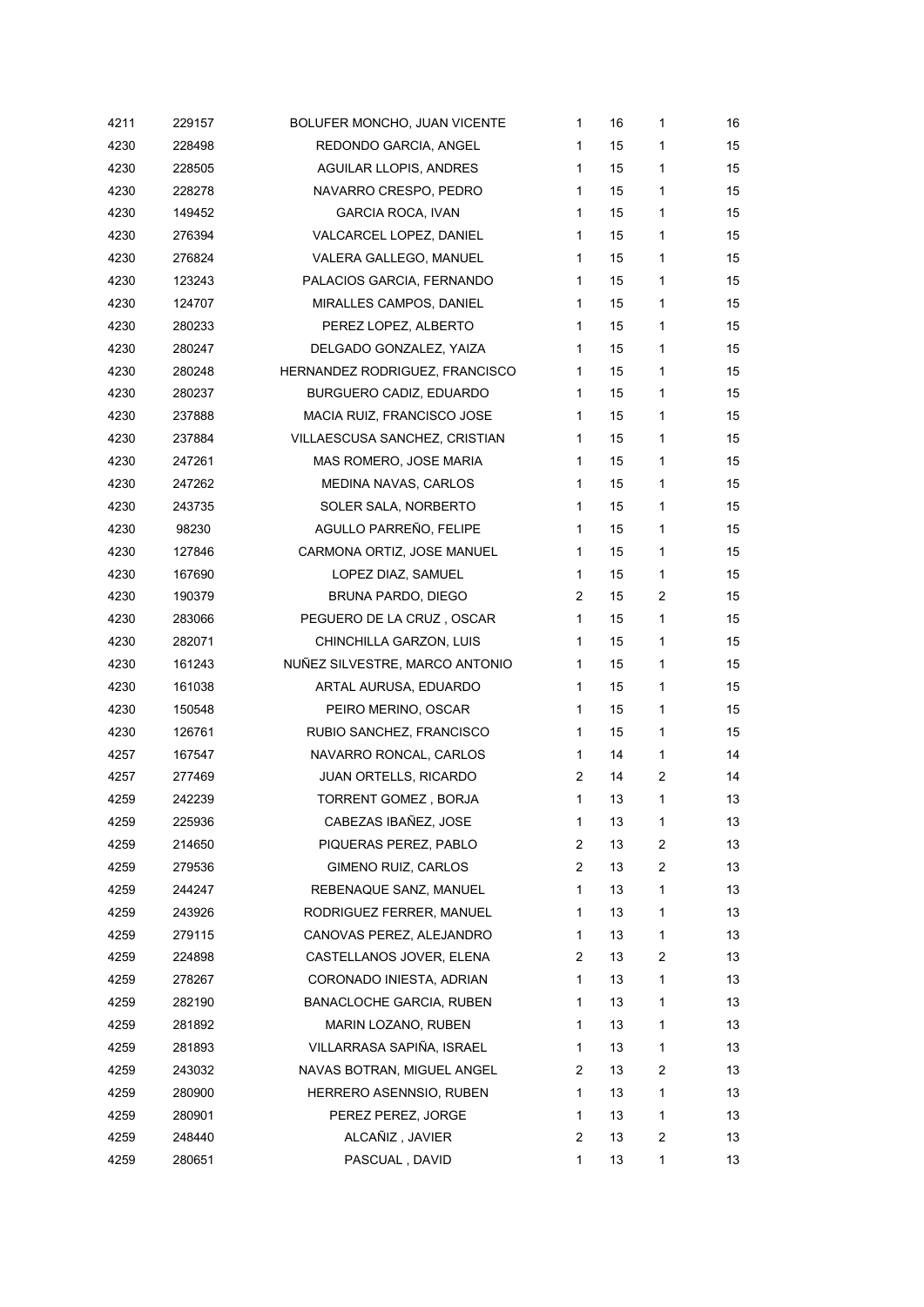| 4259 | 280652 | MIRABET SOSPEDRA, ELOY           | 1              | 13 | 1              | 13 |
|------|--------|----------------------------------|----------------|----|----------------|----|
| 4259 | 280660 | BLASCO GARGALLO, BEGOÑA          | 1              | 13 | 1              | 13 |
| 4259 | 280661 | PEREZ EPILA, ISABEL              | 1              | 13 | 1              | 13 |
| 4259 | 279767 | ESCUDERO, GABY                   | 1              | 13 | 1              | 13 |
| 4259 | 279768 | URLINGS, JORG                    | 1              | 13 | 1              | 13 |
| 4259 | 191605 | CORET SALOM, RAFA                | 1              | 13 | 1              | 13 |
| 4259 | 276984 | VILA RODRIGO, VICENTE FCO        | 1              | 13 | 1              | 13 |
| 4259 | 246529 | MONTERDE DIAZ, DAVID             | 1              | 13 | 1              | 13 |
| 4259 | 246530 | MONTERDE FERNANDEZ, JOSE         | 1              | 13 | $\mathbf{1}$   | 13 |
| 4259 | 241476 | ANDRES RODRIGUEZ, CARMEN         | 1              | 13 | $\mathbf{1}$   | 13 |
| 4259 | 248720 | <b>GANDIA SANCHEZ, PEDRO</b>     | 1              | 13 | 1              | 13 |
| 4259 | 248713 | LAZARO ANDRES, CHRISTIAN         | 2              | 13 | $\overline{c}$ | 13 |
| 4259 | 248714 | BAIXAULI FERRANDO, JUAN VICENTE  | 2              | 13 | $\overline{2}$ | 13 |
| 4289 | 276784 | RONDON RUIZ, ALFREDO             | $\mathbf{1}$   | 12 | 1              | 12 |
| 4289 | 279864 | BLANCH CARRERA, CARLOTA          | 1              | 12 | 1              | 12 |
| 4289 | 281676 | FAJARDO GUERRERO, LUIS ANGEL     | 1              | 12 | 1              | 12 |
| 4289 | 281677 | FAJARDO HUESCA, CRISTIAN         | 1              | 12 | 1              | 12 |
| 4289 | 234842 | ASTILLERO MONTESINOS, HERNAN     | 2              | 12 | 2              | 12 |
| 4289 | 278165 | FONT VERA, ALEJANDRO             | 1              | 12 | 1              | 12 |
| 4295 | 244282 | SAMPER SALVADOR, ALEJANDRO       | 2              | 11 | $\overline{c}$ | 11 |
| 4295 | 285619 | <b>CUBELLS SEVILLA, FERNANDO</b> | 1              | 11 | 1              | 11 |
| 4295 | 285620 | BAIXAULI RAGA, JOAN              | 1              | 11 | 1              | 11 |
| 4295 | 231918 | CAYUELA GIL, JORGE               | 1              | 11 | 1              | 11 |
| 4295 | 227683 | MARTINEZ CISCAR, ALVARO          | 1              | 11 | 1              | 11 |
| 4295 | 248945 | SOLER REQUENA, DAVID             | 1              | 11 | 1              | 11 |
| 4295 | 241292 | JIMENEZ OLIAS, DAVID             | 2              | 11 | $\overline{2}$ | 11 |
| 4295 | 241293 | VALVERDE SANCHO, FRANCISCO JOSE  | $\overline{2}$ | 11 | 2              | 11 |
| 4303 | 252713 | CHAVARRI ARRANZ, DANIEL          | 1              | 10 | 1              | 10 |
| 4303 | 252934 | GIL TORRES, ANTONIO              | 1              | 10 | 1              | 10 |
| 4303 | 252941 | GARCIA BERNABEU, ADRIAN          | 1              | 10 | 1              | 10 |
| 4303 | 248683 | GISMERO FERNANDEZ, RAFAEL        | 1              | 10 | 1              | 10 |
| 4303 | 248684 | MARTINEZ IBAÑEZ, GREGORIO JOSE   | 1              | 10 | 1              | 10 |
| 4303 | 149409 | BARTUAL LAZARO, DANIEL           | 2              | 10 | 2              | 10 |
| 4303 | 274667 | GONZALEZ MOLTO, JOAQUIN          | 2              | 10 | 2              | 10 |
| 4303 | 274668 | GONZALEZ MOLTO, PEDRO            | 2              | 10 | $\overline{c}$ | 10 |
| 4303 | 276141 | NAVARRO FERNANDEZ, CARLOS        | 1              | 10 | 1              | 10 |
| 4303 | 276201 | PEREZ FRANCES, RUBEN             | 2              | 10 | $\overline{c}$ | 10 |
| 4303 | 276219 | PAYA LEAL, ANTONIO               | 1              | 10 | 1              | 10 |
| 4303 | 276220 | PASTOR GRANADOS, CARLOS          | 1              | 10 | 1              | 10 |
| 4303 | 281639 | FENOLL ANTON, SERGIO             | 1              | 10 | 1              | 10 |
| 4303 | 281640 | CORRAL MARTINEZ, JORGE           | 1              | 10 | 1              | 10 |
| 4303 | 281622 | RODRIGUEZ GONZALEZ, FERNANDO     | 1              | 10 | 1              | 10 |
| 4303 | 281623 | RODRIGUEZ ARNAU, FERNANDO        | 1              | 10 | 1              | 10 |
| 4303 | 275775 | GALLUD MORENO, BORJA             | 1              | 10 | 1              | 10 |
| 4303 | 275776 | UHALDE EZCURRA, JULIAN MARTIN    | 1              | 10 | 1              | 10 |
| 4303 | 275940 | CARACENA NAVARRO, ISTIAN         | 1              | 10 | 1              | 10 |
| 4303 | 275942 | HERNANDEZ PABON, DIEGO LEON      | 1              | 10 | 1              | 10 |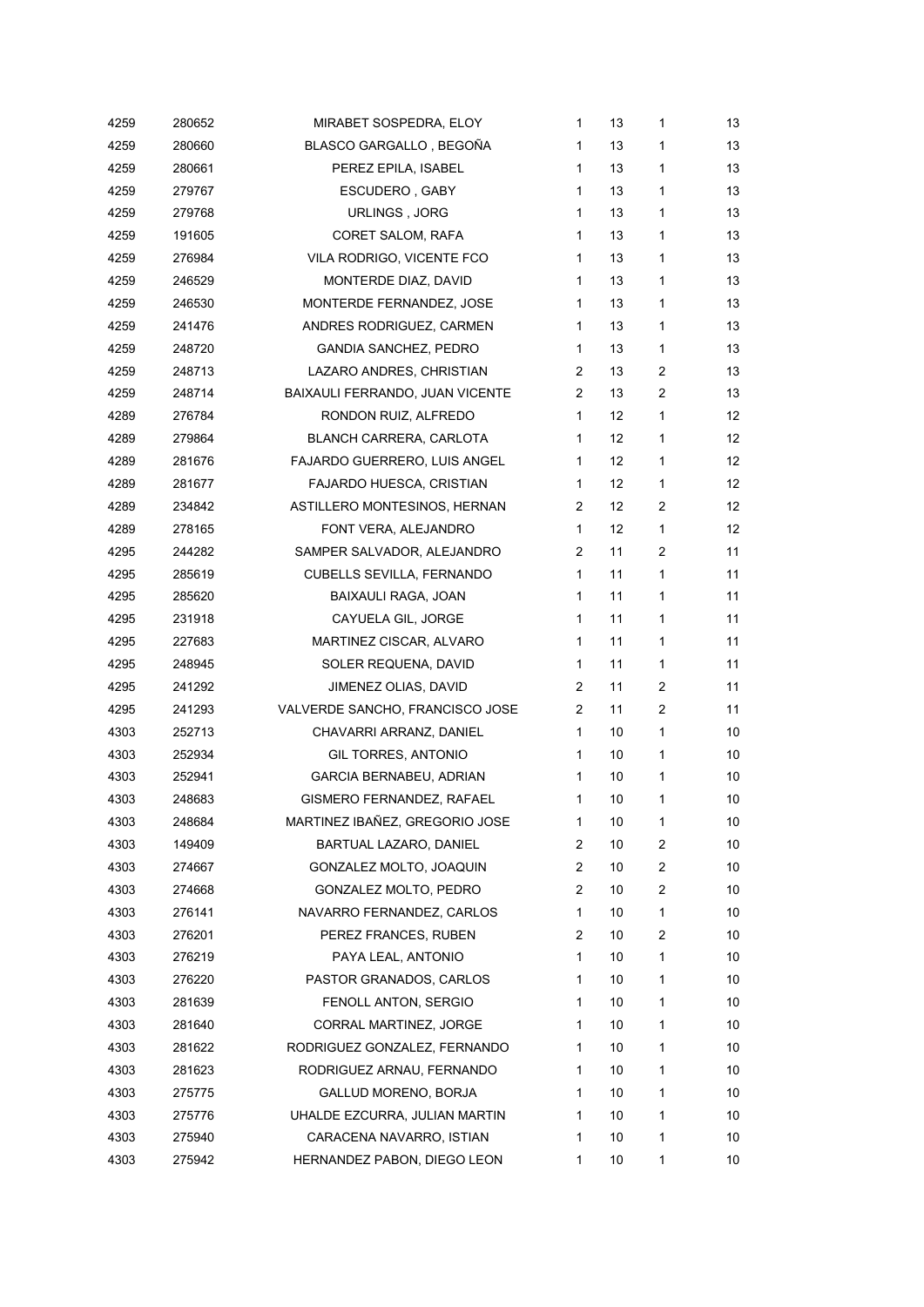| 4303 | 167562 | ALTOZANO MARTINEZ, ANTONIO     | 5 | 10 | 5            | 10 |
|------|--------|--------------------------------|---|----|--------------|----|
| 4303 | 244150 | <b>ESTRUCH MORENO, MARC</b>    | 1 | 10 | 1            | 10 |
| 4303 | 273297 | MARTINEZ FELIX, DAVID          | 1 | 10 | 1            | 10 |
| 4303 | 272902 | FRANCES FELIX, GONZALO         | 1 | 10 | 1            | 10 |
| 4327 | 242217 | LLOPIS MONTES, SAMUEL          | 1 | 9  | 1            | 9  |
| 4327 | 278268 | GOMEZ SAN JERONIMO, SERGIO     | 1 | 9  | 1            | 9  |
| 4327 | 241814 | JOKANO NUÑEZ, HECTOR           | 2 | 9  | 2            | 9  |
| 4327 | 194507 | PEDRON CORONIL, DANIEL         | 1 | 9  | 1            | 9  |
| 4327 | 275933 | CISCAR ALMERICH, FRANCISCO     | 1 | 9  | 1            | 9  |
| 4327 | 280903 | <b>FUSTER CAPILLA, ROBERT</b>  | 1 | 9  | 1            | 9  |
| 4327 | 237421 | PROKS, MILAN                   | 1 | 9  | 1            | 9  |
| 4327 | 247186 | <b>GARCIA MARTINEZ, MANUEL</b> | 1 | 9  | 1            | 9  |
| 4327 | 244475 | CHAVELI MAHIQUES, MARIO        | 1 | 9  | 1            | 9  |
| 4327 | 239609 | TORRES FONTECHA, SERGIO        | 1 | 9  | 1            | 9  |
| 4327 | 274022 | FALGUERA UCEDA, RAIMON         | 2 | 9  | 2            | 9  |
| 4327 | 274011 | ARROCHA CUESTA, JAVIER         | 2 | 9  | 2            | 9  |
| 4327 | 241169 | GALLART CALVO, ANGEL ENRIQUE   | 2 | 9  | 2            | 9  |
| 4327 | 241170 | <b>GOMEZ TIO, MARCOS</b>       | 5 | 9  | 5            | 9  |
| 4327 | 241171 | BALANZA ROMEU, JOSE FCO        | 2 | 9  | 2            | 9  |
| 4342 | 217336 | CASCALES PASCUAL, JAVIER       | 2 | 8  | 2            | 8  |
| 4342 | 87870  | <b>AGLIATA ALEGRE, MARC</b>    | 1 | 8  | $\mathbf{1}$ | 8  |
| 4342 | 240215 | LOPEZ GARCIA, JORGE            | 1 | 8  | 1            | 8  |
| 4342 | 277261 | CAMPOS HERNANDEZ, FRANCESC     | 1 | 8  | 1            | 8  |
| 4342 | 212261 | URRUTIA BENET, LUIS            | 5 | 8  | 5            | 8  |
| 4347 | 212281 | RODRIGO TAMARIT, JOSE          | 3 | 7  | 3            | 7  |
| 4347 | 279681 | SANCHEZ TENA, SERGIO           | 1 | 7  | 1            | 7  |
| 4347 | 279682 | ALABARDA CARRASCOSA, CESAR     | 1 | 7  | 1            | 7  |
| 4347 | 279402 | RIAL FLUIXA, CARLOS            | 1 | 7  | 1            | 7  |
| 4347 | 279364 | BERNAT GARCES, ALBERT          | 1 | 7  | 1            | 7  |
| 4347 | 279308 | PEREZ SAEZ, GUILLEM            | 1 | 7  | $\mathbf{1}$ | 7  |
| 4347 | 277112 | MARTIN HUGUET, MIREIA CONSUELO | 1 | 7  | 1            | 7  |
| 4347 | 277113 | AMIGO PEREZ, CRISTINA          | 1 | 7  | 1            | 7  |
| 4347 | 285604 | SOLAZ LAFUENTE, JAVIER         | 1 | 7  | 1            | 7  |
| 4347 | 272400 | BARBA BELTRAN, MAURO           | 1 | 7  | 1            | 7  |
| 4347 | 209299 | FERRER MANCHANO, ADRIAN        | 1 | 7  | 1            | 7  |
| 4347 | 200056 | PEREA MARTINEZ, JULIO ALBERTO  | 1 | 7  | 1            | 7  |
| 4347 | 89545  | ALVES BOSCA, FRANCISCO JAVIER  | 1 | 7  | 1            | 7  |
| 4347 | 227697 | PEREZ MARIN, PACO              | 1 | 7  | 1            | 7  |
| 4347 | 227573 | MARTINEZ TAMARIT, JOSE         | 3 | 7  | 3            | 7  |
| 4347 | 276212 | SANCHEZ CALABUIG, TONO         | 1 | 7  | 1            | 7  |
| 4347 | 276213 | VILLANUEVA ESCRICHE, HECTOR    | 1 | 7  | 1            | 7  |
| 4347 | 274036 | <b>JUAN ORTIZ, RAFAEL</b>      | 2 | 7  | 2            | 7  |
| 4347 | 248649 | PASCUAL MIRANDA, PEDRO         | 1 | 7  | 1            | 7  |
| 4347 | 231727 | VALIENTE MAÑEZ, DANIEL         | 2 | 7  | 2            | 7  |
| 4347 | 280647 | GARCIA, ALEXANDRE              | 1 | 7  | 1            | 7  |
| 4347 | 280648 | MOINE, KENNY                   | 1 | 7  | 1            | 7  |
| 4347 | 280438 | FISICA MURILLO, RAFAEL         | 1 | 7  | 1            | 7  |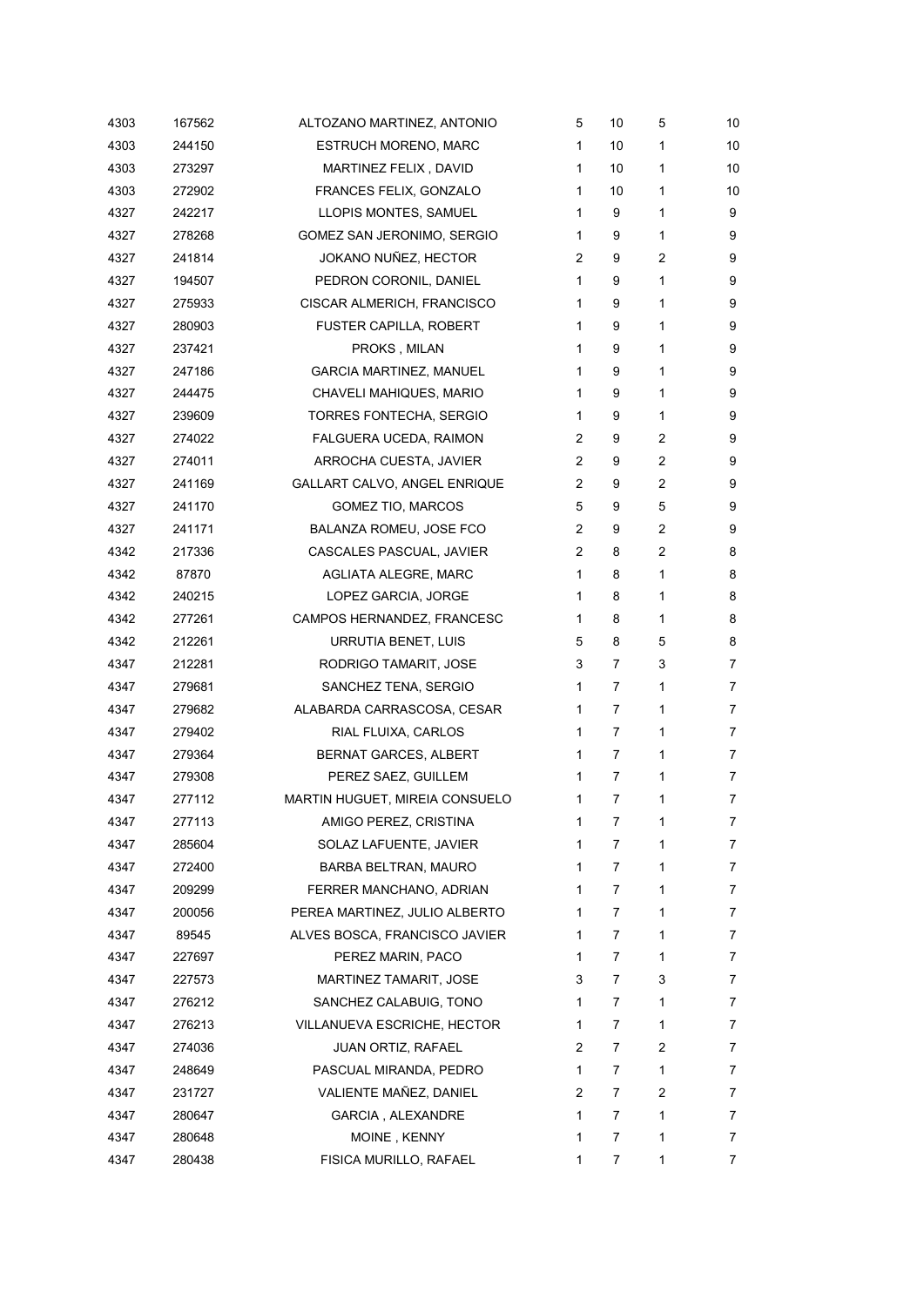| 4347 | 280439 | <b>BOO VICENTE, JOSE ANTONIO</b> | 1 | 7 | 1              | 7              |
|------|--------|----------------------------------|---|---|----------------|----------------|
| 4347 | 157120 | EZPELETA PIORNO, GONZALO         | 2 | 7 | 2              | 7              |
| 4347 | 280722 | <b>GARRIDO TEROL, ALEX</b>       | 1 | 7 | 1              | 7              |
| 4347 | 280723 | GARRIDO VALIENTE, CARLOS         | 1 | 7 | 1              | 7              |
| 4347 | 281739 | CAMPOS RODRIGUEZ, LUCAS          | 2 | 7 | 2              | 7              |
| 4375 | 276047 | CERVERA TORRALBA, JORGE          | 1 | 6 | 1              | 6              |
| 4375 | 276048 | DOMINGO VILA, PABLO              | 1 | 6 | 1              | 6              |
| 4375 | 279829 | SANCHEZ FALCO, VORO              | 1 | 6 | 1              | 6              |
| 4375 | 279956 | SANCHIS SANCHEZ, DAVID           | 1 | 6 | 1              | 6              |
| 4375 | 248445 | RODRIGUEZ JOSE, ALVARO           | 1 | 6 | 1              | 6              |
| 4375 | 248446 | ARROYO GOMEZ, ALEJANDRO          | 1 | 6 | 1              | 6              |
| 4375 | 248719 | INIESTA PRIETO, JUAN             | 1 | 6 | 1              | 6              |
| 4375 | 276194 | MARTINEZ BARROSO, MARC           | 2 | 6 | 2              | 6              |
| 4375 | 276195 | <b>BLANQUER CAMPOS, SERGIO</b>   | 1 | 6 | 1              | 6              |
| 4375 | 246609 | ALVADO CARDONA, JORGE            | 2 | 6 | 2              | 6              |
| 4375 | 226942 | NAVARRO RAUSELL, ALBERTO         | 2 | 6 | 2              | 6              |
| 4375 | 241900 | CAPILLA S??NCHEZ, DANIEL         | 1 | 6 | $\mathbf{1}$   | 6              |
| 4375 | 241847 | SANCHEZ GALINDO, ADRIAN          | 2 | 6 | $\overline{2}$ | 6              |
| 4375 | 285609 | BELMONTE CALVO, JOSE             | 1 | 6 | 1              | 6              |
| 4375 | 285671 | SANCHEZ MARTINEZ, GONZALO        | 1 | 6 | 1              | 6              |
| 4375 | 277589 | CARBONELL BARBERA, ALEJANDRO     | 1 | 6 | 1              | 6              |
| 4375 | 277590 | VILLENA CIVERA, RAFAEL           | 1 | 6 | 1              | 6              |
| 4375 | 277742 | MARTINEZ MONTORO, SERGIO         | 1 | 6 | 1              | 6              |
| 4375 | 277743 | GALERA RODRIGUEZ, SERGIO         | 1 | 6 | 1              | 6              |
| 4375 | 225934 | ORDUÑA CARDO, PACO               | 1 | 6 | 1              | 6              |
| 4375 | 142641 | DE MIGUEL GASCO, AGUSTIN         | 1 | 6 | 1              | 6              |
| 4375 | 244179 | MATEO TORRES, VICTOR             | 1 | 6 | 1              | 6              |
| 4375 | 244181 | SANCHEZ - SERRANO HERAS, RAUL    | 1 | 6 | 1              | 6              |
| 4375 | 244085 | <b>MARTINEZ MAYOR, JOSE</b>      | 2 | 6 | 2              | 6              |
| 4375 | 243959 | GONZALEZ CARRASCO, RICARDO       | 2 | 6 | 2              | 6              |
| 4400 | 240679 | ESTREDER TOLOSA, ENRIQUE         | 1 | 5 | 1              | 5              |
| 4400 | 220215 | VILAR AVIA, ADRIAN               | 1 | 5 | 1              | 5              |
| 4400 | 279795 | MARTINEZ GARZON, CARLOS          | 1 | 5 | 1              | 5              |
| 4403 | 156912 | SANCHEZ MARTINEZ, RAUL           | 2 | 4 | 2              | 4              |
| 4403 | 275928 | SANCHEZ GUILLEN, CARLOS ALBERTO  | 1 | 4 | 1              | 4              |
| 4403 | 228402 | CORACHAN ESCRIVA, ANTONIO        | 2 | 4 | 2              | 4              |
| 4403 | 228271 | PEREZ ESCRIVA, ALVARO            | 4 | 4 | 4              | 4              |
| 4403 | 209433 | GONZALEZ MERINO, OSCAR           | 1 | 4 | 1              | 4              |
| 4408 | 196598 | VILLENA CANO, ANDRES ENRIQUE     | 3 | 3 | 3              | 3              |
| 4408 | 280898 | CARCEL SANCHEZ, LUIS             | 1 | 3 | 1              | 3              |
| 4408 | 280863 | TORREJON AUCEJO, CARLOS          | 1 | 3 | 1              | 3              |
| 4408 | 81584  | MARTINEZ MARTINEZ, CARLOS        | 1 | 3 | 1              | 3              |
| 4412 | 185805 | RIPOLL ENGUIDANOS, ISAAC         | 1 | 2 | 1              | 2              |
| 4412 | 276114 | TATAY HUICI, LUIS                | 1 | 2 | 1              | 2              |
| 4412 | 227675 | TOLEDO GOMEZ, FRANCISCO          | 1 | 2 | 1              | $\overline{c}$ |
| 4412 | 277648 | MUNUERA RISALDE, JUAN ANTONIO    | 1 | 2 | 1              | 2              |
| 4412 | 277649 | TAMARIT GIMENEZ, RUBEN           | 1 | 2 | 1              | 2              |